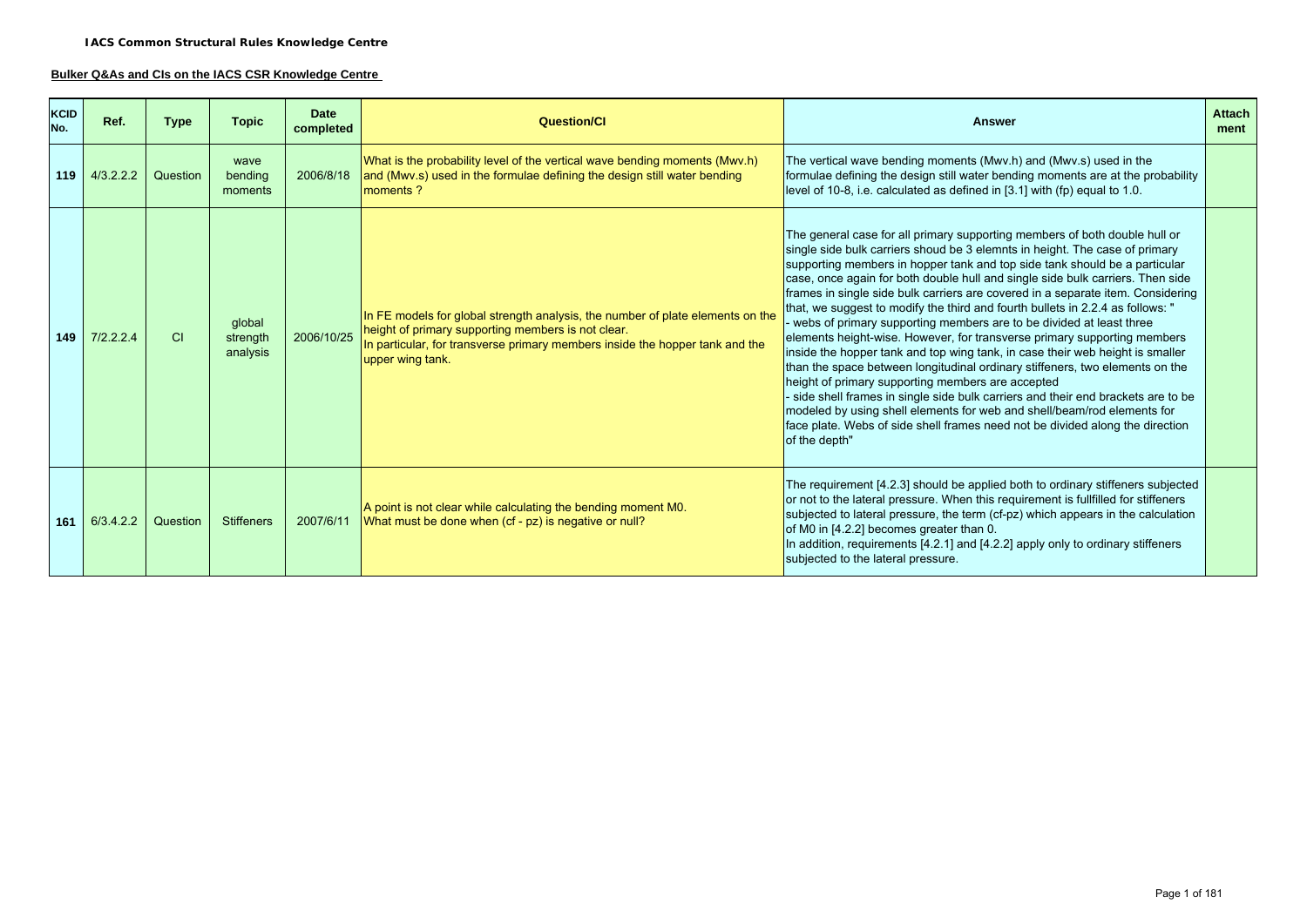| <b>KCID</b><br>No. | Ref.       | <b>Type</b> | <b>Topic</b>              | <b>Date</b><br>completed | <b>Question/Cl</b>                                                                                                               | <b>Answer</b>                                                                                                                                                                                                                                                                                                                                                                                                                                                                                                                                                                                                                                                                                                                                                                                                                                                                                                                                                                                                                                                                                                                                                                                                                                                                                                                                                                                                                                                                                                                                                                                                                                                                                                                                                 | <b>Attach</b><br>ment |
|--------------------|------------|-------------|---------------------------|--------------------------|----------------------------------------------------------------------------------------------------------------------------------|---------------------------------------------------------------------------------------------------------------------------------------------------------------------------------------------------------------------------------------------------------------------------------------------------------------------------------------------------------------------------------------------------------------------------------------------------------------------------------------------------------------------------------------------------------------------------------------------------------------------------------------------------------------------------------------------------------------------------------------------------------------------------------------------------------------------------------------------------------------------------------------------------------------------------------------------------------------------------------------------------------------------------------------------------------------------------------------------------------------------------------------------------------------------------------------------------------------------------------------------------------------------------------------------------------------------------------------------------------------------------------------------------------------------------------------------------------------------------------------------------------------------------------------------------------------------------------------------------------------------------------------------------------------------------------------------------------------------------------------------------------------|-----------------------|
|                    | /2.2.5.48. | Question    | horizontal<br>shear force | 2006/9/11                | The formulae in 2.5.4 and 2.5.6 deal with horizontal shear force, but there is<br>no sign convention for horizontal shear force. | In order to have the same relation ship between horizontal shear force and<br>horizontal bending moment as the one between vertical shear force and<br>vertical bending moment, I suggest introducing the following definition:<br>"The horizontal shear force "Qh" is positive in the case of resulting force<br>towards portside preceding the ship transverse section, and resulting forces<br>towards starboard following the ship transverse section, and is negative in the<br>opposite case"<br>This definition is not mentioned in CSR. Therefore, we will submit the following<br>modification to Hull Panel.<br>(1) Chapter 4 Section 1 Figure 1<br>The symbol "Q" in the figure is amended to "Qs" and "Qwv"<br>$(2)$ Chapter 7 Section 2 [2.5.4]<br>The definition of symbols of "QV FEM, QH FEM, MV FEM, and MH FE" are<br>amended as follows.<br>QV FEM, QH FEM, MV FEM, and MH FEM: Vertical and horizontal shear<br>forces and bending moments created by the local loads specified on the FE<br>model.<br>Sign of QV FEM, MV FEM and MH FEM are in accordance with sign<br>convention defined in Ch.4 Sec.3. Sign of QH_FEM is positive in the case of<br>resulting force towards portside preceding the ship transverse section, and<br>resulting forces towards starboard following the ship transverse section, and is<br>negative in the opposite case.<br>$(3)$ Chapter 7 Section 2 $[2.5.6]$<br>The definition of symbols of "QV_T, QH_T, MV_T, and MH_T" are amended<br>as follows. QV_T, QH_T, MV_T and MH_T:Target vertical and horizontal<br>shear forces and bending moments, defined in Table 3 or Table 4, as the<br>location xeq. Sign of QV T, MV T and MH T are in accordance with sign<br>convention defined in Ch.4 Sec.3. |                       |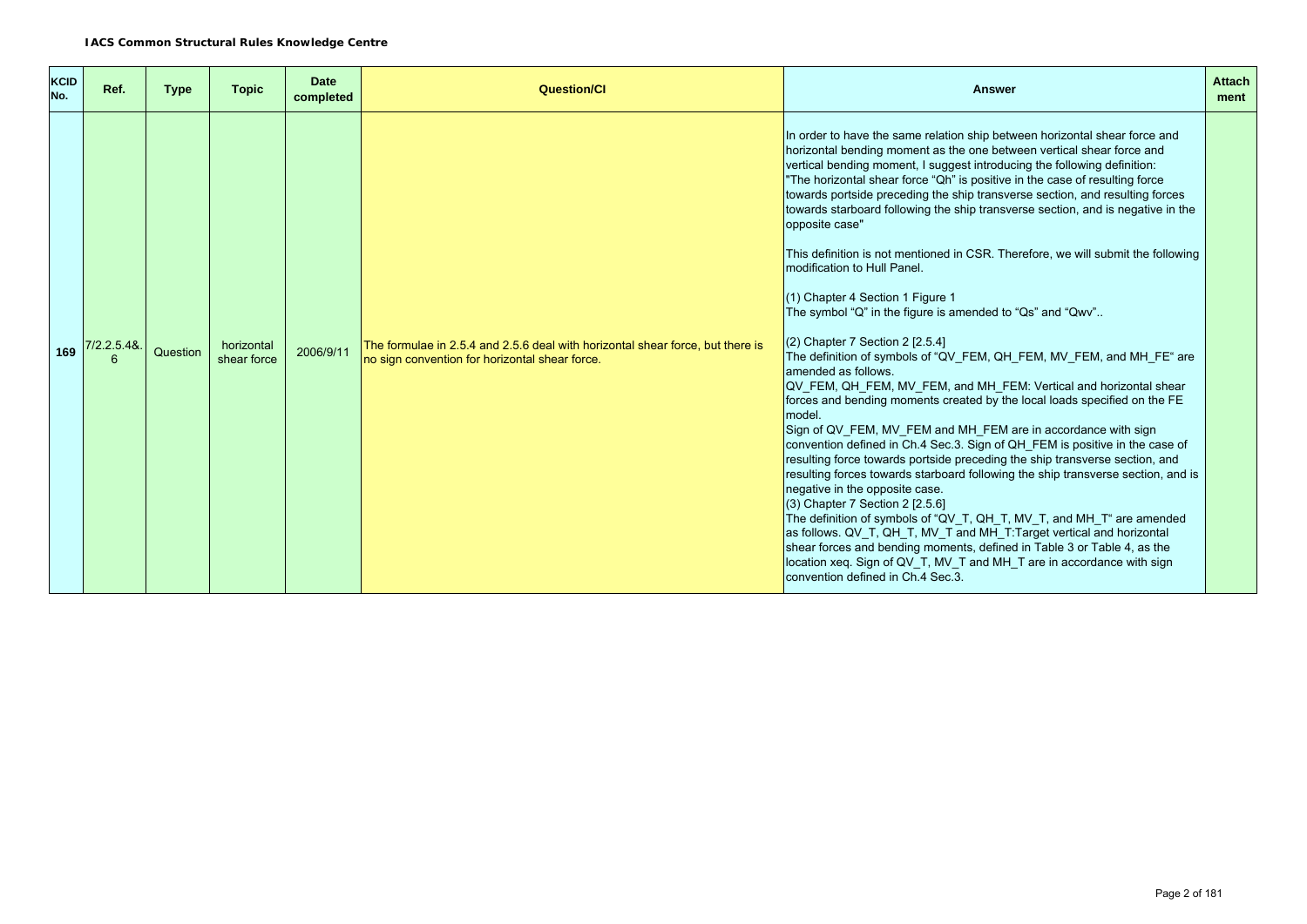| KCID<br>No. | Ref.                           | <b>Type</b> | <b>Topic</b>                 | <b>Date</b><br>completed | <b>Question/Cl</b>                                                                                                                                                                                                                                                                                                                                                                                                                                                                                                                                                                                                                                                                                                                | <b>Answer</b>                                                                                                                                                                                                                                                                                                                                                               | <b>Attach</b><br>ment |
|-------------|--------------------------------|-------------|------------------------------|--------------------------|-----------------------------------------------------------------------------------------------------------------------------------------------------------------------------------------------------------------------------------------------------------------------------------------------------------------------------------------------------------------------------------------------------------------------------------------------------------------------------------------------------------------------------------------------------------------------------------------------------------------------------------------------------------------------------------------------------------------------------------|-----------------------------------------------------------------------------------------------------------------------------------------------------------------------------------------------------------------------------------------------------------------------------------------------------------------------------------------------------------------------------|-----------------------|
| 170         | Ch 7 App<br>2 2 2 2 &<br>2.2.3 | CI          | <b>PSI Factor</b>            | 2007/6/11                | In chapter 7 App2, 2.2.2 and 2.2.3, the formulae to obtain sigma x, sigma y,<br>psi x and psi y are given for "longitudinal compression" and "transverse<br>compression". In case the stress are in tension, psi will become bigger than<br>one, and the associated stress will be the minimum tension stress. According<br>to the definition of psi in Ch6 Sec3 and the schemes and formulae in Ch6<br>Sec3 Table 2 doe, psi is supposed to be smaller than one.<br>One interpretation is to change the formula for sigma and psi in order that psi<br>is lower than one and sigma is the maximum tension stress.<br>The other interpretation is to keep the formulae as they are in order to get the<br>minimum tension stress. | As the psi factor will not be used with tension stresses, it seems preferable to<br>retain the minimum tension stress (ie the maximum stress with the sign<br>convention for stress in the buckling rules) in order to be conservative.<br>Therefore, the formula for sigma x or sigma y is unchanged, and psi is not<br>calculated (or limited to one) for tension stress. |                       |
| 176         | 4/App2/Ta<br>b3                | Question    | <b>DSA</b><br>calculation    | 2006/9/27                | The DSA calculation results in Loading condition No.10 in Table 3 of chapter<br>4, Appendix 2 are much larger than one in normal, especially for ships whose<br>length is less than 200m.                                                                                                                                                                                                                                                                                                                                                                                                                                                                                                                                         | The loading condition No.10 in the Tab.3 of Chap.4, App.2 is extracted from<br>IACS UR S25, which is applicable to "Bulk Carriers" having length of 150m or<br>above. For ships having notation "BC-A" and length of 200m or less, scantling<br>impact are very large, comparing to those not applied to IACS UR S25.                                                       |                       |
| 177         | 6/1/2.5.1                      | Question    | welded<br>shearstrake        | 2006/9/27                | 2.5.1 Welded sheerstrake<br>The net thickness of a welded sheerstrake is to be not less than the actual<br>thicknesses of the adjacent 2m width side plating, taking into account higher<br>strength steel corrections if needed.<br>In this item, does the actual thickness mean actual gross thickness or actual<br>as-built thickness? Is the word 'net' omitted between 'actual' and 'thicknesses'<br>as 'the actual net thicknesses'?                                                                                                                                                                                                                                                                                        | The actual thickness of the adjacent side plating is to be understand as being<br>the actual net thickness, equal to (tas built - tc).                                                                                                                                                                                                                                      |                       |
| 188         | $1/1.1.1.1$ &<br>1/1.3.1.1     | Question    | length                       | 2006/10/2                | Which length is correct? 150m or 90m?                                                                                                                                                                                                                                                                                                                                                                                                                                                                                                                                                                                                                                                                                             | Both are correct. The CSR for bulk carriers apply to ships of 90m or above in<br>general. Sub-sec.[3.1.1] corresponds to UR S25 which applies to ships of<br>150m or above. These definitions are kept as they are.                                                                                                                                                         |                       |
| 189         | 1/1.1.1.2                      | Question    | application of<br><b>CSR</b> | 2006/10/2                | Does CSR apply to the bulk carrier with box shape which does not have bilge<br>hopper tank and top side tank?                                                                                                                                                                                                                                                                                                                                                                                                                                                                                                                                                                                                                     | No, the CSR for bulk carriers do not apply to a bulk carrier which does not<br>have hopper side tank and topside tank in cargo holds length area.                                                                                                                                                                                                                           |                       |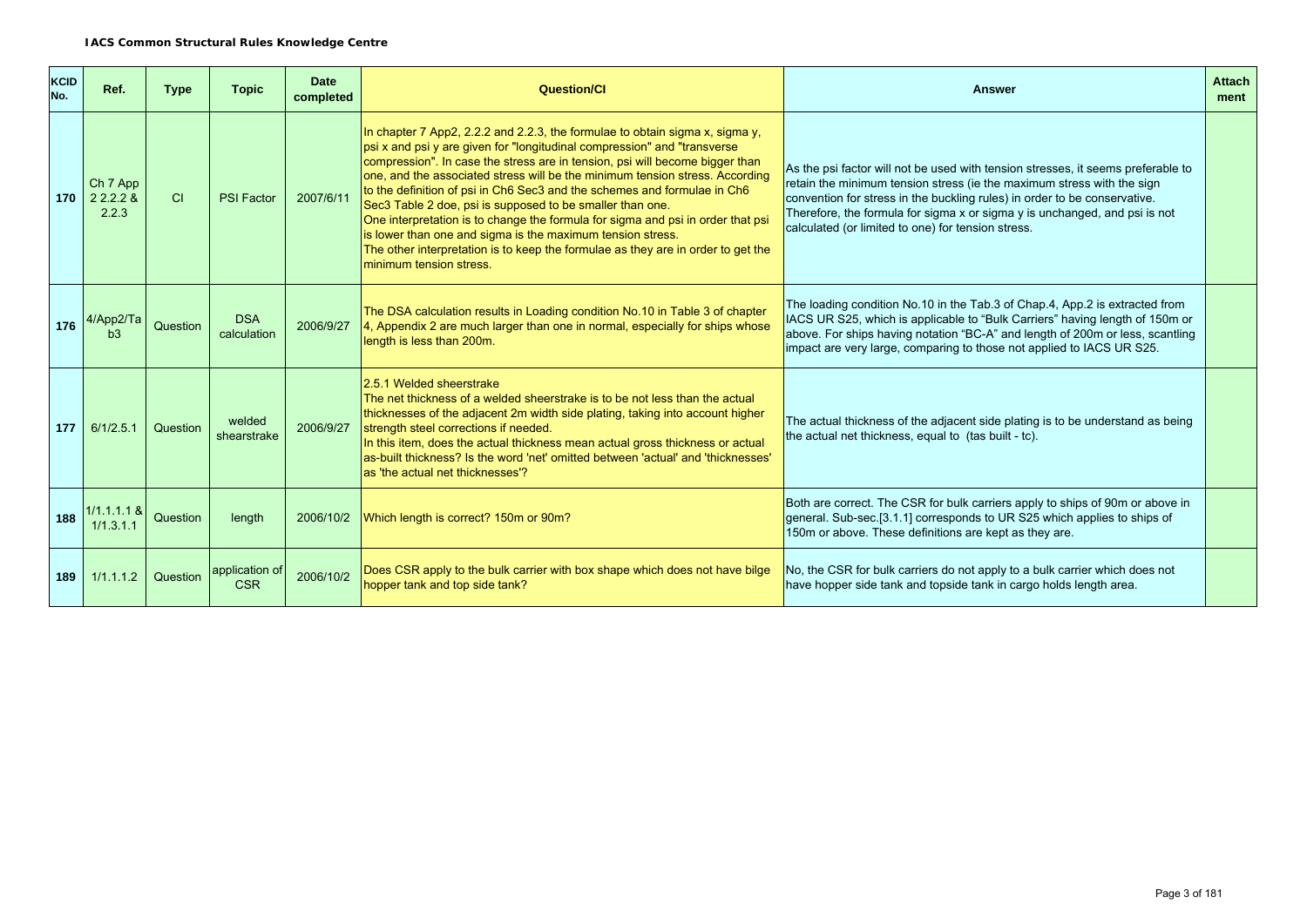| <b>KCID</b><br>No. | Ref.                        | <b>Type</b> | <b>Topic</b>                 | <b>Date</b><br>completed | <b>Question/Cl</b>                                                                                                                                                                                                                                                                                                                                                                                                                                                                                                                                                                                                                       | <b>Answer</b>                                                                                                                                                                                                                 | <b>Attach</b><br>ment |
|--------------------|-----------------------------|-------------|------------------------------|--------------------------|------------------------------------------------------------------------------------------------------------------------------------------------------------------------------------------------------------------------------------------------------------------------------------------------------------------------------------------------------------------------------------------------------------------------------------------------------------------------------------------------------------------------------------------------------------------------------------------------------------------------------------------|-------------------------------------------------------------------------------------------------------------------------------------------------------------------------------------------------------------------------------|-----------------------|
| 190<br>attc        | 1/1.1.1.2                   | Question    | application of<br><b>CSR</b> | 2006/10/2                | With bulk carriers is intended sea going self-propelled ship which are<br>constructed generally with single deck, double bottom, hopper side tanks and<br>topside tanks and with single or double side skin construction in cargo length<br>area and intended primarily to carry dry cargoes in bulk. Hybrid bulk carriers,<br>where at least one cargo hold is constructed with hopper tank and topside<br>tank, are covered by the present Rules. The structural strength of members in<br>holds constructed without hopper tank and/or topside tank is to comply with<br>the strength criteria defined in the Rules. (See attachment) | No, the CSR for bulk carriers do not apply to such bulk carriers which are<br>constructed with topside tank but without hopper side tank in cargo holds<br>length area.                                                       | Y                     |
| 191                | 1/1.1.1.2                   | Question    | application of<br><b>CSR</b> | 2006/10/2                | Are the following ships not subject to CSR due to their cross section design?<br>ore carrier<br>combination carrier<br>cement carrier<br>wood chip carrier<br>open hatch carrier                                                                                                                                                                                                                                                                                                                                                                                                                                                         | No, such ships are not subject to the CSR for bulk carriers.                                                                                                                                                                  |                       |
| 192<br>attc        | 1/1.1.1.5                   |             | Question hull materials      | 2006/10/2                | Ships whose hull materials are different than those given in [1.1.4] and ships<br>with novel features or unusual hull design are to be individually considered by<br>the society, on the basis of the principles and criteria adopted in the present<br>Rules.<br>$(1)$ Is the word "ships" the bulk carriers as defined in $[1.1.2]$ ? (see drawing 1 in<br>attachment)<br>(2) Can "Novel features" and "unusual hull shapes" be used to include vessels<br>as shown? See drawing 2 in attachment - Can this design the included in the<br>term novel feature?                                                                          | $(1)$ Yes, the ships with cross sections indicated in figure are defined as bulk<br>carriers.<br>(2) The treatment of "Novel features" and "unusual hull shapes" depends on<br>the discretion of each Classification Society. | $\underline{Y}$       |
| 193                | 1/4.3.3.3                   | Question    | length                       | 2006/10/2                | The midship part of a ship is the part extending 0.4L amidship, unless<br>otherwise specified." Could you elaborate on what this means?                                                                                                                                                                                                                                                                                                                                                                                                                                                                                                  | The midship part is the extent of 0.3L to 0.7L from the aft end (A.E.) of the rule<br>length L.                                                                                                                               |                       |
| 194                | 2/1.1.1.2<br>Table<br>2.1.1 | Question    | damage<br>stability          | 2006/10/2                | In current design of bulk carrier with ship's length of 169.5m and after peak<br>bulkhead and aft machinery bulkhead being the same, total number of<br>bulkheads is 7, but CSR requires 8 bulkheads to such ships not required to<br>comply with subdivision requirements. Regarding this requirements, is it<br>acceptable for such ships complying with the requirements on damage<br>stability?                                                                                                                                                                                                                                      | Yes. Ships complying with subdivision requirement need not follow the<br>requirement on the number of watertight bulkhead indicated in Table 1.                                                                               |                       |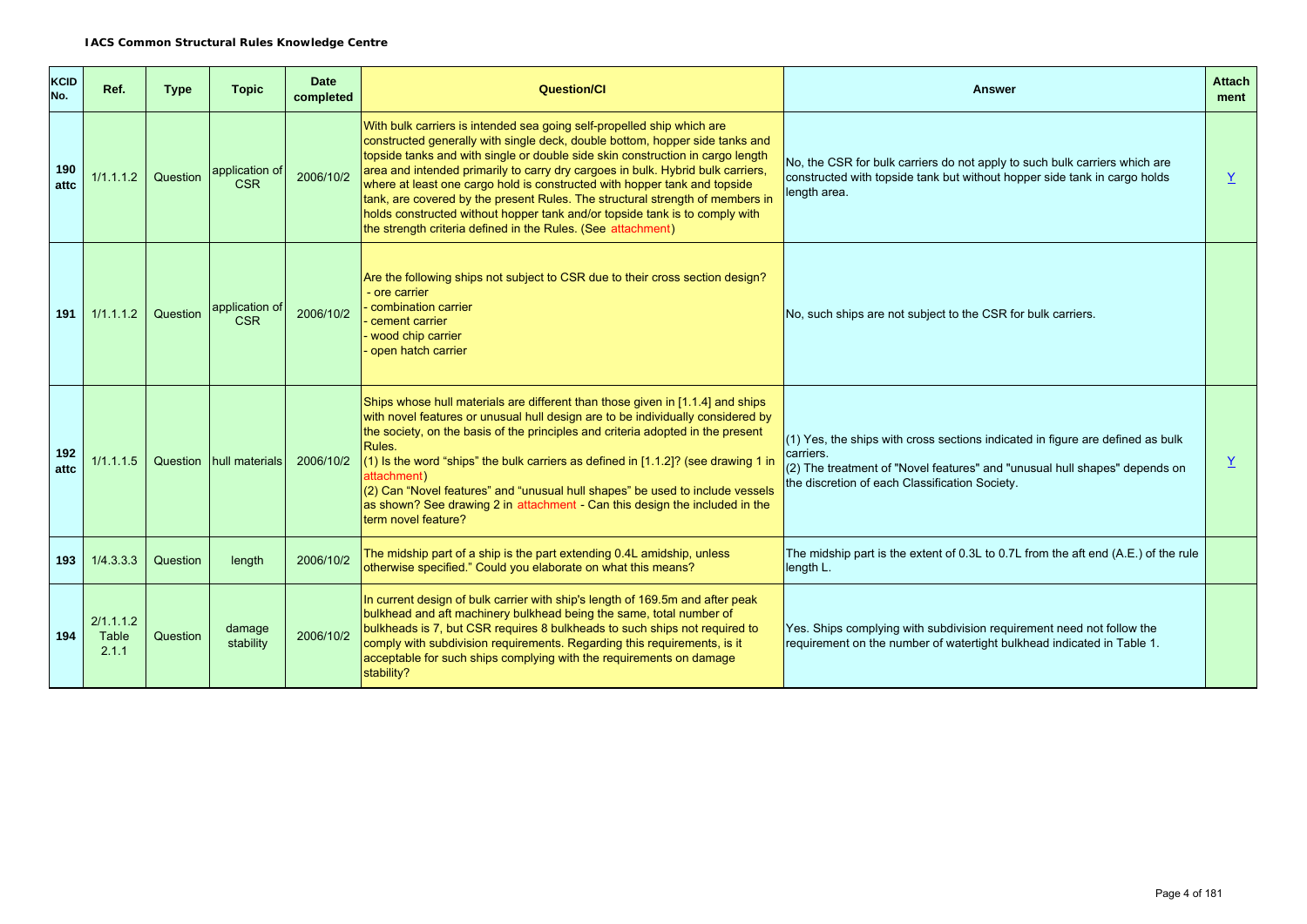| <b>KCID</b><br>No. | Ref.            | <b>Type</b> | <b>Topic</b>           | <b>Date</b><br>completed | <b>Question/Cl</b>                                                                                                                                                                                                                                                                                                                                                                                             | <b>Answer</b>                                                                                                                                                                                                                                                                                                                                                                                                                                                                                                                                                                                                                                                                                                                                                                                                                                                                                                                                                                                                                                                    | <b>Attach</b><br>ment |
|--------------------|-----------------|-------------|------------------------|--------------------------|----------------------------------------------------------------------------------------------------------------------------------------------------------------------------------------------------------------------------------------------------------------------------------------------------------------------------------------------------------------------------------------------------------------|------------------------------------------------------------------------------------------------------------------------------------------------------------------------------------------------------------------------------------------------------------------------------------------------------------------------------------------------------------------------------------------------------------------------------------------------------------------------------------------------------------------------------------------------------------------------------------------------------------------------------------------------------------------------------------------------------------------------------------------------------------------------------------------------------------------------------------------------------------------------------------------------------------------------------------------------------------------------------------------------------------------------------------------------------------------|-----------------------|
| 195<br>attc        | 2/1.3.1.1       | Question    | after peak<br>bulkhead | 2006/10/31               | Are the example case specified below (see attachment) complied with the<br>requirements that "the after peak bulkhead may be stepped below the<br>bulkhead deck, provided the degree of safety of ships as regards subdivision<br>is not thereby diminished.                                                                                                                                                   | Yes, if the fire door may be regarded as safe for the purpose of subdivision.                                                                                                                                                                                                                                                                                                                                                                                                                                                                                                                                                                                                                                                                                                                                                                                                                                                                                                                                                                                    |                       |
| 197                | 7/4.3.3         | CI          | simplified<br>method   |                          | We understand that the methodology used in the simplified method is<br>commonly applicable to the intersection of inner bottom plate and sloping plate<br>2006/10/31 of lower stool as well as bilge knuckle part. Therefore, Common Interpretation<br>should be prepared as soon as possible so that this method can be applied to<br>the intersection of sloping plate of lower stool and inner bottom plate | Your understanding is right. The simplified method is applicable to the<br>intersection of inner bottom plate and sloping plate of lower stool as well as<br>the intersection of inner bottom plate and hopper slant plate. That's was the<br>original intention of the requirement. In applying the requirement of Ch.7 Sec 4<br>[3.3], therefore, the following interpretation is prepared in order to be in line<br>with the original intention. Common Interpretations for:<br>Chapter 7/Section 4/3.3Simplified method for the bilge hopper knuckle part<br>[The text of the Rules] The words "bilge hopper knuckle parts", "bilge knuckle<br>part" and "hopper slope plate" in the title of [3.3], the text of [3.3.1] and [3.3.3],<br>the title of Fig.6 and the text in the top of column of the Table 1. Common<br>Interpretation The requirements of [3.3] are applicable to the knuckle part not<br>only bilge knuckle part but also lower stool knuckle part such as the<br>intersection of the inner bottom plate and sloping plate of lower stool. |                       |
| 204<br>attc        | Ch <sub>6</sub> | <b>CI</b>   | <b>Stiffeners</b>      | 2007/6/11                | Sniped stiffeners, requirement to buckling capacity - please see attachment for<br>full query as it included diagrams and equations.                                                                                                                                                                                                                                                                           | a)Section 3 covers buckling of ordinary stiffeners and stiffened panels.<br>Therefore sniped buckling stiffeners are subject to Ch. 6 Sec. 3 [4].<br>b)No. Ch.6 Sec. 2[1], [2] and [3] are applicable to ordinary stiffeners and [4] is<br>applicable to web stiffeners.<br>Buckling stiffeners as shown are subject to<br>1.Ch. 3 Sec. 6 [5.2.1]<br>2.Ch. 6 Sec. 2 [4.1.2]<br>3.Ch. 6 Sec. 3 [4]                                                                                                                                                                                                                                                                                                                                                                                                                                                                                                                                                                                                                                                                |                       |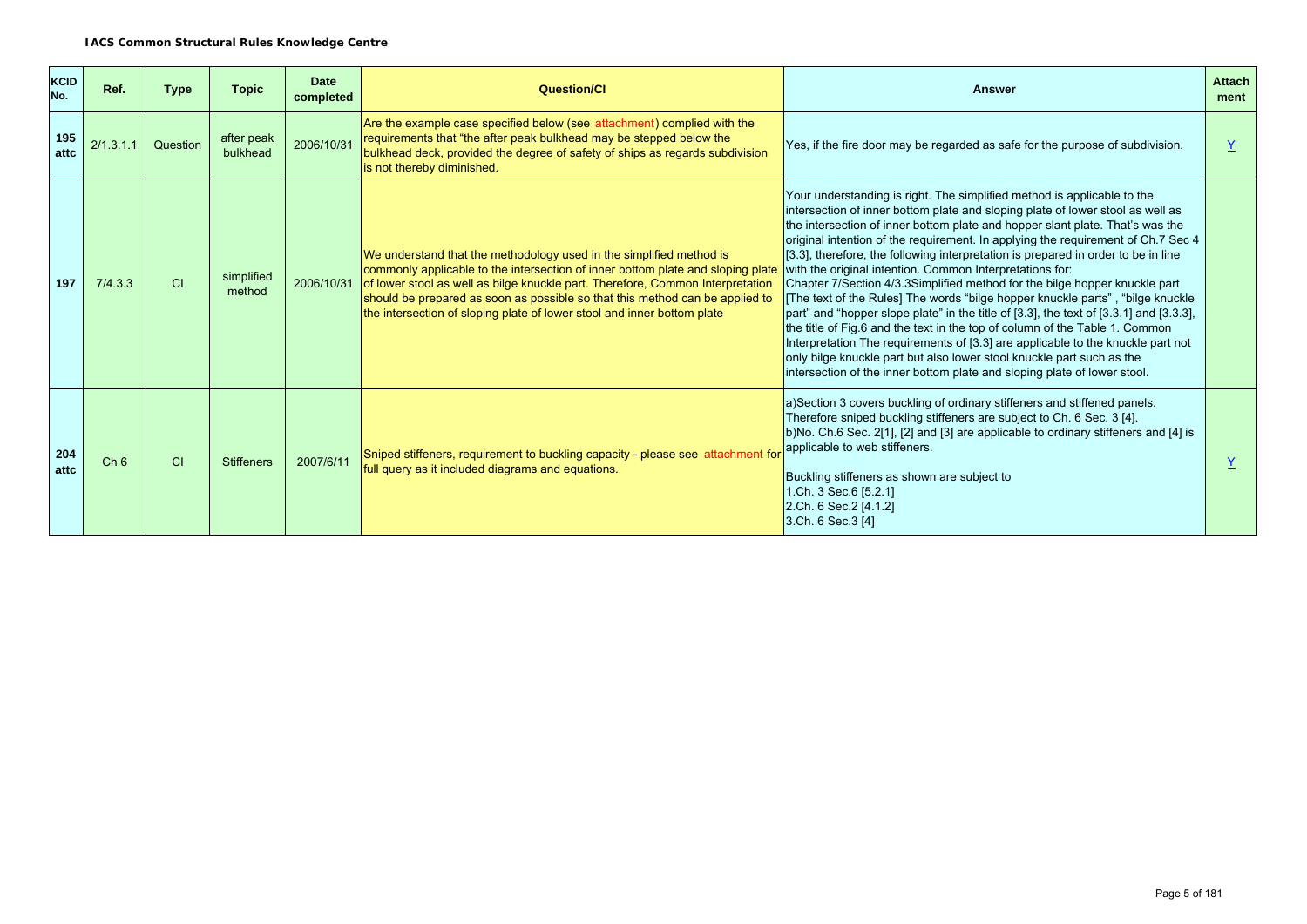| KCID<br>No. | Ref.             | <b>Type</b> | <b>Topic</b>          | <b>Date</b><br>completed | <b>Question/Cl</b>                                                                                                                                                                                                                                                                                                                                                                                                                     | <b>Answer</b>                                                                                                                                                                                                                                                                                                                                                                                                                                                                                                                                                                                                                                                                                                                                                                                               | <b>Attach</b><br>ment |
|-------------|------------------|-------------|-----------------------|--------------------------|----------------------------------------------------------------------------------------------------------------------------------------------------------------------------------------------------------------------------------------------------------------------------------------------------------------------------------------------------------------------------------------------------------------------------------------|-------------------------------------------------------------------------------------------------------------------------------------------------------------------------------------------------------------------------------------------------------------------------------------------------------------------------------------------------------------------------------------------------------------------------------------------------------------------------------------------------------------------------------------------------------------------------------------------------------------------------------------------------------------------------------------------------------------------------------------------------------------------------------------------------------------|-----------------------|
|             | $205$ 3/1.2.3.11 | Question    | thickness             |                          | In case of bulk carriers, thicker plates greater than 20 mm are normally used<br>for main structural members. Since this requirement is vague, we would like to<br>2006/11/30 ask you to clearly explain your intention of the regulation 2.3.11 and to make<br>clear the application of this requirement or criteria. If there is no criteria, it is<br>better to delete the requirement to avoid confusion in design approval stage. | The reason of this requirement is the same as the one requiring D/DH for the<br>SPECIAL elements i.e. Class III) with notes (4), (5) and (6), which are highly<br>stressed elements. In this requirement, the notion of thickness greater than 20<br>mm is added to the notion of highly stressed element. This corresponds in fact<br>D/DH for Class III elements according to Table 3. However, since the<br>application of this requirement is already covered by Table 1 and other<br>requirements such as 2.3.2, we propose that this requirement should be<br>deleted according to your suggestion.                                                                                                                                                                                                   |                       |
| 206         | 3/3.1.2.1        | Question    | Corrosion<br>addition | 2006/11/8                | According to our understanding on CSR, rules relating to corrosion addition<br>have been harmonized with JTP.<br>However, there is a difference in definition of tank top between JTP and JBP.<br>Note (3) in Table 1 should be revised as follows:<br>"Note (3) Only applicable to ballast tanks with weather deck as the tank top"<br>from CSR for Tankers                                                                           | Note (3) to be kept as it is. Example is Hopper Side Tk. not connected to<br>TSWB Tk. Air-/Water-Mixture will be below top of tank.<br>"This question and answer are superseded by KC ID 638. Please refer to<br><b>KC ID 638."</b>                                                                                                                                                                                                                                                                                                                                                                                                                                                                                                                                                                         |                       |
| 207         | 3/6.2.3.1        | Question    | hatch<br>coaming      | 2006/11/30               | As for hatch coamings, ClassNK approves hatch coamings having lower steel<br>grade than that of upper deck plating, in case of the hatch coaming length<br>being less than 0.15L. We therefore propose to delete hatch coamings from<br>the last sentence.                                                                                                                                                                             | First, it is to be noticed that this requirement is not dealing with steel grade,<br>but with yield strength of the steel. Secondly, the stress in shorter hatch<br>coamings (length much more less than 0,15L) is generally equivalent to the<br>one in the deck. It becomes negligible only for very short hatch coaming.<br>Some criteria could be developed, including parameters such as length and<br>height of hatch coaming and their position along the ship. It seems quite<br>complicated to solve this easy problem. Finally we have to keep in mind a<br>stress check is to be carried out for the hatch coaming. Consequently, we<br>prefer to keep the text as it is, or we may suggest to open a door by adding<br>the word "generally" between "The same requirement" and "is applicable". |                       |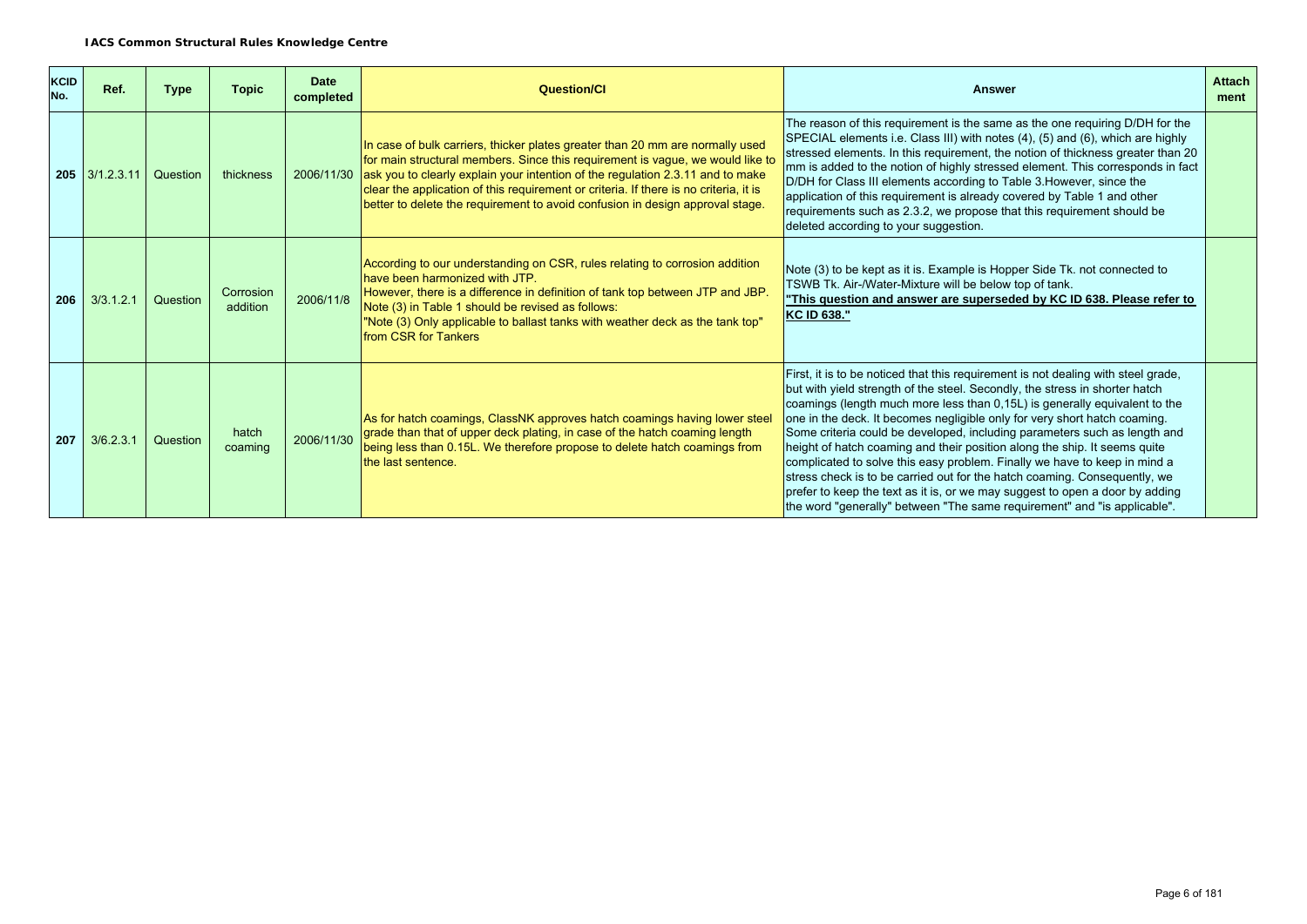| <b>KCID</b><br>No. | Ref.                 | <b>Type</b> | <b>Topic</b>                    | <b>Date</b><br>completed | <b>Question/Cl</b>                                                                                                                                                                                                                                                                                                                                                                                                                                                                                                                                                                                                                                                                                                                                                                                                                                                                                                                           | <b>Answer</b>                                                                                                                                                                                                                                                                                                                                                                                                                                                                                                                                                                                                                                                                                                                                                                           | <b>Attach</b><br>ment |
|--------------------|----------------------|-------------|---------------------------------|--------------------------|----------------------------------------------------------------------------------------------------------------------------------------------------------------------------------------------------------------------------------------------------------------------------------------------------------------------------------------------------------------------------------------------------------------------------------------------------------------------------------------------------------------------------------------------------------------------------------------------------------------------------------------------------------------------------------------------------------------------------------------------------------------------------------------------------------------------------------------------------------------------------------------------------------------------------------------------|-----------------------------------------------------------------------------------------------------------------------------------------------------------------------------------------------------------------------------------------------------------------------------------------------------------------------------------------------------------------------------------------------------------------------------------------------------------------------------------------------------------------------------------------------------------------------------------------------------------------------------------------------------------------------------------------------------------------------------------------------------------------------------------------|-----------------------|
| 208                | 3/6.2.3.1            | Question    | high strength<br>steel          | 2006/11/29               | The last sentence of 2.3.1 is excess and differs from the present application<br>accepted by many classification societies. Higher strength steels are normally<br>applied taking account of not only hull girder bending stresses but also local<br>stresses. For instance, higher strength steel is used to double bottom girders<br>taking into account local shearing stresses caused by cargo and external sea<br>loads acting on double bottom. And some sniped longitudinal stiffeners not<br>contributing hull girder longitudinal strength, which are mild steel, are welded<br>on the girders to prevent panel buckling. Such design has been already<br>approved by many classification societies. We consider that the steel grade of<br>stiffeners not contributing hull girder longitudinal strength can be selected on a<br>case by case basis. We would like to ask you to revise the rule taking into<br>account the above. | The last sentence in Ch 3, Sec 6, [2.3.1] is not a matter of steel grade, but<br>concerns the yield strength of the steel. The matter of steel grade is relevant<br>to Ch 3, Sec 1. Having said that, it is understood that the original question is<br>not about steel grade. Ch 3, Sec 6, [2.3.1] could be considered as the<br>requirements in general. If the stress level due to hull girder bending, in<br>longitudinal member not contributing to hull girder longitudinal strength, should<br>be verified as to satisfy the requirement in Ch 5, Sec 1, [3.1.1], application of<br>the requirements in Ch 3, Sec 6, [2.3.1] might be mitigated. As a matter of<br>opening the door, the word "generally" should be added between "The same<br>requirement" and "is applicable". |                       |
| 209                | 3/6.6.1.6            | Question    | scantling<br>determina-<br>tion | 2006/11/1                | As shown in the caption, main intention of this requirement is continuity of<br>strength, not scantling.<br>In the scantling determination of sloped bulkhead plating, yielding, buckling,<br>grab handling and fatigue strength are taken into account. Continuity of<br>strength can be realized by the consideration.<br>Therefore we would like to ask you to delete the requirement.                                                                                                                                                                                                                                                                                                                                                                                                                                                                                                                                                    | In applying the last sentence of 6.1.6, where the scantling of lower strake of<br>the sloped bulkhead of hopper tanks and inner bottom plate adjacent thereto<br>are determined by the requirements on FEA and fatigue strength assessment,<br>such structures are regarded as the satisfaction of the requirement on<br>continuity of strength.                                                                                                                                                                                                                                                                                                                                                                                                                                        |                       |
| 210                | 3/6.6.4.2            | Question    | <b>GRAB</b><br>notation         | 2006/11/1                | At least, please exclude the required material properties and net thickness of<br>stool side plating by GRAB from this requirement.<br>It is not necessary to apply the required material properties and net thickness<br>of stool side plating by GRAB to the supporting floors.                                                                                                                                                                                                                                                                                                                                                                                                                                                                                                                                                                                                                                                            | In applying this requirement 6.4.2, the net thickness and material properties<br>required for the bulkhead plating, or when a stool is fitted, of the stool side<br>plating mean that they are required by the scantling requirement except for the<br>grab loading and under flooded condition.                                                                                                                                                                                                                                                                                                                                                                                                                                                                                        |                       |
| 211                | 3/6.9.6.3            | Question    | extent of<br>insert plate       | 2006/11/1                | The extent of insert plate is larger than that of present designs. Since the<br>stress concentration occurs in way of corner radius, we consider that the<br>requirement should be reconsidered taking account of your experience.<br>Please permit us to determine the extent of insert plate taking into account<br>FEA results.                                                                                                                                                                                                                                                                                                                                                                                                                                                                                                                                                                                                           | The following sentence should be added at the end of requirement 9.6.3: "For<br>ships having length L of 150m and above, the extent of insert plate may be<br>determined by the results of a direct strength assessment, including buckling<br>check and of a fatique assessment of hatch corners."                                                                                                                                                                                                                                                                                                                                                                                                                                                                                     |                       |
|                    | $212 \mid 6/1.2.5.1$ | Question    | side shell<br>plating           | 2006/11/22               | There are some cases where the side shell plating adjacent to sheer strake<br>includes single side part and is increased due to the buckling and hull girder<br>shear strength.Obviously, its reinforcement is not necessary for sheer strake,<br>then please revise the sentence as follows:" is to be not less than the<br>required thickness of the adjacent 2 m width side plating, which is calculated<br>according to Ch.6, Sec.1,"                                                                                                                                                                                                                                                                                                                                                                                                                                                                                                    | Generally, when the side shell plating adjacent to sheer strake includes single<br>side part and is increased due to the buckling and hull girder shear strength, it<br>is also the case for the sheer strake, which is located above. Consequently,<br>we see no reason to modify this requirement.                                                                                                                                                                                                                                                                                                                                                                                                                                                                                    |                       |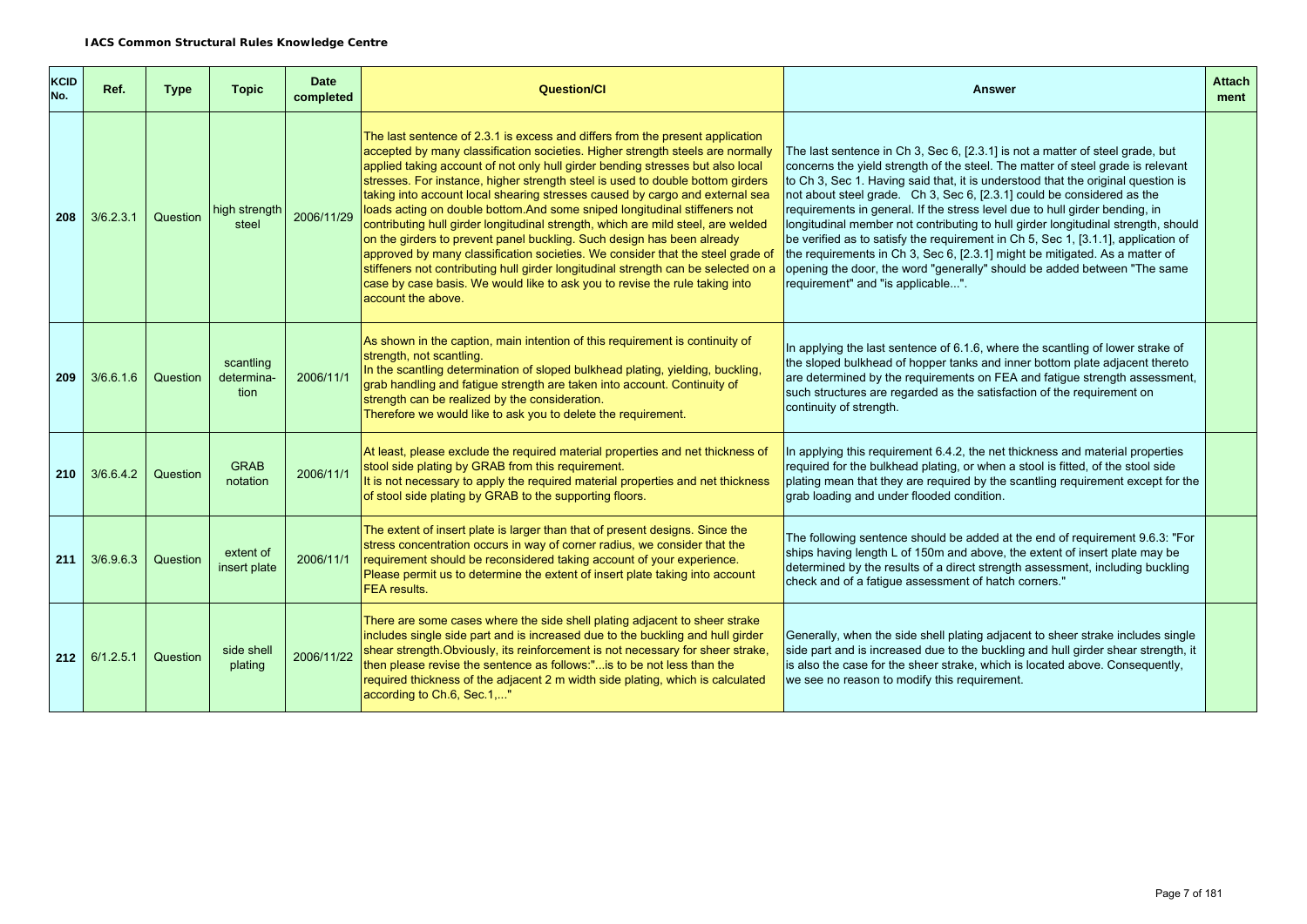| <b>KCID</b><br>No. | Ref.                 | <b>Type</b> | <b>Topic</b> | <b>Date</b><br>completed | <b>Question/Cl</b>                                                                                                                                                                                                                                                                                                                                                                                                                                                                                                                                                                                                                                                                                                                                                                                  | <b>Answer</b>                                                                                                                                                                                                                                                                                                                                                                                                                                                                                                                                                                                                                                                                                                                                                                                           | <b>Attach</b><br>ment |
|--------------------|----------------------|-------------|--------------|--------------------------|-----------------------------------------------------------------------------------------------------------------------------------------------------------------------------------------------------------------------------------------------------------------------------------------------------------------------------------------------------------------------------------------------------------------------------------------------------------------------------------------------------------------------------------------------------------------------------------------------------------------------------------------------------------------------------------------------------------------------------------------------------------------------------------------------------|---------------------------------------------------------------------------------------------------------------------------------------------------------------------------------------------------------------------------------------------------------------------------------------------------------------------------------------------------------------------------------------------------------------------------------------------------------------------------------------------------------------------------------------------------------------------------------------------------------------------------------------------------------------------------------------------------------------------------------------------------------------------------------------------------------|-----------------------|
|                    | $213 \mid 6/2.2.2.1$ | Question    | hull girder  | 2007/1/11                | We consider that this requirement has been introduced taking into account<br>shear lag.<br>However, there are some cases where the attached plating is increased due<br>to the buckling of the plating and hull girder shear strength.<br>Therefore we would like to ask you to revise the sentence as follows:<br>"The net thickness of the web of ordinary stiffeners, in mm, is to be not less<br>than the greater of:<br>. 40% of the net required thickness of the attached plating, which is<br>calculated according to Ch.6, Sec.1."                                                                                                                                                                                                                                                         | We agree with the modification proposed in the original question:<br>"The net thickness of the web of ordinary stiffeners, in mm, is to be not less<br>than the greater of:<br>$-t = 3.0 + 0.015L2$<br>40% of the net required thickness of the attached plating, to be determined<br>according to Ch.6, Sec.1. and is to be less than 2 times the net required<br>thickness of the attached plating."<br>We will consider the Rule change proposal.                                                                                                                                                                                                                                                                                                                                                    |                       |
| 214                | 6/2.2.3              | Question    | <b>PMA</b>   | 2006/12/13               | If applying this requirement to longitudinal PMA having wide width, the<br>required scantlings become to be very heavy. This rule seems to be buckling<br>requirement. Since at least longitudinal structural members, such as deck<br>plating, skin plating, longitudinal bulkhead plating, inner bottom plating and<br>longitudinal stiffeners attached to them, are to be complied with Ch.6, Sec.3<br>"Buckling & Ultimate Strength of ordinary Stiffeners and Stiffened Panels", it is<br>not necessary to apply this rule to them. We would like to ask you to revise the<br>rule taking into account the above.                                                                                                                                                                              | Such longitudinal PMA having wide width should comply with the requirement<br>of [2.3], where it is applicable considering the configuration of the stiffener. In<br>case the stiffener should not comply with the requirement of [2.3] or [2.3]<br>should not be applicable to the stiffener, such longitudinal should be modeled<br>by shell elements in FEA and its yielding strength and buckling strength<br>should be verified as a primary supporting member.                                                                                                                                                                                                                                                                                                                                    |                       |
| 215                | 6/2.3.3.1            | Question    | <b>BWE</b>   | 2006/12/8                | The net required section modulus [3.2.3] of side frames in holds intended to<br>carry ballast water is excessive than our experience and approximately twice<br>the value required by [3.3.1]. The cause of the above is the difference in<br>position to be assessed. In [3.3.1], the position to be assessed is the mid span<br>of side frame. And the position to be assessed in [3.2.3] is the fixed<br>ends According to [3.3.3], the required section modulus at ends of side frame<br>is to be twice of the required section modulus at mid span. Therefore we would<br>like to ask you to revise the rule as follows: Case A - [3.2.3] "m=20 for side<br>frames of single side bulk carrier"orCase B - [3.3.1] To add the following:"the<br>net section modulus at lower and upper bracket" | We conclude that there is no need to change the rule formula according to the<br>following reason.  With our calculations, we have not seen this ratio of 2<br>between the application of [3.2.3] for side frames in holds intended to carry<br>ballast water and [3.3.1]. It would be interesting to have more detailed<br>information on the comparative calculation to check that all parameters are<br>correctly taken into account, and in particular the span, which is not the same<br>in both requirements. In [3.2.3], the span is defined in Ch 3, Sec 6, [4.2], i.e.<br>by considering reduction of span due to brackets; and, In [3.3.1], the span is<br>defined in Ch 3, Sec 6, Fig 19, i.e. by considering no reduction of span due to<br>brackets. Therefore, the text is kept as it is. |                       |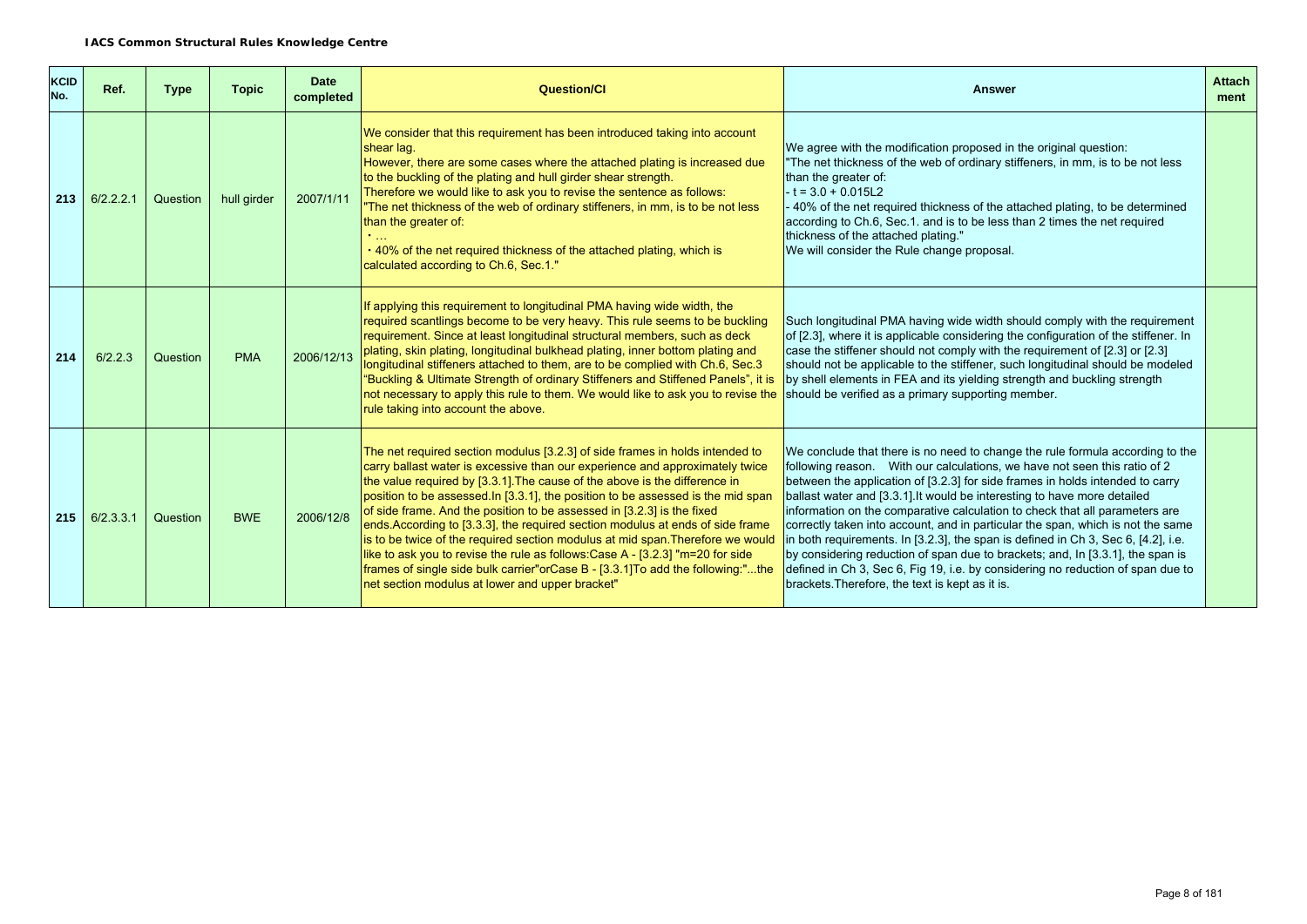| KCID<br>No. | Ref.      | <b>Type</b> | Topic                    | <b>Date</b><br>completed | <b>Question/Cl</b>                                                                                                                                                                                                                                                                                                                                                                                                                                           | Answer                                                                                                                                                                                                                                                                                                                                          | <b>Attach</b><br>ment |
|-------------|-----------|-------------|--------------------------|--------------------------|--------------------------------------------------------------------------------------------------------------------------------------------------------------------------------------------------------------------------------------------------------------------------------------------------------------------------------------------------------------------------------------------------------------------------------------------------------------|-------------------------------------------------------------------------------------------------------------------------------------------------------------------------------------------------------------------------------------------------------------------------------------------------------------------------------------------------|-----------------------|
| 216         | 6/2.3.4.1 | Question    | pressure<br>formula      | 2006/11/22               | The required scantlings by this rule is excessive than our experience. In the<br>formula, counter pressures acting on side longitudinals, hopper / top side<br>longitudinals and backing brackets are ignored. Thus the rule brings heavy<br>scantlings. We would like to ask you to revise the formula in which counter<br>pressures are taken into account. If it is difficult, an alternative analysis such<br>as direct calculation should be permitted. | The pressures to be considered in this formula are the pressures at mid-span<br>of the side frame. In addition, the differential pressures, if any, are to be<br>Also included in Corrigenda 5<br>considered.                                                                                                                                   |                       |
| 217         | 6/2.3.4.2 | Question    | direct<br>calculation    | 2006/11/23               | The required scantling and the material by this requirement are excessive than<br>our experience. An alternative analysis such as direct calculation should be<br>bermitted.                                                                                                                                                                                                                                                                                 | From our experience, we have not seen excessive scantlings. We would like<br>to have more information on this "excessive" values. In addition, to accept that<br>alternative analysis such as direct calculation are permitted is a general<br>question for the totality of CSR (oil or bulk). This should be discussed as a<br>general matter. |                       |
| 218         | 7/4.3.2.1 | Question    | hot spot<br>stress range | 2006/11/28               | The procedure of obtaining hot spot stress brings very pessimistic results and<br>differs from that of JTP. We would like to ask you to reconsider and revise the<br>procedure as soon as possible. In conjunction with the above, 3.3.2 should be<br>also reconsidered.                                                                                                                                                                                     | The existing procedure is not modified. However, possible changes will be<br>subject to the future harmonisation work between CSR for oil tankers and<br><b>CSR</b> for bulk carriers.                                                                                                                                                          |                       |
| 219         | 7/4.3.3   | Question    | connection               | 2006/11/8                | Please develop and introduce a simplified method for the connection of lower<br>stool of transverse BHD with inner bottom as soon as possible.                                                                                                                                                                                                                                                                                                               | The simplified method is applicable to the intersection of inner bottom plate<br>and sloping plate of lower stool as well as the intersection of inner bottom<br>plate and hopper slant plate. That's was the original intention of the<br>requirement.                                                                                         |                       |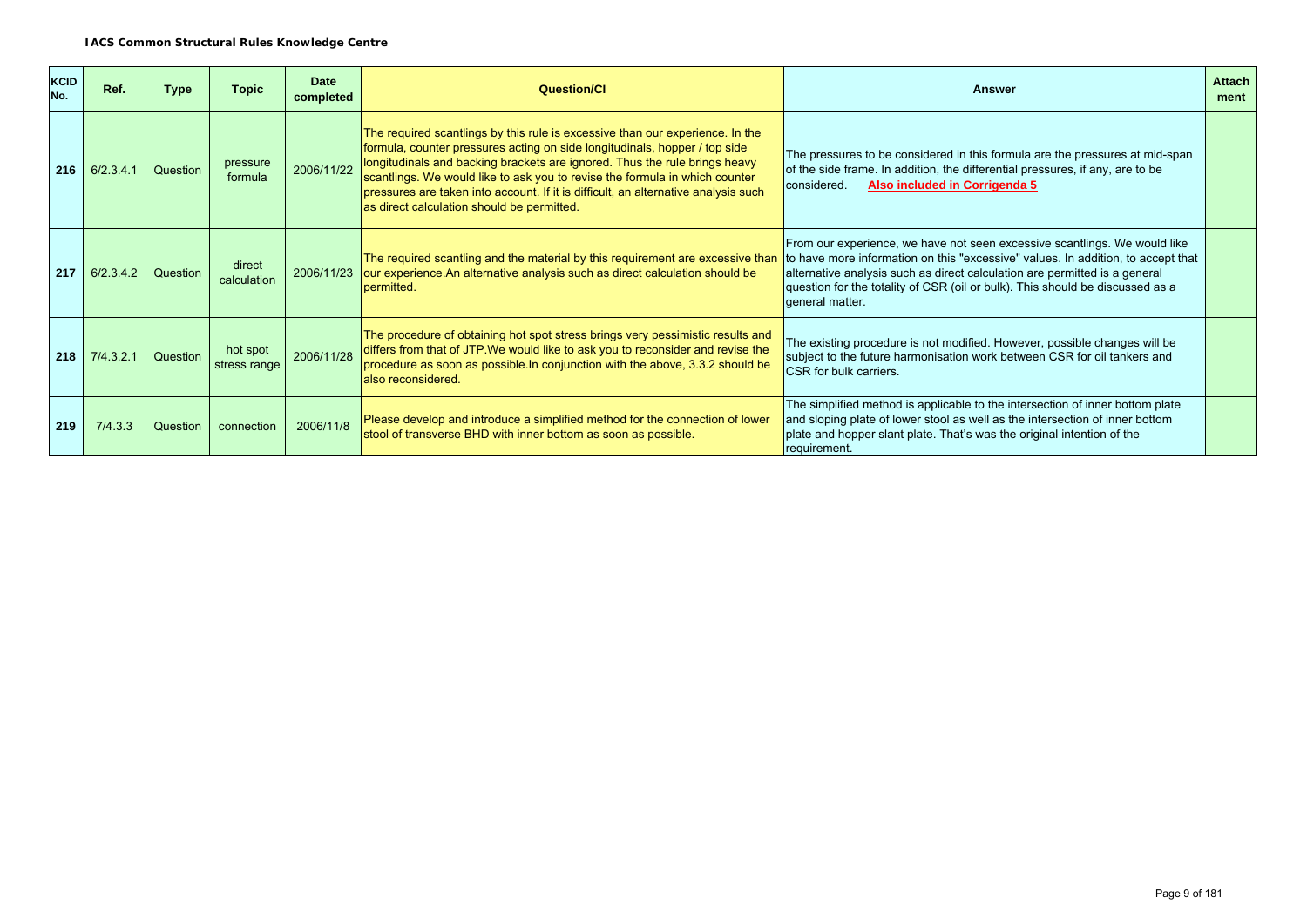| <b>KCID</b><br>No. | Ref.      | <b>Type</b> | <b>Topic</b>                      | <b>Date</b><br>completed | Question/Cl                                                                                                                                                                                                                                                                                                                                                                                                                                                                                                                                                                                                                                       | <b>Answer</b>                                                                                                                                                                                                                                                                                                                                                                                                                                                                                          | <b>Attach</b><br>ment |
|--------------------|-----------|-------------|-----------------------------------|--------------------------|---------------------------------------------------------------------------------------------------------------------------------------------------------------------------------------------------------------------------------------------------------------------------------------------------------------------------------------------------------------------------------------------------------------------------------------------------------------------------------------------------------------------------------------------------------------------------------------------------------------------------------------------------|--------------------------------------------------------------------------------------------------------------------------------------------------------------------------------------------------------------------------------------------------------------------------------------------------------------------------------------------------------------------------------------------------------------------------------------------------------------------------------------------------------|-----------------------|
| 220                | 8/1.1.3.1 | Question    | fatigue<br>strength<br>assessment | 2006/11/22               | The number of members and locations to be assessed is many. We would like<br>to ask you to reduce the number of locations taking into account damage<br>experience and your calculation results.                                                                                                                                                                                                                                                                                                                                                                                                                                                  | The members and locations subjected to fatigue strength assessment<br>described in Table 1 of Ch 8 Sec 1 are of the members and locations which<br>the fatigue damage are occurred in the past, even though the number of<br>damages are neglected. Therefore, the fatigue strength assessment should<br>be carried out for the structural details specified in Table 1.                                                                                                                               |                       |
| 221                | 8/2.2.3.1 | Question    | fillet weld                       | 2006/11/8                | There is no category for welded joint of sloped plate and horizontal plate such<br>as hopper knuckle and lower stool in Table 1. Our understanding is as follows,<br>because Frank angle of the weld joint is lesser than fillet weld:"Kf=1.25 for<br>welded joint of sloped plate and horizontal plate"Please confirm the above as<br>soon as possible.                                                                                                                                                                                                                                                                                          | The fatigue notch factor Kf of 1.25 for welded joints of sloped plate and<br>horizontal plate such as hopper knuckle and lower stool can be applied<br>because their welded joints are classified with the load carrying full penetration<br>weld joints as well as butt welded joint. For the non-load carrying full<br>penetration welded joints between plate, the fatigue notch factor Kf may be<br>reduced.                                                                                       |                       |
| 222                | 8/2.2.3.2 | Question    | fatigue<br>damage                 |                          | The correction factor for mean stress is very complicated and sensitive to<br>2006/11/28   fatigue damage. Please reconsider and revise the factor to meet our<br>engineering sense as soon as possible.                                                                                                                                                                                                                                                                                                                                                                                                                                          | According to the fatigue damage experiences, mean stress effect is the most<br>dominant factor to explain their fatigue damage. Then, the precise procedure<br>to consider the mean stress effect is mentioned in the text. However, to<br>simplify the procedure for the mean stress effect without losing the accuracy of<br>the present fatigue assessment needs much time, careful discusstion and<br>appropriate ramification study. Therefore, for the time being, the text is kept as<br>it is. |                       |
| 223                | 8/5.3.1.1 | Question    | nominal<br>stress range           | 2006/12/22               | We understand that the nominal stress range obtained from this formula is<br>bending stress of the cross deck. Thus the stress occurs in athwartship<br>direction. In general, the major axis is arranged in longitudinal direction to<br>reduce the stress concentration due to hull girder bending moment. Therefore<br>the explanation of ra and rb is not adequate to use the formula properly. For<br>example, ra and rb are inner radius and outer radius, respectively. This rule<br>brings very pessimistic results. In conjunction with the above comment, the<br>rules should be revised to obtain reliable results as soon as possible | The requirement on hatch corner fatique check will be revised as soon as<br>possible, including a technical background.                                                                                                                                                                                                                                                                                                                                                                                |                       |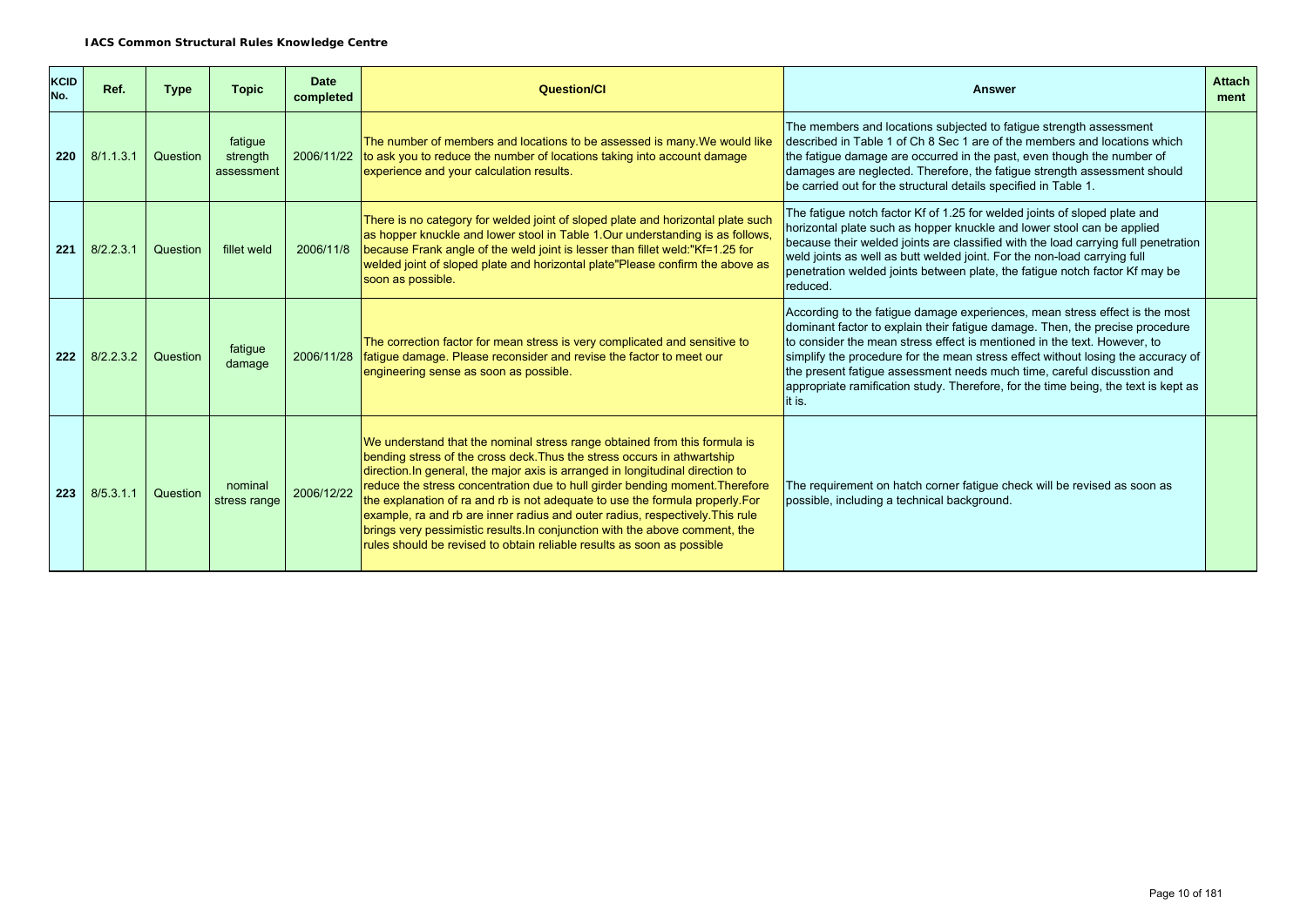| <b>KCID</b><br>No. | Ref.               | <b>Type</b> | <b>Topic</b>             | <b>Date</b><br>completed | Question/Cl                                                                                                                                                                                                                                                                                                                                                                                                                                                                                                                                                                                                                                                                                      | <b>Answer</b>                                                                                                                                                                                                                                                                                                                                                                                                                                                                                                                                                                                | <b>Attach</b><br>ment |
|--------------------|--------------------|-------------|--------------------------|--------------------------|--------------------------------------------------------------------------------------------------------------------------------------------------------------------------------------------------------------------------------------------------------------------------------------------------------------------------------------------------------------------------------------------------------------------------------------------------------------------------------------------------------------------------------------------------------------------------------------------------------------------------------------------------------------------------------------------------|----------------------------------------------------------------------------------------------------------------------------------------------------------------------------------------------------------------------------------------------------------------------------------------------------------------------------------------------------------------------------------------------------------------------------------------------------------------------------------------------------------------------------------------------------------------------------------------------|-----------------------|
| 224                | 9/2.3.1.2          | Question    | stiffeners               | 2006/11/22               | This requirement is excessive than our experience. In structural design,<br>stiffeners are suitably arranged on floors to prevent excessive vibration of<br>them. And scantlings are determined taking account of vibration.                                                                                                                                                                                                                                                                                                                                                                                                                                                                     | The CSR doesn't take into account the vibration effects for the scantlings, as it<br>is outside the scope of classification. The floor webs are to be stiffened enough<br>to withstand the forces induced by rudder post, propeller post and rudder<br>horn. As a direct calculation of floors and their stiffening arrangement is<br>generally never carried out in this area, it is preferable to indicate a value for<br>the maximum spacing of web stiffeners.                                                                                                                           |                       |
| 225                | 9/3.3.1.3          | Question    | frame<br>spacing         | 2006/11/29               | This requirement is excessive than our experience. This requirement should<br>be reconsidered taking account of present designs. Please revise the rule as<br>follows, or delete the rule:"not greater than 5 frame spacing                                                                                                                                                                                                                                                                                                                                                                                                                                                                      | According to the last sentence of [3.1.3], wider spaces may be accepted<br>based on the discretion of the Society. This sentence has been added to<br>respond the comments from Industry. Therefore, the text is kept as it is.                                                                                                                                                                                                                                                                                                                                                              |                       |
| 226                | 4/6.2.1.2          | Question    | <b>BWE</b>               | 2006/12/14               | When checking the condition under the ballast water exchange operation by<br>means of the flow through method, static pressure for direct strength analysis<br>is specified in Ch 4, Sec 6, 2.1.2, but there is no description of dynamic<br>pressure. 1. Should the loading cases and wave conditions under<br>consideration comply with the requirements of Ch 4, App 2? 2. The inertial<br>pressure due to ballast is not to be considered according to the requirement in<br>Ch 4, Sec 6, 2.2.1. Does this mean that only static pressure due to ballast<br>defined in Ch 4, Sec 6, 2.1.2 and external pressure defined in Ch 4, Sec 5 are<br>to be considered for direct strength analysis? | 1. There is no need to comply with the requirements of Ch4App2. In the<br>loading case specified in the loading manual with regard to ballast exchange,<br>the static load is considered for direct strength analysis.<br>2. Yes, the dynamic external pressure should be considered for direct strength<br>analysis. Where the ballast water exchange is carried out on the flow through<br>method, the direct strength analysis will be separately required on the ballast<br>water exchange condition in additional sea going ballast loading condition,<br>taking into account all EDWs. |                       |
| 227                | 9/4.5.3.1          | Question    | shear area               | 2006/11/22               | It seems that the equation of Ash is missing. Please confirm.                                                                                                                                                                                                                                                                                                                                                                                                                                                                                                                                                                                                                                    | The formula is not missing, but the words "and the shear area Ash, in cm2,"<br>should be deleted.                                                                                                                                                                                                                                                                                                                                                                                                                                                                                            |                       |
|                    | $228$   13/1.1.2.2 | Question    | substantial<br>corrosion | 2006/11/29               | The definition of "substantial corrosion" for vessels built under the IACS<br>Common Structural Rules for Bulk Carriers has described in the latest version<br>of IACS UR Z10.2 and Z10.5. The description of substantial corrosion in CSR<br>for Bulk Carriers is not in line with that of IACS URs. To avoid confusion, this<br>paragraph is to be deleted.                                                                                                                                                                                                                                                                                                                                    | In Chapter 13, Section 1, [1.2.2] of the Common Structural Rules for Bulk<br>Carriers, the current text is to be replaced by the following one: 1.2.2<br>Substantial corrosion Substantial corrosion is an extent of corrosion such that<br>the assessment of the corrosion pattern indicates a gauged (or measured)<br>thickness between t renewal and t renewal+ t reserve.                                                                                                                                                                                                                |                       |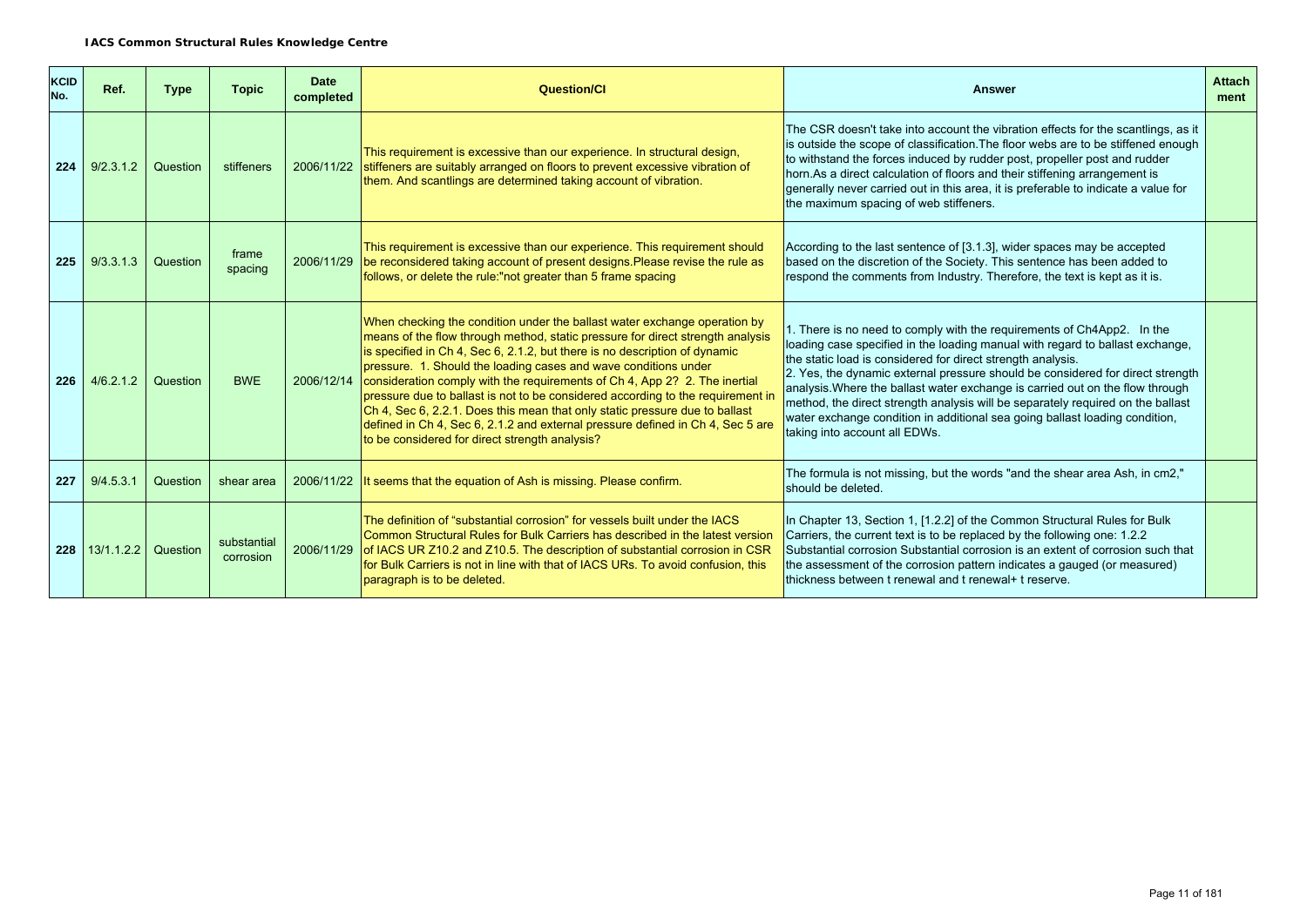| <b>KCID</b><br>No. | Ref.      | <b>Type</b> | <b>Topic</b>                               | <b>Date</b><br>completed | <b>Question/CI</b>                                                                                                                                                                                                                                                                                                                                                                                  | <b>Answer</b>                                                                                                                                                                                                                                                                                                                                                                                                                                                                                                                                                                                                                                                                                                                                                                                                                                                                                                                                                                                                                                                                                                                                                                                                                                                                                                                                                                              | <b>Attach</b><br>ment |
|--------------------|-----------|-------------|--------------------------------------------|--------------------------|-----------------------------------------------------------------------------------------------------------------------------------------------------------------------------------------------------------------------------------------------------------------------------------------------------------------------------------------------------------------------------------------------------|--------------------------------------------------------------------------------------------------------------------------------------------------------------------------------------------------------------------------------------------------------------------------------------------------------------------------------------------------------------------------------------------------------------------------------------------------------------------------------------------------------------------------------------------------------------------------------------------------------------------------------------------------------------------------------------------------------------------------------------------------------------------------------------------------------------------------------------------------------------------------------------------------------------------------------------------------------------------------------------------------------------------------------------------------------------------------------------------------------------------------------------------------------------------------------------------------------------------------------------------------------------------------------------------------------------------------------------------------------------------------------------------|-----------------------|
| 243                | 3/3.1.2   | Question    | Corrosion<br>addition<br>determinatio<br>n | 2006/11/22               | Corrosion addition determinationFor ships equal to and larger than 150m in<br>length, corrosion addition for lower stool of 5.2m is very large compared with<br>that for sloped plating of hopper tank of 3.7m. Corrosion addition for lower<br>stool should be the same as that for sloped plating of hopper tank.                                                                                 | The corrosion additions are set according to the results estimated by<br>probabilistic carrion model which are calibrated by huge amount of thickness<br>measurement data. Therefore, the value specified in Table 1 of Chapter 3 is<br>considered appropriate.                                                                                                                                                                                                                                                                                                                                                                                                                                                                                                                                                                                                                                                                                                                                                                                                                                                                                                                                                                                                                                                                                                                            |                       |
| 244                | 3/6.6.1.2 | Question    | longi framing<br>system                    | 2006/11/22               | Framing system; For ships larger than 120m in length, longitudinal framing<br>system is required for bottom, double bottom and sloped bulkheads of hopper<br>tanks in cargo hold. For fore and aft parts of cargo hold, however, it may be<br>difficult to apply this system because of abrupt change of hull form there. So<br>please add 'in general' to allow transverse system for these parts. | The word "in general" has been deleted from the text as far as practicable in<br>order to eliminate the vague expression. Furthermore, from structural<br>continuity point of view, the same framing system is desirable to adopt in<br>whole length of cargo hold region. However, as you pointed out, we can<br>understand that it may be difficult to apply the longitudinal framing system to<br>fore part and aft parts of cargo hold because of abrupt change of hull<br>form. Where it is difficult for the longitudinal system to apply to fore and aft<br>parts of cargo hold region due to its hull form, the Society may accept on a<br>case by case basis the changing the framing system. for such parts subject to<br>provide an appropriate bracket or other arrangements to provide structural<br>continuity in way of changes in the framing system.                                                                                                                                                                                                                                                                                                                                                                                                                                                                                                                      |                       |
| 245                | 3/6.9.5.2 | Editiorial  | hatch end<br>beams                         | 2006/11/30               | Hatch supporting structure Hatch end beams are required to be aligned with<br>transverse web frames in topside tanks. Partial transverse web or large<br>bracket that is sufficient to transfer load should be considered as an alternative<br>to transverse web. They are normal structural arrangement of existing vessels.                                                                       | SOLAS XII Regulation 6.5.2 says, "effective continuity between the side shell<br>structure and the rest of the hull structure shall be assured," Although the<br>application of this regulation is limited to bulk carriers of 150m in length and<br>upwards carrying solid bulk cargoes having density of 1,000 kg/m3 and above,<br>it is considered that the intention of this regulation is applicable to all ships.<br>From the structural continuity point of view, the second paragraph of Ch 3 Sec<br>6 [9.2.4] (topside tank structure) of CSR for Bulk Carriers says "Where a<br>double side primary supporting member is fitted outside of plane of the topside<br>tank web frame, a large bracket is to be fitted in line with."<br>In addition to the side structure, to alter the large bracket in order to ensure<br>the structural continuity between the hatch end beams and topside tank web<br>frame seems to overdo.<br>However, in oder to clarify whether the partial transverse web or large bracket<br>provided in the top side tank in line with hatch end beam is acceptable instead<br>of providing the ordinary transverse web, for clarification, we will consider a<br>rule correction with addition of the following text:<br>"Alternatively, the appropriate supporting structures shall be provided in top<br>side tanks in line with the hatch end beam." |                       |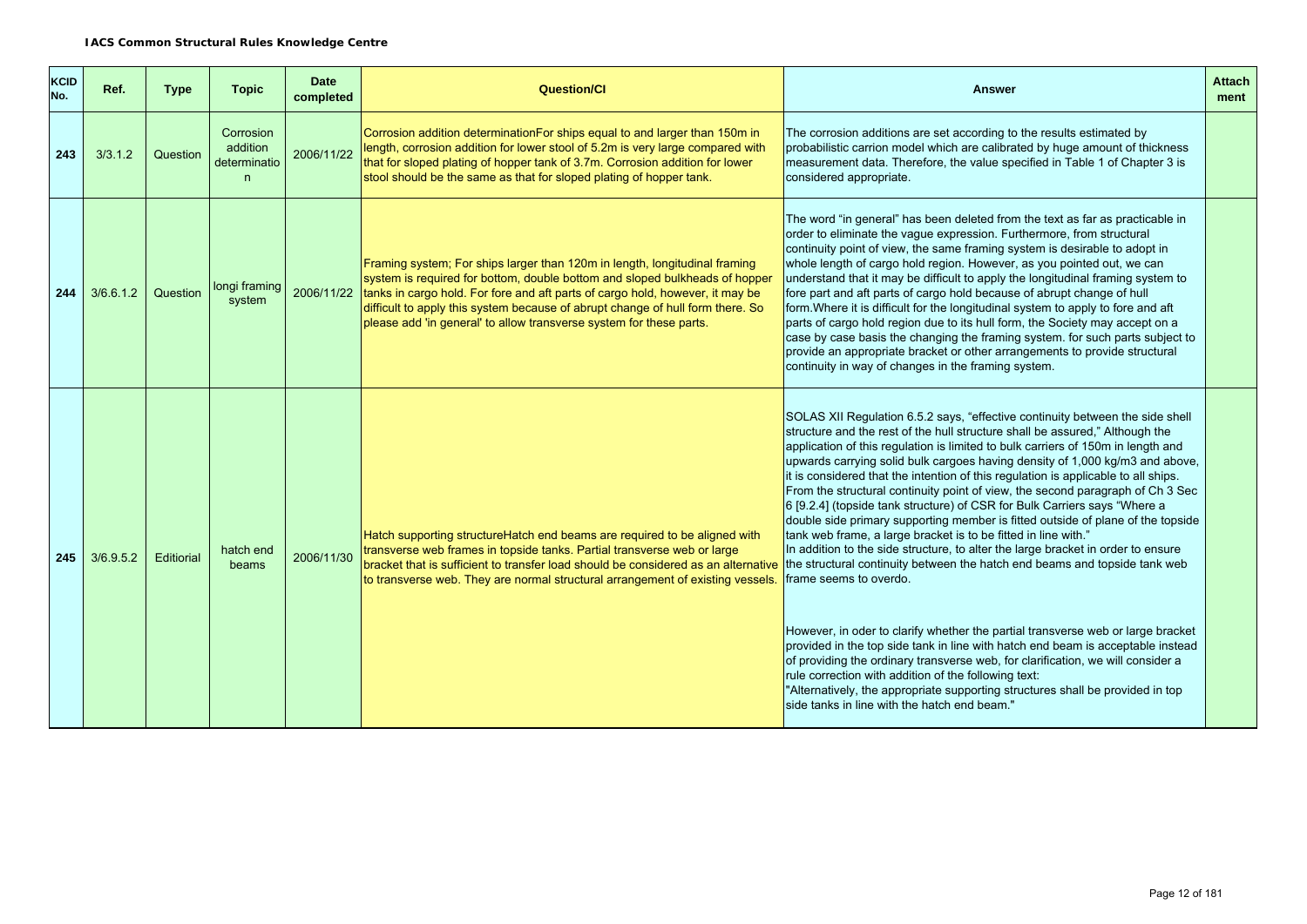| <b>KCID</b><br>No. | Ref.             | <b>Type</b> | <b>Topic</b>                                               | <b>Date</b><br>completed | Question/Cl                                                                                                                                                                                                                                                                                                                                                                                                                                                                                                                 | Answer                                                                                                                                                                                                                                                                                                                                                                                  | <b>Attach</b><br>ment |
|--------------------|------------------|-------------|------------------------------------------------------------|--------------------------|-----------------------------------------------------------------------------------------------------------------------------------------------------------------------------------------------------------------------------------------------------------------------------------------------------------------------------------------------------------------------------------------------------------------------------------------------------------------------------------------------------------------------------|-----------------------------------------------------------------------------------------------------------------------------------------------------------------------------------------------------------------------------------------------------------------------------------------------------------------------------------------------------------------------------------------|-----------------------|
| 246                | 3/6.9.5.3        | Editiorial  | hatch<br>supporting<br>structure                           | 2006/11/28               | Hatch supporting structure The face plate of hatch coamings and longitudinal<br>deck girders are required to be effectively connected. On the other hand, the<br>face plate of hatch end beam is normally tapered at end. Please explain<br>concrete requirements of 9.5.3.                                                                                                                                                                                                                                                 | In order to clarify this requirement, we will consider a rule correction as<br>follows: At hatchway corners, the face plate of hatch deck girders or their<br>extension parts and the face plates of hatch end beams on both ends are to<br>be effectively connected so as to maintain the continuity in strength.                                                                      |                       |
|                    | $247$ 3/6.10.4.1 | Question    | <b>UR S18</b>                                              | 2006/11/10               | Lower and upper stools of corrugated bulkheads Lower and upper stools are<br>required for corrugated watertight bulkheads of ships equal to and larger than<br>150m in length. According to UR s18, stools are not required for ships less<br>than 190m in length. In view of the fact that many existing ships having<br>corrugated watertight bulkheads without stools less than 190m in length have<br>been operated with successful results, we request this requirement be<br>modified so as to be the same as UR S18. | The issue is under consideration by IACS.                                                                                                                                                                                                                                                                                                                                               |                       |
| 248                | 7/2.2.1.1        | Question    | FE model                                                   | 2006/11/30               | Extent of model; The extent of FE model is required to be three cargo holds<br>and mid one is the target assessment. In handy bulk carriers, loaded<br>holds(Nos.1 and 5 holds) are not included in the mid part model(Nos.2-4<br>holds). Please clarify the FE model for handy bulk carriers with 5 cargo holds.                                                                                                                                                                                                           | The FEA assessment of cargo holds is restricted to the midship area by the<br>CSR. However, assessment of holds of both ends is left to the responsibility of<br>each Society - this may be an extrapolation schema, a specific FE analysis, a<br>FEA provided by the ship designer,Furthermore, it should be noticed that<br>this problem is also relevant in the CSR for Oil Tankers. |                       |
| 249<br>attc        | 9/2.5.1.3        | Question    | Connection<br>of aft peak<br>structure with<br>rudder horn | 2006/12/1                | The vertical extension of the hull structure is required not to be less than the<br>horn height. This requirement is considered primitive without detailed strength<br>basis. Normally, the vertical extension is between outer shell and steering gear<br>flat and there may be many designs that could not comply with this<br>requirement. Please delete this requirement or amend it considering strength<br>basis.                                                                                                     | The feedback is noted and we will consider a rule change proposal.                                                                                                                                                                                                                                                                                                                      |                       |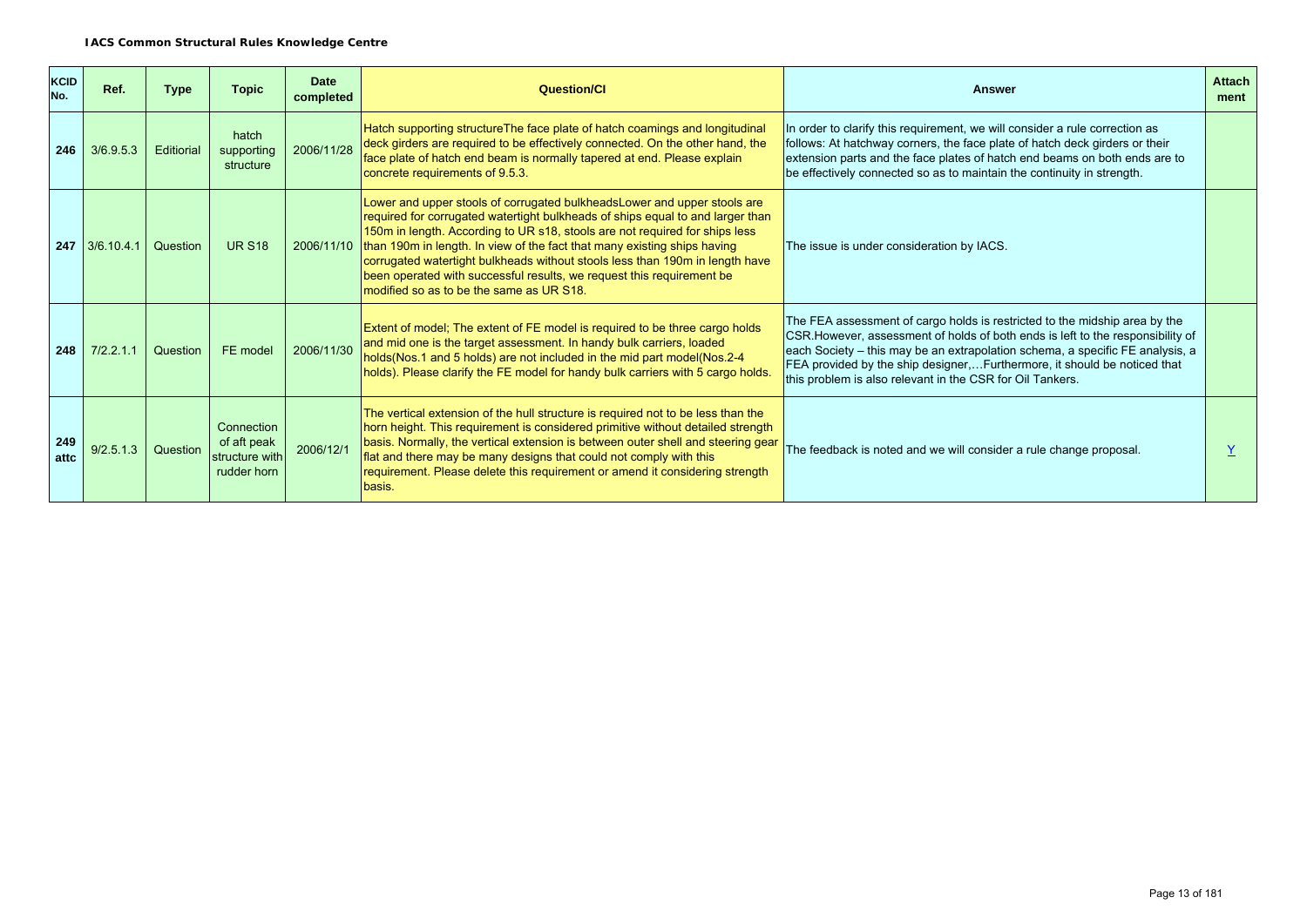| <b>KCID</b><br>No. | Ref.           | <b>Type</b> | <b>Topic</b>             | <b>Date</b><br>completed | <b>Question/Cl</b>                                                                                                                                                                                                                                                                                                                                                       | <b>Answer</b>                                                                                                                                                                                                                                                                                                                                                                                                                                                                                                                                                                                                                                                                                                               | <b>Attach</b><br>ment |
|--------------------|----------------|-------------|--------------------------|--------------------------|--------------------------------------------------------------------------------------------------------------------------------------------------------------------------------------------------------------------------------------------------------------------------------------------------------------------------------------------------------------------------|-----------------------------------------------------------------------------------------------------------------------------------------------------------------------------------------------------------------------------------------------------------------------------------------------------------------------------------------------------------------------------------------------------------------------------------------------------------------------------------------------------------------------------------------------------------------------------------------------------------------------------------------------------------------------------------------------------------------------------|-----------------------|
| 250                | 8/2.2.3.2      | Question    | hot spot<br>stress range | 2006/11/10               | Equivalent hot spot stress range (Corrigenda 1) This item seems to be rule<br>change. We would like to know the impact of this rule change.                                                                                                                                                                                                                              | This revision includes the correction of the factor in the conditional equations<br>and the alternation of the expression. The correction of the factor in the<br>conditional equations is made for the simple error in writing of the factor in the<br>condition that the shakedown in compression stress side is occurred. This<br>condition correspond the case that the large mean stress in compression side<br>is occurred. The effect of this correction on the scantlings of the structural<br>member is very small since the fatigue damage in such case is negligible<br>small. The alternation of the expression is made to clarify the meaning of the<br>conditional equations without changing the conditions. |                       |
| 251                | 8/3.2.2.2      | Question    | FE model                 | 2006/11/10               | In Chapter 8 Section 3 / 2.2.2, the calculation of hull girder stresses for the<br>computation of fatigue life by direct strength analysis using superimposition<br>method does not take into account the hull girder bending moments that exist<br>in the FE model due to the local loads. Consequently, some of the hull girder<br>bending stress is considered twice. | The bending moments induced on the FE model by local loads are explicitly<br>taken into account when using superimposition method for yielding and<br>buckling criteria (Cf Ch 7, Sec 2, [2.5.7]), and it seems necessary to proceed<br>in the same way for fatigue. Note: Ch 8, Sec 2, [2.2.2] should make reference<br>to Ch 7, Sec 2, [2.5.7].                                                                                                                                                                                                                                                                                                                                                                           |                       |
| 253                | Fig 8.5.2      | Question    | Section<br>modulus       | 2006/12/20               | When calculating section modulus of the cross deck Wq and moment of<br>inertia of the cross deck Iq, how to determine the neutral axis? Is it axis z ?<br>Please clarify it.                                                                                                                                                                                             | IQ and WQ are to be determined about z-axis. In order to clarify the difinition<br>of WQ and IQ, the editorial change will be issued as Corrigenda.                                                                                                                                                                                                                                                                                                                                                                                                                                                                                                                                                                         |                       |
| 255                | Table<br>8.4.1 | Question    | watertight               | 2006/12/11               | In Chapter 8 Section 4, Table 1, some details, in the "watertight" cases seems<br>to be similar (two by two): "3" and "10"; "7" and "12" or "8" and "14". But the<br>values of the stress concentration factors differs from a detail to another. An<br>harmonization of the SCF between these details is needed, in order to apply<br>the right ones.                   | It is right that the details 3 and 10 (7/12 and 8/14) are very similar for the case<br>"watertight". An harmonization should be very helpful. More generally, each<br>detail should appear only once in the Table with SCF for the two assessed<br>points, and for both cases "watertight" and "non-watertight". It should be<br>considered as a Rule Change                                                                                                                                                                                                                                                                                                                                                                |                       |
| 256                | Table<br>8.4.1 | Question    | watertight               | 2006/11/23               | In Chapter 8 Section 4, Table 1, the meaning of "watertight" and "non-<br>watertight" in the column "collar plate" is not clear: does it mean that a collar<br>plate is required in any case? Or does it mean that "watertight" is equivalent to<br>a full collar plate and "non-watertight" is equivalent to a partial collar plate?                                    | A collar plate is not required in all cases. "Watertight" means that a full collar<br>plate is fitted, and "non -watertight" means other cases: no collar plate is fitted<br>or a partial collar plate is fitted. It should be better to replace "watertight" by<br>"full collar plate" and "non-watertight" by "other cases".                                                                                                                                                                                                                                                                                                                                                                                              |                       |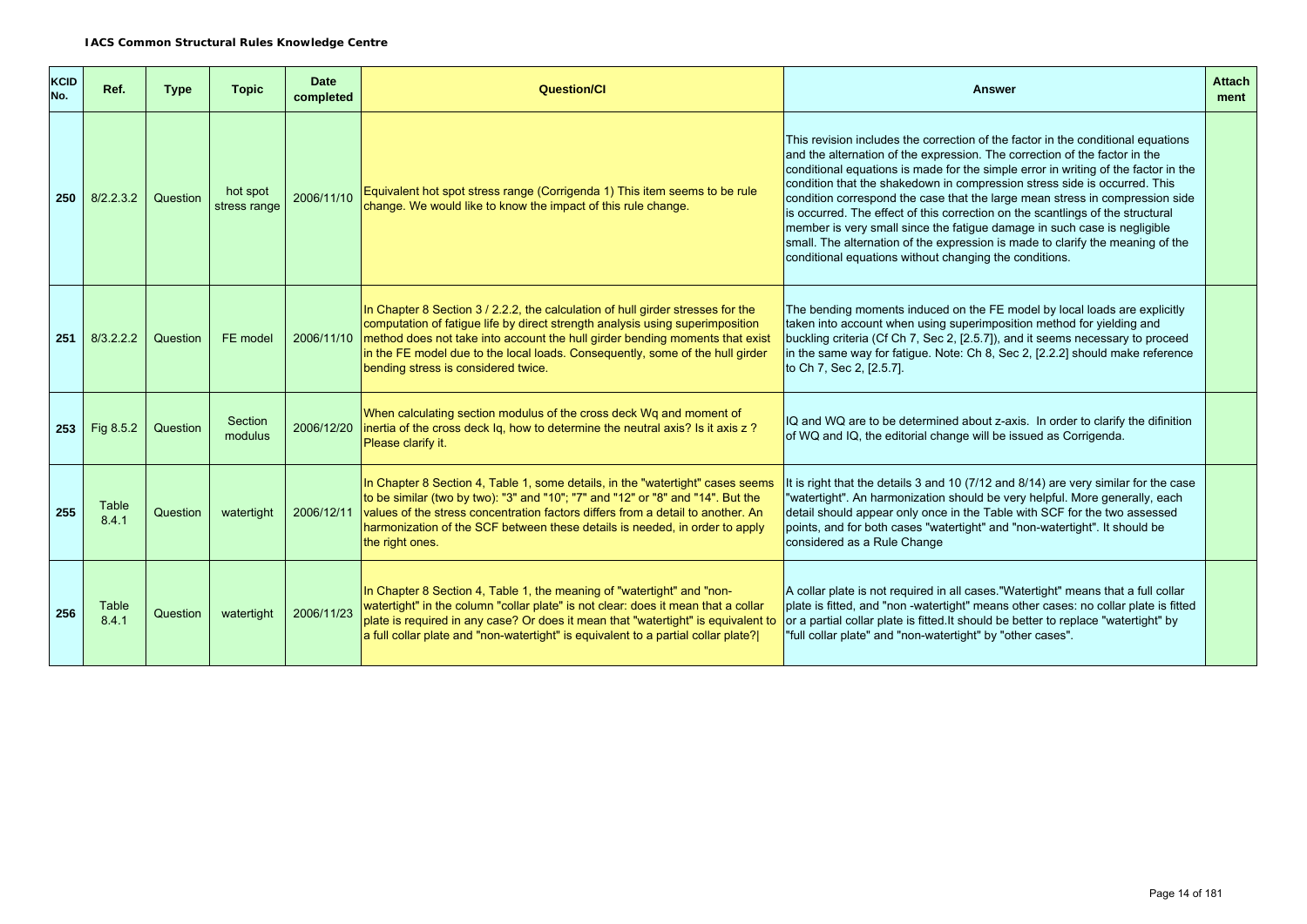| <b>KCID</b><br>No. | Ref.           | <b>Type</b> | <b>Topic</b>           | <b>Date</b><br>completed | <b>Question/Cl</b>                                                                                                                                                                                                                                                                                                                                                                | <b>Answer</b>                                                                                                                                                                                                                                                                                                                                                                                                                                                                                                                                                                                                                                                                                                                                                                                                                                                                                                                                                                                                                                                                                                                                                                                                                                                                                                                                                                                                                                                                                                                                                                                                                                                                                                | <b>Attach</b><br>ment |
|--------------------|----------------|-------------|------------------------|--------------------------|-----------------------------------------------------------------------------------------------------------------------------------------------------------------------------------------------------------------------------------------------------------------------------------------------------------------------------------------------------------------------------------|--------------------------------------------------------------------------------------------------------------------------------------------------------------------------------------------------------------------------------------------------------------------------------------------------------------------------------------------------------------------------------------------------------------------------------------------------------------------------------------------------------------------------------------------------------------------------------------------------------------------------------------------------------------------------------------------------------------------------------------------------------------------------------------------------------------------------------------------------------------------------------------------------------------------------------------------------------------------------------------------------------------------------------------------------------------------------------------------------------------------------------------------------------------------------------------------------------------------------------------------------------------------------------------------------------------------------------------------------------------------------------------------------------------------------------------------------------------------------------------------------------------------------------------------------------------------------------------------------------------------------------------------------------------------------------------------------------------|-----------------------|
| 257                | Table<br>8.4.1 | Question    | watertight             |                          | In Chapter 8 Section 4, Table 1, for details 1 to 8, stress concentration factors<br>are indicated for both cases 'watertight' and 'weathertight' for one of the<br>2006/11/18 assessed point and for case 'watertight' only for the other assessed point.<br>What are the values to consider the stress concentration factors in case 'non-<br>watertight' for this later point? | In the case 'non-watertight', the missing stress concentration factors for one of<br>the two points leads to less severe results in fatigue. That is the reason why<br>the values of the SCF are not indiciated. However, our point of view is to add<br>these values in the Table in order to be coherent.                                                                                                                                                                                                                                                                                                                                                                                                                                                                                                                                                                                                                                                                                                                                                                                                                                                                                                                                                                                                                                                                                                                                                                                                                                                                                                                                                                                                  |                       |
| 258                | Table<br>8.4.1 | Question    | watertight             | 2006/12/13               | In Chapter 8 Section 4, Table 1, a detail is missing: the one corresponding<br>with detail 1, but without vertical stiffener. What are the values to consider for<br>the stress concentration factors for such a detail?                                                                                                                                                          | For a detail corresponding to detail 1, but without vertical stiffener nor bracket,<br>SCFs should be developed.                                                                                                                                                                                                                                                                                                                                                                                                                                                                                                                                                                                                                                                                                                                                                                                                                                                                                                                                                                                                                                                                                                                                                                                                                                                                                                                                                                                                                                                                                                                                                                                             |                       |
| 259                | Table<br>8.4.1 | Question    | Aft & Fore             |                          | In Chapter 8 Section 4, Table 1, the meaning of "Aft" and "Fore" is not clear:<br>2006/11/23 does it mean aft and fore ends of the ship, or aft and fore ends of the stiffener<br>considered, or is it only a way to identify both sides of the detail?                                                                                                                           | "Aft" and "Fore" does not mean aft anf fore part of the ship. They are to be<br>understood as being one side and the other side of the considered detail. It<br>should be better to give a name to the two assessed points, i.e. "Point A" and<br>"Point B", and to modify the schemes accordingly ("A" and "B" instead of "a"<br>anf "f", and delete "Aft" and "Fore".                                                                                                                                                                                                                                                                                                                                                                                                                                                                                                                                                                                                                                                                                                                                                                                                                                                                                                                                                                                                                                                                                                                                                                                                                                                                                                                                      |                       |
| 268                | 6/3.3.1.2      | Question    | <b>FEM</b><br>buckling | 2006/11/30               | The author requests changes and defines e3 & ky as equal to 1. As far as we<br>concern both kx (for longitudinally loaded plating) and ky (for transversely<br>loaded plating) is defined in Tables 2 & 3(for curved plating) and e3 is well<br>defined in Table 4. IACS's proposed additional definition confuses the issue.<br>Propose to leave text as it was prior to errata  | Reference is made to: Additional information according to "Corrigenda 1, May<br>2006", Ch 6, Sec 3, [3.1.2]:<br>The following three lines are the original text: Each term of the above<br>conditions must be less than 1.0. The reduction factors kx and ky are given in<br>Tab 2 and/or Tab 3. The coefficients e1, e2 and e3 are defined in Tab 4. This<br>was the Add. inf.: For the determination of e3, ky is to be taken equal to 1 in<br>case of longitudinally framed plating and kx is to be taken equal to 1 in case of<br>transversely framed plating. We added this additional information due to<br>several requests from other classification societies, how to calculate e3,<br>because in the buckling assessment of a plate field in a transverse section<br>analsys only hull girder bending and shear stress have to be taken into<br>account (Ch6, Sec3, 3.1.2). Therefore the kappa parameter of a load normal<br>to the hull girder bending stress has to be set to "1" to calculate e3 according<br>Table 4.<br>In case of a pressure loaded bilge plate, the pressure induced circumferential<br>stress has to be neglected for a transverse section analysis. In a FEM based<br>buckling analysis this stress has to be taken into consideration and the<br>complete interaction formula of 3.2.4 has to be used. The additional<br>information, given in "Corrigenda 1, May 2006", is kept because this is<br>universally valid for the transverse section analysis. complete interaction<br>formula of 3.2.4 has to be used. The additional information, given in<br>"Corrigenda 1, May 2006", is kept because this is universally valid for the<br>transverse section analysis. |                       |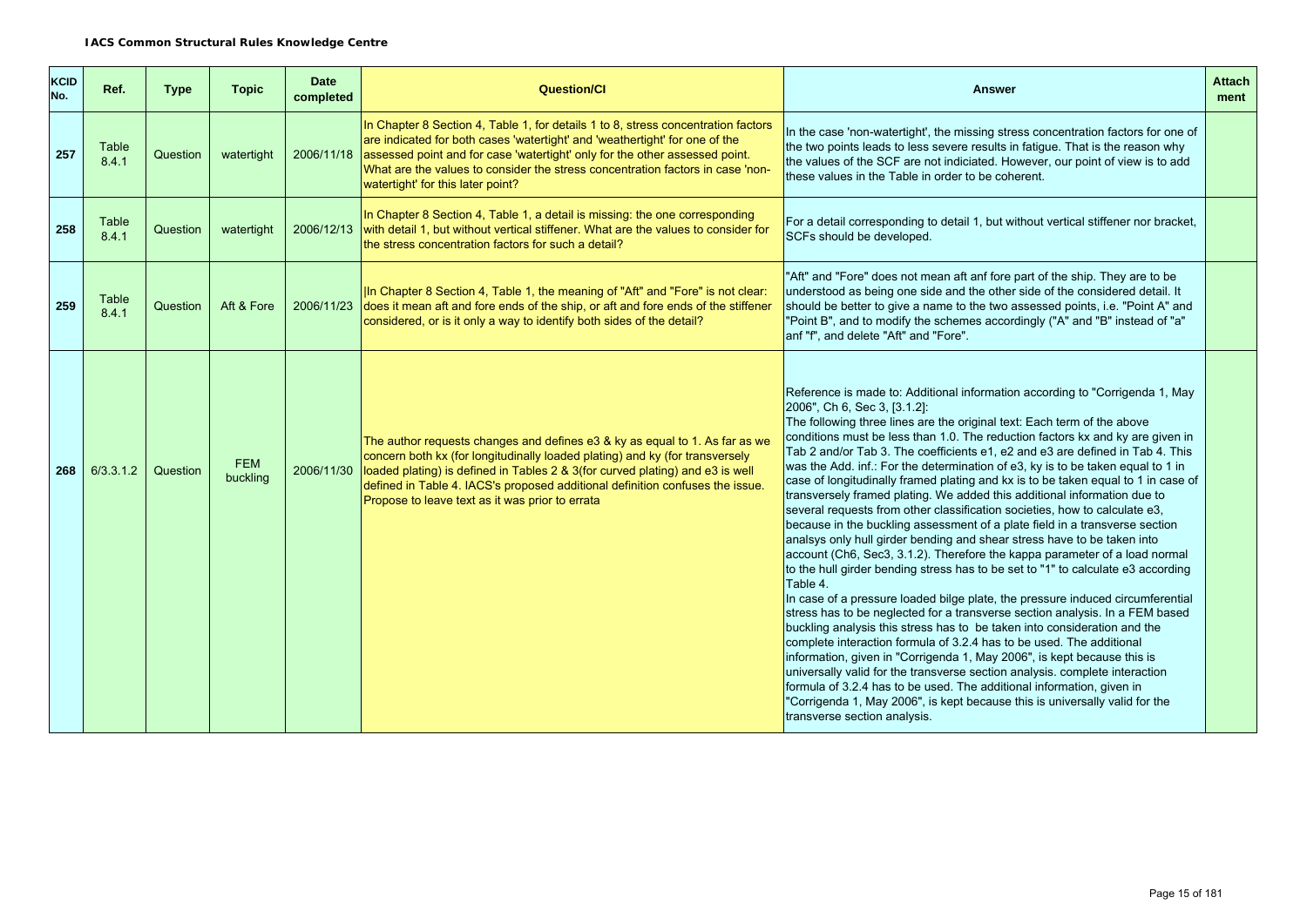| KCID<br>No. | Ref.            | <b>Type</b> | <b>Topic</b>           | <b>Date</b><br>completed | <b>Question/Cl</b>                                                                                                                                                                                                                                                                                                                                                                                                                                                                                                  | Answer                                                                                                                                                                                                                                                                                                                                                                                                                                                                                                       | <b>Attach</b><br>ment |
|-------------|-----------------|-------------|------------------------|--------------------------|---------------------------------------------------------------------------------------------------------------------------------------------------------------------------------------------------------------------------------------------------------------------------------------------------------------------------------------------------------------------------------------------------------------------------------------------------------------------------------------------------------------------|--------------------------------------------------------------------------------------------------------------------------------------------------------------------------------------------------------------------------------------------------------------------------------------------------------------------------------------------------------------------------------------------------------------------------------------------------------------------------------------------------------------|-----------------------|
| 269         | Table<br>9.1.2  | Question    | Min plate<br>thickness | 2006/11/23               | We can not see the reason for IACS to change the coefficient from 0.7 to 0.9<br>on the denominator of the second term in the equation. The proposal will<br>reduce the required plate thickness at intact condition and bow flare area. We<br>would like to stress that plating cannot be treated in the same way as a IACS<br>stiffener where the corresponding coefficient is 90% (i.e. 0.9) of the yielding.<br>Propose to remain as it is.                                                                      | The reason of changing the coefficient from 0,7 to 0,9 is a matter of editorial<br>correction, which was forgotten at the time of publication. This coefficient if<br>normally equal to 0,9 as defined in Table 6 in Chapter 6, Section 1 for platings<br>not contributing to the hull girder longitudinal strength.                                                                                                                                                                                         |                       |
| 270         | Table<br>9.2.2  | Question    | Min plate<br>thickness | 2006/11/23               | We can not see the reason for IACS to change the coefficient from 0.7 to 0.9<br>on the denominator of the second term in the equation. The proposal will<br>reduce the required plate thickness at intact condition and bow flare area. We<br>would like to stress that plating cannot be treated in the same way as a IACS<br>stiffener where the corresponding coefficient is 90% (i.e. 0.9) of the yielding.<br>Propose to remain as it is.                                                                      | The reason of changing the coefficient from 0,7 to 0,9 is a matter of editorial<br>correction, which was forgotten at the time of publication. This coefficient if<br>normally equal to 0,9 as defined in Table 6 in Chapter 6, Section 1 for platings<br>not contributing to the hull girder longitudinal strength.                                                                                                                                                                                         |                       |
| 271         | 9/5.2.4.3       | Question    | watertight             | 2006/11/23               | IACS's proposal to change the word "watertight" into "weathertight" is not<br>acceptable unless there is a Load line coaming. Propose to retain watertight.                                                                                                                                                                                                                                                                                                                                                         | The change from watertight to weathertight is correct. LL Regulation requests<br>a coaming heigth of 600mm for Pos.1 and 450mm for Pos.2. Subject to this<br>the access hatches need to be weathertght only. In the CSR text in para. 2.4.1<br>we refer to the required coaming height. Consequently the access hatches as<br>mentionend under para. 2.4.3 have to fulfill the requirement 'weathertight'. We<br>assume the questioner has mixed this with flushdeck hatches. They have to<br>be watertight. |                       |
| 272         | Fig.<br>10.1.20 | Question    | plate<br>thickness     | 2006/11/23               | IACS propose to replace the definition of "t = plate thickness in accordance<br>with section 14, E.3.1. (mm)" with "t = thickness of rudder plating, in mm". It is<br>obvious that the reference is missing from the CSR Rules and by IACS'<br>proposal to omit it instead of to complete the Rules means that the rudder<br>plate thickness under the thick flange will be severely undermined. Propose to<br>complete the reference as necessary for the sake of safety of the rudder at the<br>supporting level. | The previous reference in the legend to Fig. 20 of Ch.10 Sec.1 came from the<br>original source of the illustration (different rules as CSR). In the source the<br>Rules were splitted into seperate sections for 'Welded Joints' and 'Rudder and<br>Manoeuvering Arrangements'. The reference lead to the section describing<br>the plate thickness of the rudder. In the CSR both subjects are united under<br>one section. Consequently the reference is obsolete.                                        |                       |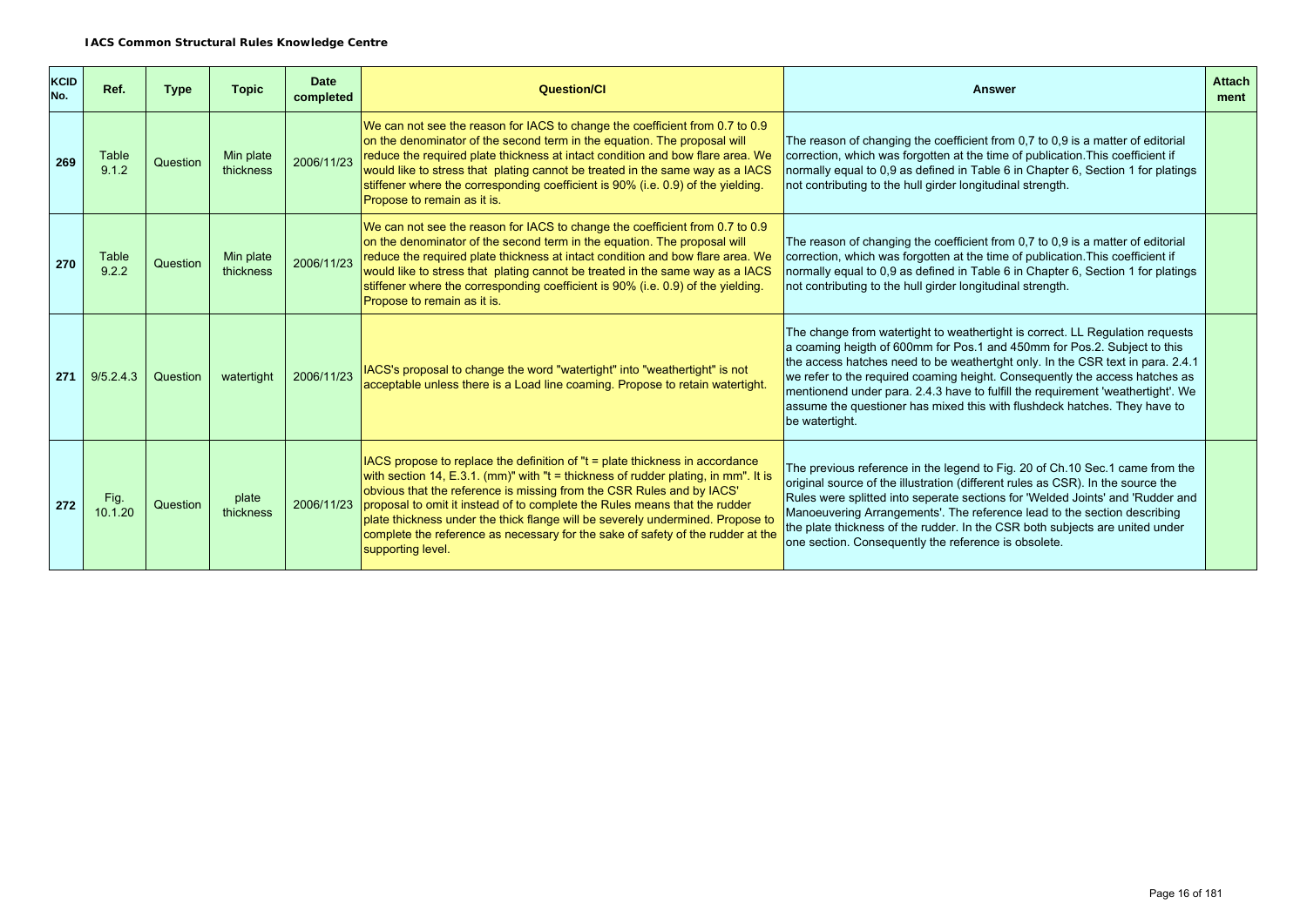| <b>KCID</b><br>No. | Ref.       | <b>Type</b> | <b>Topic</b>             | <b>Date</b><br>completed | <b>Question/Cl</b>                                                                                                                                                                                                                                                                                                                                                                                                                                                                                                                                                                                                                                                                                                                                                                                                                                                                                                                                                                                                                                                                                                | <b>Answer</b>                                                                                                                                                                                                                                                                                                                                                | <b>Attach</b><br>ment |
|--------------------|------------|-------------|--------------------------|--------------------------|-------------------------------------------------------------------------------------------------------------------------------------------------------------------------------------------------------------------------------------------------------------------------------------------------------------------------------------------------------------------------------------------------------------------------------------------------------------------------------------------------------------------------------------------------------------------------------------------------------------------------------------------------------------------------------------------------------------------------------------------------------------------------------------------------------------------------------------------------------------------------------------------------------------------------------------------------------------------------------------------------------------------------------------------------------------------------------------------------------------------|--------------------------------------------------------------------------------------------------------------------------------------------------------------------------------------------------------------------------------------------------------------------------------------------------------------------------------------------------------------|-----------------------|
| 273                | 3/6.10.4.1 | Question    | corrugated<br><b>BHD</b> | 2006/11/23               | Lower stool with bottom width not less than 2.5 times mean depth of<br>corrugation is required for L>=150m bulkers instead of L>=190m as defined in<br><b>IACS UR S18. We think this contradiction to be corrected as editorial error in</b><br>the corrigendum. If it is difficult to add new item in the corrigendum, IACS<br>should take it in the next earliest chance. As you know, most of Handy class<br>bulkers and also significant number of Handy max. bulkers with length<br>between 150m < L 190m have corrugated bulkheads without lower stool<br>and/or with rectangular lower stool which bottom width is same as corrugation<br>depth. If the defined lower stools are installed for those vessels, necessary<br>hold clear length about 27m for these class bulkers to load 2 rows of 40 feet<br>length product such as pipes, etc. can not obtained. The economical loss to<br>the shipping industry by the lower stool requirement is seemed tremendously<br>big. Huge number of safely operating bulkers without required lower stools<br>prove the safeness and propriety of this proposal. | The corrected text in the next Corrigenda should be: "For ships of 190 m of<br>length and above, the transverse vertically corrugated watertight bulkheads<br>are to be fitted with a lower stool, and generally with an upper stool is<br>fittedbelow the deck. For ships less than 190 m in length, corrugations may<br>extend from inner bottom to deck." |                       |
| 274                | 3/6.10.4.8 | Question    | Upper stool              | 2006/11/22               | We think that "The stool top" is correct(This comment is not for your summary<br>but for original rule).                                                                                                                                                                                                                                                                                                                                                                                                                                                                                                                                                                                                                                                                                                                                                                                                                                                                                                                                                                                                          | The right wording should be "stool top of non-rectangular stools". This<br>requirement comes from UR S18 (18.4.1.(b)).                                                                                                                                                                                                                                       |                       |
| 275                | 3/6.10.4.1 | Question    | Corrugated<br><b>BHD</b> | 2006/11/23               | Lower and upper stools are required for corrugated watertight bulkheads of<br>ships equal to and larger than 150m in length. According to UR S18, stools are<br>not required for ships less that 190m in length. Since there are many existing<br>ships having corrugated watertight bulkheads without stools less thabn 190m<br>in length and they have successful experiences, please amend as shown<br>below: "In ships less than 190m in length, corrugations may extend from the<br>linner botton to the deck."                                                                                                                                                                                                                                                                                                                                                                                                                                                                                                                                                                                              | The corrected text in the next Corrigenda should be: "For ships of 190 m of<br>length and above, the transverse vertically corrugated watertight bulkheads<br>are to be fitted with a lower stool, and generally with an upper stool is<br>fittedbelow the deck. For ships less than 190 m in length, corrugations may<br>extend from inner bottom to deck." |                       |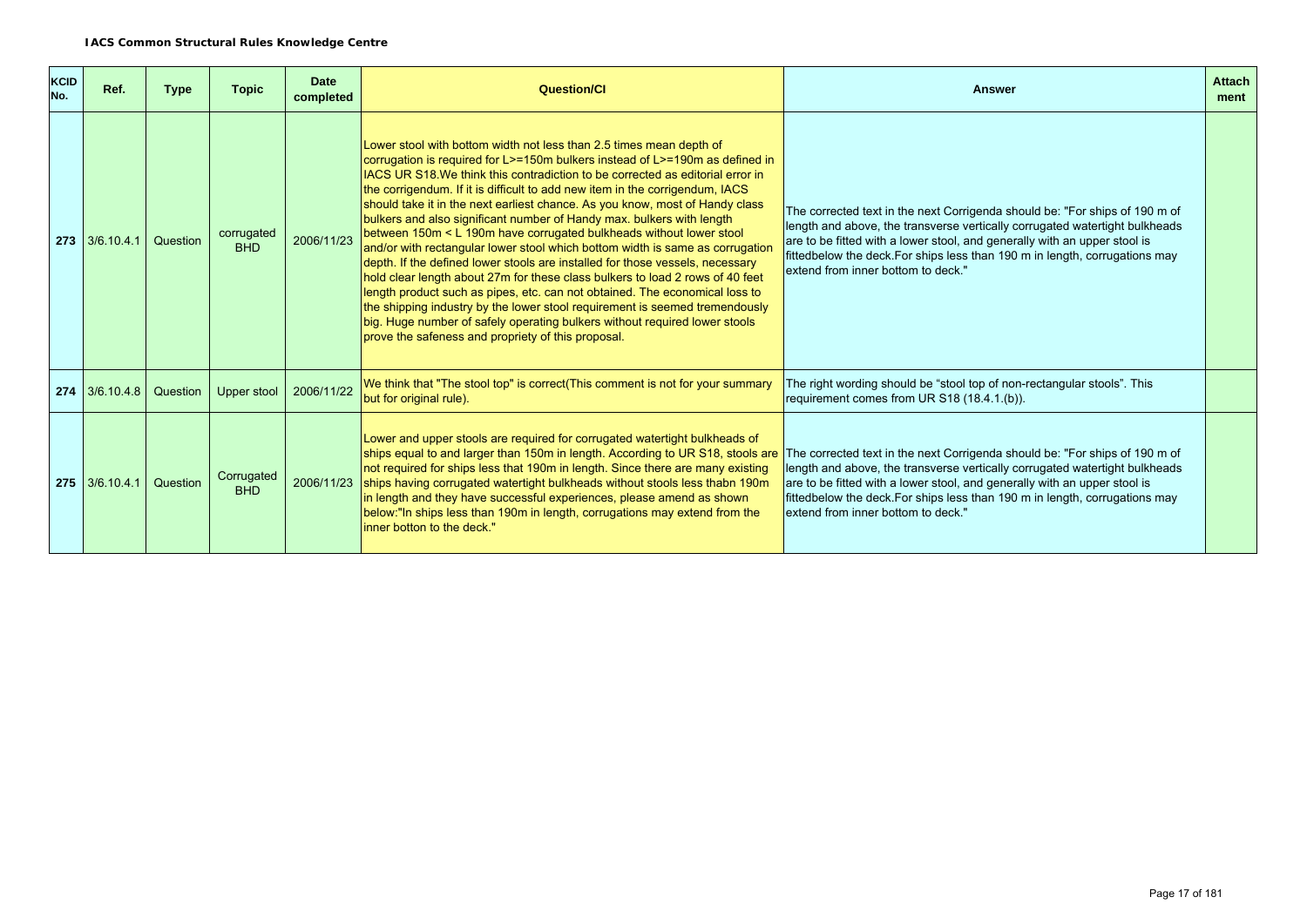| <b>KCID</b><br>No. | Ref.             | <b>Type</b> | <b>Topic</b>             | <b>Date</b><br>completed | <b>Question/CI</b>                                                                                                                                                                                                                                          | <b>Answer</b>                                                                                                                                                                                                                                                                                                                                                                                                                                                                                                                                                                                                                                                                                                               | <b>Attach</b><br>ment |
|--------------------|------------------|-------------|--------------------------|--------------------------|-------------------------------------------------------------------------------------------------------------------------------------------------------------------------------------------------------------------------------------------------------------|-----------------------------------------------------------------------------------------------------------------------------------------------------------------------------------------------------------------------------------------------------------------------------------------------------------------------------------------------------------------------------------------------------------------------------------------------------------------------------------------------------------------------------------------------------------------------------------------------------------------------------------------------------------------------------------------------------------------------------|-----------------------|
| 276                | 6/2.3.3          | Question    | side frames              | 2006/11/22               | The requirement of this rule for side frame seems to be excessive. The section<br>modulus of side frame of CSR is about twice of URS25.                                                                                                                     | From our experience, we have not seen excessive scantlings. We would like<br>to have more information on this "excessive" values. It would be interesting to<br>have more detailed information on the comparative calculation to check that<br>all parameters are correctly taken into account.                                                                                                                                                                                                                                                                                                                                                                                                                             |                       |
| 277                | 8/2.2.3.2        | Question    | conditional<br>equations | 2006/11/23               | This item seems to be rule change. We would like to know the impact due to<br>this change.                                                                                                                                                                  | This revision includes the correction of the factor in the conditional equations<br>and the alternation of the expression. The correction of the factor in the<br>conditional equations is made for the simple error in writing of the factor in the<br>condition that the shakedown in compression stress side is occurred. This<br>condition correspond the case that the large mean stress in compression side<br>is occurred. The effect of this correction on the scantlings of the structural<br>member is very small since the fatigue damage in such case is negligible<br>small. The alternation of the expression is made to clarify the meaning of the<br>conditional equations without changing the conditions. |                       |
| 278                | 7/App.2,Fi<br>α2 | Question    | <b>FE</b>                | 2006/11/22               | My only comment is that the Amendment for Ch7, App 2, [2.2.3], Fig 2 is still<br>not clear to me.                                                                                                                                                           | The numbers 1 to 8 in Fig. 2 indicate the diplacement nodes number of the<br>shell element of FE. The numbers 1 to 6 in bold style in Fig.2 indicate the<br>stress calculation points number of panel which is obtained from the transform<br>matrix using the displacement of the node numbers 1 to 8. The figure may be<br>splited into two figures in a next revision of the CSR: one for the displacement<br>points and the other for the stress calculation points.                                                                                                                                                                                                                                                    |                       |
| 279<br>attc        | 1/1.1.1          | Question    | application              |                          | Is CSR applicable for VLOO (Very Large Oil or Ore) carrier having<br>2006/11/13 configuration very similar to VLCC, but with hatch opening in center hold/tank? CSR Tanker or Bulker Rules are not applicable for Ore-Oil Carriers.<br>See attached sketch. |                                                                                                                                                                                                                                                                                                                                                                                                                                                                                                                                                                                                                                                                                                                             |                       |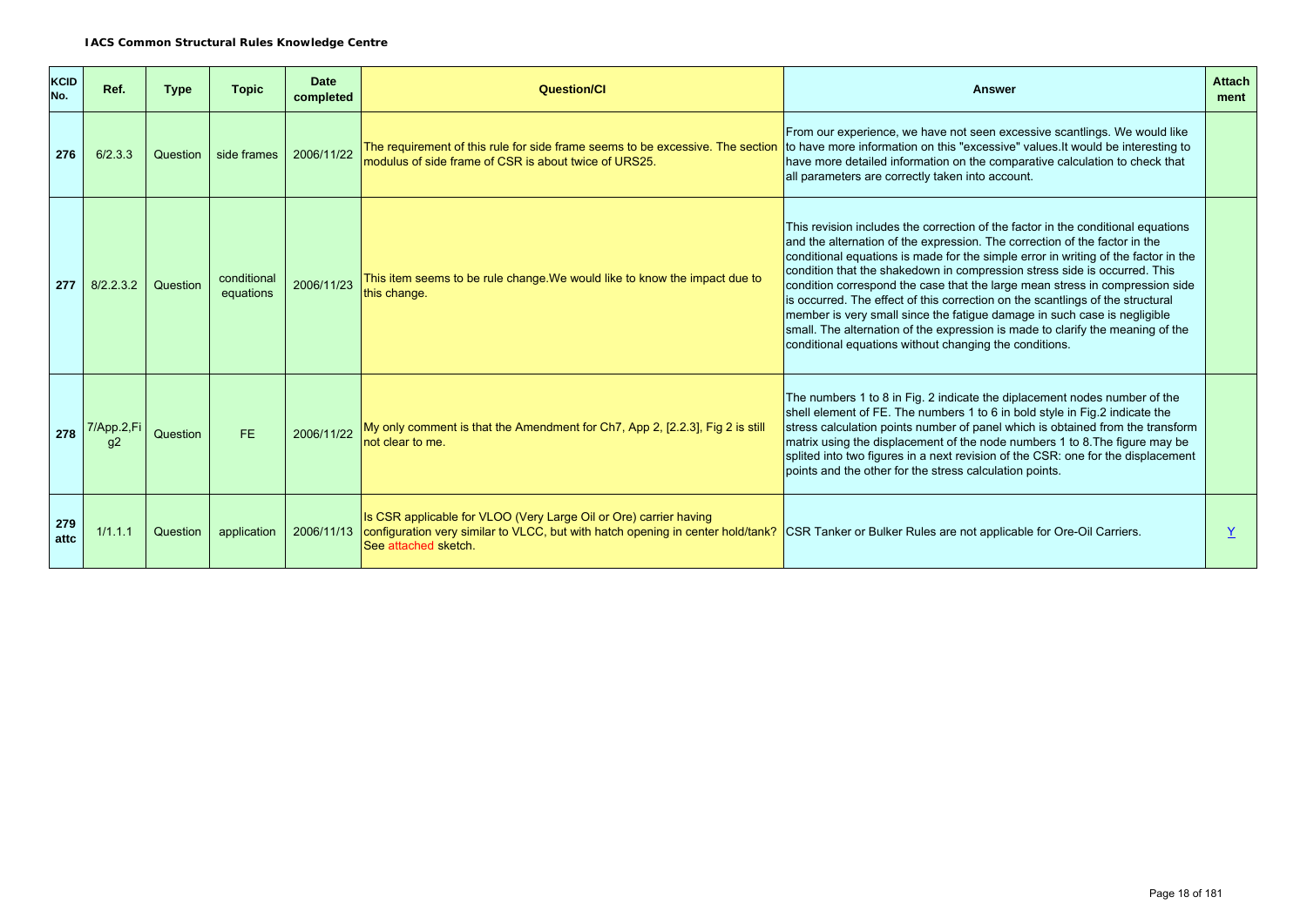| <b>KCID</b><br>No. | Ref.                                                                                               | <b>Type</b> | <b>Topic</b>                               | <b>Date</b><br>completed | <b>Question/Cl</b>                                                                                                                                                                                                                                                                                                                                                                                                                                                                                                                                                                                                                                                                                         | <b>Answer</b>                                                                                                                                                                                                                                                                                                                                                                                                                                                                                                                                                                                                                                                                                                                                                                                                                                                                                                                                                                                                                                                                                                                                                                                                                                                                                                                                                                                                                                                                          | <b>Attach</b><br>ment |
|--------------------|----------------------------------------------------------------------------------------------------|-------------|--------------------------------------------|--------------------------|------------------------------------------------------------------------------------------------------------------------------------------------------------------------------------------------------------------------------------------------------------------------------------------------------------------------------------------------------------------------------------------------------------------------------------------------------------------------------------------------------------------------------------------------------------------------------------------------------------------------------------------------------------------------------------------------------------|----------------------------------------------------------------------------------------------------------------------------------------------------------------------------------------------------------------------------------------------------------------------------------------------------------------------------------------------------------------------------------------------------------------------------------------------------------------------------------------------------------------------------------------------------------------------------------------------------------------------------------------------------------------------------------------------------------------------------------------------------------------------------------------------------------------------------------------------------------------------------------------------------------------------------------------------------------------------------------------------------------------------------------------------------------------------------------------------------------------------------------------------------------------------------------------------------------------------------------------------------------------------------------------------------------------------------------------------------------------------------------------------------------------------------------------------------------------------------------------|-----------------------|
| 280                | 4/3.2.4.2 &<br>4/6.3.3.5                                                                           | Question    | permeability                               | 2007/1/8                 | Minimum permeability of dry bulk cargoes:<br>According to CSR Ch.4 Sec.3 [2.4.2], it is stated that "appropriate permeability<br>should be used" while minimum permeability of 0.3 is also specified for iron<br>ore and cement. In addition, coal cargoes are mentioned in Ch.4 Sec.6 [3.3.5].<br>For sake of order, minimum permeability should also be specified for grain and<br>other mineral ore materials. Unless other data is justified, we propose to<br>define a minimum permeability of 0.5 for grain and 0.3 for other mineral ore<br>materials in addition to coal, cement and iron ore. The permeability in Ch.4<br>Sec. 6 [3.3.5] should be replaced by reference to Ch. 4 Sec. 3 [2.4.2]. | We will consider the following interpretation on "appropriate permeability" and<br>the treatment in flooded condition.<br>Minimum permeabilty value for grain to be 0,3.<br>Determination of still water bending moment in flooded condition is to be<br>based on actual loading conditions specified in the trim/stability booklet.<br>Check of local strength check in flooded condition is to be based on cargo<br>density as defined in Table 1 of Ch.4/Sec.6.                                                                                                                                                                                                                                                                                                                                                                                                                                                                                                                                                                                                                                                                                                                                                                                                                                                                                                                                                                                                                     |                       |
|                    | $4/3.2.2.1$ &<br>4/3.2.2.2<br>$283$ $85/1.4.2.1$<br>attc & 5/1.4.2.2<br>& 5/1.4.2.4<br>& 5/1.4.3.1 | Question    | design still<br>water<br>bending<br>moment | 2007/1/16                | Design still water bending moments in CSR Bulk rules - 3 sub-questions with<br>diagrams (see attachment)                                                                                                                                                                                                                                                                                                                                                                                                                                                                                                                                                                                                   | Question 1. We assume the figure in attached file is related to the Fig 2 of Ch<br>4 Sec 3 [2.2.2] using the formulas of MSW, H & MSW, S and the extent within<br>0.4L amidships is shown by parallel line drawn in blue color in attached file. In<br>addition the values of the blue line at AE & FE should not be 0 but should be<br>corrected as 0.2MSW in line with Fig 2 of Ch 4 Sec 3 [2.2.2]. At the end of the<br>design process the still water bending moment used for scantling check and<br>FEA has to represent the individual envelope curve (CH4, Sec3, 2.1.1, first<br>sentence). This corresponds to the green line in the figures.<br>Question2. Ch 4, Sec 3, [2.2.2] should be considered only as a preliminary<br>distribution of SWBM. It is not a minimum value of SWBM. Regarding the<br>strength point of view, the section modulus is to be checked according to its<br>minimum value (see Ch 5, Sec 1, [4.2.1] and [4.2.4]), and to its value based<br>on the permissible distribution of SWBM (see Ch 5, Sec 1, [4.2.2] and [4.3.1])<br>which may be the preliminary value of SWBM, if the permissible one coming<br>from loading booklet is unknown.<br>Question 3. There is definition of a value of the SWBM in flooded condition. It<br>has to be calculated and included in the loading booklet and used for the<br>checking of hull girder strength according to Ch 5, Sec 1, [4.2.2] and [4.3.1], in<br>addition of the checks in intact condition. | $\underline{Y}$       |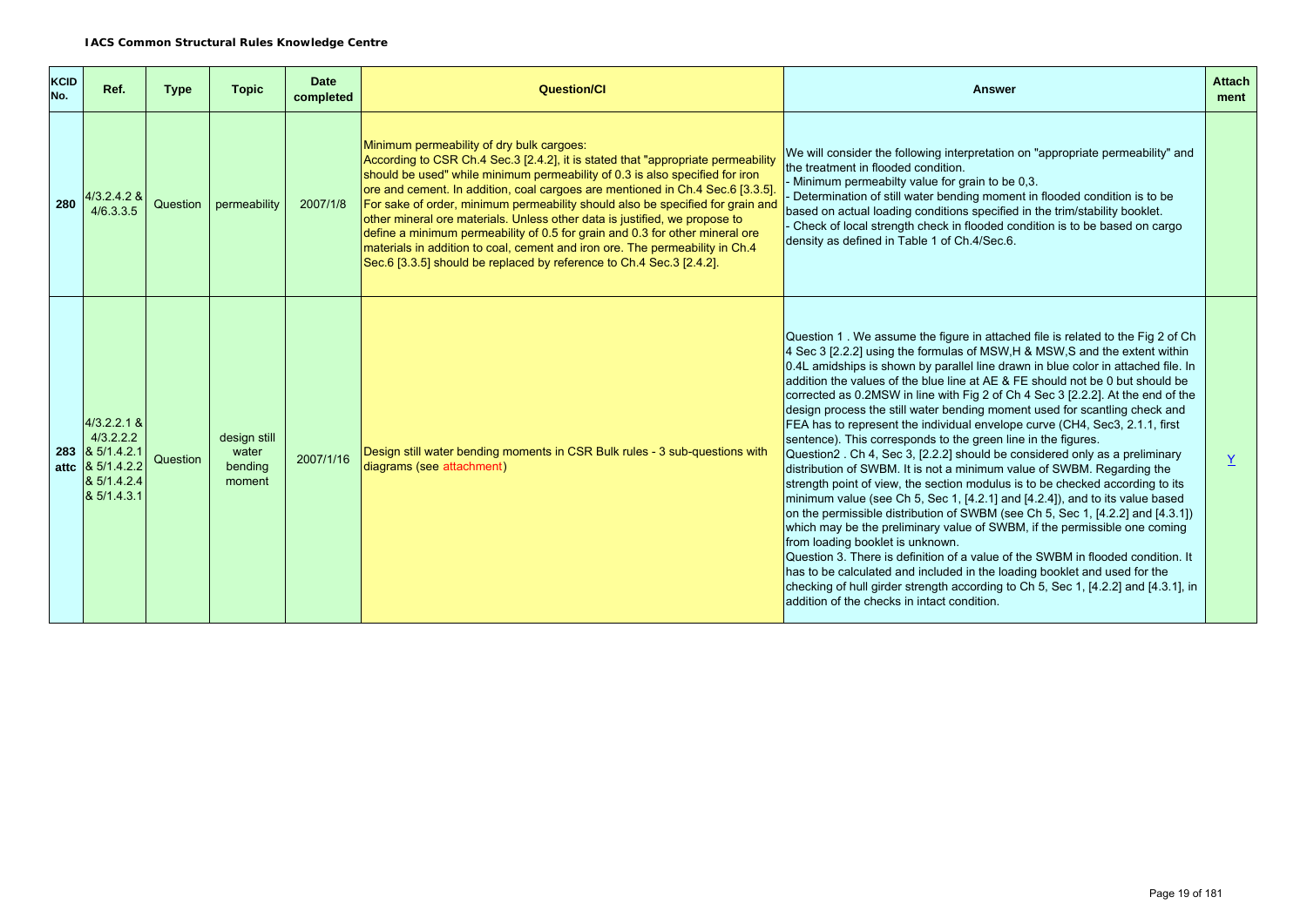| <b>KCID</b><br>No. | Ref.                            | <b>Type</b> | <b>Topic</b>                      | <b>Date</b><br>completed | <b>Question/Cl</b>                                                                                                                                                                                                                                                                                                                                                                                                                                                                                                   | <b>Answer</b>                                                                                                                                                                                                                                                                                                                                                                                                                                                                                                                                                                                                                                                                                                                                                                                                         | <b>Attach</b><br>ment |
|--------------------|---------------------------------|-------------|-----------------------------------|--------------------------|----------------------------------------------------------------------------------------------------------------------------------------------------------------------------------------------------------------------------------------------------------------------------------------------------------------------------------------------------------------------------------------------------------------------------------------------------------------------------------------------------------------------|-----------------------------------------------------------------------------------------------------------------------------------------------------------------------------------------------------------------------------------------------------------------------------------------------------------------------------------------------------------------------------------------------------------------------------------------------------------------------------------------------------------------------------------------------------------------------------------------------------------------------------------------------------------------------------------------------------------------------------------------------------------------------------------------------------------------------|-----------------------|
| 286                | $8/1.1.3.1$ &<br>Table<br>8.1.1 | Question    | fatigue<br>strength<br>assessment | 2006/12/13               | List of locations subject to fatigue strength assessment: a) For ships having<br>length L of 150 m or above, are there any circumstances under which fatigue<br>assessment of the locations listed in the Table can be waived? b) Is each<br>detail to be assessed for location in homogeneous hold, ore hold and ballast<br>hold? (This question is based on actual cases of different Class giving<br>different opinions of the locations requiring fatigue assessment based on<br>actual designs in progress.)    | a)No in general. The members and locations subjected to fatigue strength<br>assessment described in Table 1 of Ch 8 Sec 1 are of the members and<br>locations which the fatigue damage are occurred in the past, even though the<br>number of damages are neglected. Therefore, the fatigue strength<br>assessment should be carried out for the structural details specified in Table<br>$b)$ If<br>1.<br>the arrangement and scantling of the detailed to be assessed in holds are<br>different, each detail should be assessed.                                                                                                                                                                                                                                                                                    |                       |
| 287                | $7/4.3.3.3$ &<br>Table<br>7.4.1 | Question    | colum plate<br>thickness          | 2006/12/18               | Is the column plate thickness, t column, based on the gross inner bottom<br>plate?                                                                                                                                                                                                                                                                                                                                                                                                                                   | The requirement of 1.4.1, Ch 7 Sec 1 mentions as follows. "Direct strength<br>analysis is to be based on the net scantling approach according to Ch 3 Sec<br>2." According to this requirement, the thickness in Table 1 of Ch.7 Sec 4<br>[3.3.3] is "Net thickness" in FEA. In order to clarify this, the text modification<br>will be proposed as "Corrigenda" Also Included in Corrigenda 5                                                                                                                                                                                                                                                                                                                                                                                                                        |                       |
| 288                | $7/4.3.3.3$ &<br>Table<br>7.4.2 | Question    | <b>Radius R</b>                   | 2006/12/20               | a) The radius R is believed measured to the radius on upper surface of hopper<br>knuckle is that correct.<br>b) The thickness t is assumed to be the plate thickness in way of radius<br>knuckle. t is assumed gross thickness. Is that correct?<br>c) K2 in Note 2 should read K3<br>d) Note 2 only applies to radius knuckle, therefore the text "For bend type<br>knuckle " should be inserted<br>$ e $ Does it mean that the insert plate in the floor web is to be the same<br>thickness as inner bottom plate? | a) Yes. it is correct.<br>b) No, it is not correct. The thickness t is always the "Net thickness" in FEA.<br>c) Yes. It is typo. The "Corrigenda" will be issued soon.<br>$\vert$ d) Noted. The text of Note (2) should be revised as follows. "In using the<br>correction factor K3 for bend type knuckle, the members should be arranged<br>such that the bending deformation of the radius part is effectively suppressed."<br>This revise will be issued soon as "Corrigenda"<br>$\vert$ e) Yes, it is recommended to be the same thickness as inner bottom plate<br>where the fatigue assessment is carried out by simplified method. However,<br>where the fatigue assessment is carried out by very fine FEA, the thickness of<br>insert plate is to be determined based on the results of fatigue assessment. |                       |
| 289                | 7/4.3.3.3 &<br>Fig.7.4.7        | Question    | longitudinal<br>rib               | 2006/12/21               | Is there a maximum distance for the position of the single longitudinal rib<br>required by Table 2 Note (2)?                                                                                                                                                                                                                                                                                                                                                                                                         | No, there isn't. This figure is just example. The distance for the position of<br>the single longitudinal rib is determined by case by case basis but the single<br>longitudinal rib is recommended to fit near of knuckle part as far as<br>practicable.                                                                                                                                                                                                                                                                                                                                                                                                                                                                                                                                                             |                       |
| 290                | 7/4.3.3.3<br>Fig 7.4.8          | Question    | longitudinal<br><b>ribs</b>       | 2007/1/8                 | The figure shows two longitudinal ribs, and indicates a distance of 500mm<br>from the margin girder to the second rib. Is this correct?                                                                                                                                                                                                                                                                                                                                                                              | Yes, it is correct that Figure 8 shows two longitudinal ribs, and indicates a<br>distance of 500mm from the margin girder to the second rib.<br>However, in order to clarify the arrangement of transverse rib, longitudinal rib<br>and extent of local reinforcement, we will consider the rule change proposal of<br>Figures 7 and 8 in future.                                                                                                                                                                                                                                                                                                                                                                                                                                                                     |                       |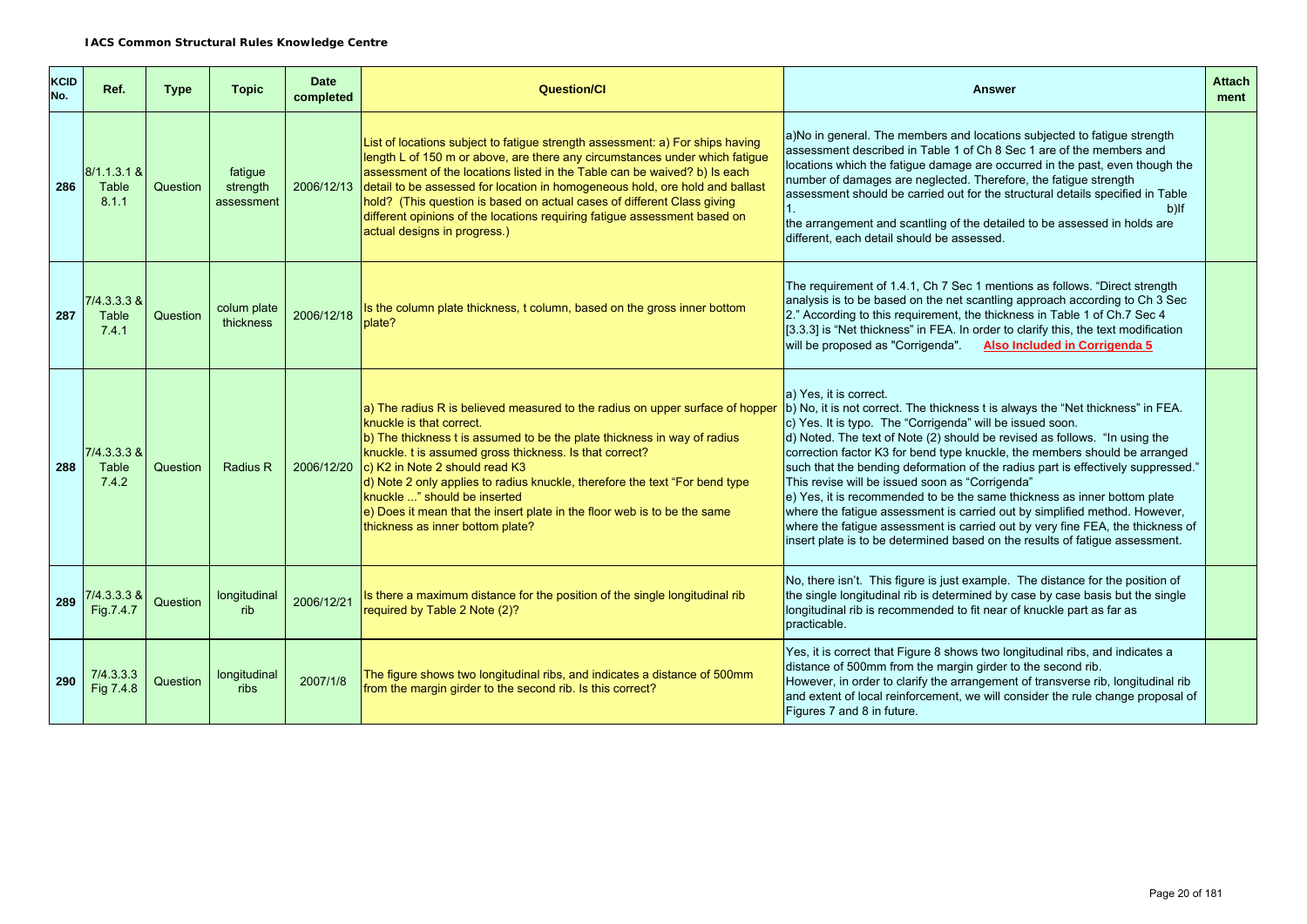| <b>KCID</b><br>No. | Ref.                        | <b>Type</b> | <b>Topic</b>            | <b>Date</b><br>completed | Question/Cl                                                                                                                                                                                                                                                                                                                                                                                                                                                                                         | <b>Answer</b>                                                                                                                                                                                                                                                                                                                                                                                                                                                                          | <b>Attach</b><br>ment |
|--------------------|-----------------------------|-------------|-------------------------|--------------------------|-----------------------------------------------------------------------------------------------------------------------------------------------------------------------------------------------------------------------------------------------------------------------------------------------------------------------------------------------------------------------------------------------------------------------------------------------------------------------------------------------------|----------------------------------------------------------------------------------------------------------------------------------------------------------------------------------------------------------------------------------------------------------------------------------------------------------------------------------------------------------------------------------------------------------------------------------------------------------------------------------------|-----------------------|
| 291<br>attc        | 7/4.3.3.3<br>Table<br>7.4.2 | Question    | intersection            | 2007/1/11                | Regarding the simplified method, IACS Q&A (no 11) in the official<br>spreadsheet, indicates that simplified method is applicable to intersection of<br>inner bottom plate and sloping plate of lower stool as well.<br>For this connection with longitudinally framed inner bottom and vertically<br>stiffened lower stool, K2 is understood = $0.9$ , and K4 = $0.9$ . Is that correct?<br>It is assumed that Note 3 i.e. insert plate in web, is only applicable to hopper<br>knuckle connection. | In our point of view, if the simplified method is applicable to intersection of<br>inner bottom plate and sloping plate of transverse lower stool, the correction<br>coefficients K2 and K4 should be considered in the following way:<br>K2 equal to 0,9 should be considered when there is a thickness increment of<br>longitudinal girder web, up to the thickness of the inner bottom plating,<br>- K4 equal to 1.0 in general and equal to 0.9 when longitudinal ribs are fitted. | $\underline{Y}$       |
| 292<br>attc        | 7/4.3.2.2                   | Question    | Radius R                | 2007/1/31                | Please find the attached PDF describes our implementation for Lambda as<br>follows. Could you check it if our interpretation is correct?<br>(a) welded intersection between plane plates apply to;<br>Bilge Hopper plane part to Hopper Transring.<br>Side Girder to Hopper Transring and Floor.<br>Inner Bottom to Floor.<br>Side Girder to Inner Bottom.<br>b) welded intersection between bent plate and plane plate apply to;<br>Bilge Hopper bent part (between R.ENDs) to Hopper Transring.   | Your interpretation is correct, however, the parts indicated in the question are<br>not required to carry out the fatigue assessment. The fatigue assessment is<br>to be carried out for the members and locations described in Table 1 Ch 8 Sec                                                                                                                                                                                                                                       | $\underline{Y}$       |
| 293                | 7/4.3.2.1                   | Question    | geometric<br>stress     | 2007/1/23                | The principal stress in the 4th line is a surface stress (at top or bottom of the<br>element? or a membrane stress (at neutral axis of the element? According to<br>[3.1.1], the hot spot stress is defined as the structural geometric stress on the<br>surface at a hot spot. However, in figure 3, it seems a membrane stress.<br>Could you tell us which is correct?                                                                                                                            | Surface stress is used for hot spot stress evaluation. Figure 3 shows the<br>locations of stress evaluation points to define the hot spot stress. In order to<br>clarify used stresses, we will consider the editorial correction of the second<br>sentence of the first paragraph as follows. "The surface stress located at 0.5<br>times and 1.5 times the net plate thickness are to be linearly extrapolated at<br>the hot spot location, as described in Fig. 3 and Fig. 4."      |                       |
| 294                | 7/4.3.3.2                   | Question    | nominal<br>stress range | 2007/1/31                | The second and third words "nominal stress" is not consistent with terminology<br>used in 3.2.1 is "nominal stress" a principal stress? or normal stress?                                                                                                                                                                                                                                                                                                                                           | The word "normal stress" instead of "nominal stress" is correct. This revision<br>will be issued as "Corrigenda".                                                                                                                                                                                                                                                                                                                                                                      |                       |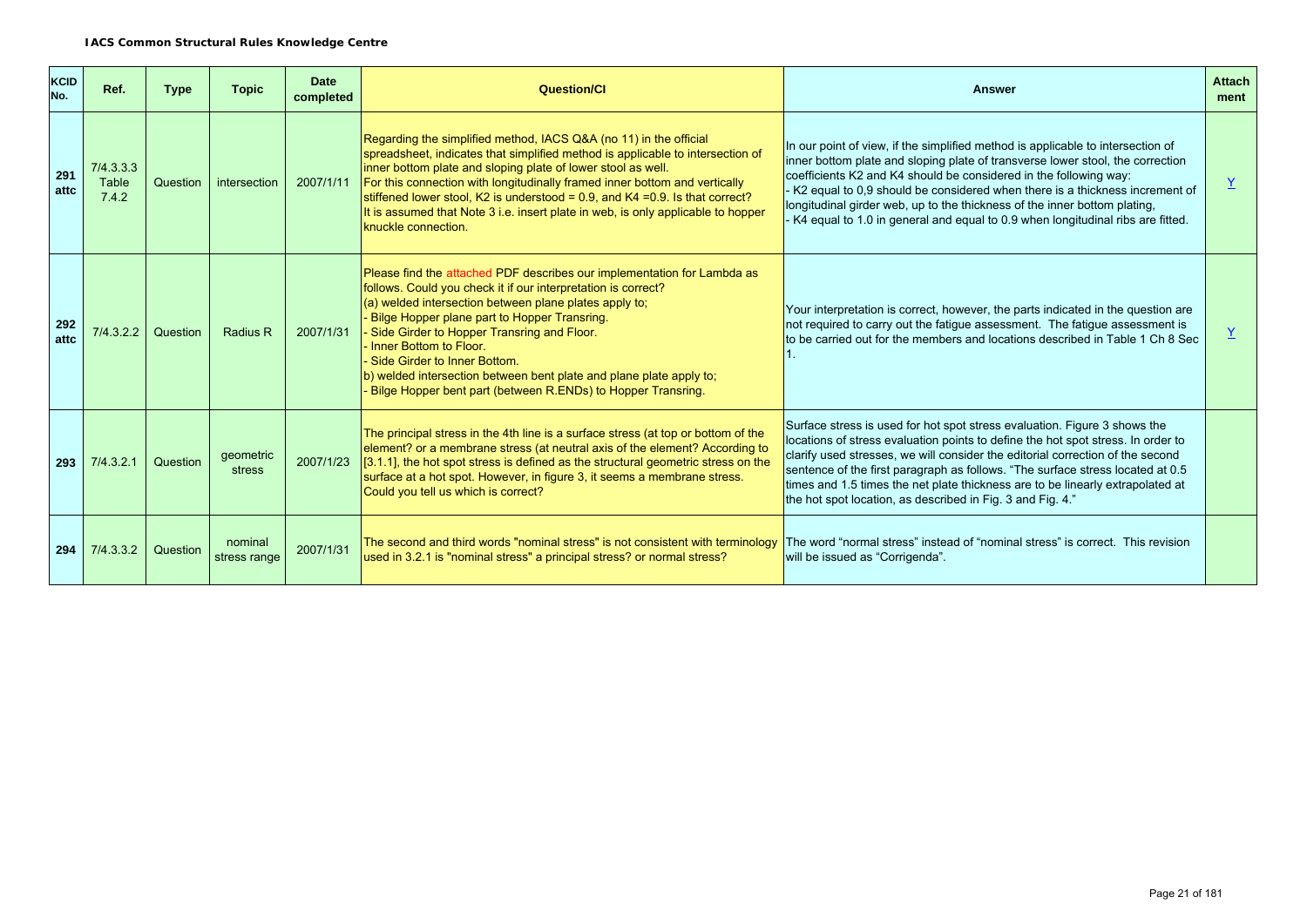| KCID<br>No. | Ref.                          | <b>Type</b> | <b>Topic</b>                                     | Date<br>completed | Question/Cl                                                                                                                                                                                                                                                                                                                                                                                                                                                                        | <b>Answer</b>                                                                                                                                                                                                                                                                                                                                                                                         | <b>Attach</b><br>ment |
|-------------|-------------------------------|-------------|--------------------------------------------------|-------------------|------------------------------------------------------------------------------------------------------------------------------------------------------------------------------------------------------------------------------------------------------------------------------------------------------------------------------------------------------------------------------------------------------------------------------------------------------------------------------------|-------------------------------------------------------------------------------------------------------------------------------------------------------------------------------------------------------------------------------------------------------------------------------------------------------------------------------------------------------------------------------------------------------|-----------------------|
| 301         | 9/5.1.5.1<br>& Table<br>9.5.2 | Question    | Allowable<br>stresses of<br>external<br>Pressure | 2006/12/21        | The external Pressure of 0.8 / 0.46 ReH allowable stresses in table 2 of Ch 9.<br>Sec 5, 1.5.1, it is subjected to Ch 4, sec 5, [2], we think that the correct one<br>should be subject to Ch 4, sec 5, [2.2]; the other loads are water ballast load,<br>cargo load and container load etc. If not, please inform us what other loads<br>are with the detail load.                                                                                                                | The Table 2 of Ch 9 Sec 5 is correct. The other loads specified in Table 2 are<br>interpreted as internal loads such as inertia pressure due to water ballast in<br>ballast hold.                                                                                                                                                                                                                     |                       |
| 304         | 9/5.4.2.1                     | Question    | hatch<br>coaming                                 | 2007/1/31         | Regarding to the load point, some classes require to use the hatch cover top,<br>but others are still on the top of hatch coaming yet. Which is correct one, on<br>top of hatch cover or top of coaming? If the load point is based on top of<br>coaming, the sea load can be reduced a hatch cover depth height (900-1200<br>mm) from coaming to hatch cover top. We propose that load point on top of<br>cover is for the sea load, on top of coaming is for water ballast load. | The proposal is agreed, but should be more specific on the location of the load<br>point. Regarding the second and last points in Ch 9, Sec 5, [4.2.1], we will<br>consider the rule correction as follows: "- transversely, at hatchway side, -<br>vertically, at the top of the hatch cover for sea pressures, and at the top of the<br>hatch coaming for internal pressures due to ballast water." |                       |
| 305         | 9/5.7.5                       | Question    | Cleat for<br>water ballast<br>load               | 2006/12/26        | Because the internal WB loads of CSR are very large on hatch cover bottom<br>side, we advice that an allowable stress of cleat is needed, and propose it is<br>10.9-1.0 ReH. As some class have an allowable and some have not it.                                                                                                                                                                                                                                                 | As [7.3] and [7.5] are coming from UR S21, the dimensioning of cleats is<br>covered under [7.3.5], whatever the loads are.                                                                                                                                                                                                                                                                            |                       |
| 309<br>attc | Ch 9/5                        | Question    | hatch cover                                      | 2006/12/21        | Regarding to the triangular load like water ballast, both way of triangular load<br>and average uniformed load may be used based on class by class or local<br>office by office, but both calculation results is very different. What's CSR<br>standard for folding and side rolling hatch cover from 1 to 5 (see attachment)?                                                                                                                                                     | The load cases are "H1" and "H2", the internal pressure due to water ballast in<br>ballast hold is treated as uniform load. The load cases are "P1", "P2", "R1" and<br>"R2", the internal pressure due to water ballast in ballast hold is treated as<br>triangular load.                                                                                                                             |                       |
| 311<br>attc | 6/4.4.1.1                     | Question    | ve stress                                        | 2006/12/21        | How to determine the supporting area of the pressure to calculate the<br>compressive stress? If the CSR Bulker Rules has not described, the proposal<br>in the attached file could be taken into consideration.                                                                                                                                                                                                                                                                    | There may be various arrangement of pillars and other supporting structures.<br>Then supporting area should be determined on a case by case basis.                                                                                                                                                                                                                                                    |                       |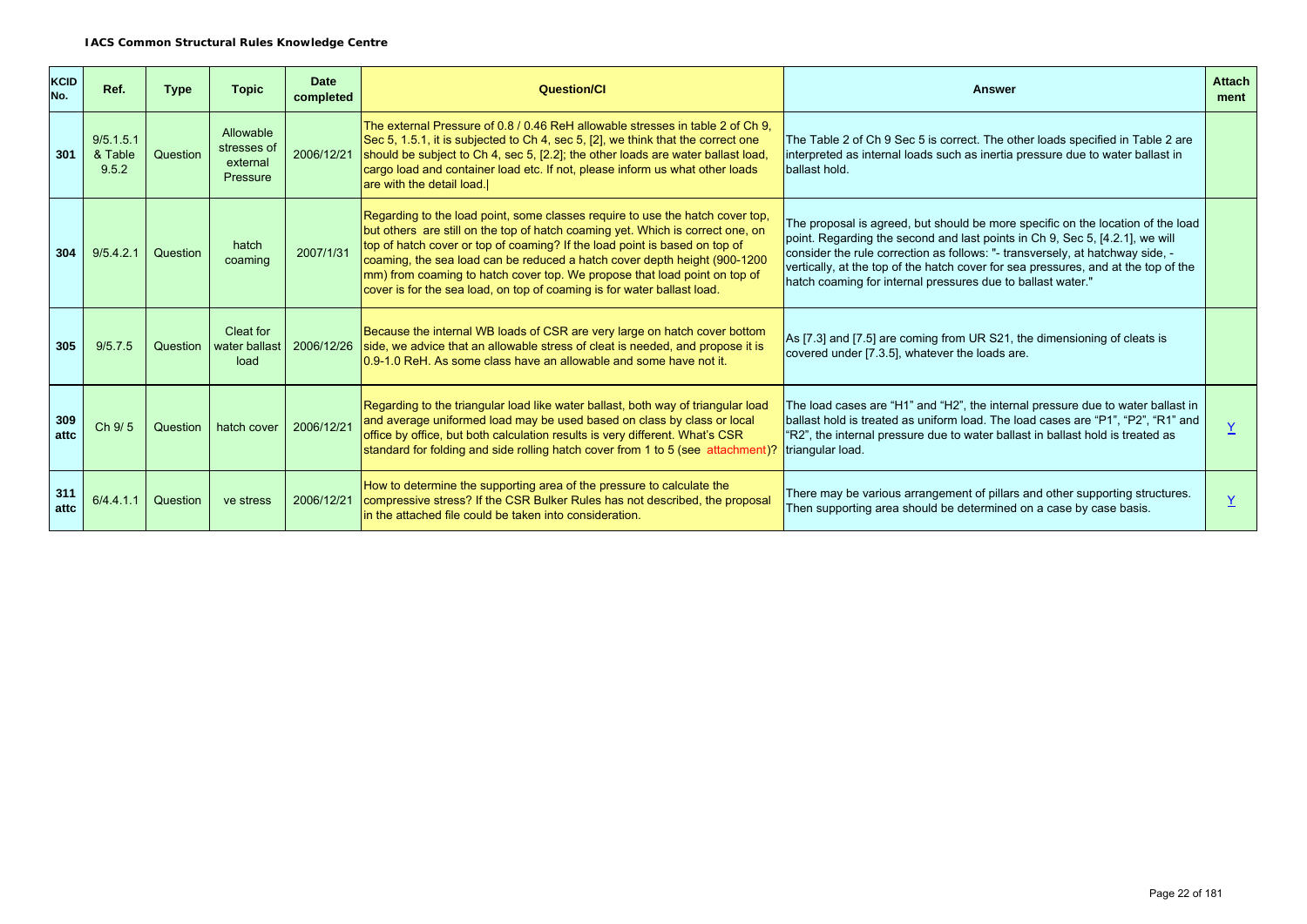| <b>KCID</b><br>No. | Ref.                     | Type     | <b>Topic</b>                                                         | <b>Date</b><br>completed | <b>Question/Cl</b>                                                                                                                                                                                                                                                                                                                                                                                                                                                                                                                                                                                                                                                                                                                                                                                                                                         | <b>Answer</b>                                                                                                                                                                                                                                                                                                                                                                                                                                                                                                                                                                                                                                                                                                                                                               | <b>Attach</b><br>ment |
|--------------------|--------------------------|----------|----------------------------------------------------------------------|--------------------------|------------------------------------------------------------------------------------------------------------------------------------------------------------------------------------------------------------------------------------------------------------------------------------------------------------------------------------------------------------------------------------------------------------------------------------------------------------------------------------------------------------------------------------------------------------------------------------------------------------------------------------------------------------------------------------------------------------------------------------------------------------------------------------------------------------------------------------------------------------|-----------------------------------------------------------------------------------------------------------------------------------------------------------------------------------------------------------------------------------------------------------------------------------------------------------------------------------------------------------------------------------------------------------------------------------------------------------------------------------------------------------------------------------------------------------------------------------------------------------------------------------------------------------------------------------------------------------------------------------------------------------------------------|-----------------------|
| 312                | 9/1.4.4.4<br>& 9/2.4.3.4 | Question | <b>FEA</b>                                                           | 2007/1/31                | Which sub-section should be adopted to determine the scantlings of deck<br>primary supporting members of the fore part and the aft part in accordance<br>with Ch 6/Sec.4? For example, if the ship length L is 150m or above, the dired<br>strength analysis would be applied according to the provision specified in Ch<br>7(see Ch 6/Sec 4/[1.3.1]), but the procedure in Ch 7 is applied on the cargo<br>hold structures in midship area.                                                                                                                                                                                                                                                                                                                                                                                                               | For ships greater than 150 m in length, Ch 6, Sec 4 requires normally FEA<br>analysis. However, in the fore and aft parts, it seems that prescriptive<br>formulae may be used instead of FEA. In such a case, the requirements in Ch<br>6, Sec 4, [2.6] may also be considered as being applicable to primary<br>supporting members in fore and aft parts for ships greater than 150m.  We<br>will consider the further rule development about the application of FEA to<br>cargo areas outside midship region and determination of the scantling of<br>primary supporting members outside midship cargo regions for ships of 150m<br>in length and above.                                                                                                                  |                       |
| 313                | 12/1.2.3                 | Question | transverse<br>lower stool                                            | 2006/12/21               | Is the formula tGR to be applied to not only sloping side plating but vertical<br>side plating of transverse lower stool?                                                                                                                                                                                                                                                                                                                                                                                                                                                                                                                                                                                                                                                                                                                                  | It is expected that the grab operators often swing the grab in order to clear<br>cargo from sides and ends of a hold. Therefore even a vertical side plating of<br>transverse lower stool is likely to experience a great impact due to the grab hit.<br>As such the formula for tGR should be applied not only to sloping side plating<br>but vertical side plating of transverse lower stool.                                                                                                                                                                                                                                                                                                                                                                             |                       |
|                    | $314$   2/1.2.1.2        | Question | SOLAS II-1                                                           | 2006/12/22               | whichever gives the smallest measurement" should be added to be in<br>accordance with SOLAS Ch.II-1, Part B, Reg.11 and for clarification.                                                                                                                                                                                                                                                                                                                                                                                                                                                                                                                                                                                                                                                                                                                 | That is correct. The words "whichever gives the smallest measurement"<br>should be added at the end of the requirement to be in accordance with<br>SOLAS Ch.II-1, Reg.11.                                                                                                                                                                                                                                                                                                                                                                                                                                                                                                                                                                                                   |                       |
| 316                | 3/5.1.2.2                | CI.      | Application<br>of CSR vs<br><b>IMO</b><br>PSCS(SOLA<br>$S II-1/3-2)$ | 2006/12/7                | For ships contracted for construction on or after the date of IMO adoption of<br>the amended SOLAS regulation II-1/3-2, by which an IMO "Performance<br>standard for protective coatings for ballast tanks and void spaces" will be<br>made mandatory, the coatings of internal spaces subject to the amended<br>SOLAS regulation are to satisfy the reguirements of the IMO performance<br>standard.                                                                                                                                                                                                                                                                                                                                                                                                                                                      | Interpreation: This is the date of adoption by IMO MSC 82(Maritime Safety<br>Committee 82nd session) of the resolution amending the SOLAS regulation II-<br>$1/3 - 2$ .<br>(Note: (1) The date of adoption is 8 December 2006;<br>$(2)$ IMO PSPC = IMO Resolution MSC.215 $(82)$ ;<br>(3) SOLAS II-1, Part A-1, Reg.3-2 = IMO Resolution MSC.216(82))                                                                                                                                                                                                                                                                                                                                                                                                                       |                       |
| 317                | Ch 4/6                   |          | Question sea pressure                                                | 2007/1/12                | According to Ch4, Sec5, [1.1.1] external sea pressure is defined as summation<br>of hydrostatic pressure and hydrodynamic pressure but should not be<br>negative. However, Sec6 does not clearly specify whether negative pressures<br>are allowed in case of dry cargo or liquid. We would like to confirm if the<br>following interpretation is acceptable.<br>- Internal pressure due to dry cargo or liquid is to be obtained as summation of<br>pressure in still water and inertial pressure but is not to be negative.<br>- In case where two kinds of internal pressures act on a considered location<br>each internal pressure is not to be negative.<br>Example:<br>In case of bulkhead plate between No.4 and 5 holds<br>From No.4: Static=100, Inertial=-80, Sum=20<br>From No.5: Static=60, Inertial=-80, Sum=0<br>(Differential pressure=20) | Regarding the first item, the answer is, "Yes". Your interpretation is correct.<br>The total pressure obtained by adding the static pressure to dynamic pressure<br>is not to be negative as specified in Ch 5 Sec 1 [1.1.1].<br>This is the basic principle.<br>Regarding the second item, we assume that two kinds of internal pressure<br>mean the example as shown in the question.<br>The total internal pressure acting on one side of the boundary is not to be<br>negative and the total internal pressure acting on the opposite side of the<br>boundary is also not to be negative, according to the basic principle as<br>mentioned above.<br>The grand total pressure acting on the boundary is obtained from the<br>difference between both internal pressure. |                       |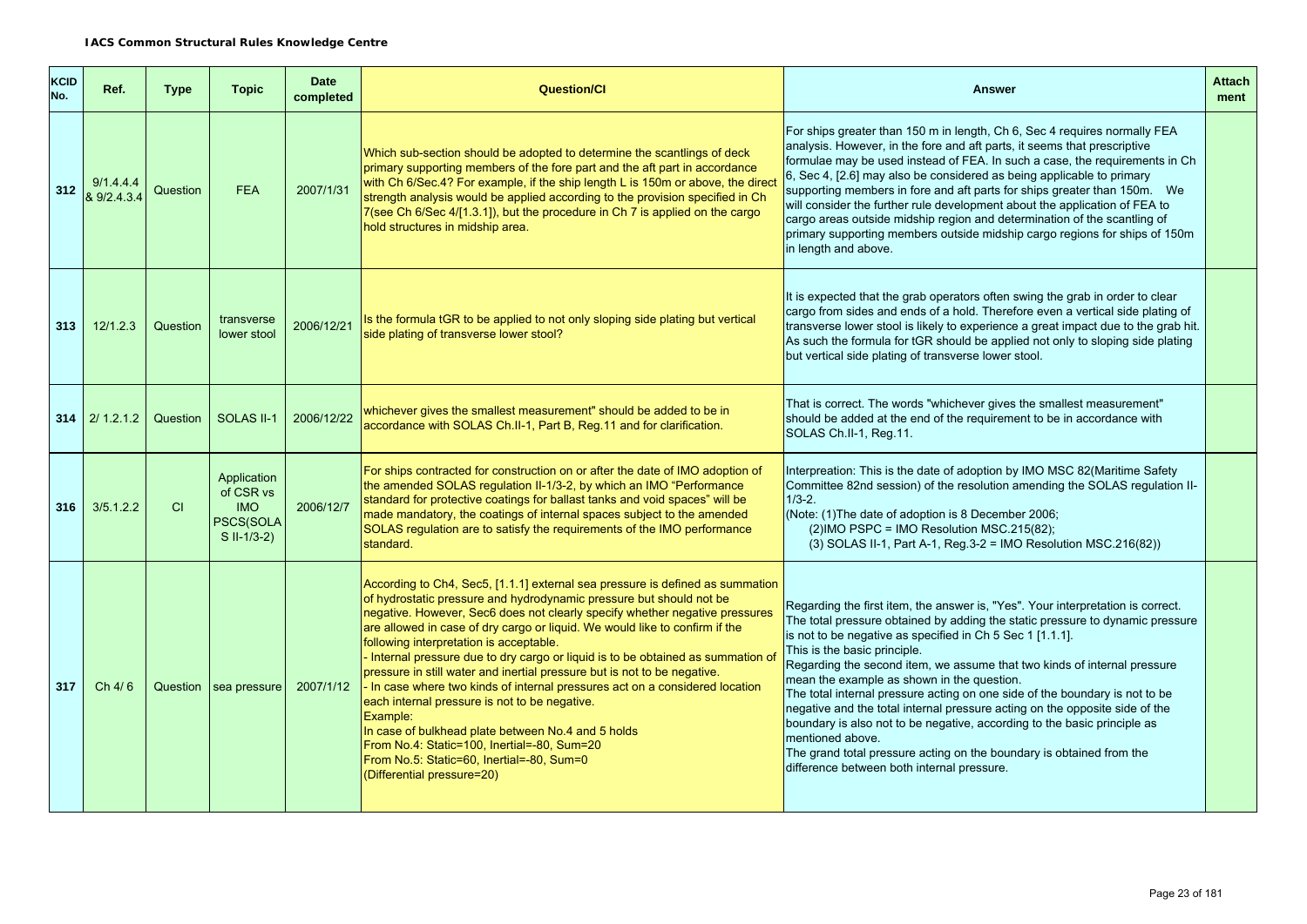| KCID<br>No. | Ref.                                    | <b>Type</b> | <b>Topic</b>                       | <b>Date</b><br>completed | <b>Question/CI</b>                                                                                                                                                                                                                                                                                                                                                                                                                                                                                                         | <b>Answer</b>                                                                                                                                                                                                                                                                                                                                                                                                                                                                                                                                                                                                                                                                           | <b>Attach</b><br>ment |
|-------------|-----------------------------------------|-------------|------------------------------------|--------------------------|----------------------------------------------------------------------------------------------------------------------------------------------------------------------------------------------------------------------------------------------------------------------------------------------------------------------------------------------------------------------------------------------------------------------------------------------------------------------------------------------------------------------------|-----------------------------------------------------------------------------------------------------------------------------------------------------------------------------------------------------------------------------------------------------------------------------------------------------------------------------------------------------------------------------------------------------------------------------------------------------------------------------------------------------------------------------------------------------------------------------------------------------------------------------------------------------------------------------------------|-----------------------|
| 318         | 6/3.3.2.4                               |             | Question buckling ratio 2006/12/21 |                          | In the first formula in Ch 6, Sec 3, 3.2.4, we are worried about the effect of the<br>third term with B factor which makes the buckling ratio higher in case when<br>one side is in tension than in case when both sides are in compression.Could<br>you confirm that the formula is correct?                                                                                                                                                                                                                              | We confirm that the formula is correct, with B factor defined in Table 4.                                                                                                                                                                                                                                                                                                                                                                                                                                                                                                                                                                                                               |                       |
| 319<br>attc | 6/2.3.4.2                               | Question    | brackets                           | 2007/1/12                | The value of the net connection area of upper and lower brackets to the ith<br>longitudinal stiffener supporting the bracket, obtained from Ch 6, Sec 2,<br>$(3.4.2)$ may be 2 times the actual value.<br>Such a large increase may imply the following risks:<br>Uselessly reinforce bracket thickness.<br>Uselessly ask for web stiffener connected to longitudinals.<br>Uselessly extend brackets which could interfer with the PMA arrangement.<br>Please forward us the background of formula in [3.4.1] and [3.4.2]. | This requirement is coming from work of IACS WP/S at the time of fourth<br>revision of UR S12, in 2002/2003. A Technical Background explaining the<br>formulae of Ch 6, Sec 2, [3.4] of CSR for bulk carriers is herewith enclosed.<br>The calculation is on the conservative side (i.e. higher part of the end-fixing<br>moments is transferred by transverse supporting webs), but not unduly, and<br>we really don't think a change is technically justified.<br>The only interpretation that could safely be done looking at the derivation of<br>the formula in [3.4.2] is to replace the provided net section modulus wi by its<br>minimum required value to comply with [3.4.1]. | Y                     |
| 321<br>attc | 10/3.2.1.2                              | Question    | Equipment<br>Number                | 2007/1/8                 | Query regarding the formula of EN (Equipment Number) - see attachment.                                                                                                                                                                                                                                                                                                                                                                                                                                                     | This is "Typo". We will consider the editorial correction according to your<br>proposal.                                                                                                                                                                                                                                                                                                                                                                                                                                                                                                                                                                                                | Y                     |
| 322         | 3/6.6.1.3                               | Question    | <b>FEA</b>                         | 2007/1/4                 | The text reads: "Unless otherwise specified, the height of double bottom is not<br>to be less than B/20 or 2m whichever is the lesser." Does this require that the<br>double bottom height in way of cargo holds is not to be less than B/20 or 2m<br>whichever is the lesser IN ANY CASE? For instance, even if the strength of<br>double bottom structures is verified by FEA, is this requirement to be<br>maintained?                                                                                                  | Yes, this requirement is mandatory. The double bottom height in way of cargo<br>holds is not to be less than B/20 or 2m whichever is the lesser in any case.                                                                                                                                                                                                                                                                                                                                                                                                                                                                                                                            |                       |
| 323         | Table<br>11.2.2 &<br>Text<br>11/2.2.6.1 | Question    | fillet weld                        | 2007/1/12                | The fillet welds to apply for the connection of collar plates with ordinary<br>stiffener and with web of primary members is not defined clearly in Table 2 of<br>Chapter 11, Section 2. Please clarify this matter?                                                                                                                                                                                                                                                                                                        | The check of welding shear section attaching shell ordinary stiffeners to<br>primary member is effectively defined in Table 2 in Ch 11, Sec 2, considering<br>Hull area being "General", and connection of ordinary stiffener to cut-out in<br>way of primary supporting member, i.e. Category F2. Regarding the welding<br>of collar plates, it is covered by the same line of the Table. However, for a<br>better understanding, this line in the Table should be modified, replacing<br>"ordinary stiffener" by "ordinary stiffener and collar plate, if any" and replacing<br>"Cut-out web of primary supporting members" by "Web of primary members<br>and collar plates, if any". |                       |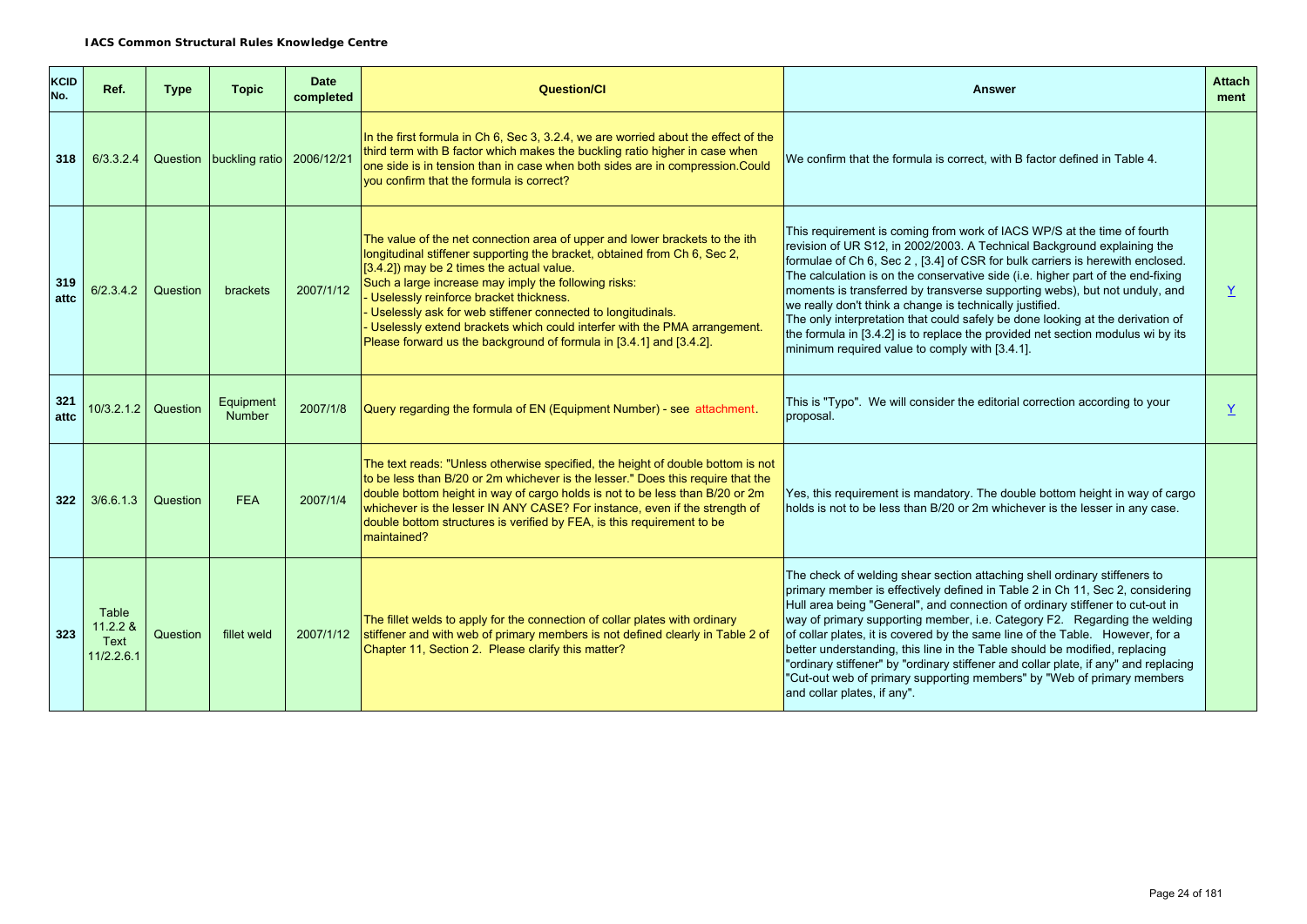| <b>KCID</b><br>No. | Ref.                                      | <b>Type</b> | <b>Topic</b>         | <b>Date</b><br>completed | <b>Question/Cl</b>                                                                                                                                                                                                                                                                                                                                                                                                                                                                                                                                                                                                                                                                                                                                                                                                                                                                                                                                  | <b>Answer</b>                                                                                                                                                                                                                                                                                                                                                                                                                                                                                                                                 | <b>Attach</b><br>ment |
|--------------------|-------------------------------------------|-------------|----------------------|--------------------------|-----------------------------------------------------------------------------------------------------------------------------------------------------------------------------------------------------------------------------------------------------------------------------------------------------------------------------------------------------------------------------------------------------------------------------------------------------------------------------------------------------------------------------------------------------------------------------------------------------------------------------------------------------------------------------------------------------------------------------------------------------------------------------------------------------------------------------------------------------------------------------------------------------------------------------------------------------|-----------------------------------------------------------------------------------------------------------------------------------------------------------------------------------------------------------------------------------------------------------------------------------------------------------------------------------------------------------------------------------------------------------------------------------------------------------------------------------------------------------------------------------------------|-----------------------|
| 324                | Table<br>$11.2.2$ &<br>Text<br>11/2.2.6.1 | CI          | side frames          | 2007/1/8                 | Two different requirements for welding thicknesses of side web frame in single<br>side bulk carrier are indicated in CSR: - Ch3, Sec6, 8.3 Side frames fig 19.<br>(URS12) - Ch11, Sec2 Welding Table 2 with Hull area side frame of single<br>side structure. Our understanding is that the maximum of both is to be<br>considered. Please confirm?                                                                                                                                                                                                                                                                                                                                                                                                                                                                                                                                                                                                 | The welding throats as defined on Fig 19 of Ch 3, Sec 6 are only to be<br>applied. Consequently, Tab 2 in Ch 11, Sec 2 should be modified, for the hull<br>area "Side frame of single side structure", connection of "side frame and end<br>bracket" to "side shell plate" by repacing "F1" by "See Ch 3, Sec 2, Fig 19".<br>We will consider the editorial correction.                                                                                                                                                                       |                       |
| 327                | 6/2.4.1.3                                 | CI          | inertial<br>pressure | 2007/1/22                | Regarding the internal inertial pressure p due to liquid to be applied, our<br>undestanding is that such pressure are those of:<br>- Double Bottom pressure alone acting on bottom longitudinal. Please<br>confirm?<br>- Topside tank ballast pressure alone acting on side and deck longitudinal.<br>Please confirm?<br>- Balance of Double Bottom pressure and Deep Tank ballast pressure acting<br>on Inner Bottom longitudinal of Deep tank. Please confirm?<br>- Balance of Top side tank ballast pressure and Deep Tank ballast pressure<br>acting on top side sloping plate longitudinal. Please confirm?<br>In addition, in no case pressure p acting on watertight floors of double is not to<br>be considered, neither should it be considered for watertight part of bulkheads<br>belonging to wing tanks. Please confirm?                                                                                                               | Our interpretation is that the pressure to be considered should be only internal<br>inertial pressure acting on the longitudinal.<br>For better understanding, we will consider the editorial correction of the<br>definition of p in [4.1.3].<br>Also Included in Corrigenda 5                                                                                                                                                                                                                                                               |                       |
| 328                | 3/6.5.2.1                                 | Question    | <b>brackets</b>      | 2007/3/23                | The net thickness of web stiffeners and brackets are not to be less than the<br>minimum net thickness of primary members on which they are fitted.<br>The situation is the following one: for capesize with usual length of 275m, tmin<br>net is 10mm. Thus tgross is ranging from 13 to 14mm due to to of about 3 to<br>4mm.<br>For primary members of wider height such as Top side frames and hopper<br>tank frames, web stiffening are made of angles instead of flat bars. Usual<br>angles or T shape sections have web thickness not exceeding 12mm and the<br>current requirement can't be complied with.<br>Additionally, there are two requirements which are applicable at C6.S2. 4.1.1<br>and 4.1.2.<br>Our request:<br>Alter the formula in C3.S6 5.2.1 to limit the tgross thickness to 12mm or<br>restreint its field of application to only flat bars or disregard C3S6 5.2.1 should<br>C6.S2, 4.1.1 and/ or 4.1.2, been satisfied.? | We agree with you that the requirement asking that "the net thickness of web<br>stiffeners and brackets are not to be less than the minimum net thickness of<br>primary members on which they are fitted" seems quite severe.<br>Our interpretation is that "the net thickness of web stiffeners and brackets are<br>not to be less than the minimum net thickness defined in Ch 6, Sec 2, [2.2.1]",<br>i.e. the minimum thickness of ordinary stiffeners (3 + 0.015 L2).<br>We will consider the Rule Change according to our interpretation |                       |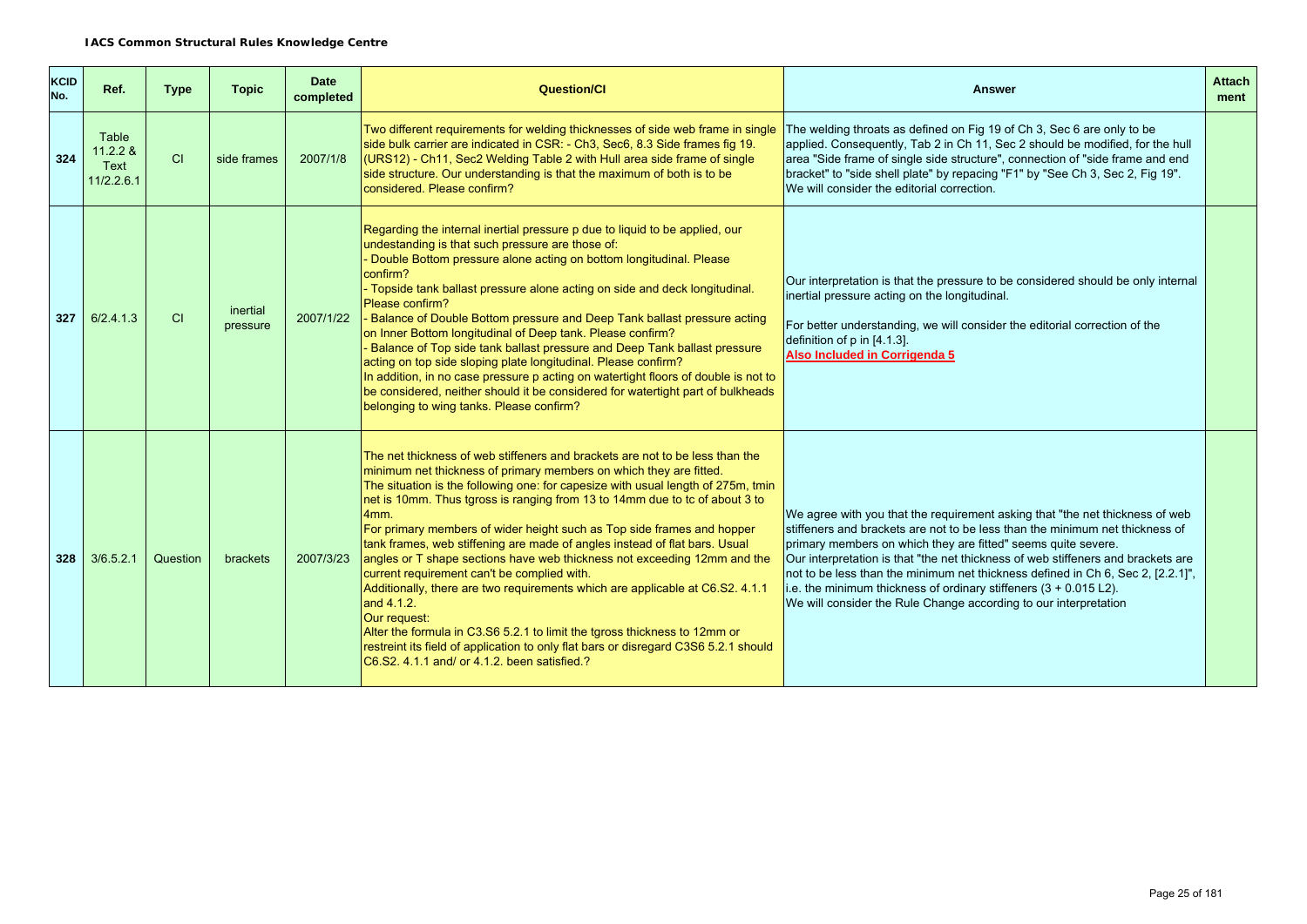| <b>KCID</b><br>No. | Ref.                       | <b>Type</b> | <b>Topic</b>     | <b>Date</b><br>completed | <b>Question/CI</b>                                                                                                                                                                                                                                                                                                                                                                                                                                                                                                                                                                                                                                                                                | <b>Answer</b>                                                                                                                                                                                                                                                                                              | <b>Attach</b><br>ment |
|--------------------|----------------------------|-------------|------------------|--------------------------|---------------------------------------------------------------------------------------------------------------------------------------------------------------------------------------------------------------------------------------------------------------------------------------------------------------------------------------------------------------------------------------------------------------------------------------------------------------------------------------------------------------------------------------------------------------------------------------------------------------------------------------------------------------------------------------------------|------------------------------------------------------------------------------------------------------------------------------------------------------------------------------------------------------------------------------------------------------------------------------------------------------------|-----------------------|
| 329                | Ch 3/3                     | Question    | cargo hold       | 2007/1/12                | Corrosion deduction on cross deck beams between hatches:<br>As per corrosion deduction table – Dry bulk cargo hold area with other<br>members in upper part - the corrosion margin is 1.8mm on each side, i.e. 4.5<br>mm in total. Such corrosion margin for deck beams seems too severe.<br>Is use of this corrosion margin mandatory or may an alternative be used?                                                                                                                                                                                                                                                                                                                             | CSR doesn't allow to use an alternative for corrosion addition table. The<br>corrosion additions are to be considered as being mandatory.                                                                                                                                                                  |                       |
| 330                | 3/6.6.4.2                  | Question    | <b>UR S18</b>    | 2007/1/12                | The net thickness and material properties of the supporting floors and pipe<br>tunnel beams are to be not less than those required for the bulkhead plating<br>or, when a stool is fitted, of the stool side plating.<br>This requirement is similar to that of UR18 in case where there is no lower<br>stool. CSR extends it to the case where a lower stool is arranged. This<br>extension could lead to up to +4mm for floors underneath deep tank stools on<br>capesize bulkers whereas all assessments show that it is not necessary.<br>Is this requirement possible to excuse when FEM calculation is satisfied? It<br>should be cancelled, at least for L>150m for which FE is mandatory. | In general CSR doesn't allow alternative analysis. Alternative analysis such as<br>direct calculation could be allowed in some cases for ships greater than 150 m<br>in length. However, it is a general question for the totality of CSR (oil or bulk)<br>and it should be discussed as a general matter. |                       |
| 331                | $6/1.2.7.4$ &<br>6/2.2.5.4 | Question    | uniform<br>loads | 2007/1/12                | In $[2.7.4]$ of Ch 6, Sec 1 for plating and in $[2.5.4]$ of Ch 6, Sec 2 for ordinary<br>stiffeners, for steel coil load with dunnage more than 5, it is stated that the<br>inner bottom may be considered as loaded by a uniform distributed load.<br>But CSR has no definition for uniform loads.<br>So such definition of uniform loads should be introduced CSR.                                                                                                                                                                                                                                                                                                                               | A definition of uniform loads on inner bottom will be included in CSR for bulk<br>carriers.                                                                                                                                                                                                                |                       |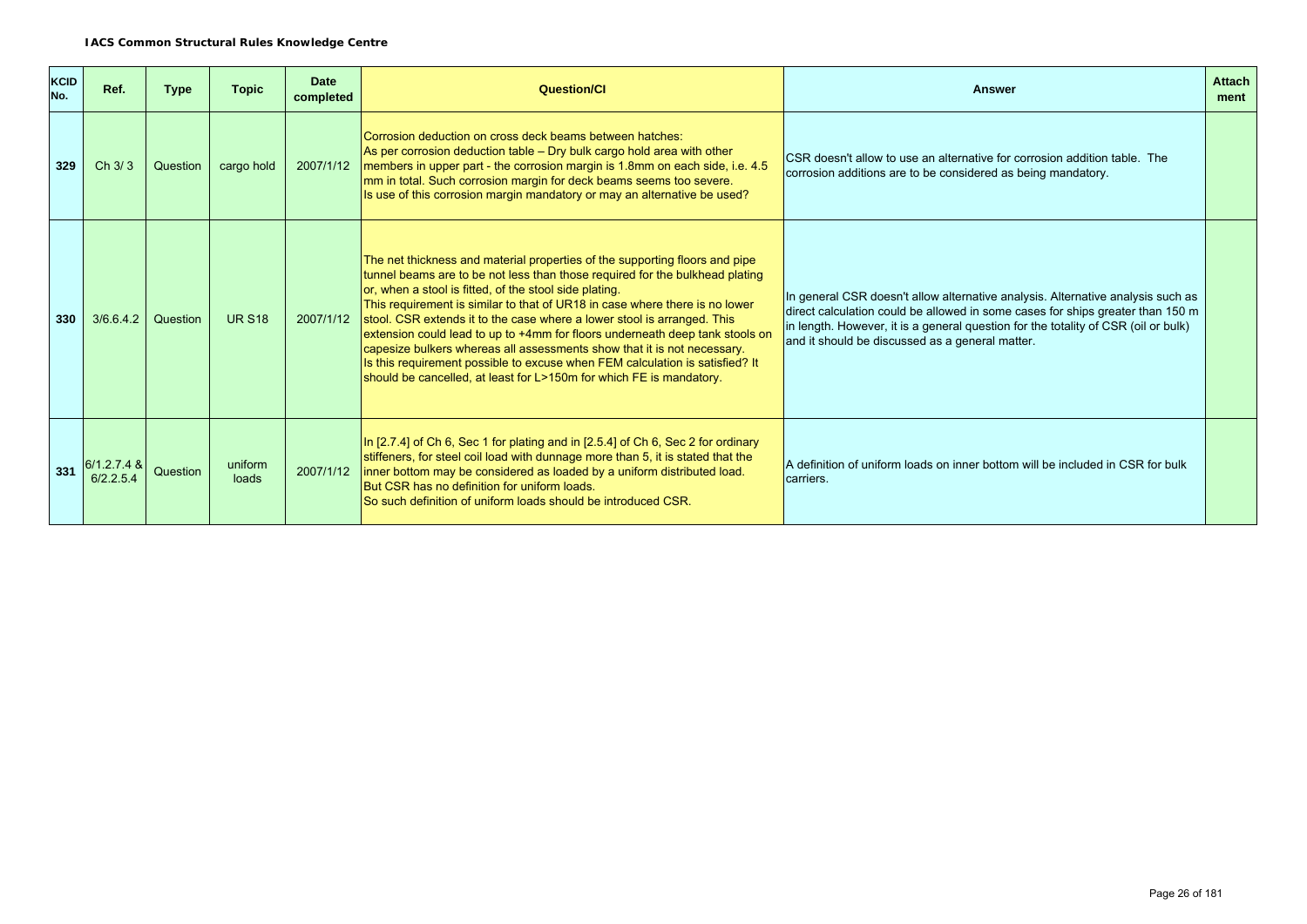| KCID<br>No. | Ref.                                     | <b>Type</b> | <b>Topic</b>            | <b>Date</b><br>completed | Question/Cl                                                                                                                                                                                                                                                                                                                                                                                                                                                                                                                                                                                                                                                                                                                                                                                                                                                                                                                                                                                                                                                                                                                                               | <b>Answer</b>                                                                                                                                                                                                                                                                                                                                                                                                                                                                                                                                                                                                                                                                                                                                                                                                                                                                                                                                                                                                                                                                                                                                                                                                                                                                                                                                                                                                 | <b>Attach</b><br>ment |
|-------------|------------------------------------------|-------------|-------------------------|--------------------------|-----------------------------------------------------------------------------------------------------------------------------------------------------------------------------------------------------------------------------------------------------------------------------------------------------------------------------------------------------------------------------------------------------------------------------------------------------------------------------------------------------------------------------------------------------------------------------------------------------------------------------------------------------------------------------------------------------------------------------------------------------------------------------------------------------------------------------------------------------------------------------------------------------------------------------------------------------------------------------------------------------------------------------------------------------------------------------------------------------------------------------------------------------------|---------------------------------------------------------------------------------------------------------------------------------------------------------------------------------------------------------------------------------------------------------------------------------------------------------------------------------------------------------------------------------------------------------------------------------------------------------------------------------------------------------------------------------------------------------------------------------------------------------------------------------------------------------------------------------------------------------------------------------------------------------------------------------------------------------------------------------------------------------------------------------------------------------------------------------------------------------------------------------------------------------------------------------------------------------------------------------------------------------------------------------------------------------------------------------------------------------------------------------------------------------------------------------------------------------------------------------------------------------------------------------------------------------------|-----------------------|
| 333<br>attc | 3/6.5.2<br>6/2.2.2<br>6/2.2.3<br>6/4.1.5 | Question    | Web<br><b>Stiffener</b> | 2006/12/18               | Web stiffeners of primary supporting members:<br>(1) Because there is no definition for "primary supporting member", the<br>meaning of "web stiffener of primary supporting member" itself is unidentified.<br>Please clarify the definition of "primary supporting members".<br>(2) Please see the attached summary table about rule applications for web<br>stiffeners of primary supporting members based on our understanding. It<br>shows that which requirements should be applied to web stiffeners. Please<br>confirm.<br>(3) We also would like to confirm that whether the web stiffeners fitted on<br>watertight girders, e.g. watertight centre girder and floors, should be applied to<br>the both requirements for primary supporting members of Chapter6/Section4<br>and for ordinary stiffeners of Chapter6/Section2 or not.<br>$(4)$ If there is any needs to satisfy both requirements for primary supporting<br>members and for members subject to lateral pressure, I would like to know<br>whether the web stiffeners fitted on the watertight bulkheads in the topside<br>tanks and bilge hopper tanks are treated the same or not. | (1) Primary supporting member are defined as: members of the beam, girder<br>of stringer type which ensure the overall structural integrity of the hull<br>envelope and tank boundaries, e.g double bottom floors and girders,<br>transverse side structures, web frames/diaphragms in hopper side tanks,<br>topside tanks, lower stools and upper stools, side stringers, horizontal<br>girders/transverse web frames, hatch side/end coaming.<br>$(2)$ The requirements in Ch 6, Sec2, [2.2] adn [2.3] are not applicable to web<br>stiffeners but to ordinary stiffeners, The only requirements applicatle to web<br>stiffeners in CSR for bulk carriers are the following ones:- Ch 3, Sec6 [5.2.1]<br>for the net thickness of such stiffeners, which refers to the minimum net<br>thickness of the primary members on which they are fitted, i.e. to Ch 6, Sec 4,<br>1.5.1], and - Ch 6, Sec 2 [4] for the net scantlings of web stiffeners of primary<br>supporting members.<br>$(3)$ The same requirements as stated in (2) above apply to web stiffeners fitted<br>on<br>watertight side girders, centre girders and floors, i.e. Ch 3, Sec 6, [5.2.1] for the<br>net thickness of such stiffeners (and so Ch 6, Sec 4, [1.5.1] and Ch 6, Sec 2,<br>(4) See our comment in (1) as we consider that stiffeners on these bulkheads<br>are considered as ordinary stiffeners and not as web stiffeners. | $\underline{Y}$       |
| 334         | 7/2.3.4                                  | Question    | Measuremen<br>ts        | 2007/3/9                 | Would you please confirm which direction is the maxium relative deflection<br>delta max between the double bottom and the afterward (forward) transvers<br>bulk head? Z or the reluctant?                                                                                                                                                                                                                                                                                                                                                                                                                                                                                                                                                                                                                                                                                                                                                                                                                                                                                                                                                                 | The maximum relative deflection has to be measured normal to a line, which<br>connects the adjacent bulkheads at Bottom / CL.                                                                                                                                                                                                                                                                                                                                                                                                                                                                                                                                                                                                                                                                                                                                                                                                                                                                                                                                                                                                                                                                                                                                                                                                                                                                                 |                       |
| 336<br>attc | 9/5.5.5                                  | Question    | Section<br>modulus      | 2007/2/8                 | We would like to confirm a way to apply the requirement of this sub-paragraph<br>to a structural member shown in the attachment.<br>$(1)$ Which position, A, B or C, shown in Figure, is to be selected to calculate<br>w0 and I0? We consider that position B is suitable for this requirement. Please<br>confirm.<br>$(2)$ Which position, A, B, C or else, is to be considered when the requirement<br>of net section modulus of ordinary stiffeners, w, is applied? We consider that<br>position A is appropriate for this requirement. Please confirm.                                                                                                                                                                                                                                                                                                                                                                                                                                                                                                                                                                                               | According Fig. 1 a symmetrical beam with $1 < 0.51$ 0 is the basis for this<br>simplification. The example in the attachment is not covered by the<br>assumptions of the requirement, i.e., a symmetrical beam. For an<br>unsymmetrical beam as shown the attached document, the calculation should<br>be carried out by direct calculations or beam analysis as stated in [5.4.1].                                                                                                                                                                                                                                                                                                                                                                                                                                                                                                                                                                                                                                                                                                                                                                                                                                                                                                                                                                                                                           | Y                     |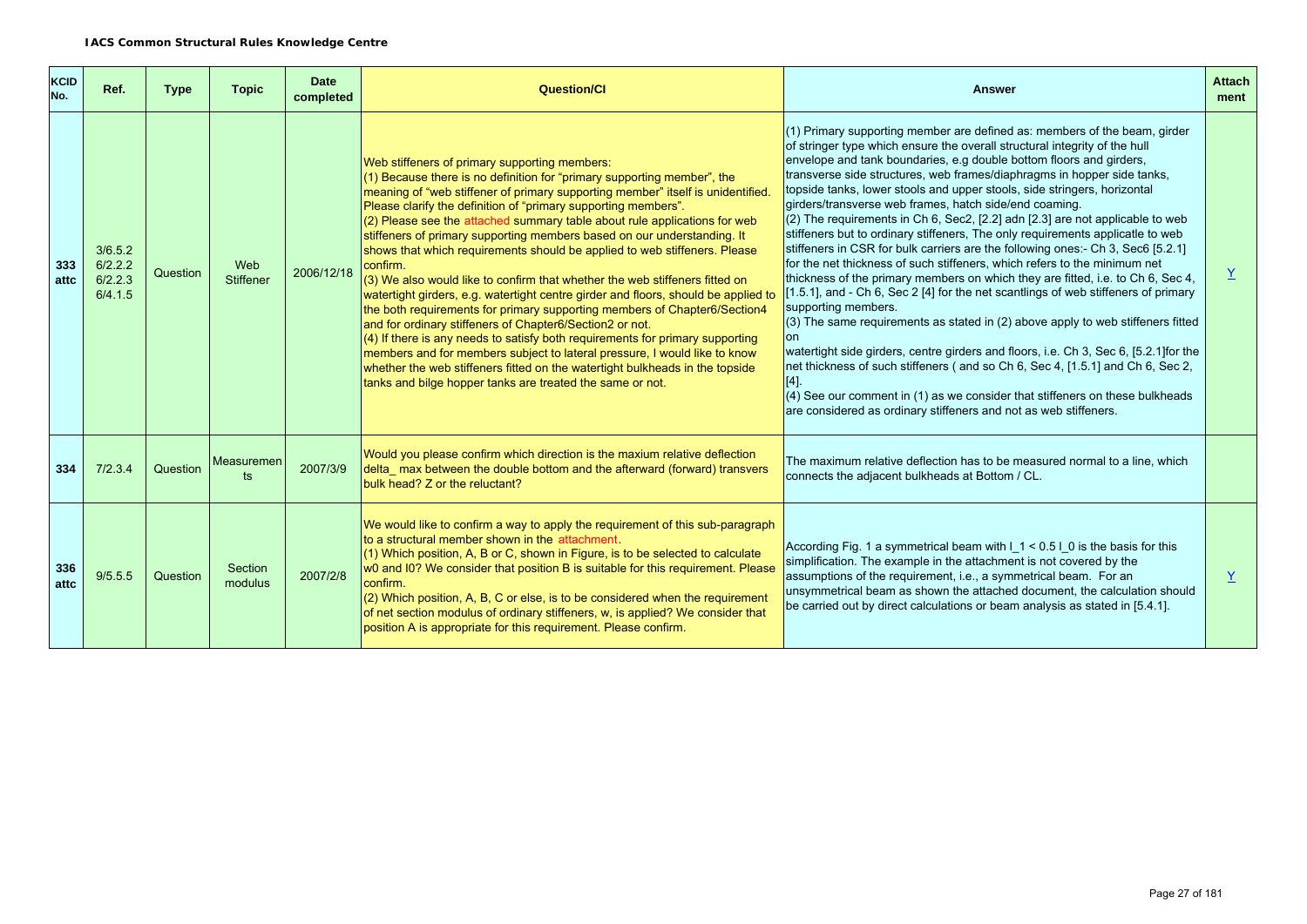| <b>KCID</b><br>No. | Ref.                          | <b>Type</b> | <b>Topic</b>                                    | <b>Date</b><br>completed | <b>Question/Cl</b>                                                                                                                                                                                                                                                                                                                                                                                                                                                                                                                                                                                                                                                                         | <b>Answer</b>                                                                                                                                                                                                                                                                                                                                                                                                                                                                                                                                                                                                                                                              | <b>Attach</b><br>ment |
|--------------------|-------------------------------|-------------|-------------------------------------------------|--------------------------|--------------------------------------------------------------------------------------------------------------------------------------------------------------------------------------------------------------------------------------------------------------------------------------------------------------------------------------------------------------------------------------------------------------------------------------------------------------------------------------------------------------------------------------------------------------------------------------------------------------------------------------------------------------------------------------------|----------------------------------------------------------------------------------------------------------------------------------------------------------------------------------------------------------------------------------------------------------------------------------------------------------------------------------------------------------------------------------------------------------------------------------------------------------------------------------------------------------------------------------------------------------------------------------------------------------------------------------------------------------------------------|-----------------------|
| 337                | 3/6.10.4.7<br>&<br>11/2.2.4.3 | Question    | S <sub>18</sub>                                 | 2007/2/22                | For the weld of corrugations and stool side plating to the stool top plate, only<br>full penetration is accepted in the requirement of Ch 3, Sec 6, 10.4.7. On the<br>other hand, not only full penetration but deep penetration is accepted in the<br>requirement of Ch 11, Sec 2, 2.4.3. It is considered that this requirement is<br>based on IACS UR 18.4.1(a), as follows:<br>The stool side plating is to be connected to the stool top plate and the inner<br>bottom plating by either full penetration or deep penetration welds. Therefore,<br>the requirement of Ch 3, Sec 6, 10.4.7 should be changed to be consistent<br>with Ch 13, Sec 2, 2.4.3 and IACS UR. Please confirm. | We will consider the editorial correction according to UR S18.<br>Also Included in Corrigenda 5                                                                                                                                                                                                                                                                                                                                                                                                                                                                                                                                                                            |                       |
| 339                | Ch11/2                        | Question    | allowable<br>stresses<br>value of leg<br>length | 2007/7/16                | what is the design criteria (allowable stress value) when a leg length should be<br>calculated according loads? which corrosion deduction gas to be used for<br>such calculations?                                                                                                                                                                                                                                                                                                                                                                                                                                                                                                         | The sizes of leg are determined based on the as-built thicknesses as per<br>Table.1 but the net thicknesses are not the basis. In case the requirements in<br>Chapter 11 should not be applicable the leg sizes should be subject to the<br>Societies approval                                                                                                                                                                                                                                                                                                                                                                                                             |                       |
| 340<br>attc        | 7/2.3.2.3                     | Question    | <b>Stress</b><br>Levels                         | 2007/7/2                 | According to Ch.7 Sec.2 [3.2.3] "The reference stresses in FE model that does<br>not include orthotropic elements, as specified in [2.2.4] are not to exceed<br>235/k N/mm2 ()" We have 3 multiple questions. See the attached.                                                                                                                                                                                                                                                                                                                                                                                                                                                            | 1. Your understanding that is the local plate bending is neglected is correct.<br>2. In principle stress levels of all elements should be within the allowable<br>criteria. However, the averaged stress among smaller elements (e.g., quarter<br>size or smaller) can be used when deemed reasonable by the Society.<br>3. All elements over the height of the girder should be within the allowable<br>criteria when the difference of size of all elements in girder is relative small.                                                                                                                                                                                 | Y                     |
| 341<br>attc        | 7/2.3.2.3                     | Question    | <b>Stress</b><br>Assessment                     | 2007/7/2                 | Section 3 Detailed stress assessment.<br>Item [2.1.1] "Where the global cargo hold analysis of Sec.2 is carried out using<br>a model complying with the modelling criteria of [2.2.4], the areas listed in Tab<br>1 are to be refined at the locations whose calculated stresses exceed 95% of<br>the allowable stress as specified in Sec 2,[3.2.3]. Please review following<br>related questions (see the attached).                                                                                                                                                                                                                                                                     | 1a. Your understanding is correct.<br>1b. Your understanding is correct.<br>2. According to 2.1.1 of Ch 7 Sec 3, as the refined areas are limited to the<br>locations listed in Table 1 of Ch 7, Sec 3 and the stresses thereof obtained by<br>coarse mesh FEA in Ch 7 Sec 2 exceed 95% of the allowable stress, the<br>enlarged area to create the refine mesh is not required to the locations where<br>the stresses obtained by coarse mesh FEA is below 95% of allowable stress.<br>Therefore, The example given in "b" of your questionary document as<br>attached is correct.<br>3. The example given in "a" of your questionary document as attached is<br>correct. | $\underline{Y}$       |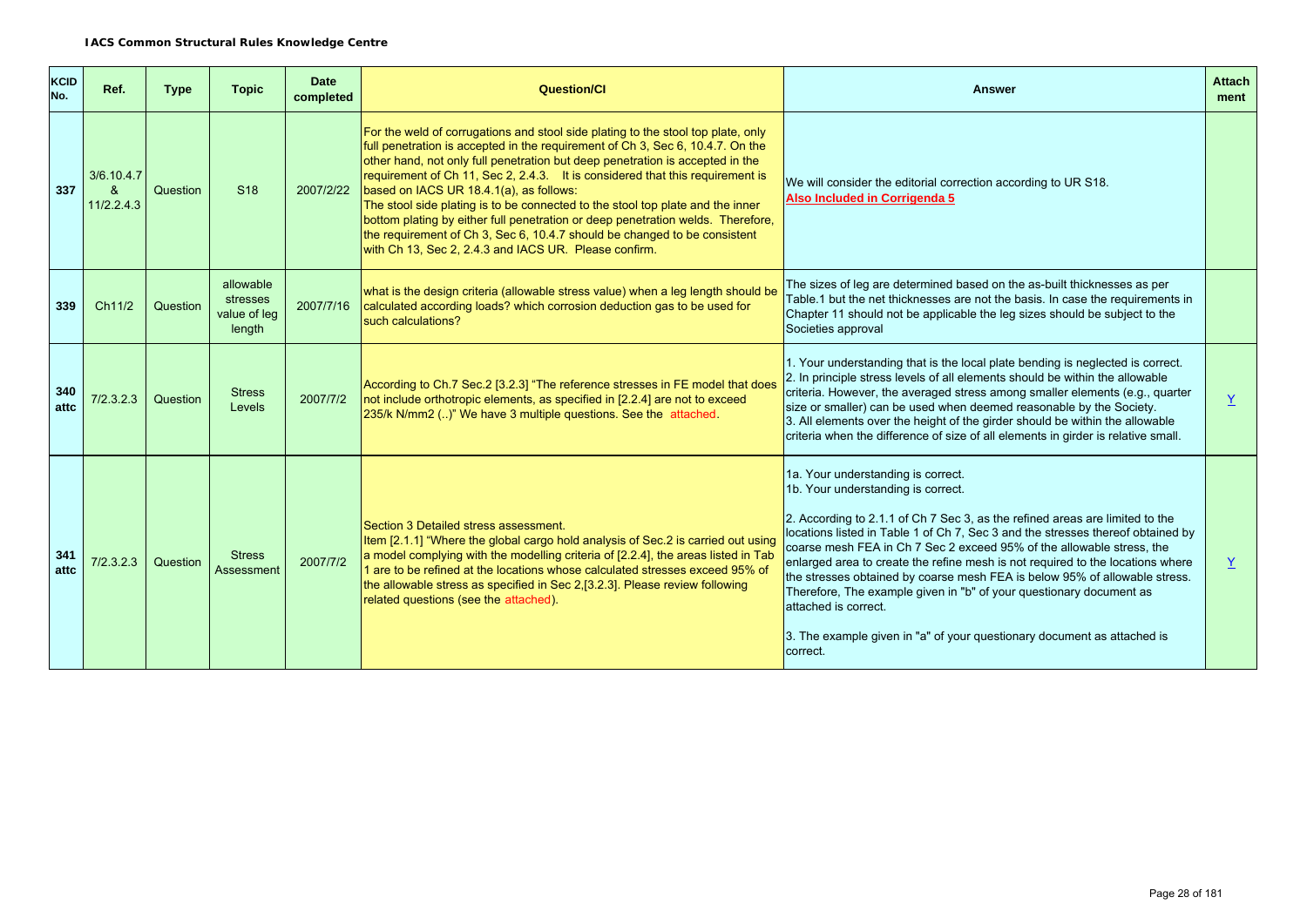| KCID<br>No. | Ref.                                  | <b>Type</b> | <b>Topic</b>                                | <b>Date</b><br>completed | Question/Cl                                                                                                                                                                                                                                                                                                                                                                                                                                                                                                                                                                                                                                                                                                                                                                                                                                                                                     | <b>Answer</b>                                                                                                                                                                                                                                                                                                                                                                                                                                                  | <b>Attach</b><br>ment |
|-------------|---------------------------------------|-------------|---------------------------------------------|--------------------------|-------------------------------------------------------------------------------------------------------------------------------------------------------------------------------------------------------------------------------------------------------------------------------------------------------------------------------------------------------------------------------------------------------------------------------------------------------------------------------------------------------------------------------------------------------------------------------------------------------------------------------------------------------------------------------------------------------------------------------------------------------------------------------------------------------------------------------------------------------------------------------------------------|----------------------------------------------------------------------------------------------------------------------------------------------------------------------------------------------------------------------------------------------------------------------------------------------------------------------------------------------------------------------------------------------------------------------------------------------------------------|-----------------------|
| 342<br>attc | 8/4.2.3.6                             | Question    | <b>Transverse</b><br><b>BHD</b>             | 2007/5/22                | Relative displacement of transverse BHD.<br>See the attached question.                                                                                                                                                                                                                                                                                                                                                                                                                                                                                                                                                                                                                                                                                                                                                                                                                          | The relative deflection for double bottom is defined as follows.<br>(1) On the bottom<br>The base line is defined as the line between connecting points of the floors to<br>bottom in way of fore and aft of lower stools. The relative deflection is defined<br>as the deflection of the connecting points of the adjacent floors to bottom<br>measured from the base line.<br>(2) On side shell<br>The case 2 as shown in your attached document is correct. | $\overline{X}$        |
| 343<br>attc | 7/2.2.3.1                             | Question    | Boundary<br>conditions for<br>FE analysis   | 2009/9/4                 | FE analysis of cargo hold structures - boundary conditions<br>See the attached question                                                                                                                                                                                                                                                                                                                                                                                                                                                                                                                                                                                                                                                                                                                                                                                                         | Your comments have been noted and we can advise that the boundary<br>conditions have been changed accordingly in RCN No.1-5 to the July 2008<br>Rules.                                                                                                                                                                                                                                                                                                         | Y                     |
| 344         | Ch.6.<br>Appendix<br>1/1.3.4          | Question    | Corrugated<br><b>BHD</b>                    | 2007/5/14                | The current requirement is only considering the buckling strength from the<br>local bending stress as it is only taken the maximum vertical stress without<br>shear component. Therefore, the panel size is only taken as b times b for face<br>plate and 2b times b for web plate. However it should be noted that the<br>buckling strength should be considered not only from the local bending stress<br>but from the global bending and shear stress. It is expected that the higher<br>shear stress would be induced at the connection of corrugated bulkhead to<br>side shell, hence the shear buckling should also be taken into account. To<br>assess the shear buckling, the panel size should be taken separately from<br>above, i.e. full length panel from top of lower stool to bottom of upper stool<br>and the shear stress to be taken as mean shear stress of the large panel. | If a FE analysis derives signifcant shear stress in face plates of corrugated<br>bulkheads you may take this stress into consideration according case b),<br>described in 1.3.4.                                                                                                                                                                                                                                                                               |                       |
|             | Text<br>345 6/Appendi<br>$x\ 1/1.3.4$ | Question    | <b>The</b><br>Maximum<br>Vertical<br>stress | 2007/7/2                 | The current requirement states that "the maximum vertical stress in the<br>elementary plate panel is to be considered in applying the criteria". This results<br>the severe requirement when the quality of the mesh was poor at the edge of<br>corrugation where the connection of other structures to corrugation is relatively<br>complex. To apply the maximum vertical stress to the "elementary plate panel"<br>is considered unrealistic. This should be enhanced to be more practical.                                                                                                                                                                                                                                                                                                                                                                                                  | Assuming a b x b or 2b x b buckling field (depending on the considered area)<br>you may derive the vertical stress as an average value of elements inside this<br>area. Lower part of the web plates prone to include bad shaped elements or<br>triangular elements may be neglected. Each area with a different thickness is<br>to be considered and checked separately.                                                                                      |                       |
|             | Chp 6/<br>346 Appendix1<br>/1.3.4     | Question    | The Edge<br>constraint<br>factor            | 2007/3/9                 | The current requirement, the edge constraint factor, $F1 = 1.1$ . This should be<br>1.0.                                                                                                                                                                                                                                                                                                                                                                                                                                                                                                                                                                                                                                                                                                                                                                                                        | As the correction factor F1 is not used for the buckling load cases 1 and 5, the<br>lines "F1=1.1 is to be used" in (a) and (b) of 1.3.4 are not necessary. We will<br>consider the editorial correction.                                                                                                                                                                                                                                                      |                       |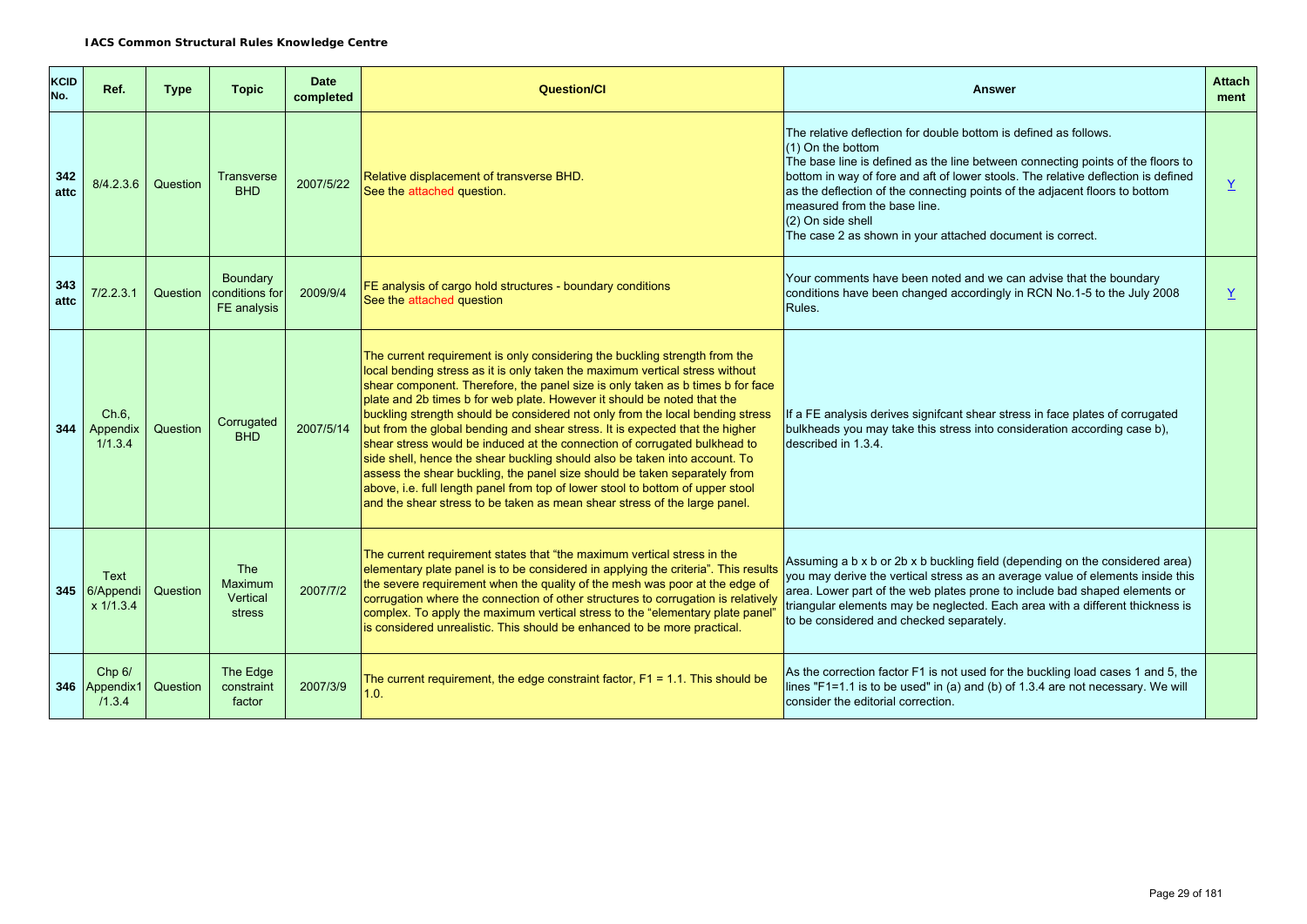| <b>KCID</b><br>No. | Ref.                      | Type | <b>Topic</b>                        | Date<br>completed | Question/Cl                                                                                                                                                                                                                                                                                                                                                                                                                                                                                                                                                                                                                    | Answer                                                                                                                                                  | <b>Attach</b><br>ment |
|--------------------|---------------------------|------|-------------------------------------|-------------------|--------------------------------------------------------------------------------------------------------------------------------------------------------------------------------------------------------------------------------------------------------------------------------------------------------------------------------------------------------------------------------------------------------------------------------------------------------------------------------------------------------------------------------------------------------------------------------------------------------------------------------|---------------------------------------------------------------------------------------------------------------------------------------------------------|-----------------------|
|                    | 348 $5/App1.2.2$ question |      | Hull girder<br>ultimate<br>strength | 2009/9/4          | 1) In Ch 5, App 1, there are editorial errors in the formulae for critical stresses<br>in the following requirements:<br>$[2.2.4]$ - Beam column buckling<br>[2.2.5] - Torsional buckling of stiffeners<br>[2.2.7] - Web local buckling of flat bar stiffeners<br>The correction should be to delete the coefficient in the brackets in formulae<br>giving critical stresses Please confirm?<br>[2] In Ch 5, App1, [2.2.8] - Buckling of transversely stiffened plate panels, the<br>coefficient is missing in the second line of the formula giving the critical sress,<br>between ReH and the first bracket. Please confirm? | Your observations were correct and the equations were amended in RCN No.<br>I (Nov 2007), with further amendments in RCN No.1-1 to the July 2008 Rules. |                       |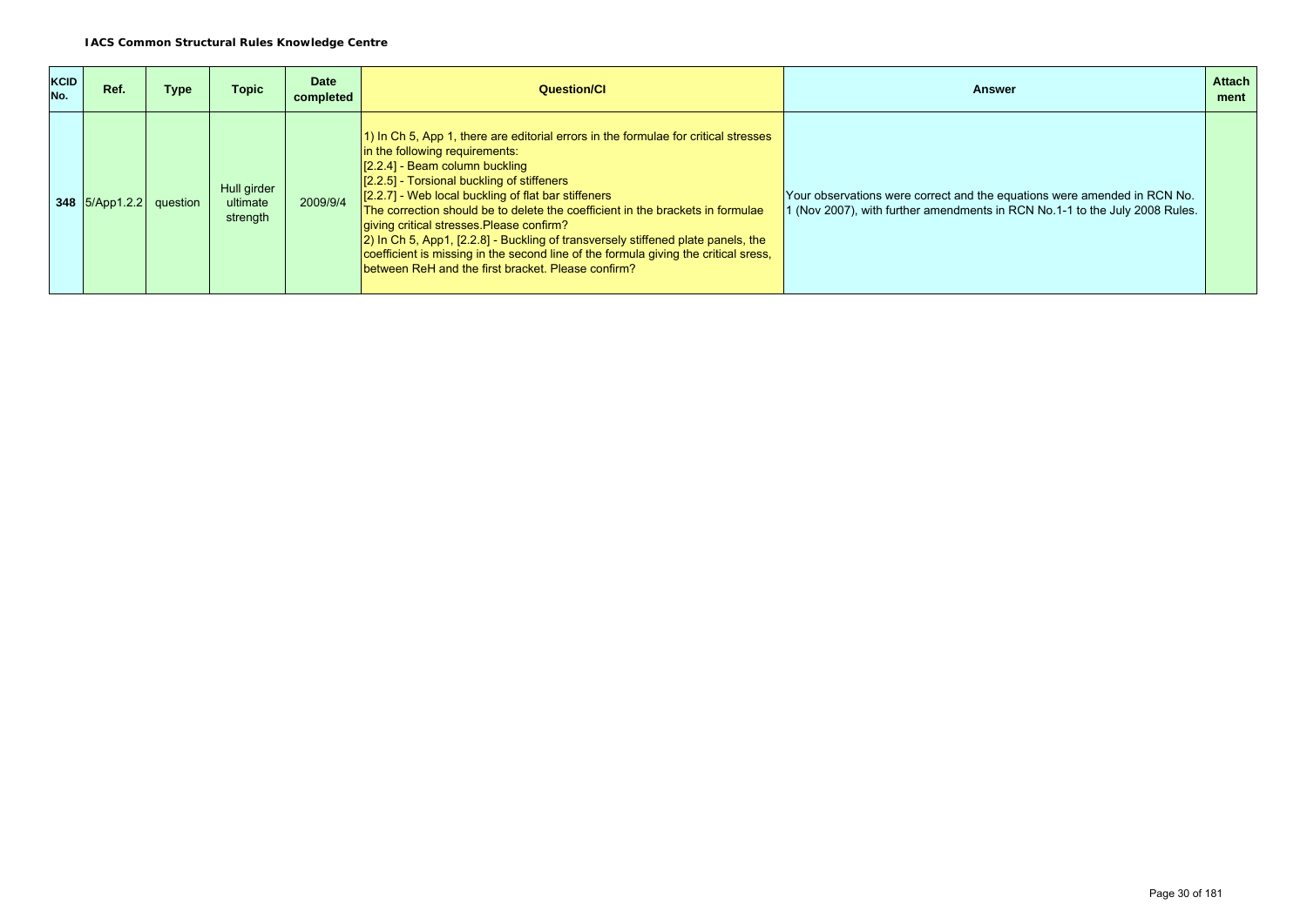| <b>KCID</b><br>No. | Ref.     | <b>Type</b> | <b>Topic</b> | <b>Date</b><br>completed | <b>Question/CI</b>                                                                                                                                                                                                                                                                                                                                                                                                                                                                                                                                                                                                                                                                                                                                                                                                                                                                                                                                                                                                                                                                           | <b>Answer</b>                                                                                                                                                                                                                                                                                                                                                                                                                                                                                                                                                                                                    | <b>Attach</b><br>ment |
|--------------------|----------|-------------|--------------|--------------------------|----------------------------------------------------------------------------------------------------------------------------------------------------------------------------------------------------------------------------------------------------------------------------------------------------------------------------------------------------------------------------------------------------------------------------------------------------------------------------------------------------------------------------------------------------------------------------------------------------------------------------------------------------------------------------------------------------------------------------------------------------------------------------------------------------------------------------------------------------------------------------------------------------------------------------------------------------------------------------------------------------------------------------------------------------------------------------------------------|------------------------------------------------------------------------------------------------------------------------------------------------------------------------------------------------------------------------------------------------------------------------------------------------------------------------------------------------------------------------------------------------------------------------------------------------------------------------------------------------------------------------------------------------------------------------------------------------------------------|-----------------------|
| 351                | Ch 2/Sec | Question    | <b>PMA</b>   | 2007/2/22                | PMA is in principle a SOLAS matter. The cause of the probable argument is<br>due to the following:-<br>1. The necessity of safe access is set out in CSR Ch1, S3, 2.5.1, however, it is<br>not clear whether the requirements are relevant to SOLAS PMA or not. In this<br>respect, the applicability of PMA appears more explicit in CSR-DHOT, S5, 5.1.<br>2. CSR is required for ships having L of 90 m or more, while PMA as part of<br>SOLAS is required for ships having GT of 20,000 or more.<br>3. There must be many ships of which the particulars lie between the 90 m in<br>length and 20,000 in gross ton, which is left unclear when interpreting for<br><b>SAFCON purposes.</b><br>4. Taking this opportunity, it is worth consideration that reference to SOLAS,<br>not as classification matters, be harmonised between CSR-BC and CSR-<br>DHOT. The International Regulations are transcribed in CSR-BC, which is<br>user-friendly while on the other hand may cause a possibility of unnecessary<br>misinterpretations. CSR-DHOT appears simple and clear for that matter. | As suggested, the reguirements for PMA arrangements and ship structure<br>access manual should follow SOLAS II-1/3-6 and need not be applied to bulk<br>carriers not more than 20,000 gross tonnage. As for Ch.2/Sec.3.1 and 3.2, all<br>paragraphs are extracted from the corresponding section of Resolution<br>MSC.158(78) in association with IACS UI SC191. Therefore, the stipulations in<br>Italic character mean to follow SOLAS requirements. Accordingly, the 2nd<br>and 3rd sentences of Ch.1/Sec.3/2.5.1 will be corrected and the clear<br>application requirement will be added in the Ch 2 Sec 3. |                       |
|                    |          |             |              |                          | 5. Could you please confirm if all the PMA matters are strictly SOLAS items,<br>not a class requirement? The requirements of means of access are set out in<br>Ch1, S3, 2.5 and Ch2, S3, however, it does not appear explicit that PMA is a<br>class requirement. Is it that the stipulations in Italic are not class requirements<br>but SOLAS or other international regulations? SOLAS Reg.II-1/3-6 requires<br>PMA for ships of which the gross ton is equal to or greater than 20,000, while<br>CSR is to apply to ships of which the length is equal to or greater than 90 m.<br>Such being the case, the following question could arise with respect to<br>SAFCON, which should cause a dispute.<br>1: Bulk Carriers >=90m but =<20,000GT --> Class item<br>2: Bulk Carriers >=90m and >=20.000GT --> Class & SAFCON item.                                                                                                                                                                                                                                                            |                                                                                                                                                                                                                                                                                                                                                                                                                                                                                                                                                                                                                  |                       |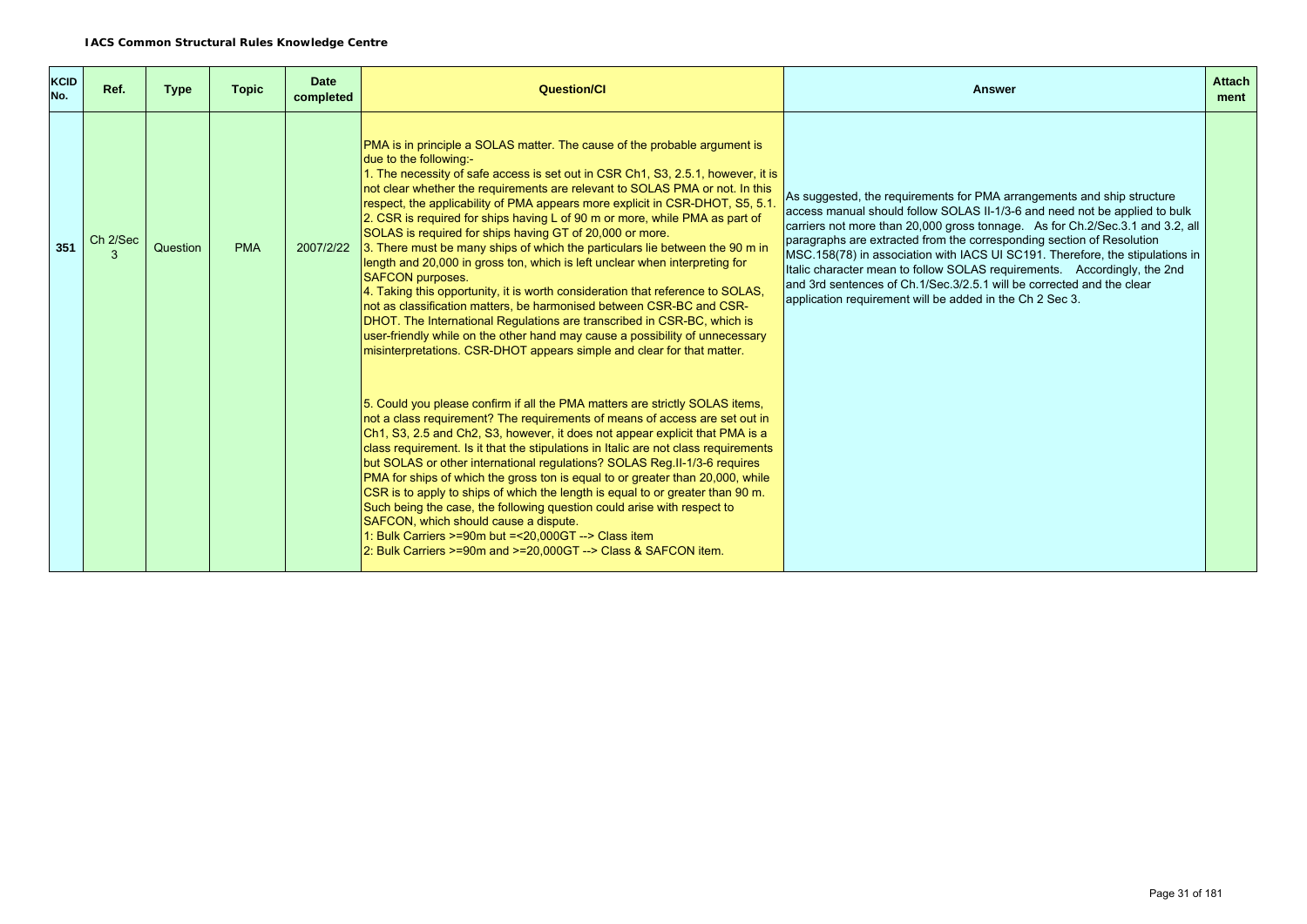| <b>KCID</b><br>No. | Ref.      | <b>Type</b> | <b>Topic</b>            | <b>Date</b><br>completed | <b>Question/Cl</b>                                                                                                                                                                                                                                                                                                                                                                                                                                                                                                                                                            | <b>Answer</b>                                                                                                                                                                                                                                                                                                                                                                                                                                                                                                                                                                                                                                                                                                                                                                                                                                                                                                                                                                                                                                                                                                                                                                                                                                                                                  | <b>Attach</b><br>ment |
|--------------------|-----------|-------------|-------------------------|--------------------------|-------------------------------------------------------------------------------------------------------------------------------------------------------------------------------------------------------------------------------------------------------------------------------------------------------------------------------------------------------------------------------------------------------------------------------------------------------------------------------------------------------------------------------------------------------------------------------|------------------------------------------------------------------------------------------------------------------------------------------------------------------------------------------------------------------------------------------------------------------------------------------------------------------------------------------------------------------------------------------------------------------------------------------------------------------------------------------------------------------------------------------------------------------------------------------------------------------------------------------------------------------------------------------------------------------------------------------------------------------------------------------------------------------------------------------------------------------------------------------------------------------------------------------------------------------------------------------------------------------------------------------------------------------------------------------------------------------------------------------------------------------------------------------------------------------------------------------------------------------------------------------------|-----------------------|
| 353<br>attc        | 5/1.2.2.2 | Question    | <b>Hull Girder</b>      | 2007/4/2                 | Multiple Questions on Hull Girder Shear Force Correction. See attached                                                                                                                                                                                                                                                                                                                                                                                                                                                                                                        | $Q1$ :<br>(a) For the structures at forward and aft of transverse bulkhead the scantlings<br>should be determined based on (symbol: delta) QCF and (symbol: delta) QCA<br>respectively.<br>(b) Permissible limits should be also based on (symbol: delta) QCF and<br>(symbol: delta)QCA respectively for structures at forward and aft of transverse<br>bulkhead.<br>Q2: (symbol: delta)QC should be calculated for each non-homogeneous<br>loading condition. Therefore the permissible shear force is different for each<br>non-homogeneous loading condition.<br>Q3: Shear force correction should be done at the bulkhead where adjacent<br>holds are in non-homogeneous loading condition. Therefore shear force<br>correction should not be done at other transverse bulkheads than those of<br>No.4 ballast hold.<br>$Q4$ :<br>(a) Total mass of cargo M may include deadweight such as water ballast and<br>fuel oil tank in double bottom, bounded by side girders in way of hopper tank<br>plating or longitudinal bulkhead, if this space is loaded for the non-<br>homogeneous loading condition considered.<br>(b) In [2.2.3] flooded water in the hold may be included into M. (c) Deadweight<br>in double bottom which is as defined in (a) may be included into M.<br>Q5: Yes. | $\overline{X}$        |
| 355                | 8/5.2.1.1 | Question    | Parameter<br>correction | 2007/3/20                | In Chapter 8 Section 5, [2.1.1], the following parameters needs to be more<br>specific:<br>1) "AQ" is the shear area of the cross deck: does it includes the shear area of<br>all plates and of all ordinary stiffenerd, as shown on Figure 2?<br>2)"bS" is the breadth of the remaining deck strip beside the hatch opening: is if<br>the total breadth on both sides or is it only on one side? If it is the latest case,<br>it should be identical to "b" defined in [3.1.1].<br>3) "LC" is the length of the cargo area, it should be noted LC, with "C" as and<br>index. | 1) The shear area "AQ" is the effective shear area of the whole section shown<br>in figure 2 with respect to the ship's longitudinal direction. For the deternination<br>of the effective shear area the consideration of only the plate elements is<br>sufficient, and the stiffeners can be neglected.<br>2) "bs" is only the reamaining deck strip on one side, so it is identical to "b" in<br>[3.1.1]<br>3) This is an editorial typo: "C" should be as an index in "LC".<br>Also Included in Corrigenda 5                                                                                                                                                                                                                                                                                                                                                                                                                                                                                                                                                                                                                                                                                                                                                                                |                       |
| 356<br>attc        | 6/2.3.3.1 | Question    | <b>Modulus</b>          | 2007/3/16                | Questions on the requirement for mid-span sectional modulus. See the<br>attached.                                                                                                                                                                                                                                                                                                                                                                                                                                                                                             | (a) Yes, ps and pw in the formulas in Ch.6 Sec.2 [3.3] are pressures in intact<br>condition.<br>(b) Yes, Ch.6 Sec.2 [3.2.3] is to be applied to side frame only in way of ballast<br>hold in heavy ballast condition.<br>(c) Q1: The required section modulus by the formula in Ch.6 Sec.2 [3.2.3]<br>should be applied to whole span of side frame. Please note that while the<br>span I in Ch.6 Sec.2 [3.3.1] is to be determined without consideration to end<br>brackets according to Ch.3 Sec.6 Fig.19, the span I in Ch.6 Sec.2 [3.2.3] may<br>be with consideration to end brackets as specified in Ch.3 Sec.6 [4.2]. (d) Q2:<br>The required net section modulus at end brackets is to be not less than twice<br>the greater of the net section moduli required for the frame mid-span area<br>obtained from Ch.6 Sec.2 [3.3.1] and Ch 6 Sec.2 [3.2.3] for ballat hold.                                                                                                                                                                                                                                                                                                                                                                                                                | $\underline{Y}$       |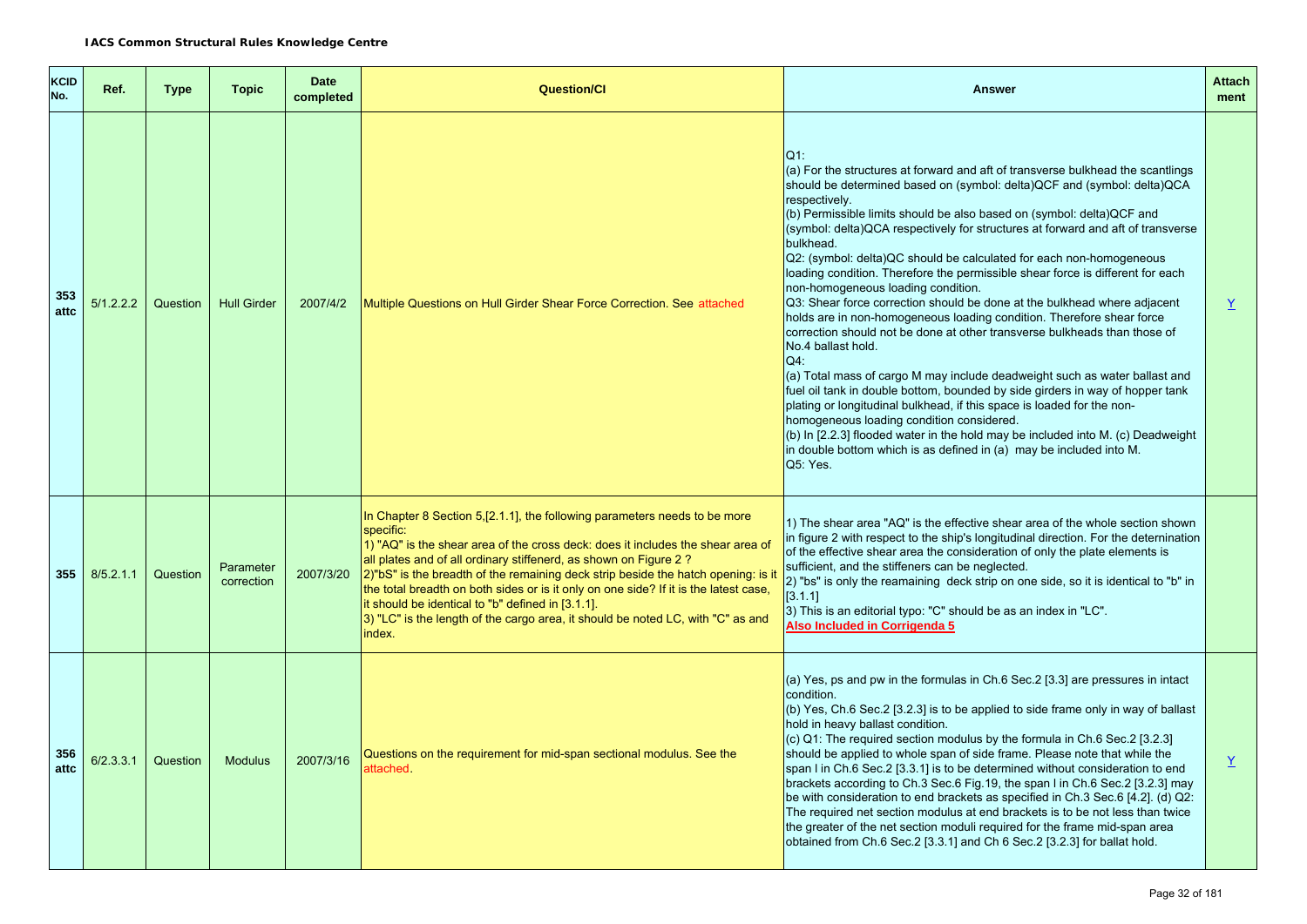| <b>KCID</b><br>No. | Ref.      | Type     | <b>Topic</b>            | <b>Date</b><br>completed | <b>Question/CI</b>                                                                                                                                                                                                                                                                                                                                                                                                                                                                                                                                                              | <b>Answer</b>                                                                                                                | <b>Attach</b><br>ment |
|--------------------|-----------|----------|-------------------------|--------------------------|---------------------------------------------------------------------------------------------------------------------------------------------------------------------------------------------------------------------------------------------------------------------------------------------------------------------------------------------------------------------------------------------------------------------------------------------------------------------------------------------------------------------------------------------------------------------------------|------------------------------------------------------------------------------------------------------------------------------|-----------------------|
| 357                | 6/2.4.1.1 | Question | Web<br><b>Stiffener</b> | 2007/5/14                | Which value of k1 is to be used for a web stiffener on watertight primary<br>supporting member ?                                                                                                                                                                                                                                                                                                                                                                                                                                                                                | For a web stiffener on watertight primary supporting member, i.e. with full<br>collar plate, k1 is to be taken equal to 0.2. |                       |
| 358                | 4/5.4.2.1 | Question | bottom<br>slamming      | 2007/2/22                | Ch4 Sec5 [4.2.1] specifies the design bottom slamming pressure. The<br>pressure is defined from almost 0.5L to fore end. Ch9 Sec1 [5] specifies the<br>required sturctural scantlings using the pressure. However the strengthening<br>required by Ch9 is forward of 0.2Vx(root L) from fore perpendicular end. There<br>may be a zone between abt. 0.5L and 0.2Vx(root L) where there is no<br>requirement to structural scantlings in Ch6 using the slamming pressure.<br>Please confirm that there is no scantling requirement in this zone using the<br>slamming prressure. | Your undestanding is correct.                                                                                                |                       |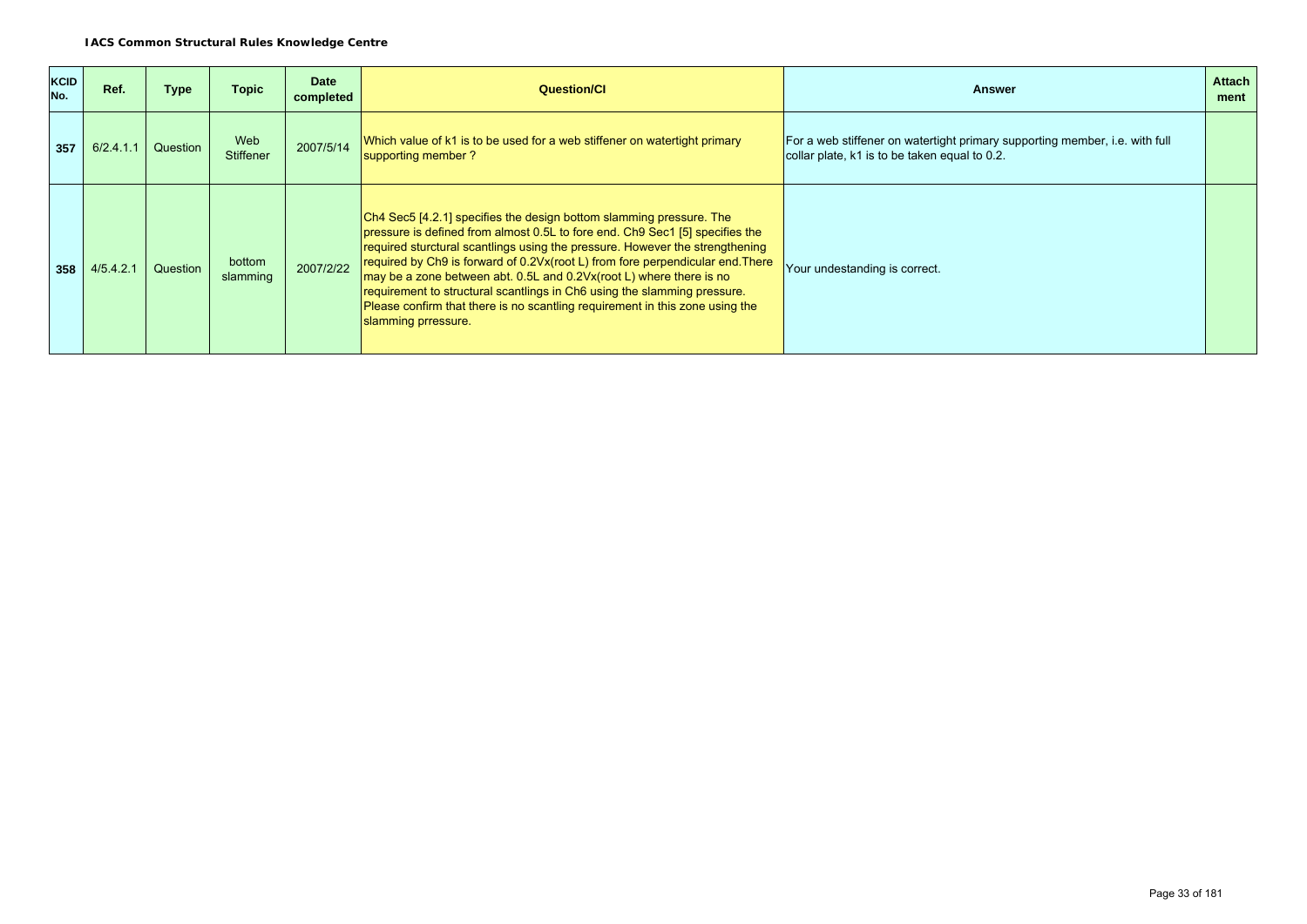| <b>KCID</b><br>No. | Ref.                                        | <b>Type</b> | <b>Topic</b>            | <b>Date</b><br>completed | <b>Question/Cl</b>                                                                                                                                                                                                                                                                                                                                                                                                                                                                                                                                                                                                                                                                                                                                                                                                                                                                                                                                                                                                                                                                                                                                                                                                                                                                                                                                                                                                                                                                                                                                                                                                                                                                                                                                                                                                                                                                                                                                                                                                                                                                                                                                                                                                                                                                                                                                                                                                     | <b>Answer</b>                                                                                                                                                                                                                                                                                                                                                                                                                                                                                                                                                                                                                                                                                                                                                                                                                                                                                                                                                                                                                                                                                                                                                                                                                                                                                                                                                                                                                                                                                                                                                                                                                                                                                                                                                                                                                                                                                                                                                                                                             | <b>Attach</b><br>ment |
|--------------------|---------------------------------------------|-------------|-------------------------|--------------------------|------------------------------------------------------------------------------------------------------------------------------------------------------------------------------------------------------------------------------------------------------------------------------------------------------------------------------------------------------------------------------------------------------------------------------------------------------------------------------------------------------------------------------------------------------------------------------------------------------------------------------------------------------------------------------------------------------------------------------------------------------------------------------------------------------------------------------------------------------------------------------------------------------------------------------------------------------------------------------------------------------------------------------------------------------------------------------------------------------------------------------------------------------------------------------------------------------------------------------------------------------------------------------------------------------------------------------------------------------------------------------------------------------------------------------------------------------------------------------------------------------------------------------------------------------------------------------------------------------------------------------------------------------------------------------------------------------------------------------------------------------------------------------------------------------------------------------------------------------------------------------------------------------------------------------------------------------------------------------------------------------------------------------------------------------------------------------------------------------------------------------------------------------------------------------------------------------------------------------------------------------------------------------------------------------------------------------------------------------------------------------------------------------------------------|---------------------------------------------------------------------------------------------------------------------------------------------------------------------------------------------------------------------------------------------------------------------------------------------------------------------------------------------------------------------------------------------------------------------------------------------------------------------------------------------------------------------------------------------------------------------------------------------------------------------------------------------------------------------------------------------------------------------------------------------------------------------------------------------------------------------------------------------------------------------------------------------------------------------------------------------------------------------------------------------------------------------------------------------------------------------------------------------------------------------------------------------------------------------------------------------------------------------------------------------------------------------------------------------------------------------------------------------------------------------------------------------------------------------------------------------------------------------------------------------------------------------------------------------------------------------------------------------------------------------------------------------------------------------------------------------------------------------------------------------------------------------------------------------------------------------------------------------------------------------------------------------------------------------------------------------------------------------------------------------------------------------------|-----------------------|
|                    | $8/4.2.3.4$ .<br>359 8/4.2.3.5 &<br>4.3.3.4 | Question    | Fatique<br>Calculations | 2007/7/2                 | Please review the below questions related to Fatigue calculations.<br>Q1: Loading conditions and assumptions. Fatigue calculation is performed in<br>the following 4 load condition; Homogenous, Alternate, Ballast and Heavy<br>ballast. The design loading condition for FEM is listed in Ch. 4 App.3. Are<br>these conditions also applicable for prescriptive calculation of stiffener<br>connection according to Ch. 8 Sec. 4? Following differences are fond between<br>Ch.8 Sec. 4 and Ch. 4 App. 3: a. Filling height and density for Homogenous<br>condition. According to Ch. 8 Sec. 4 [2.3.5] the definition of Ch.4 Sec. 6 [1.3]<br>should be applied. That is $= max(MH/VH, 1)$ and filling to main deck.<br>$\vert$ According to Ch.4App.3 the $\vert$ = MH/VH with filling height to main deck.<br>b. Heavy fuel oil tanks (HFO). According to Ch.8 Sec. 4 [2.3.4] the filling height<br>of HFO tanks may be taken as "half height of the tank". According to Ch.4<br>App.3 the HFO tanks is full. Q2: Partially filled ballast tanks. Please advice if<br>all ballast tanks are 100% for the purpose of fatigue calculations?<br>Q3: Still water bending moment We assume the actual still water bending<br>moment in the Loading Manual for the respective loading conditions may be<br>used for the fatigue calculations. Please confirm. Please also clarify which<br>conditions to use, departure, arrival or max./average? Q4: Partially filled Heavy A4:<br>fuel oil tanks. According to Ch. 8 Sec. 4 [2.3.4] the HFO tanks are indicated as<br>half full when calculating CNI factor. Please advise on the following related<br>items: a. The dynamic pressure is calculated according to Ch.4 Sec.6 [2.2.1].<br>The equation is, as far as we can see, developed based on a full tank. How is<br>this modified to account for filling height? Can this equation be used as is with<br>respect to Ztop and reference point (xB,yB,zB). ? b. Mean stress and still water<br>pressure according to Ch.8 Sec.4 [3.3.4]. The static pressure is calculated<br>according to Ch.4 Sec.6 [2.1]. This still water pressure is assuming PBS =<br>Lg(zTOP-z+0.5dAP) or Lg(zTOP-z)+100PPV whichever is greatest.<br>Minimum 25kN/m2. How is this modified to treat partially filled tanks? c.We<br>assume ballast exchange operation is not applicable when<br>doing fatique calculations? Please confirm. | A1 The same loading condition should be applied to both direct strength<br>analysis and prescriptive requirement for fatigue check.<br>(a) rho $c = MH/VH$ and filling to upper deck may be applied to.<br>(b) Fuel oil is always filled to half the height of FOT.<br>A2: Tanks other than Water Ballast Tanks are considered as being filled at<br>50%. All Water Ballast Tanks are considered either full or empty. Even though<br>such WBT are intended to be partially filled at the standard loading condition,<br>the partial filling of such tanks is not considered for fatigue check.<br>A3:<br>(a) Yes, actual still water bending moment in the Loading Manual for the<br>respective loading conditions may be used for fatigue strength assessment.<br>(b) The requirement of Chapter 4 Section 3, 2.2.1 mentions that "The design<br>still water bending moment, MSW, H and MSW, S, at any hull transverse<br>section are the maximum still water bending moment calculated, in hogging<br>and sagging condition, respectively, at that hull transverse section for the<br>loading conditions, as defined in 2.1.1.".<br>Therefore, the loading condition is to be used which gives the maximum still<br>water bending moment among the considered loading conditions, i.e.,<br>departure, arrival and intermediate conditions specified in Loading Manual.<br>(a) Yes, the equation in Ch.4 Sec.6 [2.2.1] may be used as is, provided; -<br>Liquid surface level at mid-height of the tank may be assumed to remain<br>unchanged relative to tank geometry even when hull motion should occur, -<br>Ztop may be taken as the Z-coordinate, in m, of the Liquid surface level at<br>mid-height of the tank, and - xB, yB and zB may be taken on the Liquid<br>surface level at mid-height of the tank.<br>(b) Ztop may be taken as mentioned in (a).<br>(c) We confirm that ballast exchange operation is not applicable. Please note<br>that Min.25kN/m2 is not applicable to fatigue strength assessment. |                       |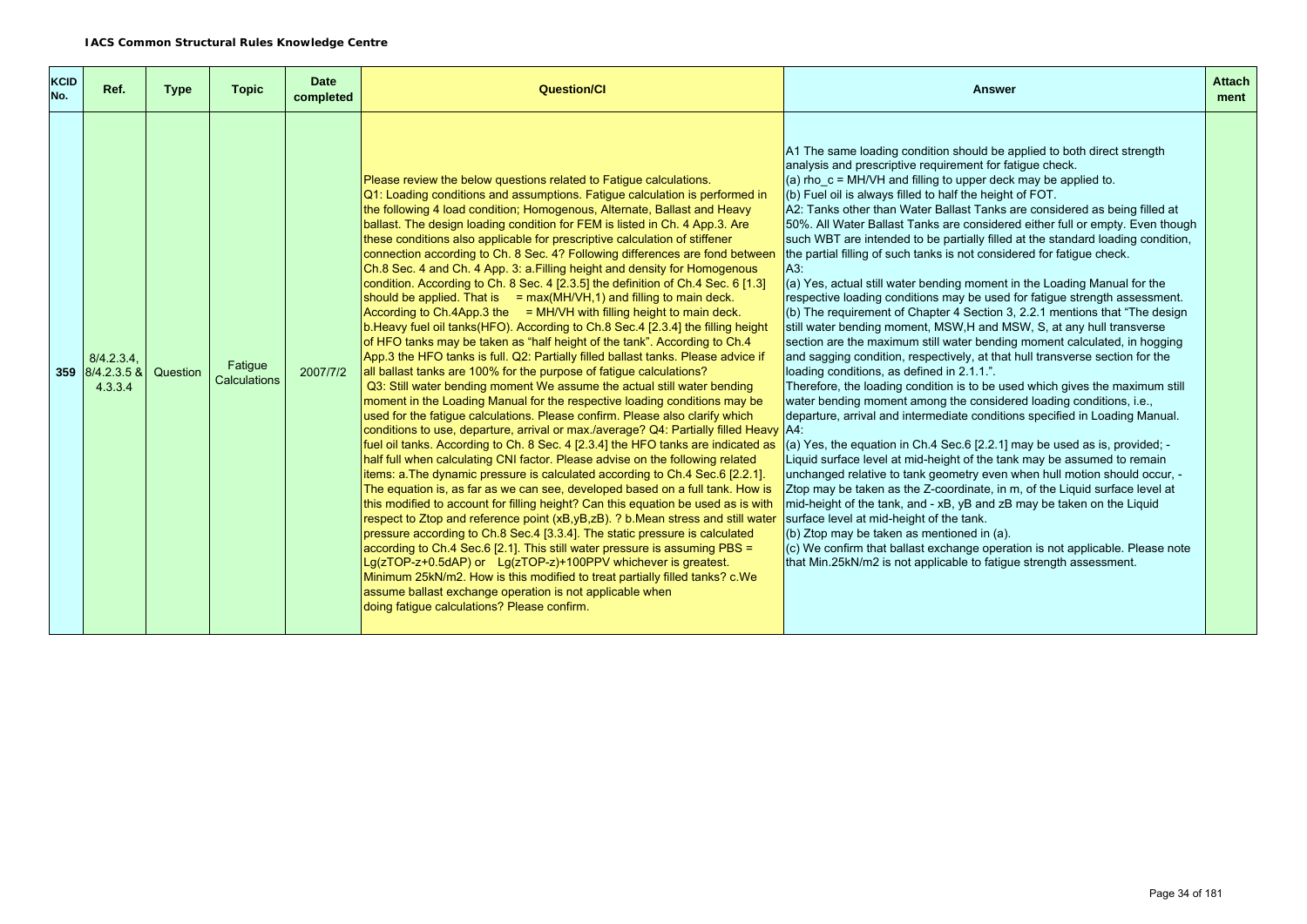| <b>KCID</b><br>No. | Ref.           | <b>Type</b> | <b>Topic</b>           | <b>Date</b><br>completed | <b>Question/CI</b>                                                                                                                                                                                                                                                                                                                                                                                                                                                                                                                                                                                                                                                                                                                                                                                                                                                                                                                                                                                                                                  | <b>Answer</b>                                                                                                                                                                                                                                                                                                                                                                                                                                                                                                                                                                                                                                                                                                                                                                                                                              | <b>Attach</b><br>ment |
|--------------------|----------------|-------------|------------------------|--------------------------|-----------------------------------------------------------------------------------------------------------------------------------------------------------------------------------------------------------------------------------------------------------------------------------------------------------------------------------------------------------------------------------------------------------------------------------------------------------------------------------------------------------------------------------------------------------------------------------------------------------------------------------------------------------------------------------------------------------------------------------------------------------------------------------------------------------------------------------------------------------------------------------------------------------------------------------------------------------------------------------------------------------------------------------------------------|--------------------------------------------------------------------------------------------------------------------------------------------------------------------------------------------------------------------------------------------------------------------------------------------------------------------------------------------------------------------------------------------------------------------------------------------------------------------------------------------------------------------------------------------------------------------------------------------------------------------------------------------------------------------------------------------------------------------------------------------------------------------------------------------------------------------------------------------|-----------------------|
| 360<br>attc        | Table<br>6.3.2 |             | Question   Rule Change | 2007/7/1                 | Ch6 Sec3 We get different results for LC5 in Table 2 depending on whether<br>we denote the longer side b and the shorter side alpha*b, or vice versa. This is a: Length in mm of the longer side of the partial plate field in<br>an unexpected result. We suspect this is caused by an inaccurate definition of<br>b. The definition of b should be similar to the definition of la in CSR Tank. We<br>propose the following definition, which is in line with CSR Tank:<br>b: length in mm, of the shorter side of the plate panel for Cases 1 and 2, or<br>length in mm, of the side of the plate panel as defined for Cases 3-10.<br>Further we suspect the formula for reference stress sigma e in the List of<br>Errata of April 2006 is incorrect. b, as defined above, should be used for the<br>calculation, not b'. This means the formula as printed in the Rules of January<br>2006 is correct.<br>By making the above described modifications we avoid the problem for LC5,<br>land we are also in line with CSR Tank. Please comment. | Your conclusions are right. We will prepare a rule change proposal as follows:<br>Definitions in Symbols<br>general or length in mm of the side of the partial plate field<br>according Table 2, BLC 3 - 10<br>b: Length in mm of the shorter side of the partial plate field in<br>general or length in mm of the side of the partial plate field<br>according Table 2, BLC 3 - 10<br>In accordance with these definitions of a and b the definition of the reference<br>stress S e of the CSR for Bulk Carrier 2006 is correct. We will reject the<br>definition, given in the Corrigenda 1. "Note: IACS Council expediated the<br>rrule change required as a result of this question and on 19 July 2007 agreed<br>that the correction in the attached file should be made to Ch.6, Sec.3<br>Also Included in Corrigenda 5<br>Symbols." |                       |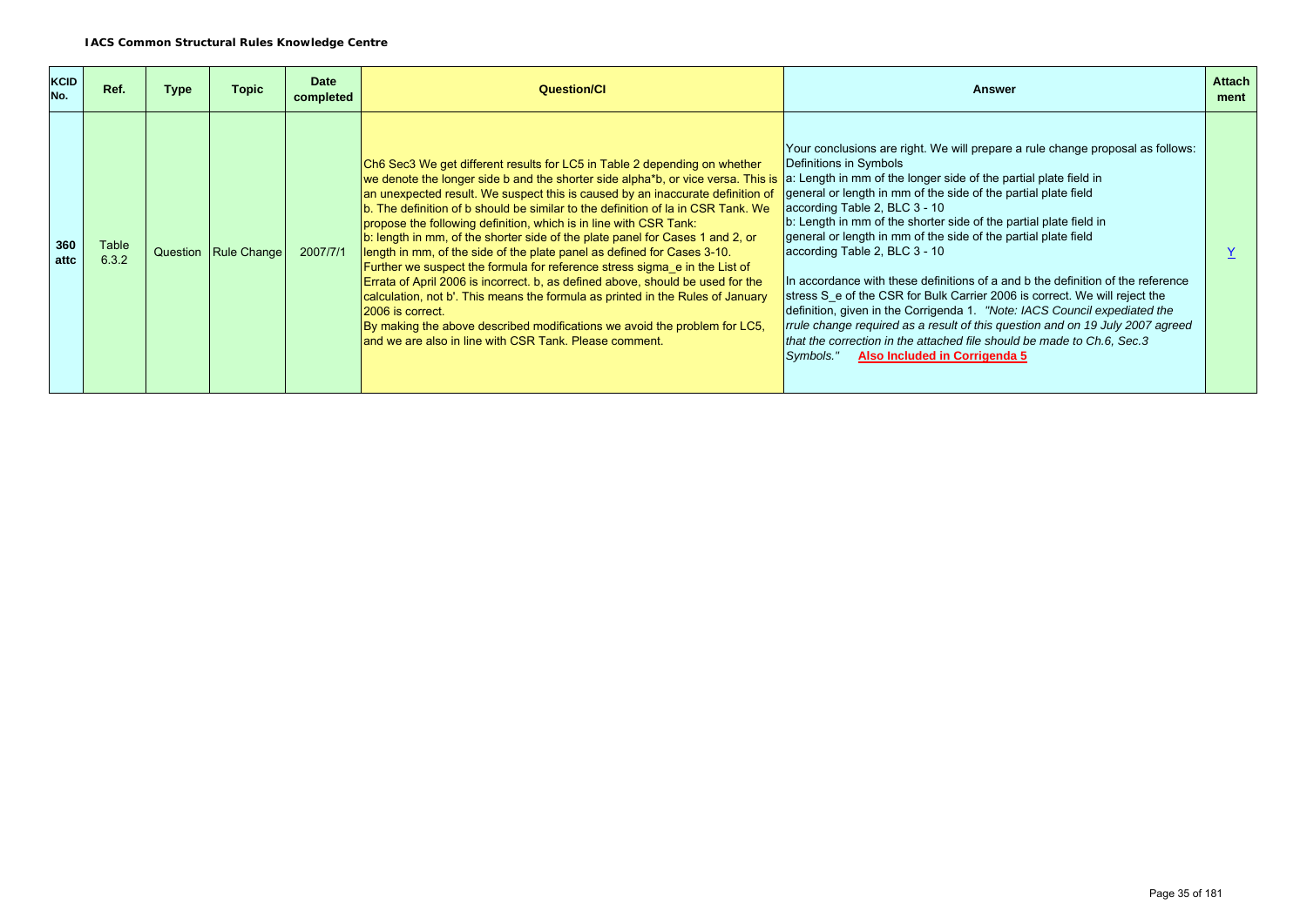| KCID<br>No. | Ref.      | <b>Type</b> | <b>Topic</b>         | <b>Date</b><br>completed | <b>Question/Cl</b>                                                                                                                                                                                                                                                                                                                                                                                                                                                                                                                                             | Answer                                                                                                                                                                                                                                                                                                                                                                                                                                                                                                                                                                                                                                                                                                                                                                                                                                                                                                                                                                                                                                                                                                                                                       | <b>Attach</b><br>ment |
|-------------|-----------|-------------|----------------------|--------------------------|----------------------------------------------------------------------------------------------------------------------------------------------------------------------------------------------------------------------------------------------------------------------------------------------------------------------------------------------------------------------------------------------------------------------------------------------------------------------------------------------------------------------------------------------------------------|--------------------------------------------------------------------------------------------------------------------------------------------------------------------------------------------------------------------------------------------------------------------------------------------------------------------------------------------------------------------------------------------------------------------------------------------------------------------------------------------------------------------------------------------------------------------------------------------------------------------------------------------------------------------------------------------------------------------------------------------------------------------------------------------------------------------------------------------------------------------------------------------------------------------------------------------------------------------------------------------------------------------------------------------------------------------------------------------------------------------------------------------------------------|-----------------------|
| 361<br>attc | 1/3.2.2.2 | Question    | Flooding<br>Scenario | 2009/9/4                 | According to this functional requirement, we assume that flooding scenario<br>should be taken care of for all ships. It is unclear how this is taken care of for<br>BC-C vessels and for small ships with length below 150 m. It should be<br>explained and included in the rules or if applicable, the functional requirement<br>should be modified for sake of clarity.<br>Meantime, please confirm if our understanding of the current CSR is correct as<br>summarized in the table attached. In the following questions we also highlight<br>our concerns. | 1. Your comments have been noted and we will clarify the application of the<br>flooding requirement in a future revision of the rules.<br>2. Regarding the summarized table as attached, the answer is as follows.<br>(1) Design still water bending moment and shear forces, your understanding is<br>correct.<br>(2) Design wave bending moments and sheer forces, your understanding is<br>correct.<br>(3) Longitudinal strength (Yielding), your understanding is correct.<br>(4) Longitudinal strength (Buckling), your under standing is correct.<br>The answer to the question in the "Remark" box in the attached document is<br>as follow.<br>No, the axial buckling check according to UR S17 is not applied to. Hull girder<br>ultimate strength check should be carried out in stead of the axial buckling<br>check.<br>(5)Hull girder ultimate strength, your understanding is correct.<br>The answer to the question in the "Remark" box in the attached document is<br>as follow.<br>Yes, hull girder ultimate strength applies to BC-C ships.<br>(6) Design loads for corrugations of transverse bulkhead: your understanding is<br>correct. | Y                     |
|             |           |             |                      |                          |                                                                                                                                                                                                                                                                                                                                                                                                                                                                                                                                                                | (7) Strength of corrugation of transverse watertight bulkhead: your<br>understanding is correct.<br>(8) Shear buckling strength of corrugation of transverse watertight bulkhead:<br>this is applied to all ships according to "Corrigenda 2 approved by IACS<br>Council on 27 January 2007.".<br>(9) Flooding scenario for double bottom: your understanding is correct.<br>(10) Design load and strength of double bottom: your understanding is correct.<br>(11) Design load for boundaries of dry compartment: your understanding is<br>correct.<br>The answer to the question in the "Remark" box in the attached document is<br>as follow.<br>Where sigma x is not defined for longitudinal members, sigma-x for intact<br>condition is used.<br>The MwH,f is not considered.<br>Combination factor for intact condition is used.<br>(12) Design load and strength of primary supporting members on the<br>boundaries of dry compartment; your understanding is correct. There is no<br>requirement in CSR.<br>(UPDATED OCT 2009)                                                                                                                      |                       |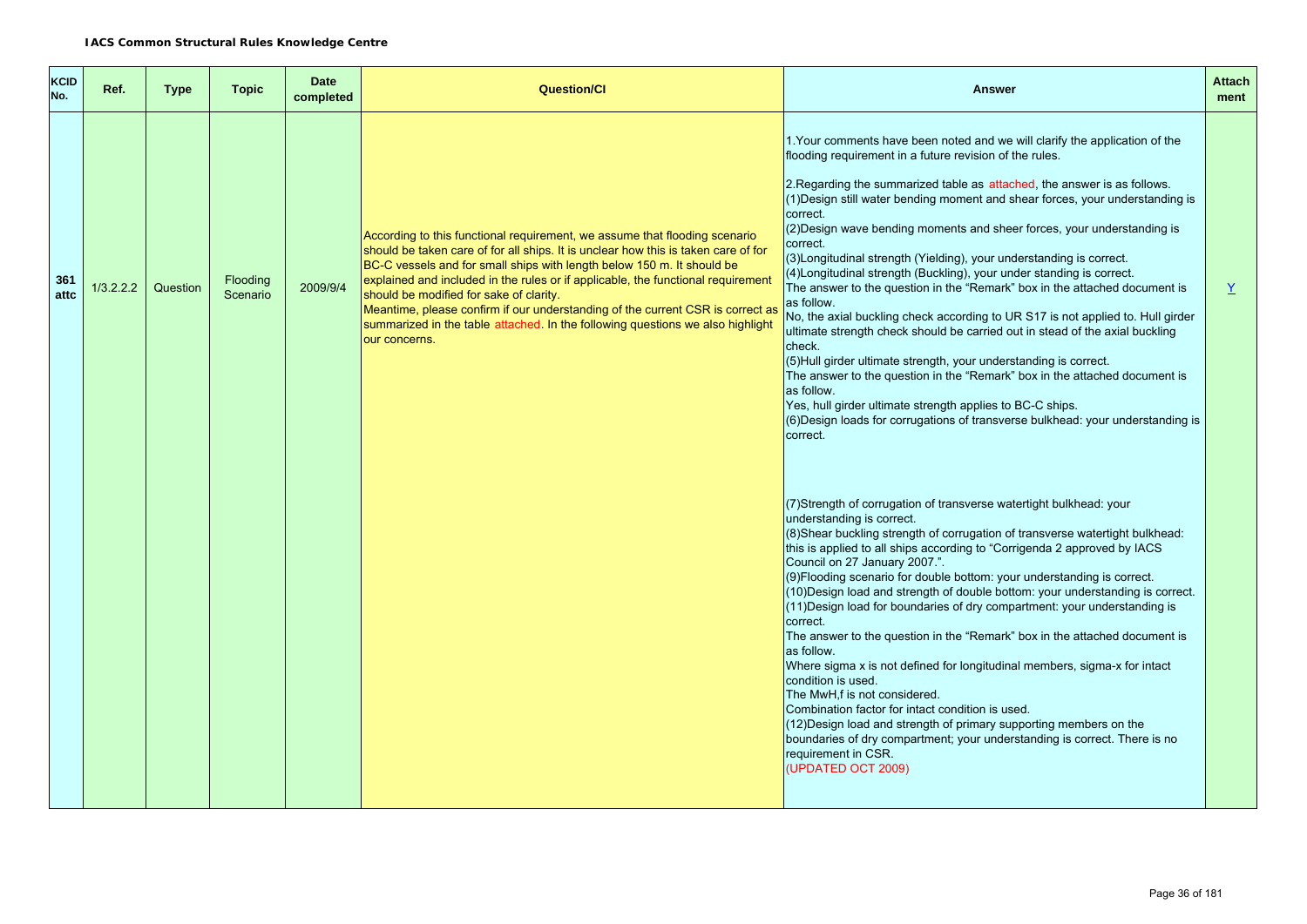| KCID<br>No. | Ref.                | <b>Type</b> | <b>Topic</b>                      | <b>Date</b><br>completed | <b>Question/CI</b>                                                                                                                                                                                                                                                                                                                                                                                                    | <b>Answer</b>                                                                                                                                                                                                                                                                                                                                                                                                                                                                                                                             | <b>Attach</b><br>ment |
|-------------|---------------------|-------------|-----------------------------------|--------------------------|-----------------------------------------------------------------------------------------------------------------------------------------------------------------------------------------------------------------------------------------------------------------------------------------------------------------------------------------------------------------------------------------------------------------------|-------------------------------------------------------------------------------------------------------------------------------------------------------------------------------------------------------------------------------------------------------------------------------------------------------------------------------------------------------------------------------------------------------------------------------------------------------------------------------------------------------------------------------------------|-----------------------|
| 362         | 3/4.2.4.1           | Question    | hull girder                       | 2007/3/20                | "Longitudinal strength of hull girder in cargo hold flooded condition is to be<br>assessed in accordance with Ch 5 Sec 2." Reference to Sec 1 should also be<br>given for longitudinal strength in hold flooding, which is however limited to BC-<br>A and BC-B. Sec.2 is about ultimate strength of hull girder for ships with length<br>equal to 150 m in length L and above, i.e., including BC-C. Please confirm. | Yes, your understanding is correct.                                                                                                                                                                                                                                                                                                                                                                                                                                                                                                       |                       |
| 363         | 3/4.2.4.3           | Question    | cargo hold                        | 2007/2/22                | "Bulkhead structure in cargo hold flooded condition is to be assessed in<br>accordance with Ch 6 Sec 4." Sec 4 does not give any requirement for<br>bulkhead structure in flooding scenario. Is this a typo error of Sec 1 and Sec                                                                                                                                                                                    | Yes, it is typo and the correct wordings are "Sec 1 and Sec 2" instead of<br>"Sec.4".                                                                                                                                                                                                                                                                                                                                                                                                                                                     |                       |
| 364         | 4/6.3.2.1           | Question    | Vertical<br>Acceleration          | 2007/3/20                | In flooding scenario, do we apply the vertical acceleration aZ for "intact"<br>condition as defined in Ch 4 Sec 2 [3.2.1]?                                                                                                                                                                                                                                                                                            | Yes. The draft and total weight of ships in intact condition is slightly different<br>from those in flooded condition. But the difference is very small and there is no<br>significant effect due to flooding for the acceleration or the motion of a ship.<br>Therefore, the vertical acceleration az for "intact condition" is applied to the<br>formula in flooded condition specified in Ch 4 Sec 2 [3.2.1].                                                                                                                          |                       |
| 365         | Ch <sub>5</sub> Sec | Question    | Strength of<br><b>Hull Girder</b> | 2007/5/11                | Longitudinal strength of hull girder in flooded condition is given in Ch 5 Sec 1<br>for BC-A and BC-B only. We assume that this is not required for BC-C and<br>ships below 150 m in length. Please confirm.                                                                                                                                                                                                          | Yes, your assumption is right.<br>The current CSR requires to BC-A, BC-B and BC-C ships to check the hull<br>girder ultimate strength under not only intact condition but also flooded<br>condition but the yielding check of hull gider under flooded condition is<br>required for BC-A and BC-B ships, and not required to BC-C ships.<br>In order to resolve this discrepancy, it is decided that the yield check of the<br>hull girder is to be performed for BC-A, BC-B and BC-C ships.<br>This will be considered as a rule change. |                       |
| 366         | Ch <sub>5</sub> Sec | Question    | Hull girder                       | 2007/3/20                | Longitudinal strength in flooding condition is given in Sec 1 and is limited to<br>BC-A and BC-B ships only. We assume that the same limitation applies to Sec<br>2 for ultimate strength of hull girder in flooding condition. Please confirm. If so,<br>please add the limitation in Sec 2 as well.                                                                                                                 | As mentioned in the requirement Ch 5 Sec 2 [1.1.1], the requirement on<br>ultimate strength check of hull girder apply to ships equal to or greater than<br>150m in length (L), i.e., BC-A, BC-B and BC-C ships.                                                                                                                                                                                                                                                                                                                          |                       |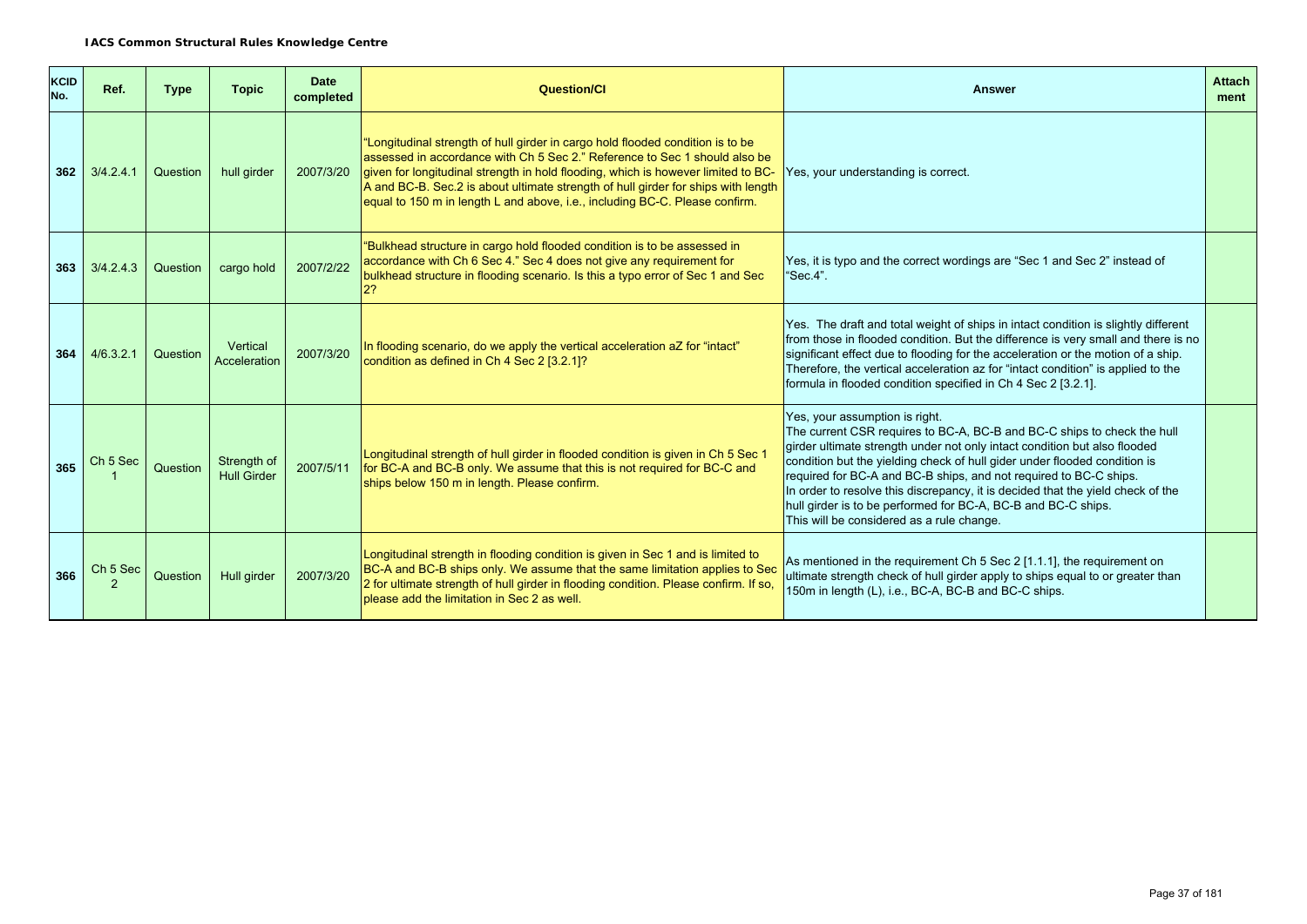| KCID<br>No. | Ref.                                                 | <b>Type</b> | <b>Topic</b>                            | <b>Date</b><br>completed | <b>Question/Cl</b>                                                                                                                                                                                                                                                                                                                                                                                                       | <b>Answer</b>                                                                                                                                                                                                                                                                                                                                                                                                                                                                                                                                                                                                                                                                                                                                                                                                                                                                                                                                                          | <b>Attach</b><br>ment |
|-------------|------------------------------------------------------|-------------|-----------------------------------------|--------------------------|--------------------------------------------------------------------------------------------------------------------------------------------------------------------------------------------------------------------------------------------------------------------------------------------------------------------------------------------------------------------------------------------------------------------------|------------------------------------------------------------------------------------------------------------------------------------------------------------------------------------------------------------------------------------------------------------------------------------------------------------------------------------------------------------------------------------------------------------------------------------------------------------------------------------------------------------------------------------------------------------------------------------------------------------------------------------------------------------------------------------------------------------------------------------------------------------------------------------------------------------------------------------------------------------------------------------------------------------------------------------------------------------------------|-----------------------|
| 367         | 6/1.3.1.5 &<br>6/2.3.1.5                             |             | Flooding<br>Question   Requirement<br>S | 2009/9/4                 | The definition of sig-x is unclear for longitudinal members in flooding condition<br>The MSW,F in Ch 4 Sec 3 [2.4] assumes flooding of individual cargo hold and<br>is required only for BC-A and BC-B ships. Does the same MSW,F apply to any<br>dry compartment, for instance, inner side and duct keel in double bottom<br>space? How do we apply MWH, F and any of the load combination factors?                     | 1) When hold flooding is considered for local scantlings check of a plate or a<br>stiffener, MSW, F, MWV, F and MWH, F are to be used in lieu of MSW, MWV<br>and MWH respectively for calculating sigma_x by the formulas in Ch.6 Sec.1<br>[3.1.5] and Ch.6Sec.2 [3.1.5], where MWH, F=0.8MWH. However in this case<br>the same load combination factors CSW, CWV and CWH as those for intact<br>condition are to be used.<br>Notwithstanding the above, for a ship of length Ls <150m the sigma x is to be<br>calculated by the same formula as that in Ch.6 Sec.1 [3.1.5] or Ch.6 Sec.2<br>[3.1.5], as applicable."<br>2) When flooding of the compartment other than a hold is considered,<br>sigma_x is to be calculated by the same formula as that in Ch.6 Sec.1 [3.1.5]<br>or Ch.6 Sec.2 [3.1.5], i.e, only intact conditions should be used to determine<br>Sigma x, as applicable.<br>This interpretation will be included in the Rules at a future revision. |                       |
| 368         | Ch <sub>6</sub><br>Sec1.3.1.5<br>&<br>Sec2.3.1.5     | Question    | Calculation                             | 2007/3/20                | In order to calculate sig-x for BC-C ships and ships with length less than 150<br>m, do we have to calculate MSW, F by flooding individual cargo holds which is<br>not required for longitudinal strength?                                                                                                                                                                                                               | Sigma x for intact condition is used.                                                                                                                                                                                                                                                                                                                                                                                                                                                                                                                                                                                                                                                                                                                                                                                                                                                                                                                                  |                       |
| 369         | Ch <sub>6</sub> Sec<br>1.3.2.2<br>and Sec<br>2.3.2.5 | Question    | corrugated<br><b>BHD</b>                | 2007/3/20                | We assume that these requirements apply to stools of corrugated bulkheads<br>with the design load as given in Ch 4 Sec.6 [3.2.1]. Flooding load given in [3.3] Yes, your interpretation is correct.<br>does not apply to the bulkhead stools. Please confirm.                                                                                                                                                            |                                                                                                                                                                                                                                                                                                                                                                                                                                                                                                                                                                                                                                                                                                                                                                                                                                                                                                                                                                        |                       |
| 370         | 3/1.3.2.2 &<br>2.3.2.5                               |             | Flooding<br>Question   Requirement<br>S | 2009/9/4                 | The MSW, F is defined in Ch 4 Sec 3 [2.4] by flooding individual cargo holds. If<br>the same design moment is applied to any dry compartment such as duct<br>keel, the flooding requirements may, according to our calculation, give heavier<br>scantlings than the intact requirements. This means that the flooding<br>requirements may have to be applied to all structural boundaries as minimum.<br>Please explain. | When flooding of the compartment other than a hold is considered, sigma x is<br>to be calculated by the same formula as that in Ch.6 Sec.1 [3.1.5] or Ch.6<br>Sec.2 [3.1.5], i.e, only intact conditions should be used to determine Sigma x,<br>as applicable.                                                                                                                                                                                                                                                                                                                                                                                                                                                                                                                                                                                                                                                                                                        |                       |
| 372         | 6/3.6                                                | Question    | corrugated<br><b>BHD</b>                | 2007/3/9                 | Shear buckling of vertical corrugated bulkhead is required for BC-A and BC-B<br>only. The same limitation is stated in [1.1.2 b)]. This is inconsistent to other<br>requirements for corrugated bulkheads which apply to all ships. Does this<br>requirement apply to all ships as well, same as Sec 1 [3.2.3] and Sec 2<br>[3.2.6]? Please explain.                                                                     | It is typo. The wordings "for BC-A and BC-B ships" are delted from the text in<br>Ch. 6 Sec 3 [1.1.2] and the title of [6] should be deleted. This editorial<br>corrrection is included in "Corrigenda 2".                                                                                                                                                                                                                                                                                                                                                                                                                                                                                                                                                                                                                                                                                                                                                             |                       |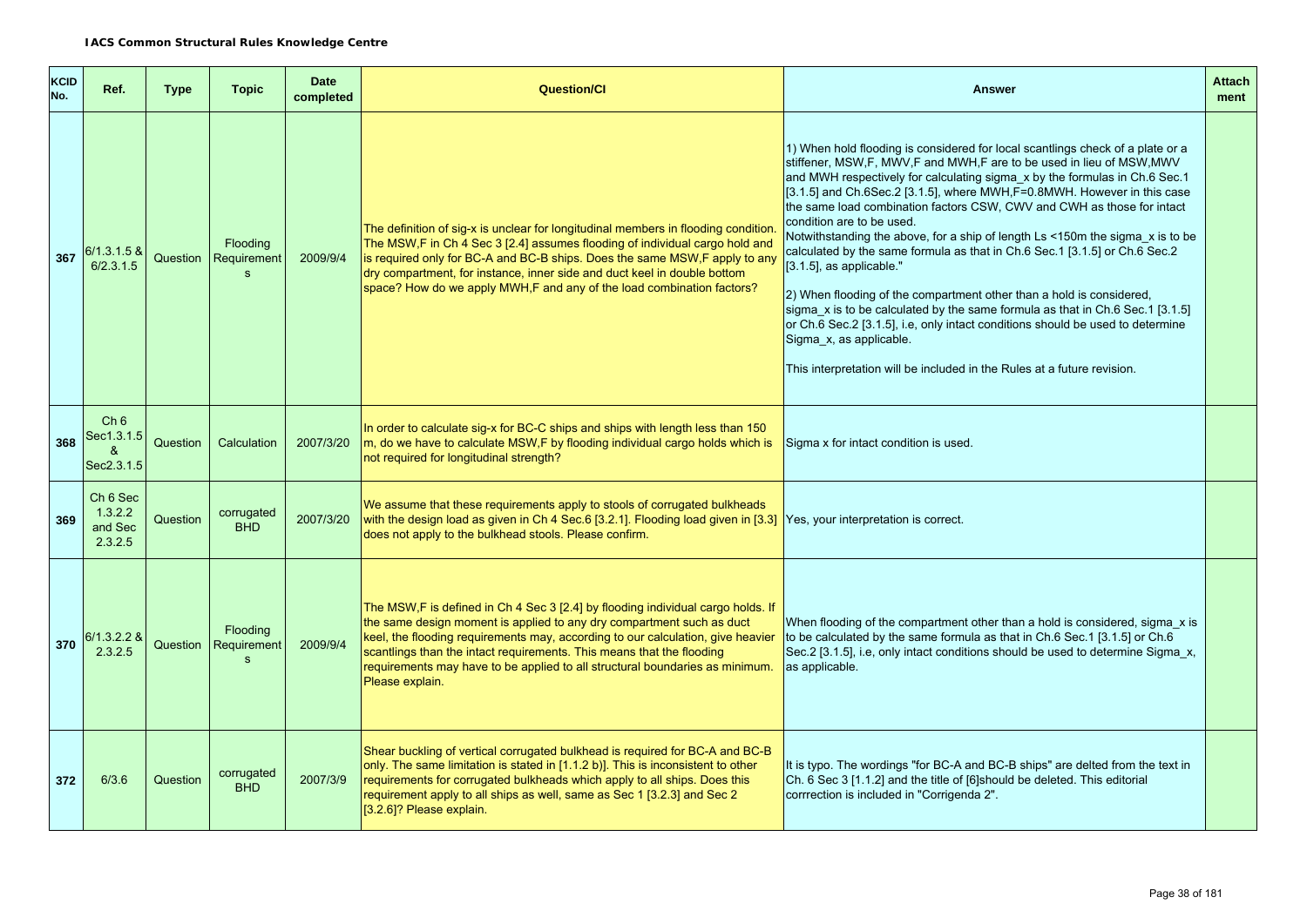| KCID<br>No. | Ref.              | <b>Type</b> | <b>Topic</b>                                   | <b>Date</b><br>completed | <b>Question/Cl</b>                                                                                                                                                                                                                                                                                                                                                                                                                                                                                                                                                                                                                                                                                                                                                                                                                                                                                                                                                                                                                                                                                                                                                                                                                     | <b>Answer</b>                                                                                                                                                                                                                                                                                                                                                                                                                                                                                                                                                                                                                                                                                                                                                                                                                                                                                                                                                                                                                                                                                                                                                                                                                                                                                                                                                                                                                                                                                                                                                                                                                                                                                                                                                                                                                                                                                                                              | <b>Attach</b><br>ment |
|-------------|-------------------|-------------|------------------------------------------------|--------------------------|----------------------------------------------------------------------------------------------------------------------------------------------------------------------------------------------------------------------------------------------------------------------------------------------------------------------------------------------------------------------------------------------------------------------------------------------------------------------------------------------------------------------------------------------------------------------------------------------------------------------------------------------------------------------------------------------------------------------------------------------------------------------------------------------------------------------------------------------------------------------------------------------------------------------------------------------------------------------------------------------------------------------------------------------------------------------------------------------------------------------------------------------------------------------------------------------------------------------------------------|--------------------------------------------------------------------------------------------------------------------------------------------------------------------------------------------------------------------------------------------------------------------------------------------------------------------------------------------------------------------------------------------------------------------------------------------------------------------------------------------------------------------------------------------------------------------------------------------------------------------------------------------------------------------------------------------------------------------------------------------------------------------------------------------------------------------------------------------------------------------------------------------------------------------------------------------------------------------------------------------------------------------------------------------------------------------------------------------------------------------------------------------------------------------------------------------------------------------------------------------------------------------------------------------------------------------------------------------------------------------------------------------------------------------------------------------------------------------------------------------------------------------------------------------------------------------------------------------------------------------------------------------------------------------------------------------------------------------------------------------------------------------------------------------------------------------------------------------------------------------------------------------------------------------------------------------|-----------------------|
| 373         | 6/4.1.3.1         | Question    | direct<br>calculation                          | 2007/3/5                 | In addition the primary supporting members for BC-A and BC-B ships are to<br>comply with the requirements in (3) and (4)" The Sub-Section (4) is about<br>buckling strength of pillars is this typo error?.                                                                                                                                                                                                                                                                                                                                                                                                                                                                                                                                                                                                                                                                                                                                                                                                                                                                                                                                                                                                                            | Yes, it is a typo error. The text of this requirement should be read as:<br>For primary supporting members for ships having a length of 150 m or more,<br>the direct strength analysis is to be carried out according to the provisions<br>specified in Ch 7, and the requirements in [4] are also to be complied with. In<br>addition, the primary supporting members for BC-A and BC-B ships are to<br>comply with the requirements in [3].<br>Also Included in Corrigenda 5                                                                                                                                                                                                                                                                                                                                                                                                                                                                                                                                                                                                                                                                                                                                                                                                                                                                                                                                                                                                                                                                                                                                                                                                                                                                                                                                                                                                                                                             |                       |
| 374         | 6/4.              | Question    | <b>Flooding</b><br>Requirement<br>$\mathbf{s}$ | 2009/9/4                 | This section applies to primary supporting members in intact condition only.<br>Do we not check primary supporting members on the boundaries of dry<br>compartments against flooding load, such as those on a plane bulkhead at<br>forward of foremost hold or aft bulkhead of aftermost hold? This is inconsistent<br>to flooding requirements for local plates and stiffeners in Ch 6 Sec 1 and Sec 2<br>covering all ships. Please explain.                                                                                                                                                                                                                                                                                                                                                                                                                                                                                                                                                                                                                                                                                                                                                                                         | Your comments have been noted and further studies have been made to<br>consider extending the requirements for flooding conditions, the outcome of<br>which will be included in a future revision of the Rules.                                                                                                                                                                                                                                                                                                                                                                                                                                                                                                                                                                                                                                                                                                                                                                                                                                                                                                                                                                                                                                                                                                                                                                                                                                                                                                                                                                                                                                                                                                                                                                                                                                                                                                                            |                       |
| 375         | 8/App.1,<br>1.3.1 | Question    | Calculation<br>Change                          | 2007/3/9                 | In Chapter 8, Appendix 1, [1.3.1], the following items needs some clarification:<br>1) it is understood that the stiffeners are not considered in the calculation of<br>the properties of the cross section. Please confirm?<br>$\vert$ 2) In table 1.4, for symmetric cross section, the parameter " $\sqrt{S}$ " appears in the<br>calculation of "Iz", but is not defined. What is the definition of "yS" in such a<br>case?<br>3) in table 1.4, for symmetric cross section, it is understood that the<br>parameters "Iwy" and "Iz" which appears in the definition of "zM" are<br>thoseparameters defined just above in the table, and not those defined in the<br>beginning of [1.3.1]. Please confirm? Using twice the same symbol for<br>different definitions is confusing. The same understanding is considered for<br>the parameter "Iwy", used in the definition of "Iw".<br>4) In Table 1.4, for symmetric cross secton, in the definition of "Iw", it should be<br>"zM" instead of "zm".<br>5) Below Table 1.4, it is stated that "S, Iw are to be computed with relation to<br>shear centre M". What are the meaning of "s" and "Iw" in this statement?<br>6) The formula giving "Deltaw" is not clear. Please explain? | 1) That is right: the stiffeners are not to be considered in the calculation of the<br>properties of the cross section. Only the plates are to be considered as "partial<br>area" (defined in [1.1.1]).<br>$\vert$ 2) The parameter "yS" which appears in the calculation of " $\vert$ z" for symmetric<br>cross section should be considered equal to zero. By defining it in the same<br>way as for asymmetric cross section, it comes equal to zero, as "Sz" should be<br>equal to zero for such symmetric cross secton.<br>3) We agree that using twice the same symbol for different definitions is<br>confusing, It should be corrected. However, your understanding is correct: the<br>parameter "Iwy" used in the definition of "Iw" is also the one defined in Table<br>1.4<br>4) That is right, this is a typo: in Table 1.4, for symmetric cross section, in the<br>definition of " lw", "zm" should be understood as "zM".<br>5) in the statement "S, Iw are to be computed with relation to shear centre M",<br>"S" is to be understood as being "Sy", "Sz" and "Sw" in the list of formulae at<br>the beginning of [1.3.1], and "Iw" is to be understood as being "Iw", "Iwy" and<br>lwz". It means that in such expressions the coordinates "yk", "yi", "zk" and "zi"<br>are to be considered also in reltion with the shear centre M.<br>6) We agree that the formula giving "Delta w" is not clear. The formula should<br>be replaced by: "Delta wi = $zM * yi$ ". In order to clarify all symbols in Chapter<br>8 Appendix 1, we will consider the rule change proposal. the coordinates "yk",<br>"yi", "zk" and "zi" are to be considered also in reltion with the shear centre M.<br>6) We agree that the formula giving "Delta w" is not clear. The formula should<br>be replaced by: "Delta wi = $zM * yi$ ". In order to clarify all symbols in Chapter<br>8 Appendix 1, we will consider the rule change proposal. |                       |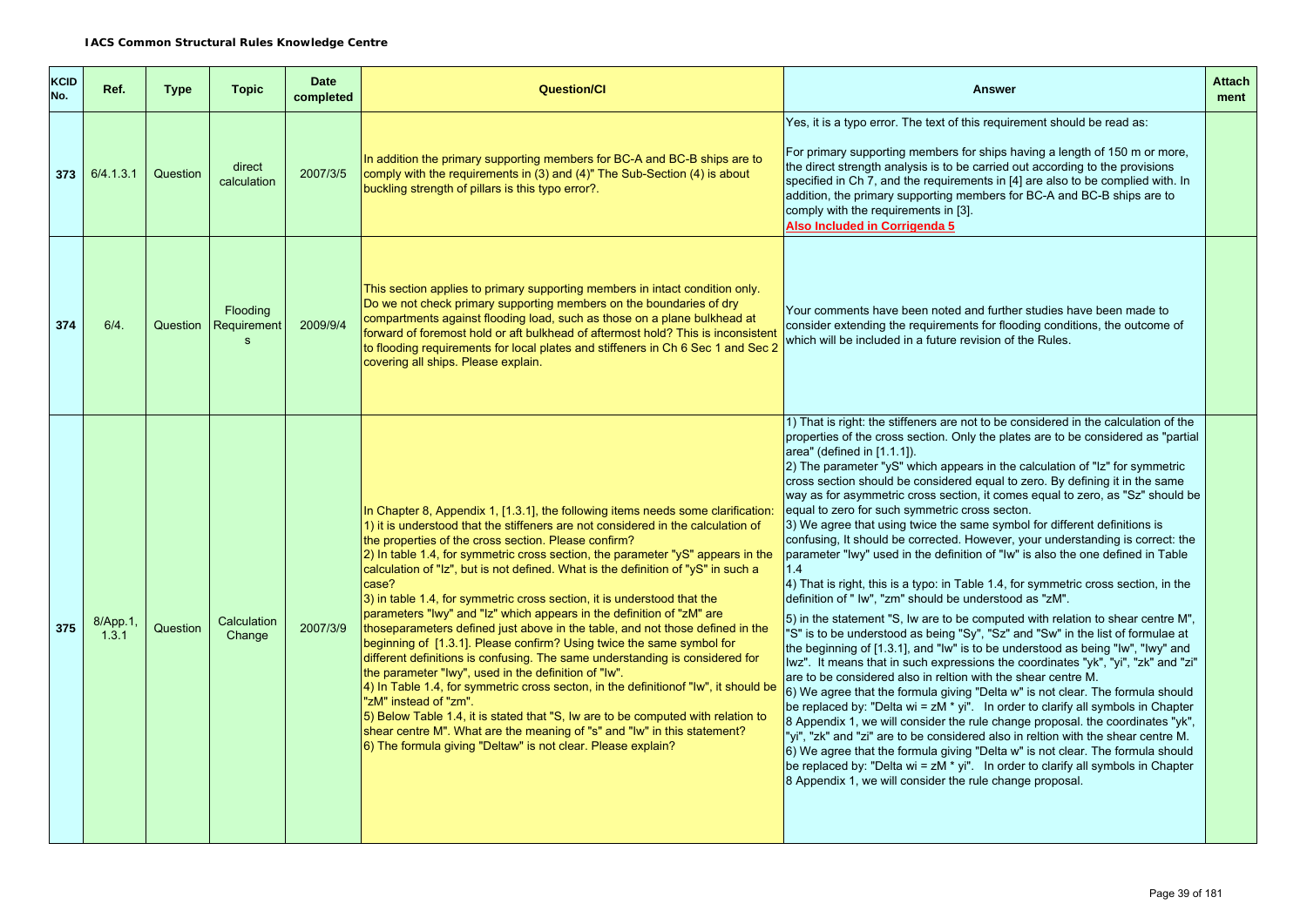| KCID<br>No. | Ref.                            | <b>Type</b> | <b>Topic</b>                                  | <b>Date</b><br>completed | <b>Question/CI</b>                                                                                                                                                                                                                                                                                                                                                                                                                                                                                                                                                                                                                                      | <b>Answer</b>                                                                                                                                                                                                                                                                                                                                                                                                                                                                                                                                                                                                                                                                                                                                              | <b>Attach</b><br>ment |
|-------------|---------------------------------|-------------|-----------------------------------------------|--------------------------|---------------------------------------------------------------------------------------------------------------------------------------------------------------------------------------------------------------------------------------------------------------------------------------------------------------------------------------------------------------------------------------------------------------------------------------------------------------------------------------------------------------------------------------------------------------------------------------------------------------------------------------------------------|------------------------------------------------------------------------------------------------------------------------------------------------------------------------------------------------------------------------------------------------------------------------------------------------------------------------------------------------------------------------------------------------------------------------------------------------------------------------------------------------------------------------------------------------------------------------------------------------------------------------------------------------------------------------------------------------------------------------------------------------------------|-----------------------|
| 376         | Table<br>$9/3.7.2$ &<br>Table 2 |             | Question Inet thickness                       | 2007/1/24                | Ch.9 Sec.3 [7.2] Table 2. We assume the bedplate net thickness is in mm, not<br>m.                                                                                                                                                                                                                                                                                                                                                                                                                                                                                                                                                                      | We agree with the comment and will consider a rule amemdment proposal.                                                                                                                                                                                                                                                                                                                                                                                                                                                                                                                                                                                                                                                                                     |                       |
| 377         | 9/5.2.2                         | Question    | formula                                       | 2007/1/24                | Ch.9 Sec.5 [5.2.2] The first formula is incorrect? Should read t=10s, not<br>t=0.01s                                                                                                                                                                                                                                                                                                                                                                                                                                                                                                                                                                    | We agree with the comment and will consider a rule amemdment proposal.                                                                                                                                                                                                                                                                                                                                                                                                                                                                                                                                                                                                                                                                                     |                       |
| 378         | 9/5.5.5.1                       | Question    | formula                                       | 2007/3/12                | Our understanding of this item is that the section modulus for a stiffener/PSM<br>with variable cross section always is to be at least equal to the section<br>modulus of a stiffener/PSM with constant cross section (w = wCS). This<br>means there is nothing to gain by varying the cross section. Example: For a<br>simply supported PSM with constant CS the section modulus at midspan, w0,<br>will be governing. Our understanding is that for a PSM with varying CS, the<br>minimum section modulus is w0, independent of the position along the axis (<br>$w = wCS = w0$ ). We have the same problem for moment of inertia. Please<br>clarify. | With respect to the names given in 9/5.5.5.1, considering wCS=w0 gives a<br>section modulus of wCS=w0 only if w1>=0.8*w0, i.e only if the stiffener/PSM's<br>cross section is not really varying. For 0= <w1=,0.8*w0, modulus="" section="" the="" to<br="">be considered is given by the second formula and is greater than the midspan<br/>section modulus w0. In addition, we can consider that the midspan section<br/>modulus w0 is not to be equal to the section modulus of an constant cross<br/>section stiffener/PSM for this calculation; it has to be used for the 9/5.5.5.1. A<br/>similar approach can be applied to inertias. Furthermore, these calculations<br/>can be replaced by a direct approach as it is usually made.</w1=,0.8*w0,> |                       |
| 379         | 9/5.6.3.1                       | Question    | formula                                       | 2007/2/22                | Ch.9 Sec.5 [6.3.1] What is the background for the factor 15.98 in this formula?<br>Is it a misprint for 15.8?                                                                                                                                                                                                                                                                                                                                                                                                                                                                                                                                           | This formula comes from IACS UR S21, S21.4.2. The constant value 15.98<br>is obtaind from muttiplying 14.9 by squareroot of 1.15 (=Scoam specified in<br>UR S21.4.2). Therefore, the formula is correct.                                                                                                                                                                                                                                                                                                                                                                                                                                                                                                                                                   |                       |
| 380         | 6/1.2.7.3                       | Question    | <b>Holds loaded</b><br>with steel<br>coils    | 2009/10/6                | The results currently obtained show an important increase of the gross<br>thickness for plating of hopper and inner hull when applying the formulas of<br>Ch.6 Sec.1 [2.7.3] under steel coils loads. Should this calculation of hopper<br>sloping plate and inner hull plating for steel coils loads be performed?                                                                                                                                                                                                                                                                                                                                     | Your comment has been noted and this issue has been addressed in RCN<br>No.1-3 to the July 2008 Rules.                                                                                                                                                                                                                                                                                                                                                                                                                                                                                                                                                                                                                                                     |                       |
| 382         | 6/2.3.1.5                       | Question    | stiffeners                                    | 2007/3/9                 | Could you please confirm how to determine the reference point of Z cordinates The reference point for stresses and loads calculations is at the bottom and<br>of stiffeners when calculating the normal stress sigma x of stiffeners which<br>contribute to the hull girder longitudinal strength? Is it the same as JTP?                                                                                                                                                                                                                                                                                                                               | middle of its web, ie. where the stiffener joins the attached plating. This is<br>different to the CSR Oil choice which base the reference point at the top.                                                                                                                                                                                                                                                                                                                                                                                                                                                                                                                                                                                               |                       |
| 383         | 6/3.4.2.1                       | Question    | <b>The Normal</b><br><b>Stress</b><br>Sigma n | 2007/10/24               | Could you please confirm how to determine the normal stress sigma n which<br>is based on the axial stress calculated at the attachment point of the stiffener<br>to the plate? Is it the same as JTP?                                                                                                                                                                                                                                                                                                                                                                                                                                                   | We confirm that:<br>1) the normal stress sigma n is the axial stress of longitudinal stiffener which is<br>calculated at the attachment point of the stiffener to the plate,<br>2) it is the same way as JTP.                                                                                                                                                                                                                                                                                                                                                                                                                                                                                                                                              |                       |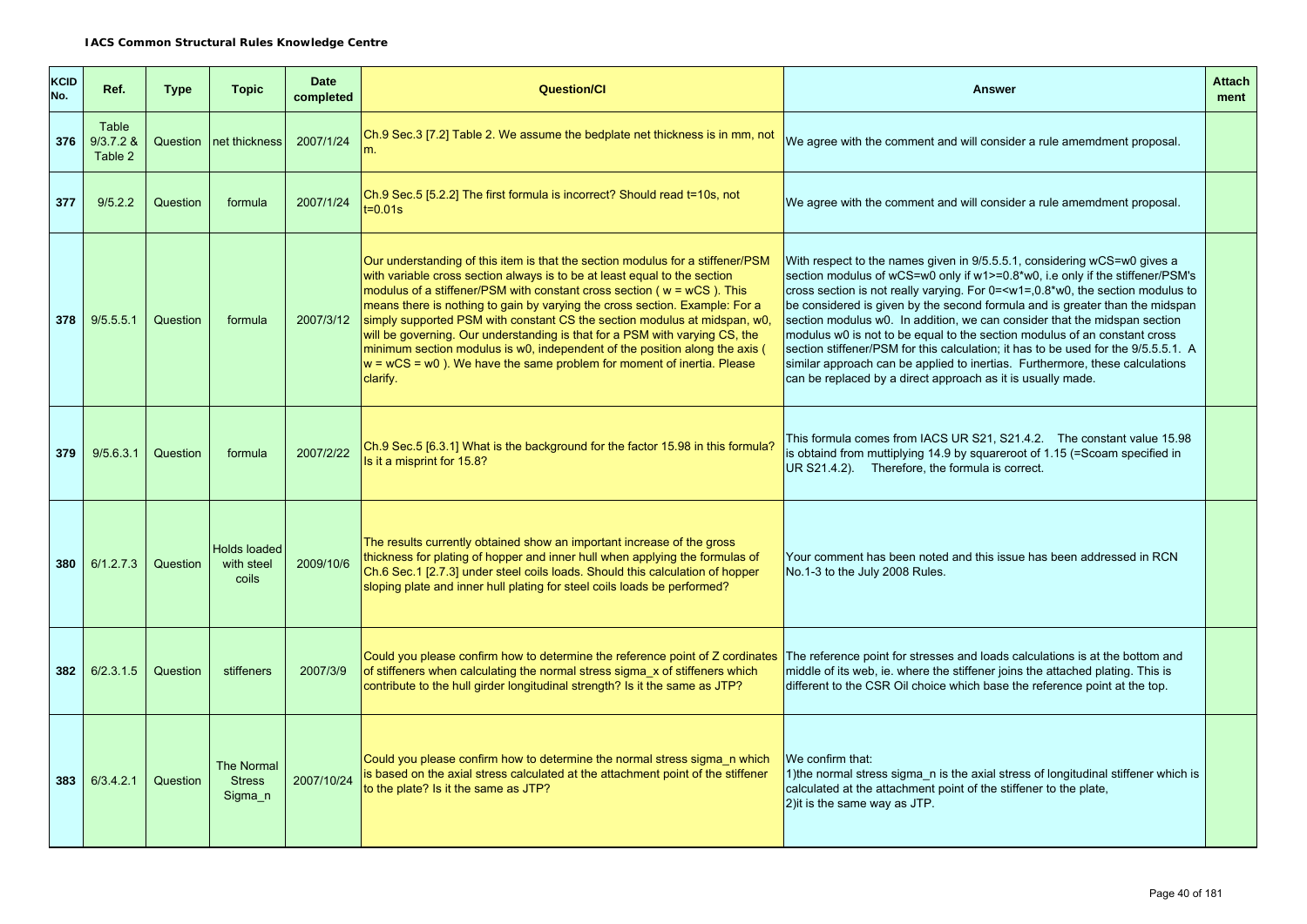| <b>KCID</b><br>No. | Ref.           | <b>Type</b> | <b>Topic</b>             | <b>Date</b><br>completed | <b>Question/CI</b>                                                                                                                                                                                                                                                                                                                                                                                                                                                                                                                                                                                                                                    | <b>Answer</b>                                                                                                                                                                                                                                                                                                                                                                                                                                                                                                                                                                                                                                                                                                                                                                                                                                                                                                                                                                                                                                                                                                                             | <b>Attach</b><br>ment |
|--------------------|----------------|-------------|--------------------------|--------------------------|-------------------------------------------------------------------------------------------------------------------------------------------------------------------------------------------------------------------------------------------------------------------------------------------------------------------------------------------------------------------------------------------------------------------------------------------------------------------------------------------------------------------------------------------------------------------------------------------------------------------------------------------------------|-------------------------------------------------------------------------------------------------------------------------------------------------------------------------------------------------------------------------------------------------------------------------------------------------------------------------------------------------------------------------------------------------------------------------------------------------------------------------------------------------------------------------------------------------------------------------------------------------------------------------------------------------------------------------------------------------------------------------------------------------------------------------------------------------------------------------------------------------------------------------------------------------------------------------------------------------------------------------------------------------------------------------------------------------------------------------------------------------------------------------------------------|-----------------------|
| 385<br>attc        | 8/5/3.1.1      | Question    | Elliptic<br>Corners      | 2007/3/9                 | We have some doubts on the correction factor for elliptic corners which<br>appears in the formula of the stress concentration factor in Ch 8, Sec 5,<br>[3.1.1]. We see on the knowledge centre under the answer to question 223<br>that "The requirement on hatch corner fatigue check will be revised as soon as<br>possible, including a technical background". However, to help for this revision,<br>we would like to ask you to consider the attached document. It shows that<br>some misunderstanding has occurred between "ra" and "rb". Please consider<br>this proposal?                                                                    | Having considered your attached document, it seems effectively that "ra" and<br>'rb" are not defined correctly. We will consider it at the time of revision of this<br>requirement.                                                                                                                                                                                                                                                                                                                                                                                                                                                                                                                                                                                                                                                                                                                                                                                                                                                                                                                                                       | Y                     |
| 386<br>attc        | 8/5.3.1.1      | Question    | Formula<br>"Kgh"         | 2007/4/25                | It seems that there is a mistake in the definition of the term "b" in the formula<br>defining "Kgh". We think that "b" should be twice the distance from the edge of<br>hatch opening to the ship's side. Please confirm our interpretation?                                                                                                                                                                                                                                                                                                                                                                                                          | It is right, there is a mistake in the formula of "Kgh". See the technical<br>background attached, in which it is clearly shown on figure 1(b) that "b" should<br>be twice the distance from the edges of hatch opening to the ship's side. So,<br>the definition of "b" may remains the same as it is, but the formula of "Kgh"<br>should be modified accordingly by replacing the term "b" by "2b".<br>Also Included in Corrigenda 5                                                                                                                                                                                                                                                                                                                                                                                                                                                                                                                                                                                                                                                                                                    | $\underline{Y}$       |
| 388                | 3/5.1.2.2      | Question    | <b>PSPC</b>              | 2007/2/5                 | Since PSPC has been adopted by IACS as of Dec. 8, 2006, not by IMO, if the<br>Builder and Ship owner agreed not to apply PSPC, is it acceptable to the<br>Class or not?                                                                                                                                                                                                                                                                                                                                                                                                                                                                               | On 8 December 2006, IMO adopted amendments to SOLAS by resolution<br>MSC. 216(82) which mandate compliance with the new IMO "Performance<br>Standard for Protective Coatings for dedicated seawater ballast tanks in all<br>types of ships and double-side skin spaces of bulk carriers", (IMO PSPC,<br>Resolution MSC. 215(82)). Compliance with the IMO PSPC is required by the<br>IACS Common Structural Rules for Bulk Carriers and for Oil Tankers for ships<br>subject to those Rules which are contracted for construction between ship<br>builder and ship owner on or after 8 December 2006.  The relevant Rule<br>references are the following:<br>- IACS CSR for Bulk Carriers Chapter 3, Section 5, 1.2.2;<br>- IACS CSR for double hull oil tankers, Section 6, 2.1.1.2. Therefore, for such<br>ships (i.e. ships subject to CSR) the answer is "PSPC is to be applied if they<br>are contracted for construction between ship builder and ship owner on or<br>after 8 December 2006". For other ships, the answer is that PSPC is to be<br>applied in accordance with IMO Resolution MSC 215(82) and IMO MSC<br>$216(82)$ . |                       |
| 389                | Table<br>6.3.2 | Question    | Shear<br><b>Buckling</b> | 2007/5/14                | Case 6 of Table 2 for shear buckling is applicable only for da/a <= 0.7 and<br>db/b <= 0.7. Then, how to calculate shear buckling where da/a>0.7 or<br>db/b>0.7? Please advise particularly on the following points:<br>1) Presume that the formua of "r" yields conservative results. If so, is it<br>acceptable to use the formula of "r" also for the case of da/a>0.7 or db/b>0.7?<br>$ 2$ ) In case of the panel with large aspect ratio with opening of da/a>0.7 or<br>db/b>0.7, please advise any guidance/criteria of shear buckling calculation for<br>the panel with one edge free (similar to Case 3 and Case 4 for axial<br>compression). | If a cut out has a size beyond the limits of $d_a/a < = 0.7$ or $d_b/b < = 0.7$ only<br>small stripes are left beside the opening. The whole shear is transformed in a<br>S-shape deformation of the stripes. This behavior is not comparable to the<br>assumption, that the elementary plate field acts as one buckling field. An<br>extrapolation of the formulae of BLC 6 is not designated. Up to now we are not<br>able to provide user of the CSR for BC with such an additional buckling load<br>case.                                                                                                                                                                                                                                                                                                                                                                                                                                                                                                                                                                                                                             |                       |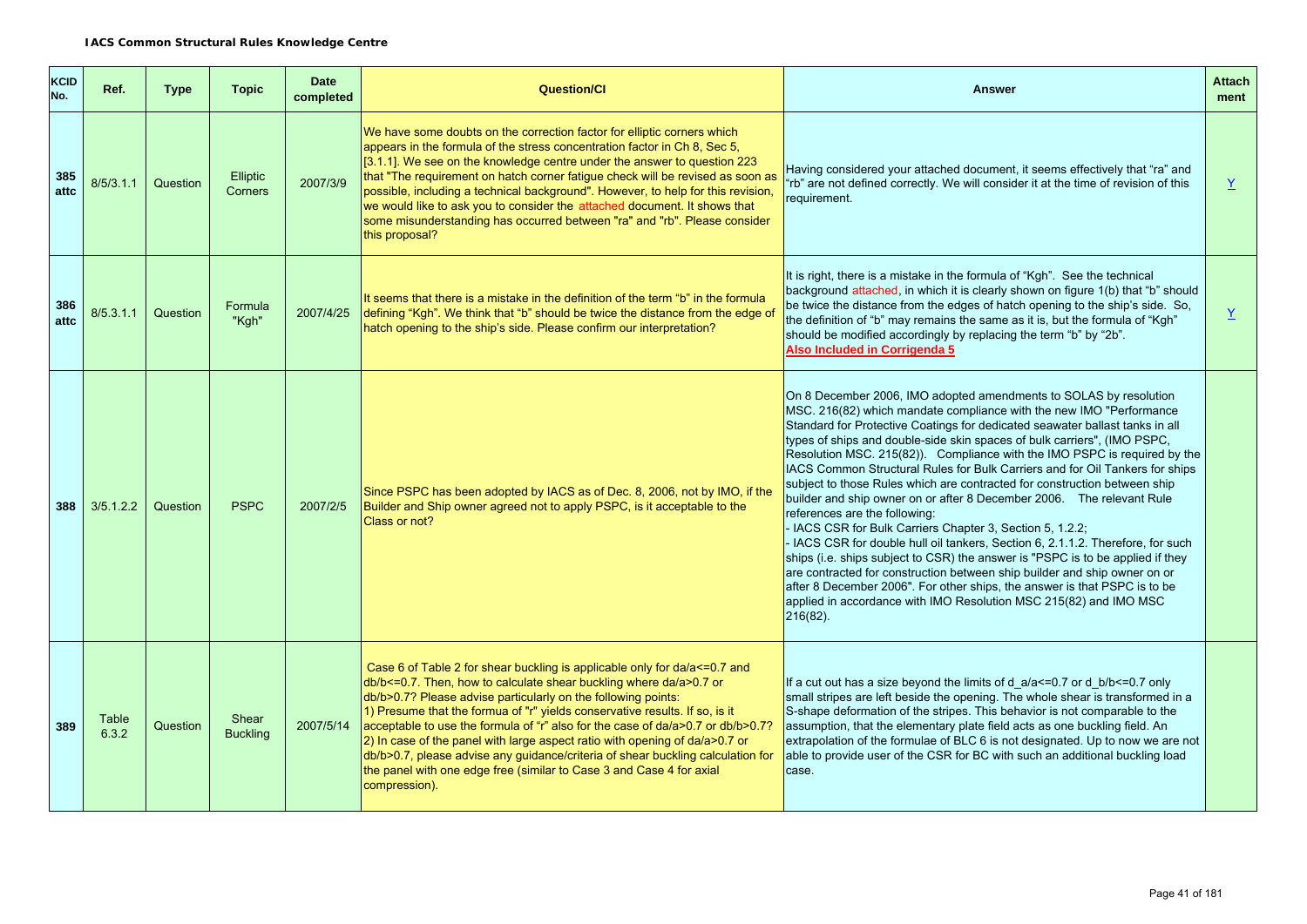| <b>KCID</b><br>No. | Ref.      | <b>Type</b> | <b>Topic</b>                 | <b>Date</b><br>completed | Question/Cl                                                                                                                                                                                                                                                                                                                                                                                                                                                                                                                                                                                                                                                                                                                                                                                                                                                                                                                                                                       | <b>Answer</b>                                                                                                                                                                                                                                                                                                                                                                                                                                                                                                                                                      | <b>Attach</b><br>ment |
|--------------------|-----------|-------------|------------------------------|--------------------------|-----------------------------------------------------------------------------------------------------------------------------------------------------------------------------------------------------------------------------------------------------------------------------------------------------------------------------------------------------------------------------------------------------------------------------------------------------------------------------------------------------------------------------------------------------------------------------------------------------------------------------------------------------------------------------------------------------------------------------------------------------------------------------------------------------------------------------------------------------------------------------------------------------------------------------------------------------------------------------------|--------------------------------------------------------------------------------------------------------------------------------------------------------------------------------------------------------------------------------------------------------------------------------------------------------------------------------------------------------------------------------------------------------------------------------------------------------------------------------------------------------------------------------------------------------------------|-----------------------|
| 393                | 7/2.2.3.1 | Question    | Longitudinal<br><b>Items</b> | 2007/6/11                | 1. Normally at neutral axis on centreline, there are no longitudinal items<br>present, so to which "independent point" are the nodes on longitudinal<br>members at both end sections to be linked?<br>2. to which node is the total moment (still water & wave) to be applied?<br>3. are boundary conditions to be applied only to the master node of coupling<br>equations & not at all end nodes of longitudinal items?                                                                                                                                                                                                                                                                                                                                                                                                                                                                                                                                                         | In general "independent point" does not locate in any members of the FE<br>model but shall be produced additionally near the cross point of centerline and<br>neutral axis. The nodes on the longitudinal members at the end shall be rigidly<br>linked to the "independent point". It might be common way to use the bulk<br>data card "MPC" (Multi-Point-Constraint) in case of MSC/NASTRAN. The total<br>moments (enforced moment for BM/SF adjustment) and boundary conditions<br>are to be applied to the independent point only.                             |                       |
| 398<br>attc        | 3/6.2.3.1 | Question    | Structural<br>Design         | 2007/6/15                | According to this requirement, structural members welded to the strength deck<br>or bottom plating is to be made of the same higher tensile steel of strength<br>deck or bottom plating. The same requirement is applicable for non<br>continuous longitudinal stiffeners welded on the web of a primary member<br>contributing to the hull girder longitudinal strength. However, it is not clear<br>which member should be applied to this requirement. Please confirm if our<br>understanding of this requirement is correct as summarized in the attached<br>Table.                                                                                                                                                                                                                                                                                                                                                                                                           | Ch 3, Sec 6, [2.3.1] could be considered as the requirements in general. If the<br>stress level due to hull girder bending, in longitudinal member not contributing<br>to hull girder longitudinal strength, should be verified as to satisfy the<br>requirement in Ch 5, Sec 1, [3.1.1], application of the requirements in Ch 3,<br>Sec 6, [2.3.1] might be mitigated.<br>As a matter of opening the door, the word "generally" should be added<br>between "The same requirement" and "is applicable".                                                           | $\overline{Y}$        |
| 400                | 3/5.1     | CI          | <b>Ballast Hold</b>          | 2007/3/16                | 1) In CSR for BC, Ch 3, Sec 5, [1.2], there are already mentioned areas which<br>are to comply with IMO PSPC. This means that IMO PSPC shall be applied to<br>all dedicated seawater ballast tanks and void double skin spaces in bulk<br>carriers. Therefore, we believe that the cating for the ballast hold spaces<br>described in [1.4.1] is not related to PSPC, we would like to request the<br>background for the interpretation.<br>(2) Additionally, the ballast hold spaces are keeping in dry condition as other<br>holds in sea-going condition. also, after cargo unloading, the tank bottom will<br>be damaged due to unloading action. Therefore, we would like to recommend<br>that the coating for tank bottom of all cargo hold spaces sahll not be painted<br>as described in [1.3]<br>(3) Furthermore, please clarify whether the partially floodable hold spaces are<br>the ballast hold spaces or mornal cargo hold spaces in respect of coating<br>issues. | $(1)$ Ballast hold used in heavy weather condition and partially floodable holds<br>used in harbour condition for loading/unloading operations are not considered<br>as dedicated sea water ballast tanks and need not comply with IMO PSPC.<br>$(2)$ Regarding [1.4.1], an effective protective coating is not required to inner<br>bottom in ballast hold by the CSR/Bulker.<br>(3) The partially floodable holds used in harbour condition for<br>loading/unloading operations are not to be considered as ballast hold spaces<br>in respect of coating issues. |                       |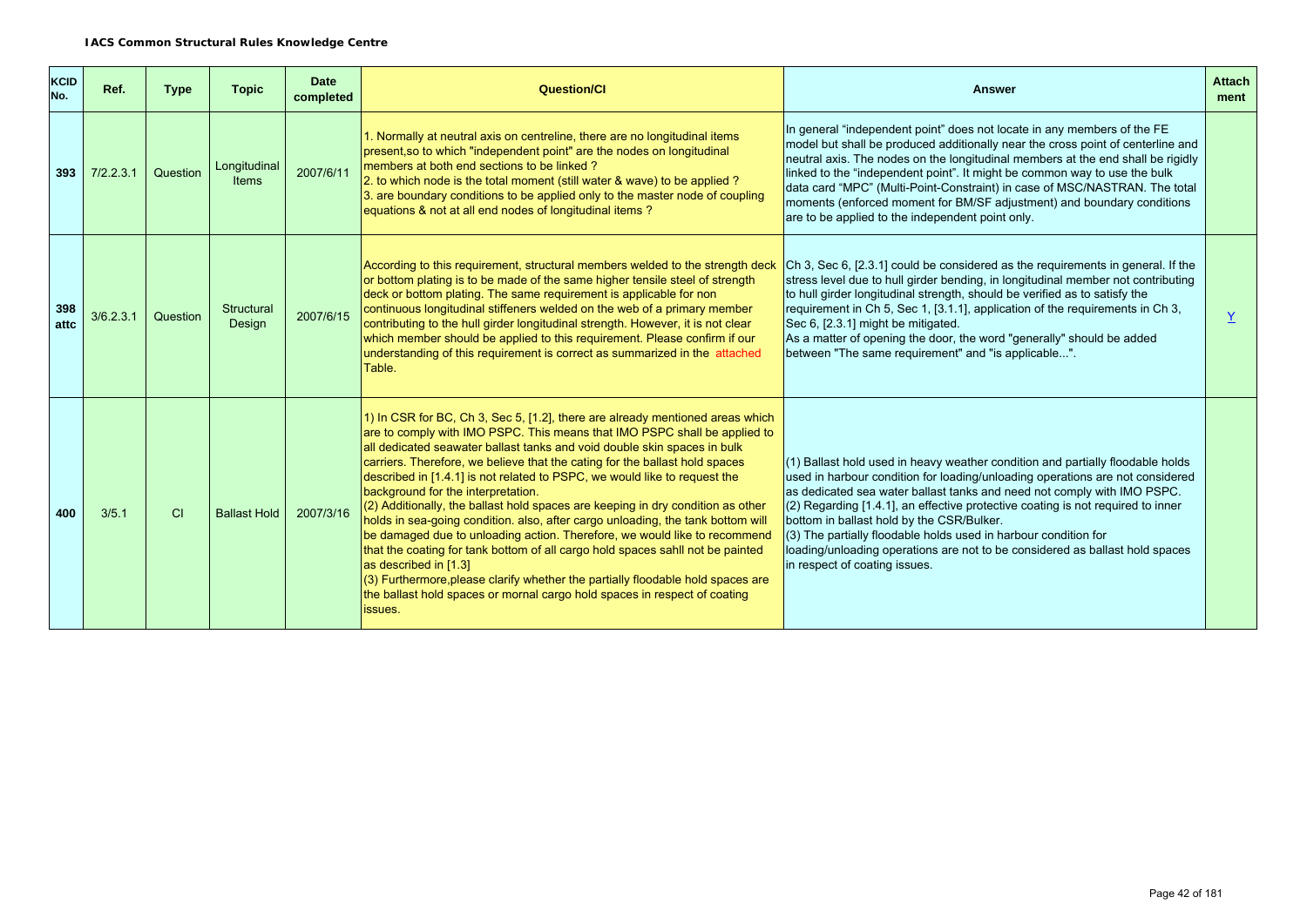| <b>KCID</b><br>No. | Ref.                                                    | <b>Type</b> | <b>Topic</b>                                     | <b>Date</b><br>completed | <b>Question/Cl</b>                                                                                                                                                                                                                                                                                                                                                                                                                                                                                                                                                                                                                                                                                                                                                                                                                                                                                                                                                                                                                                                                                                                                                                                                                                                                                                                                                                        | <b>Answer</b>                                                                                                                                                                                                                                                                                                                                                                                                                                                                                                                                                                                                                                                                                       | <b>Attach</b><br>ment |
|--------------------|---------------------------------------------------------|-------------|--------------------------------------------------|--------------------------|-------------------------------------------------------------------------------------------------------------------------------------------------------------------------------------------------------------------------------------------------------------------------------------------------------------------------------------------------------------------------------------------------------------------------------------------------------------------------------------------------------------------------------------------------------------------------------------------------------------------------------------------------------------------------------------------------------------------------------------------------------------------------------------------------------------------------------------------------------------------------------------------------------------------------------------------------------------------------------------------------------------------------------------------------------------------------------------------------------------------------------------------------------------------------------------------------------------------------------------------------------------------------------------------------------------------------------------------------------------------------------------------|-----------------------------------------------------------------------------------------------------------------------------------------------------------------------------------------------------------------------------------------------------------------------------------------------------------------------------------------------------------------------------------------------------------------------------------------------------------------------------------------------------------------------------------------------------------------------------------------------------------------------------------------------------------------------------------------------------|-----------------------|
| 401                | 4/7.3.4.<br>4/2.2.1.1<br>4/App.2.<br>Table 1            | Question    | Discription of<br>Symbols of<br>"Kr" and<br>"GM" | 2007/7/1                 | According to CH 4, Sec 7, 3.4 Cargo holds have to be loaded with a<br>theoretical cargo mass [t] of M_HD + 0.1 x M_H with rho = 3 t/m. This loading<br>condition has to be used for prescriptive requirements as defined in CH 6 and<br>FEA. Such a concentrated load has a significant higher GM than in<br>homogeneous full load condition. Table 1 of Ch 4, Sec 2 takes the different<br>loading conditions (alternate / homogeneous) not into account.<br>(1) Is it correct, to consider the described loading condition for prescriptive<br>requirements?<br>$(2)$ If yes, the main influence for the dynamic loads are neglected by using the<br>same GM and k_r values for homogeneous full loading condition and alternate<br>loading condition. Do we have to use the GM value for the alternate full<br>loading condition of the loading manual? (cargo masses are different!!!)<br>(3)k_r values are not included in the loading manuals. Which formula can be<br>used to derive k_r to the individual corresponding GM of the loading manual?<br>$(4)$ In case of FEA, concentrated loading conditions have to be evaluated<br>according Ch 4, App. 2, Table 1 ff. In these cases the used GM values,<br>derived with Table 1 of Ch 4, Sec 2 are wrong. It should be recommended,<br>that only GM values defined in the loading manual have to be used for these<br>analyses. | As specified in the description of symbols of "Kr" and "GM" in 2.1.1 of Ch 4<br>Sec 2, when the value of Kr and GM are not known, the values indicated in<br>Table 1 may be assumed. This means that the actual values of Kr and GM in<br>the loading manual should be used in the calculations of the ships motions<br>and accelerations in Ch 4 Sec 2 as a principle.<br>The values of GM and Kr indicated in Table 1 have been proposed as the<br>typical and actual values for usual conditions such as the full alternate or<br>homogeneous load condition (even distribution of mass in transverse section)<br>in order to provide these values when they are not known at the initial stage. |                       |
| 402                | 6/1.3.1.3<br>6/1.3.2.2<br>attc $6/2.3.1.3$<br>6/2.3.2.5 | CI          | Flooding<br>Require-<br>ments                    | 2007/7/12                | 3 Questions related to flooding requirements in Ch.6, Sec.1 1 and 2                                                                                                                                                                                                                                                                                                                                                                                                                                                                                                                                                                                                                                                                                                                                                                                                                                                                                                                                                                                                                                                                                                                                                                                                                                                                                                                       | Question Q1: Your understanding is correct: Ch 6, Sec 1, [3.1.3] and Sec 2,<br>$(3.1.3)$ will be revised, as editorial correction to "The lateral pressure in flooded<br>conditions pF is defined in Ch. 4 Sec. 6 [3.2.1]".<br>Question Q2: Ch 6, Sec 1, [3.2.2] and Sec 2, [3.2.6] are requirements coming<br>from UR S18. The reference to the design resultant pressure in Ch 4, Sec 6,<br>$(3.3.7)$ only is fully in line with UR S18. Consequently, there is no need to add<br>any reference to [3.3.6].<br>Question Q3: Your understanding of the summary of flooding requirements<br>should take into account the answer to question Q2 above.<br><b>Also Included</b><br>in Corrigenda 5    | $\overline{X}$        |
|                    | 403 3/6.10.4.2                                          | CI          | <b>Bending</b><br>Radius                         | 2007/4/10                | According to CSR-Bulker Ch.3 Sec.6 [10.4.2], the bending radius R is not less<br>than 3.0 t but using net plate thickness. If the intention is to control cold<br>forming, is it reasonable to use as-built thickness? For sake of clarity, the<br>bending radius R should be defined as the "radius of inner plate surface" as<br>illustrated in Figure 3.6.28.                                                                                                                                                                                                                                                                                                                                                                                                                                                                                                                                                                                                                                                                                                                                                                                                                                                                                                                                                                                                                          | The intention of this requirement is to control the cold forming. As described in<br>$\vert$ IACS Rec. No.47, the minimum bending radius is 3 x t, where t is the gross<br>thickness. The definition of "R" is defined as he "radius of inner plate surface".<br>Threrefore, we will consider the editorial correction according to your<br>suggestion.                                                                                                                                                                                                                                                                                                                                             |                       |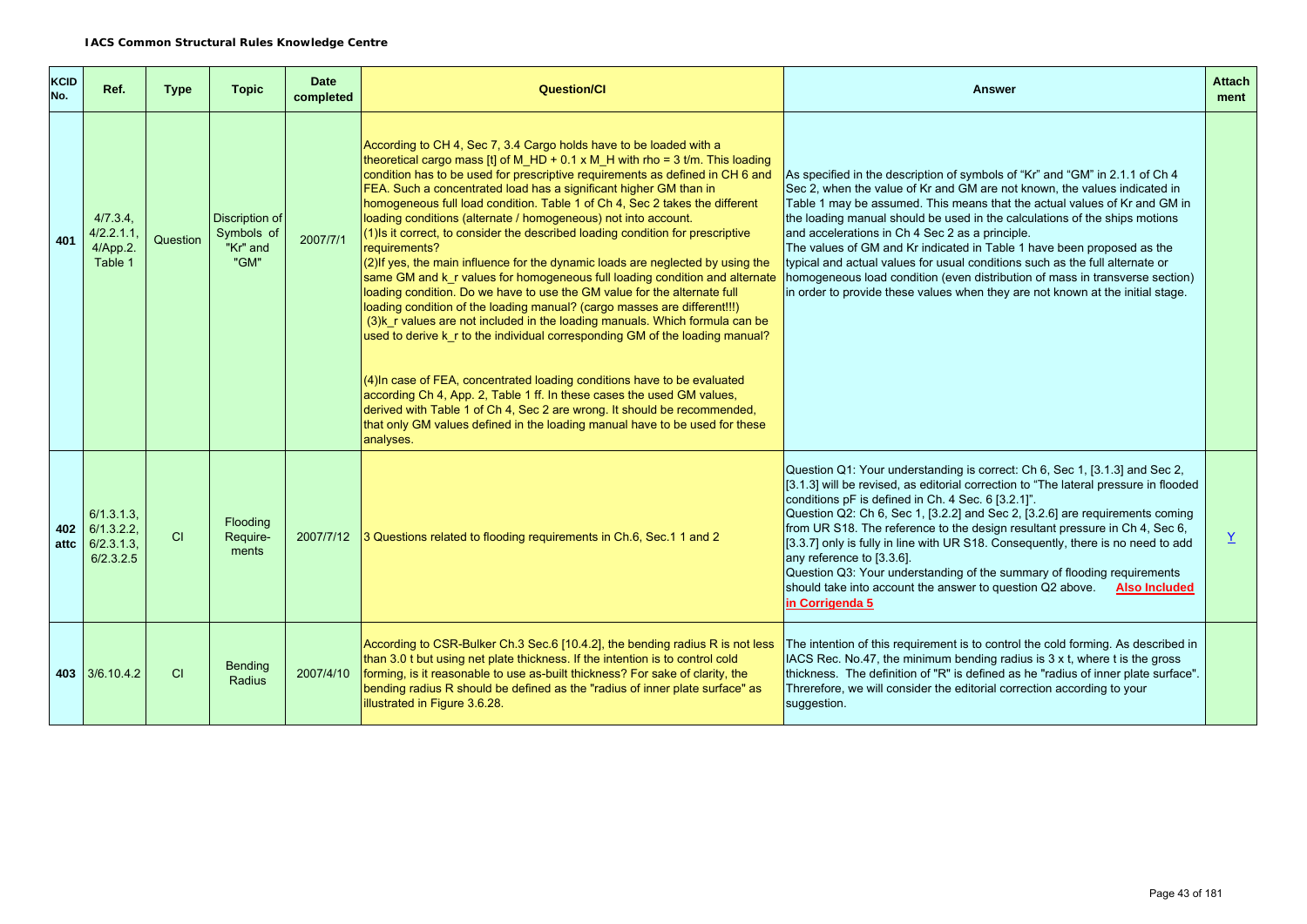| <b>KCID</b><br>No. | Ref.                               | <b>Type</b> | <b>Topic</b> | <b>Date</b><br>completed | <b>Question/Cl</b>                                                                                                                                                                                                                                                                                                                                                                                                                                                                                                                                                                                                                                                                                                                                                                                                                                                                                                                                                                                                                                                                                                                                                                                                                    | <b>Answer</b>                                                                                                                                                                                                                                                                                                                                                                                                                                                                                                                                                                                                                                                                                                                                                                                                                                                                                                                                                                                                                                                                                                                                                                                                                                                                                                                         | <b>Attach</b><br>ment |
|--------------------|------------------------------------|-------------|--------------|--------------------------|---------------------------------------------------------------------------------------------------------------------------------------------------------------------------------------------------------------------------------------------------------------------------------------------------------------------------------------------------------------------------------------------------------------------------------------------------------------------------------------------------------------------------------------------------------------------------------------------------------------------------------------------------------------------------------------------------------------------------------------------------------------------------------------------------------------------------------------------------------------------------------------------------------------------------------------------------------------------------------------------------------------------------------------------------------------------------------------------------------------------------------------------------------------------------------------------------------------------------------------|---------------------------------------------------------------------------------------------------------------------------------------------------------------------------------------------------------------------------------------------------------------------------------------------------------------------------------------------------------------------------------------------------------------------------------------------------------------------------------------------------------------------------------------------------------------------------------------------------------------------------------------------------------------------------------------------------------------------------------------------------------------------------------------------------------------------------------------------------------------------------------------------------------------------------------------------------------------------------------------------------------------------------------------------------------------------------------------------------------------------------------------------------------------------------------------------------------------------------------------------------------------------------------------------------------------------------------------|-----------------------|
| 406                | 4/6.3.3.2,<br>Symbol<br>4.6, 4/6.1 | CI          | Pressure     | 2007/10/23               | Questions related to interpretation of the pressure in Ch. 4 Sec.6:<br>Q1 Ch.4 Sec.6 [3.3.2]<br>Please advise how to check the load scenario as stated in the last sentence of<br>Ch.4 Sec.6 [3.3.2] which reads; "the maximum mass of cargo which may be<br>carried in the hold is also to be considered to fill that hold up to the upper deck<br>level at centreline."<br>Cargo density is given in Ch.4 Sec.6 [Symbols] when the hold is filled up to the<br>upper deck for BC-A and BC-B. This however assumes homogeneous loaded<br>condition Mh at maximum draught.<br>Q2 Ch.4 Sec.6 [Symbols]<br>Do we not check alternate full hold in BC-A vessel filled up to upper deck?<br>•As far as we understand, this is not in line with URS18 and Ch4 Sec.6 [3.3.2]<br>•Regarding intact condition for BCA. Only rho = 3 is to be checked according<br>to Ch.4Sec.6 [Symbols] E.g. for ships are set up with cement loading in<br>alternate condition, at least two conditions should be calculated as they are<br>decisive for different elements. Cond 1: $M = MHD + 10\%MH$ with density, rho=<br>3 ReposeAngle=35 deg. Cond 2: $M = MHD + 10\% MH$ with density, rho= 1.25<br>ReposeAngle=25 deg.<br>Please consider revising. | A1 For bulkhead strength check under flooded condition, the cargo mass,<br>cargo density and cargo upper surface are as follows.<br>$(1)$ Homogeneous loading condition<br>(a)Cargo density is less than 1.78 t/m3<br>Cargo Mass: The maximum cargo mass in case where the cargo is loaded up<br>to the upper deck in homogeneous loading condition at maximum draught.<br>Cargo density: According to loading manual<br>Upper surface of cargo: Upper deck level at center line of cargo hold.<br>However, for hold of cylindrical shape, the upper surface of cargo may be<br>evaluated by the requirement of 1.1.1.<br>(b) Cargo density is not less than 1.78 t/m3<br>Cargo Mass: The maximum cargo mass in case where the cargo is not loaded<br>up to the upper deck in alternate loading condition at maximum draught.<br>Cargo density: According to the loading manual<br>Upper surface of cargo: The upper surface of cargo can be obtained by the<br>formula specified in 1.1.2.                                                                                                                                                                                                                                                                                                                                           |                       |
|                    |                                    |             |              |                          | Q3: Ch. 4 Sec. 6 [1]<br>Equivalent cargo filling height hc is calculated according to Ch.4 Sec.6 [1.1.1]<br>when the cargo hold is loaded "up to the top of hatch coaming". This does not<br>correspond to the load scenario in [3.3.2] as mentioned above "to fill that hold<br>"up to the upper deck level at centerline". The same applies for the filling<br>height as defined in the last sentence in [1.1.2]. Please clarify.<br>Q4: Ch. 4 Sec. 6 [1]<br>According to Ch.4 Sec.6 [3.3.3], the load scenario with cargo density 1.78 t/m3<br>at flooding level of 0.9D1 can be a dimensioning load case for bending<br>capacity of vertical corrugation in flooded condition. In this load scenario,<br>cargo hold is normally not loaded up to the upper deck.<br>How to calculate hc according to Ch.4 Sec.6 [1.1.2] when the cargo hold<br>(alternate full hold in BC-A vessel) is not filled up to upper deck. Cargo surface<br>is close to upper deck touching the topside tank sloping bottom. This is not<br>assumed in the formula as illustrated in Figure 4.6.2. Please clarify.                                                                                                                                       | (2) Alternate loading condition<br>(a)Cargo density is less than 1.78 t/m3<br>Cargo Mass: The maximum cargo mass in case where the cargo is loaded up<br>to the upper deck in alternate loading condition at maximum draught.<br>Cargo density: According to loading manual<br>Upper surface of cargo: Upper deck level at center line of cargo hold.<br>However, for hold of cylindrical shape, the upper surface of cargo may be<br>evaluated by the requirement of 1.1.1.<br>(b) Cargo density is not less than $1.78$ t/m3<br>Cargo Mass: The maximum cargo mass in case where the cargo is not loaded<br>up to the upper deck in alternate loading condition at maximum draught.<br>Cargo density: According to the loading manual<br>Upper surface of cargo: The upper surface of cargo can be obtained by the<br>formula specified in 1.1.2.<br>A2 The 2nd sentence in Ch.4 Sec.6 [3.3.2] reads: "The most severe<br>combinations of cargo induced loads and flooding loads are to be used for the<br>check of the scantlings of each bulkhead ". Accordingly if the cement<br>loading in alternate loading should be the severest, transverse vertically<br>corrugated watertight bulkheads needs to be checked in such condition.<br>Therefore there is no need to change the current rules.<br>(Continues to the next page) |                       |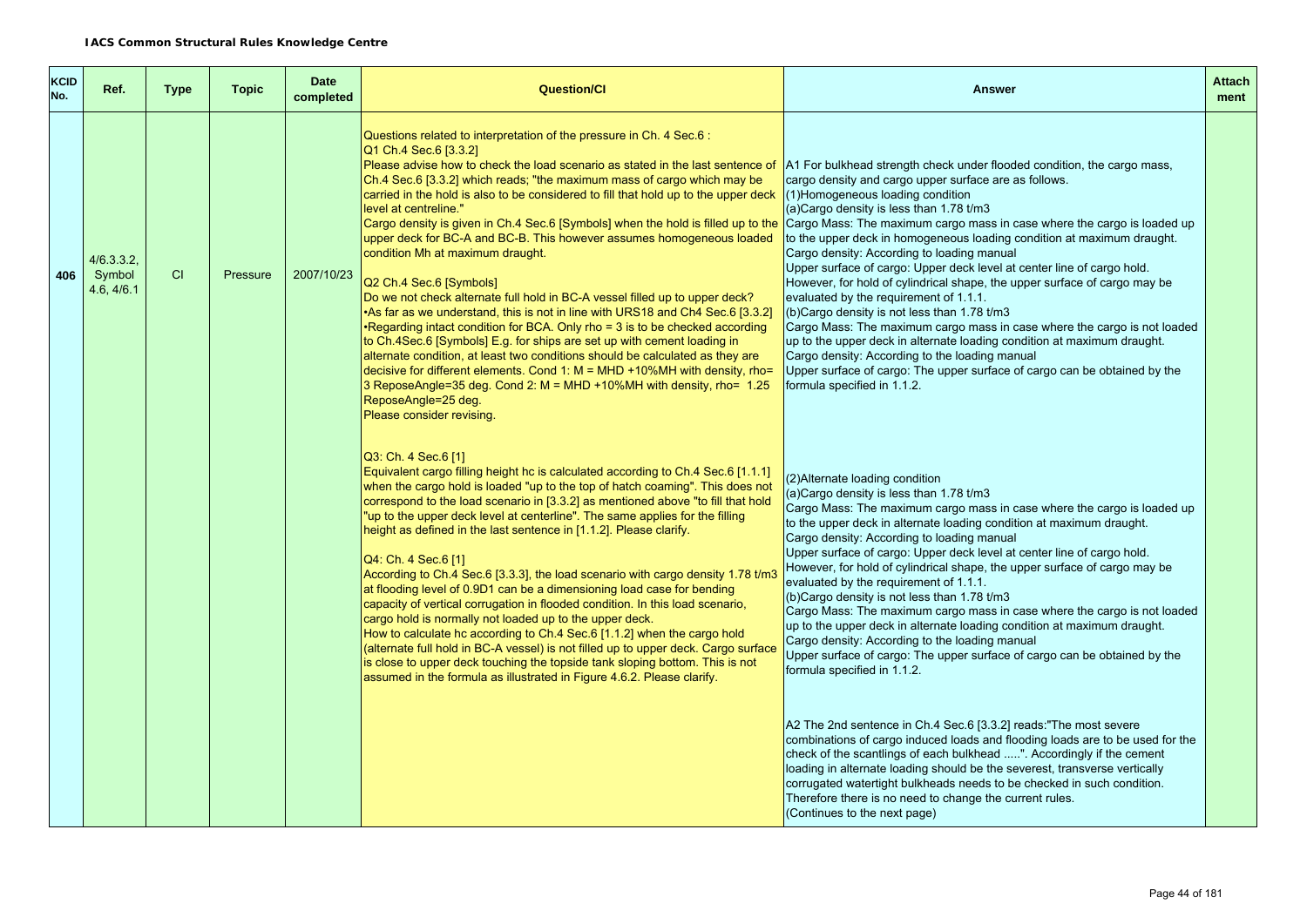| <b>KCID</b><br>No. | Ref.                               | <b>Type</b> | <b>Topic</b>                                  | <b>Date</b><br>completed | <b>Question/Cl</b>                                                                                                                                                                                                                                                                                                                                                                                                                                                                                                            | <b>Answer</b>                                                                                                                                                                                                                                                                                                                                                                                                                                                                                                                                                                                                                                                                                                                                                                                                                                      | <b>Attach</b><br>ment |
|--------------------|------------------------------------|-------------|-----------------------------------------------|--------------------------|-------------------------------------------------------------------------------------------------------------------------------------------------------------------------------------------------------------------------------------------------------------------------------------------------------------------------------------------------------------------------------------------------------------------------------------------------------------------------------------------------------------------------------|----------------------------------------------------------------------------------------------------------------------------------------------------------------------------------------------------------------------------------------------------------------------------------------------------------------------------------------------------------------------------------------------------------------------------------------------------------------------------------------------------------------------------------------------------------------------------------------------------------------------------------------------------------------------------------------------------------------------------------------------------------------------------------------------------------------------------------------------------|-----------------------|
| 406                | 4/6.3.3.2,<br>Symbol<br>4.6, 4/6.1 | CI          | Pressure                                      |                          | $2007/10/23$ (Refer to the former page)                                                                                                                                                                                                                                                                                                                                                                                                                                                                                       | (Continuation of the former page)<br>A3 The filling height specified in the requirement of 1.1.1 of Ch 4 Sec 6 is<br>based on the experiments and their findings to evaluate the cargo load under<br>intact condition. Hence, it is different from the load scenario for flooded<br>condition which the permeability should be considered in addition to the cargo<br>filling height. But in order to estimate the cargo filling height for non-cylindrical<br>shape by ample and easy procedure, the last sentence of 1.1.2 can be accept<br>the same procedure on cargo filling height under flooded condition.<br>A4 When the cargo is not loaded up to the upper deck but close to upper deck<br>touching the topside tank sloping plate, the cargo filling height can be obtained<br>by the requirement of 1.1.2 neglecting the topside tank. |                       |
| 408                | 6/1.2.2.1                          | Question    | scantling<br>determina-<br>tion               | 2007/3/12                | In the determination of the minimum net thickness of side shell plating in<br>paragraph [2.2.1] of Chapter 6, Section 1, which draught is to be used in the<br>formula? The moulded draught or the scantling draught?                                                                                                                                                                                                                                                                                                         | Since the moulded draught can change during the ship's life, the draught to be<br>used in the formula is the scantling draught.                                                                                                                                                                                                                                                                                                                                                                                                                                                                                                                                                                                                                                                                                                                    |                       |
| 409                | 6/1.2.2.1                          | Question    | formula                                       | 2007/3/2                 | In the determination of the minimum net thickness of side shell plating in<br>paragraph (2.2.1) of chapter 6, section 1, can you recdefine more clearly the<br>extent of side shell where the formula is to be applied.                                                                                                                                                                                                                                                                                                       | The formula is to be applied from the minimum design lowest ballast waterline<br>amidships to 0.25 Ts (minimum 2.2m) above Ts.                                                                                                                                                                                                                                                                                                                                                                                                                                                                                                                                                                                                                                                                                                                     |                       |
| 410<br>attc        | 1/1.1.2                            | Question    | Lime Stone<br><b>Ship</b>                     | 2007/3/15                | Is CSR/Bulker applied to the attached self-unloading lime stone ship?                                                                                                                                                                                                                                                                                                                                                                                                                                                         | No, the CSR is not applicable to the concerned design of the self-unloading<br>lime stone ship.                                                                                                                                                                                                                                                                                                                                                                                                                                                                                                                                                                                                                                                                                                                                                    | $\underline{Y}$       |
| 411                | 7/2.2.5                            | Question    | Horizontal<br><b>Bending</b><br><b>Moment</b> | 2007/6/12                | Handling of horizontal moment induced by P1-Loadcase: Loading conditions<br>with load case P1 create horizontal bending moments, which increases from<br>"0" at one model side to a maximum value at the other side. We adjust these<br>horizontal bending moments with counter shear forces and bending moments<br>at the model ends analog to the horizontal bending moment in the R1 load<br>case. The target value for the horizontal bending moment in P1 load case is<br>"0" at mid of cargo hold model.Please confirm. | We confirm that the target value for the horizontal bending moment in P1 load<br>case is "0" at the mid of cargo hold model.                                                                                                                                                                                                                                                                                                                                                                                                                                                                                                                                                                                                                                                                                                                       |                       |
| 413                | Table<br>$9.3.2 \&$<br>9/3.7.2     | CI.         | <b>Net Sectional</b><br>area of<br>bedplates  | 2007/10/8                | Ch.9 Sec. 3 [7.2] Table 2<br>The requirement for net sectional area of bedplates is significantly exceeding<br>current designs, in some cases by more than 50%.<br>The requirement for a typical Handymax vessel with current design has<br>P=9500kW, nr = 130, LE=8.5m<br>The required bedplate net area is 640cm2. Current design is about 430cm2,<br>which is a nearly 50% increase.                                                                                                                                       | It was not intended to increase the scantlings compared to current design.<br>We noted your comment. The following interpretation are prepared and will be<br>submit it to the Hull Panel for review.<br>"The net scantlings of the structural elements in way of seatings are to be<br>determined by the engine manufactures. They are to be checked on the basis<br>of calculation result supplied by the engine manufacturers. If these<br>calculations are not supplied, the net scantlings of the structural elements in<br>way of the internal combustion engine seatings are to be obtained from the<br>formulae in Table 2."                                                                                                                                                                                                               |                       |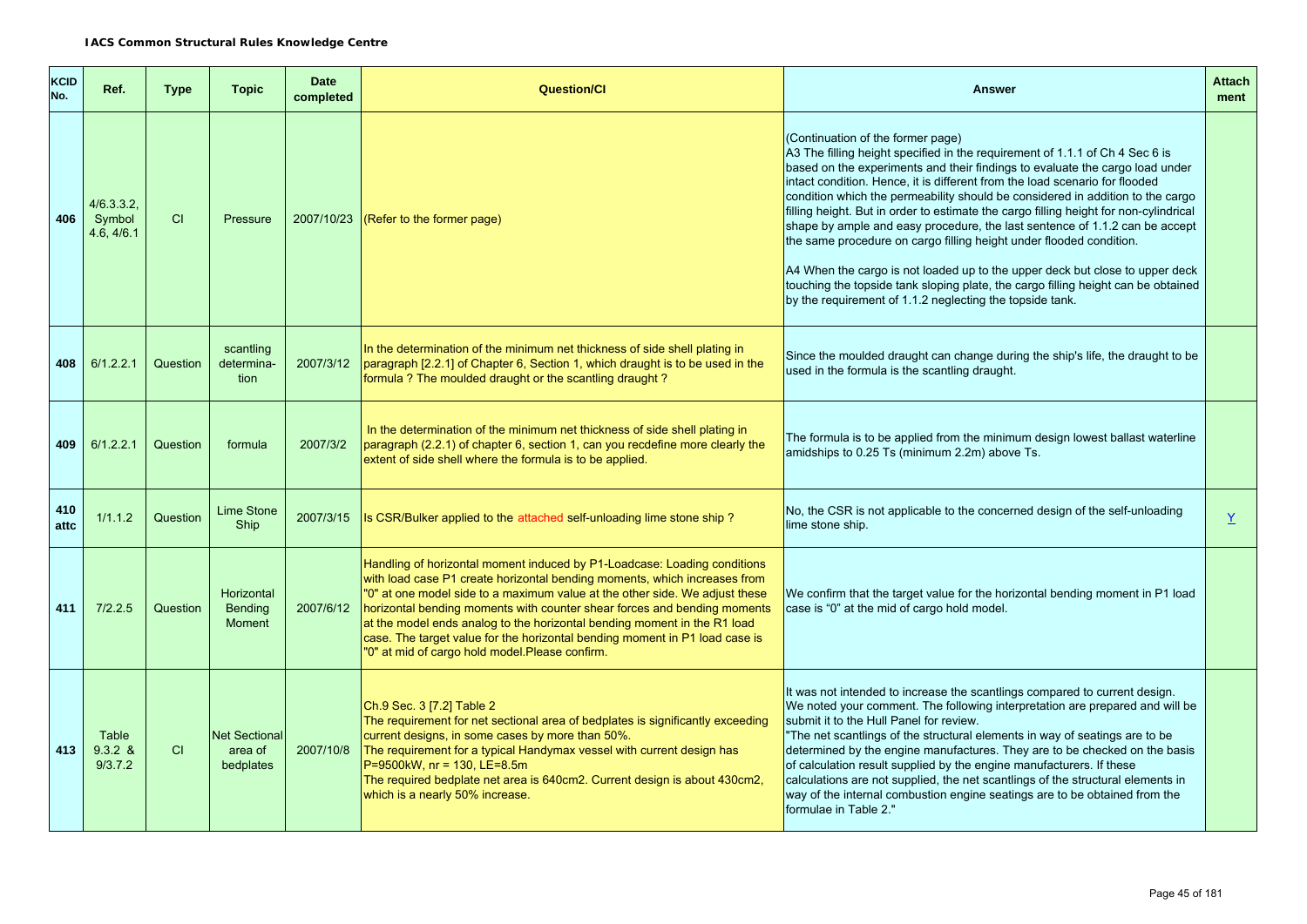| <b>KCID</b><br>No. | Ref.                            | <b>Type</b> | <b>Topic</b>                        | <b>Date</b><br>completed | <b>Question/Cl</b>                                                                                                                                                                                                                                                                                                                                                                                                                                                                                                                                                                                                                                                                                                                                                                                                                                                                                                                                                                                                                                                                                                                                                                                                                                                                                                                                          | <b>Answer</b>                                                                                                                                                                                                                                                                                                                                                                                                                                                                                                                                                                                                                                                | <b>Attach</b><br>ment |
|--------------------|---------------------------------|-------------|-------------------------------------|--------------------------|-------------------------------------------------------------------------------------------------------------------------------------------------------------------------------------------------------------------------------------------------------------------------------------------------------------------------------------------------------------------------------------------------------------------------------------------------------------------------------------------------------------------------------------------------------------------------------------------------------------------------------------------------------------------------------------------------------------------------------------------------------------------------------------------------------------------------------------------------------------------------------------------------------------------------------------------------------------------------------------------------------------------------------------------------------------------------------------------------------------------------------------------------------------------------------------------------------------------------------------------------------------------------------------------------------------------------------------------------------------|--------------------------------------------------------------------------------------------------------------------------------------------------------------------------------------------------------------------------------------------------------------------------------------------------------------------------------------------------------------------------------------------------------------------------------------------------------------------------------------------------------------------------------------------------------------------------------------------------------------------------------------------------------------|-----------------------|
| 414                | 3/6.1                           | <b>CI</b>   | Cargo hold<br>areas                 | 2007/7/11                | Ch.3Sec.6 [1]<br>The requirements in section [6] are only applicable for the cargo hold area.<br>Our opinion is that the subsections dealing with general principles, plating,<br>stiffeners and primary supporting members should also apply to other<br>structures, as we can not find any corresponding requirements in Ch.9. Please<br>advise.                                                                                                                                                                                                                                                                                                                                                                                                                                                                                                                                                                                                                                                                                                                                                                                                                                                                                                                                                                                                          | The requirements in Ch.3 Sec.6 are applicable to not only cargo hold area but<br>also other areas, where the application is appropriate, including the areas<br>related to Ch.9 in general, as defined in Ch.1 Sec.1 Table.1. Actually some<br>subsections in Ch.3 Sec.6 specify the requirements to the structures outside<br>of cargo hold area.<br>However where the requirements in Ch.9 should contradict those in Ch.3<br>Sec.6 the former should govern.                                                                                                                                                                                              |                       |
| 415                | 3/6.2.2.5                       | CI          | Plating<br><b>Thickness</b>         | 2007/4/2                 | A change in plating thickness is not to exceed 50% of thicker plate thickness<br>for load carrying direction." Please specify whether the requirement is based<br>on gross or net thickness.                                                                                                                                                                                                                                                                                                                                                                                                                                                                                                                                                                                                                                                                                                                                                                                                                                                                                                                                                                                                                                                                                                                                                                | In this case, Plating thickness means the as-built thickness of plating. We will<br>consider the Editorial Change.                                                                                                                                                                                                                                                                                                                                                                                                                                                                                                                                           |                       |
| 416<br>attc        | 3/6.10.5.1<br>& 3/6.5.2.1       | <b>CI</b>   | Depth of<br><b>Stiffener</b>        | 2007/5/14                | Ch.3Sec.6 [10.5.1] and Ch.3Sec.6 [5.2.1]. The requirement "Depth of stiffener<br>is to be more than 1/12 of stiffener length". Case 1: Typical web spacing is<br>$(3x800mm)$ = 2.4 meter. A flat bar on longitudinal girder is then required to be<br>200mm. With a ship length of 200meters, utilizing the interpretation KC#328 in<br>a typical pipe duct (tc=2), the required thickness is $(3+0.015x200+2=)$ 8mm.<br>That is minimum FB 200x8. Current comparable design is FB150x12. Case 2:<br>Wash bulkhead in way of ER with a height of 4.5 m. Minimum height of<br>supporting stiffeners is 375mm. Current comparable design is HP200x9.<br>Q1: Please explain background of these requirements.<br>Q2: With reference to Case1. The minimum required scantling is high and<br>slender. Compared to current design the cross sectional area is smaller,<br>$(200x8 = 16cm2 \text{ vs. } (150x12=) 18cm2$ . The slender profile will be more prone<br>to tripping. It is also outside the slenderness requirement for ordinary<br>stiffeners listed in Ch. 6 Sec. 2 [2.3.1]. We consider the original scantling to be<br>a better choice. Please advise.<br>Q3: With reference to Case 2. The dimensions required for the wash bulkhead<br>stiffeners will be larger than for a comparable water tight bulkhead. This does<br>not seem reasonable. | A1. The requirement of 5.2.1 has been based on the modified one of the<br>current classification rules, taking into account the net scantling concept. This<br>requirement is provided to ensure the appropriate scantling and rigidity of web<br>stiffener for the purpose of avoiding the buckling of web plate of primary<br>supporting member based on the experiences.<br>Please refer to the attached documents for the background of the requirement<br>of 5.2.1 of Ch 3 Sec 5.<br>A2 and A3: Such stiffeners as described in the question are to be considered<br>as ordinary stiffeners, with application of the full requirements of Ch 6, Sec 2.  | $\overline{X}$        |
| 417                | Ch <sub>3</sub> Sec<br>6/10.5.1 | CI          | <b>Bulkhead</b><br><b>Stiffener</b> | 2007/5/14                | The requirement "The net thickness of bulkhead stiffener is not to be less than<br>the minimum thickness required for the considered bulkhead plate". With<br>reference to KC #328 approved 22/01/07 regarding web stiffeners on primary<br>supporting members. Can the same interpretation be applied to [10.5.1]?                                                                                                                                                                                                                                                                                                                                                                                                                                                                                                                                                                                                                                                                                                                                                                                                                                                                                                                                                                                                                                         | Yes, the same interpretation specified in KC 328 can be applied to [10.5.1].<br>This interpretation is the following one:<br>It is agreed that the requirement asking that "the net thickness of bulkhead<br>stiffener is not to be less than the minimum net thickness required for the<br>considered bulkhead plate" seems quite severe.<br>The interpretation is that "the net thickness of bulkhead stiffener is not to be<br>less than the minimum net thickness defined in Ch 6, Sec 2, [2.2.1]", i.e. the<br>minimum thickness of ordinary stiffeners $(3 + 0.015 \text{ L2})$ .<br>We will consider the Rule Change according to our interpretation. |                       |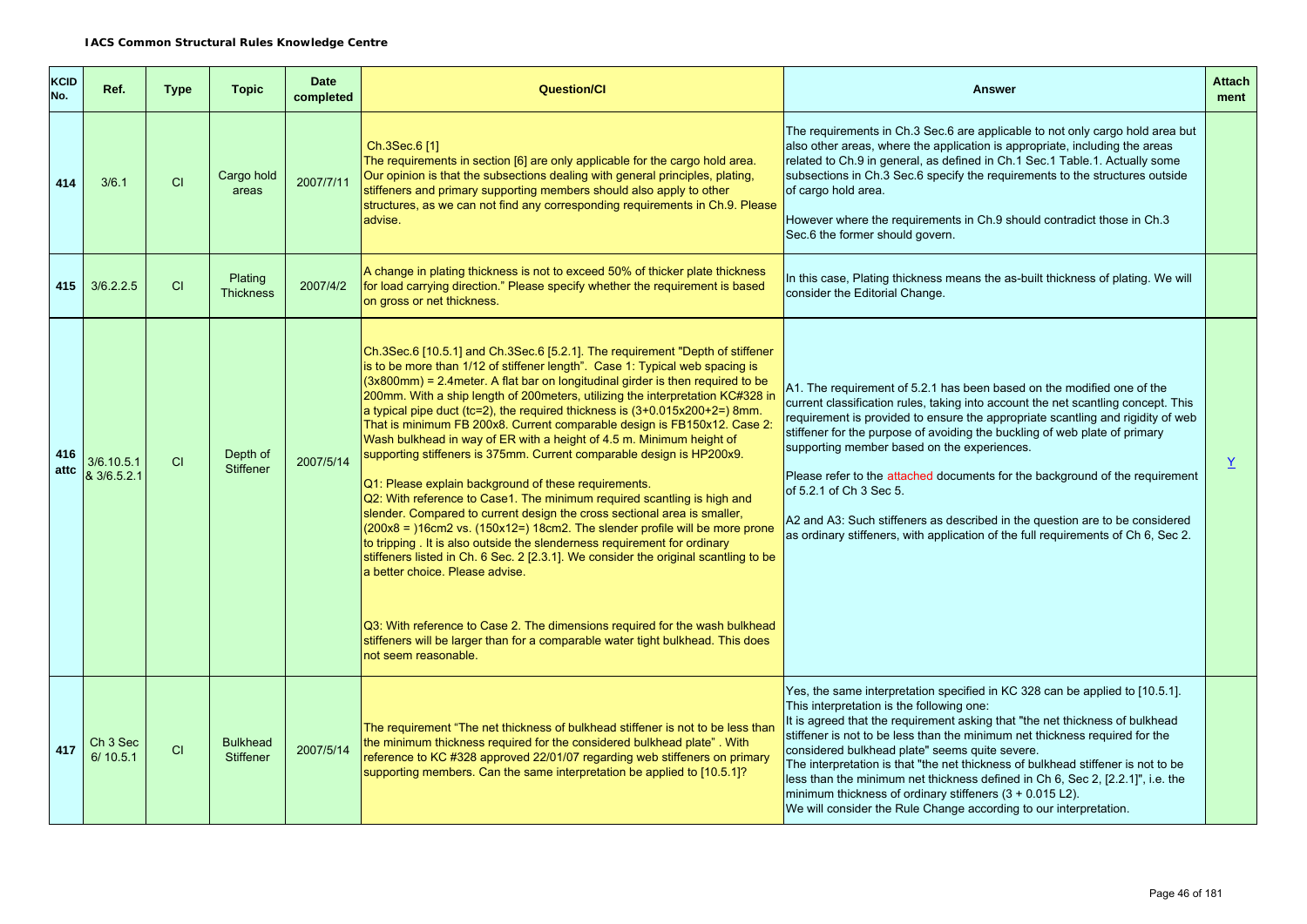| <b>KCID</b><br>No. | Ref.          | Type     | <b>Topic</b>                                                   | <b>Date</b><br>completed | <b>Question/CI</b>                                                                                                                                                                                                                                                                                                                                                                                                                                                                                                                         | Answer                                                                                                                                                                                                                                                                                                                                                                                                                                                                                                                                                                                                                                                              | <b>Attach</b><br>ment |
|--------------------|---------------|----------|----------------------------------------------------------------|--------------------------|--------------------------------------------------------------------------------------------------------------------------------------------------------------------------------------------------------------------------------------------------------------------------------------------------------------------------------------------------------------------------------------------------------------------------------------------------------------------------------------------------------------------------------------------|---------------------------------------------------------------------------------------------------------------------------------------------------------------------------------------------------------------------------------------------------------------------------------------------------------------------------------------------------------------------------------------------------------------------------------------------------------------------------------------------------------------------------------------------------------------------------------------------------------------------------------------------------------------------|-----------------------|
| 418                | 6/2.4.1.2     | CI.      | <b>Net Sectional</b><br>Modulus of<br>web<br><b>Stiffeners</b> | 2007/1/14                | Ch.6 Sec.2 [4.1.2] Net sectional modulus of web stiffeners of primary<br>supporting members.<br>Should the net sectional modulus be calculated with or without attached<br>plating? If the answer is "with the attached plate", then what is the effective<br>width to be considered?<br>Please consider clarifying the section.                                                                                                                                                                                                           | The net section modulus of web stiffener of non-watertight primary supporting<br>member should be calculated without the attached plating.                                                                                                                                                                                                                                                                                                                                                                                                                                                                                                                          |                       |
| 419                | Ch.6<br>Sec.2 | Question | Ordinary<br><b>Stiffiners</b>                                  | 2007/4/25                | What is the definition of "ordinary stiffener"?<br>Are web stiffeners of primary supporting members to be considered "ordinary<br>stiffener"?                                                                                                                                                                                                                                                                                                                                                                                              | Web stiffeners of primary supporting members are not to be considered as<br>"ordinary stiffeners".                                                                                                                                                                                                                                                                                                                                                                                                                                                                                                                                                                  |                       |
| 422                | 3/5.1.2.2     | CI       | Measuremen<br>ts                                               | 2007/3/7                 | What is the interpretation of whether under CSR the ballast tanks and the<br>double side skin spaves of bulk carriers is for length of 150m and upwards.<br>CSR say" For ships contracted the coating of internal spaces subject to the<br>amended SOLAS regulations are to satisfy the requirements of the IMO<br>performance standard". this would indicate that this is applicable to 150 L for<br>both the ballast tanks and the double side skin spaces of bulk carrier; although<br>the CSR for bulk carriers si for 90m and upwards | IMO PSPC is applicable for all ballast tanks of new ships of 500gt above and<br>double side skin spaces of new bulk carriers of 150m above. CSR BC makes<br>IMO PSPC effective for CSR bulk carriers contacted for construction on and<br>after 8 Dec 06. Therefore, under CSR BC, IMO PSPC is applicable for all<br>ballast tanks of bulk carriers of 90m above and double side skin space of bulk<br>carriers of 150m above. If double side skin space is of ballast tank, PSPC is<br>applicable for such space of bulk carriers of 90m above. If double side skin<br>space is of void space, PSPC is applicable to such space of bulk carriers of<br>150m above. |                       |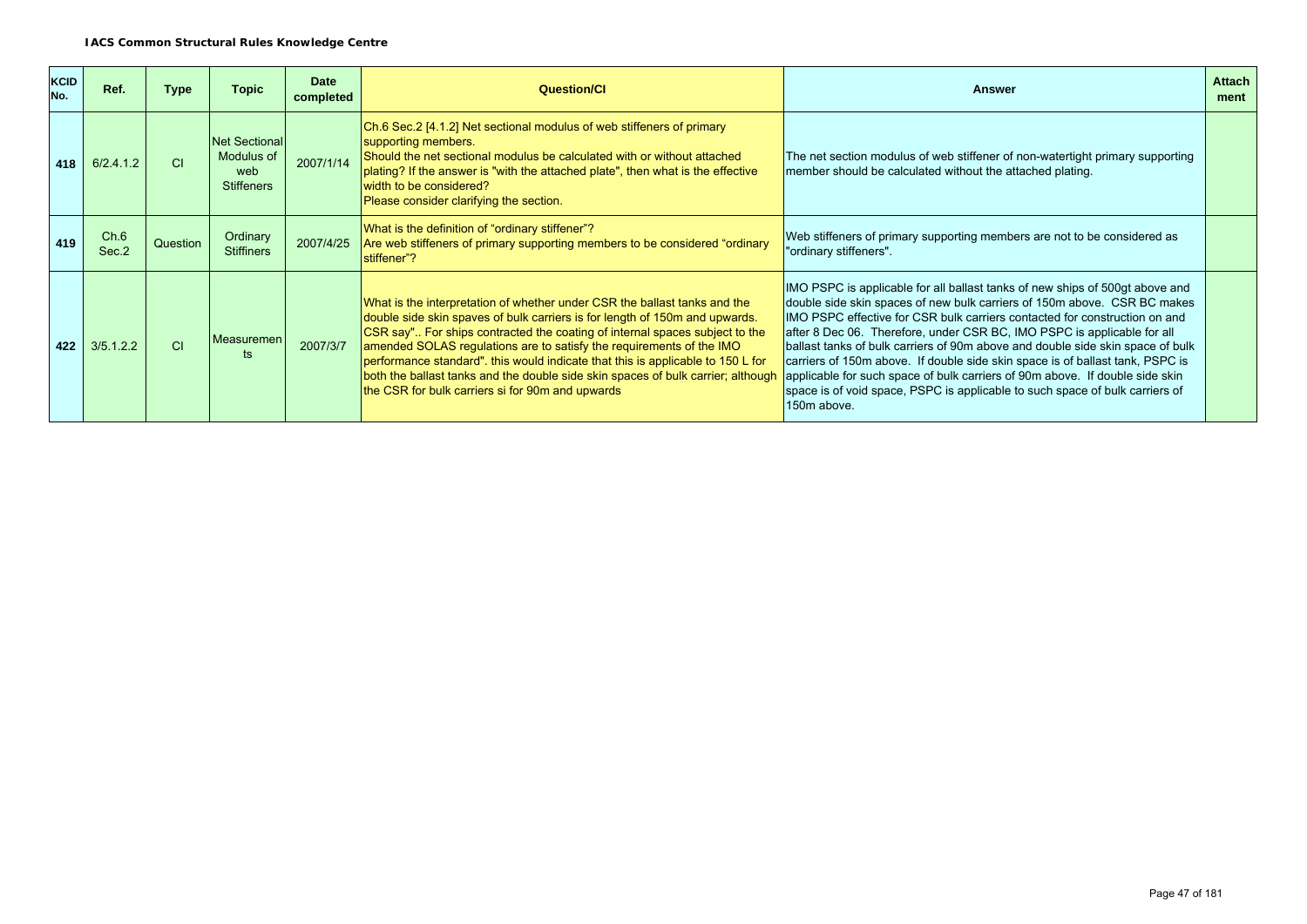| <b>KCID</b><br>No. | Ref.                                             | <b>Type</b> | <b>Topic</b>                              | <b>Date</b><br>completed | <b>Question/Cl</b>                                                                                                                                                                                                                                                                                                                                                                                                                                                                                                                                                                                                                                                                                                                                                                                                                                                                                                                                                                                                                                                                                                                                                                                                                                                                                                                                                                                                                                                                                                                                                                                                                                                                                                                                                                                                                                                                                                                                                                                                                                                                                                                                                                                                                                                                                                                                                                                                                                                                                                                                                         | Answer                                                                                                                                                                                                                                                                                                                                                                                                                                                                                                                                                    | <b>Attach</b><br>ment |
|--------------------|--------------------------------------------------|-------------|-------------------------------------------|--------------------------|----------------------------------------------------------------------------------------------------------------------------------------------------------------------------------------------------------------------------------------------------------------------------------------------------------------------------------------------------------------------------------------------------------------------------------------------------------------------------------------------------------------------------------------------------------------------------------------------------------------------------------------------------------------------------------------------------------------------------------------------------------------------------------------------------------------------------------------------------------------------------------------------------------------------------------------------------------------------------------------------------------------------------------------------------------------------------------------------------------------------------------------------------------------------------------------------------------------------------------------------------------------------------------------------------------------------------------------------------------------------------------------------------------------------------------------------------------------------------------------------------------------------------------------------------------------------------------------------------------------------------------------------------------------------------------------------------------------------------------------------------------------------------------------------------------------------------------------------------------------------------------------------------------------------------------------------------------------------------------------------------------------------------------------------------------------------------------------------------------------------------------------------------------------------------------------------------------------------------------------------------------------------------------------------------------------------------------------------------------------------------------------------------------------------------------------------------------------------------------------------------------------------------------------------------------------------------|-----------------------------------------------------------------------------------------------------------------------------------------------------------------------------------------------------------------------------------------------------------------------------------------------------------------------------------------------------------------------------------------------------------------------------------------------------------------------------------------------------------------------------------------------------------|-----------------------|
| 424                | $3/6.10.4.2$ .<br>3/6.10.4.4<br>୍ୟ<br>3/6.10.4.8 | <b>CI</b>   | definition of<br>corrugation<br>span "l": | 2007/3/9                 | [Q1] "Note" in IACS UR S18 Figure 2b indicates the following restrictions for<br>the definition of corrugation span "I":<br>"For the definition of I, the internal end of the upper stool is not to be taken<br>more than a distance from the deck at the centre line equal to:<br>- 3 times the depth of corrugation, in general<br>- 2 times the depth of corrugation, for rectangular stool "<br>Instead, neither CSR for BC Ch.3 Sec.6 /10.4.4 nor Figure 29 has such<br>restrictions. If the intent of CSR is the same as IACS UR S18, such restrictions<br>should be clearly indicated in the Rules.<br>[Q2] On the other hand, CSR for BC Ch.3 Sec.6 /10.4.4 indicates "For the<br>definition of Ic, the height of the upper and lower stools may not be taken<br>smaller than the values specified in [10.4.7] and [10.4.8]".<br>This is just the opposite from IACS UR S18. Presume that this sentence<br>should read "For the definition of Ic, the height of the upper and lower stools<br>may not be taken GREATER than the values specified in [10.4.7] and<br>[10.4.8]". Please confirm.<br>[Q3] If the restrictions in [Q1] are applicable to CSR, please further advise on<br>the relation 'between the upper stool width at top and maximum 'effective<br>depth for the calculation of corrugation span "Ic".<br>CSR Ch.3 Sec.6/10.4.8 indicates "The stool top of non-rectangular stools is to<br>have a width not less than twice the depth of corrugations". In this connection,<br>in case of a non-rectangular upper stool has a width at top of 1.5d and height<br>of 3d, where d is the depth of corrugation, how to measure the corrugation<br>span? There may be two options as follows. Which option (or any other else)<br>is to be applied?<br>Option 1: Treat this as a rectangular stool since the width at top is less than<br>2d, and take into account 2d for the calculation of "Ic".<br>Option 2: Calculate "Ic" by linear interpolation between rectangular stool and<br>non-rectangular stool having a width at top of 2d. In case of this example, 2.5d<br>is used for the calculation of "Ic".<br>[Q4] CSR Ch.3 Sec.6 /10.4.2 indicates that the thickness of the middle part of<br>corrugations is to be maintained for a distance from the deck (if no upper stool<br>is fitted) or the bottom of the upper stool not greater than 0.3lc. In case "Ic" is<br>adjusted by [Q1], is "0.3lc" to be measured from the upper end of corrugation<br>span "Ic" or may be measured from the actual upper stool bottom? Please<br>advise. | The intent of these requirement is the same as IACS UR S18. Namely, for the<br>definition of Ic, the lower end of the upper stool is not to be taken more than a<br>distance from the deck at the center line equal to:<br>-3 times the depth of corrugation, for non-rectangular stool<br>2 times the depth of corrugation, for rectangular stool.<br>[A2]Same reply as in [A1].<br>[A3] Option 1 should be used for calculation "Ic".<br>[[A4] "0.3lc" should be measured from the upper end of corrugation span "Ic".<br>Also Included in Corrigenda 5 |                       |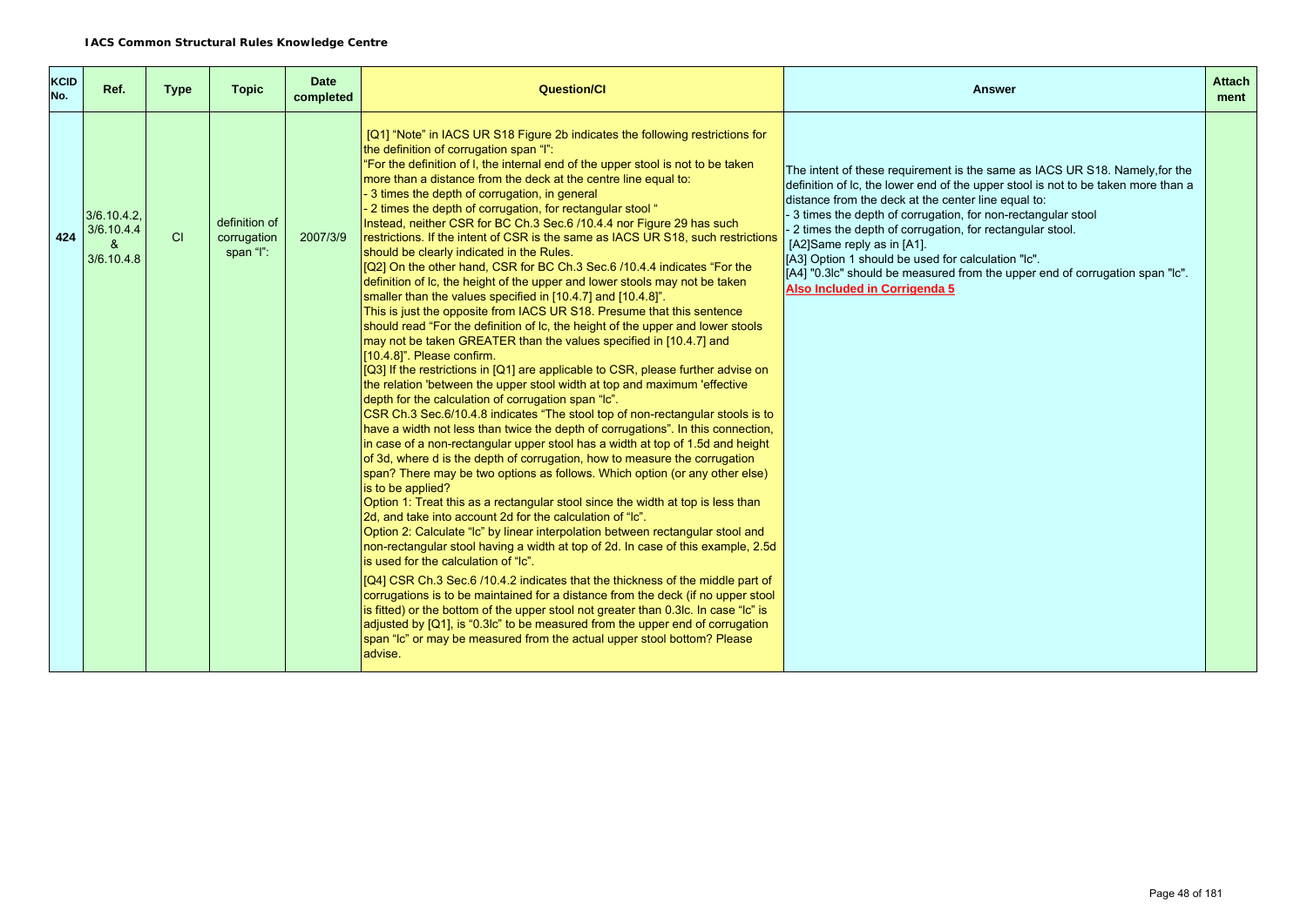| <b>KCID</b><br>No. | Ref.                       | <b>Type</b> | <b>Topic</b>                     | <b>Date</b><br>completed | <b>Question/Cl</b>                                                                                                                                                                                                                                                                                                                                                                                                                                                                                                                                                                                                                                                                                                                                                                                                                                                                       | <b>Answer</b>                                                                                                                                                                                                                                                                                                                                                                                                                                                                                                                                                                                                             | <b>Attach</b><br>ment    |
|--------------------|----------------------------|-------------|----------------------------------|--------------------------|------------------------------------------------------------------------------------------------------------------------------------------------------------------------------------------------------------------------------------------------------------------------------------------------------------------------------------------------------------------------------------------------------------------------------------------------------------------------------------------------------------------------------------------------------------------------------------------------------------------------------------------------------------------------------------------------------------------------------------------------------------------------------------------------------------------------------------------------------------------------------------------|---------------------------------------------------------------------------------------------------------------------------------------------------------------------------------------------------------------------------------------------------------------------------------------------------------------------------------------------------------------------------------------------------------------------------------------------------------------------------------------------------------------------------------------------------------------------------------------------------------------------------|--------------------------|
| attc               | 425 6/1.2.7.3 &<br>2.2.5.3 | CI          | Steel coil<br>loading            | 2009/10/6                | Please see enclosed document "Ch6. Sec. 1 [2.7.3] Steel coil loading on<br>hopper plate.doc" regarding steel coil loading on inner side/hopper plate.<br>Q1: Please comment on enclosed document regarding acceleration<br>formulation for steel coil on hopper sloping/inner side. Please note that the<br>hopper normal acceleration calculated directly based on the fundamental<br>accelerations is smaller than the rule accelerations. Dependent on the term<br>sin(alpha-theta2), the roll acceleration will work towards the gravity<br>acceleration. Please note that the acceleration is sensitive to the definition of<br>COG. The procedure to define COG should be clearly defined in the rules.<br>With reference to IACS KC #380 please consider above acceleration<br>calculations.                                                                                      | Your comment has been noted and this issue has been addressed in RCN<br>No.1-3 to the July 2008 Rules.                                                                                                                                                                                                                                                                                                                                                                                                                                                                                                                    | $\underline{Y}$          |
|                    |                            |             |                                  |                          | Q2: DNV have noted that the results of eq. [2.7.3] give very strict results for<br>the hopper sloping plate. The thickness of the hopper sloping plate is in many<br>cases in excess of the requirement of the inner bottom. The force on the<br>hopper is larger than the force for the inner bottom. This is caused by the Ck<br>factor which is 4 for 2 tiers stowage. Could you please give details regarding<br>the background of this term. According to our steel coil experts the stowage is,<br>even though it is shored, quite flexible. Have there been attempted any test to<br>account for the amount of force taken by the hopper plating?                                                                                                                                                                                                                                 |                                                                                                                                                                                                                                                                                                                                                                                                                                                                                                                                                                                                                           |                          |
| 426                | 3/5.1.2.1                  | CI          | Double side<br><b>Skin Space</b> | 2007/5/14                | Ref. Ch. 3 Sec. 5 [1.2.1]<br>"All dedicated seawater ballast tanks and void double side skin spaces are to<br>have an efficient corrosion prevention system ()" Please advice on below<br>related questions. Q1: Could you please clarify "double side skin spaces". Is<br>this only covering cargo hold area or entire ship?<br>Q2: If a ship is arranged with double side in machinery space enclosing void<br>spaces, should such spaces have corrosion prevention according to [1.2]? Q3:<br>If you have a top wing tank that is a fuel oil tank the new Marpol require that<br>you add a cofferdam toward the side skin, will this then be considered as a<br>double side skin space in bulk carriers? Or when you have fuel oil tanks in the<br>engine room that is, for the same reason fitted with a coffrdam towards the<br>side, is this a double side space in bulk carriers? | A1. Chapter 1 Section 1 [1.1.1] of CSR for Bulk Carrier describe "With bulk<br>carrier and with single or double side skin construction cargo length area<br>". Accordingly, the double side skin spaces specified in Ch 3 Sec 5 [1.2.1]<br>are covering the cargo hold length spaces.<br>A2. The double side spaces in machinery space is not necessary to apply to<br>the requirement of [1.2]<br>A3. Yes, such spaces arranged in cargo length area are considered as a<br>double side skin spaces but such spaces arranged in spaces other than cargo<br>length area are not considered as a double side skin spaces. |                          |
| attc               | 428 5/App1.2.2<br>.8       | Question    | Formula                          | 2007/4/19                | In Ch 5, App 1, [2.2.8], it could be some interpretation on "I" in the formula<br>giving "sigmaCR5", and of "s" in the formula giving "betaE". In order to apply<br>such formulae in the right way, it could be useful to specific the exact definition<br>of the parameters "I" and "s".                                                                                                                                                                                                                                                                                                                                                                                                                                                                                                                                                                                                | For a more clear application of the formulae of the requirement Ch 5,<br>Appendix 1, [2.2.8], please refer to the file attachement "Draft Answer Ch 5,<br>App 1, [2.2.8].doc". Also Included in Corrigenda 5                                                                                                                                                                                                                                                                                                                                                                                                              | $\underline{\mathsf{Y}}$ |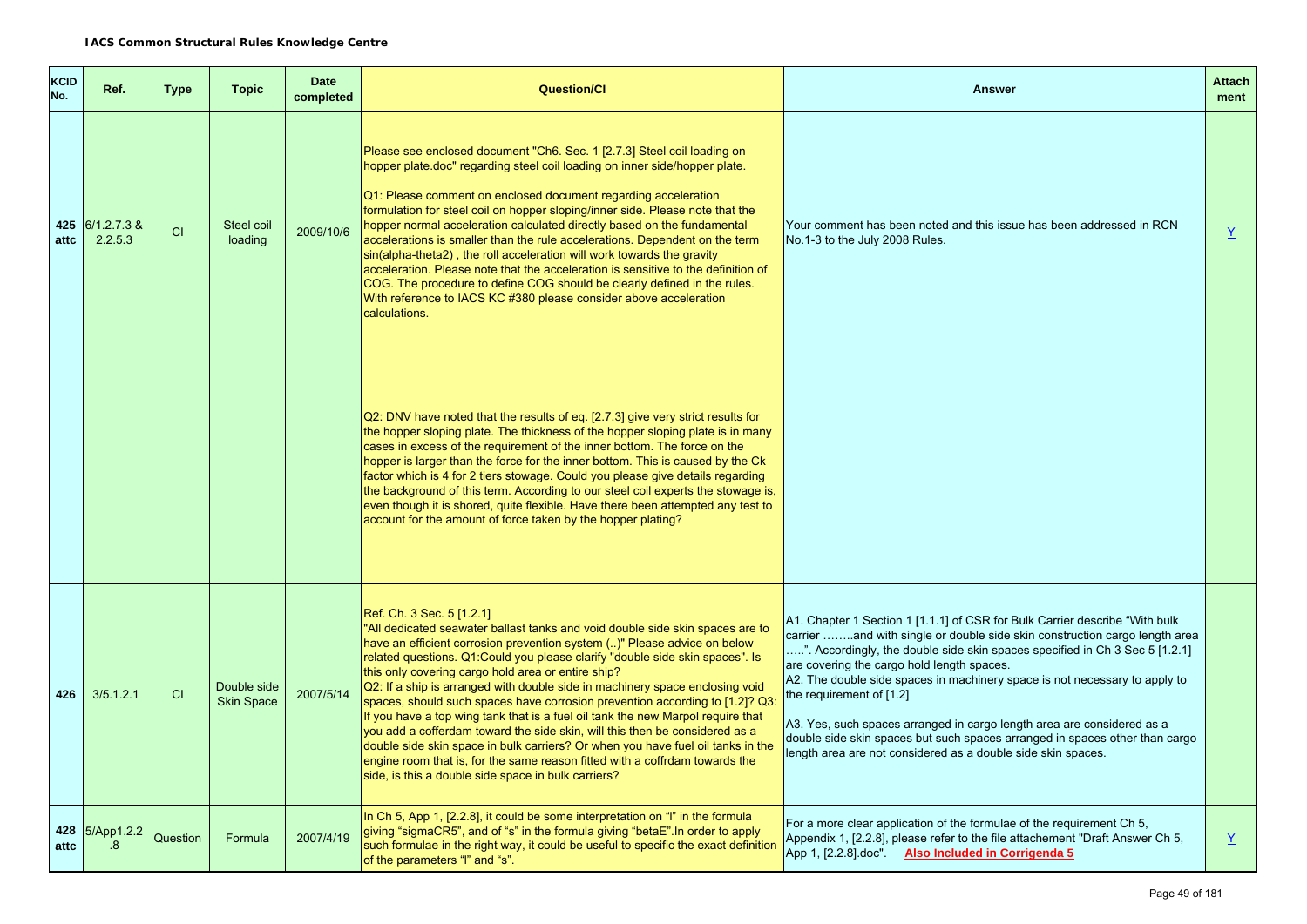| <b>KCID</b><br>No. | Ref.      | <b>Type</b> | <b>Topic</b>                       | <b>Date</b><br>completed | <b>Question/Cl</b>                                                                                                                                                                                                                                                                                                                                                                                                                                                                                                                                                                                                                                                                                                                                                                                                                                                                                                         | <b>Answer</b>                                                                                                                            | <b>Attach</b><br>ment |
|--------------------|-----------|-------------|------------------------------------|--------------------------|----------------------------------------------------------------------------------------------------------------------------------------------------------------------------------------------------------------------------------------------------------------------------------------------------------------------------------------------------------------------------------------------------------------------------------------------------------------------------------------------------------------------------------------------------------------------------------------------------------------------------------------------------------------------------------------------------------------------------------------------------------------------------------------------------------------------------------------------------------------------------------------------------------------------------|------------------------------------------------------------------------------------------------------------------------------------------|-----------------------|
| 429                | 3         | Question    | Port<br>ballasting                 | 2009/10/6                | Currently CSR Bulk has no requirement/mention of port use ballasting of<br>ordinary dry cargo holds which is a common practice of large bulk carriers<br>typically Capesize. In our opinion, the following items (may not be exhaustive)<br>should be clarified urgently:<br>1. In the past, acceptable filling height was determined for the given scantlings<br>and based on design formula and criteria for ballast tanks. The same<br>approach may be used in CSR for local plates and stiffeners, hold frames and<br>all internal members, i.e., boundaries of topside and hopper tanks, inner<br>bottom and bulkhead stools.<br>2. In an extreme case, the hold in question may have to be filled up to the<br>hatchtop, then we definitely should check the strength of various members<br>bounding the hold in question unless it is a dedicated heavy ballast hold.<br>3. How much dynamic load to be considered? | We note your comments and requirements for the treatment of port use<br>ballast hold will be included in the rules at a future revision. |                       |
|                    |           |             |                                    |                          | 4. For corrugations and primary support members, scantlings have to be<br>verified by a hold FEA with a separate "intact-harbour" load case because<br>there is no formula for corrugation in intact condition vaide for ships above 150<br>meters. (Ref. Ch. 6 Sec. 2 [3.2.4])<br>5. Any requirements against over filling, alarms, etc. if partial filling?<br>6. Should tank test be required?<br>7. What should be stated in the Loading Manual?<br>8. According to Chapter 3, Section 5 [1.4.1], all internal and external surace of<br>hatch coamings and hatch covers, and all internal surfaces of ballast holds are<br>to have an effictive protective coating.<br>Is Chapter 3, Section 5 [1.4.1] applicable to port filled ballast holds?                                                                                                                                                                       |                                                                                                                                          |                       |
| 436<br>attc        | 1/1.1.1.2 | Question    | Self-<br>unloading<br>bulk carrier | 2007/4/6                 | Is the self-unloading bulk carrier, showed in the attached file, NOT a CSR-bulk Your interpretation is right. This self-unloading bulk Carrier is not a CSR-bulk<br>carrier like the lime stone carrier of question #410?                                                                                                                                                                                                                                                                                                                                                                                                                                                                                                                                                                                                                                                                                                  | carrier as defined in Ch 1, Sec 1, 1.1.2.                                                                                                | $\underline{Y}$       |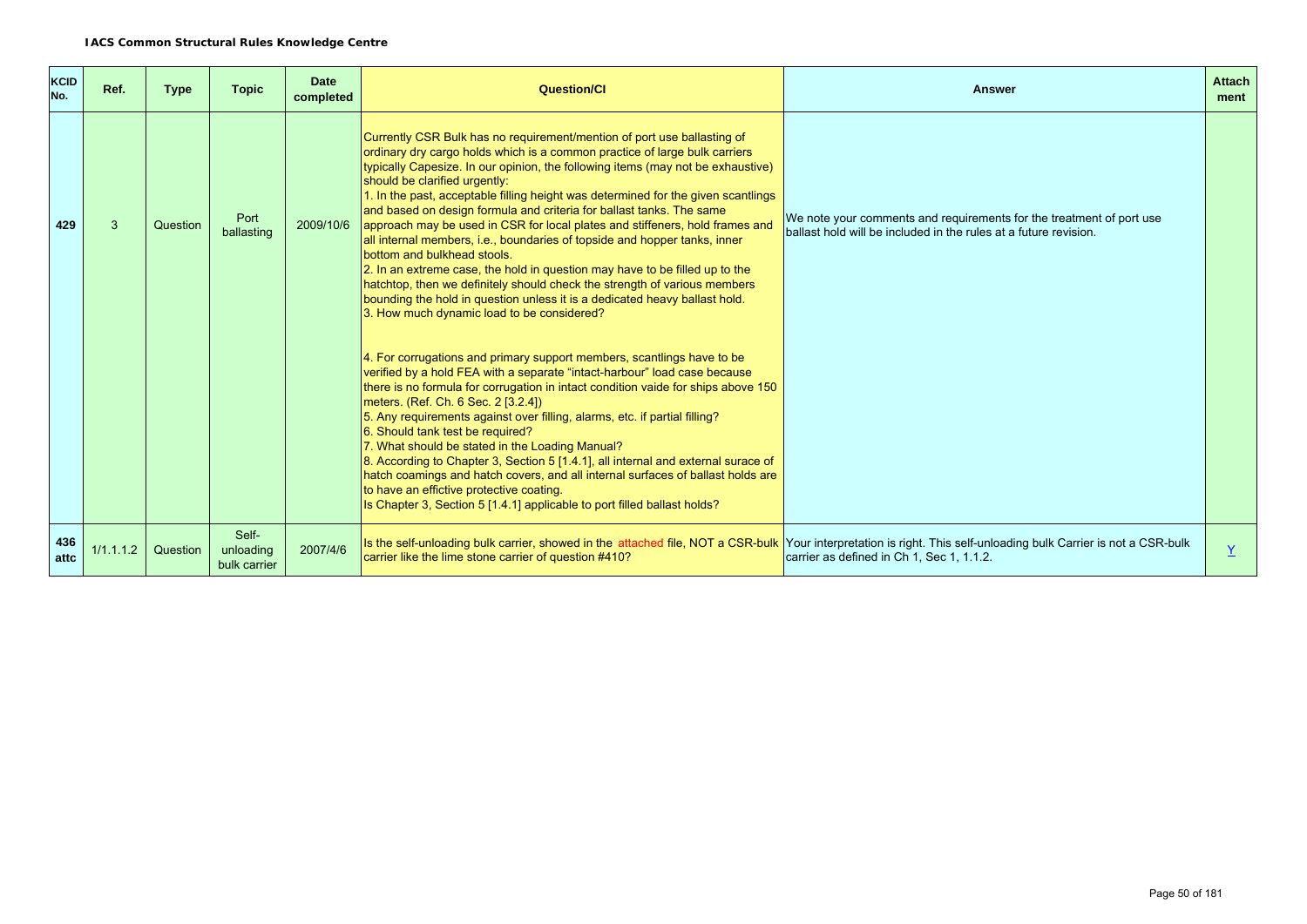| <b>KCID</b><br>No. | Ref.                     | <b>Type</b> | <b>Topic</b>                                       | <b>Date</b><br>completed | <b>Question/Cl</b>                                                                                                                                                                                                                                                                                                                                                                                                                                                                                                                                                                                                                                                                                                                                                                                                                                                         | <b>Answer</b>                                                                                                                                                                                                                                                                                                                                                                                                                                                                                                                                                                                                                                                                                                                                                  | <b>Attach</b><br>ment |
|--------------------|--------------------------|-------------|----------------------------------------------------|--------------------------|----------------------------------------------------------------------------------------------------------------------------------------------------------------------------------------------------------------------------------------------------------------------------------------------------------------------------------------------------------------------------------------------------------------------------------------------------------------------------------------------------------------------------------------------------------------------------------------------------------------------------------------------------------------------------------------------------------------------------------------------------------------------------------------------------------------------------------------------------------------------------|----------------------------------------------------------------------------------------------------------------------------------------------------------------------------------------------------------------------------------------------------------------------------------------------------------------------------------------------------------------------------------------------------------------------------------------------------------------------------------------------------------------------------------------------------------------------------------------------------------------------------------------------------------------------------------------------------------------------------------------------------------------|-----------------------|
| 439                | <b>Text</b><br>2/1.1.1.2 | Question    | Additional<br><b>Bulkheads</b>                     | 2007/6/20                | In Chapter 2, section 1.1.1.2 "Additional bulkheads" it is stated that "For ships"<br>not required to comply with subdivision requiations, transverse bulkheads<br>adequately speced, and not less in number than indicated in Tab 1, are to be<br>fitted."<br>Would you like to explain "subdivision regulations"?                                                                                                                                                                                                                                                                                                                                                                                                                                                                                                                                                        | The Subdivision regulations" is the damage stability required by SOLAS in<br>Chapter 11-1, Part B-1 and Chapter XII, regulation 4.<br>All bulker with CSR notation are required to comply with subdivision<br>regulations. Consequently, the Table 1 will not enforce on the CSR bulkers.                                                                                                                                                                                                                                                                                                                                                                                                                                                                      |                       |
| 444                | 3/6.7.2.1                | CI          | Structural<br>Design                               | 2007/6/11                | In Chapter 3, Section 6, [7.2.1] it is stated that "Where the double side space<br>is void, the structural members bounding this space are to be structurally<br>designed as a water ballast tank according to Ch.6. In such case the<br>corresponding airpipe is considered as extending 0.76m above the freeboard<br>deck at side"<br>Does this requirement apply to both scontling and welding design?.                                                                                                                                                                                                                                                                                                                                                                                                                                                                 | Yes, this requirement applies both to the scantling and welding designs.                                                                                                                                                                                                                                                                                                                                                                                                                                                                                                                                                                                                                                                                                       |                       |
|                    | 445 3/6.10.4.4           | <b>RCP</b>  | Span of<br>corrugations                            | 2007/7/11                | In Chapter 3, Section 6, [10.4.4]- Span of corrugations", it is stated that "The<br>span Ic of the corrugations is to be taken as the distance shown in Fig 29. For<br>the definition of Ic, the height of the upper and lower stools may not be taken<br>smaller that the values specified in [10.4.7] and [10.4.8]".<br>On the basis of UR S18-fig 2b and its note, it seems that the word "smaller"<br>could be replaced by "greater".                                                                                                                                                                                                                                                                                                                                                                                                                                  | The intent of these requirement is the same as IACS UR S18. Namely, for the<br>definition of Ic, the lower end of the upper stool is not to be taken more than a<br>distance from the deck at the center line equal to:<br>- 3 times the depth of corrugation, for non-rectangular stool<br>2 times the depth of corrugation, for rectangular stool.<br>The draft Corrigenda for clarification of this requirement will be issued.<br>Also Included in Corrigenda 5                                                                                                                                                                                                                                                                                            |                       |
| 446                | 3/6.2.3.1                | Question    | <b>Hull Girder</b><br><b>Bending</b>               | 2007/6/11                | According to the answer of question #208 of IACS CSR KC, is the material of<br>mild steel for the flat bar on the double bottom girders accepted?                                                                                                                                                                                                                                                                                                                                                                                                                                                                                                                                                                                                                                                                                                                          | It is accepted, provided that the stress level due to hull girder bending in such<br>flat bar complies with the requirements in Chapter 5, section 1, $[3.1.1]$                                                                                                                                                                                                                                                                                                                                                                                                                                                                                                                                                                                                |                       |
| 447                | 3/6.5.2.1                | CI          | Depth of<br><b>Stiffener</b>                       | 2007/7/11                | The last sentence "Depth of stiffener is to be more than 1/12 of stiffener<br>length".<br>What is the definition of "depth of stiffener"?<br>Does it mean the web height + flange thickness if any?                                                                                                                                                                                                                                                                                                                                                                                                                                                                                                                                                                                                                                                                        | Answer:<br>In order to be in line woth the Chapter 6, section 2, [2.3] the depth of stiffener<br>should be considered as only the height of its web.                                                                                                                                                                                                                                                                                                                                                                                                                                                                                                                                                                                                           |                       |
| 450<br>attc        | 3/6.10.4.7               | CI          | <b>Net</b><br>Thickness &<br>Corrugation<br>Flange | 2007/5/14                | Would you give me a clear interpretation for CSR BC Rule Ch.3 Sec. 6,<br>10.4.7.<br>The quoted para. is as below. "The net thickness and material of the stool top<br>plate are to be not less than those required for the bulkhead plating above.<br>The thickness and material properties of the upper portion of vertical or<br>sloping stool side plating within the depth equal to the corrugation flange width<br>from the stool top are to be not less than the required flange plate thickness<br>and material to meet the bulkhead stiffness requirement at the lower end of<br>the corrugation." My interpretation is $(t_S_TOP)$ net >= $(t_BHD)$ net and<br>$(t_S_S)$ SIDE)gross >= (t_BHD)gross. (refer to the attached picture) It is because<br>lower stool side plate has lower corrosion addition that transverse BHD plate.<br>Do I interpret correctly? | First, all the requirement (coming from UR S18.4.1) should be given in net<br>thickness. Secondly, the word "flange" in the text means "flange of the<br>corrugation of the transverse bulkhead".<br>Consequently, the text should be modified as:<br>The net thickness and material of the stool top plate are to be not less than<br>those required for the bulkhead plating above. The net thickness and material<br>properties of the upper portion of vertical or sloping stool side plating within<br>the depth equal to the corrugation flange width from the stool top are to be not<br>less than the required corrugation flange net plate thickness and material to<br>meet the bulkhead stiffness requirement at the lower end of the corrugation." | $\underline{Y}$       |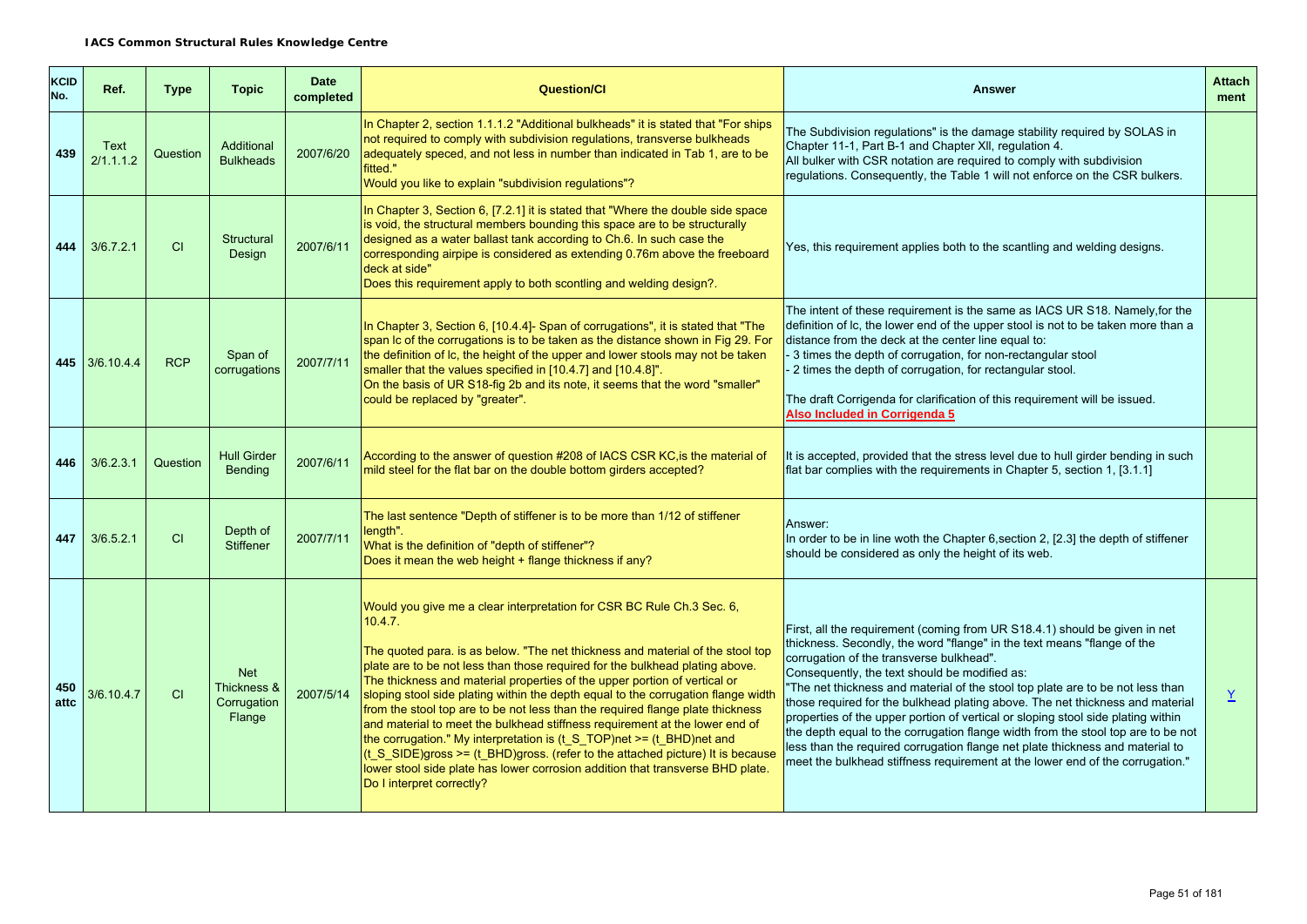| <b>KCID</b><br>No. | Ref.                          | <b>Type</b> | <b>Topic</b>                      | <b>Date</b><br>completed | <b>Question/CI</b>                                                                                                                                                                                                                                                                                                                                                                                                                                                                                                                                                                                                                                                                                                                                                                                                 | Answer                                                                                          | <b>Attach</b><br>ment |
|--------------------|-------------------------------|-------------|-----------------------------------|--------------------------|--------------------------------------------------------------------------------------------------------------------------------------------------------------------------------------------------------------------------------------------------------------------------------------------------------------------------------------------------------------------------------------------------------------------------------------------------------------------------------------------------------------------------------------------------------------------------------------------------------------------------------------------------------------------------------------------------------------------------------------------------------------------------------------------------------------------|-------------------------------------------------------------------------------------------------|-----------------------|
| 452                | Table<br>8.1.1 &<br>8/1.1.3.1 | <b>RCP</b>  | fatigue<br>strength<br>assessment | 2009/10/6                | It is requested from interpretation point of view that the members and<br>locations to be assessed for fatigue strength can be waived with a proviso. It is<br>considered unnecessary to assess fatigue strength by FEM analysis for every<br>location in Table 1 in particular any taken as less significant. Fatigue<br>assessment by FEM should be streamlined to be more practical to focus on<br>critical locations such as lower hopper corners and lower stool connections<br>with inner bottom considering selective cargo holds.                                                                                                                                                                                                                                                                          | We noted your comment and this issue has been addressed in RCN No.3<br>(issued September 2008). |                       |
|                    |                               |             |                                   |                          | The matter leads to a rule change proposal. As a result of our detailed fatigue<br>strength calculation based on simplified method for lower hopper corners and<br>lower stool connections with inner bottom of a panamax bulk carrier, it is found<br>that the fatigue life of these locations is impractically too short. Moreover, it is<br>found that the fatigue life calculated for lower hopper corners in the empty hold<br>is shorter than that in the ballast hold in both cases of bent and welded<br>corners, which is in serious contradiction of the ubiquitous fact of experience.<br>The least fatigue life calculated is only a few years at a lower stool connection<br>in the ore hold for which no way of designing to achieve the prescriptive<br>fatigue life of 25 years could be possible. |                                                                                                 |                       |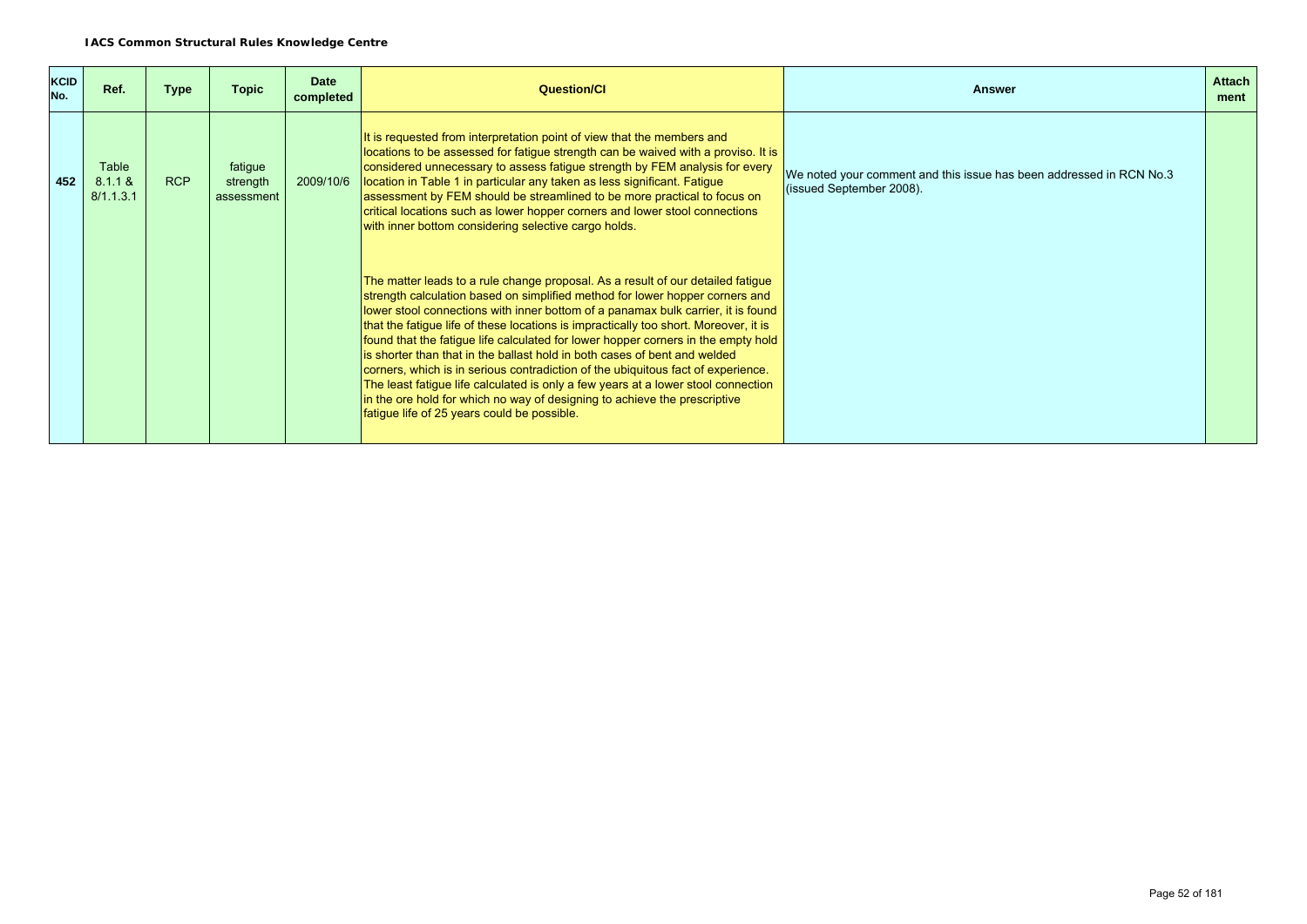| <b>KCID</b><br>No. | Ref.                      | <b>Type</b> | <b>Topic</b>                                             | <b>Date</b><br>completed | <b>Question/Cl</b>                                                                                                                                                                                                                                                                                                                                                                                                                                                                                                                                                                                                                                                                                                                                                                                                                                                                                                                                                                                                                                                                                                                                                                                                                                                                                                                                                                                    | <b>Answer</b>                                                                                                                                                                                                                                                                                                                                                          | <b>Attach</b><br>ment |
|--------------------|---------------------------|-------------|----------------------------------------------------------|--------------------------|-------------------------------------------------------------------------------------------------------------------------------------------------------------------------------------------------------------------------------------------------------------------------------------------------------------------------------------------------------------------------------------------------------------------------------------------------------------------------------------------------------------------------------------------------------------------------------------------------------------------------------------------------------------------------------------------------------------------------------------------------------------------------------------------------------------------------------------------------------------------------------------------------------------------------------------------------------------------------------------------------------------------------------------------------------------------------------------------------------------------------------------------------------------------------------------------------------------------------------------------------------------------------------------------------------------------------------------------------------------------------------------------------------|------------------------------------------------------------------------------------------------------------------------------------------------------------------------------------------------------------------------------------------------------------------------------------------------------------------------------------------------------------------------|-----------------------|
| 453<br>attc        | Ch.5<br>Sec.1             | Question    | Shearforce<br>correction                                 | 2007/6/12                | According to a draft reply to KC #353, hull girder shear force correction is only<br>considered at bulkheads where adjacent holds are in non-homogeneous<br>loading. In our opinion, this is valid when permissible limits Qp is established<br>according to [5.1.3] considering shear force correction Delta-Qc. Q1: In our<br>opinion, such shear force correction should only be considered to the<br>permissible limit giving the same sign to actual shear force at that bulkhead<br>position and the permissible limit of opposite sign need not be corrected.<br>Please confirm. Q2: For the determination of the required scantlings according<br>to [2.2.2], however, shear force correction Delta-Qc should in principle be<br>considered at every bulkhead for non-homogeneous loading conditions. As<br>explained last time, hull girder shear force will increase after shear force<br>correction, in case of heavy ballast conditions, at the aft bulkhead of the hold<br>aft of the heavy ballast hold thereby requiring larger scantlings. See Point-A in<br>the attached figure. Same issue at the forward bulkhead of the hold forward of<br>the heavy ballast hold.<br>In our opinion, this reflects physics behind shear force correction. In case of a<br>large Capesize bulk carrier, this effect is not negligible giving impact on the<br>required scantligs. Please confirm. | A1: The understanding is correct.<br>A2:Shear force correction is to be considered only at the bulkhead where<br>adjacent holds are in non-homogeneous loading condition. Therefore shear<br>force correction should not be done at other transverse bulkheads than those<br>of No.4 ballast hold. In that case, shear force correction in point A is not<br>relevant. |                       |
| 454                | Ch11/<br>Sec.2<br>Table 1 | CI          | Adjustments<br>to the weld<br>length due to<br>corrosion | 2007/5/1                 | According to the proposed Background document for CSR Bulk, no<br>adjustments to the weld length due to corrosion should be made to plates with<br>$ $ tC = 4mm. This is not in line with note 2 in Table 1, which specifies that for<br>tC=4 the leg length is to be increased by 0.5mm. Please explain.                                                                                                                                                                                                                                                                                                                                                                                                                                                                                                                                                                                                                                                                                                                                                                                                                                                                                                                                                                                                                                                                                             | As you mentioned, no adjustments to the weld length due to corrosion should<br>be made to plates with tc=4mm.<br>Until the rule change proposal is adopted by IACS, the interpretation of the<br>note 2 in Table 1 is as follows.<br>$+1.0$ mm for tc $>5$<br>$+0.5$ mm for $5 = > t$ c $>4$<br>0 for $4 = > t$ c $> 3$<br>$-0.5$ mm for $3 = >$ tc                    |                       |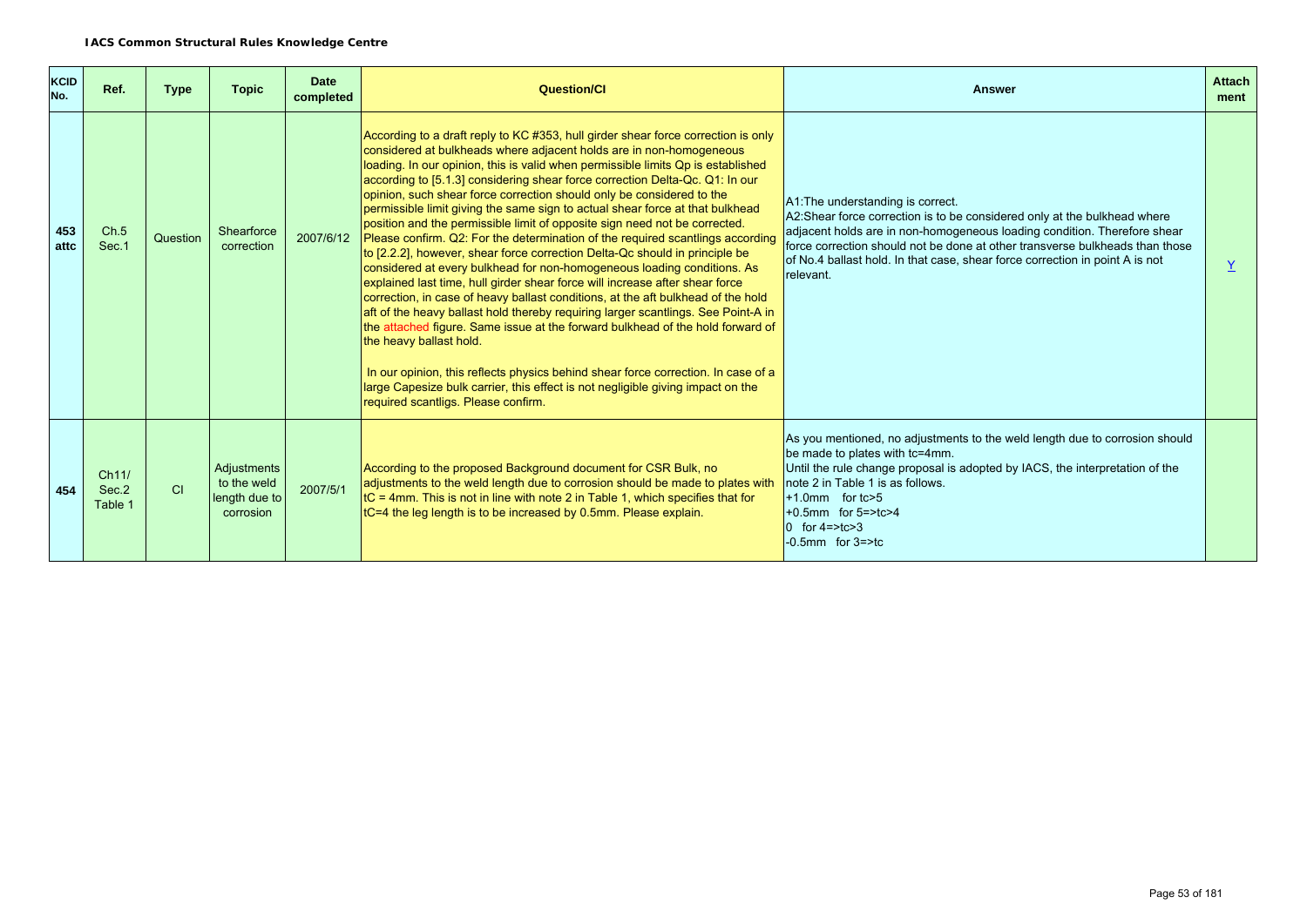| <b>KCID</b><br>No. | Ref.      | <b>Type</b> | <b>Topic</b>                     | <b>Date</b><br>completed | <b>Question/CI</b>                                                                                                                                                                                                                                                                                                                                                                                                                                                                                                                                                                                                                                                                                                                                                                                                                                                                                                                                                                                                                                                                                                                                                                                                                                                                                                                                                                                                                                                                                                                                                                                                                                                                                                                                                                                                                                                                                                                                                                                                                                                                                                                                                                                                                                                                                                                                                                                                                                                                                                       | <b>Answer</b>                                                                                                                                                                                                                                                                                                                                                                                                                                                                                                                                                                                                                                                                                                           | <b>Attach</b><br>ment |
|--------------------|-----------|-------------|----------------------------------|--------------------------|--------------------------------------------------------------------------------------------------------------------------------------------------------------------------------------------------------------------------------------------------------------------------------------------------------------------------------------------------------------------------------------------------------------------------------------------------------------------------------------------------------------------------------------------------------------------------------------------------------------------------------------------------------------------------------------------------------------------------------------------------------------------------------------------------------------------------------------------------------------------------------------------------------------------------------------------------------------------------------------------------------------------------------------------------------------------------------------------------------------------------------------------------------------------------------------------------------------------------------------------------------------------------------------------------------------------------------------------------------------------------------------------------------------------------------------------------------------------------------------------------------------------------------------------------------------------------------------------------------------------------------------------------------------------------------------------------------------------------------------------------------------------------------------------------------------------------------------------------------------------------------------------------------------------------------------------------------------------------------------------------------------------------------------------------------------------------------------------------------------------------------------------------------------------------------------------------------------------------------------------------------------------------------------------------------------------------------------------------------------------------------------------------------------------------------------------------------------------------------------------------------------------------|-------------------------------------------------------------------------------------------------------------------------------------------------------------------------------------------------------------------------------------------------------------------------------------------------------------------------------------------------------------------------------------------------------------------------------------------------------------------------------------------------------------------------------------------------------------------------------------------------------------------------------------------------------------------------------------------------------------------------|-----------------------|
| 456                | 4/6.2.2.1 | CI          | <b>Ballast water</b><br>exchange | 2007/7/13                | It is considered literal that Ch.4, Sec.6-2.2.1 ruling out the inertial pressure is<br>framed on the assumption that a ballast water exchange by means of flow-<br>through method is carried out in calm sea and dynamic pressure (inertial<br>pressure) is ignored. In that case, the following interpretations to be clarified<br>arise when calculating lateral pressures due to liquid.<br>(1) External pressure<br>When considering external (sea) and internal (ballast water) pressures<br>simultaneously according to Ch.6, Sec.1-1.3.1, it should be possible that the<br>external dynamic pressure (hydrodynamic pressure) is similarly ignored both<br>for prescriptive Rule calculations and Direct Strength Assessment (DSA).<br>(2) Wave bending moment<br>It should be possible that vertical and horizontal bending moments are ignored<br>both for prescriptive Rule calculations (e.g. Ch.6, Sec.1-3.1.5) and DSA.<br>(3) Question ID:226<br>Should the above interpretations be the case, it is considered necessary that<br>the Q&A ID:226 about DSA as quoted below is reviewed.<br><b>QUUTE</b><br>Question ID: 226 Approved: 12/01/07<br>Rule Ref.: Text 4/6.2.1.2<br>Question:<br>When checking the condition under the ballast water exchange operation by<br>means of the flow through method, static pressure for direct strength analysis<br>is specified in Ch 4, Sec 6, 2.1.2, but there is no description of dynamic<br>pressure.<br>1. Should the loading cases and wave conditions under consideration comply<br>with the requirements of Ch 4, App 2?<br>2. The inertial pressure due to ballast is not to be considered according to the<br>requirement in Ch 4, Sec 6, 2.2.1. Does this mean that only static pressure<br>due to ballast defined in Ch 4, Sec 6, 2.1.2 and external pressure defined in<br>Ch 4, Sec 5 are to be considered for direct strength analysis?<br>Answer:<br>1. There is no need to comply with the requirements of Ch4App2. In the<br>loading case specified in the loading manual with regard to ballast exchange,<br>the static load is considered for direct strength analysis.<br>2. Yes, the dynamic external pressure should be considered for direct strength<br>analysis. Where the ballast water exchange is carried out on the flow through<br>method, the direct strength analysis will be separately required on the ballast<br>water exchange condition in additional sea going ballast loading condition,<br>taking into account all EDWs. | Unless the external dynamic pressure and hull girder wave moment are<br>considered for local scantling check and DSA as you mentioned, all scantlings<br>of hull structure are not determined in such load conditions. Then, we made<br>the answer specified in KC 226.<br>On the other hand, in tanker CSR, all dynamic loads are considered based on<br>the assumption that a ballast water exchange by means of flow-through<br>method is carried out in sea going condition.<br>We think this assumption should be harmonized between tanker CSR and<br>bulker CSR.<br>Therefore, the interpretation is not necessary and the answer specified in KC<br>226 is kept as it is, till harmonization work will be done. |                       |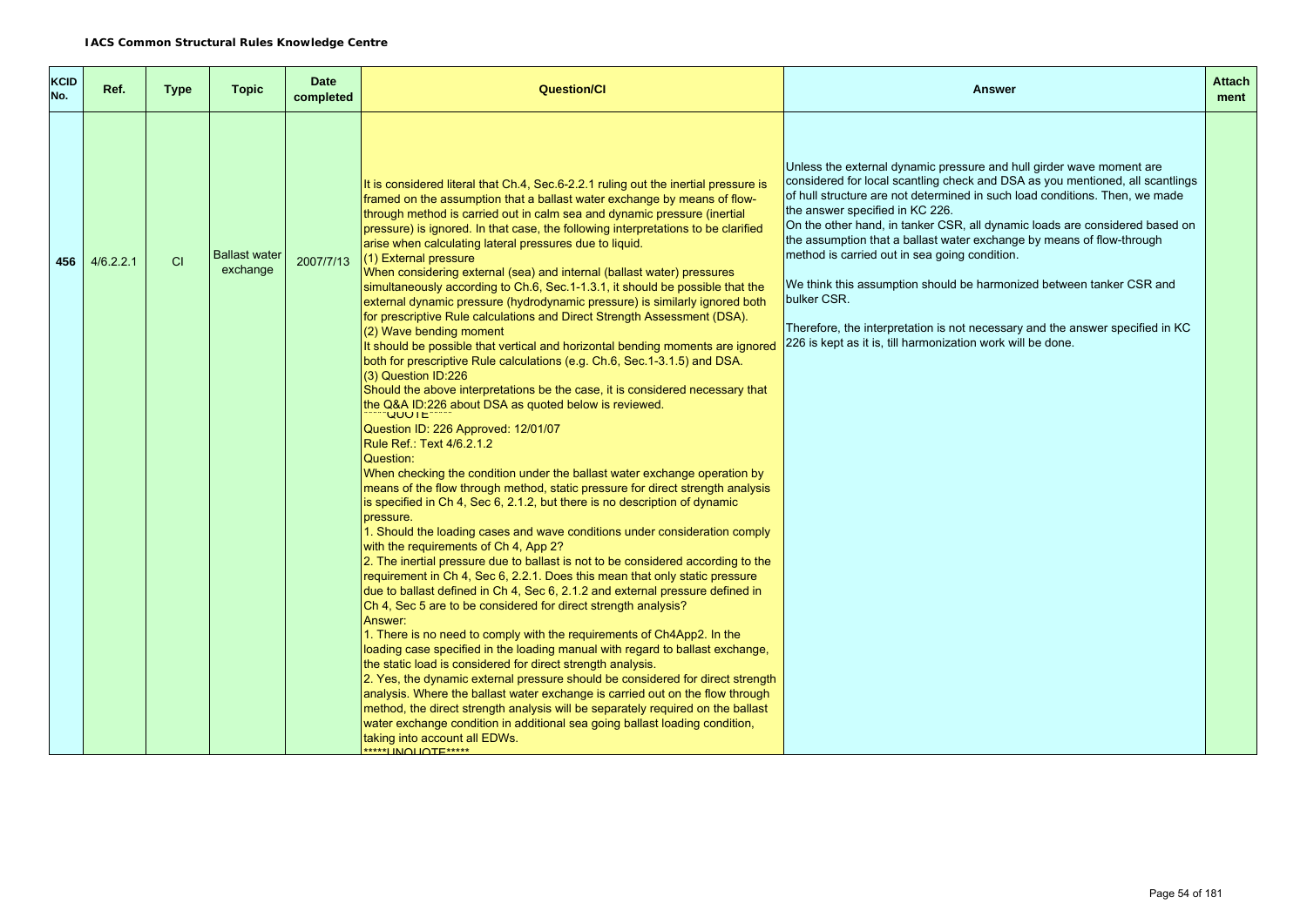| <b>KCID</b><br>No. | Ref.                                               | <b>Type</b> | <b>Topic</b>                                                  | <b>Date</b><br>completed | <b>Question/Cl</b>                                                                                                                                                                                                                                                                                                                                                                                                                                                                                                                                                                                                                                                                                                                                                                                                                                                                              | <b>Answer</b>                                                                                                                                                                                                                                                                                                                                                                                                                                                                                                                        | <b>Attach</b><br>ment    |
|--------------------|----------------------------------------------------|-------------|---------------------------------------------------------------|--------------------------|-------------------------------------------------------------------------------------------------------------------------------------------------------------------------------------------------------------------------------------------------------------------------------------------------------------------------------------------------------------------------------------------------------------------------------------------------------------------------------------------------------------------------------------------------------------------------------------------------------------------------------------------------------------------------------------------------------------------------------------------------------------------------------------------------------------------------------------------------------------------------------------------------|--------------------------------------------------------------------------------------------------------------------------------------------------------------------------------------------------------------------------------------------------------------------------------------------------------------------------------------------------------------------------------------------------------------------------------------------------------------------------------------------------------------------------------------|--------------------------|
| 457                | 6/2.3.2.3                                          | CI          | Formula                                                       | 2007/7/16                | According #356 the span "I" in the formula of CH6, Sec3, 3.2.3 has to be<br>calculated taking the brackets into consideration according CH3, Sec6, 4.2.<br>In case of a ballast cargo hold frame of a SSS-BC the side frame brackets are<br>not comparable to the ones shown in Fig. 3 of CH3, Sec6, 4.2.1. The brackets<br>of a side frame elongate the side frame more than that they shorten it.<br>How should we take the brackets of a side frame in a ballast cargo hold into<br>consideration?                                                                                                                                                                                                                                                                                                                                                                                           | For the application of Ch6, Sec2, 3.2.3 in case of a ballast cargo hold frame of<br>a SSS-BC, the way to consider the brackets is clearly defined in the fourth<br>sketch of Fig 2 of Ch3, Sec6, 4.2.1.                                                                                                                                                                                                                                                                                                                              |                          |
| 459<br>attc        | 5/1.5.1.2<br>5/1.5.1.3<br>5/1.5.3.2<br>& 5/1.5.3.3 | CI          | Shear<br>Stresses &<br>Shear<br>Forces                        | 2007/7/2                 | Please see the attachment for question containing several figures.<br>Note that reference is made to KC #353 and to the supplementary questions<br>KC #453 submitted on 20 April 2007.                                                                                                                                                                                                                                                                                                                                                                                                                                                                                                                                                                                                                                                                                                          | In CSR for bulk carriers, they are two different ways of assessing shear<br>stresses and shear forces:<br>1 - using direct calculation, as stated in 2.2.1, and in such a case the<br>permissible still water shear force is obtained through 5.1.2, OR<br>2 - using simplified calculation with correction of shear force as stated in 2.2.2,<br>and in such a case permissible still water shear force is obtained throgh 5.1.3.<br>Both approaches are not to be mixed, and generally the direct calculation<br>approach is used. | $\underline{\mathsf{Y}}$ |
| 460                | 6/3, 5/2                                           | CI          | Ordinary<br>Stiffeners &<br><b>Stiffened</b><br><b>Panels</b> | 2007/7/13                | Ch. 6 Sec. 3 Bucking & ultimate strength of ordinary stiffeners and stiffened<br>panels.<br>According to [1.1.2] buckling assessment of longitudinal material is not<br>required for flooding conditions.<br>According to URS 17 buckling check is required for flooding condition.<br>Quote: S17.5 - Strength criteria<br>The damaged structure is assumed to remain fully effective in resisting the<br>applied loading.<br>Permissible stress and axial stress buckling strength are to be in accordance<br>with UR S11. Ungoute.<br>The Ch. 5 Sec. 2 HULS is calculating axial stress buckling of hull girder due to<br>flooding bending moment.<br>Q1. We assume that CSR fulfils URS17.5 by HULS check of Ch. 5 Sec.2.<br>Please confirm<br>Q2. We assume that buckling according to Ch. 6 Sec. 3 need not be<br>calculated in flooding condition as outlined in [1.1.2]. Please confirm. | 1) Yes. Your assumption is correct.<br>2) Yes. Your assumption is correct.                                                                                                                                                                                                                                                                                                                                                                                                                                                           |                          |
| 462                | Table<br>10.3.1 &<br>10/3.2.1.1                    | <b>RCP</b>  | Rule Change                                                   | 2007/6/12                | In Chapter 10, Section 3 of CSR for bulk carrier para 2.1.1 refers to ships with<br>equipment number EN greater than 16000, however the data range in 'Table<br>1: Equipment' only covers EN up to a value of 4600. Requirements for vessels<br>with equipment numbers in the range 4600 to 16000 need to be added to the<br>tabular information.<br>This appears to be an editorial omission in the CSR for bulk carriers. The data<br>tables in the LR Rules for Ships, CSR for tankers and the IACS Mooring &<br>Anchoring requirements (UR A) all cover the full data range up to 16000.                                                                                                                                                                                                                                                                                                    | The "Corrigenda" will be issued.                                                                                                                                                                                                                                                                                                                                                                                                                                                                                                     |                          |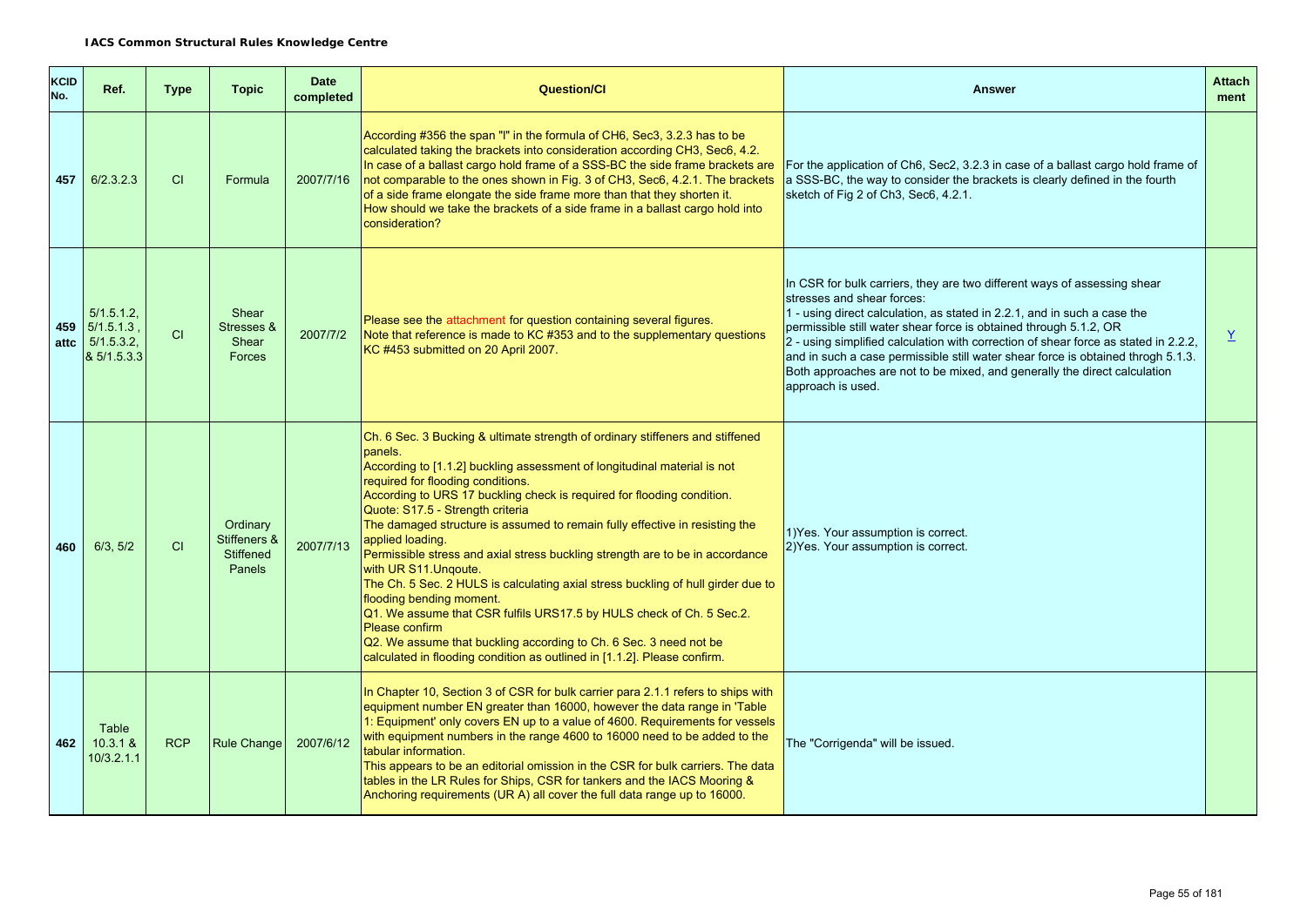| <b>KCID</b><br>No. | Ref.      | <b>Type</b> | <b>Topic</b>                 | <b>Date</b><br>completed | <b>Question/CI</b>                                                                                                                                                                                                                                                                                                                                                                                                                                                                                                                                                                                                                                                                                                                                                                                                                                                                                                                                                                                                                                                                                                                                                                                                                                                                                                                                                                                                                                                                                                                                                                                                                                                                                                                                                                                                                                                                                                                                                                                                         | <b>Answer</b>                                                                                                                                                                                                                                                                                                                                                                                                                                                                                                                                                  | <b>Attach</b><br>ment |
|--------------------|-----------|-------------|------------------------------|--------------------------|----------------------------------------------------------------------------------------------------------------------------------------------------------------------------------------------------------------------------------------------------------------------------------------------------------------------------------------------------------------------------------------------------------------------------------------------------------------------------------------------------------------------------------------------------------------------------------------------------------------------------------------------------------------------------------------------------------------------------------------------------------------------------------------------------------------------------------------------------------------------------------------------------------------------------------------------------------------------------------------------------------------------------------------------------------------------------------------------------------------------------------------------------------------------------------------------------------------------------------------------------------------------------------------------------------------------------------------------------------------------------------------------------------------------------------------------------------------------------------------------------------------------------------------------------------------------------------------------------------------------------------------------------------------------------------------------------------------------------------------------------------------------------------------------------------------------------------------------------------------------------------------------------------------------------------------------------------------------------------------------------------------------------|----------------------------------------------------------------------------------------------------------------------------------------------------------------------------------------------------------------------------------------------------------------------------------------------------------------------------------------------------------------------------------------------------------------------------------------------------------------------------------------------------------------------------------------------------------------|-----------------------|
| 465<br>attc        | 4/7.2.2.1 | Question    | <b>Ballast</b><br>Conditions | 2007/7/12                | According to Background document for CSR BC, Page 26 – Ch 4: Design<br>Loads, it is said the regulation on ballast tank capacity and disposition is in<br>accordance with IACS UR S25. IACS URS25: 4.4.1(b) Heavy ballast condition:<br>ii. at least one cargo hold adapted for carriage of water ballast at sea, where<br>required or provided, is to be full.<br>CSR BC, Ch 4, Sec 7 Heavy ballast condition:<br>Heavy ballast condition is a ballast (no cargo) condition where: at least one<br>cargo hold adapted for carriage of water ballast at sea is to be full.<br>My understanding to UR S25 is that cargo hold for water ballast is just an<br>option or choice, not definitely/mandatorily required by UR S25. But if required<br>or provided as necessary, then it is to be full in heavy ballast condition.<br>While according to CSR BC, the condition clause "where required or provided"<br>in UR S25 was deleted in CSR BC, then at least one cargo hold for water<br>ballast should be arranged. Do you think this requirement in UR S25 is<br>consistent with that in CSR BC? As to BC of Double Side Skin Structure, if<br>ballast tank with enough capacity, should at least one cargo hold also used as<br>water ballast tank?<br>The attached is the typical section of a ship, normally considered as multi-<br>purpose container vessel. In my opinion/understanding, CSR BC does not<br>apply to such a kind of ship, but shipowner want to have the notation of BC<br>and CSR. If as required by CSR BC, at least one cargo hold should be as<br>water ballast. There are double rows of hatches in weather deck, then how to<br>calculate the internal pressure on weather deck and hatch cover? Can we<br>calculate the internal pressure on weather deck and hatch cover seperately for<br>each hatch assuming the central longitudinal box girder as longitudinal<br>bulkhead? It's very difficult to arrange the locking device to resist the upward<br>force due to internal pressure. | In CSR for Bulker, a heavy ballast condition is considered as a ballast<br>condition where at least one cargo hold adapted for carriage of water ballast<br>at sea is full.<br>If a ship does not have a cargo hold for carriage of water ballast, heavy ballast<br>condition does not exist in such a ship in CSR for Bulker.<br>In addition, providing a cargo hold for carriage of water ballast to a ship is not<br>mandatory in CSR for Bulker.<br>Regarding the multi-purpose container vessel, CSR for Bulker does not apply<br>to such a kind of ship. | $\underline{Y}$       |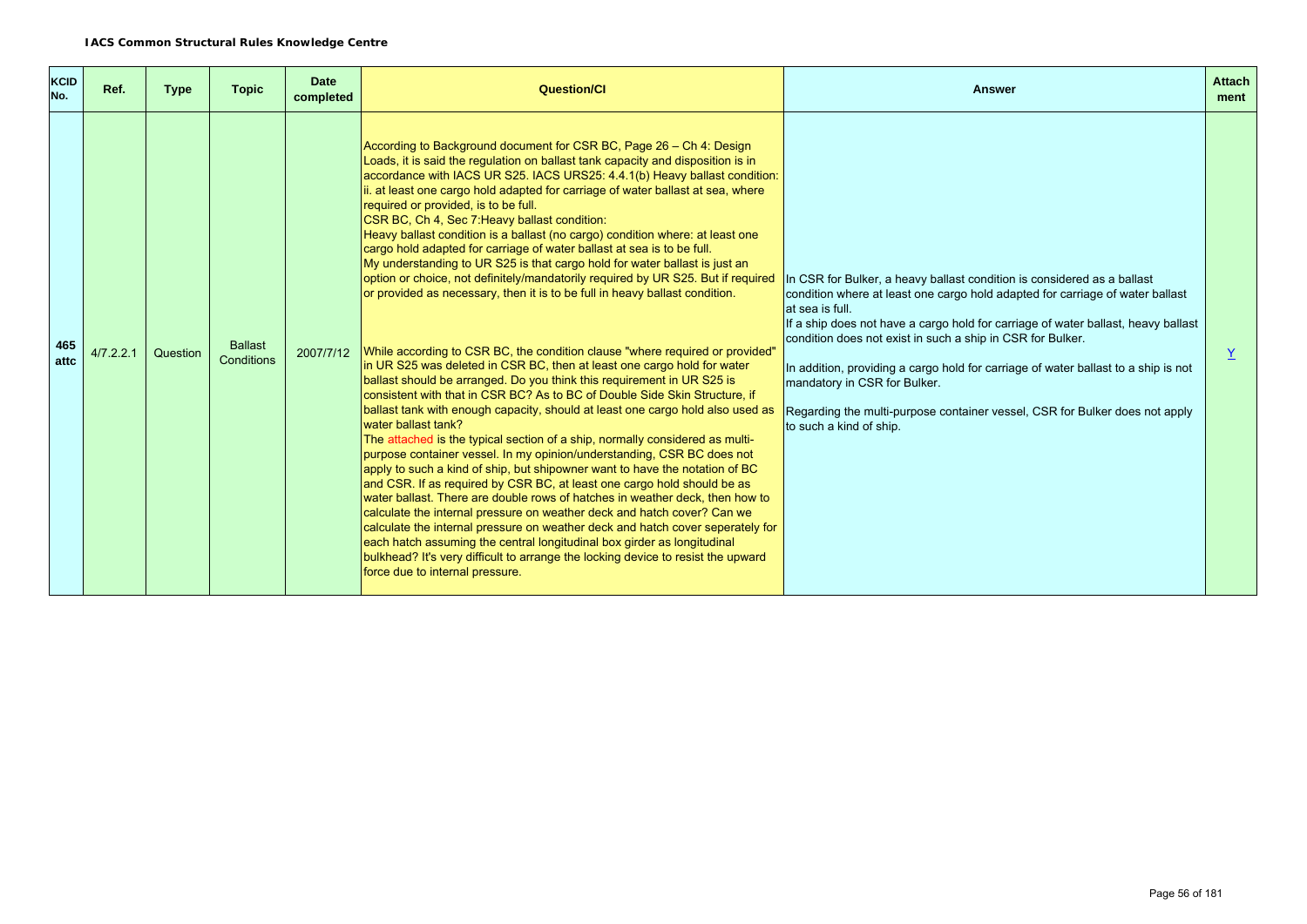| <b>KCID</b><br>No. | Ref.                                   | <b>Type</b> | <b>Topic</b>                                                         | <b>Date</b><br>completed | <b>Question/Cl</b>                                                                                                                                                                                                                                                                                                                                                                                                                                                                                                                                                                                                                                                                                                                                                                                                                                                                                                                                                                                                                                                 | <b>Answer</b>                                                                                                                                                                                                                                                                                                                                                                                                                                                                                                                                                            | <b>Attach</b><br>ment |
|--------------------|----------------------------------------|-------------|----------------------------------------------------------------------|--------------------------|--------------------------------------------------------------------------------------------------------------------------------------------------------------------------------------------------------------------------------------------------------------------------------------------------------------------------------------------------------------------------------------------------------------------------------------------------------------------------------------------------------------------------------------------------------------------------------------------------------------------------------------------------------------------------------------------------------------------------------------------------------------------------------------------------------------------------------------------------------------------------------------------------------------------------------------------------------------------------------------------------------------------------------------------------------------------|--------------------------------------------------------------------------------------------------------------------------------------------------------------------------------------------------------------------------------------------------------------------------------------------------------------------------------------------------------------------------------------------------------------------------------------------------------------------------------------------------------------------------------------------------------------------------|-----------------------|
| 468                | 9/4.4.1.1<br>4.2.1<br>4.5.1 &<br>5.3.2 | CI          | Scantlings of<br>s/structures<br>$\boldsymbol{\alpha}$<br>deckhouses | 2009/10/6                | According to Ch 3 Sec 2 [2.1.1], the scantling of superstructure and<br>deckhouses specified in Ch 9 Sec 4 is based on the gross scantling concept.<br>Also, according to Ch 9 Sec 4, [1.2.1], all scantling and dimensions refered to<br>in [4] and [5] are gross. In the requirement of [4.1.1], [4.2.1], [4.5.1] and<br>$[5.3.2]$ , the thickness formulae are given as follows.<br>[4.1.1] t=1.21s*(k*pSI)^0.5+tc,<br>[4.2.1] t=1.21s*(k*PD)^0.5+tc,<br>[4.5.1] t=8s*(k)^0.5+tc,<br>[5.3.2] t=0.9s*(kpA)^0.5+tc<br>Where, to is defined as corrosion addition defined in Ch 3, Sec 3, specified in<br>"Symbols". To refference to the corrosion addition defiend in Ch 3 Sec 3<br>means that the scantling is based on the net scantling concept. This is<br>inconsistet with the requirement in Ch 3 Sec 2 [2.1.1] and Ch 9 Sec 4 [1.2.1].<br>According to Technical Background, these formulae are based on the current<br>GL Rules. In the original formula, tk instead of tc is used and tk is taken equal<br>to 1.5mm. Please consider revising the text. | As you pointed out, the reference to the corrosion addition, tc, defined in Ch 3<br>Sec 3 in the formulae is inconsistent with the requirements in Ch 3 Sec 2<br>$[2.1.1]$ and Ch 9 Sec 4 [1.2.1]. These requirements have come from the<br>current GL Rules and there are no intention to modify the scantling approach<br>concept specified in Ch 9 Sec 4 [1.2.1]. Therefore, the value of tc used in<br>these formulae is taken equal to 1.5mm as an interpretation, according to the<br>current GL Rules. This has been reflected in RCN 1-7 to the July 2008 Rules. |                       |
| 470<br>attc        | 6/3.3.2.4                              | Question    | Compression<br><b>Stress</b>                                         | 2008/7/2                 | What kind of compression stresses have to be used in the buckling check<br>formulae for the individual compression stresses in 3.2.4 of CH6, Sec3?                                                                                                                                                                                                                                                                                                                                                                                                                                                                                                                                                                                                                                                                                                                                                                                                                                                                                                                 | We will consider the rule change proposal.                                                                                                                                                                                                                                                                                                                                                                                                                                                                                                                               | Y                     |
| 471                | $4/6.1.1.1$ &<br>4/6.1.1.2             | Question    | CSR-BC<br>internal<br>pressure                                       | 2007/7/11                | Could you confirm that for CSR-BC internal pressure:<br>1. The total pressure (pcs+pcw) should not be negative<br>2. For loading condition where the cargo hold is loaded to the upper deck<br>(Chapter 4, section 6, 1.1.1), for the point above the local height HC,<br>(i) The static pressure PCs is zero<br>(ii) The vertical dynamic pressure az KC aZ (hC + hDB $-z$ ) is zero<br>(iii) Therefore PCW = $pC$ *0.25aY (y - yG)<br>3. For loading condition where the cargo hold is not loaded to the upper deck<br>(Chapter 4, section 6, 1.1.2) for the point above the local height HC,<br>(i) The static pressure PCS is zero<br>(ii) The dynamic pressure PCW is zero.                                                                                                                                                                                                                                                                                                                                                                                   | A1. Your understanding is correct: the total pressure (pcs+pcw) should not be<br>negative.<br>A2. For loading condition where the cargo hold is loaded to the upper deck<br>(Ch 4, Sec 6, 1.1.1), for the point above the local height HC: the static<br>pressure and the inertial pressure pCW are equal to zero.<br>A3. For loading condition where the cargo hold is not loaded to the upper deck<br>$C$ h 4, Sec 6, 1.1.2) for the point above the local height HC, the static pressure<br>and the inertial pressure pCW are equal to zero.                          |                       |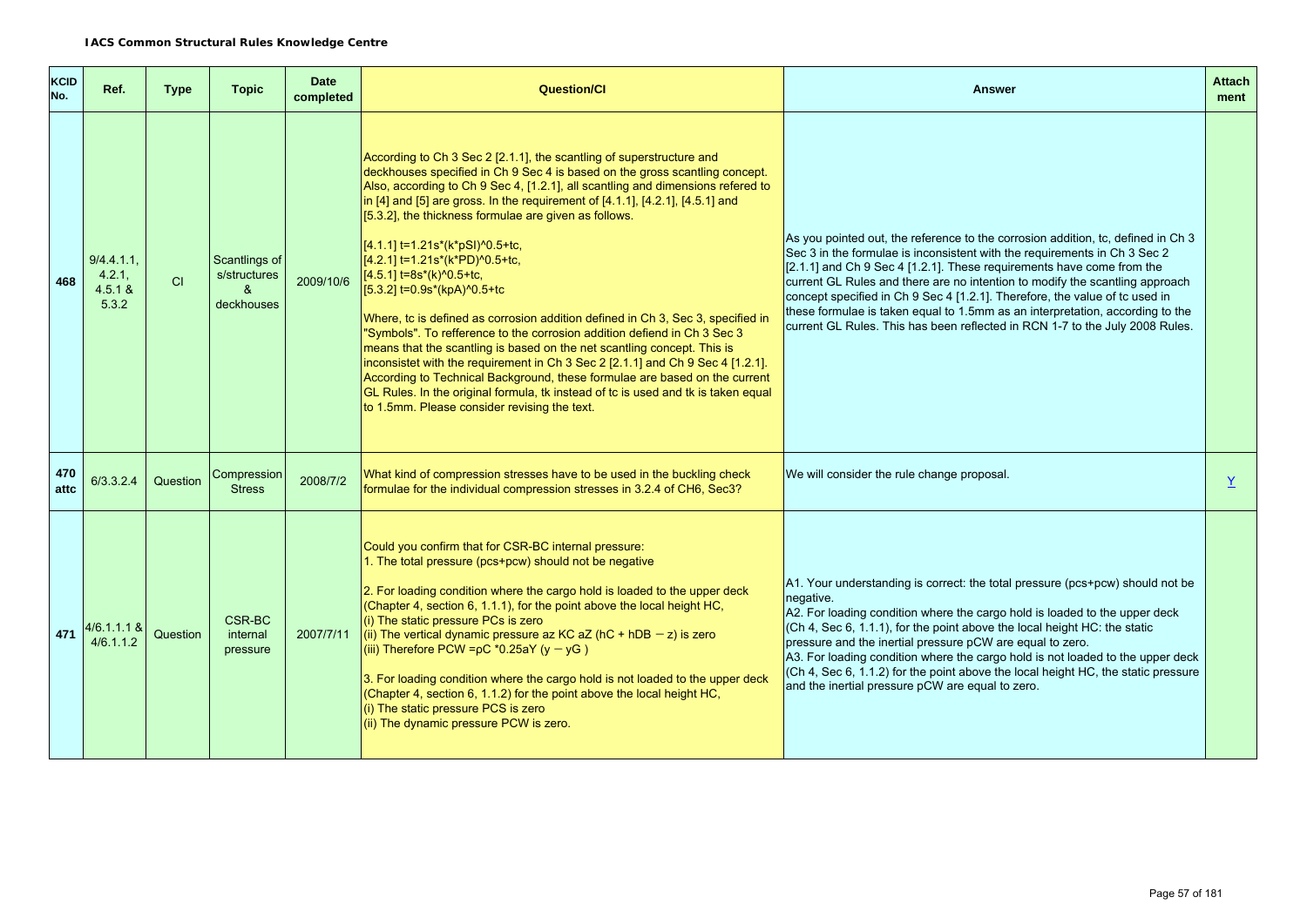| <b>KCID</b><br>No. | Ref.      | Type      | Topic                                                                                                         | <b>Date</b><br>completed | Question/Cl                                                                                                                                                                                                                                                                                                                                                                                                                                                                                                                                        | <b>Answer</b>                                                                                                        | <b>Attach</b><br>ment |
|--------------------|-----------|-----------|---------------------------------------------------------------------------------------------------------------|--------------------------|----------------------------------------------------------------------------------------------------------------------------------------------------------------------------------------------------------------------------------------------------------------------------------------------------------------------------------------------------------------------------------------------------------------------------------------------------------------------------------------------------------------------------------------------------|----------------------------------------------------------------------------------------------------------------------|-----------------------|
| 473<br>attc        | 1/1.1.1.2 | <b>CI</b> | Structural<br>arrangement<br>of bulk<br>carrier in<br>midship hold<br>and hold<br>adjacent to<br>engine room. | 2007/10/24               | $ Ch.1$ Section.1 1.1.2:<br>Please see attachment for structural arrangement of bulk carrier in midship<br>hold and hold adjacent to engine room. Please note:<br>Vessel has no hopper tank in parallel midship area<br>Vessel has a sloped hopper-like shape in bilge area due to hull shape.<br>Hopper shape is extending the entire cargo hold.<br>Please advice if the vessel falls within the category "hybrid bulk carrier" as<br>stated in 1.1.2, and whether or not CSR is mandatory for this design.<br>Common quidelines urgently needed | According to the clause in Ch.1, Sec.1 [1.1.2], the subject design needs to<br>comply with the CSR for Bulk Carrier. |                       |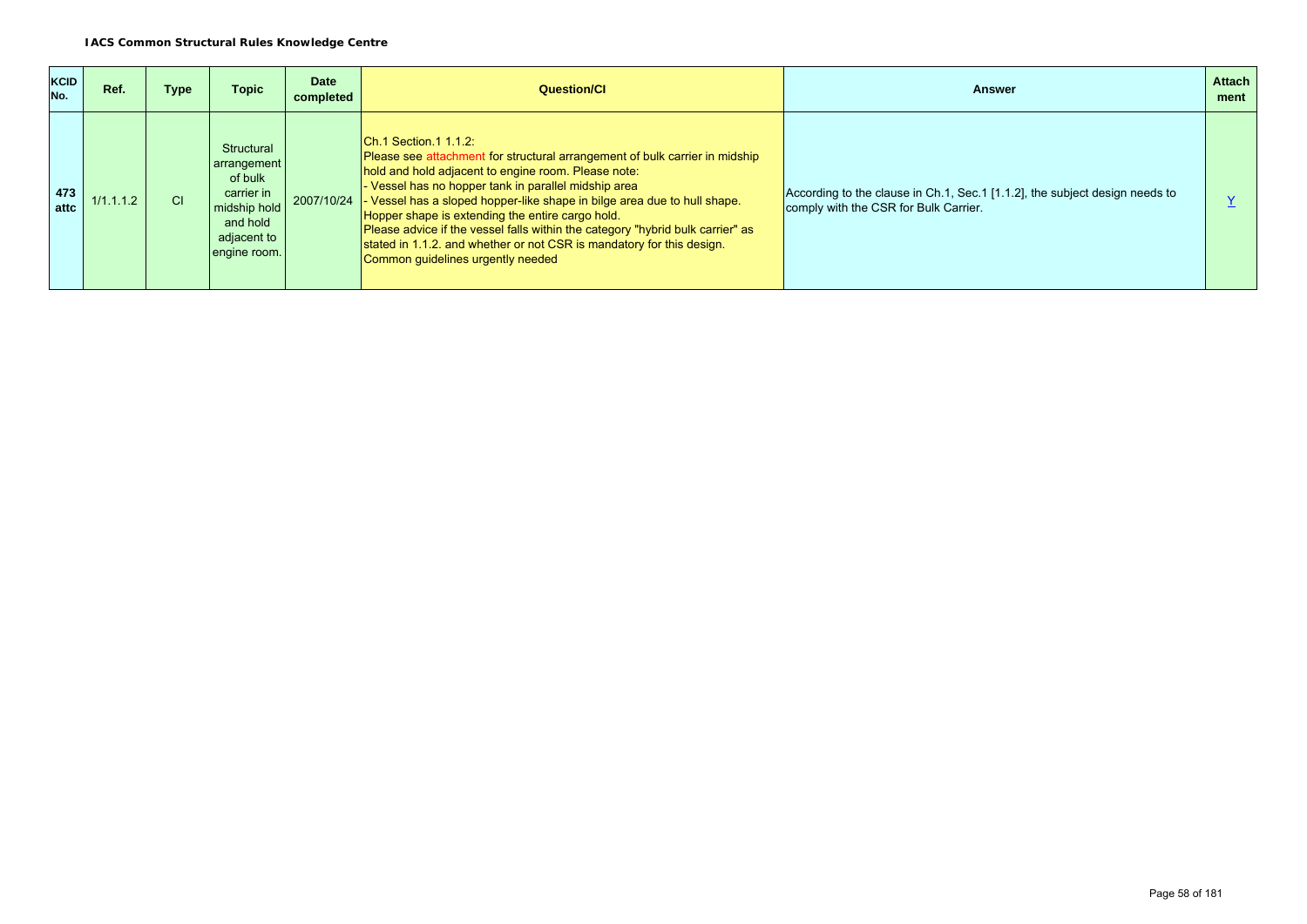| <b>KCID</b><br>No. | Ref.            | <b>Type</b> | <b>Topic</b>                                       | <b>Date</b><br>completed | <b>Question/Cl</b>                                                                                                                                                                                                                                                                                                                                                                                                                                                                                                             | <b>Answer</b>                                                                                                                                                                                                                                                                                                                                                                                                                                                                                                                                                                                                                                                                                                                                                                                                                                                                                                                                                                                                                                                                                                                                                                                                                                                                                                                                                                                                                                                                                                                                                                                                                                                                                                                                                                   | <b>Attach</b><br>ment |
|--------------------|-----------------|-------------|----------------------------------------------------|--------------------------|--------------------------------------------------------------------------------------------------------------------------------------------------------------------------------------------------------------------------------------------------------------------------------------------------------------------------------------------------------------------------------------------------------------------------------------------------------------------------------------------------------------------------------|---------------------------------------------------------------------------------------------------------------------------------------------------------------------------------------------------------------------------------------------------------------------------------------------------------------------------------------------------------------------------------------------------------------------------------------------------------------------------------------------------------------------------------------------------------------------------------------------------------------------------------------------------------------------------------------------------------------------------------------------------------------------------------------------------------------------------------------------------------------------------------------------------------------------------------------------------------------------------------------------------------------------------------------------------------------------------------------------------------------------------------------------------------------------------------------------------------------------------------------------------------------------------------------------------------------------------------------------------------------------------------------------------------------------------------------------------------------------------------------------------------------------------------------------------------------------------------------------------------------------------------------------------------------------------------------------------------------------------------------------------------------------------------|-----------------------|
| 474                | Ch.4<br>App.1   | CI          | Determining<br>the hold<br>mass curves             | 2007/7/2                 | Ch. 4 Appendix 1:<br>1) When determining the hold mass curves according to Appendix 1 we<br>assume that weight of masses concealed in the double bottom in between<br>margin girders are to be considered both when generating the hold mass<br>curves and when utilizing them in operation phase. (E.g. Heavy fuel oil, water<br>ballast) Please confirm.<br>2) Please advise how to handle ship trim both when generating the hold mass<br>curves and later when utilizing the curves. Please consider a rule clarification. | A1) CSR regulates to determine the maximum allowable mass and the<br>minimum required mass of the hold mass curve on basis of strength<br>estimation in Ch4 Sec7, App1 and App2. The maximum allowable mass refers<br>to the loading mass at the strength estimation in full load condition. Filling rate<br>in the double bottom in full load condition tanks is regulated as follows;<br>a. FOT: Full<br>b. WBT: Empty<br>a. Carriage in DBFOT in full loading condition in the strength estimation is<br>assumed full as the most severe situation. The mass in DBFOT is not<br>necessary to be considered when generating and utilizing the hold mass<br>curve.<br>b. Carriage in DBWBT in full loading condition in the strength estimation is<br>assumed empty as the standard loading pattern. If water ballast is carried in<br>DBT in full loading condition, the strength estimation including such loading<br>condition should be carried out also. Namely full loading condition with full<br>DBWBT, should be considered in the strength estimation as the most severe<br>condition. In such case, the mass in DBWBT is not necessary to be<br>considered when generating and utilizing the hold mass curve.<br>A2) Trim should be taken into account as follows as similar to UR S1A.2.1<br>requirements:<br>(i) Maximum allowable and minimum required mass of cargo and double<br>bottom contents of each hold to be as a function of the draught at mid-hold<br>poistion<br>(ii) Maximum allowable and minimum required mass of cargo and double<br>bottom contents of any two adjacent holds to be as a function of the mean<br>draught in way of these holds. This mean draught may be calculated by<br>averaging the draught of the two mid-hold positions. |                       |
|                    | $475$ 6/1.2.3.3 | CI          | <b>Net</b><br>Thickness of<br>the Bilge<br>plating | 2007/7/27                | Ch. 6 Sec. 1 [2.3.3]:<br>This section requires that the "net thickness of the bilge plating is to be not<br>less than the actual net thicknesses of the adjacent 2 m width bottom or side<br>$plating$ )"<br>Is this requirement referring to:<br>1. As built thickness:<br>2. Thickness required by Ch. 6;<br>3. All thickness requirements in CSR. (Ch. 7 FEM requiremtns, 9 sec. 1<br>Strengtheing of bottom forward etc).<br>Please advise.                                                                                | This requirement is referring to the net thickness offered of the adjacent<br>bottom and side plating.                                                                                                                                                                                                                                                                                                                                                                                                                                                                                                                                                                                                                                                                                                                                                                                                                                                                                                                                                                                                                                                                                                                                                                                                                                                                                                                                                                                                                                                                                                                                                                                                                                                                          |                       |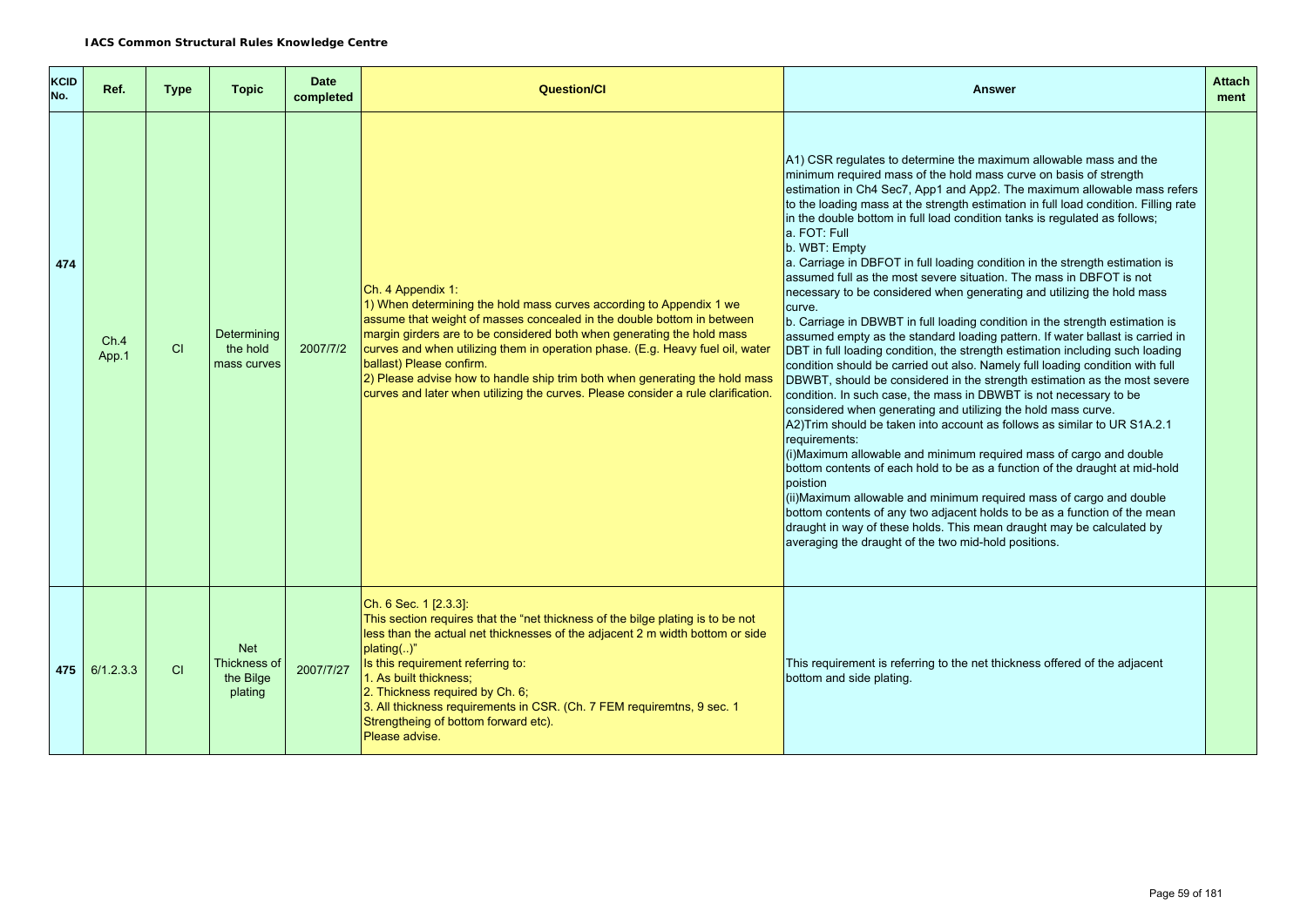| <b>KCID</b><br>No. | Ref.      | <b>Type</b> | <b>Topic</b>                           | <b>Date</b><br>completed | <b>Question/Cl</b>                                                                                                                                                                                                                                                                                                                                                                                                                                                                                                                                                                                                                                                                                                                                                                                                                                                                                                                                                                                                            | <b>Answer</b>                                                                                                                                                                                                                                                                                                                                                                                                                                                                                                                                                                                                                         | <b>Attach</b><br>ment |
|--------------------|-----------|-------------|----------------------------------------|--------------------------|-------------------------------------------------------------------------------------------------------------------------------------------------------------------------------------------------------------------------------------------------------------------------------------------------------------------------------------------------------------------------------------------------------------------------------------------------------------------------------------------------------------------------------------------------------------------------------------------------------------------------------------------------------------------------------------------------------------------------------------------------------------------------------------------------------------------------------------------------------------------------------------------------------------------------------------------------------------------------------------------------------------------------------|---------------------------------------------------------------------------------------------------------------------------------------------------------------------------------------------------------------------------------------------------------------------------------------------------------------------------------------------------------------------------------------------------------------------------------------------------------------------------------------------------------------------------------------------------------------------------------------------------------------------------------------|-----------------------|
| 476<br>attc        | 9/5.1.5.1 | CI          | Allowable<br>stress on<br>hatch covers | 2007/8/23                | Ch. 9 Sec. 5 1.5.1. Allowable stress on hatch covers:<br>Reference in the rule text is made to ILLC Reg. 15(6) and 16(5).<br>Regulation 15(6) is relevant for "Hatchways closed by portable covers and<br>secured weathertight by tarpaulins and battening devices". The allowable<br>stress for pontoon hatch covers given as Sigma_A = $0.68$ ReH is originating<br>from Req. 15(6).<br>Regulation 16(5) is relevant for "Hatchways closed by weathertight covers of<br>steel or other equivalent materials. The allowable stress for "weathertight<br>hatch cover" Sigma_A = 0.8 ReH is originating from Reg. 16(5).<br>It is our interpretation that 15(6) is not relevant for modern bulk carriers. UR<br>S21 and UI LL70 are both covering Reg. 16 and relevant for pontoon hatch<br>covers. We assume that Pontoon hatch covers in modern bulk carriers should<br>be treated as "weathertight hatch covers" with allowable stress Sigma $A =$<br>0.8ReH. This is not clear as Table 2 is written in the current rules. | The Common Interpretation is as follows:<br>- If hatch covers are considered weathertight by construction, and without<br>the need of tarpaulins and battening devices, the allowable stresses to be<br>used are those corresponding to the line "Weathertight hatch cover" in the<br>Tab 2, i.e. 0.8ReH for sigma. This is in line with ILLC Reg.16(5).<br>- If hatch covers are considered weathertight by using tarpaulins and battening<br>devices, the allowable stresses to be used are those corresponding to the line<br>"Pontoon hatch cover" in the Tab 2, i.e. 0.68ReH for sigma. This is in line with<br>ILLC Reg. 15(6). | Y                     |
| 477                | 9/5.5.2.3 | Question    | Critical<br>buckling<br>stress         | 2007/10/4                | Ch. 9 Sec. 5 5.2.3 Critical buckling stress check. Last sentence of the<br>requirement states: "In addition, the bi-axial compression stress in the hatch<br>cover plating, when calculated by means of finite element analysis, is to<br>comply with the requirements in Ch.6 Sec.3" We assume the sentence<br>originates from UR S21 3.6. In case of FEM analysis, please advise if biaxial<br>buckling in accordance with requirement of Ch. 6 Sec. 3 is additional or<br>instead of the uniaxial buckling requirement in 5.2.3.                                                                                                                                                                                                                                                                                                                                                                                                                                                                                           | The Common Interpretation is as follows:<br>If no finite element analysis is performed for the buckling of the hatch cover<br>plating, only the criteria for buckling for uniaxial compression is to be checked.<br>- If a finite element analysis is performed for the buckling of the hatch cover<br>plating, criteria for buckling for bi-axial compression are to be checked.                                                                                                                                                                                                                                                     |                       |
| 478                | 4/5.3.4.1 | <b>CI</b>   | Minimum<br>Lateral<br>pressure         | 2007/8/3                 | In Table 9, Minimum lateral pressure, P Amin, is defined for the 4th tier with<br>P_Amin=2.5kN/m. In the GL-Rules this minimum pressure has a value of<br>12.5kN/m. Is this a typo?                                                                                                                                                                                                                                                                                                                                                                                                                                                                                                                                                                                                                                                                                                                                                                                                                                           | This is a typo. The correct minimum pressure for the 4th tier and above is<br>12.5kN/m2.<br>Also Included in Corrigenda 5                                                                                                                                                                                                                                                                                                                                                                                                                                                                                                             |                       |
| 479                | 4/5.3.4.1 | CI          | Definition of<br>"n"                   | 2007/8/23                | Please explain in the definition of "n", what is the actual distance?                                                                                                                                                                                                                                                                                                                                                                                                                                                                                                                                                                                                                                                                                                                                                                                                                                                                                                                                                         | This is a typo. The complete sentence reads as follows:<br>"However, where the actual distance (D-T) exceeds the minimum non-<br>corrected tabular freeboard according to ILLC as amended by at least one<br>standard superstructure height as defined in Ch 1, Sec 4, [3.18.1], this tier<br>may be defined as the 2nd tier and the tier above as the 3rd tier." This<br>definition based on the definition, given in IACS UR S3.<br>Also Included in Corrigenda 5                                                                                                                                                                   |                       |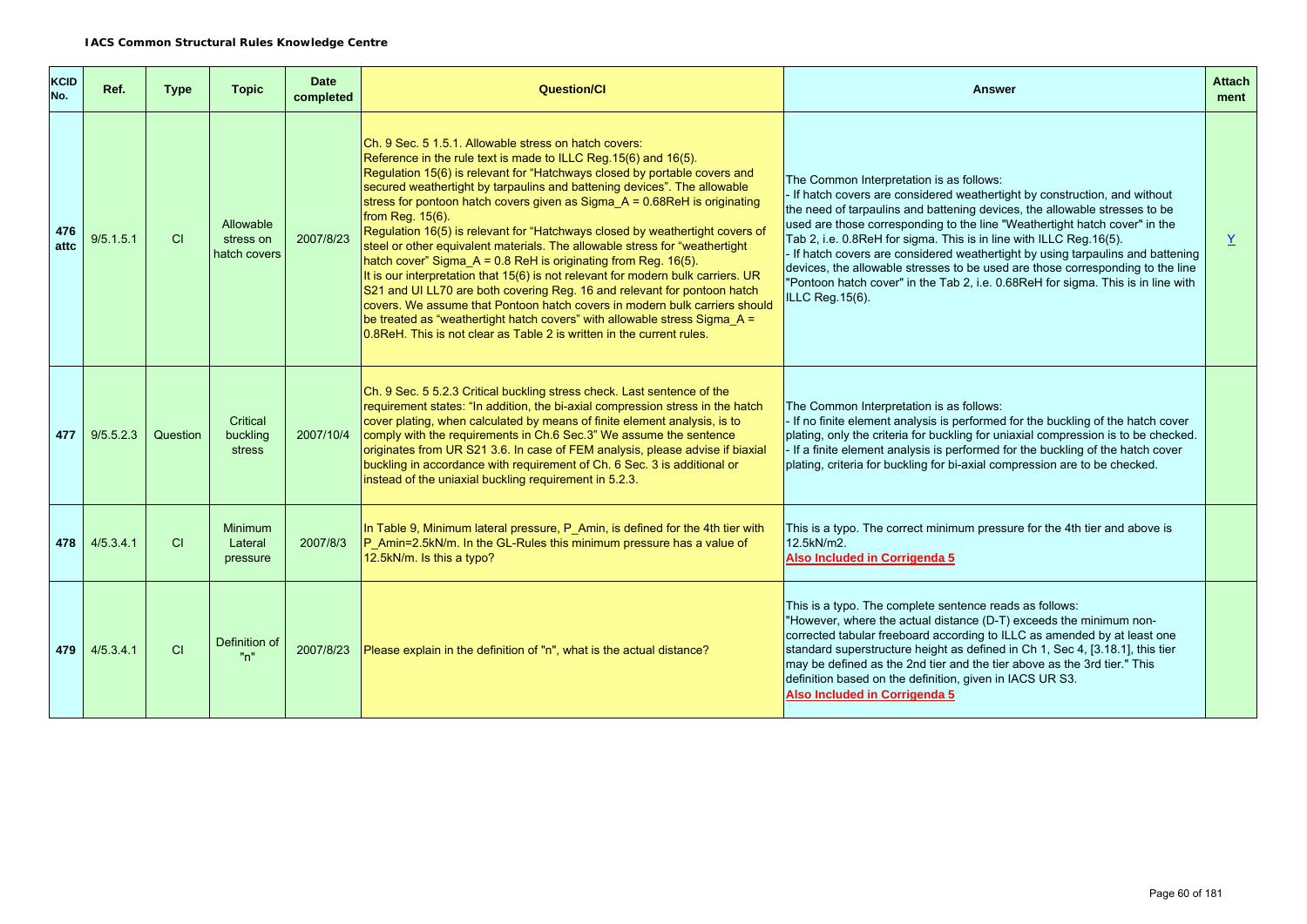| <b>KCID</b><br>No. | Ref.           | <b>Type</b> | <b>Topic</b>                                                              | <b>Date</b><br>completed | <b>Question/CI</b>                                                                                                                                                                                                                                                                                                                                                                                                                                                                                                                                                                                                                                                                                                                                                                                                                                                                                        | <b>Answer</b>                                                                                                                                                                                                                                                                                                                                                                                                                                                                                                                                                                                                                            | <b>Attach</b><br>ment |
|--------------------|----------------|-------------|---------------------------------------------------------------------------|--------------------------|-----------------------------------------------------------------------------------------------------------------------------------------------------------------------------------------------------------------------------------------------------------------------------------------------------------------------------------------------------------------------------------------------------------------------------------------------------------------------------------------------------------------------------------------------------------------------------------------------------------------------------------------------------------------------------------------------------------------------------------------------------------------------------------------------------------------------------------------------------------------------------------------------------------|------------------------------------------------------------------------------------------------------------------------------------------------------------------------------------------------------------------------------------------------------------------------------------------------------------------------------------------------------------------------------------------------------------------------------------------------------------------------------------------------------------------------------------------------------------------------------------------------------------------------------------------|-----------------------|
| 483<br>attc        | Table<br>6.3.3 | <b>RCP</b>  | <b>Buckling and</b><br>reduction<br>factors for<br>curved plate<br>panels | 2007/8/28                | Regarding the buckling and reduction factors for curved plate panels in Ch 6,<br>Sec 3, Table 3, there is a partition line in the first column between buckling<br>load cases 1a and 1b. However, in the original GL rules, there is no such line,<br>see attached. This partition line is likely to cause incorrect values of Sigma x,<br>hence should be deleted.                                                                                                                                                                                                                                                                                                                                                                                                                                                                                                                                       | Yes. This is typo.<br>We will issue the "corrigenda" soon.<br>Also Included in Corrigenda 5                                                                                                                                                                                                                                                                                                                                                                                                                                                                                                                                              | $\overline{X}$        |
| 484                | 7/2.3.3        | Question    | <b>Buckling and</b><br><b>Ultimate</b><br>strength<br>assessment          | 2007/7/2                 | Regarding buckling and ultimate strength assessment in a global strength<br>analysis, an increase in thickness of each panel satisfying requirements will be<br>obtained by iteration. As there is no clear process in the current rules, it is<br>considered appropriate that the stress may be used as it is with no reductions<br>associated with thickness ratios in each iteration step. Is this correct?<br>If not correct, some known approches are considered available, for example,<br>(i) all component stresses are reduced with thickness ratios,<br>$\left  \right $ (ii) the same as (i) but stresses in the global X direction are not reduced,<br>(iii) only the stress due to local loads is reduced with thickness ratios and the<br>stress due to hull girder loads is not reduced.<br>Please advise a common process to apply proper stresses for required<br>thickness calclations. | CSR only requires that the results of DSA are to comply with the strength<br>criteria in Chapter 7. There is no need to specify the iteration procedure to<br>confirm the reinforcement of structure in CSR because it is considered that the<br>responsibility of reinforcement of structure which does not comply with the<br>strength criteria is up to designers not classification societies. Classification<br>society only confirms that the results of DSA carried out for the given<br>scantlings of structure comply with the strength criteria specified in the Rules.                                                        |                       |
| 485<br>attc        | Table<br>4.4.3 | CI          | Load<br>combination<br>factor                                             | 2007/7/16                | "Load combination factors, LCF in Ch 4, Sec 4, Table 3, in the case that the<br>encounter wave comes from the starboard side are left unspecified thus there<br>is a possibility of unnecessary confusion unless they are clarified, especially<br>for ships having unsymmetrical hull sections. Pease see the attachment and<br>confirm if the signs marked in red from what we understand are correct. If not,<br>please supply correct signs together with technical backgrounds."                                                                                                                                                                                                                                                                                                                                                                                                                     | When the starboard is the weather side, the reference hull girder loads and<br>motions of ship and load combination factor are shown in the attached file.                                                                                                                                                                                                                                                                                                                                                                                                                                                                               | $\overline{X}$        |
| 486                | Ch 4 Sec       | <b>CI</b>   | Loading<br>conditions                                                     | 2007/8/7                 | The loading conditions which are required by Ch.4 Sec 7 are only for checking<br>the longitudinal strength, direct strength analysis and for capacity and<br>disposition of ballast tanks and stability purposes as mentioned in 1.2.4.<br>Therefore, these loading conditions will not included the loading manual but<br>shall be just submitted for assessment of structure-wise.<br>Above conditions will not be applied to hold flooding calculation and<br>intermediate condition calculation.<br>Our understanding is that the loading condition required Ch.4 Sec 7 and Sec 8<br>have different concept.<br>So when we check the hull structure strength, loading conditions required by<br>sec 7 should be necessary. And then the loading conditions should be<br>prepared in loading manual within permissible limit which is result of hull<br>scantling                                      | 1 - The loading conditions which are required by Ch 4, Sec 7 are "artificial"<br>loading conditions" considered for the check of strength.<br>2 - Regarding flooding conditions, our interpretation is that they should have to<br>be considered only for loading conditions defined in Ch 4, Sec 8, as they are<br>really navigation conditions.<br>3 - Regarding intermediate conditions required in Ch 4, Sec 3, [2.1.1], if<br>considered more severe, they are to be considered for loading conditions<br>defined in Ch 4, Sec 7 and Sec 8.<br>This answer is superseded by the anwswer to KC ID 622. Please refer<br>to KC ID 622" |                       |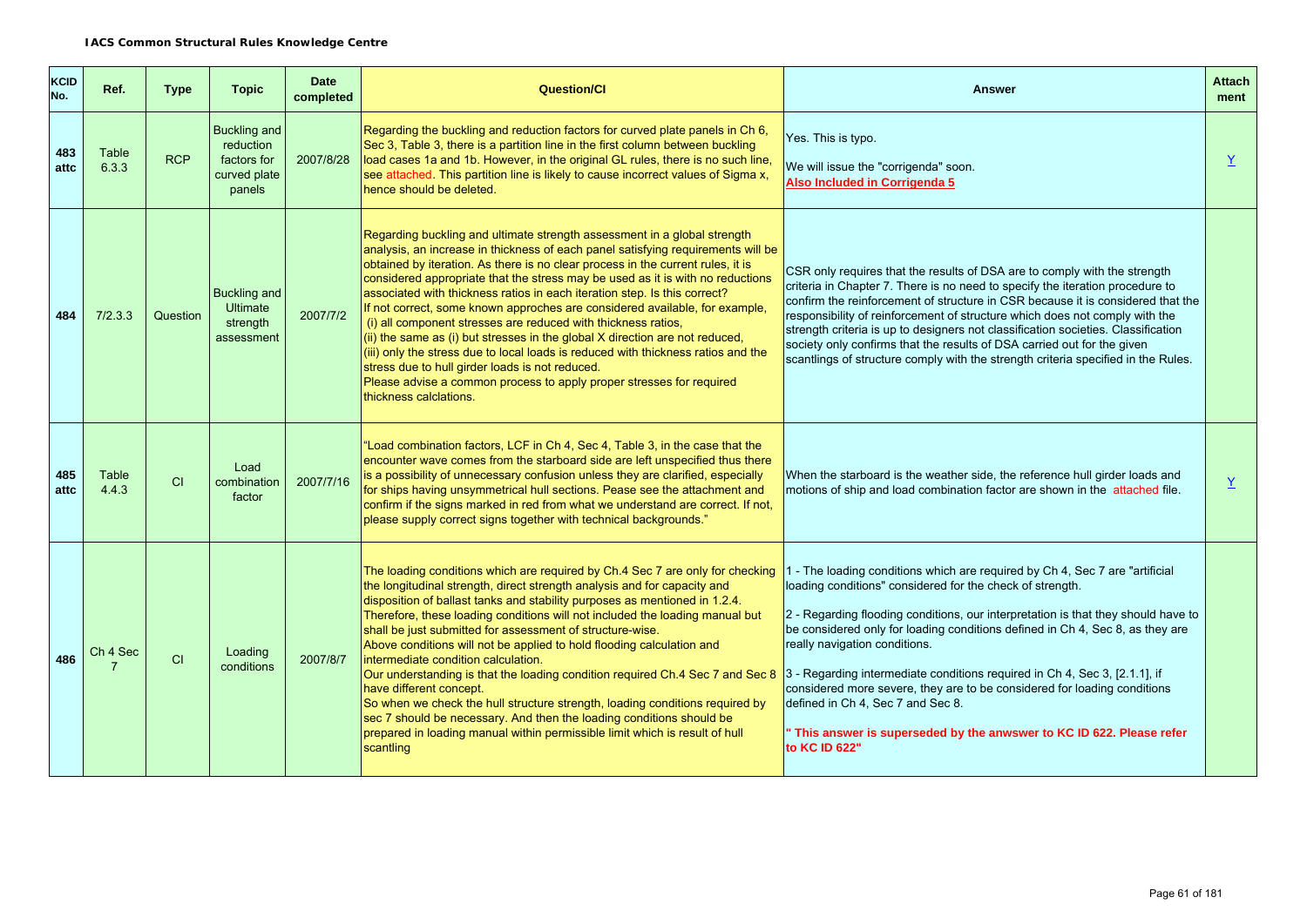| <b>KCID</b><br>No. | Ref.                              | <b>Type</b> | <b>Topic</b>                                                                 | <b>Date</b><br>completed | <b>Question/CI</b>                                                                                                                                                                                                                                                                                                                                                                                                                                                                                                                                                                                                                                                                                                                                                                                                                                                                                                                                                                                                                                                                                                                                                                                                                                                                                      | <b>Answer</b>                                                                                                                                                                                                                                                                                                                                                                                                                                                                                                                                                                                                                                | <b>Attach</b><br>ment |
|--------------------|-----------------------------------|-------------|------------------------------------------------------------------------------|--------------------------|---------------------------------------------------------------------------------------------------------------------------------------------------------------------------------------------------------------------------------------------------------------------------------------------------------------------------------------------------------------------------------------------------------------------------------------------------------------------------------------------------------------------------------------------------------------------------------------------------------------------------------------------------------------------------------------------------------------------------------------------------------------------------------------------------------------------------------------------------------------------------------------------------------------------------------------------------------------------------------------------------------------------------------------------------------------------------------------------------------------------------------------------------------------------------------------------------------------------------------------------------------------------------------------------------------|----------------------------------------------------------------------------------------------------------------------------------------------------------------------------------------------------------------------------------------------------------------------------------------------------------------------------------------------------------------------------------------------------------------------------------------------------------------------------------------------------------------------------------------------------------------------------------------------------------------------------------------------|-----------------------|
| 489                | $4/6.1.3.1$ .<br>4/6.2.2.1<br>4/5 | CI          | Inertial<br>Pressures                                                        | 2007/8/2                 | Inertial pressures Chapter. 4 Section 6<br>Reference is made to Ch. 4Section. 6 [1.3.1] "Inertial pressure due to bulk<br>cargo" and [2.2.1] "Inertial pressure due to liquid". Both items have a<br>statement that the longitudinal term may be "freezed" in x direction at two<br>points in the tank. According to [1.3.1] " (x-xg) is to be taken at 0.25IH in the<br>load case H1 or -0.25IH in the load case H2()" Pressures from these two<br>points may be utilized for local scantling according to Ch.6 and Ch.8.<br>Q1: Please advise if this statement is valid also for scantling of transverse tank<br>boundaries such as cargo hold bulkheads and plane bulkheads separating<br>BW tanks according to relevant requirements of Ch.6.<br>Q2: According to Ch. 6 Sec.1 [1.3.1] and Sec.2 [1.3.1] "() If the compartment<br>adjacent to the outer shell is intended to carry liquids, this still water and wave<br>internal pressures are to be reduced from the corresponding still water and<br>wave external sea pressures." When the internal pressure is constant in x-<br>direction according to Ch. 4 Sec. 6 [2.2.1] what is the correct application of<br>Ch.6 Sec. 1 [1.3.1] and Sec.2 [1.3.1]? Note. Ch. 4 Sec. 5 "External pressures"<br>have no statement fixing the x location. | A1: This requirement is also valid for scantling of tank boundaries.<br>A2: According to the Rule, "a" is correct.                                                                                                                                                                                                                                                                                                                                                                                                                                                                                                                           |                       |
| 490                | Symbol<br>4.6                     | CI          | Design<br>Density for<br>fuel oil                                            | 2007/7/13                | a.Combine the internal pressure according to Ch. 4 Sec. 6 [2.2.1] with the sea<br>pressure at the x location considered                                                                                                                                                                                                                                                                                                                                                                                                                                                                                                                                                                                                                                                                                                                                                                                                                                                                                                                                                                                                                                                                                                                                                                                 | CSR for bulk carrier does not specify the minimum design density for fuel oil.<br>The design density for fuel oil shall be determined by the designer or<br>shipbuilder with agreement of the owner.                                                                                                                                                                                                                                                                                                                                                                                                                                         |                       |
| 491                | 4/7.2.1.1                         | CI          | <b>Deternination</b><br>of the<br>maximum<br>cargo mass<br>in cargo<br>holds | 2007/7/2                 | b. Combine the internal pressure according to Ch. 4 Sec. 6 [2.2.1] with the sea<br>pressures located at $(x-xB) = 0.75$ (H2) and -0.75 (H2)?                                                                                                                                                                                                                                                                                                                                                                                                                                                                                                                                                                                                                                                                                                                                                                                                                                                                                                                                                                                                                                                                                                                                                            | According to the provision of [2.1.1] maximum cargo mass Mh or Mhd should<br>be obtained from loading conditions at full scantling draft and with 50%<br>consumables.<br>In general the maximum cargo mass (Mh) for an empty hold (Mh) corresponds<br>to the cargo mass in homogeneous full condition at scantling draft and with<br>50% consumables. Hence Mhd corresponds to the cargo mass in alternate<br>loading condition at scantling draft and with 50% consumables. Mfull is an<br>artificial cargo mass and the maximum permissible cargo mass for an empty<br>cargo hold in connection with the determination of hold mass curve. |                       |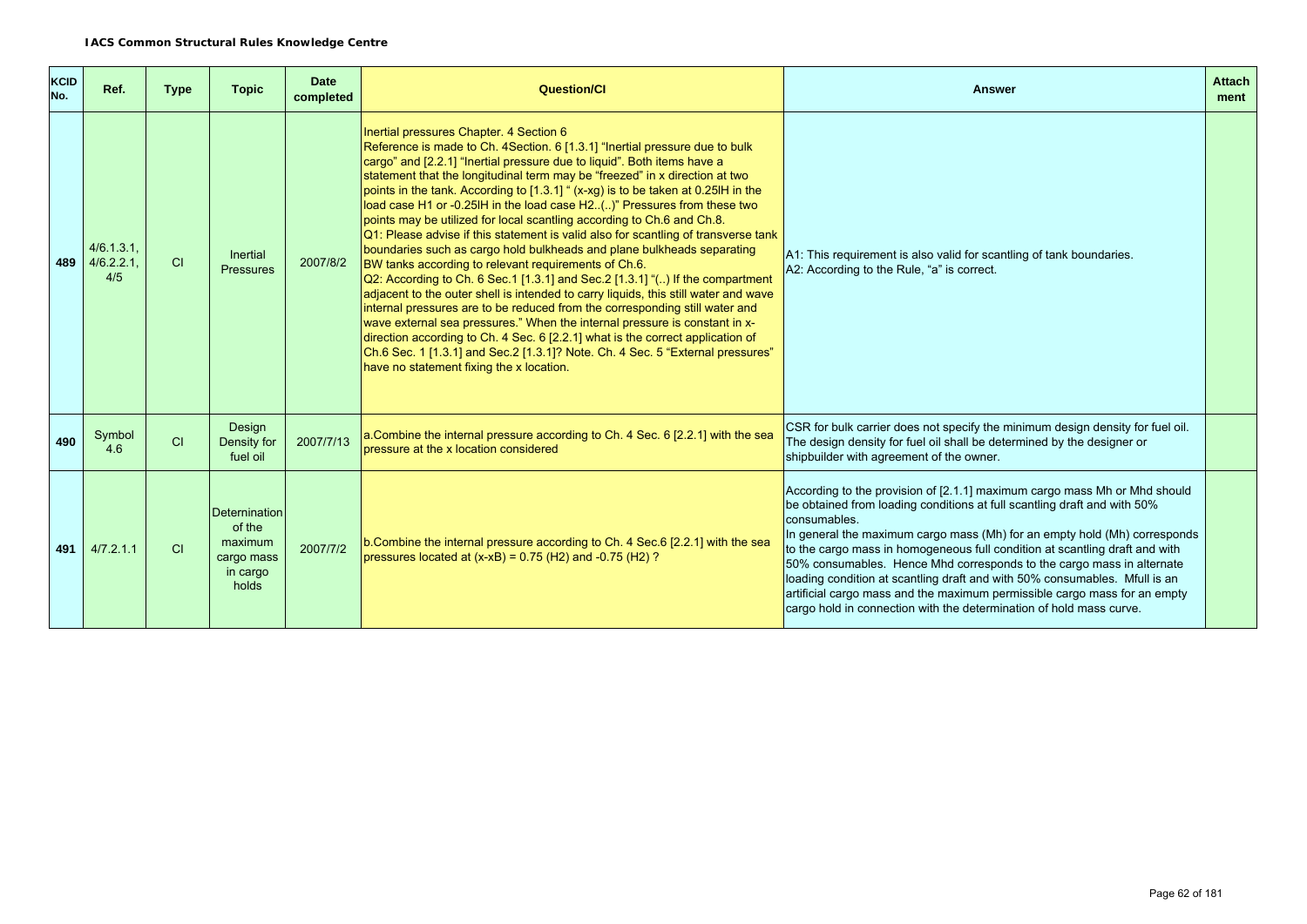| <b>KCID</b><br>No. | Ref.      | <b>Type</b> | <b>Topic</b>                                                                                          | <b>Date</b><br>completed | Question/Cl                                                                                                                                                                                                                                                                                                                                                                                                                                                                                                             | <b>Answer</b>                                                                                                                                                                                                                                                                                                                                                                                                                                                                                                                                                                                                                                                                                                                                                                                                                                                                                                                                                                                                                                                                                                                                                                                                                                                                                                                                                                                                                                                                                                                                                                                                                                                                                                                        | <b>Attach</b><br>ment |
|--------------------|-----------|-------------|-------------------------------------------------------------------------------------------------------|--------------------------|-------------------------------------------------------------------------------------------------------------------------------------------------------------------------------------------------------------------------------------------------------------------------------------------------------------------------------------------------------------------------------------------------------------------------------------------------------------------------------------------------------------------------|--------------------------------------------------------------------------------------------------------------------------------------------------------------------------------------------------------------------------------------------------------------------------------------------------------------------------------------------------------------------------------------------------------------------------------------------------------------------------------------------------------------------------------------------------------------------------------------------------------------------------------------------------------------------------------------------------------------------------------------------------------------------------------------------------------------------------------------------------------------------------------------------------------------------------------------------------------------------------------------------------------------------------------------------------------------------------------------------------------------------------------------------------------------------------------------------------------------------------------------------------------------------------------------------------------------------------------------------------------------------------------------------------------------------------------------------------------------------------------------------------------------------------------------------------------------------------------------------------------------------------------------------------------------------------------------------------------------------------------------|-----------------------|
| 492                | 4/7.2.1.4 | Question    | Loading<br>conditions                                                                                 | 2007/7/13                | Ch. 4 Section 7 2.1.4 BC-A<br>Please consider following example.<br>1.BC-A vessel with minimum loading conditions as per Section Which comply<br>with both [2.1.1] and [2.1.4].<br>2.Additionally, vessel's loading manual has a short voyage alternate condition<br>with more severe filling than prescribed by minimum conditions as defined by<br>the item 1 above.<br>For strength verification of 2), should same rate of filling and cargo density as<br>per [2.1.4] be required for such short voyage condition? | Sea going condition and harbour condition are specified in CSR.<br>A short voyage condition is not specified in CSR but it is obvious that it is not a<br>harbour condition.<br>Therefore, where a short voyage alternate loading condition with more severe<br>filling than the minimum loading condition in [2.1.1] and [2.1.4] is specified in<br>the loading manual, strength check for such more severe loading condition<br>should be carried out in accordance with the CSR requirements.                                                                                                                                                                                                                                                                                                                                                                                                                                                                                                                                                                                                                                                                                                                                                                                                                                                                                                                                                                                                                                                                                                                                                                                                                                     |                       |
| 493<br>attc        | 6/2.4.1.1 | <b>CI</b>   | Correct<br>application of<br>the formula<br>with respect<br>to pressure<br>on ordinary<br>stiffeners. | 2008/1/9                 | Ref. Ch. 6 Sec. 2 [4.1.1]<br>Q1: Please advice what is the correct application of the formula with respect to<br>pressure on ordinary stiffeners:<br>a. External and internal pressures are to be considered separately.<br>b. Combined effect of pressures to be considered.<br>In case of b.) please advice how to combine pressures<br>(see attached drawing)<br>Q2: We assume correct interpretation of "Web stiffener mid height" is "Web<br>stiffener mid length". Please advise                                  | A1. The requirement of Ch $6$ Sec 4 [4.1.1] is provided for checking the<br>scantling web stiffener and web connection with ordinary stiffener.<br>Therefore, the checking formula is provided as a function of the pressure<br>acting on the ordinary stiffener with coefficient depending on the web<br>connection with ordinary stiffener.<br>In case of web stiffener attached to floor in double bottom which is used for<br>water ballast, the pressure p is to be calculated as follows:<br>A: Web stiffener and the web connection with the bottom longitudinal:<br>The considered pressure is the greater of:<br>(1) Pressure acting on bottom longitudinal due to external sea water in full<br>load condition, or<br>(2) Pressures acting on bottom longitudinal due to internal pressure due to<br>ballast water in double bottom tank and external sea water in ballast condition,<br>in line with Ch 6 Sec 2, 1.3.1<br>B: Web stiffener and web connection with the inner bottom longitudinal:<br>The considered pressure is the greatest of:<br>(1) Pressures acting on inner bottom longitudinal due to bulk cargo in full load<br>condition, or<br>$(2)$ Pressures acting on inner bottom longitudinal due to ballast water in ballast<br>condition, or<br>(3) Pressure acting on inner bottom longitudinal due to ballast water in ballast<br>hold, if applicable, in heavy ballast condition.<br>The required net sectional areas of web stiffener are to be calculated<br>independently for the foregoing connections A & B.<br>The final required net sectional area of the web stiffener is the greater the<br>calculated areas for A & B.<br>A2: "Web stiffener mid height" means "Web stiffener mid length". | Y                     |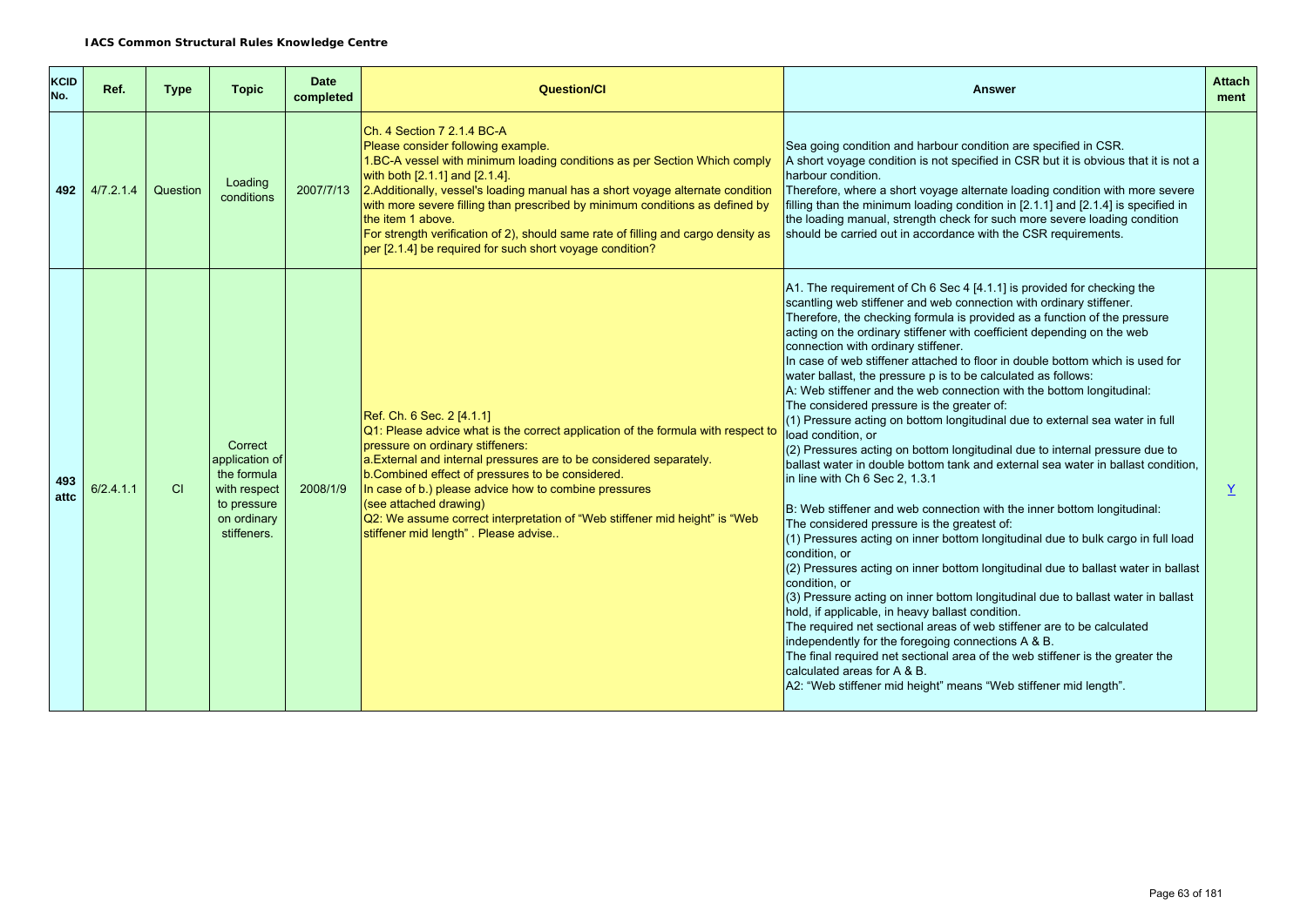| <b>KCID</b><br>No. | Ref.                               | <b>Type</b> | <b>Topic</b>                                                         | <b>Date</b><br>completed | Question/Cl                                                                                                                                                                                                                                                                                                                                                                                                                                                                                                                                                                                        | <b>Answer</b>                                                                                                                                                                                                                                                                                                                                          | <b>Attach</b><br>ment |
|--------------------|------------------------------------|-------------|----------------------------------------------------------------------|--------------------------|----------------------------------------------------------------------------------------------------------------------------------------------------------------------------------------------------------------------------------------------------------------------------------------------------------------------------------------------------------------------------------------------------------------------------------------------------------------------------------------------------------------------------------------------------------------------------------------------------|--------------------------------------------------------------------------------------------------------------------------------------------------------------------------------------------------------------------------------------------------------------------------------------------------------------------------------------------------------|-----------------------|
| 494                | Table<br>9.1.1 &<br>Table<br>9.2.1 | CI          | Fore part &<br>Aft part                                              | 2007/9/13                | Ref. Ch. 9 Sec. 1 "Fore Part" Table 9.1.1 and Ch. 9 Sec. 2 " Aft Part" Table<br>9.2.1.<br>Q1: Tables 9.1.1 and 9.2.1 are referring to "Platform". It is assumed that this is<br>a non-watertight horizontal member. Please confirm.<br>Q2: Tables 9.1.1 and 9.2.1 are extracts of Table 6.1.2. Tables 9.1.1 and 9.2.1<br>are incomplete with respect to horizontal and vertical watertight boundaries.<br>Please advise if relevant items of Table 6.1.2 may be used for watertight items<br>in fore/aft part. Please consider completing the Tables 9.1.1 and 9.2.1 with<br>watertight divisions. | A1:Platform referred in tables 9.1.1 and 9.2.1 are effectively non-watertight<br>horizontal member.<br>A2: Tables 9.1.1 and 9.2.1 are incomplete with respect to horizontal and<br>vertical watertight boundaries, and relevant items of Table 6.1.2 may be used<br>for watertight items in fore/aft part.                                             |                       |
| 495                | 9/1.3 &<br>9/2.2                   | CI          | Fore part &<br>Aft part load<br>model                                | 2007/9/28                | Ref. Ch. 9 Sec. 1 "Fore Part - load model" [3] and Ch. 9 Sec. 2 [3] "Aft Part -<br>load model"<br>Following pressures are explicitly given for calculation:<br>1. External pressure according to Ch. 4 Sec. 5<br>2. Internal lateral pressure in testing condition according to Ch.4 Sec. 6 [4]<br>Internal pressures due to liquid ps+pw according to Ch. 4 Sec. 6 [2] is not<br>specified for Fore/Aft regions.<br>Please advise if Ch. 4 Sec. 6 [2] pressures need to be considered for fore and<br>aft regions or if only testing pressures should be applied.                                 | it is quite clear that internal pressures defined in Ch 4, Sec 6, [2] need also to<br>be considered for fore and aft regions in addition of testing pressures.<br>Also Included in Corrigenda 5                                                                                                                                                        |                       |
| 497<br>attc        | 6/1.1.5                            | Question    | Pressure<br>point for<br>scantling<br>check of<br>corrugation<br>web | 2007/10/9                | Where is the pressure point in the attachment to be used for scantling check<br>of corrugation web?<br>Please note that option 1 is inside the gusset/shedder. Therefore, eventually<br>there is no pressure.                                                                                                                                                                                                                                                                                                                                                                                      | For the determination of the net thickness of the web plate according to Ch 6,<br>Sec 1, [3.2.1], the load point for the pressure is taken at the bottom of<br>corrugation (e.g., Option 1 in the attached sketch).<br>The reason is that the effect of shedder and gusset plates is not considered to<br>insure that the calculation is conservative. | Y                     |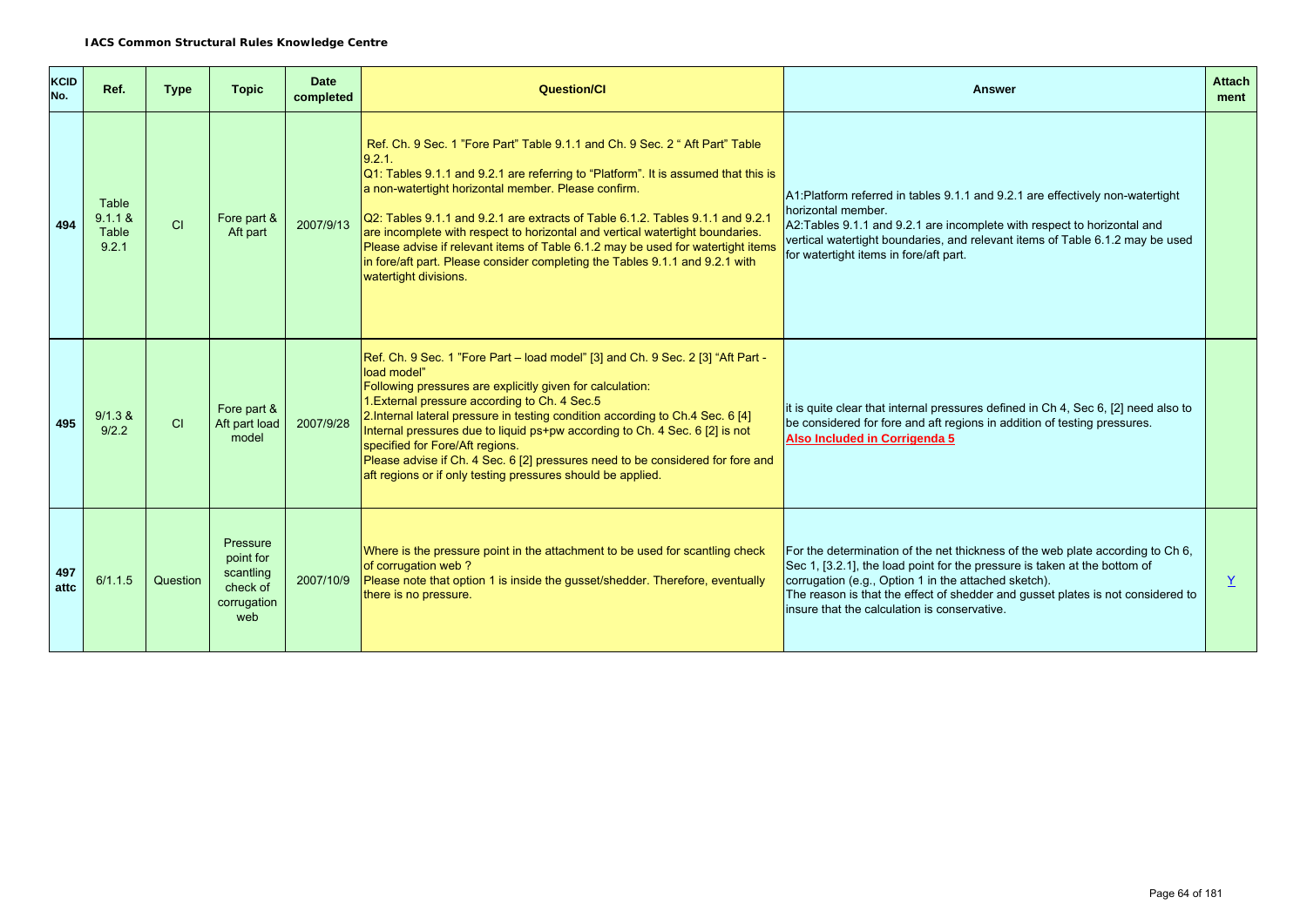| <b>KCID</b><br>No. | Ref.                                                                               | <b>Type</b> | <b>Topic</b>                                                                | <b>Date</b><br>completed | <b>Question/Cl</b>                                                                                                                                                                                                                                                                                                                                                                                                                                                                                                                                                                                                                                                           | <b>Answer</b>                                                                                                                                                                                                                                                                                                                                                                                                                       | <b>Attach</b><br>ment |
|--------------------|------------------------------------------------------------------------------------|-------------|-----------------------------------------------------------------------------|--------------------------|------------------------------------------------------------------------------------------------------------------------------------------------------------------------------------------------------------------------------------------------------------------------------------------------------------------------------------------------------------------------------------------------------------------------------------------------------------------------------------------------------------------------------------------------------------------------------------------------------------------------------------------------------------------------------|-------------------------------------------------------------------------------------------------------------------------------------------------------------------------------------------------------------------------------------------------------------------------------------------------------------------------------------------------------------------------------------------------------------------------------------|-----------------------|
| 498<br>attc        | 3/6.5.7.4                                                                          | Question    | Primary<br>Support<br><b>Members</b>                                        | 2007/8/2                 | [A] Where opening is provided, as per the attachment, in primary supporting<br>members such as double bottom girders, etc., should Ch.3, Sec.6, [5.7.4] be<br>interpreted as follows regarding distances between the opening and slot<br>openings for longitudinals?<br>1) at the mid-part within 0.5 times of the span of the primary supporting<br>members: $1 \le$ = d1, d2, d3 and d4,<br>$\vert$ 2) at the ends of the span, $\vert$ <=0.25x(d1, d2, d3 and d4).<br>[B] If Ch.3, Sec.6, [5.7.4] should not be applicable to the distances between<br>the opening in primary supporting members and the slot openings, isn't there<br>any restrictions to the distances? | $\vert$ A) Your understanding is correct. You may see Fig. 15 of Ch 3 Sec 6 that the<br>example without collar plate in cut-outs is shown.<br>$ B $ ) According to the 1st sentence of 5.7.5, the reinforcement of such openings<br>is required.                                                                                                                                                                                    | Y                     |
| 499<br>attc        | Tanker -<br>App<br>A/2.2.2.3<br>& 2.2.2.4;<br>& Bulker- -<br>Ch.5, App<br>1, 2.2.2 | CI          | <b>Hard corners</b><br>in the Hull<br>Girder<br><b>Ultimate</b><br>Strength | 2007/10/9                | The CSR for Oil Tankers and for Bulk Carriers need to have the same<br>definition of hard corners in the Hull Girder Ultimate Strength.<br>The attachment is a proposal for a common interpretation in this respect.<br>The differences between the Rules in force are:<br>CSR for Oil Tanker: The area on which the value of the buckling stress of<br>transversely stiffened panels applies is to be taken as the breadth between the<br>hard corners, i.e. excluding the end of the hard corner if any. Refer to KC<br>CSR for Bulk Carriers: The definition is too vague and needs improvement<br>through this CI.                                                       | The hard corners in the hull girder ultimate strength is defined as shown in the<br>figure of the attached file "Fig._KC499.pdf".                                                                                                                                                                                                                                                                                                   | $\overline{Y}$        |
| 500                | 9/1.5.4.1 &<br>9/1.5.4.2                                                           | <b>CI</b>   | Loaded area<br>between the<br>supports of<br>the structure<br>considered    | 2007/9/28                | In Ch 9, Sec 1, (5.4.1] and [5.4.2], a parameter A defined as "Loaded area<br>between the supports of the structure considered" is used in the determination<br>of the net thickness of girders and floors in flat bottom forward area. The<br>definition of this parameter is not clear enough and needs interpretation, or<br>formula to calculate it.                                                                                                                                                                                                                                                                                                                     | In 5.4.1, Girders<br>A is given by the following formula.<br>$A=S^*$<br>Where.<br>S: Spacing of center or side girders under consideration, in m.<br>: Span of floors under consideration, in m.<br>In 5.4.2, Floors<br>A is given by the following formula.<br>A=S*I<br>Where.<br>S: Spacing of floors under consideration, in m.<br>I: Span of center or side girders under consideration, in m.<br>Also Included in Corrigenda 5 |                       |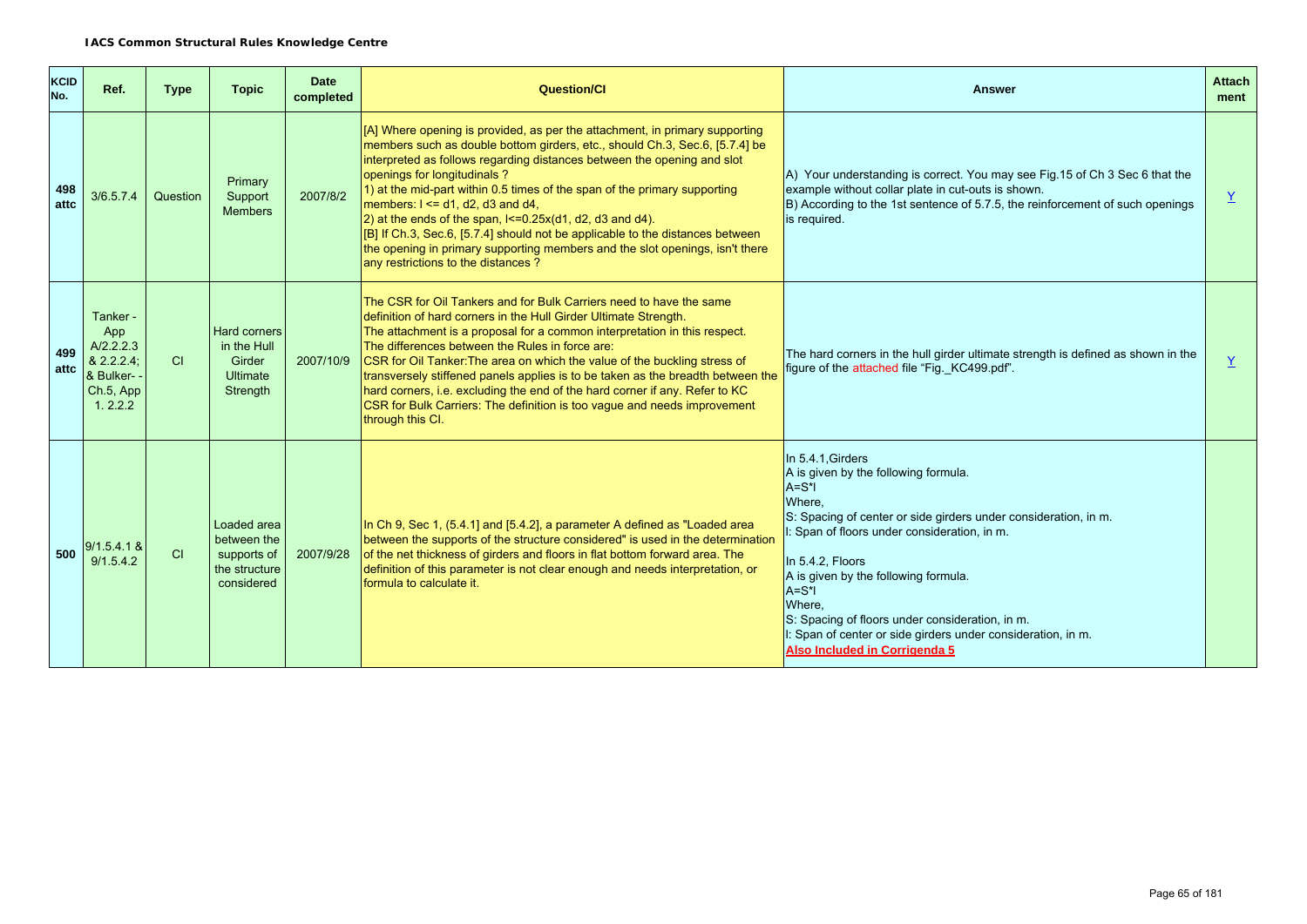| <b>KCID</b><br>No. | Ref.                                             | <b>Type</b> | <b>Topic</b>                                                                                                | <b>Date</b><br>completed | <b>Question/Cl</b>                                                                                                                                                                                                                                                                                                                                                                                                                                                                                                                                                                                                                                                                                                                                                                                                                                                                                                                                                                                                                                                                                                                                                                                                                                                                                                                                                                                                                   | <b>Answer</b>                                                                                                                                                                                                                                                                                                                                                                                                                                                                                                                                                                                                                         | <b>Attach</b><br>ment |
|--------------------|--------------------------------------------------|-------------|-------------------------------------------------------------------------------------------------------------|--------------------------|--------------------------------------------------------------------------------------------------------------------------------------------------------------------------------------------------------------------------------------------------------------------------------------------------------------------------------------------------------------------------------------------------------------------------------------------------------------------------------------------------------------------------------------------------------------------------------------------------------------------------------------------------------------------------------------------------------------------------------------------------------------------------------------------------------------------------------------------------------------------------------------------------------------------------------------------------------------------------------------------------------------------------------------------------------------------------------------------------------------------------------------------------------------------------------------------------------------------------------------------------------------------------------------------------------------------------------------------------------------------------------------------------------------------------------------|---------------------------------------------------------------------------------------------------------------------------------------------------------------------------------------------------------------------------------------------------------------------------------------------------------------------------------------------------------------------------------------------------------------------------------------------------------------------------------------------------------------------------------------------------------------------------------------------------------------------------------------|-----------------------|
|                    | $4/7.1.2.4$ .<br>$501$ 4/7.1.2.2.<br>& 4/7.2.3.1 | Question    | Loading<br>conditions                                                                                       | 2007/8/2                 | Q1: In Ch.4 Sec.7 [1.2.4], it is stated that "the loading conditions listed in [2]<br>are to be applied for the check of longitudinal strength ----, for capacity and<br>disposition of ballast tanks and stability purposes". Are these loading<br>conditions, which satisfy the departure and arrival conditions as stated in<br>[[2.3.1], intended to fulfil the requirements as stated in Sec.8 [2.2.2] and shall<br>be included in the vessel's Loading Manual?<br>Q2: In Ch.4 Sec.7 [1.2.2], it is stated that "these requirements are not intended<br>to prevent any other loading conditions to be included in the loading manual -<br>" Does this mean that loading conditions required in Sec.8 [2.2.2] can be<br>different from those stated in Sec.7 [2]?<br>Q3: According to SOLAS Reg. V/22, navigation bridge visibility is required<br>minimum "two ship lengths or 500 m, whichever is less". Is it required for the<br>design loading conditions as stated in Ch.4 Sec.7 [2], which satisfy the<br>departure and arrival conditions as stated in [2.3.1], to fulfil the bridge visibility<br>requirements? We assume that any other loading conditions as stated in Ch.4<br>Sec.7 [1.2.2] shall satisfy the visibility requirements.<br>Q4: In connection with the above, please also clarify what is meant by "Unless"<br>other wise specified" as stated in Ch.4 Sec.7 [2.3.1]. Who specifies what and<br>where? | 1 - The loading conditions which are required by Ch 4, Sec 7 are "artificial"<br>loading conditions" considered for the check of strength.<br>2 - Regarding flooding conditions, our interpretation is that they should have to<br>be considered only for loading conditions defined in Ch 4, Sec 8, as they are<br>really navigation conditions.<br>3 - Regarding intermediate conditions required in Ch 4, Sec 3, [2.1.1], if<br>considered more severe, they are to be considered for loading conditions<br>defined in Ch 4, Sec 7 and Sec 8.<br>A3: It is not necessary.<br>A4: This requirement is the same of IACS UR S25 [4.5] |                       |
| 502                | Table<br>3.1.4                                   | Question    | Steel grade<br>of lower<br>bracket, of<br>hold frames,<br>of single side<br><b>BCA/BCB</b><br>bulk carriers | 2007/8/2                 | Steel grade of lower bracket of hold frames of single side BCA/BCB bulk<br>carriers. Reference is made to Chapter 3 Section 1 Table 4. The requirement<br>is originating from SOLAS XII/6.5.3. Please advice if the requirement should<br>be applied to lower bracket web and flange or web plate only.                                                                                                                                                                                                                                                                                                                                                                                                                                                                                                                                                                                                                                                                                                                                                                                                                                                                                                                                                                                                                                                                                                                              | This requirement is applied to web plate of lower bracket only.<br>It is considered that this answer is an interpretation but there is no change of<br>technical background and no scantling impact.<br>Therefore, in order to clarify this matter, the corrigenda will be issued.<br>Also Included in Corrigenda 5                                                                                                                                                                                                                                                                                                                   |                       |
|                    | $507$   11/2.2.6.1                               | Question    | The leg<br>length of the<br>fillet weld                                                                     | 2007/9/28                | The leg length of the fillet weld is regulated in Ch11 Sec2, 2.6.1 and this<br>section stipulates to refer to Table 1.<br>Bulker CSR has no indication whether rounding treatment is to be applied or<br>not, even though Tanker CSR has rounding treatment in Sec6/5.7.1.1 of<br><b>Tanker CSR.</b><br>Please confirm which of the following leg length is to be applied:<br>a. leg length as specified in Table 1;<br>b. rounded leg length as specified in Table 1, nearest half millimetre.<br>For example, if the leg length according to Table 1 is 7.2mm, then the required<br>leg length would be:<br>$-7.2$ mm for a;<br>$-7.0$ mm for $b$ .                                                                                                                                                                                                                                                                                                                                                                                                                                                                                                                                                                                                                                                                                                                                                                                | We noted your comments. The draft interpritation will be submitted to Hull<br>Panel for their view.<br>Also Included in Corrigenda 5                                                                                                                                                                                                                                                                                                                                                                                                                                                                                                  |                       |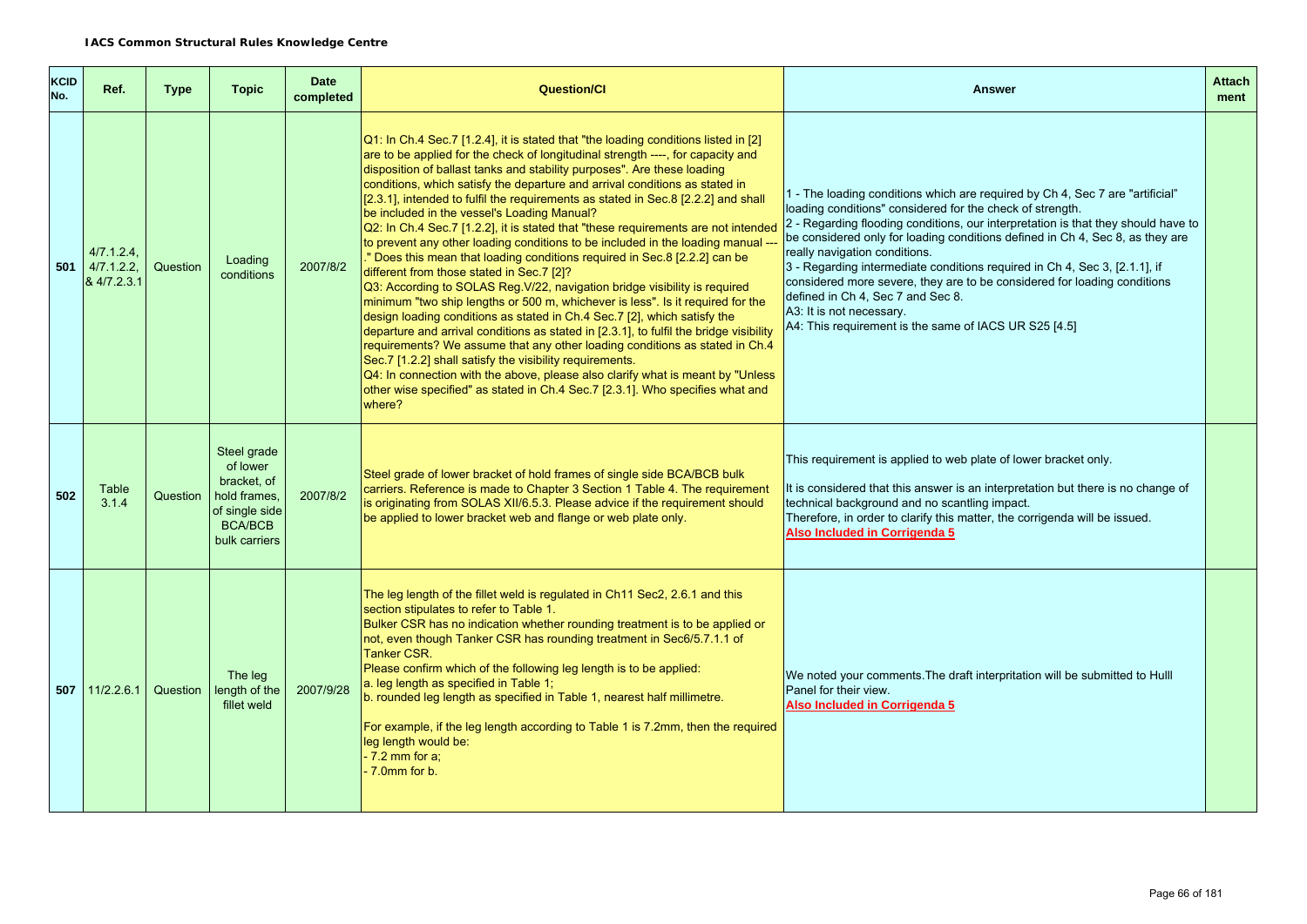| KCID<br>No. | Ref.       | <b>Type</b> | <b>Topic</b>                                                                      | <b>Date</b><br>completed | <b>Question/Cl</b>                                                                                                                                                                                                                                                                                                                                                                                                                                                                                                                                                                                                                              | <b>Answer</b>                                                                                                                                                                                                                                                                                                                                                                                                                                                                                                                                                                                                                                                                                                                                                                                                                                                              | <b>Attach</b><br>ment |
|-------------|------------|-------------|-----------------------------------------------------------------------------------|--------------------------|-------------------------------------------------------------------------------------------------------------------------------------------------------------------------------------------------------------------------------------------------------------------------------------------------------------------------------------------------------------------------------------------------------------------------------------------------------------------------------------------------------------------------------------------------------------------------------------------------------------------------------------------------|----------------------------------------------------------------------------------------------------------------------------------------------------------------------------------------------------------------------------------------------------------------------------------------------------------------------------------------------------------------------------------------------------------------------------------------------------------------------------------------------------------------------------------------------------------------------------------------------------------------------------------------------------------------------------------------------------------------------------------------------------------------------------------------------------------------------------------------------------------------------------|-----------------------|
| 508         | 11/2.2.6.2 | <b>RCP</b>  | Continuous<br>fillet welds                                                        | 2007/10/9                | The CSR of Ch.11, sec.2, 2.6.2 is unreasonable considering other category.<br>Therefore the 2.6.2 might be reconsidered as below:<br>"Where double continuous fillet welds in lieu of intermittent welds are applied,<br>leg length of fillet weld is to be of Category F3."                                                                                                                                                                                                                                                                                                                                                                    | We noted your comment. We will consider the edditorial correction.<br>Also Included in Corrigenda 5                                                                                                                                                                                                                                                                                                                                                                                                                                                                                                                                                                                                                                                                                                                                                                        |                       |
| 510<br>attc | 3/6.7.2.1  | Question    | Upper and<br>Double side<br><b>Void Space</b>                                     | 2007/8/3                 | In the attached document is a cross section of a DSS-BC shown, which has a<br>void space in the area of the top wing tank to separate a FOT from the side<br>shell. Is this upper part of the void spaces a double side void space according<br>CH3, Sec6, 7.2.1, which has to be treated like a water ballast tank?                                                                                                                                                                                                                                                                                                                            | the area dashed in red in the attached document should be designed as a<br>water ballast tank, as specified in the text of Ch 3 Sec 6 7.2.1.                                                                                                                                                                                                                                                                                                                                                                                                                                                                                                                                                                                                                                                                                                                               | $\underline{Y}$       |
| 511<br>attc | 1/1.1.1.2  | Question    | <b>Midship</b><br>section &<br>Sections in<br>cargo holds                         | 2007/9/25                | The midship section and sections in cargo holds other than NO.1(Foremost)<br>cargo holds are as per No.1) Midship in the attached sketches. There are 5<br>kinds of designs of NO.1 cargo hold as shown in No.2) through No.6) in the<br>attached sketches. Please advise whether the respective designs No.2)<br>through No.6) need to comply with the CSR requirements.                                                                                                                                                                                                                                                                       | In case of designs as per the sketches No.3) thru 6) for No.1 cargo hold<br>section CSR needs not be applied. However CSR needs to be applied for the<br>case of sketches No.2.                                                                                                                                                                                                                                                                                                                                                                                                                                                                                                                                                                                                                                                                                            | $\underline{Y}$       |
| 514         | 1/4.2.1.1  | CI          | Definition of<br>Ship's speed<br>$\vee$                                           | 2007/8/28                | Ship's speed, V, is defined in Ch1 Sec4, 2.1.1 as Maximum ahead service<br>speed, in knots. My understanding is that the definition of V in CSR is same as<br>the one in 2.1.1 of UR S10, namely maximum service speed (knots) with the<br>ship on summer load waterline. Is my understanding correct?                                                                                                                                                                                                                                                                                                                                          | Yes, your understanding is correct.<br>Also Included in Corrigenda 5                                                                                                                                                                                                                                                                                                                                                                                                                                                                                                                                                                                                                                                                                                                                                                                                       |                       |
| 515<br>attc | 4/A1.3.1.2 | <b>RCP</b>  | The correct<br>formula to<br>deal with<br>different<br>cargo mass<br>in each hold |                          | 2007/10/22 Please see the attached file.                                                                                                                                                                                                                                                                                                                                                                                                                                                                                                                                                                                                        | The correct formula is as follows.<br>$Wmax(Ti)$ = MHD, fore + 0.1*MH, fore + MHD, aft + 0.1*MH, aft<br>$Wmax(Ti) = MFull,$ fore + MFull, aft<br>whichever is the greater, for $Ts \geq Ti \geq 0.67$ *Ts in order to deal with possibly<br>different cargo mass in each hold.                                                                                                                                                                                                                                                                                                                                                                                                                                                                                                                                                                                             | $\underline{Y}$       |
| 516         | 6/3.1.1.3  | Question    | elementary<br>plate panels                                                        | 2007/7/26                | Regarding to Ch 6 Sec 3/1.1.3, "The boundary condition for elementary plate<br>panels". We normally consider that cases 3, 4 and 7 to 10 of Table 2 are<br>applicable where one or two plate edges are supported by solid floors, bottom<br>girders, non-tight/tight bulkhead plates (bottom/inner bottom plate), side web<br>frames, side stringers, deck plates, non-tight/tight bulkhead plates (side shell)<br>and Transv. webs, deck girders, non-tight/tight bulkhead plates (deck plate).<br>Please advise an example of structures for the application of case 3.4., and 7<br>to 10 of tables 2 for clarity of the requirement in 1.1.3 | BLC3 and BLC 4: These BLCs can be applied for a typical plate field, where<br>the plate is not continuous at one side. This side may be stiffened with a<br>profile without flange (e.g. Flat bar) or not stiffened. Structural examples are<br>plate fields located at manholes or plate fields of the hopper transverse web<br>frame.<br>BLC7: The edge of an elementary plate panel can only be treated as a<br>clamped edge, when the rotation about its axis is prohibited. Therefore, this<br>BLC can be applied for in a web buckling check of stiffeners without flanges<br>which are attached to a very thick plate, e.g. a Flat Bar 400*20 mm attached<br>to a 50mm thick plate.<br>BLC8 to BLC 10: These BLCs are mostly theoretical cases included for the<br>sake of completeness of the Table. There is no case to be applicable for an<br>actual structure. |                       |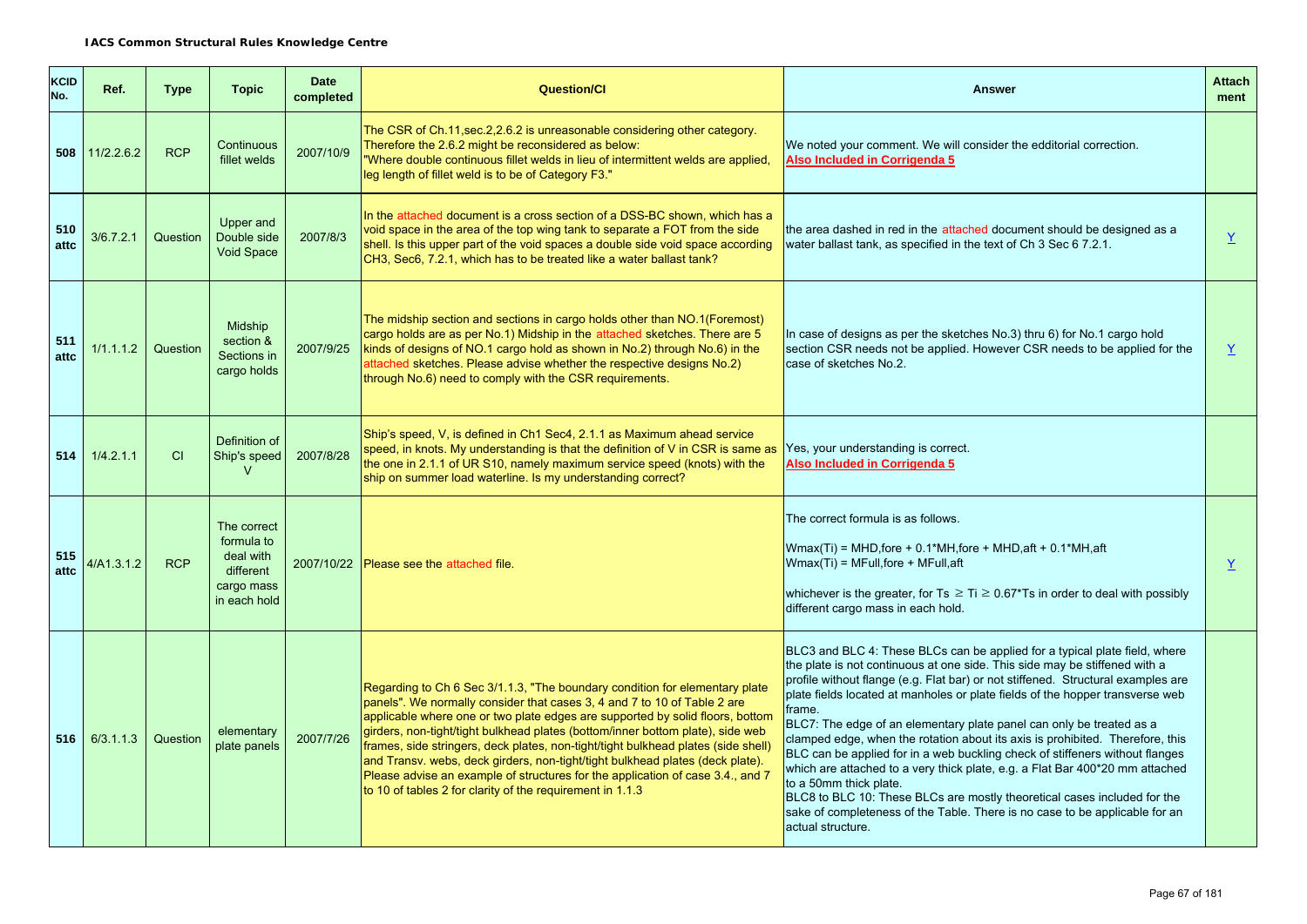| <b>KCID</b><br>No. | Ref.                          | Type | Topic                                | <b>Date</b><br>completed | Question/Cl                                                                                                                                                                                                              | <b>Answer</b>                                 | <b>Attach</b><br>ment |
|--------------------|-------------------------------|------|--------------------------------------|--------------------------|--------------------------------------------------------------------------------------------------------------------------------------------------------------------------------------------------------------------------|-----------------------------------------------|-----------------------|
|                    | $\vert$ 517 $\vert$ 2/1.1.1.2 | СI   | Number of<br>watertight<br>bulkheads | 2007/8/20                | Number of watertight bulkheads<br>Minimum number of bulkheads is indicated in Ch2, Sec1, Table 1. Does it<br>include bulkheads required in 1.1.1 such as collision bulkhead, after peak<br>bulkhead and E/R bulkhead(s)? | Yes, it includes bulkheads required in 1.1.1. |                       |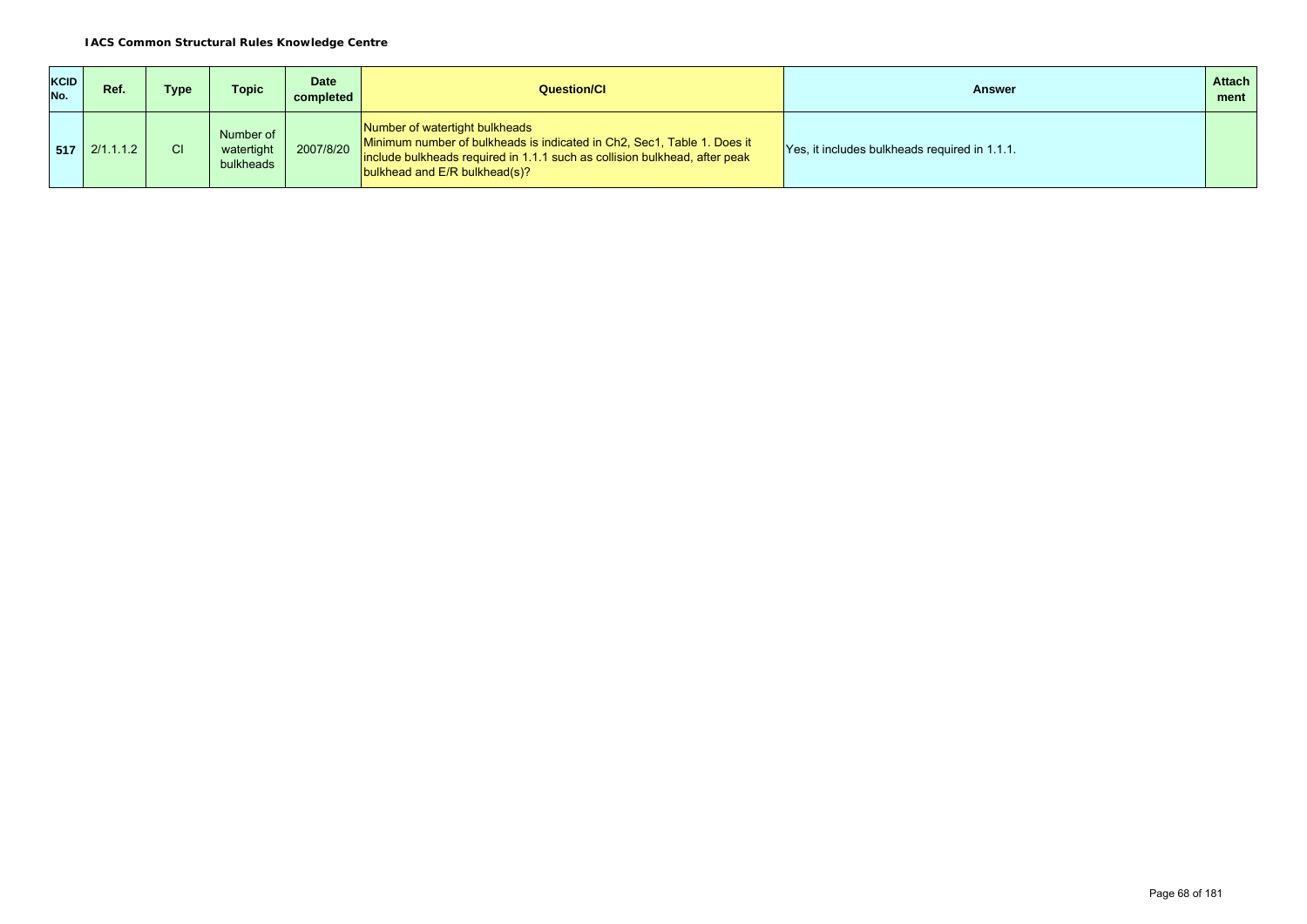| KCID<br>No. | Ref.                                         | <b>Type</b> | <b>Topic</b>                                                    | <b>Date</b><br>completed | <b>Question/Cl</b>                                                                                                                                                                                                                                                                                                                                                                                                                                                                                                        | Answer                                                                                                                                                                                                                                                                                                                                                                                                                                                                                                                                                                                                                                                                                                                                                                                                                  | <b>Attach</b><br>ment |
|-------------|----------------------------------------------|-------------|-----------------------------------------------------------------|--------------------------|---------------------------------------------------------------------------------------------------------------------------------------------------------------------------------------------------------------------------------------------------------------------------------------------------------------------------------------------------------------------------------------------------------------------------------------------------------------------------------------------------------------------------|-------------------------------------------------------------------------------------------------------------------------------------------------------------------------------------------------------------------------------------------------------------------------------------------------------------------------------------------------------------------------------------------------------------------------------------------------------------------------------------------------------------------------------------------------------------------------------------------------------------------------------------------------------------------------------------------------------------------------------------------------------------------------------------------------------------------------|-----------------------|
|             | $518$ 6/1.2.5.3                              | CI          | Definition of<br>the length of<br>"long<br>superstructur<br>es" | 2007/8/30                | Please advise the definition of the length of "long superstructures" specified in<br>Ch6 Sec1, 2.5.3.                                                                                                                                                                                                                                                                                                                                                                                                                     | Long superstructures are effective superstructures as defined in Ch.9 Sec.4<br>[1.1.5], i.e. located within 0.4L amidships and having a length greater or equal<br>than $0.15L$ or 12 m.<br>Also Included in Corrigenda 5                                                                                                                                                                                                                                                                                                                                                                                                                                                                                                                                                                                               |                       |
| 519<br>attc | Ch <sub>5</sub> App1<br>2.2                  | CI          | <b>Ultimate</b><br>Strength by<br>Incremental<br>iterative      | 2008/2/7                 | With regard to calculation procedure for ultimate strength by incremental-<br>iterative approach, please be clarified three questions as follows.<br>Q1. Shortening curve for a stiffened plate element where material of plate and<br>stiffener are different.<br>Q2. Shortening curve for an element where thickness of plate are different.<br>The element can be stiffener or plate.<br>Q3. Shortening curve for an element where material and thickness of attached<br>plate are different.<br>(Attachment included) | $(A1)$ Where materials of plate and stiffener are different, two calculations are<br>carried out:<br>$\vert$ 1) for the stiffener: by adding to the stiffener an attached plating of the same<br>material as the one of the stiffener, then determine the shortening curve and<br>the stress $\sigma$ to be applied to the stiffener.<br>$\vert$ 2) for the attached plating: by adding a stiffener made of the same material as<br>the one of the attached plating, then determine the shortening curve and the<br>stress $\sigma$ to be applied to the attached plating.<br>$(A2)$ : An average thickness by the area of each considered plate is used for the<br>considered element.<br>$(A3)$ : An average thickness and yield strength by the area of each considered<br>plate is used for the considered element. | Y                     |
| 520<br>attc | Ch5 App1/<br>2.1.1.                          | CI          | <b>Plates</b><br><b>Stiffener</b>                               | 2007/10/23               | For plates stiffened by not longitudinally continued stiffeners such as girders in<br>double bottom, how to divide the plate to calculation elements. Should the<br>stiffeners be neglected and considered as plate elements?<br>(Attachment included)                                                                                                                                                                                                                                                                    | If the stiffener is not continuous it does not participate to the hull girder<br>ultimate strength and thus it is not to be taken into account.<br>But it divides the plate into elementary plate panels which are calculated<br>independently.                                                                                                                                                                                                                                                                                                                                                                                                                                                                                                                                                                         | Y                     |
| 521<br>attc | <b>Bulker</b><br>Ch <sub>5</sub><br>App1/2.2 | CI          | Length of<br><b>Stiffeners</b>                                  | 2007/10/23               | For stiffeners where one side of web are supported by bracket which space<br>less than the space of primary supporting members, which is length of this<br>element, space of brackets or supporting members?<br>(Attachment included)                                                                                                                                                                                                                                                                                     | The length of the stiffener is taken as the space of primary supporting<br>members as it cannot be considered that a bracket on one side of the<br>stiffener's web is enough to reduce this length.                                                                                                                                                                                                                                                                                                                                                                                                                                                                                                                                                                                                                     | Y                     |
|             | $522$ 6/2.1.4.2                              | CI          | Pressure<br>calculation<br>positions                            | 2007/8/28                | The pressure calculation positions would be clearly defined for vertical<br>stiffeners where spans are corrected according to Ch3 Sec6 4.2.1. Positions<br>for pU and pL need not to be considered the corrected upper and lower points<br>of the span. Or positions for pU and pL should be also corrected 4.2.1.<br>According to Sec3 5.2.2.3 of Tanker CSR, corrected span need not to be<br>considered.                                                                                                               | The pressures pU and pL are to be calculated at the ends of the vertical<br>stiffener - i.e. without considering any correction of span - as it is stated in the<br>definition of pU and pL in Ch 6 Sec 2 [1.4.2] and in accordance with the<br>practice.                                                                                                                                                                                                                                                                                                                                                                                                                                                                                                                                                               |                       |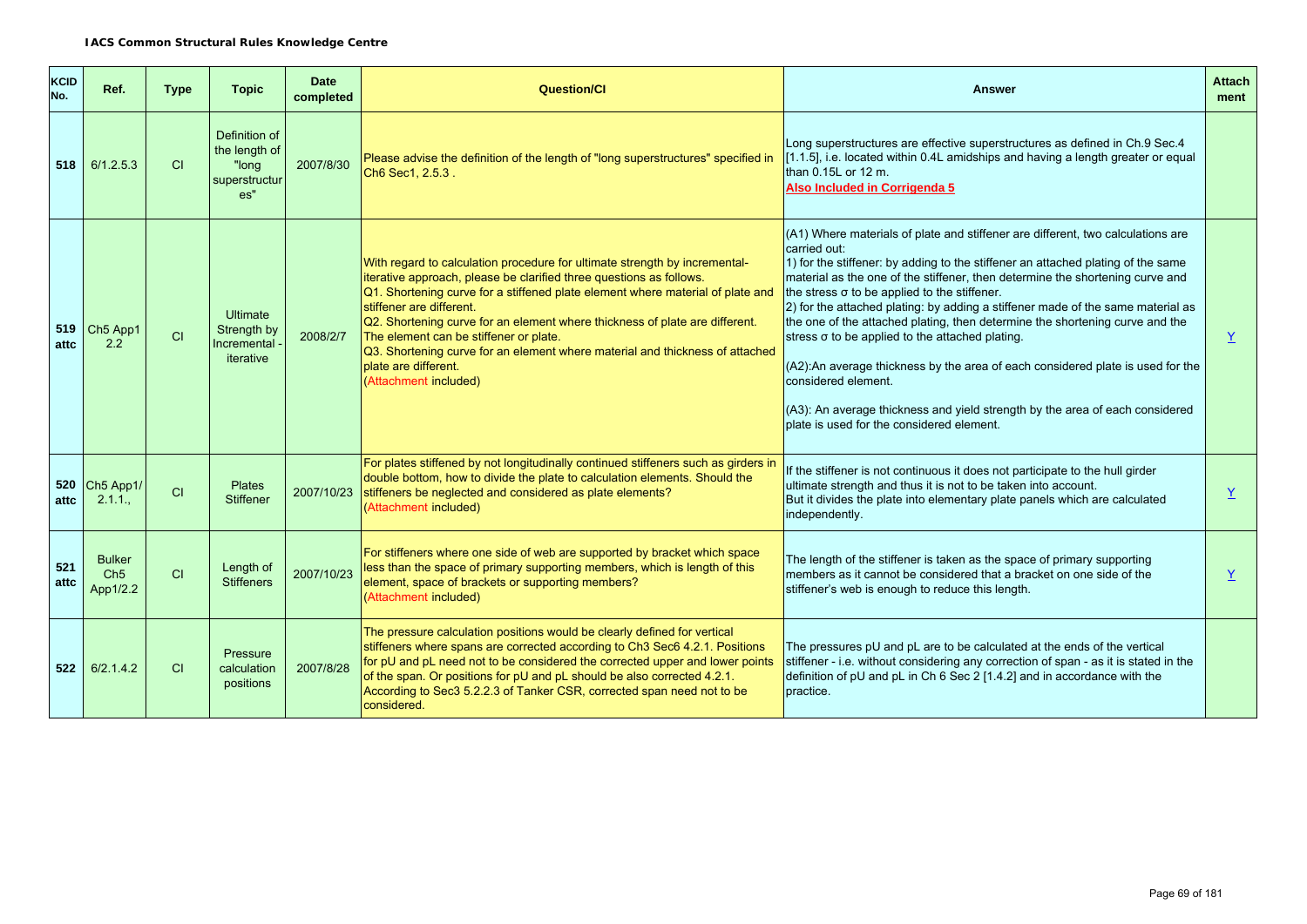| <b>KCID</b><br>No. | Ref.                | <b>Type</b> | <b>Topic</b>                                             | <b>Date</b><br>completed | Question/Cl                                                                                                                                                                                                                                                                                                                                                                                                                                                                                                                                                                                                                                                                                                                                                                | <b>Answer</b>                                                                                                                                                                                                                                                                              | <b>Attach</b><br>ment |
|--------------------|---------------------|-------------|----------------------------------------------------------|--------------------------|----------------------------------------------------------------------------------------------------------------------------------------------------------------------------------------------------------------------------------------------------------------------------------------------------------------------------------------------------------------------------------------------------------------------------------------------------------------------------------------------------------------------------------------------------------------------------------------------------------------------------------------------------------------------------------------------------------------------------------------------------------------------------|--------------------------------------------------------------------------------------------------------------------------------------------------------------------------------------------------------------------------------------------------------------------------------------------|-----------------------|
| 524                | Ch.9,<br>Sec. 1 & 2 | <b>RCP</b>  | Scantlings of<br>Fore Part<br>and Aft Part<br>structures | 2007/9/28                | 1) The question relates to scantlings of Fore Part and Aft Part structures in<br>flooding condition (Ch.9, S.2, 1.1.2).<br>It being noted that there is no specific paragraph in Fore Part referring to need<br>of scantling assessments in case the fore part is arranged with floodable<br>spaces other than the fore peak tank, it is requested that the requirement in<br>Ch.9, S.2, 1.1.2 be incorporated in Fore Part, as well.<br>2) In Ch.9, S.1 and S.2, there is no requirement of net minimum thickness of<br>plating for watertight bulkhead, while CSR Tanker Rules specify. It is<br>requested that net minimum thickness of plating for watertight bulkhead in<br>Fore Part and Aft Part be specified.                                                      | 1) We noticed your advice and will prepare a rule change accordingly.<br>2) Tables 9.1.1 and 9.2.1 are incomplete with respect to horizontal and vertical<br>watertight boundaries, and relevant items of Table 6.1.2 may be used for<br>watertight items in fore/aft part.                |                       |
| 525                | 6/4.1.1.1           | <b>RCP</b>  | Primary<br>Support<br><b>Members</b>                     | 2007/10/2                | Regarding Ch.6, Sec.4-1.1.1 (Primary supporting members - Application), the<br>conjunction 'and' in the passage quoted below is equivocal hence it is<br>requested to change it to 'and/or' to be such that transverse members to be<br>also applied are cleary referred to.<br>Quote:<br>'subjected to lateral pressure and hull girder normal stresses'<br>Unquote;<br>Without the proposed change, there would be a risk of being read that the<br>requirement can be applied only to longitudinal primary supporting members<br>(PSM) such as bottom girders. The requirement, in particular minimum net<br>thickness of webs of primary supporting members (Ch.6, Sec.4-1.5.1), should<br>be applied to transverse PSM as well such as transverse web in hopper tank. | The requirements of this Section apply to the strength check of pillars<br>and primary supporting members, subjected to lateral pressure and/or hull<br>girder normal stresses for such members contributing to the hull girder<br>longitudinal strength.<br>Also Included In Corrigenda 5 |                       |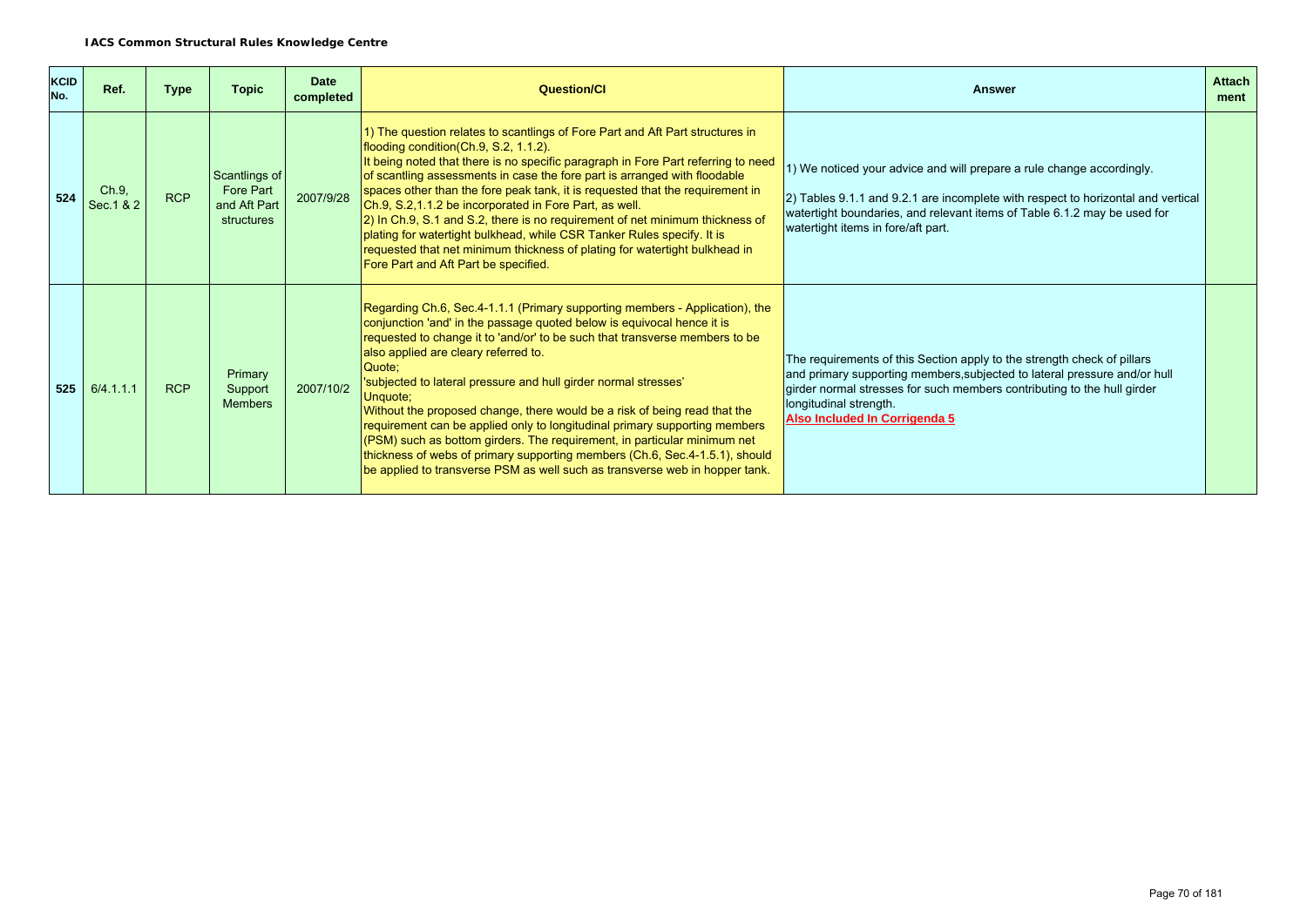| <b>KCID</b><br>No. | Ref.                         | <b>Type</b> | <b>Topic</b>                                                                             | <b>Date</b><br>completed | <b>Question/Cl</b>                                                                                                                                                                                                                                                                                                                                                                                                                                                                                                                                                                                                                                                                                                                                                                                                                                                                                                                                                                         | <b>Answer</b>                                                                                                                                                                                                                                                                                                                                                                                                                                                                                                                                                                                                                                                                                                                                                                                                                                                                                                                                                    | <b>Attach</b><br>ment |
|--------------------|------------------------------|-------------|------------------------------------------------------------------------------------------|--------------------------|--------------------------------------------------------------------------------------------------------------------------------------------------------------------------------------------------------------------------------------------------------------------------------------------------------------------------------------------------------------------------------------------------------------------------------------------------------------------------------------------------------------------------------------------------------------------------------------------------------------------------------------------------------------------------------------------------------------------------------------------------------------------------------------------------------------------------------------------------------------------------------------------------------------------------------------------------------------------------------------------|------------------------------------------------------------------------------------------------------------------------------------------------------------------------------------------------------------------------------------------------------------------------------------------------------------------------------------------------------------------------------------------------------------------------------------------------------------------------------------------------------------------------------------------------------------------------------------------------------------------------------------------------------------------------------------------------------------------------------------------------------------------------------------------------------------------------------------------------------------------------------------------------------------------------------------------------------------------|-----------------------|
| attc               | 529 6/3.4.2.2 &<br>6/3.5.1.1 | <b>RCP</b>  | <b>Buckling</b><br>requirement<br>for<br>longitudinal<br>and<br>transverse<br>stiffeners | 2008/6/19                | Regarding the buckling requirement for longitudinal and transverse stiffeners<br>(6/3.4.2.2, 6/3.5.1.1), it is requested that the Rule sub-paragraphs below are<br>given editorial review in respect of the comments/questions attached thereto.<br>If these be found justifiable, a corrigendum would be considered necessary.<br>1. Nominal lateral load (Pzy) for transverse stiffeners (6/3.4.2.2):<br>In the equation, sigma xl should be changed to sigma $x$ , since the sigma $x$<br>in this case is not axial stress of the transverse stiffeners and hence the<br>attached area will not be necessary.<br>2. Elastic support provided by the stiffener (cf) for transverse stiffeners:<br>$(6/3.4.2.2)$ :<br>Cs depends upon a degree of fixity at the ends of the stiffener sustaining<br>lateral pressure and is independent of any elastic support due to in-plane<br>stresses working in the attached plate. The Cs should therefore be deleted in<br>the relevant equation. | A1 - It is agreed that in the equation giving the nominal lateral load (Pzy) for<br>transverse stiffeners (6/3.4.2.2), sigma xl should be changed to sigma x.<br>A2 The parameter c s defines the degree of fixation for the transverse<br>stiffener. In case of a structure as defined in Fig. 1 the transverse stiffener will<br>collapse between the longitudinal girder and not between the longitudinal<br>stiffeners. In this case c s reduces the buckling length of the stiffener<br>according the Euler buckling case (partially restrained).<br>If it can be assumed that the transverse stiffener will collapse between the<br>ordinary longitudinal stiffener $c$ s =1.<br>Therefore no modifications of the formulas are necessary.                                                                                                                                                                                                                 | $\underline{Y}$       |
|                    |                              |             |                                                                                          |                          | 3. Effective width of attached plating for transverse stiffeners (6/3.5.1.1): The<br>effective width of the attached plate is considered part of the stiffener space<br>and depends upon working stress along the stiffener. In this connection,<br>kappa y in the formula should read kappa y' which is calculated in Ch. 6, Sec.<br>3, Table 2 as kappa x in Buckling Load Case 1 with a in place of b. It should<br>be noted that kappa y itself in Buckling Load Case 2 depends upon the stress<br>working normal in the case of application to transversely stiffened stiffeners.                                                                                                                                                                                                                                                                                                                                                                                                     | A3 The effective breadth has to be calculated under the assumption that the<br>neighbouring elementary plate field is buckled under loads, acting parallel to<br>the stiffener. Therefore the effective plate breadth has to be reduced to the<br>effective width. The formulae in 4.2.2 are connected to the co-ordinate<br>system, defined in Figure 1. In this figure a transverse ordinary stiffener $(n=1)$<br>is located on the shorter edge of the elementary plate panel. In case of an<br>ordinary stiffener, located normal to the ship's x-axis, but at the longer side of<br>the attached elementary plate field, this stiffener is a LONGITUDINAL stiffener<br>in terms of buckling! Therefore the formula for p zx has to be used with the<br>effective with a m and S x= transverse stress is ship co-ordinate system. But<br>this translation has not to be done in the rules text.<br>Therefore no modifications of the formulas are necessary. |                       |
| 533                | 4/5.4.1.1                    | <b>RCP</b>  | Flare angle<br>"a"                                                                       | 2007/9/19                | With regard to the flare angle $\alpha$ , " $\alpha$ " is not defined in this paragraph.<br>So, please explain how to determine the " $\alpha$ " and add the definition of it.                                                                                                                                                                                                                                                                                                                                                                                                                                                                                                                                                                                                                                                                                                                                                                                                             | The flare angle alpha at the load calculation point is to be measured in plane<br>of the frame between a vertical line and the tangent to the side shell plating.<br>Also Included in Corrigenda 5                                                                                                                                                                                                                                                                                                                                                                                                                                                                                                                                                                                                                                                                                                                                                               |                       |
| 534<br>attc        | 3/6.6.1.3                    | <b>CI</b>   | Position of<br>the main<br>propulsion<br>machinery                                       | 2007/10/23               | The position where the main propulsion machinery is seated is normally<br>recessed from the main double bottom structure in engine room. And the<br>baseline of this seating can be located at which the height from the baseline is<br>less than required. Please refer to the sketch as an example (Moulded of this<br>ship is 45m).<br>In this circumstance, we would like to have your confirmation whether the<br>above arrangement is acceptable or not for the SOLAS and CSR points of<br>view.<br>In addition, we would like to have your general interpretation on the above<br>regulations such as the extent of exemption, necessity of bottom damage<br>calculation, etc.                                                                                                                                                                                                                                                                                                      | The minimum height for the double bottom is defined in CH9, Sec3, 2.1.2.<br>The proposed arrangement with a reduced double bottom height in way of the<br>main engine is acceptable provided the lateral extent is limited to the M/E<br>breadth and by lateral tight girders for the CSR for bulk carriers view point and<br>provided the Administration agrees for SOLAS view point.<br>The rigidity of the engine seating and the surrounding bottom structure must<br>be adequate to keep the deformations of the system due to the loads<br>within the permissible limits, given by the engine manufactures. In special<br>cases, proof of deformations and stresses may be required.                                                                                                                                                                                                                                                                       | $\underline{Y}$       |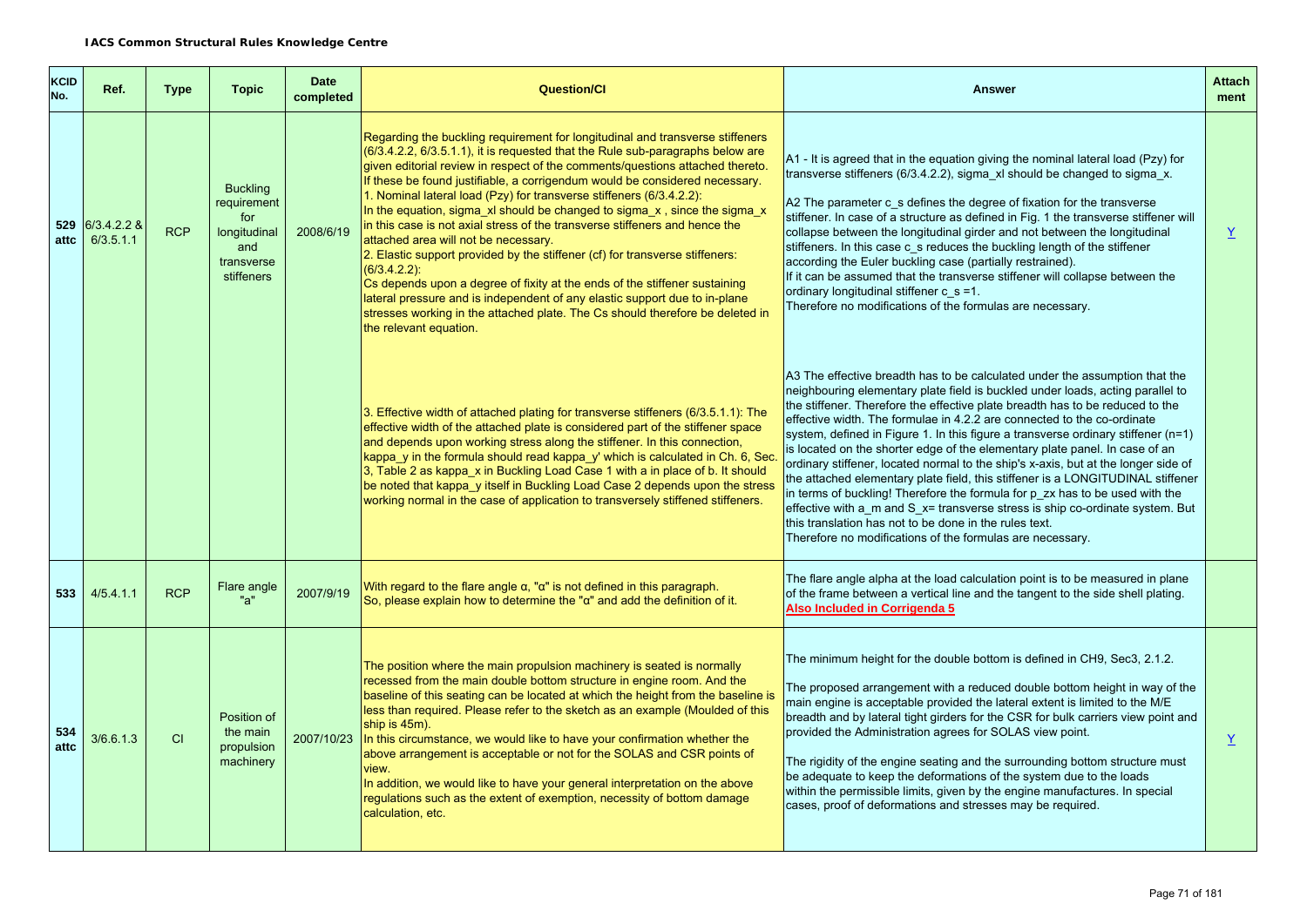| <b>KCID</b><br>No. | Ref.                       | <b>Type</b> | <b>Topic</b>                                                                                              | <b>Date</b><br>completed | <b>Question/Cl</b>                                                                                                                                                                                                                                                                                                                                                                                                                                                                                                                                                                                                                                                                                                                                                                                                                                                                                                                                                                                                                                                                                                                                                                                                                                                                                                                                                                                                                                               | <b>Answer</b>                                                                                                                                                                                                                                                                                                                                                                                                                                                                                                                                                                                                                                                                                                                                                                                                                           | <b>Attach</b><br>ment |
|--------------------|----------------------------|-------------|-----------------------------------------------------------------------------------------------------------|--------------------------|------------------------------------------------------------------------------------------------------------------------------------------------------------------------------------------------------------------------------------------------------------------------------------------------------------------------------------------------------------------------------------------------------------------------------------------------------------------------------------------------------------------------------------------------------------------------------------------------------------------------------------------------------------------------------------------------------------------------------------------------------------------------------------------------------------------------------------------------------------------------------------------------------------------------------------------------------------------------------------------------------------------------------------------------------------------------------------------------------------------------------------------------------------------------------------------------------------------------------------------------------------------------------------------------------------------------------------------------------------------------------------------------------------------------------------------------------------------|-----------------------------------------------------------------------------------------------------------------------------------------------------------------------------------------------------------------------------------------------------------------------------------------------------------------------------------------------------------------------------------------------------------------------------------------------------------------------------------------------------------------------------------------------------------------------------------------------------------------------------------------------------------------------------------------------------------------------------------------------------------------------------------------------------------------------------------------|-----------------------|
| 535                | $9/5.5.3.2$ &<br>9/5.5.4.2 | <b>RCP</b>  | <b>Minimum</b><br>thickness of<br>web of<br>primary<br>supporting<br>member and<br>ordinary<br>stiffeners | 2007/10/26               | 1. Ch 9 Sec 5 [5.3.2] and [5.4.2]<br>We think it is wrong in Ch 9 Sec 5 [5.3.2] and [5.4.2] to link both minimum<br>thickness of web of primary supporting member and ordinary stiffeners with<br>tnet = 6 mm & tnet = 10s of hatch cover top plate on Ch 9 Sec 5 $[5.2.2]$ in the<br>following reasons.<br>(1) The minimum net thickness specified in Ch 9 Sec $5$ [5.2.2] is required for<br>steel plating forming the tops of hatch covers by ILLC Reg.16 (5) (c) which is<br>only applied to the top plate, not to the web of primary supporting members<br>and ordinary stiffeners.<br>(2) If the current ordinary stiffener size L 125*75*7 or stiffener with a U-profile<br>are satisfied with the strength requirement specified in IACS UR S21, the<br>stiffener spacing is required to be reduced to 450 to 500 from 600 or 700 mm<br>so that it complies with the minimum net thickness [tnet = $10s$ ] specified in<br>Ch9 Sec5 [5.2.2]. In addition, the web thickness of such stiffeners is increased<br>by 1 to 2mm due to the minimum net thickness of 6mm. The stiffener weight<br>of the hatch cover will be increased about 40% compared to the current one<br>which satisfies the requirements of IACS UR S21. Therefore, we propose to<br>revise the requirement for minimum net thickness requirement for webs of<br>primary supporting members and ordinary stiffeners specified in Ch 9 Sec 5<br>$[5.3.2]$ and $[5.4.2]$ , respectively. | In Ch 9, Sec 5, $[5.3.2]$ , the web minimum net thickness of the ordinary<br>stiffener, in mm, is to be not less than 4 mm.<br>In Ch 9, Sec 5, $[5.4.2]$ , the web minimum net thickness of the primary<br>supporting member, in mm, is to be not less than 6 mm.                                                                                                                                                                                                                                                                                                                                                                                                                                                                                                                                                                       |                       |
| 536                | 9/5.1.4.1                  | Question    | <b>Stiffeners</b><br>with a U-<br>profile                                                                 | 2007/10/26               | Ch 9 Sec 5 1.4.1 Corrosion additions<br>(1) Box type stiffeners such as stiffeners with a U-profile are used in many<br>hatch covers. The internal environment in a stiffener with a U-profile is similar<br>to the one for internal structures of double skin hatch covers.<br>Therefore, we consider that the total corrosion addition for such stiffeners<br>should be 1.5mm for single skin hatch covers.<br>Please clarify the requirement on the corrosion addition of such stiffeners.<br>$(2)$ In applying a finite element analysis in order to evaluate the stresses in the<br>primary supporting members of hatch covers, are FE models considered a full<br>corrosion addition or a half corrosion addition?<br>$(3)$ In calculating the net moment of inertia of a primary supporting member,<br>does a full corrosion addition subtract from the gross offered thickness of a<br>primary supporting member?                                                                                                                                                                                                                                                                                                                                                                                                                                                                                                                                        | 1) As pointed out by the questioner, the corrosion environment inside of a box-<br>type stiffener may be the same of the inside of double skin hatch cover, but<br>the corrosion environment outside of a box type stiffener is the same of the<br>cargo side of a hatch cover. Therefore a corrosion addition of 2mm has to be<br>applied.<br>(2) We think that full corrosion addition has to be considered, because in<br>comparison of the hatch cover to the bulk carrier hull it can be assumed, that<br>the whole hatch cover structure may corrode simultaneously, because the<br>environmental conditions are not so different.<br>3) When calculating the net moment of inertia of a primary supporting<br>member, full corrosion addition has to be considered to be in line with S21.3.5<br>and the design approach in Ch6. |                       |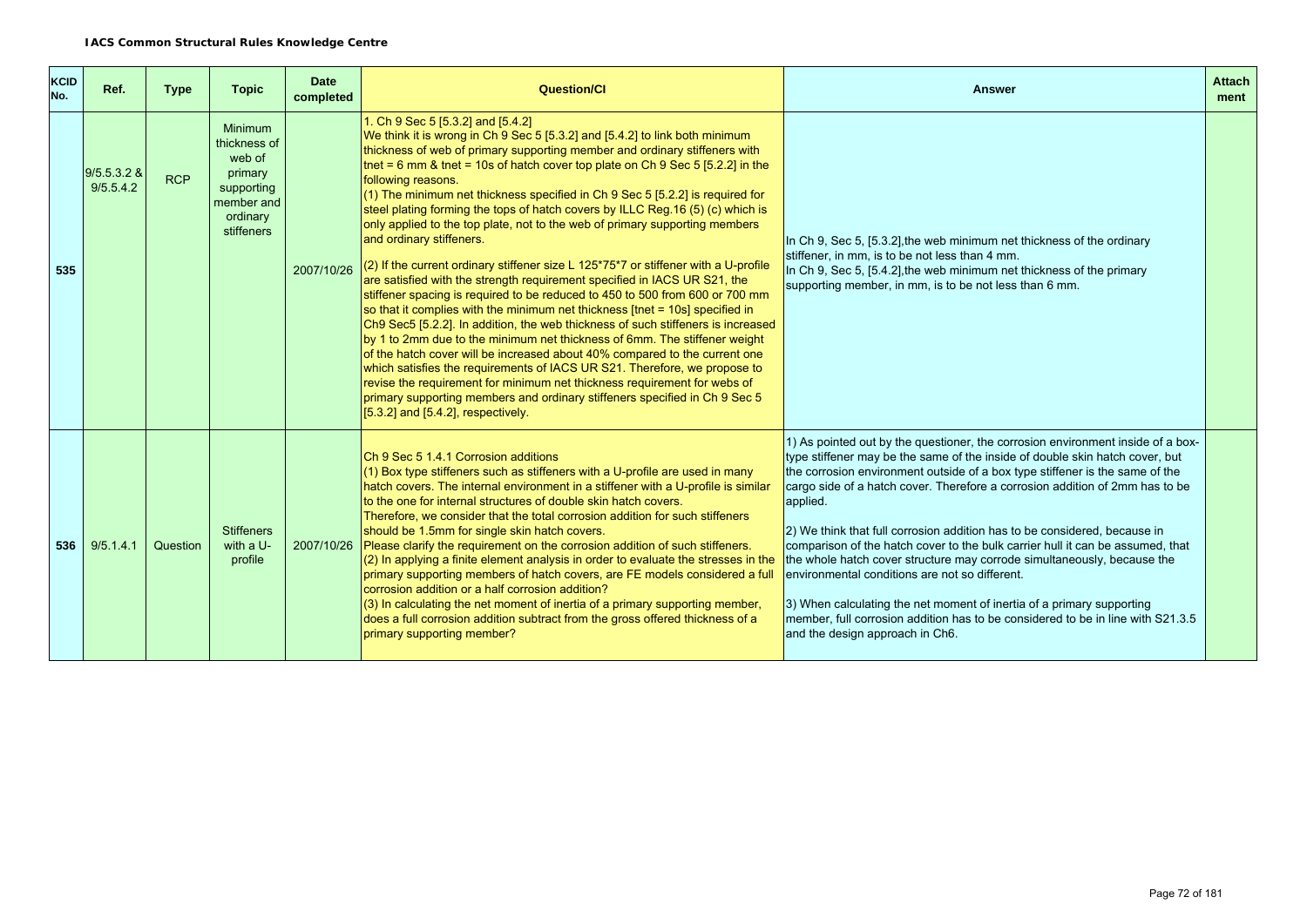| KCID<br>No. | Ref.           | <b>Type</b> | <b>Topic</b>                                                | <b>Date</b><br>completed | <b>Question/Cl</b>                                                                                                                                                                                                                                                                                                                                                                                                                                                                                                                                                                                                                                                                                                                                                                                                                                                                                                                                                                                                                                                                                                                                                                                                                                                                                                | <b>Answer</b>                                                                                                                                                                                                                                                                                                                                                                                                                                                                                                                                                                                                                                                                                                                                                                         | <b>Attach</b><br>ment |
|-------------|----------------|-------------|-------------------------------------------------------------|--------------------------|-------------------------------------------------------------------------------------------------------------------------------------------------------------------------------------------------------------------------------------------------------------------------------------------------------------------------------------------------------------------------------------------------------------------------------------------------------------------------------------------------------------------------------------------------------------------------------------------------------------------------------------------------------------------------------------------------------------------------------------------------------------------------------------------------------------------------------------------------------------------------------------------------------------------------------------------------------------------------------------------------------------------------------------------------------------------------------------------------------------------------------------------------------------------------------------------------------------------------------------------------------------------------------------------------------------------|---------------------------------------------------------------------------------------------------------------------------------------------------------------------------------------------------------------------------------------------------------------------------------------------------------------------------------------------------------------------------------------------------------------------------------------------------------------------------------------------------------------------------------------------------------------------------------------------------------------------------------------------------------------------------------------------------------------------------------------------------------------------------------------|-----------------------|
| 537         | Table<br>9.5.2 | Question    | Weathertight<br>hatch covers<br>and pontoon<br>hatch covers |                          | 3 Ch 9 Sec 5 Table 2<br>(1) The allowable stress for weathertight hatch covers and pontoon hatch<br>covers subjected to external pressure are 0.80 ReH and 0.68 ReH,<br>respectively, in accordance with Reg.15 and Reg.16 of ILLC, but the allowable<br>stress for both weathertight hatch covers and pontoon hatch covers subjected<br>to other loads is the same.<br>Why does the same allowable stress apply to the different types of hatch<br>cover?<br>Please clarify.<br>$2007/10/19$ (2) According to ILLC, external pressure is only external wave pressure acting<br>on the hatch cover. As CSR considers 4 load cases, i.e., H, F, R and P, the<br>external pressure for R1, R2, P1 and P2 at any point of an exposed deck is<br>considered, in addition to the external pressure for load cases H1, H2, F1 and<br>F2, that is the same as IACS UR S21. Therefore, we understand that "External<br>pressure, as defined in Ch 5 Sec 5, 2" means the external pressure specified<br>in Ch 4 Sec 5 [2.2] and [2.3] and does not include "Load carried on exposed<br>deck" specified in Ch 4 Sec 5 [2.4].<br>We also understand that other loads in Table 2 mean "load carried on<br>exposed deck" and internal pressure due to liquid in ballast hold specified in<br>Ch 4 Sec 6 [2]<br>Please confirm. | A1: For loads which are different from ILLC sea loads, the practice of some<br>classification Societies, since many years, is to consider an allowable stress<br>different from the one indicated by ILLC and applicable for all types of hatch<br>covers.<br>A2: This is related to question 527 and your interpretation is correct:<br>external pressures are sea pressures<br>other loads are those defined in Ch9 Sec5 [4.1.3] to [4.1.6].                                                                                                                                                                                                                                                                                                                                        |                       |
| 538         | 9/5.5.2.3      | CI          | Stresses in<br>the primary<br>supporting<br>member          | 2008/4/11                | 4. Ch 9 Sec 5 [5.2.3]<br>$(1)$ Where the stresses in the primary supporting member are evaluated by<br>FEA, the uni-axial buckling check can be omitted since the buckling strength<br>check using the bi-axial compression stress in the hatch cover plating is<br>carried out in accordance with the requirements of Ch 6 Sec 3.<br>Please confirm.<br>(2) As there is no stiffener buckling factor "c" or F1 in Table 1 of Ch 6 Sec 3 for<br>special shape stiffeners such as a stiffener with a U-profile, please make an<br>interpretation for the buckling factor of a stiffener with a U-profile.                                                                                                                                                                                                                                                                                                                                                                                                                                                                                                                                                                                                                                                                                                          | A1 The Common Interpretation is as follows:<br>- If no finite element analysis is performed for the buckling of the hatch cover<br>plating, only the criteria for buckling for uniaxial compression is to be checked.<br>If a finite element analysis is performed for the buckling of the hatch cover<br>plating, criteria for buckling for bi-axial compression are to be checked.<br>A2<br>According to the stuffiness of the stiffener with U-profile, we think the<br>coefficient factor F1 is acceptable to the same value for girders specified in<br>Table 1 of Ch 6 Sec 3, i.e., F1 = 1.30.<br>However a higher F1 value than 1.30 may be accepted provided the buckling<br>strength of panel stiffened by U-beams is verified by non-linear buckling<br>analysis using FEA. |                       |
| 540 l       | 3/6.6.5.2      | Question    | The bilge<br>keel length                                    |                          | The last sentence in the 1st paragraph of Ch.3 Sec.6 [6.5.2] reads:" The bilge<br>keel with a length greater than 0.15L is to be made with the same grade of<br>2007/10/19 steel as the one of bilge strake." In this connection please confirm that the<br>intermediate flat is not required to be made with the same grade of steel as<br>the one of bilge strake regardless of the length of the intermediate flat.                                                                                                                                                                                                                                                                                                                                                                                                                                                                                                                                                                                                                                                                                                                                                                                                                                                                                            | The intermediate flat is also to be of the same steel grade as the bilge strake<br>and the bilge keel in case of a bilge keel length > 0.15L.                                                                                                                                                                                                                                                                                                                                                                                                                                                                                                                                                                                                                                         |                       |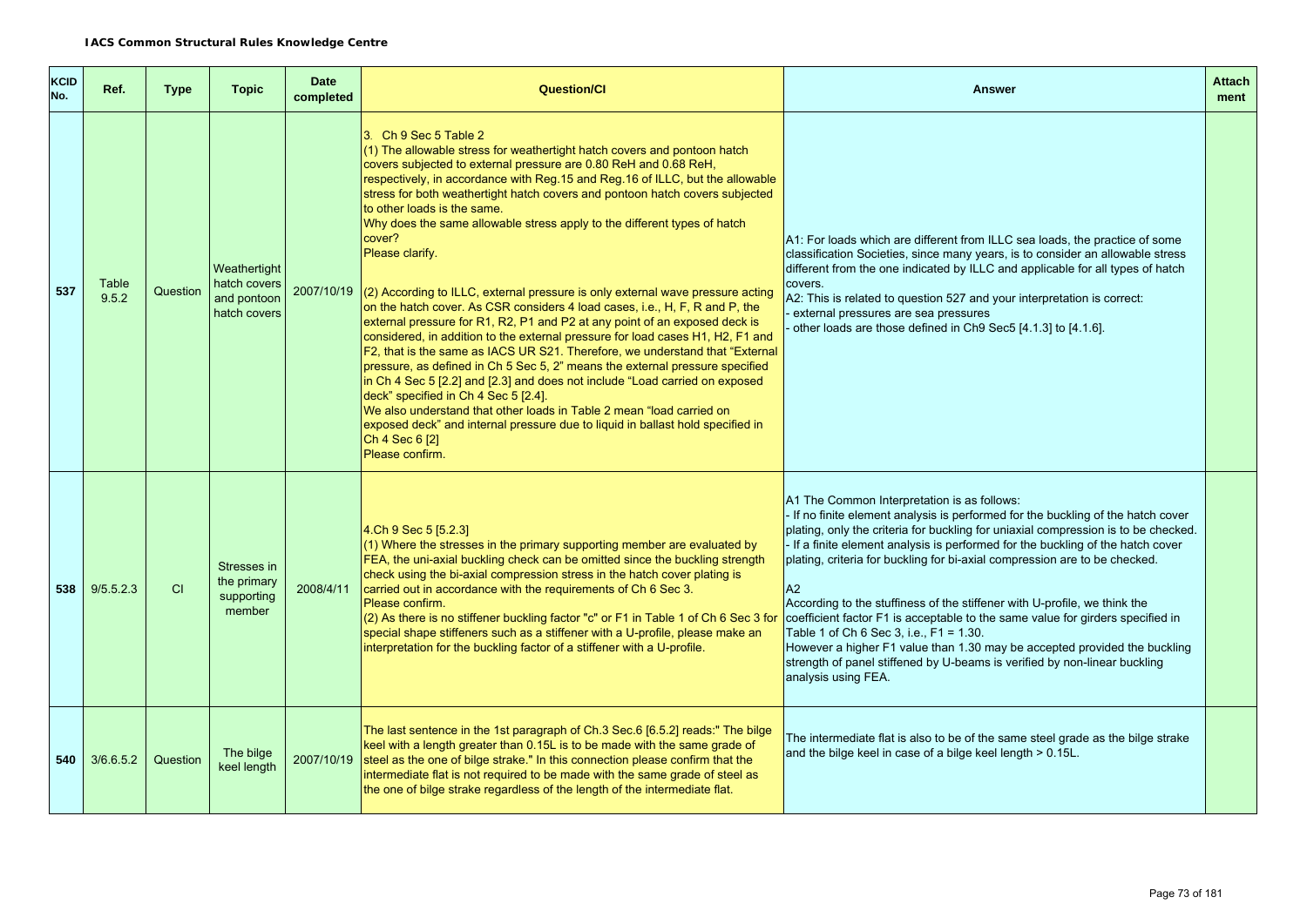| KCID<br>No. | Ref.                                  | <b>Type</b> | <b>Topic</b>                                                                         | <b>Date</b><br>completed | <b>Question/CI</b>                                                                                                                                                                                                                                                                                                                                                                                                                                                                                                                                                                                                                                                                                                                                                                                                                                                                                                                                                                                                                                                                                                                                                                                                                                                                                                                                                                                                                                                                                                                                                                                                                                                                                                                                                                                                                                                                                                                                                                                                                                                          | <b>Answer</b>                                                                                                                                                                                                                                                                                                                               | <b>Attach</b><br>ment |
|-------------|---------------------------------------|-------------|--------------------------------------------------------------------------------------|--------------------------|-----------------------------------------------------------------------------------------------------------------------------------------------------------------------------------------------------------------------------------------------------------------------------------------------------------------------------------------------------------------------------------------------------------------------------------------------------------------------------------------------------------------------------------------------------------------------------------------------------------------------------------------------------------------------------------------------------------------------------------------------------------------------------------------------------------------------------------------------------------------------------------------------------------------------------------------------------------------------------------------------------------------------------------------------------------------------------------------------------------------------------------------------------------------------------------------------------------------------------------------------------------------------------------------------------------------------------------------------------------------------------------------------------------------------------------------------------------------------------------------------------------------------------------------------------------------------------------------------------------------------------------------------------------------------------------------------------------------------------------------------------------------------------------------------------------------------------------------------------------------------------------------------------------------------------------------------------------------------------------------------------------------------------------------------------------------------------|---------------------------------------------------------------------------------------------------------------------------------------------------------------------------------------------------------------------------------------------------------------------------------------------------------------------------------------------|-----------------------|
| 542         | 7/2.3.3                               | <b>RCP</b>  | <b>Thickness</b><br>iteration<br>procedure for<br>buckling<br>strength<br>assessment | 2007/10/24               | Whilst an answer has been given in IACS KC484 to the question on thickness<br>iteration procedure for buckling strength assessment, it is still requested that a<br>common iteration procedure or a Rule stipulation be specified.<br>Question: Regarding buckling and ultimate strength assessment in a global<br>strength analysis, an increase in thickness of each panel satisfying<br>requirements will be obtained by iteration. As there is no clear process in the<br>current rules, it is considered appropriate that the stress may be used as it is<br>with no reductions associated with thickness ratios in each iteration step. Is<br>this correct? If not correct, some known approaches are considered available,<br>for example, (i) all component stresses are reduced with thickness ratios, (ii)<br>the same as (i) but stresses in the global X direction are not reduced, (iii) only<br>the stress due to local loads is reduced with thickness ratios and the stress<br>due to hull girder loads is not reduced. Please advise a common process to<br>apply proper stresses for required thickness calculations.<br>Answer: CSR only requires that the results of DSA are to comply with the<br>strength criteria in Chapter 7. There is no need to specify the iteration<br>procedure to confirm the reinforcement of structure in CSR because it is<br>considered that the responsibility of reinforcement of structure which does not<br>comply with the strength criteria is up to designers not classification societies.<br>Classification society only confirms that the results of DSA carried out for the<br>given scantlings of structure comply with the strength criteria specified in the<br>$\vert$ (m) proposed amendments to structure where necessary, including revised<br>assessment of stresses, buckling and fatigue properties showing compliance<br>with design criteria", it is considered necessary for CSR-BC to implement a<br>harmonised iteration process for determining amended scantlings by thickness<br>iteration. | The report of the FE analysis has to demonstrate that the ship structure has<br>been designed according CSR-BC.                                                                                                                                                                                                                             |                       |
| 543         | Ch.9<br>Sec. 1.<br>Sec.2 and<br>Sec.3 | CI          | Scantlings of<br>PSMs in<br>Fore Part, Aft<br>Part & E/R                             | 2007/10/23               | Although scantling of PSMs in Fore part, Aft part and E/R are regulated in Ch9<br>Sec1 through Sec3 in CSR, scantling requirement for not all the PSMs are<br>requlated in Ch9.<br>Scantling requirements of some of the PSMs, such on decks or deep tank<br>bulkheads, refer to Ch6 Sec4. In Ch6 Sec4, scantling formulas are regulated<br>for ships having ship's length L less than 150m, and direct strength analysis is<br>required for ships having L=150m or more according to provisions in Ch7.<br>However, Ch7 regulates direct strength analysis of cargo hold structures only.<br>Please advise how to determine scantling of PSMs in Fore part, Aft part and<br>E/R for ships having L=150m or more.                                                                                                                                                                                                                                                                                                                                                                                                                                                                                                                                                                                                                                                                                                                                                                                                                                                                                                                                                                                                                                                                                                                                                                                                                                                                                                                                                           | According to the agreed answer of question #312, PSM in the fore and aft part<br>of the vessel may be designed according Ch6, Sec4, 2.6.<br>We will consider the further rule development about the determination of the<br>scantling of primary supporting members outside midship cargo regions for<br>ships of 150m in length and above. |                       |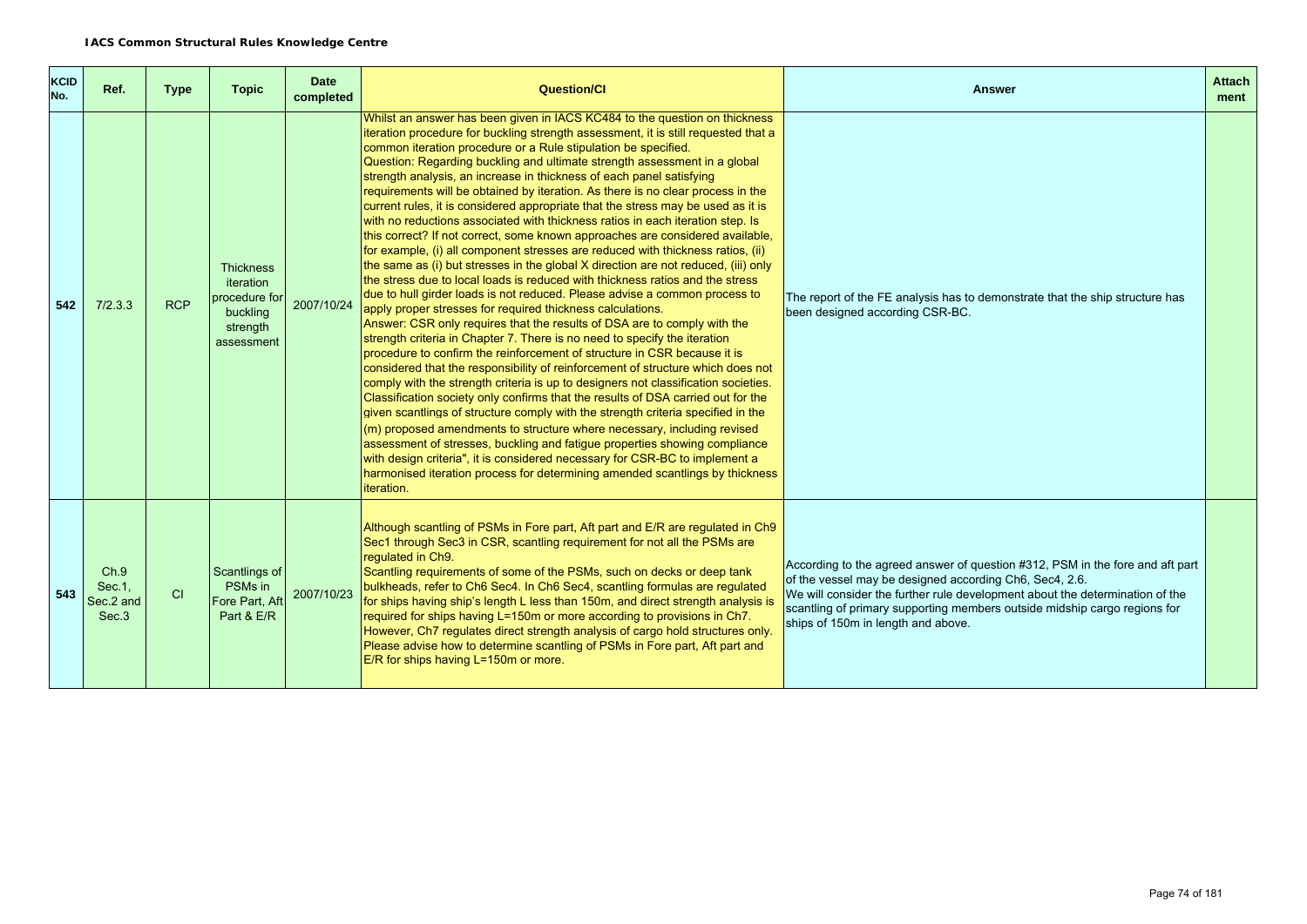| <b>KCID</b><br>No. | Ref.                       | <b>Type</b> | <b>Topic</b>                       | <b>Date</b><br>completed | Question/Cl                                                                                                                                                                                                                                                                                                                                                                                                                                                                                                                                                                                                                                                                                                                                                   | <b>Answer</b>                                                                                                                                                                                                                                                                                                                                                                                                                                                                                                                                                                                                                                                                                                                                                                                            | <b>Attach</b><br>ment |
|--------------------|----------------------------|-------------|------------------------------------|--------------------------|---------------------------------------------------------------------------------------------------------------------------------------------------------------------------------------------------------------------------------------------------------------------------------------------------------------------------------------------------------------------------------------------------------------------------------------------------------------------------------------------------------------------------------------------------------------------------------------------------------------------------------------------------------------------------------------------------------------------------------------------------------------|----------------------------------------------------------------------------------------------------------------------------------------------------------------------------------------------------------------------------------------------------------------------------------------------------------------------------------------------------------------------------------------------------------------------------------------------------------------------------------------------------------------------------------------------------------------------------------------------------------------------------------------------------------------------------------------------------------------------------------------------------------------------------------------------------------|-----------------------|
| 544<br>attc        | 12/1.2.1                   | CI          | Inner bottom<br>plating            | 2008/4/25                | Our interpretation of 2.1.1 to 2.1.3 of CH12, Sec1 is the following:<br>a) the whole inner bottom plating has to be dimensioned according 2.1.2<br>b) the sloped hopper tank plating and the sloped or non-sloped lower stool<br>plating have to be dimensioned according 2.1.3 up to a height of 3m above<br>the inner bottom (vertically measued)<br>c) in case of a hybrid-bulker the inner longitudinal wall, welded directly on the<br>inner bottom wihout a hopper plate, has to be dimensioned according 2.1.3 up<br>to a height of 3m above the inner bottom<br>d) The coaming, deck girders below coaming, top wing sloping plate and<br>upper stool plating have not be increased due to the GRAB-notation<br>Please confirm these interpretations. | A1) Yes the whole inner bottom plating has to be dimensioned according to<br>Ch.12 Sec.1 [2.1.2].<br>$A2$ ) The interpretation of Ch.12 Sec.1 [2] is as follow:<br>Ch.12 Sec.1 [2.1.1] is applicable to plating of inner bottom, hopper, lower stool<br>side plating and inner hull up to a height of 3m above inner bottom.<br>Ch.12 Sec.1 [2.1.2] is applicable to the plating of inner bottom.<br>Ch.12 Sec.1 [2.1.3] is applicable to plating of hopper, lower stool side plating,<br>inner hull up to a height of 3m above inner bottom.<br>A3) Yes, inner longitudinal walls of an hybrid bulker have to be dimensioned<br>with respect to Ch.12 Sec.1 [2.1.3].<br>A4)No, coaming, deck girders below coaming, to wing sloping plates and<br>upper stool plating are not concerned by Ch.12 Sec.1. | Y                     |
| 546                | $6/1.2.7.4$ &<br>6/2.2.5.4 | CI          | Weight of the<br><b>Steel Coil</b> | 2008/2/7                 | JBP rules Chapter 6, Section 1.2.7.4 and Chapter 6, Section 2.2.5.4 (steel coil).<br>In this requirement it is stated that where the number of load points per<br>element plate panel n2 is greater than 10 and/or the number of dunnages n3<br>is greater than 5, the inner bottom may be considered as loaded by a uniform<br>distributed load.<br>The question is how to calculate the above uniform distributed load. Is it the<br>weight of the steel coil divided by the diameter and length of the steel coil as<br>the uniform load, or the weight of the steel coil divided by the length of the<br>steel coil only?                                                                                                                                 | A similar question was asked under KC ID #331. The approved answer (on<br>12/01/2007) was "A definition of uniform loads on inner bottom will be included<br>in CSR for bulk carriers.<br>Considering your specific proposals, the interpretation is that the uniform load<br>is the weight of the steel coil divided by the diameter and length of the steel.<br>We will consider the rule change proposal based on the output of the Hull<br>Panel.                                                                                                                                                                                                                                                                                                                                                    |                       |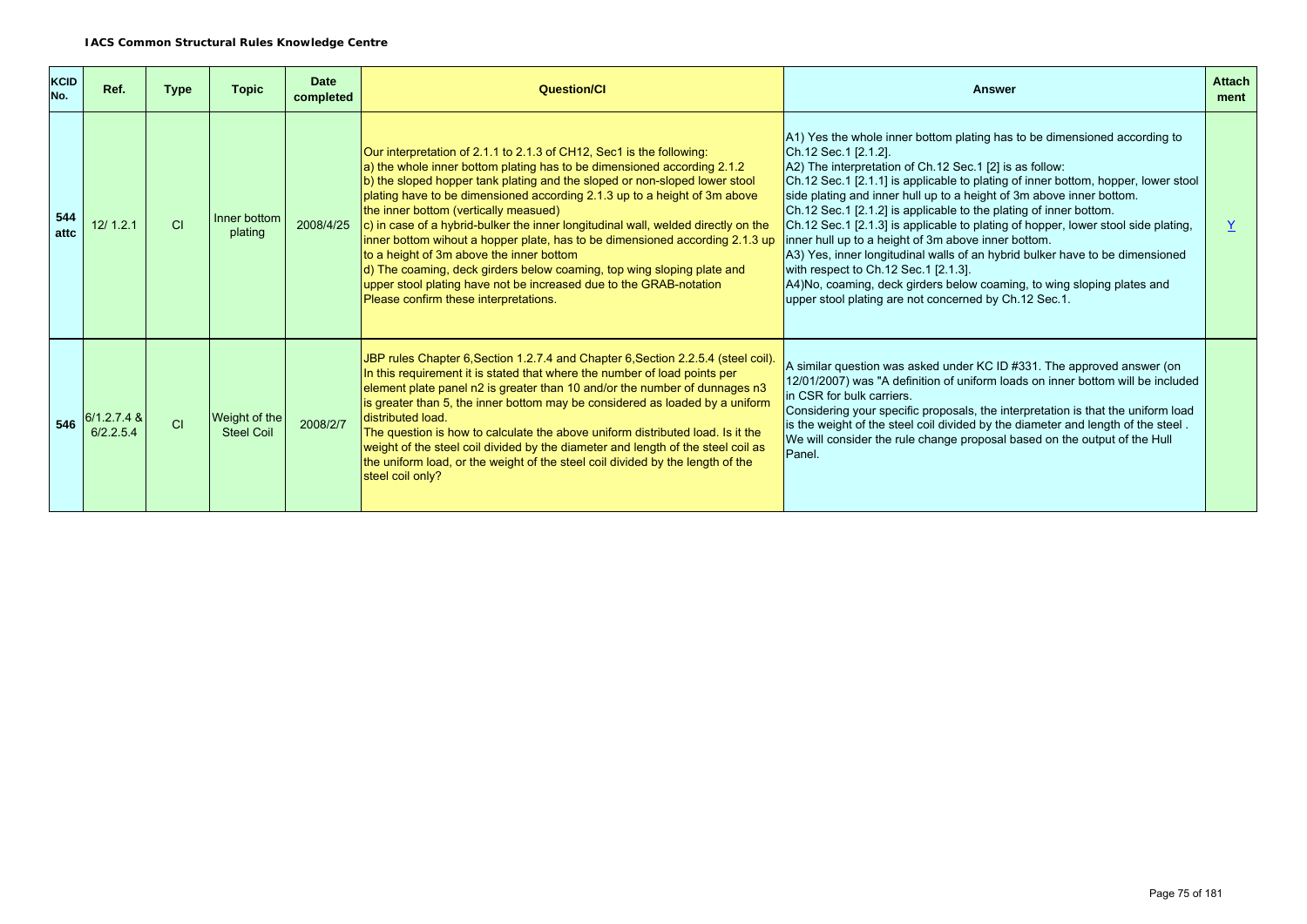| KCID<br>No. | Ref.      | <b>Type</b> | <b>Topic</b>                                               | <b>Date</b><br>completed | <b>Question/Cl</b>                                                                                                                                                                                                                                                                                                                                                                                                                                                                                                                                                                                                                                                                                                                                                                                                                                                                                                                                                                                                                                                                                                                                                                                                                                                                                                                                                                                                                                                                                                                                                                                                          | <b>Answer</b>                                                                                                                                                                                                                                                                                                                                                                                                                                                                                                                                                                                                                                                                                                                                                                                                                                                                                                                                                     | <b>Attach</b><br>ment |
|-------------|-----------|-------------|------------------------------------------------------------|--------------------------|-----------------------------------------------------------------------------------------------------------------------------------------------------------------------------------------------------------------------------------------------------------------------------------------------------------------------------------------------------------------------------------------------------------------------------------------------------------------------------------------------------------------------------------------------------------------------------------------------------------------------------------------------------------------------------------------------------------------------------------------------------------------------------------------------------------------------------------------------------------------------------------------------------------------------------------------------------------------------------------------------------------------------------------------------------------------------------------------------------------------------------------------------------------------------------------------------------------------------------------------------------------------------------------------------------------------------------------------------------------------------------------------------------------------------------------------------------------------------------------------------------------------------------------------------------------------------------------------------------------------------------|-------------------------------------------------------------------------------------------------------------------------------------------------------------------------------------------------------------------------------------------------------------------------------------------------------------------------------------------------------------------------------------------------------------------------------------------------------------------------------------------------------------------------------------------------------------------------------------------------------------------------------------------------------------------------------------------------------------------------------------------------------------------------------------------------------------------------------------------------------------------------------------------------------------------------------------------------------------------|-----------------------|
| 547         | 6/3.1     | <b>CI</b>   | <b>The</b><br>Sequence of<br><b>Buckling</b><br>Assessment | 2008/1/9                 | What is the right sequence of performing the buckling assessment according<br>CH6, Sec3?                                                                                                                                                                                                                                                                                                                                                                                                                                                                                                                                                                                                                                                                                                                                                                                                                                                                                                                                                                                                                                                                                                                                                                                                                                                                                                                                                                                                                                                                                                                                    | The sequence of the buckling checks follows the arrangement of Chapter 6,<br>Section 3.<br>In case of the buckling check for a typical ship structure (e.g. longitudinal<br>stiffened bottom) the elementary plate panel has to be dimensioned first<br>according the plate buckling criteria.<br>In the following lateral buckling check of the stiffeners the net moments of<br>inertia is derived including the effective width of the attached plating. This<br>effective width depends on the thickness of the plate field. If this thickness is<br>not sufficient for plate buckling, the effective width and also the moment of<br>inertia of the stiffener is too small. As a result a larger stiffener would be<br>required to pass the lateral buckling check. And this larger stiffener gives no<br>bonus for the plate buckling check.<br>Therefore it is important to make the plate buckling check before performing<br>the lateral buckling check. |                       |
| 548         | 1/1.1.1.2 | Question    | Ship not<br>being Hybrid-<br><b>BC</b>                     | 2007/10/9                | If a ship is not an hybrid-BC according to CSR definition in Chapter 1, 1.1.2<br>(i.e. for the considered ship no one hold has hopper tank and topside tank), it<br>is not required to apply the CSR.<br>In case an owner intends to build a ship longer than 90 m having all cargo<br>holds of box type and expected to carry cargo in bulk for a number of travels a<br>year, i.e. a bulk carrier according to SOLAS chapter XII, the following<br>questions are to be answered:<br>1. if the Shipyard or Ship-owner asks - for any commercial reason - to classify<br>the ship (which is not hybrid because all the holds are without hopper and<br>lower tanks) as Bulk Carrier, can each Society decide to classify the ship as<br>Bulk Carrier without applying the CSR? Applicable Rules would be each<br>Society's Rules for BC and the URs to Bulk Carriers.<br>2. if the Shipyard or Shipowner asks to classify the ship (which is not hybrid<br>because all the holds are without hopper and lower tanks) as Bulk Carrier with<br>scantlings according to CSR, can each Society decide to classify the ship as<br>Bulk Carrier applying the CSR even if Chapter 1, 1.1.2 does not require it?<br>The CSR can be applied, because in 1.1.2 is stated that "The structural<br>strength of members in holds constructed without hopper tank and/or topside<br>tank is to comply with the strength criteria defined in the Rules.", meaning<br>therefore that the CSR scantling can be applied to such holds.<br>It is to be noted that in no case ESP will apply as this is not required under<br>SOLAS XI-1 Reg.2. | The questions are considered to be outside of PT1's scope of work.<br>It is requested to Hull Panel to provide answer to your questions.                                                                                                                                                                                                                                                                                                                                                                                                                                                                                                                                                                                                                                                                                                                                                                                                                          |                       |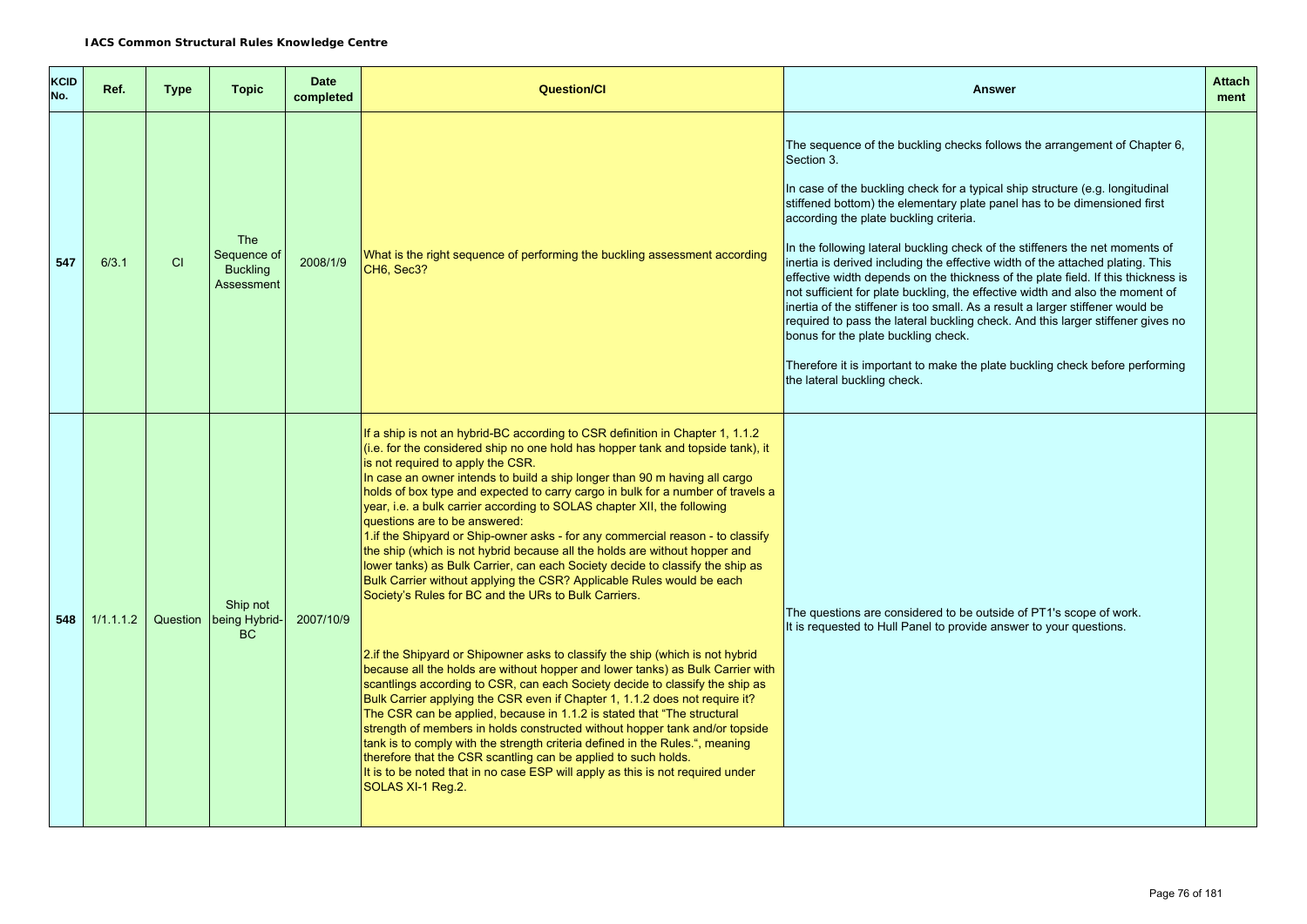| <b>KCID</b><br>No. | Ref.                                  | <b>Type</b> | <b>Topic</b>                                       | <b>Date</b><br>completed | <b>Question/Cl</b>                                                                                                                                                                                                                                                                                                                                                                                                                                                                                                                                                                                                                                 | <b>Answer</b>                                                                                                                                                                                                                                                                                                                                                                                                                                                                                                                                                                                                                                                             | <b>Attach</b><br>ment |
|--------------------|---------------------------------------|-------------|----------------------------------------------------|--------------------------|----------------------------------------------------------------------------------------------------------------------------------------------------------------------------------------------------------------------------------------------------------------------------------------------------------------------------------------------------------------------------------------------------------------------------------------------------------------------------------------------------------------------------------------------------------------------------------------------------------------------------------------------------|---------------------------------------------------------------------------------------------------------------------------------------------------------------------------------------------------------------------------------------------------------------------------------------------------------------------------------------------------------------------------------------------------------------------------------------------------------------------------------------------------------------------------------------------------------------------------------------------------------------------------------------------------------------------------|-----------------------|
| 549                | Table<br>4.6.2                        | Question    | <b>Testing Load</b><br>height of a<br>ballast hold | 2007/10/9                | In table 2 of CH4, Sec6 the following formula is given for the testing load<br>height of a ballast hold:<br>$z_{st} = z_h + 0.9$<br>In the GL-Rules the same formula is the constant 2.5 instead of 0.9. What is<br>the basis of the additional height of 0,9m?<br>Mean height of a hatch cover, experimental results, sloshing effects?                                                                                                                                                                                                                                                                                                           | 0.9m head is based on the item number 4 of Table 1 in IACS UR S14.                                                                                                                                                                                                                                                                                                                                                                                                                                                                                                                                                                                                        |                       |
| 551                | Symbol<br>6.1                         | Question    | Countermea<br>sure for<br>panel<br>buckling        | 2007/10/24               | As a countermeasure for panel buckling, a carling with snipped ends is fitted<br>on a slender panel so as to reduce the aspect ratio of the panel.<br>Can the reduced aspect ratio of the panel which is calculated by (s/l) be used<br>in determining the thickness of such panel according to Ch 6 Sec 1?<br>Where s and I are defined in "Symbols" in Ch 6 Sec 1.                                                                                                                                                                                                                                                                               | Yes, the reduced aspect ratio of the panel which is calculated by (s/l) may be<br>used in determining the thickness of such panel according to Ch 6 Sec 1.                                                                                                                                                                                                                                                                                                                                                                                                                                                                                                                |                       |
| 557<br>attc        | 6/1.2.3.2<br>6/1.3.2.1<br>& 6/1.3.2.4 | Question    | <b>Bilge Plate</b><br><b>Thickness</b>             | 2008/1/28                | Regarding bilge plate thickness,<br>$\vert$ Q1: Is always C6/S1/[2.3.2] to be applied regardless of the spacing (sb) of<br>floors or transverse bilge bracket vs chord length (I)?<br>Q2: Is C6/S1/[3.2.1] to be applied regardless of the spacing (sb) of floors or<br>transverse bilge bracket vs chord length (I)?<br>Q3: Is C6/S1/[3.2.4] to be applied regardless of the spacing (sb) of floors or<br>transverse bilge bracket vs chord length (I)?<br>$[Q4:$ If C6/S1/[3.2.4] is to be applied, is cr to be calculated as follows;<br>(a) when sb < I: $cr=1-0.5$ sb/R=1.0 assuming that R=infinitive,<br>(b) when $sb>=1$ : $cr=1-0.5l/R$ ? | A1: The requirement of Ch6 Sec 1 2.3.2 applies only to bilge plating which are<br>transversally framed.<br>A2: The requirement of Ch 6 Sec 1 3.2.1 is applied to bilge plating regardless<br>of the framing system.<br>A3: The requirement of Ch 6 Sec 1 3.2.4 is applied to bilge plating regardless<br>of the framing system.<br>A4: The additional stiffness of a panel due to curvature is given by the<br>parameters radius and chord length. If sb>=chord_length, the elemenatry<br>plate panel is longitudinal stiffened, hence cr=1-0.5*s/r. If sb <chord length,="" the<br="">elementary plate panel is transversally stiffened. Cr is taken equal to 1.</chord> |                       |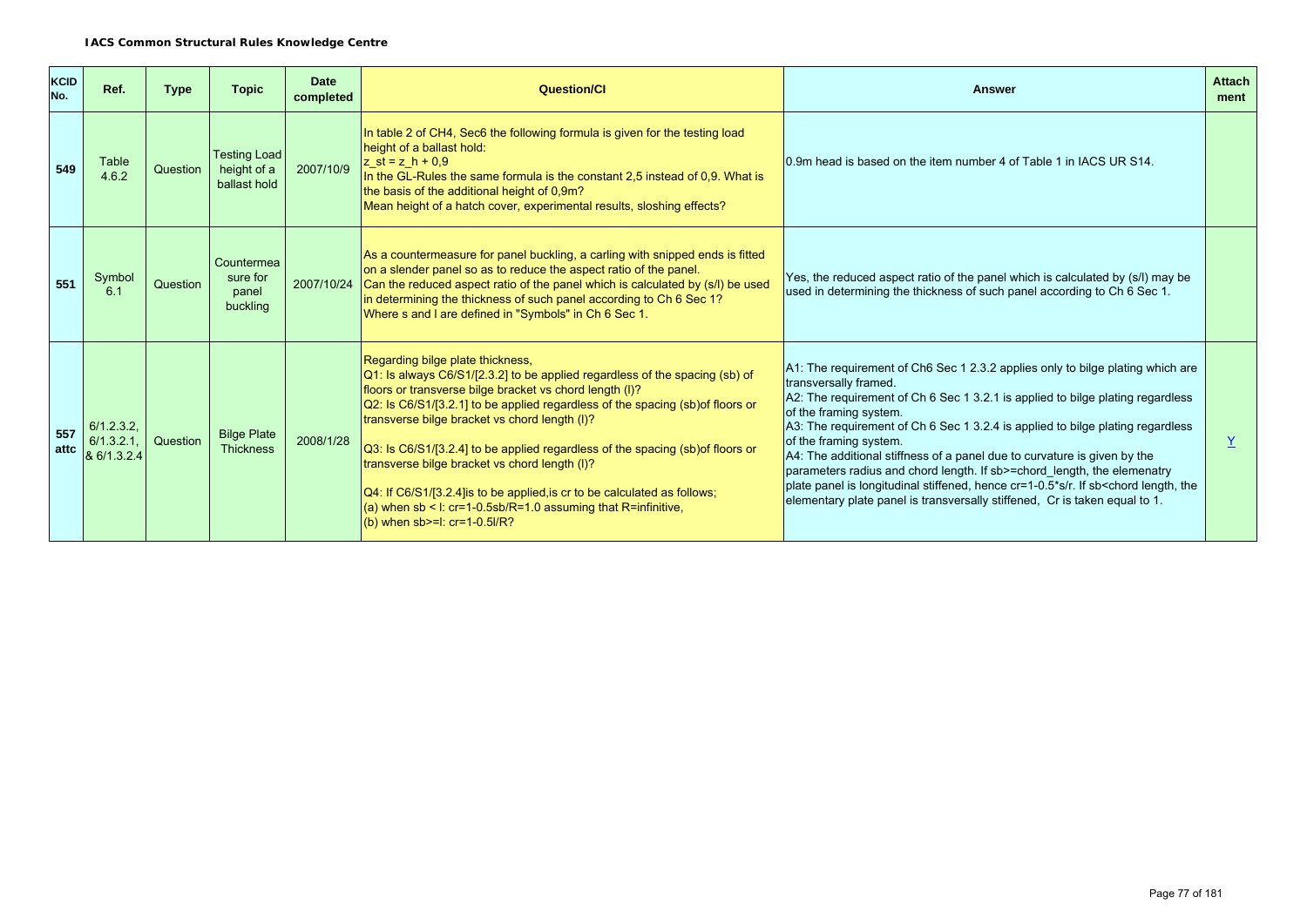| <b>KCID</b><br>No. | Ref.       | <b>Type</b> | <b>Topic</b>                                                                                           | <b>Date</b><br>completed | <b>Question/Cl</b>                                                                                                                                                                                                                                                                                                                                                                                                                                                                                                                                                                                                                                                                                                                                                                                                                                                                                                                                                                                                                                                                                          | <b>Answer</b>                                                                                                                                                                                                                                                                                                                                                                                                                                                                                                                                                                                                                                                                                                                                                               | <b>Attach</b><br>ment |
|--------------------|------------|-------------|--------------------------------------------------------------------------------------------------------|--------------------------|-------------------------------------------------------------------------------------------------------------------------------------------------------------------------------------------------------------------------------------------------------------------------------------------------------------------------------------------------------------------------------------------------------------------------------------------------------------------------------------------------------------------------------------------------------------------------------------------------------------------------------------------------------------------------------------------------------------------------------------------------------------------------------------------------------------------------------------------------------------------------------------------------------------------------------------------------------------------------------------------------------------------------------------------------------------------------------------------------------------|-----------------------------------------------------------------------------------------------------------------------------------------------------------------------------------------------------------------------------------------------------------------------------------------------------------------------------------------------------------------------------------------------------------------------------------------------------------------------------------------------------------------------------------------------------------------------------------------------------------------------------------------------------------------------------------------------------------------------------------------------------------------------------|-----------------------|
| 558                | 10/1.3.3.2 | <b>RCP</b>  | <b>Unit</b><br>displacement<br>due to<br>torsion                                                       | 2007/10/9                | With reference to the technical background document, the requirement Ch10,<br>Sec1, 3.3.2 is according to C.3.2, Sec. 14, Chapter 1, Part 1 of the GL Rules,<br>and based on IACS UR S10, however coefficient of ft, unit displacement due<br>to torsion, differs as follows;<br><b>GL &amp; UR: 3.14</b><br>CSR: 3.17<br>We think that the value in CSR is not correct. Therefore, we propose the value<br>should be changed to the one in IACS UR S10.                                                                                                                                                                                                                                                                                                                                                                                                                                                                                                                                                                                                                                                    | Your comment is noted.<br>We will consider the edditorial correction.<br>Also Included in Corrigenda 5                                                                                                                                                                                                                                                                                                                                                                                                                                                                                                                                                                                                                                                                      |                       |
| 559                | Text 9/3   | CI          | Longitudinal<br>strength and<br>local strength<br>of plates and<br>stiffeners in<br>machinery<br>space | 2008/4/10                | Regarding the requirements of longitudinal strength and local strength of<br>plates and stiffeners in machinery space, our interpretations are as follows;<br>1. Longitudinal strength<br>1-a. Longitudinal bending and shear strength are checked according to Ch5,<br>Sec1.<br>1-b. Hull girder ultimate strength is checked according to Ch5, Sec2.<br>2. Local strength of plate and stiffener<br>2-a. Flooding requirements in Ch6, Sec1, 3.2.2 and Ch6, Sec2, 3.2.5 are<br>applied with considering longitudinal stress sigma_x as similar to cargo area<br>2-b. Buckling requirements in Ch6, Sec3 3.1.2 and 4 are applied with<br>considering longitudinal stress sigma_x and tau as similar to cargo area<br>Please clarify above interpretations.                                                                                                                                                                                                                                                                                                                                                 | 1. Longitudinal strength in machinery space<br>1-a. Longitudinal bending and shear strength are checked according to Ch5,<br>Sec1, provided flooding in machinery space needs not be considered.<br>1-b. Hull girder ultimate strength is checked according to Ch5, Sec2, provided<br>flooding in machinery space needs not be considered.<br>2. Local strength of plate and stiffener in machinery space<br>2-a. Requirements in Ch6, Sec1, 3.2.2 and Ch6, Sec2, 3.2.5 are applied with<br>considering longitudinal stress sigma_x in intact condition.<br>2-b. Buckling requirements in Ch6, Sec3 3.1.2 and 4 are applied with<br>considering longitudinal stress sigma_x and tau as similar to cargo area.                                                               |                       |
| 560                | 3/6.5.7.2  | <b>RCP</b>  | Lightenign<br>holes in<br>primary<br>supporting<br>members                                             | 2008/4/11                | The first sentence of Ch 3, Sec 6, 5.7.2 states:<br>"Where openings such as lightening holes are cut in primary supporting<br>members, they are to be equidistant from the face plate and corners of cut-<br>outs."<br>Even though the above, the distance from the opening to the face plate of the<br>primary supporting member is larger than the ones to the corners of the cuts-<br>out as "a" indicated in Fig 15.<br>At the same time, the location of the opening is restricted by the note,<br>"h <= d/2", as indicated in Fig 15.<br>We consider that this requirement is obviously impractical.<br>Therefore, the word "the face plate and" should be deleted from the 1st<br>sentence of 5.7.2.<br>Furthermore, we would like to confirm the following:<br>$(a)$ this requirement is not applicable to the access hole;<br>$($ (b) "phi" in the figure means the width of the lightening hole, not the height of<br>the hole:<br>$\vert$ (c) even if the arrangement of holes in primary supporting member does not<br>meet Ch 3, Sec 6, 5.7.2, it can be accepted based on the results of DSA. | We will consider a rule change with considering your comment.<br>The answers to the items (a) to (c) in the question are as follows.<br>(a) This requirement is not applicable to the access hole.<br>(b) "phi" is the diameter of lightening hole, neither height nor width of<br>openings.<br>(c) As there are too many locations to be assessed, it is considered<br>impracticable to determine the arrangement by FEA. Therefore, the<br>arrangement of holes in primary supporting member meets this requirement<br>as a principle. However, since it might be possible to determine the<br>arrangement of hole in primary supporting member based on the results of<br>FEA, it could be accepted based on the FEA at the discretion of the<br>Classification Society. |                       |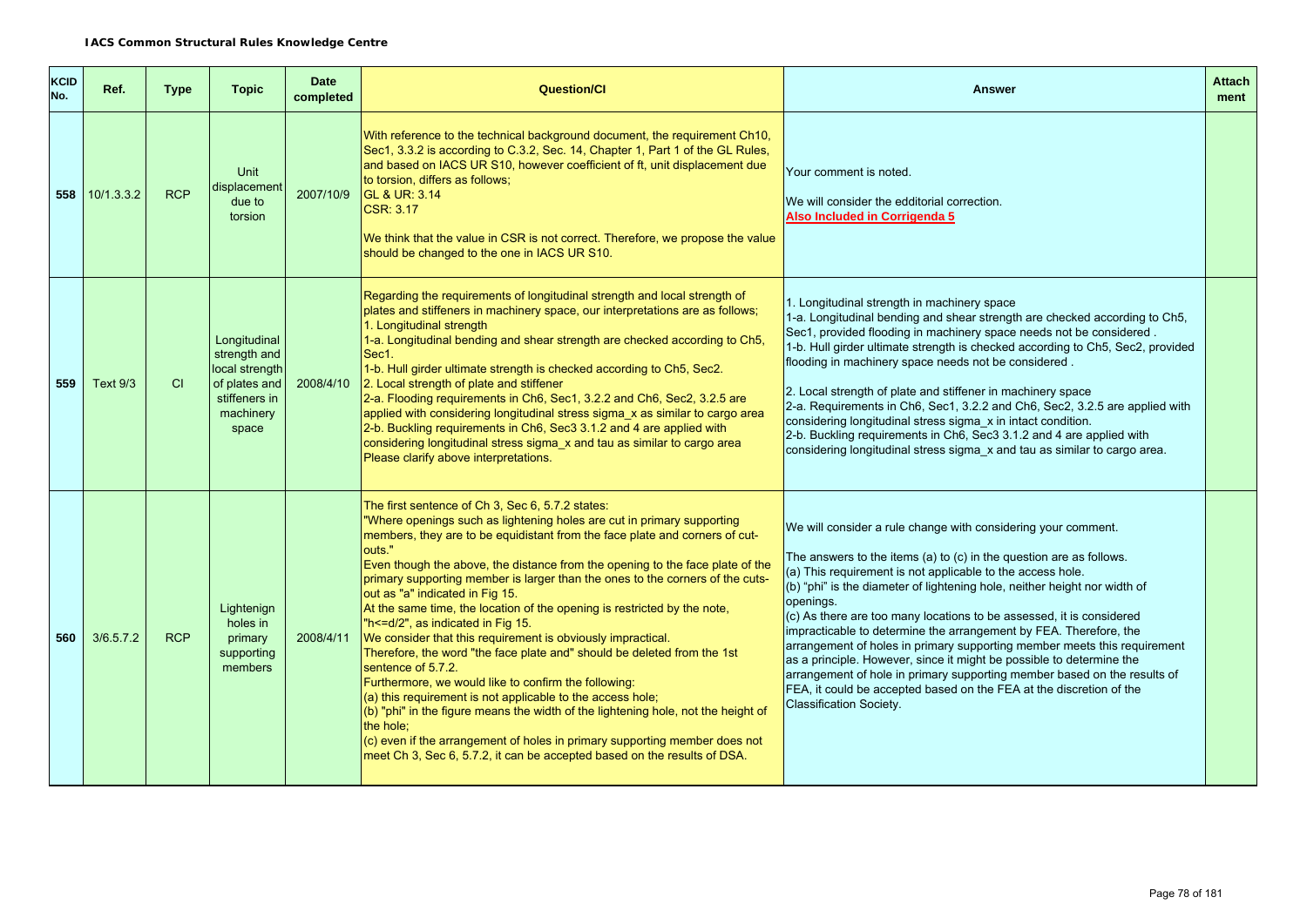| KCID<br>No. | Ref.                                 | <b>Type</b> | <b>Topic</b>                                                 | <b>Date</b><br>completed | <b>Question/Cl</b>                                                                                                                                                                                                                                                                                                                                                                                                                                                                                                                                                                                                                                                                                                                                                                                                                                                                                                                                                                                                                                                                                                                                                                                                                                                                                                                                                                                                                                                                                                                                                                                                                                                                                                                                               | <b>Answer</b>                                                                                                                                                                                                                                                                                                                                                                                                                                                                                                                                | <b>Attach</b><br>ment |
|-------------|--------------------------------------|-------------|--------------------------------------------------------------|--------------------------|------------------------------------------------------------------------------------------------------------------------------------------------------------------------------------------------------------------------------------------------------------------------------------------------------------------------------------------------------------------------------------------------------------------------------------------------------------------------------------------------------------------------------------------------------------------------------------------------------------------------------------------------------------------------------------------------------------------------------------------------------------------------------------------------------------------------------------------------------------------------------------------------------------------------------------------------------------------------------------------------------------------------------------------------------------------------------------------------------------------------------------------------------------------------------------------------------------------------------------------------------------------------------------------------------------------------------------------------------------------------------------------------------------------------------------------------------------------------------------------------------------------------------------------------------------------------------------------------------------------------------------------------------------------------------------------------------------------------------------------------------------------|----------------------------------------------------------------------------------------------------------------------------------------------------------------------------------------------------------------------------------------------------------------------------------------------------------------------------------------------------------------------------------------------------------------------------------------------------------------------------------------------------------------------------------------------|-----------------------|
| 563<br>attc | 3.6.19<br>$6/2.3.3.3$ &<br>6/2.3.3.4 | Question    | <b>Modulus of</b><br>the Lower or<br>upper<br><b>Bracket</b> | 2008/2/7                 | According to Ch.6 Sec.2 [3.3.3] and [3.3.4], section modulus of side<br>frame+bracket is required at the level of lower or upper bracket as shown in<br>Ch.3 Sec.6 Fig.19. According to the Fig.19, it is unclear how to measure the<br>height of the bracket for the purpose of section modulus calculation. For the<br>purpose of hLB/tLB ratio the height of the bracket is defined in Ch. 3 Sec. 6<br>figure 22, which is also unclear.<br>We assume hLB for section modulus and hLB for hLB/tLB ratio is calculated in<br>the same way. Please confirm.<br>Attached please find two alternative approaches for calculation of hLB.<br>A. hLB is measured perpendicular to bracket flange.<br>B. hLB is measured perpendicular to the projection of the lower bracket slope.<br>Please confirm correct approach for measuring bracket height hLB.                                                                                                                                                                                                                                                                                                                                                                                                                                                                                                                                                                                                                                                                                                                                                                                                                                                                                                            | In Ch 6, Sec 3, [3.3.3] and [3.3.4], for the purpose of calculating the actual<br>section modulus of the lower (respectively upper) bracket, the web height is to<br>be measured at section noted "IOWER BRACKET" (respectively "UPPER<br>BRACKET") on Fig 19 of Ch 3, Sec 6.<br>In Ch 6, Sec 3, [3.3.3], for the purpose of hLB/tLB ratio the height hLB of the<br>bracket is measured according to the definition in [3.3.3] and so according to<br>Ch 3, Sec 6, Fig 22. It is corresponding to the Figure B of your attached<br>document. | Y                     |
| 564         | 3/6.8.3.1                            | Question    | <b>Side Frames</b><br>- General                              | 2007/11/2                | Reference is made to Ch. 3 Sec. 6 [8.3.1] Side frames – general<br>This requirement is originating from UR S12.5.<br>In CSR the formula states $r = 0.3 x$ () wihile in UR S12.5 $r = 0.4 x$ ().<br>Is this a typo? If not, what is the reason for the formula change.                                                                                                                                                                                                                                                                                                                                                                                                                                                                                                                                                                                                                                                                                                                                                                                                                                                                                                                                                                                                                                                                                                                                                                                                                                                                                                                                                                                                                                                                                           | We will consider the rule change in order to be in line with IACS UR S12.<br>Also Included In Corrigenda 5                                                                                                                                                                                                                                                                                                                                                                                                                                   |                       |
| 565         | 4/6.3.3.6 &<br>4/6.3.3.7             | CI          | <b>Net</b><br>thinkness of<br>corrugations                   | 2008/4/24                | Reference is made to KC#402 Q2. Quote:<br>Q2:Ref. Ch. 6 Sec. 1 [3.2.3] and Sec. 2 [3.2.6]<br>The item Ch. 6 Sec. 1 [3.2.2] is giving "Net thickness of corrugations () for<br>flooded conditions" and Sec. 2 [3.2.6] is giving "Bending capacity and shear<br>capacity () for flooded conditions." Both items refer to the design resultant<br>pressure and resultant force as defined in Ch. 4 Sec. 6 [3.3.7].<br>Ch. 4 Sec. 6 [3.3.7] is defining the resultant pressure in combined bulk cargo<br>water flooding. [3.3.6] is defining the pure water flooding pressures on<br>corrugations. This pressure seem to be overlooked in Ch.6. We assume that<br>the reference to [3.3.6] is missing in Ch. 6.<br>Please consider revising the definition of p in Ch. 6 Sec. 1 [3.2.3] and Sec. 2<br>[3.2.6] to "() either [3.3.6] or [3.3.7] whichever greater".<br>Q2 Answer: Ch 6, Sec 1, [3.2.2] and Sec 2, [3.2.6] are requirements coming<br>from UR S18. The reference to the design resultant pressure in Ch 4, Sec 6.<br>[3.3.7] only is fully in line with UR S18. Consequently, there is no need to add<br>any reference to [3.3.6].<br>Unquote.<br>Please advise how Ch. 4 Sec. 6 [3.3.6] is accounted for when calculating the<br>resultant pressure in [3.3.7]" or any other scantlings requirements. According<br>to Ch. 4 Sec. 6 [3.3.2], the 2nd sentence reads; "In any case, the pressure due<br>to the flooding water alone is to be considered" and the 4th line from the<br>bottom reads; "For the purpose of this item, holds carrying packed cargoes are<br>to be considered as empty." We understand that the pf and Ff of [3.3.6] deal<br>with such cases but we can not find if they are referred to anywhere in CSRB.<br>Please advise. | We agree that the pressures and forces on a corrugation on flooded empty<br>hold specified in Ch 4, Sec 6, [3.3.6] should be considered for scantling check<br>of corrugation in Ch 6, Sec 1, [3.2.3] and Ch 6, Sec 2, [3.2.6].<br>We will consider the rule change proposal in order to be in line with the 2nd<br>sentence of Ch 4, Sec 6, [3.3.2].                                                                                                                                                                                        |                       |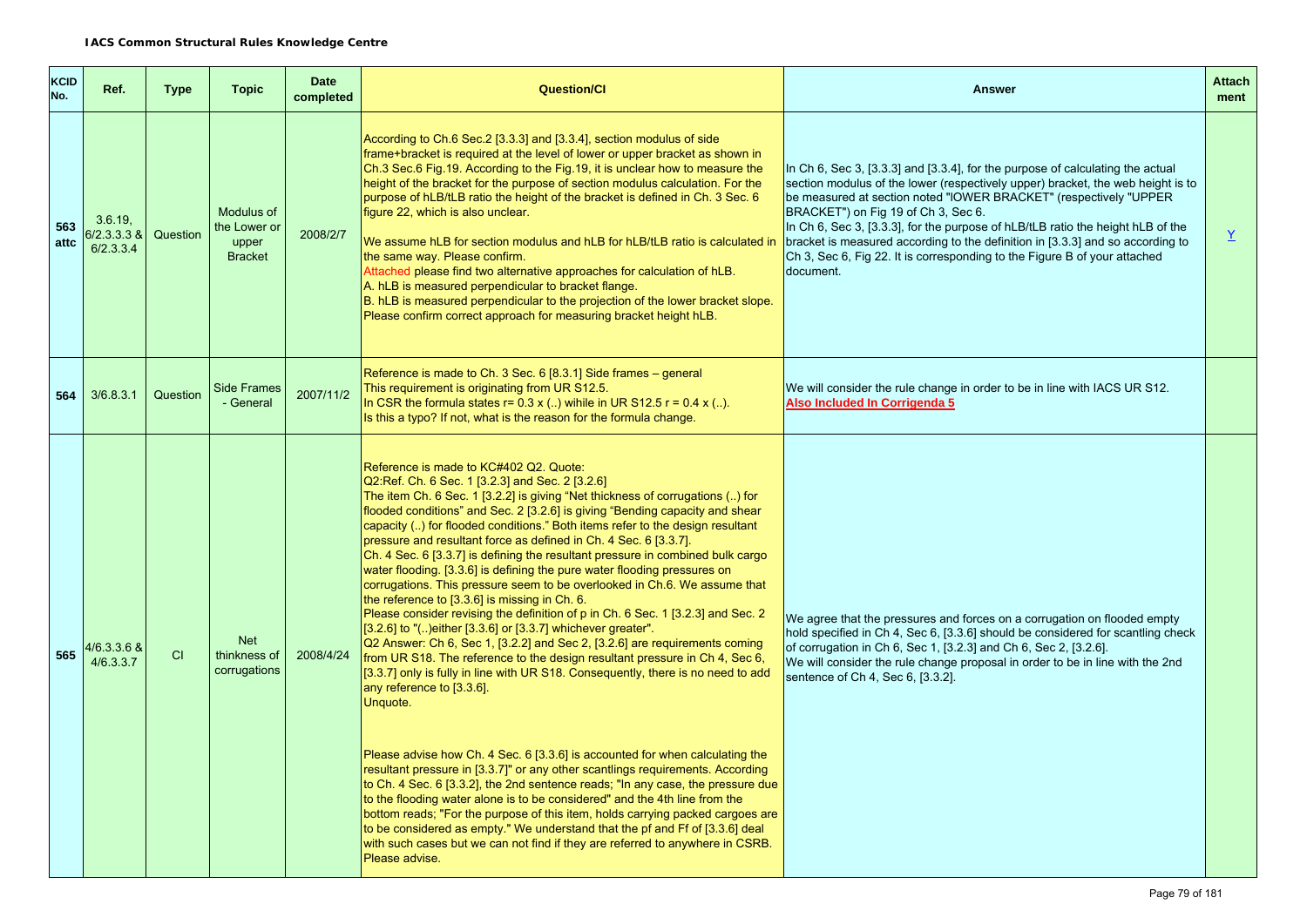| <b>KCID</b><br>No. | Ref.                              | <b>Type</b> | <b>Topic</b>                                                                        | <b>Date</b><br>completed | <b>Question/CI</b>                                                                                                                                                                                                                                                                                                                                                                                                                                                                                                                                                                                                                                                                                                                                                                                                                                                                                                                                                                                                                                                                                                                                                                                                                                                                                                                                                                                                                                                                                                                                              | <b>Answer</b>                                                                                                                                                                                                                                                                                                                                                                                                                                                                                                                                                                                                                                                                                                                                          | <b>Attach</b><br>ment |
|--------------------|-----------------------------------|-------------|-------------------------------------------------------------------------------------|--------------------------|-----------------------------------------------------------------------------------------------------------------------------------------------------------------------------------------------------------------------------------------------------------------------------------------------------------------------------------------------------------------------------------------------------------------------------------------------------------------------------------------------------------------------------------------------------------------------------------------------------------------------------------------------------------------------------------------------------------------------------------------------------------------------------------------------------------------------------------------------------------------------------------------------------------------------------------------------------------------------------------------------------------------------------------------------------------------------------------------------------------------------------------------------------------------------------------------------------------------------------------------------------------------------------------------------------------------------------------------------------------------------------------------------------------------------------------------------------------------------------------------------------------------------------------------------------------------|--------------------------------------------------------------------------------------------------------------------------------------------------------------------------------------------------------------------------------------------------------------------------------------------------------------------------------------------------------------------------------------------------------------------------------------------------------------------------------------------------------------------------------------------------------------------------------------------------------------------------------------------------------------------------------------------------------------------------------------------------------|-----------------------|
| 566                | Ch.4/3.2.4,<br>Ch.4/7 &<br>Ch.4/8 | CI          | Single Hold<br>Flooding                                                             | 2008/4/11                | Reference is made to IACS KC #501 (CSR Bulk Ch. 4 Sec. 3 [2.4], Sec. 7 and<br>Sec.8)<br>Regarding the single hold flooding as required by CSR Ch4 Sec.3 [2.4] and<br><b>URS17.</b><br>According to current URs:<br>.URS25.2.2 "The loading conditions listed under Section 4 are to be used for<br>the checking of rules criteria regarding longitudinal strength(2), local strength,<br>capacity and disposition of ballast tanks and stability.()"<br>•Note 2: "As required by URs S7, S11 and S17"<br>According to current CSR:<br>•URS25 Conditions are enclosed in Ch. 4 Sec. 7<br>•URS1 Loading manual conditions are enclosed in Ch. 4 Sec. 8<br>•SW bending loads in general is given in Ch. 4 Sec. 3 [2.1.1] "() The<br>shipbuilder has to submit for each of the loading conditions defined in Ch. 4<br>Sec. 7 a longitudinal strength calculation"<br>•SW flooding bending moments are given in Ch. 4 Sec. 3 [2.4] In [2.4.3] "()<br>The loading conditions on which the design of the ship has been based are to<br>be considered"<br>$Q1:$ We assume that the conditions referred to in Ch. 4 Sec. 3 [2.4.3] are the<br>conditions listed in Ch. 4 Sec. 7. That is, the same loading conditions as<br>stated in URS25.<br>Please confirm.<br>Q2: The answer given to IACS KC #501 is indicating that only Ch. 4 Sec. 8<br>conditions have to be considered for flooding purposes. In our opinion, also<br>Ch. 4 Sec. 7 should be considered for flooding purposes. Please consider<br>changing the wording in KC #501 in order to avoid confusion. | A1. The loading conditions specified in Ch. 4 Sec. 3 [2.4.3] are the conditions<br>listed in Ch. 4 Sec. 7. That is the same as stated in URS25.<br>A2. According to the first bullet of Ch 4 Sec 8 [2.1.2], the loading condition is<br>the condition specified in Ch 5 Sec 1, which refers to Ch 4 Sec 3, and the<br>loading conditions specified in Ch 4 Sec 3 are the conditions listed in Ch 4 Sec<br>Therefore, the answer in KC 501 is kept as it is.<br>However, to avoid the confusion, we may chenge the link in "CH4, Sec8,<br>2.1.2" from "Ch5, Sec1" to "Ch4 Sec3".                                                                                                                                                                        |                       |
| 567<br>attc        | 6/1.2.3.3                         | Question    | <b>Net</b><br>thickness<br>offered of the<br>adjacent<br>bottom and<br>side plating | 2007/10/26               | Reference is made to IACS KC#475.<br>Quote<br>This thickness requirement is referring to the net thickness offered of the<br>adjacent bottom and side plating.<br><b>Unquote</b><br>Please advise how to define the bilge plating for fwd and aft parts of the cargo<br>hold region.<br>E.g.<br>attached sketch is showing a cross section in the fore part of a bulk carrier.<br>Bottom is strengthened for bow impact<br>bilge plating is to comply with KC#475.<br>Please advise bilge extent.                                                                                                                                                                                                                                                                                                                                                                                                                                                                                                                                                                                                                                                                                                                                                                                                                                                                                                                                                                                                                                                               | Within 0,4L amidship the definition of bilge plate is the same as defined in<br>Table 4.1.1 of Section 4. CSR for DH oil tanker. That is:<br>"The area of curved plating between the bottom shell and side shell. To be<br>taken as follows:<br>From the start of the curvature at the lower turn of bilge on the bottom to the<br>lesser of, the end of curvature at the upper turn of the bilge on the side shell or<br>0.2 D above the baseline/local centerline elevation."<br>Outside of 0.4L amidships the bilge plate scantlings and arrangement are to<br>comply with the requirements of ordinary side or bottom shell plating in the<br>same region. Consideration is to be given where there is increased loading in<br>the forward region. | $\underline{Y}$       |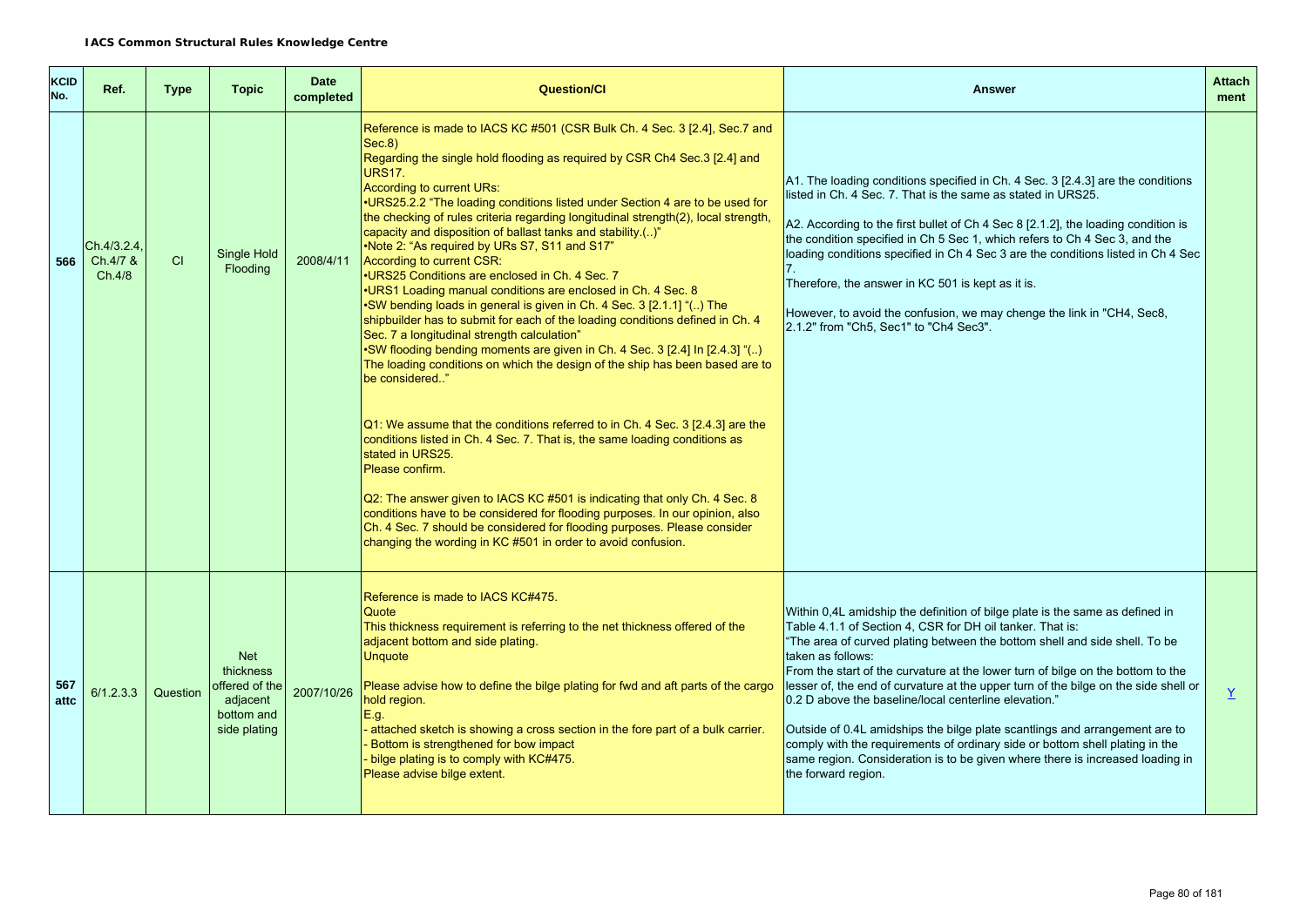| <b>KCID</b><br>No. | Ref.                                     | <b>Type</b> | <b>Topic</b>                      | <b>Date</b><br>completed | <b>Question/Cl</b>                                                                                                                                                                                                                                                                                                                                                                                                                                                                                                                                                                                        | <b>Answer</b>                                                                                                                                                                                                                                                                                                                                                                                                                                                                                                                                                                                                                                                                                                                                                                                                                                                     | <b>Attach</b><br>ment |
|--------------------|------------------------------------------|-------------|-----------------------------------|--------------------------|-----------------------------------------------------------------------------------------------------------------------------------------------------------------------------------------------------------------------------------------------------------------------------------------------------------------------------------------------------------------------------------------------------------------------------------------------------------------------------------------------------------------------------------------------------------------------------------------------------------|-------------------------------------------------------------------------------------------------------------------------------------------------------------------------------------------------------------------------------------------------------------------------------------------------------------------------------------------------------------------------------------------------------------------------------------------------------------------------------------------------------------------------------------------------------------------------------------------------------------------------------------------------------------------------------------------------------------------------------------------------------------------------------------------------------------------------------------------------------------------|-----------------------|
| 568                | 10/1.5.1.4                               | Question    | bending<br>stress                 | 2008/10/27               | Reference is made to Ch. 10 Sec. 1 [5.1.4] Strength of rudder body. We<br>assume ths stresses is originating from UR S10.5.1b) Please advice technical<br>bacground for the increase of bending stress form 75 to 90N/mm2.                                                                                                                                                                                                                                                                                                                                                                                | The technical background for the increase of bending stress form 75 to<br>90N/mm2 is to consider the bending stress and shear stress due to torsion.<br>However, as the data to verify this increment can not be available. Therefore,<br>we would like to consider the RCP to be in line with the requirements of UR<br>S10, in order to avoid the confusion.                                                                                                                                                                                                                                                                                                                                                                                                                                                                                                    |                       |
|                    | 569 10/1.5.2.1                           | <b>RCP</b>  | Thickness of<br>Rudder<br>plating | 2007/10/2                | Reference is made to Ch. 10 Sec. 1 [5.2.1] Plating thickness of Rudder<br>plating.<br>"The influence of the aspect ratio of the plate panels may be taken into<br>account according to Ch.3."<br>The reference to Ch. 3 is wrong. Please advice if Ca according to Ch. 6 Sec. 1<br>Symbols may be utilised for this purpose.<br>The requirement of Ch. 10 Sec. 1 [5.2.1] is originating from URS10.5.2.<br>Please note that the aspect ration formulation of UR S10.5.2 is different from<br>that of Ch.6 Sec. 1 Symbols.<br>Please updated the rule formulation and references of Ch. 10 Sec. 1 [5.2.1]. | Thank you for your note. We will consider the editorial change in order to be in<br>line with IACS UR S10.5.2. Also Included In Corrigenda 5                                                                                                                                                                                                                                                                                                                                                                                                                                                                                                                                                                                                                                                                                                                      |                       |
| 571<br>attc        | Ch4 App3<br>and Ch <sub>7</sub><br>sec 4 | Question    | fatique<br>strength<br>assessment | 2008/8/9                 | Please answer to the attached question for fatigue of Bulker CSR.                                                                                                                                                                                                                                                                                                                                                                                                                                                                                                                                         | A1. For fatigue strength assessment, the cargo density used is to be as much<br>"realistic" as possible. Therefore, the cargo density according to Ch 4 App.3<br>should be used for fatigue strength assessment not only by direct analysis<br>specified in Ch 8 Sec 3 but also simplified method specified in Ch 8 Sec 4.<br>We will consider the rule change proposal accordingly<br>A2. We think that Ch 7 Sec 4 3.3.2 referred in the question is Ch 7 Sec 4 3.2.2<br>correctly. The the definition of lamda for "welded intersection between plane<br>plates" is applicable for intersection of two plates and intersection of plating<br>and bracket.<br>A3 The correction factor of Ch 7 Sec 4 [3.2.2] is applicable to the case where<br>the stress at the 0.5 t from the hot spot is slightly greater than the stress at the<br>1.5 t from the hot spot. | Y.                    |
| 579                | 6/3.2.1.3                                | Question    | Shear force<br>for buckling       | 2008/5/30                | Total shear force for buckling check is to be obtained by following formula<br>$Q = Q SW + C Q W \times Q WV$ .<br>Then the distribution of total shear force is discontinuing at midship since the<br>sign of C_QW is to be change at midship according to the foot note of Table 3<br>in Ch4 Sec 4. This discontinuity will cause scantling change between midship,<br>especially for H1, H2, F1 and F2 load cases. Is it correct and expected?                                                                                                                                                         | Yes, it is correct but the scantling discontinuity is not expected.<br>We will consider the rule change proposal in order to eliminate or minimize the<br>scantling discontinuity, considering the answer in KC 685.                                                                                                                                                                                                                                                                                                                                                                                                                                                                                                                                                                                                                                              |                       |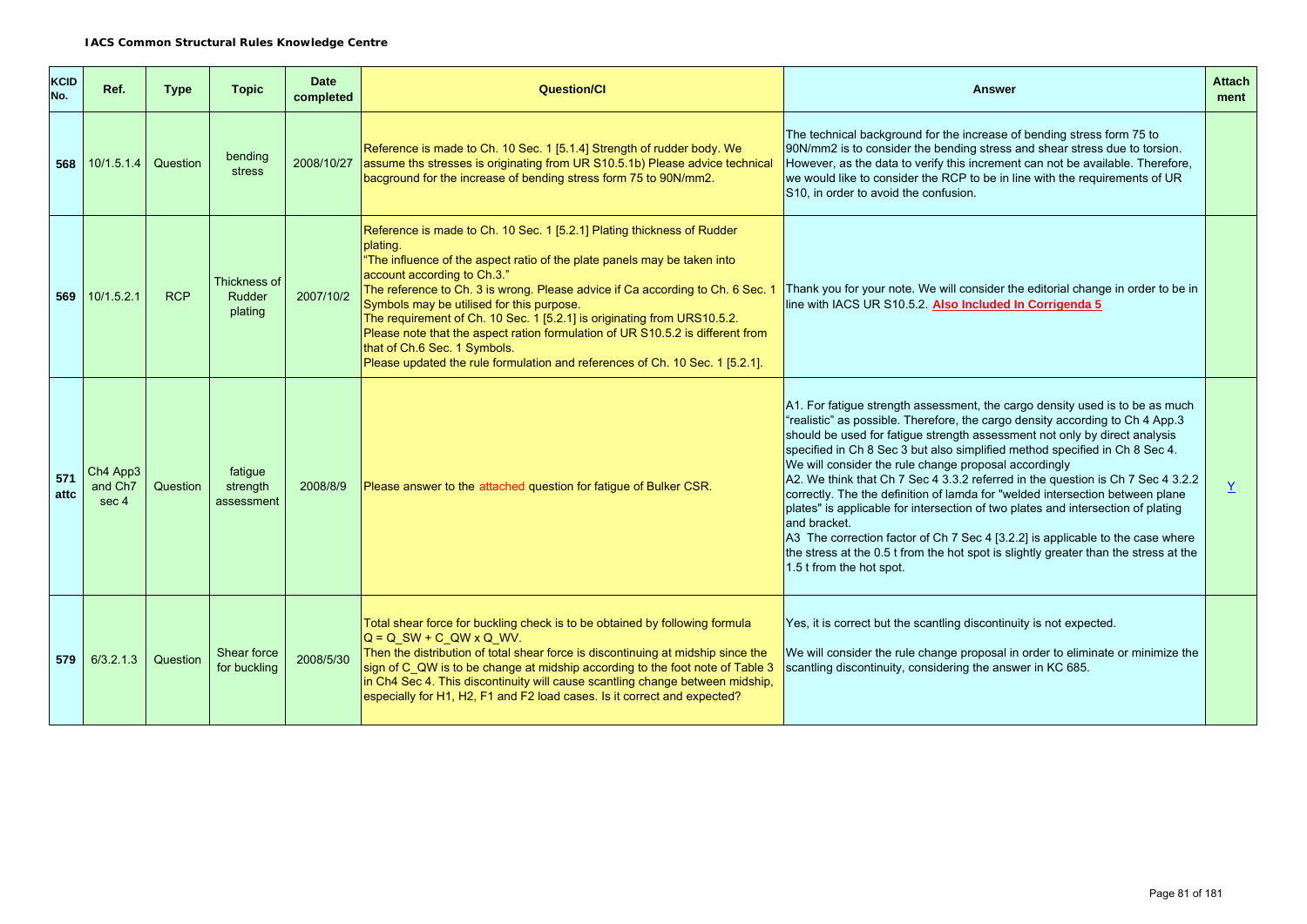| <b>KCID</b><br>No. | Ref.      | Type      | Topic                                                                                                  | <b>Date</b><br>completed | Question/CI                                                                                                                                                                                                                                                                                                                                                                                                                                                                                                             | Answer                                                                                                                                                                                                                                                                                                                                  | <b>Attach</b><br>ment |
|--------------------|-----------|-----------|--------------------------------------------------------------------------------------------------------|--------------------------|-------------------------------------------------------------------------------------------------------------------------------------------------------------------------------------------------------------------------------------------------------------------------------------------------------------------------------------------------------------------------------------------------------------------------------------------------------------------------------------------------------------------------|-----------------------------------------------------------------------------------------------------------------------------------------------------------------------------------------------------------------------------------------------------------------------------------------------------------------------------------------|-----------------------|
| 580<br>attc        | 6/2.3.2.4 | <b>CI</b> | The line<br>Supported by<br>girders or<br>welded<br>directly to<br>decks or<br>inner<br><b>bottoms</b> | 2007/10/26               | In Ch 6, Sec 2, [3.2.4], it seems that in Table 4 (case with lower stool), the line account is the "Welded to stool efficiently supported by ship structure" one.<br>"Supported by girders or welded directly to decks or inner bottoms" should not<br>be mentioned in the table since this case is a case without any lower stool.<br>Please confirm our interpretation.<br>Furthermore, both Table 4 and Table 5 should not mention the column<br>"Supported by girders" since it is not applicable to bulk carriers. | We agree with your interpretation: in Table 4, the only case to be taken into<br>Also, the "supported by girder ends" do not correspond to bulk carriers but<br>other type of ships.<br>Consequently, the column "Supported by girders" should be deleted in Table 4<br>and $5.$<br>Corrected table 4 and 5 are given in attached file. |                       |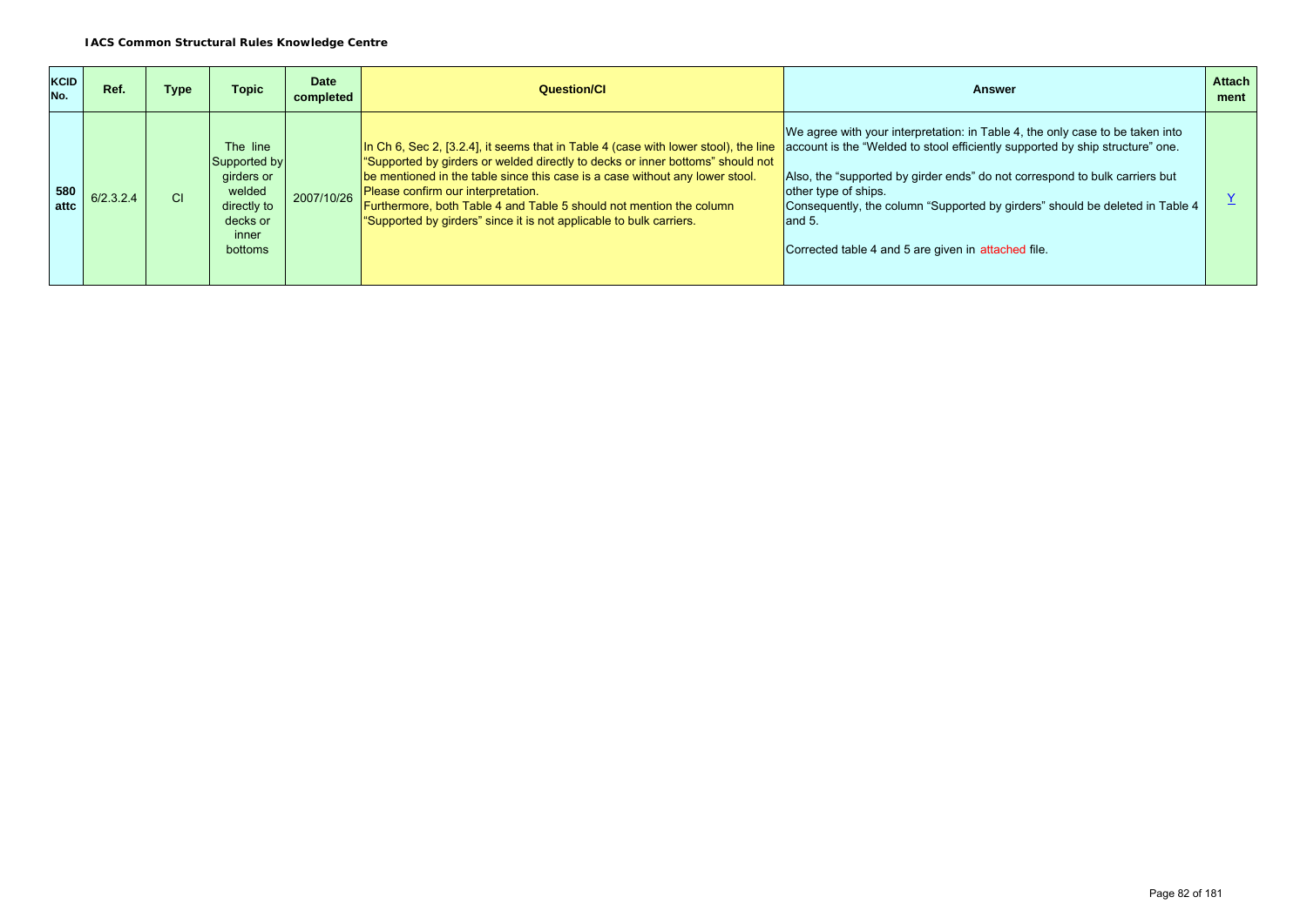| <b>KCID</b><br>No. | Ref.               | <b>Type</b> | <b>Topic</b>                                                              | <b>Date</b><br>completed | <b>Question/Cl</b>                                                                                                                                                                                                                                                                                                                                                                                                                                                                                                                                                                                                                                                                                                                                                                                                                                  | <b>Answer</b>                                                                                                                                                                                                                                                                                                                                                                                                                                               | <b>Attach</b><br>ment |
|--------------------|--------------------|-------------|---------------------------------------------------------------------------|--------------------------|-----------------------------------------------------------------------------------------------------------------------------------------------------------------------------------------------------------------------------------------------------------------------------------------------------------------------------------------------------------------------------------------------------------------------------------------------------------------------------------------------------------------------------------------------------------------------------------------------------------------------------------------------------------------------------------------------------------------------------------------------------------------------------------------------------------------------------------------------------|-------------------------------------------------------------------------------------------------------------------------------------------------------------------------------------------------------------------------------------------------------------------------------------------------------------------------------------------------------------------------------------------------------------------------------------------------------------|-----------------------|
| 581                | 6/2.3.2.4          | Question    | Span "I" to<br>be<br>considered<br>for the<br>calculation of<br>pressures | 2007/10/25               | In Ch 6, Sec 2, [3.2.4], what is the span "I" to be considered for the calculation<br>of pressures (p mid-span, p $u$ , P L)?<br>Is it the span defined in figure 6 or the span between upper level of lower stool<br>and lower level of upper stool?                                                                                                                                                                                                                                                                                                                                                                                                                                                                                                                                                                                               | The span "I" to be considered for the calculation of pressures (p mid-span,<br>p u, p L) is the span as defined in figure 6.                                                                                                                                                                                                                                                                                                                                |                       |
| 582<br>attc        | 9/3.2.1.9          | CI          | Manhole<br><b>Dimensions</b>                                              | 2008/2/7                 | Chapter 9, Section 3. [2.1.9]:<br>1) The 2nd paragraph has the general requirements for the manhole size in<br>floors. We note that many ships are designed with two separate tanks<br>vertically in way of main engine bed. The access manholes exceeding the<br>above size limit due to lower floor height in way are designed in each upper<br>and lower tanks as shown in the attachment. We understand that such<br>arrangement may be acceptable provided the shear area of the floor is not<br>less than that with the hole of 40% of floor local depth based on minimum<br>required thickness in way and the local strength is satisfied. Please confirm or<br>otherwise advise.<br>2) We understand that the requirements in paragraph 2 of 9-3/2.1.9 is not<br>applicable to girders. Please confirm.                                     | A1 - Where access manholes dimensions exceed the size limit in Ch 9, Sec 3,<br>[2.1.9] due to lower floor height in way, such arrangement may be acceptable<br>provided that the shear area of the floor is not less than that with the hole of<br>40% of floor local depth based on minimum required thickness in way and that<br>the local strength is satisfied.<br>A2 - The requirements in paragraph 2 of 9-3/2.1.9 are also applicable to<br>girders. | Y                     |
| 583                | Ch.9<br>Sec. 3/4 & | <b>RCP</b>  | scantlings<br>for platform<br>structures<br>and pillars                   | 2007/3/23                | 9-3/4 and 9-3/5: The platforms and pillars will support the loads of machinery.<br>independent tanks etc However there is no loads specified in CSR for<br>determining the scantlings for platform structures and pillars. It is also<br>impracticable to obtain the dynamic loads for each machinery weight due to<br>lack of information. Therefore, based on current CSR, it is impracticable to<br>determine the scantlings of platforms and pillars in engine room except the<br>minimum plate thickness specified in CSR. As an alternative, we think that<br>each Class Society Rules may be used for determining the scantlings of<br>platforms and pillars in addition to the minimum plate thickness requirements<br>specified in CSR. Please confirm. Also suggest CSR to specify the loads for<br>platforms in engine room and pillars. | 1) There are no specific loads in CSR BC for determining the scantlings of<br>platforms in machinery spaces. There is only a minimum plate thickness<br>requirement.<br>2) For determining the scantlings of platforms and pillars in addition to the<br>minimum plate thickness requirements specified in CSR for BC, a Rule<br>Change will be considered in future.                                                                                       |                       |
| 584                | 6/4.4.1.1          | CI          | Compressive<br>stress of<br>pillars                                       | 2007/10/23               | We understand that the compressive stress of pillars mentioned in 6-4/4.1.1 is<br>the stress by the static loads and the dynamic loads. However, there is no<br>clear statement in CSR how to calculate the loads on pillars. The clear<br>interpretation on this is to be developed. As an alternative, we think that the<br>current Class Society Rules may be used for determine the pillar scantlings.<br>Please confirm.                                                                                                                                                                                                                                                                                                                                                                                                                       | Yes, the stress to be checked is the one induced by the static and dynamic<br>loads that are acting onto the decks above the considered pillar.<br>These loads are to be calculated accordingly to chapter 4.                                                                                                                                                                                                                                               |                       |
| 586<br>attc        | 1/1.1.1.2          | CI          | Longitudinal<br><b>Bulkhead</b>                                           | 2008/4/24                | In case we have an inclined longitudinal bulkhead, is it possible to consider<br>there is no hopper tank and therefore not to apply CSR Rules?<br>If this inclined longitudinal bulkhead is made with small change with two<br>slopes, is it possible to consider there is no hopper tank?                                                                                                                                                                                                                                                                                                                                                                                                                                                                                                                                                          | A few similar questions have already raised to IACS KC. IACS works on an<br>entire answer for the application of the CSR-BC for different ship designs,<br>considering a clear definition of the hopper tank.                                                                                                                                                                                                                                               | $\underline{Y}$       |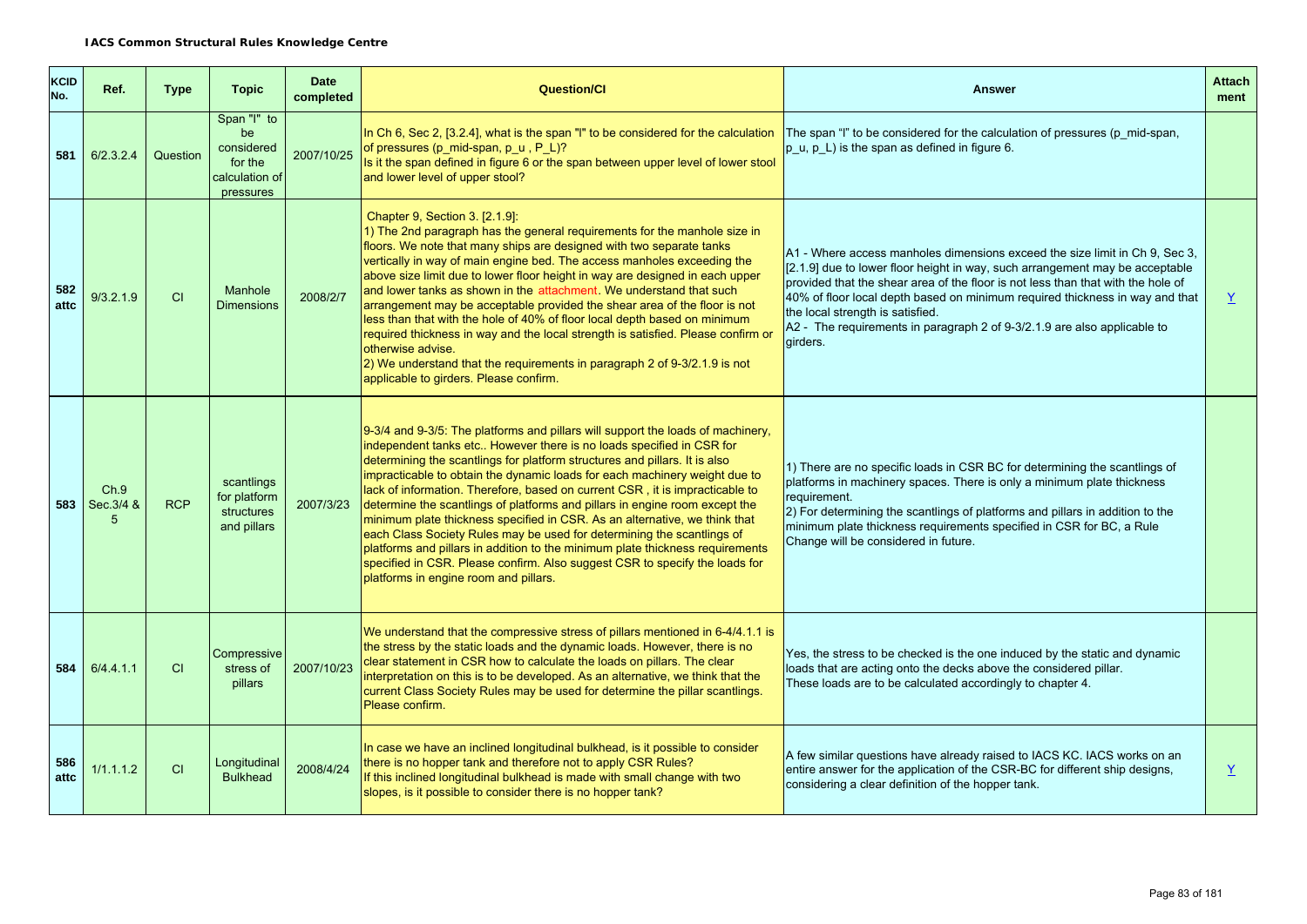| <b>KCID</b><br>No. | Ref.            | <b>Type</b> | <b>Topic</b>                                                                         | <b>Date</b><br>completed | <b>Question/CI</b>                                                                                                                                                                                                                                                                                                                                                                                                                                                                                                                                                                                                                                                                                                                                                                                                                                                                                                                                                                                                                                                                               | <b>Answer</b>                                                                                                                                                                                                                                                                                                                                                                                                                                                                                                                                   | <b>Attach</b><br>ment |
|--------------------|-----------------|-------------|--------------------------------------------------------------------------------------|--------------------------|--------------------------------------------------------------------------------------------------------------------------------------------------------------------------------------------------------------------------------------------------------------------------------------------------------------------------------------------------------------------------------------------------------------------------------------------------------------------------------------------------------------------------------------------------------------------------------------------------------------------------------------------------------------------------------------------------------------------------------------------------------------------------------------------------------------------------------------------------------------------------------------------------------------------------------------------------------------------------------------------------------------------------------------------------------------------------------------------------|-------------------------------------------------------------------------------------------------------------------------------------------------------------------------------------------------------------------------------------------------------------------------------------------------------------------------------------------------------------------------------------------------------------------------------------------------------------------------------------------------------------------------------------------------|-----------------------|
| 587<br>attc        | 1/1.1.1.2       | CI          | Structure of<br>bulk carrier<br>in midship.<br>aft and fore<br>body hold             | 2007/10/24               | Please see attachment for structure of bulk carrier in midship hold and aft and<br>fore body hold.<br>In this case, whether or not is CSR mandatory?                                                                                                                                                                                                                                                                                                                                                                                                                                                                                                                                                                                                                                                                                                                                                                                                                                                                                                                                             | A few similar questions have already raised to IACS KC. IACS works on an<br>entire answer for the application of the CSR-BC for different ship designs,<br>considering a clear definition of the hopper tank.                                                                                                                                                                                                                                                                                                                                   | Y                     |
| 589                | Table<br>10.1.1 | <b>RCP</b>  | <b>The</b><br>definition for<br>Coefficient<br>Kappa_2 for<br>each rudder<br>profile | 2007/10/28               | Coefficient kappa 2 for each rudder profiles is defined in Ch10, Sec1, Table1.<br>However, the definition of each rudder profiles is not cleary mentioned.<br>Therefore, it is requested that rudder profiles indiated in Table1 be defined<br>clearly such with figures of Table1 in UR S10.                                                                                                                                                                                                                                                                                                                                                                                                                                                                                                                                                                                                                                                                                                                                                                                                    | Your comment is noted. We will consider the editorial correction.                                                                                                                                                                                                                                                                                                                                                                                                                                                                               |                       |
| 590<br>attc        | 3/6.5.4.1       | Question    | Definition of<br>Attached<br>platins of<br>primary<br>members                        | 2008/5/28                | The main concern is on the definition of ATTACHED PLATINGS of primary<br>members (girders/ webs etc). I have been using a LOGICAL spreadsheet to<br>calculate the Effective width of attached plating for Primary members (as for<br>secondary members the effective width is the normal frame spacing and is<br>well defined). The spreadsheet I have been using for the same is attached for<br>vour reference.<br>Based on the Latest ABS CSR 2006 requirement the definition says"<br>effective breadth of attached plating of primary supporting member to be<br>considered in the actual net section modulus for the yielding check is to be<br>taken as the mean spacing between adjacent primary members."<br>This would mean that the primary would be stronger if the spacing of the<br>primary is higher (in some cases). I have attached a case study on the<br>Effective Width of plating considered based on IACS requirement and earlier<br>Ship Rules. The summary is also attached in the same.<br>I would request if you could arrange to clarify my little query on the same. | The definition of the effective breadth in CH3, Sec6, 5.4.1 is an antagonism to<br>the definition, given in CH6, Sec4 Symbols. In this paragraph it is clearly<br>stated that the effective breadth b_p is defined according CH3, Sec6, 4.3,<br>which is $b_p = min(s, 0.2l)$ .<br>The definition given in CH3, Sec6, 5.4.1 will be corrected accordingly.                                                                                                                                                                                      | Y                     |
| 594                | 6/1.2.3.3       | Question    | <b>The</b><br>Thickness of<br>the Bilge<br><b>Strake</b>                             | 2008/2/7                 | The thickness of the bilge strake is determined according CH6, Sec1. The<br>scantling check includes also a buckling check of the longitudinal or transverse<br>framed curved plating. Nevertheless it is required, that the thickness of the<br>bilge strake is not less than the greater thickness of the bottom and the side<br>shell plating. What is the reason, that the thickness of the bilge strake has to<br>be increased, if the bilge strake with a thickness smaller than the bottom and<br>the side shell passes all design checks (Yield, Buckling, FE-Analyses).<br>The GL-Rules (I-Part 1, Sec6, 4.1) allows a smaller thickness, if the shear<br>strength is sufficient and if the bilge plate panels passes the buckling check<br>including buckling of curved panels.                                                                                                                                                                                                                                                                                                        | In order to have no large discrepancies in thicknesses for welding, it is a<br>normal building practice to provide a continuity of thicknesses between<br>bottom, bilge and side shell.<br>That is the reason of the requirement that the thickness of the bilge strake is<br>not less than the greater thickness of the bottom and the side shell.<br>However, provided all the design criteria have been fullfilled:<br>minimum thickness.<br>vield,<br>buckling,<br>FE analyses,<br>a smaller thickness of the bilge strake may be accepted. |                       |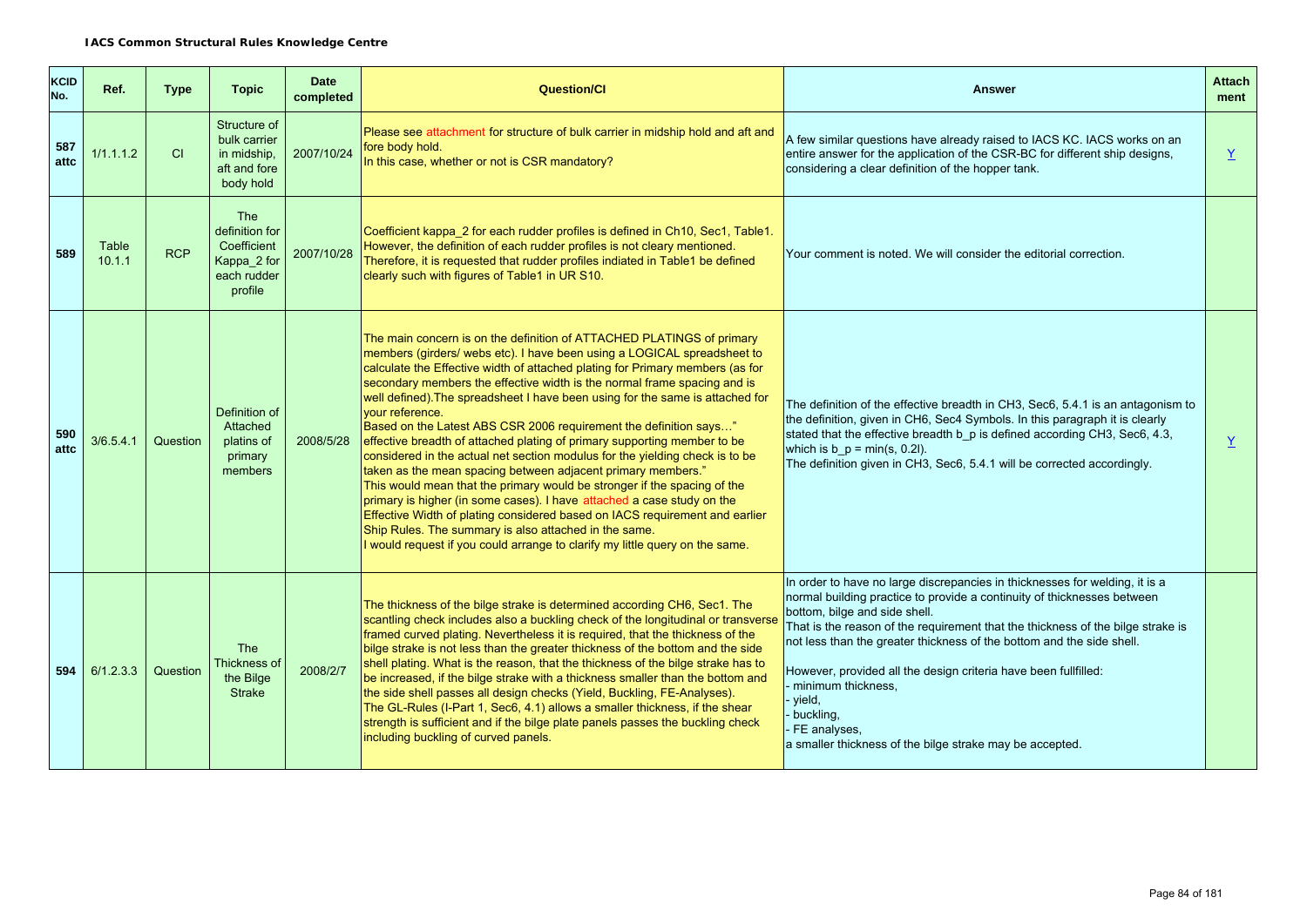| <b>KCID</b><br>No. | Ref.                   | Type | Topic                            | <b>Date</b><br>completed | Question/Cl                                                                                                                                                                                                                                                                                                                                                                                                                                                                          | Answer                                                                                                                                                                                                                                                                                                                                                                       | <b>Attach</b><br>ment |
|--------------------|------------------------|------|----------------------------------|--------------------------|--------------------------------------------------------------------------------------------------------------------------------------------------------------------------------------------------------------------------------------------------------------------------------------------------------------------------------------------------------------------------------------------------------------------------------------------------------------------------------------|------------------------------------------------------------------------------------------------------------------------------------------------------------------------------------------------------------------------------------------------------------------------------------------------------------------------------------------------------------------------------|-----------------------|
| 598                | $3/6.6.3.3$   Question |      | Ordinary<br>stiffener<br>spacing | 2008/1/10                | According to CH3, Sec6, 6.3.3 a spacing of MIN (4.5m; 5x ordinary stiffener<br>spacing) is required DB side girders in case of longitudinal framed double<br><b>bottom.</b><br>According to the GL rules and our experience, a spacing of maximum 2x<br>ordinary stiffener spacing is appropriate in the strengthening forward area of a<br>vessel.<br>According CH9, Sec1, 5.4.1. the spacing "S" is not limited. is this limitation<br>missing for the strengthening forward part? | In CSR of BC, the scantlings of girders and floors in the strengthened bottom<br>forward are determined by the scantling formulae which in turn define the<br>spans and spacing of the floors and girders. Therefore, by using the scantling<br>formulae, there is no need to separately define the spacing of the girders and<br>floors in the strengthened bottom forward. |                       |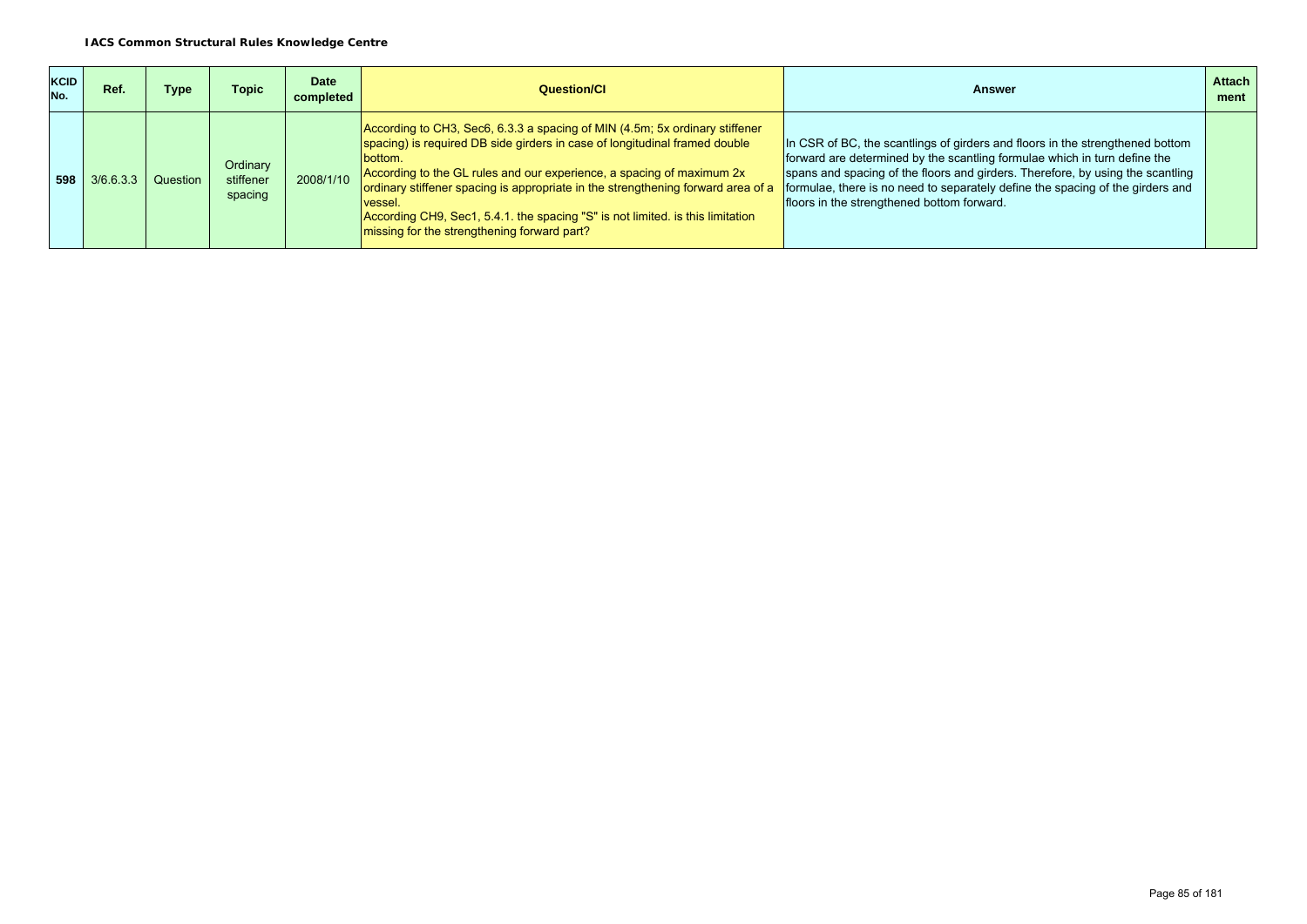| <b>KCID</b><br>No. | Ref.      | <b>Type</b> | <b>Topic</b>                                          | <b>Date</b><br>completed | Question/Cl                                                                                                                                                                                                                                                                                                                                                                                                                                                                                                                                                                                                                                                                                                                                                                                                                                                                                                                                                                                                                                                                                                                                                                                                                                                                                                                                                                                                                                                                                                                                                                                                                                                       | Answer                                                                                                                                                                                                                                                                                                                                  | <b>Attach</b><br>ment |
|--------------------|-----------|-------------|-------------------------------------------------------|--------------------------|-------------------------------------------------------------------------------------------------------------------------------------------------------------------------------------------------------------------------------------------------------------------------------------------------------------------------------------------------------------------------------------------------------------------------------------------------------------------------------------------------------------------------------------------------------------------------------------------------------------------------------------------------------------------------------------------------------------------------------------------------------------------------------------------------------------------------------------------------------------------------------------------------------------------------------------------------------------------------------------------------------------------------------------------------------------------------------------------------------------------------------------------------------------------------------------------------------------------------------------------------------------------------------------------------------------------------------------------------------------------------------------------------------------------------------------------------------------------------------------------------------------------------------------------------------------------------------------------------------------------------------------------------------------------|-----------------------------------------------------------------------------------------------------------------------------------------------------------------------------------------------------------------------------------------------------------------------------------------------------------------------------------------|-----------------------|
| 601                | 1/1.1.1.2 | Question    | Application<br>to convert<br>ships                    | 2008/3/14                | <b>CSR Application to converted ship;</b><br>In response to the recent demands of the bulker market, there are many<br>conversion plan of the existing tanker into bulk carrier. The most of such plans<br>indicate that hull envelope (i.e., bottom, side and portions of deck structures)<br>of the existing ship is retained as original and inner bottom structures and<br>TST/hopper tank shaped structures (void) are newly installed for satisfactorily<br>comply with the grain stability. Such conversion is considered as a "major<br>conversion" under the statutory requirements. However, it is not clear in<br>application of CSR for bulk carrier. Please advise of your views for the<br>following inquiries:<br>$Q1$ : In line with the definition of "alterations and modifications" of the statutory<br>requirements, such as SOLAS II-2Reg. 1.2.3.2. (FP), is CSR for bulk carriers<br>required to be applied to the converted bulk carrier? Please advise your views.<br>Q2: There is no clear statement in the current text on applicability of CSR for<br>bulk carriers which undergo alterations and modifications or conversion from<br>other type of ship into bulk carrier. We would think such statement should be<br>indicated in the text.<br>Q3: Is such applicability related to the extent of conversion ? If yes, we would<br>think that definition of "(Minor) Conversion" or "Major Conversion" should be<br>defined in the application of CSR for bulk carrier with the clear extent of<br>conversion, e.g., new cargo hold structures replace the existing cargo area<br>construction for XX% of the entire hull structures | The issue is being discussed at Hull Panel for Council decision on the IACS<br>procedures to be followed.                                                                                                                                                                                                                               |                       |
| 603<br>attc        | 8/4.2.3.6 | CI          | <b>Displacemen</b><br>t of<br>transverse<br>bulkhead. | 2008/4/18                | JBP rules Chapter 8, Section 4.2.3.6 Stress due to relative displacement of<br>transverse bulkhead. There are 3 questions:<br>Q1. Is the relative displacement an absolute value or with a sign?<br>Q2. If it is not absolute value, how to decide the sign of them?<br>Q3. We understand that this additional stress is only applied at the<br>transververse bulkhead. This additional stress is not required for the rings<br>adjacent to the transverse bulkhead.                                                                                                                                                                                                                                                                                                                                                                                                                                                                                                                                                                                                                                                                                                                                                                                                                                                                                                                                                                                                                                                                                                                                                                                              | Regarding the requirement in Ch 8, Sec 4, [2.3.6], please find our answers.<br>A1: The relative displacements are not absolute value. They should be<br>calculated with signs $(+ or -);$<br>A2: The signs of the displacements are decided as per the rules in the<br>lattachment:<br>A3: Your understanding is correct and comfirmed. | Y                     |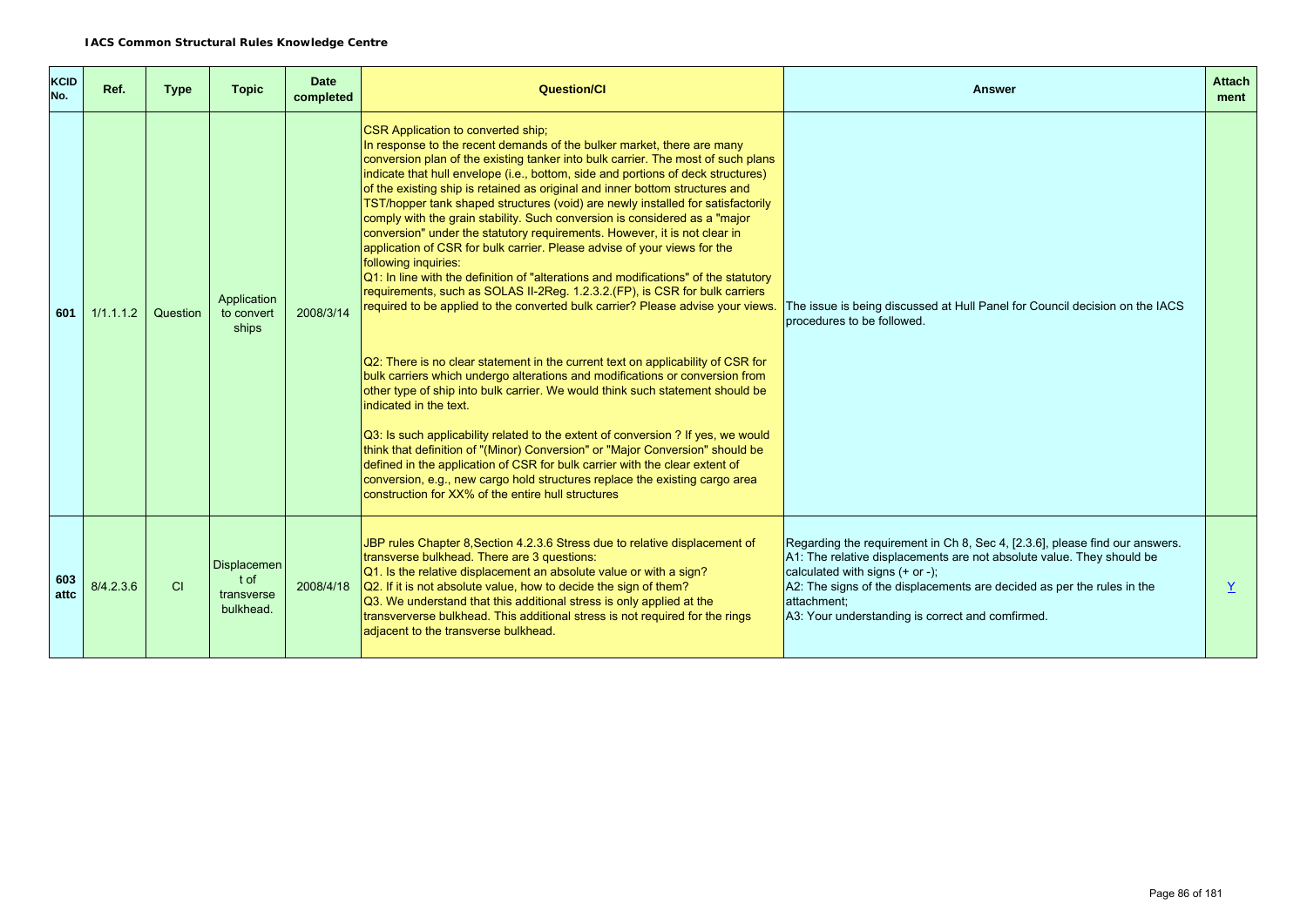| <b>KCID</b><br>No. | Ref.                        | <b>Type</b> | <b>Topic</b>                            | <b>Date</b><br>completed | <b>Question/CI</b>                                                                                                                                                                                                                                                                                                                                                                                                                                                                                                                                                                                                                                                                                                                                                                                                                                                                                                                                                                                                                                                             | <b>Answer</b>                                                                                                                                                                                                                                                                       | <b>Attach</b><br>ment |
|--------------------|-----------------------------|-------------|-----------------------------------------|--------------------------|--------------------------------------------------------------------------------------------------------------------------------------------------------------------------------------------------------------------------------------------------------------------------------------------------------------------------------------------------------------------------------------------------------------------------------------------------------------------------------------------------------------------------------------------------------------------------------------------------------------------------------------------------------------------------------------------------------------------------------------------------------------------------------------------------------------------------------------------------------------------------------------------------------------------------------------------------------------------------------------------------------------------------------------------------------------------------------|-------------------------------------------------------------------------------------------------------------------------------------------------------------------------------------------------------------------------------------------------------------------------------------|-----------------------|
| 604                | $1/4.2.1.1$ &<br>4/3.2.4    | Question    | Longitudinal<br>Strength<br>Calculation | 2008/5/6                 | It is mandatory to make Longitudinal Strength Calculation for one flooded hold<br>for Bulk Carriers having length of 150 m or above; according to SOLAS Ch. XII<br>Reg. 5. For that calculation the length of the ship is to be taken as Loadline<br>Length according to SOLAS Ch. XII Reg. 1<br>SOLAS Rule Reference: SOLAS Ch. XII Reg. 1 (for length definition) &<br>SOLAS Ch. XII Reg. 5 (for Strength Calculation).<br>According to CSR for Bulk Carriers the same calculation for flooded hold<br>should be carried out but in CSR it is stated that the length of the ship is to be<br>taken as the Rule Length.<br>CSR Rule Reference: CSR Ch.1 Sec. 4 2.1.1 (for length definition) & CSR<br>Ch.4 Sec. 3 2.4 (for Strength Calculation)<br>In our project, the Rule Length < 150 m while the Loadline Length > 150 m.<br>Would you please advise what kind of application should be followed? Should<br>the strength calculation be made in this particular case? Which length should<br>be taken into consideration?"                                               | The rule length as defined in Ch 1, Sec 4, [3.1.1] should be used for the<br>determination of still water bending moment and still water shear force in<br>flooded condition according to Ch 4, Sec 3, [2.4].                                                                       |                       |
| attc               | 609 6/1.2.7.1&<br>6/2.2.5.4 | <b>RCP</b>  | <b>Steel Coil</b><br>Loading            | 2008/2/7                 | Reference is made to Ch. 6 Sec. 1 [2.7.1] and Sec. 2 [2.5.4] Steel coil loading<br>and related KC# 331 and 546.<br>Ch. 6 Sec. 1 [2.7.1] and Sec. 2 [2.5.4]<br>Quote<br>"Where the number of load points per elementary plate panel n2 is greater<br>than 10/or the number of dunnages n3 is greater then 5, the inner bottom may<br>be considered as loaded by a uniform distributed load. In such a case, the<br>scantling of the inner bottom ordinary stiffeners is to be obtained according to<br>$[3.2.3]$ "<br><b>Unquote</b><br>We understand that "distributed load" is sometimes interpreted as P =<br>WCoil/(Icoil x dcoil) where Icoil and dcoil is the length and diameter of coil<br>respectively. DNV have investigated the effect of such interpretation with the<br>stiffener scantling as example. Our conclusion is that such a interpretation is<br>unsafe and should be changed to distributed load over one elementary plate<br>panel as described below.<br>Please find enclosed DNV report and rule change proposal enclosed for your<br>consideration. | This question is identical to KC ID#546, and the answer is that the uniform<br>load of due to steel coil is the weight of the steel coil divided by the diameter<br>and length of the steel.<br>A rule change proposal will be considered based on the output of the Hull<br>Panel. | Y                     |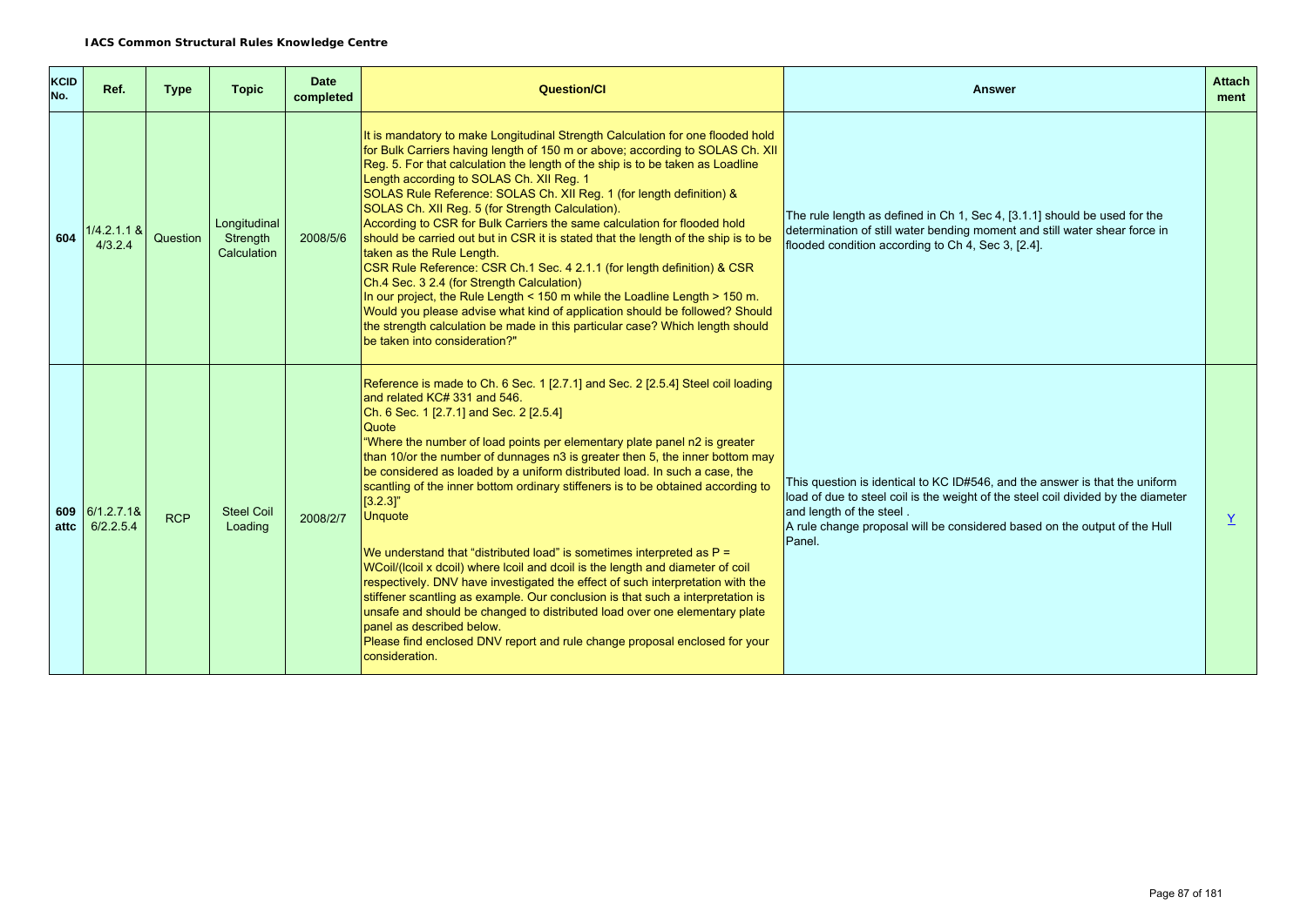| <b>KCID</b><br>No. | Ref.                | <b>Type</b> | <b>Topic</b>                                                   | <b>Date</b><br>completed | <b>Question/CI</b>                                                                                                                                                                                                                                                                                                                                                                                                                                                                                                                                                                                                                                                                                                                                                                                                                                                                                                                                                                                                    | <b>Answer</b>                                                                                                                                                                                                                                                                                                                                                                                                               | <b>Attach</b><br>ment |
|--------------------|---------------------|-------------|----------------------------------------------------------------|--------------------------|-----------------------------------------------------------------------------------------------------------------------------------------------------------------------------------------------------------------------------------------------------------------------------------------------------------------------------------------------------------------------------------------------------------------------------------------------------------------------------------------------------------------------------------------------------------------------------------------------------------------------------------------------------------------------------------------------------------------------------------------------------------------------------------------------------------------------------------------------------------------------------------------------------------------------------------------------------------------------------------------------------------------------|-----------------------------------------------------------------------------------------------------------------------------------------------------------------------------------------------------------------------------------------------------------------------------------------------------------------------------------------------------------------------------------------------------------------------------|-----------------------|
| 610                | Ch.6,<br>Sec. 34.2. | <b>RCP</b>  | <b>Buckling</b><br><b>Assessment</b><br>of stiffended<br>panel | 2008/5/30                | 1. Lateral buckling assessment of stiffened panel including side frame is<br>treated as longitudinally stiffened panel which has a stiffener arranged on the<br>direction of the longer side of the panel. Please confirm it.<br>2. In case that shear stress on side shell as attached plate of side frame is<br>large, shear stress is the dominant load of lateral buckling of side frame. It is<br>not understandable for us. Please show the technical background in this<br>regard.<br>Even though the thickness of side shell plates comply with Ch5 Sec1, 2.2 &<br>Ch6 Sec3, 2.1.3, the side shell plate thickness should be increased due to the<br>result of lateral buckling assessment of side frame.<br>It is necessary to reconsider the above requirements which require increase of<br>scantling of hull girder members due to the result of local strength check.<br>3. We request to reconsider the requirement of lateral buckling assessment for<br>side frame in connection with above 1, and 2. | A1) Confirmed.<br>Comment on 2) and 3)<br>It is obvious, that for transverse members the axial stress component is zero<br>in the formula for the criteria and the equation for $p \, z$ (nominal lateral load).<br>The remaining stress component is the hull girder bending stress with its zero<br>crossing and shear. And so shear becomes dominant.<br>We support to reconsider the requirements for lateral buckling. |                       |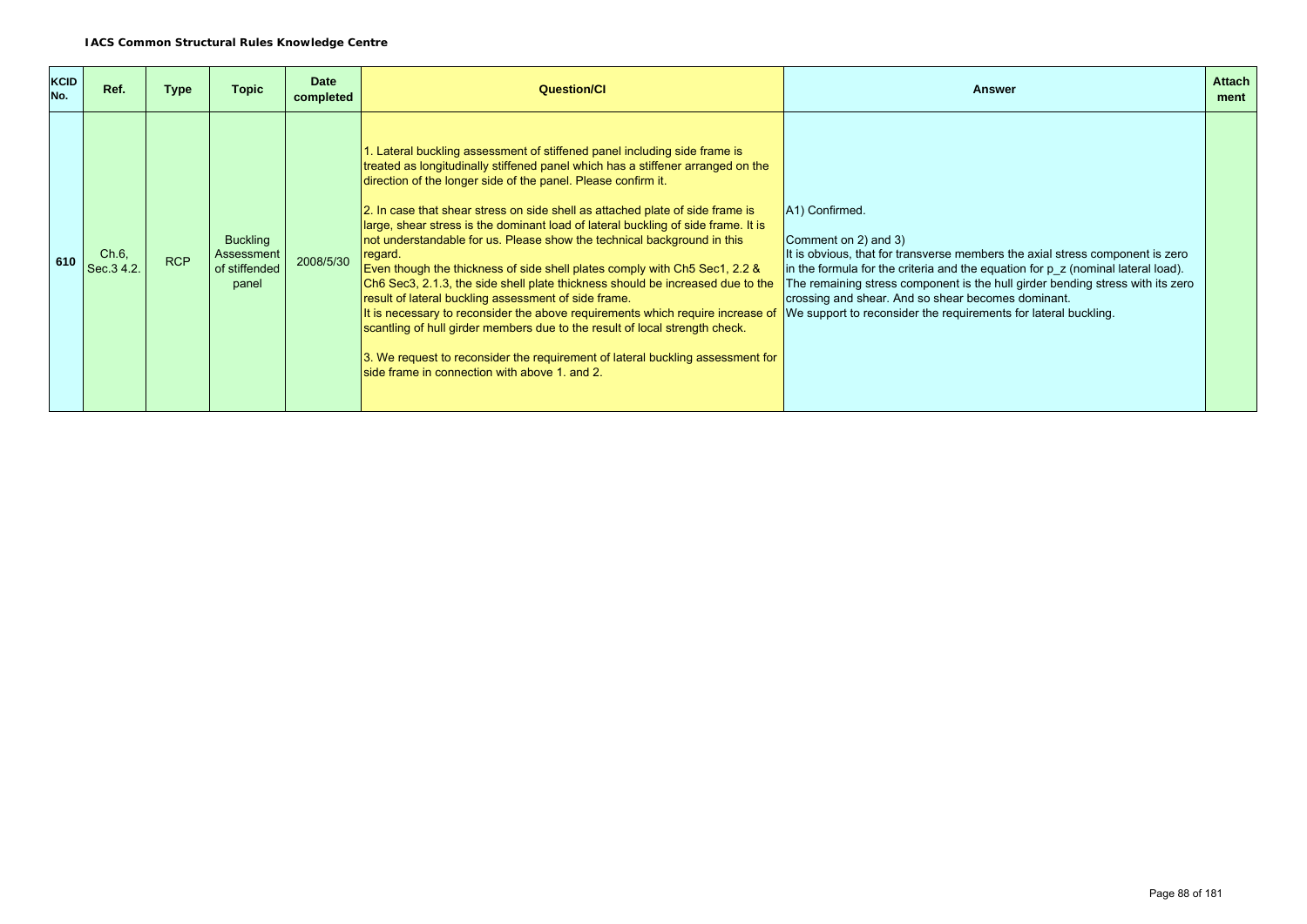| <b>KCID</b><br>No. | Ref.                              | <b>Type</b> | <b>Topic</b>                              | <b>Date</b><br>completed | <b>Question/CI</b>                                                                                                                                                                                                                                                                                                                                                                                                                                                                                                                                                                                                                                                                                                                                                                                     | <b>Answer</b>                                                                                                                                                                                                                                                                                                                                                                                                                                                                                                                                                                                                                                                                                                                                                                                                                                                                                                                                                                    | <b>Attach</b><br>ment |
|--------------------|-----------------------------------|-------------|-------------------------------------------|--------------------------|--------------------------------------------------------------------------------------------------------------------------------------------------------------------------------------------------------------------------------------------------------------------------------------------------------------------------------------------------------------------------------------------------------------------------------------------------------------------------------------------------------------------------------------------------------------------------------------------------------------------------------------------------------------------------------------------------------------------------------------------------------------------------------------------------------|----------------------------------------------------------------------------------------------------------------------------------------------------------------------------------------------------------------------------------------------------------------------------------------------------------------------------------------------------------------------------------------------------------------------------------------------------------------------------------------------------------------------------------------------------------------------------------------------------------------------------------------------------------------------------------------------------------------------------------------------------------------------------------------------------------------------------------------------------------------------------------------------------------------------------------------------------------------------------------|-----------------------|
| 612                | $3/6.9.6.3$ &<br>Figure<br>3.6.25 | Question    | Extreme<br>corners of<br>end<br>hatchways | 2008/5/30                | [Q1] C3S6[9.6.3] reads in its 3rd last paragraph: "For the extreme corners of<br>end hatchways"<br>Please clarify the location of "the extreme corners of end hatchways".<br>[Q2] According to C3S6[9.6.3], for the extreme corners of end hatchways, the<br>thickness of insert plates is to be 60% greater than the actual thickness of the<br>adjacent deck plating. Is this requirement also applicable to hatch corners with<br>the elliptical or parabolic profile?<br>[Q3] For the dimension requirements of hatch corner inserts as specified in<br>Fig.25 of C3S6[9.6.3], is this requirement also applicable to the corner inserts<br>with the elliptical or parabolic profile? If yes, how to determine the value of "R"<br>as indicated in Fig.25 for the elliptical or parabolic profile? | [A1] The extreme corners of end hatchways are:<br>a) the fore end hatch corners of foremost hatch, and<br>b) the aft end hatch corners of aftmost hatch.<br>[A2] Please refer to 4th paragraph in Ch.3 Sec.6 [9.6.3] which reads:"For<br>hatchwaysinsert plates are, in general, not required where the plating cut-<br>out has an elliptical or parabolic profile and the half $\bullet$ twice the transverse<br>dimension, in the fore and aft direction."<br>According to this paragraph "60% greater" requirement needs not be applied<br>if the afore-quoted condition of 4th paragraph is satisfied.<br>In case the condition is not satisfied a strake or an insert plate containing the<br>hatch corner needs to comply with the requirements of thickness in [9.6.3]<br>including "60% greater" requirement.                                                                                                                                                            |                       |
|                    |                                   |             |                                           |                          | [Q4] With regard to the question [Q3], since the required material class of<br>hatch corner plating is Class III and that for adjacent deck plating is Class II,<br>the insert plate may be required in some cases even if the corner profile is an<br>elliptical or parabolic profile. In this case, are there any dimension<br>requirements for such inserts? Are the requirements in Fig. 25 of C3S6[9.6.3]<br>applicable and if yes, how is the value of "R" shown in fig. 25 determined?                                                                                                                                                                                                                                                                                                          | [A3] Dimension requirements of Fig.25 needs not be applied to the elliptical or<br>parabolic profile which complies with the half axes and half lengths<br>requirements of 4th paragraph of C3S6[9.6.3]. In case the foregoing 4th<br>paragraph requirements are not satisfied a strake or an insert plate containing<br>the hatch corner needs to comply with the dimension requirements of Fig.25.<br>In such a case the starting points of d2 and d3 are to be taken from the radii's<br>ends of the elliptical or parabolic profile.                                                                                                                                                                                                                                                                                                                                                                                                                                         |                       |
|                    |                                   |             |                                           |                          |                                                                                                                                                                                                                                                                                                                                                                                                                                                                                                                                                                                                                                                                                                                                                                                                        | [A4] Please consider separately the steel grade from insert plate. In case a<br>strake or an insert plate within 0.4L amidship includes the hatch corner, grade<br>III or grade E/EH is to be applied. In case a strake or an insert plate does not<br>contain the hatch corner and is not the stringer plate, grade II is to be applied.<br>Dimension requirements for insert plate need not be applied to an elliptical or<br>parabolic profile which complies with half axes and half length requirements of<br>4th paragraph of C3S6[9.6.3]. Fig.25 needs to be applied only when insert<br>plate is required by [9.6.3]. If elliptical or parabolic profile does not satisfy the<br>requirements of half axes and half length requirements, a strake or an insert<br>plate containing the hatch corner needs to comply with the dimension<br>requirement of Fig.25. Then the steel grade of the strake or the insert plate<br>within 0.4L amidship to be III or grade E/EH. |                       |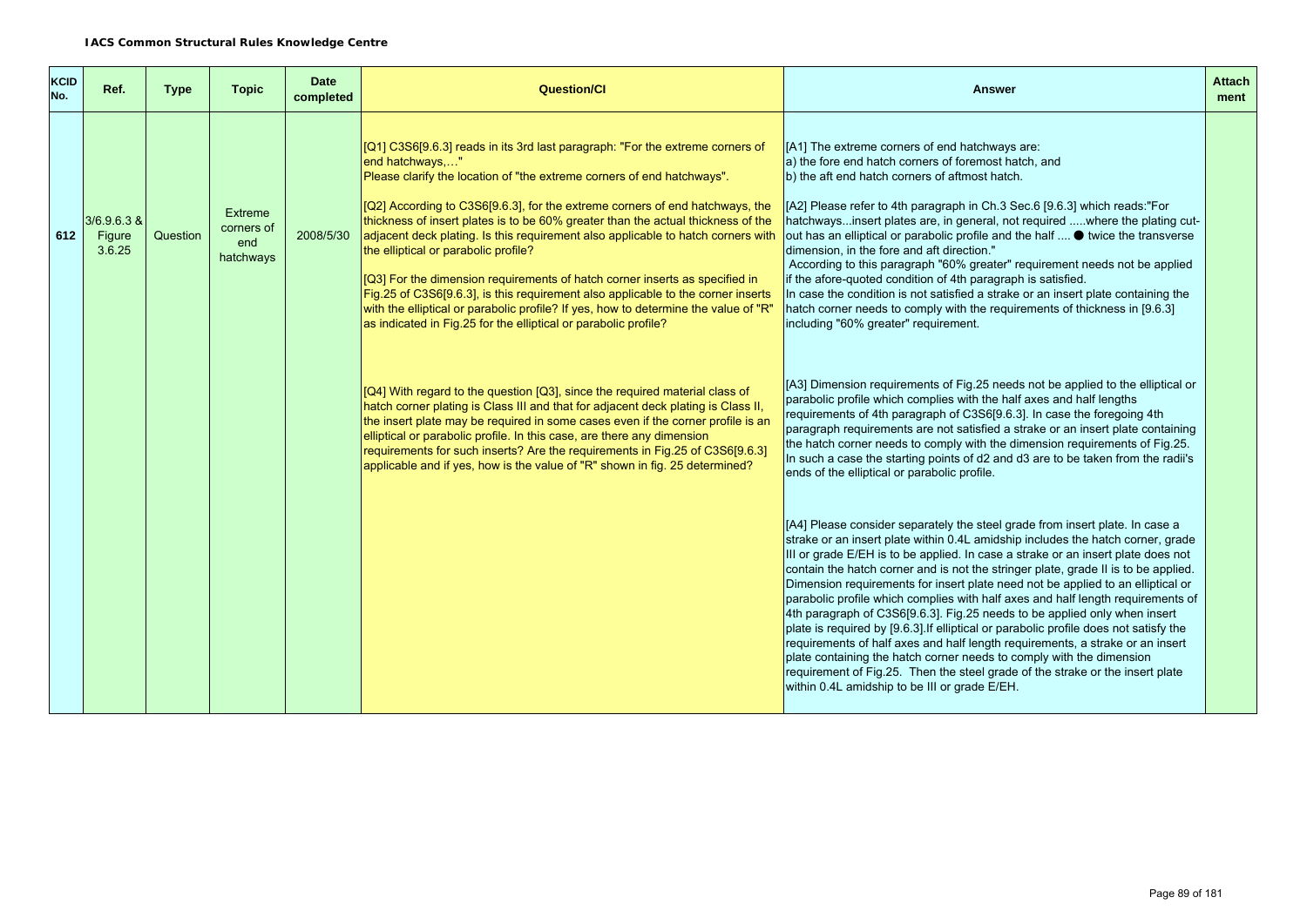| <b>KCID</b><br>No. | Ref.                                   | <b>Type</b> | <b>Topic</b>                             | <b>Date</b><br>completed | <b>Question/CI</b>                                                                                                                                                                                                                                                                                                                                                                                                                                                                                                                                                                                                                                                                                                                                      | <b>Answer</b>                                                                                                                                                                                                                                                     | <b>Attach</b><br>ment |
|--------------------|----------------------------------------|-------------|------------------------------------------|--------------------------|---------------------------------------------------------------------------------------------------------------------------------------------------------------------------------------------------------------------------------------------------------------------------------------------------------------------------------------------------------------------------------------------------------------------------------------------------------------------------------------------------------------------------------------------------------------------------------------------------------------------------------------------------------------------------------------------------------------------------------------------------------|-------------------------------------------------------------------------------------------------------------------------------------------------------------------------------------------------------------------------------------------------------------------|-----------------------|
| 613                | Symbol<br>9.5 & 9<br>Sec. <sub>5</sub> | <b>CI</b>   | <b>Hatch Cover</b><br>of ballast<br>hold | 2008/4/24                | Reference is made to Ch.9 Sec. 5<br>Q1 Requirement for hatch cover of ballast hold<br>In Chapter 9 Sec.5 Symbols, it is stated that "FS = 0 and FW = $0.9$ for hatch<br>covers of the cargo ballast hold". It is our understanding, these coefficients are<br>applicable to ballast pressure only and not sea pressure or cargo pressure. If<br>so, please consider rephrasing the paragraph to<br>"FS = 0 and FW = 0.9 for ballast pressure of hatch covers on the cargo ballast<br>hold".<br>Q2 Ballast pressure calculation<br>When calculating ballast pressure according to Ch.4 Sec.6 [2.2] we assume<br>that the fixed value of $(x-xB)$ may be utilized. $(0.75$ lh or $-0.75$ lh)<br>Please confirm and if relevant, update rules accordingly. | A1. Your understanding that the coefficient $FS = 0$ and $FW = 0.9$ are<br>applicable to ballast pressure only is right.<br>A2: This fixed value has to be used in prescriptive assessment of structure.<br>A3: Formulae as per Chapter 9, Sec. 5 should be used. |                       |
|                    |                                        |             |                                          |                          | <b>Q3</b> Structural calculation<br>a. When ballast pressure or dry cargo pressure is considered for the hatch<br>cover, please advise the formula to use in order to calculate the required plate<br>thickness, section modulus and shear area of stiffeners? Can the formula in<br>Ch.6 Sec.1 [3.2.1] and Ch.6 Sec.2 [3.2.3] or the formula in Ch.9 Sec.5 5.3.3<br>be used?<br>b. In Ch.9 Sec. 5 bending stresses of primary supporting members are<br>accounted for when calculating scantlings of local structures such as plate and<br>stiffeners. If we use the formulas of Ch. 6 Sec. [3.2.1] and Ch. 6 Sec. 2 [3.2.3],<br>shall primary bending stress be accounted for? (Ref. lambdaP and lambdaS<br>factors)<br>Please clarify the rules.     |                                                                                                                                                                                                                                                                   |                       |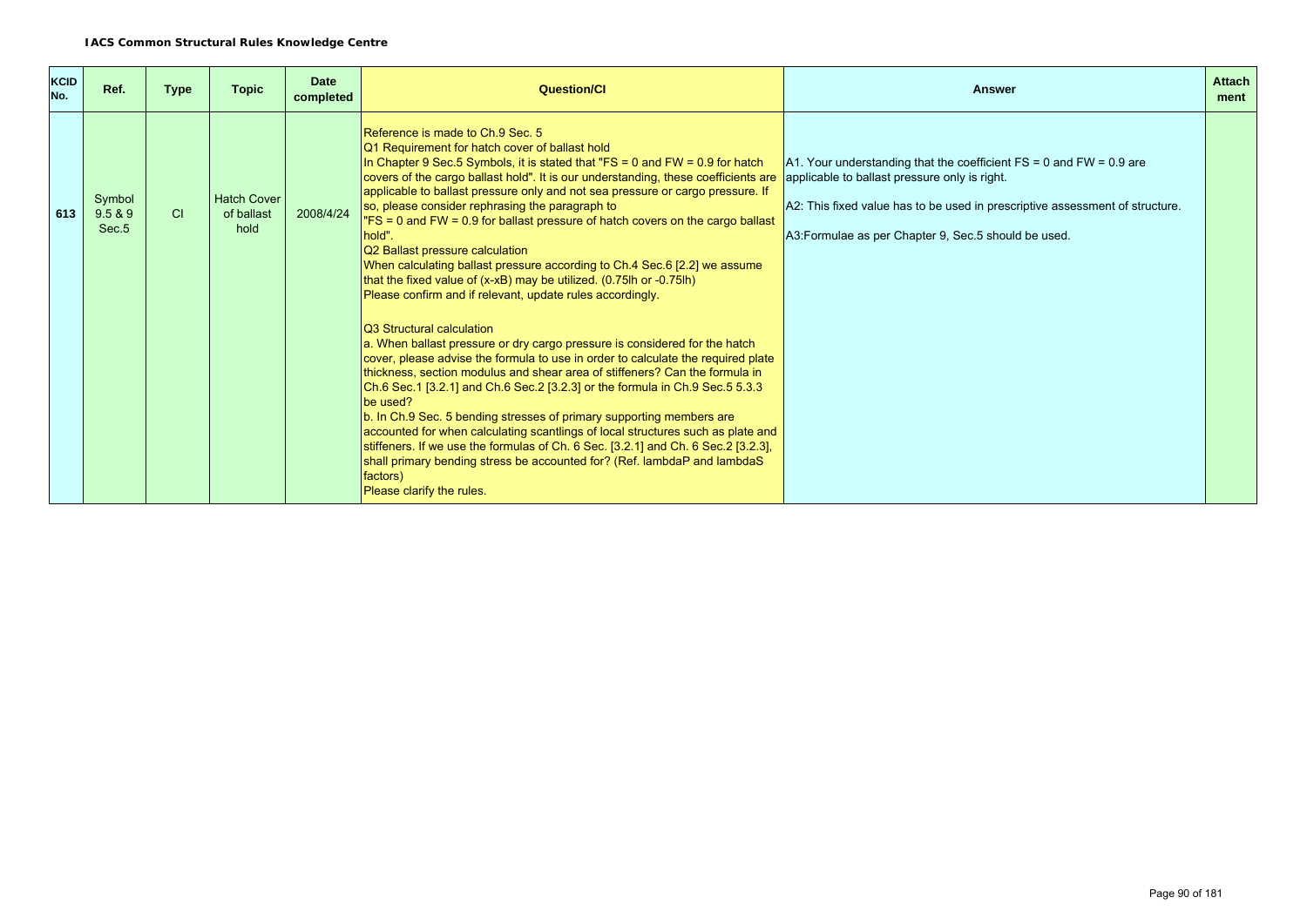| <b>KCID</b><br>No. | Ref.      | <b>Type</b> | <b>Topic</b>                                                                     | <b>Date</b><br>completed | Question/Cl                                                                                                                                                                                                                                                                                                                                                                                                                                                                                                                                                                                                                                                                                                                                                                                                                                                                                                                                                                                                                                                                                                                                                                                                                                                                                                                                                                                                                                                                                                                                                                                                                                                                      | <b>Answer</b>                    | <b>Attach</b><br>ment |
|--------------------|-----------|-------------|----------------------------------------------------------------------------------|--------------------------|----------------------------------------------------------------------------------------------------------------------------------------------------------------------------------------------------------------------------------------------------------------------------------------------------------------------------------------------------------------------------------------------------------------------------------------------------------------------------------------------------------------------------------------------------------------------------------------------------------------------------------------------------------------------------------------------------------------------------------------------------------------------------------------------------------------------------------------------------------------------------------------------------------------------------------------------------------------------------------------------------------------------------------------------------------------------------------------------------------------------------------------------------------------------------------------------------------------------------------------------------------------------------------------------------------------------------------------------------------------------------------------------------------------------------------------------------------------------------------------------------------------------------------------------------------------------------------------------------------------------------------------------------------------------------------|----------------------------------|-----------------------|
| 614<br>attc        | 3/5.1.2.1 | Question    | Coating<br>requirements<br>of double-<br>side skin<br>spaces of<br>bulk carriers | 2008/5/6                 | Comment to the answer, A3 of KC#426<br>Since coating requirements of double-side skin spaces of bulk carriers in<br>regulation 3/5.1.2.1 of CSR for Bulk Carriers are developed based on the<br>former SOLAS regulation XII/6.3, definition of "double-side skin" should be in<br>accordance with SOLAS regulation XII/1.4.<br>***quote***<br>Former SOLAS Regulation XII/6.3 (Resolution MSC.170(79))<br>Double-side skin spaces and dedicated seawater ballast tanks arranged in<br>bulk carriers of 150 m in length and upwards constructed on or after 1 July<br>2006 shall be coated in accordance with the requirements of regulation II-1/3-<br>2 and also based on the Performance standards for coatings* to be adopted<br>by the Organization.<br>SOLAS Regulation XII/1.4 (Resolution MSC.170(79))<br>Double-side skin means a configuration where each ship side is constructed<br>by the side shell and a longitudinal bulkhead connecting the double bottom<br>and the deck. Hopper side tanks and top-side tanks may, where fitted, be<br>integral parts of the double-side skin configuration.<br>***unquote***<br>Accordingly, the said regulation 3/5.1.2.1 is only applicable to void spaces<br>when located within cargo length area in bulk carriers of double-side skin<br>construction.<br>Therefore, the asked void spaces arranged as a part of top-side tank, when<br>provided in bulk carriers of single-side skin construction, need not to be<br>considered as a double-side skin space.<br>The attached interpretation would be effective to the amended SOLAS<br>regulation II-1/3-2 (resolution MSC.216(82)).<br>Please clarify the above again. | We agree to your interpretation. |                       |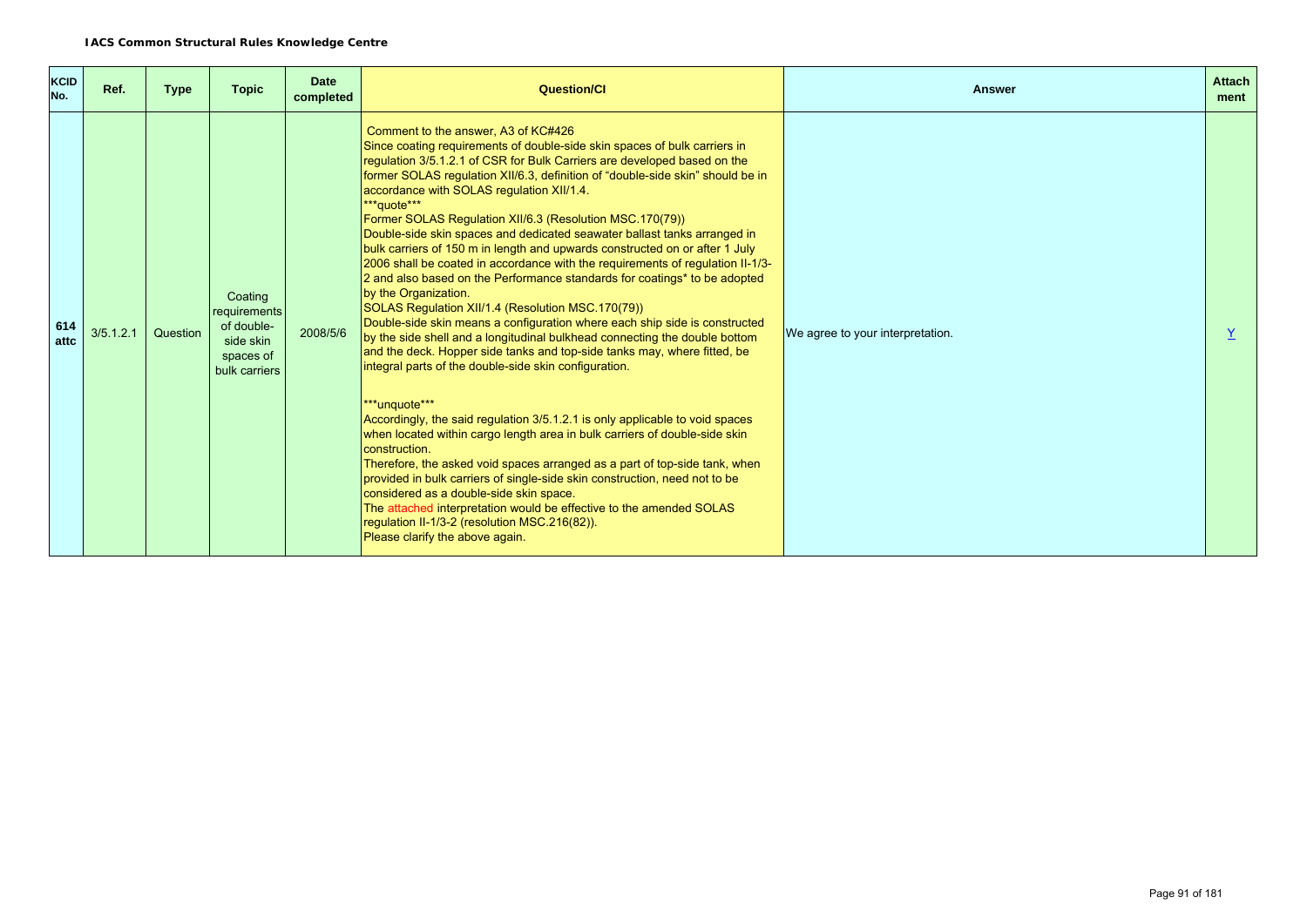| <b>KCID</b><br>No. | Ref.                                                   | <b>Type</b> | <b>Topic</b>                                                              | <b>Date</b><br>completed | <b>Question/Cl</b>                                                                                                                                                                                                                                                                                                                                                                                                                                                                                                                          | <b>Answer</b>                                                                                                                                                                                                                                                                                                                                                                                                                                                                                                                     | <b>Attach</b><br>ment |
|--------------------|--------------------------------------------------------|-------------|---------------------------------------------------------------------------|--------------------------|---------------------------------------------------------------------------------------------------------------------------------------------------------------------------------------------------------------------------------------------------------------------------------------------------------------------------------------------------------------------------------------------------------------------------------------------------------------------------------------------------------------------------------------------|-----------------------------------------------------------------------------------------------------------------------------------------------------------------------------------------------------------------------------------------------------------------------------------------------------------------------------------------------------------------------------------------------------------------------------------------------------------------------------------------------------------------------------------|-----------------------|
|                    | 615 10/1.5.1.4 Question                                |             | The effective<br><b>Cross</b><br>sectional<br>area under<br>consideration | 2008/3/5                 | In the definition of e: lever for torsional moment in Ch10 Sec1 [5.1.4], a-a: is<br>defined as the centre line of the effective cross sectional area under<br>consideration.<br>Please clarify the definition of "the effective cross sectional area under<br>consideration".                                                                                                                                                                                                                                                               | This requirement is refered to the centre of the horizontal cross section where<br>the stress levels are evaluated. Hence, the structural weakest horizontal<br>section of the rudder-blade considered i.w.o. the cutout for the rudder-horn.                                                                                                                                                                                                                                                                                     |                       |
| 616                | 10/1.5.3.4<br>$\boldsymbol{\mathcal{R}}$<br>10/1.5.3.5 | CI          | Thickness of<br>the<br>horizontal<br>web plates                           | 2008/6/19                | 1. Ch10 Sec1, 5.3.4 regulates the thickness of the horizontal web plates in the<br>vicinity of the solid parts.<br>Please clarify the definition of "the vicinity of the solid parts".<br>2. Ch 10 Sec 1, 5.3.5 regulates the thickness of verical web plates welded to<br>the solid part.<br>$(1)$ Please clarify the extent of the vertical web plates to be applied to this<br>requirement.<br>$(2)$ Can different thickness be accepted when justified on the basis of direct<br>calculation as specified in [5.3.4]?                   | A0: For the horizontal webplates; "in the vicinity" should be interpreted as to<br>extend to the next vertical web from the solid piece. The goal is to assure<br>proper integration of the solid-piece, hence torsional forces are to be properly<br>distributed by means of shear to the next structural members in the rudder-<br>blade.<br>A1: The vertical extend should be interpreted as to extend to the next<br>horizontal web from the solid piece.<br>A2: A thickness reduction due to direct analyses is not allowed. |                       |
| 617                | 3/1.2.3.9                                              | CI          | Welded<br>attachments<br>on hull<br>plating                               | 2008/5/30                | Ch <sub>3</sub> , Sec <sub>1</sub> , 2.3.9 states as below;<br>"Rolled products used for welded attachments on hull plating, such as gutter<br>bars, are to be of the same grade as<br>that used for the hull plating in way."<br>Is it applicable to small members, such as coaming plates fitted around<br>mooring winch on upper deck?<br>Please clarify the applicability of this requirement.                                                                                                                                          | This requirement applies to the longitudinal members attached to hull plating<br>except internal members and which are considered in the longitudinal strength<br>calculation such as gutter bars.                                                                                                                                                                                                                                                                                                                                |                       |
|                    | 618 $10/1.5.5.1$                                       | <b>RCP</b>  | <b>Maximum</b><br>pintle<br>diameter                                      | 2008/5/13                | $(1)$ Ch10 Sec1, 5.5.1 refers to 4.4 and 4.6, however, the references to Ch10<br>Sec1, 4.4 and 4.6 are not appropriate. It seems that the correct references are<br>$\rm{I}$ to Ch10 Sec1, 5.4.4 and 5.4.6.<br>Please clarify the above.<br>(2) According to IACS UR S10, the length of the pintle housing in the gudgeon<br>is not to be less than the maximum pintle diameter. However, such a<br>requirement is not mentioned in CSR. Please add a requirement regarding the<br>length of the pintle housing to [5.5] of CSR for Bulker. | A1: Your understanding is right. We will make an editorial correction. The<br>references will be changed from [4.4] to [5.4.4] and from [4.6] to [5.4.6].<br>A2: This requirement is given in CH10, Sec1, 5.4.6. which combines<br>URS10.7.1 and URS10.8.2.                                                                                                                                                                                                                                                                       |                       |
| 620                | 9/5.5.4.6                                              | Question    | Error in the<br>formula<br>giving kt                                      | 2008/5/12                | In Ch 9, Sec 5, [5.4.6], it seems that there is an error in the formula giving kt,<br>which is not in accordance with UR S21. Please confirm?                                                                                                                                                                                                                                                                                                                                                                                               | It is right. The formula of kt should be modified from kt=5.35+4*(a/d)^2 to<br>kt=5.35+4/(a/d)^2, to be in accordance with UR S21.3.6.3.<br>This editorial correction will be issued as a Corrigenda.                                                                                                                                                                                                                                                                                                                             |                       |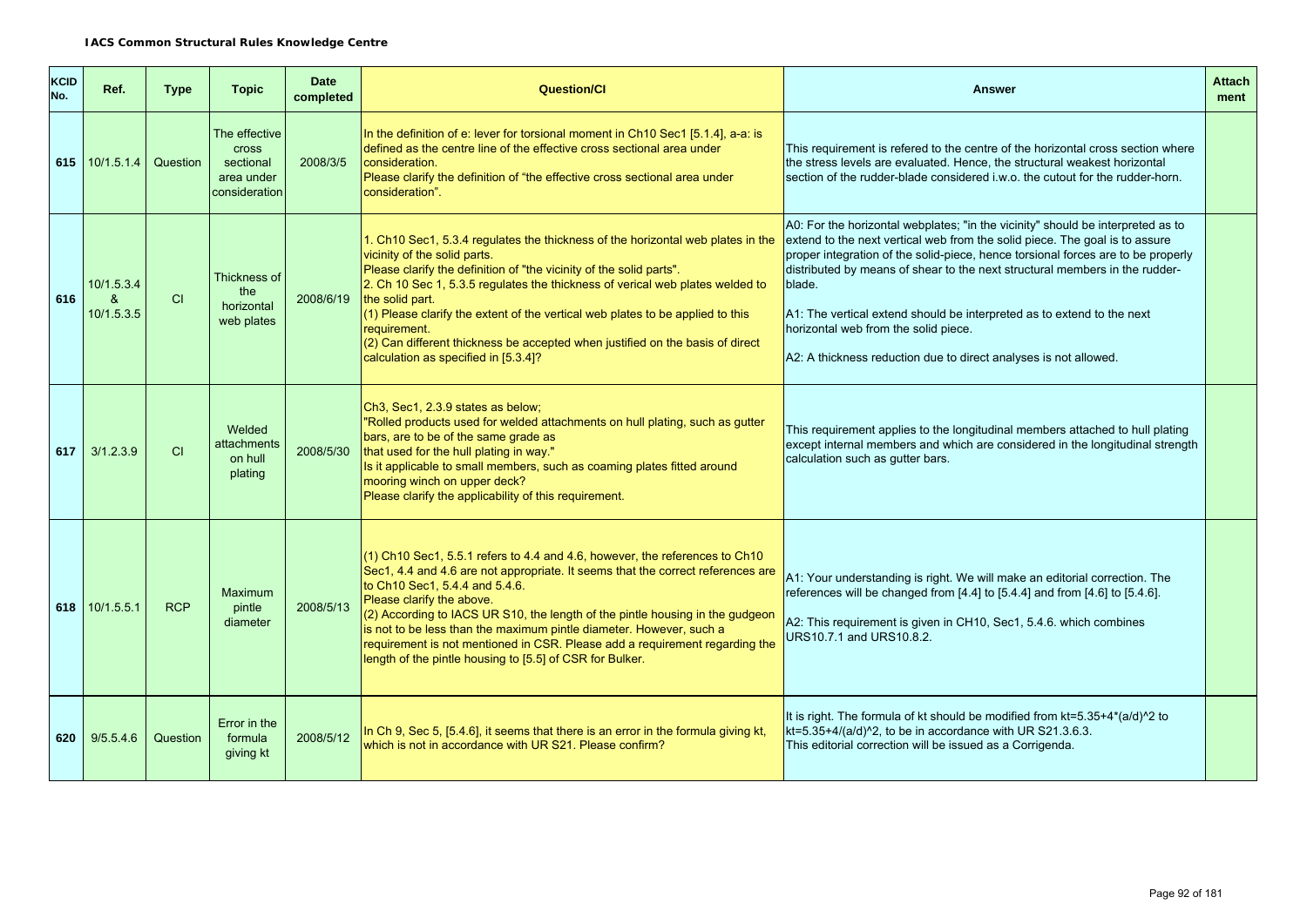| <b>KCID</b><br>No. | Ref.                   | <b>Type</b> | <b>Topic</b>                                                                    | <b>Date</b><br>completed | <b>Question/Cl</b>                                                                                                                                                                                                                                                                                                                                                                                                                                                                                                                                                                                                                                                                                                                                                                                                                               | <b>Answer</b>                                                                                                                                                                                                                                                                                                                                                                                                                                                                                                                                                                                                                                                                                                                                                                                                                                                                                                                                                                                                                                                                                                                                                                                                                                                                                                                                                                    | <b>Attach</b><br>ment |
|--------------------|------------------------|-------------|---------------------------------------------------------------------------------|--------------------------|--------------------------------------------------------------------------------------------------------------------------------------------------------------------------------------------------------------------------------------------------------------------------------------------------------------------------------------------------------------------------------------------------------------------------------------------------------------------------------------------------------------------------------------------------------------------------------------------------------------------------------------------------------------------------------------------------------------------------------------------------------------------------------------------------------------------------------------------------|----------------------------------------------------------------------------------------------------------------------------------------------------------------------------------------------------------------------------------------------------------------------------------------------------------------------------------------------------------------------------------------------------------------------------------------------------------------------------------------------------------------------------------------------------------------------------------------------------------------------------------------------------------------------------------------------------------------------------------------------------------------------------------------------------------------------------------------------------------------------------------------------------------------------------------------------------------------------------------------------------------------------------------------------------------------------------------------------------------------------------------------------------------------------------------------------------------------------------------------------------------------------------------------------------------------------------------------------------------------------------------|-----------------------|
| 621                | $6/3 - 4.2$<br>and 5.1 | CI          | <b>Ultimate</b><br>Strength in<br>lateral<br>buckling<br>mode of side<br>frames | 2008/4/11                | Regarding ultimate strength in lateral buckling mode of side frames of single<br>side bulk carriers in Ch.6, Sec.3-4, our interpretation is that 'transversely<br>arranged' side frames should be treated as 'longitudinal stiffeners' in Ch.6,<br>Sec.3-4.2 and -5.1 since the ends of side frames can be considered as fixed<br>ends taking account of the requirements of upper and lower connections of<br>side frames as stipulated in Ch.6, Sec.2-3.4.<br>Confirmation is requested as to whether the above interpretation is correct or<br>not.                                                                                                                                                                                                                                                                                           | Yes, side frames of single side bulk carriers are longitudinal frames in context<br>of CH6, Sec3. The definition "longitudinal" is given in CH6, Sec3, Symbols and<br>Fig. 1. This is independent from the fixation of the ends of the frames.                                                                                                                                                                                                                                                                                                                                                                                                                                                                                                                                                                                                                                                                                                                                                                                                                                                                                                                                                                                                                                                                                                                                   |                       |
| 622                | Ch.4,<br>Sec.7         | Question    | Loading<br>conditions                                                           | 2008/4/11                | With regard to loading conditions used for flooding, KC ID. 486 says<br>Regarding flooding conditions, our interpretation is that they should have to be<br>considered only for loading conditions defined in Ch 4, Sec 8, as they are<br>really navigation conditions.' This reply seems to mean that loading conditions<br>define in Ch 4, Sec 7, which comes from UR S25, does not need to be applied<br>to flooding.<br>However, UR S25-2.2 and Note (2) clearly says that the loading conditions<br>listed in UR S25-4 are to be used for the checking of rules criteria regarding<br>longitudinal strength required by UR S17. It is our understanding that the<br>requirements of the CSR BC Rules have to be the same as those of UR S25<br>since both are IACS requirements.<br>Hence it is requested to clarify the discrepancy above. | As you pointed out, CSR requirements for flooding conditions are the same as<br>those requirements of IACS UR S25 and S17.<br>The loading conditions defined in CSR Ch 4 Sec.7 [2], which come from IACS<br>UR S25.4, are to satisfy the requirement of the longitudinal strength in flooded<br>condition.<br>The loading conditions for local strength defined in CSR Ch 4 Sec. 7 [3], which<br>come from IACS UR S25.5 need not satisfy the requirement of the longitudinal<br>strength in flooded condition.<br>Accordingly, the answer in KC ID #486 has now been modified as follows.<br>1. The loading conditions which are required by Ch 4, Sec 7 [3] are "artificial<br>loading condition" considered for the check of local strength only and need not<br>satisfy longitudinal strength.<br>1bis. The loading conditions specified in Ch 4, Sec 7 [2] are required to check<br>the longitudinal strength and are to be described in the loading manual<br>specified in Ch 4 Sec 8.<br>2. Regarding flooding condition, the loading conditions in Ch 4 Sec 7 [2] are<br>required to check the longitudinal strength.<br>3. Regarding intermediate conditions required in Ch 4, Sec 3, [2.1.1], if<br>considered more severe, they are to be considered for loading conditions<br>defined in Ch 4, Sec 7 and included in the loading manual specified in Ch 4,<br>Sec 8. |                       |
| 623<br>attc        | 6/A1.1.3.2             | <b>RCP</b>  | <b>Buckling</b><br>Panel<br>idealization<br>for $d$ )<br>General<br>Triangle    | 2008/4/24                | Regarding the buckling panel idealization for d) General triangle in Ch 6,<br>Appendix 1, 1.3.2, it is mentioned that general triangle is treated according to<br>a) "Quadrilateral panels" above. However, in the case of a triangle with all<br>acute angles, a rectangle with the smallest area cannot be specified as the<br>three rectangles that completely surround the general triangle have the same<br>area, see attached. Just the original paragraph cannot result into a final<br>rectangular panel with the smallest area represented by the dimensions, a, b<br>and panel angle Theta. As such, an alternative stipulation covering both<br>obtuse triangles and acute triangles is requested.                                                                                                                                    | Neither the DIN18800 nor the GL-buckling rules, which are the basis for CH6<br>Sec3 of the CSR-BC, consider triangular elementary plate panels as described<br>above. The appendix of CH6 describes general approaches for an engineer to<br>evaluate non standard geometry. Remeining items are up to engineering<br>judgement.                                                                                                                                                                                                                                                                                                                                                                                                                                                                                                                                                                                                                                                                                                                                                                                                                                                                                                                                                                                                                                                 | $\overline{X}$        |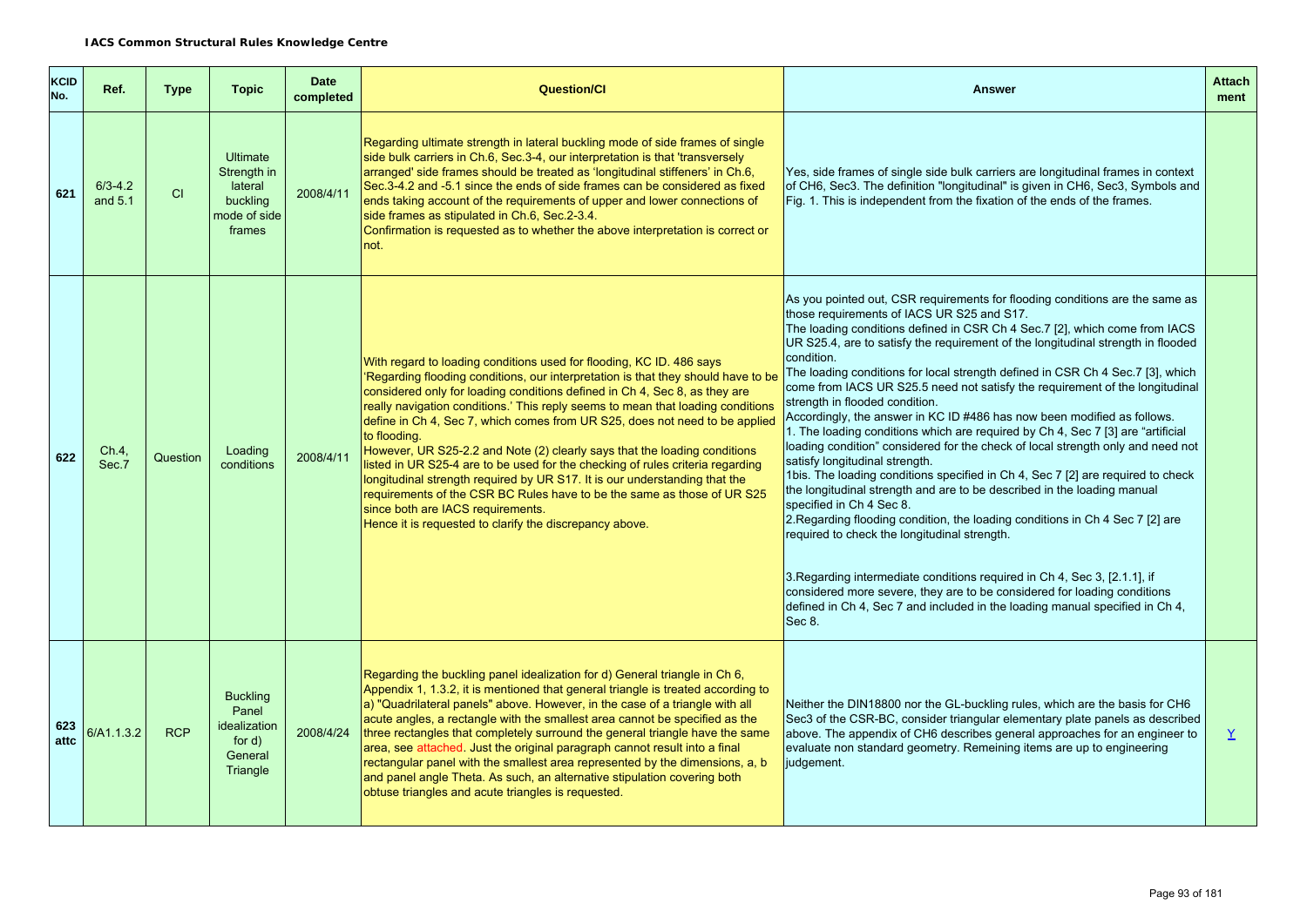| <b>KCID</b><br>No. | Ref.                         | <b>Type</b> | <b>Topic</b>                               | <b>Date</b><br>completed | Question/Cl                                                                                                                                                                                                                                                                                                                                                                                                                                                                                                                                                                                                                                                                                                                                                                                                                                                                                                                                                                                                                                                                                                                                                                                                                                                                                                                                                                                                                                                                                                                                                                                                                                                                                                                        | Answer                                                                                                                                                       | <b>Attach</b><br>ment |
|--------------------|------------------------------|-------------|--------------------------------------------|--------------------------|------------------------------------------------------------------------------------------------------------------------------------------------------------------------------------------------------------------------------------------------------------------------------------------------------------------------------------------------------------------------------------------------------------------------------------------------------------------------------------------------------------------------------------------------------------------------------------------------------------------------------------------------------------------------------------------------------------------------------------------------------------------------------------------------------------------------------------------------------------------------------------------------------------------------------------------------------------------------------------------------------------------------------------------------------------------------------------------------------------------------------------------------------------------------------------------------------------------------------------------------------------------------------------------------------------------------------------------------------------------------------------------------------------------------------------------------------------------------------------------------------------------------------------------------------------------------------------------------------------------------------------------------------------------------------------------------------------------------------------|--------------------------------------------------------------------------------------------------------------------------------------------------------------|-----------------------|
| 624<br>attc        | Symbol<br>6.3 &<br>6/3.1.1.2 | CI          | Application<br>of buckling<br>requirements | 2008/5/12                | This question relates to application of buckling requirement (Ch.6, Sec.3) and<br>SOLAS XII/6.5.3.<br>(A) According to IACS Unified Interpretation of SOLAS XII/6.5.3 (SC209, June<br>2006), safety factor of 1.15 for buckling requirement should be applied to<br>longitudinal and transverse ordinary stiffeners for the following areas: -<br>hatchway coaming, - inner bottom, - sloped panel of topside tanks and hopper<br>tanks (if any), - inner side (if any), - top stool and bottom stool of transverse<br>bulkhead (if any), - stiffened trasnverse bulkhead (if any), and - side shell (if<br>directly bounding the cargo hold).<br>$ $ (B) According to Symbols in Ch.6, Sec.3 of CSR-BC Rule, safety factor (S) for<br>buckling requirement refers to the same members as stated in above (A)<br>except stiffened transverse bulkhead, e.g. collision bulkhead and aft bulkead<br>in an aftermost cargo hold.<br>$(C)$ According to Ch.6 Sec.3-1.1.2 (a) of CSR-BC Rule, the application of the<br>buckling requriement is to 'ordinary stiffeners in a hull transverse section<br>analysis'. We think the interpretation of 'hull transverse section analysis' is<br>longitudinal members and hold frames'.<br>If the interpretation is correct, locations to be checked are the same as stated<br>in above (A) except stiffened transverse bulkhead and top/bottom stools.<br>Considering the above situation, it is considered necessary that the following<br>elements be inserted:<br>in Safety factor (S) in Symbols in Ch.6, Sec.3, 'stiffened transverse bulkhead,<br>if any',<br>in Ch.6, Sec.3-1.1.2(a), 'ordinary stiffeners on stiffened transverse bulkhead<br>and on top and bottom stools, if any'. | Your interpreation $(A)$ to $(C)$ is correct.<br>We will consider the Rule Change proposal or Edditorial correction for<br>clarification of the application. |                       |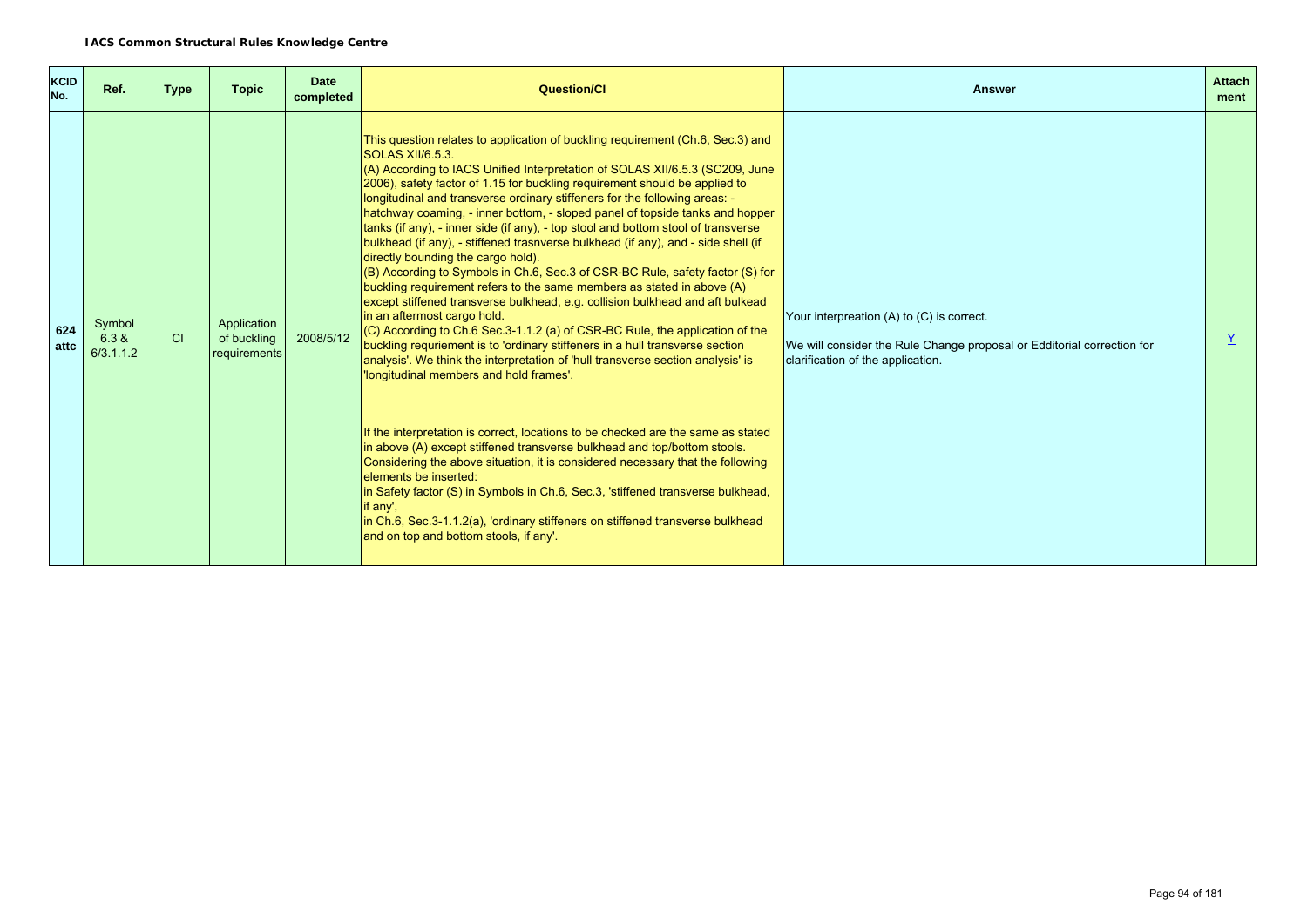| KCID<br>No. | Ref.                       | <b>Type</b> | <b>Topic</b>                                                                     | <b>Date</b><br>completed | <b>Question/CI</b>                                                                                                                                                                                                                                                                                                                                                                                                                                                                                                                                                                                                    | <b>Answer</b>                                                                                                                                                                                                                                                                                            | <b>Attach</b><br>ment |
|-------------|----------------------------|-------------|----------------------------------------------------------------------------------|--------------------------|-----------------------------------------------------------------------------------------------------------------------------------------------------------------------------------------------------------------------------------------------------------------------------------------------------------------------------------------------------------------------------------------------------------------------------------------------------------------------------------------------------------------------------------------------------------------------------------------------------------------------|----------------------------------------------------------------------------------------------------------------------------------------------------------------------------------------------------------------------------------------------------------------------------------------------------------|-----------------------|
| 625         | Ch.4,<br>Sec. <sub>5</sub> | CI          | Ambiguity<br>found in<br>determining<br>x/L                                      | 2008/4/11                | This question relates to the ambiguity found in determining x/L in the following<br>cases as x is on the global co-ordinate system whereas L is Rule length.<br>(i) In Ch.4, Sec.5, 1.3.1, clarification is requested in case x/L lies at a position<br>less than 0 or more than 1.0 in calculating kl.<br>$(iii)$ In Ch.4, Sec.5, 1.3.1, clarification is requested in case $[x-0.5L]$ lies at a<br>position less than 0 or more than 1.0 in calculating kp.<br>(iii) In Ch.4, Sec.5, 2.2.1, Table 4, clarification is requested in case x/LLL lies<br>at a position less than 0 or more than 1.0 in calculating pw. | $A$ -1 If x/L is less than 0 or greater than 1.0, x/L is taken equal to 0 or 1.0,<br>respectively.<br>A-2 If x is less than 0 or greater than L, x is taken equal to 0 or $x=L$ ,<br>respectively.<br>A-3 If x/LLL is less than 0 or greater than 1.0, x/LLL is taken equal to 0 or 1.0<br>respectively. |                       |
| 626         | 4/5.1.3.1                  | C1          | pHF When<br>the relevant<br>hull section<br>is totally<br>above the<br>waterline | 2008/2/21                | This question relates to pHF(Ch4. Sec.5, 1.3.1) when the relevant hull section<br>is totally above the waterline.<br>It is noted that there are some totally above the waterline in the aft and fore<br>parts of ships in normal or heavy ballst condition. Bi at the location in the<br>above condition is regarded as 0.<br>When considering external pressure under H1, H2, F1 and F2, clarification on<br>how to calculate pHF is requested when Bi=0. Is $ 2y /Bi=1$ applicable?                                                                                                                                 | When the considered location is above the waterline, Bi is regarded as 0.<br>In this case, the pHF at the considered waterline is calculated assuming<br>$ 2y /Bi=1$ and then the pressure at the considered location is corrected<br>according to 1.6.1 of Ch 4 Se 5.                                   |                       |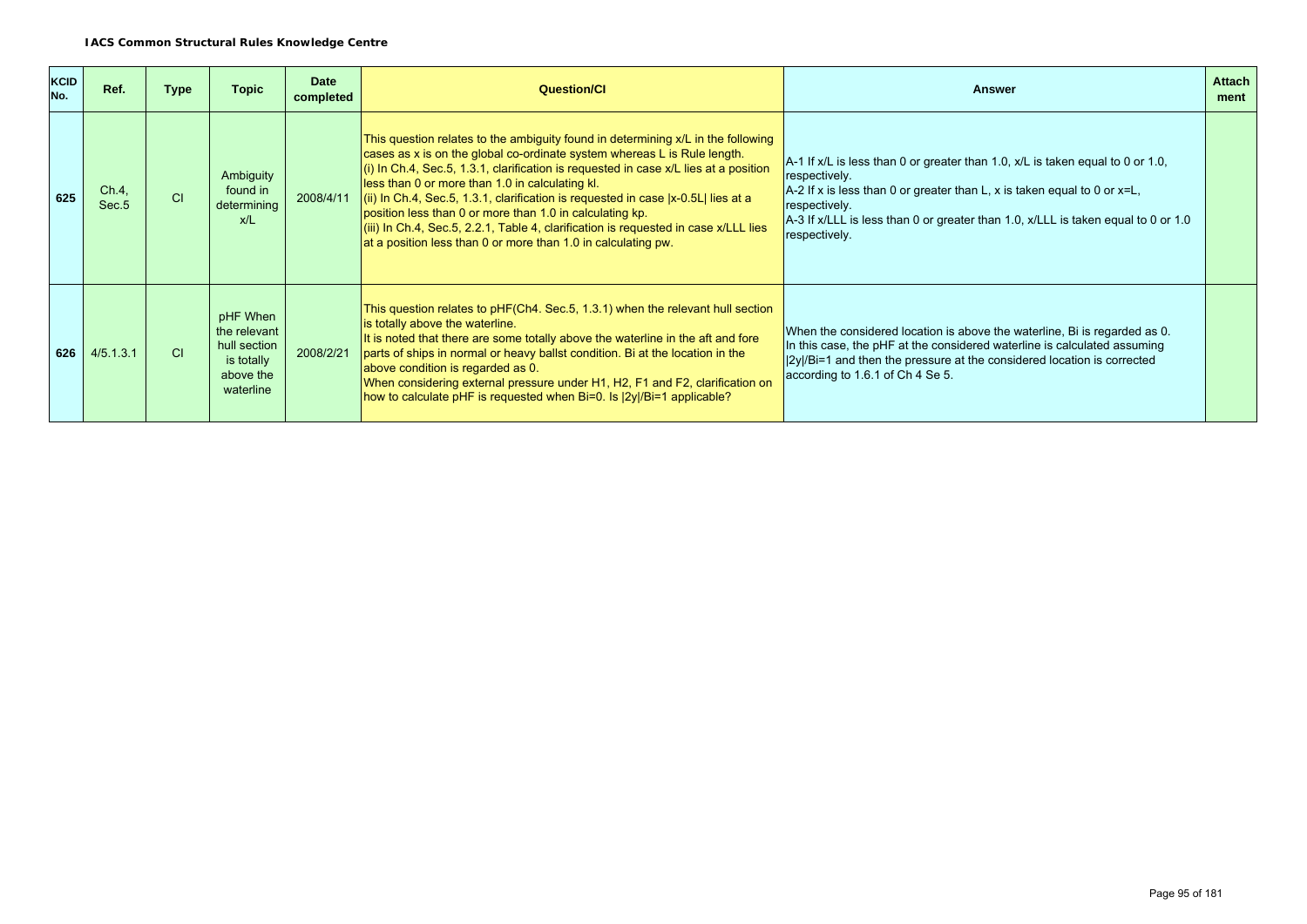| <b>KCID</b><br>No. | Ref.                       | <b>Type</b> | <b>Topic</b>                                                                                          | <b>Date</b><br>completed | <b>Question/Cl</b>                                                                                                                                                                                                                                                                                                                                                                                                                                                                                                                                                                                                                                                                                                                                                                                                                                                                                                                                                                                                                                                                                                                                                                                                                                                                                                                                                                                                                                            | <b>Answer</b>                                                                                              | <b>Attach</b><br>ment    |
|--------------------|----------------------------|-------------|-------------------------------------------------------------------------------------------------------|--------------------------|---------------------------------------------------------------------------------------------------------------------------------------------------------------------------------------------------------------------------------------------------------------------------------------------------------------------------------------------------------------------------------------------------------------------------------------------------------------------------------------------------------------------------------------------------------------------------------------------------------------------------------------------------------------------------------------------------------------------------------------------------------------------------------------------------------------------------------------------------------------------------------------------------------------------------------------------------------------------------------------------------------------------------------------------------------------------------------------------------------------------------------------------------------------------------------------------------------------------------------------------------------------------------------------------------------------------------------------------------------------------------------------------------------------------------------------------------------------|------------------------------------------------------------------------------------------------------------|--------------------------|
| 627<br>attc        | 4/6.3.3                    | CI          | Flooded<br>conditions for<br><b>Transverse</b><br>vertically<br>corrugated<br>watertight<br>bulkheads | 2008/2/21                | Regarding lateral pressures and forces in flooded conditions for Transverse<br>vertically corrugated watertight bulkheads (Ch.4, Sec.6-3.3) originated from<br>IACS UR S18, it should be that the density of dry bulk cargo (pc) and cargo<br>filling level (hc) in Ch.4, Sec.6-3.3 are the same as for those in UR S18.<br>In calculating scantling of corrugated transverse bulkheads in flooded<br>conditions for BC-A ships, it is interpreted that the Rules are requiring<br>scantlings using the pc defined in Table 1 of Ch.4, Sec.6 (probably, 1.0 for<br>homogeneous load condition and 3.0 for alternate load condition) and an<br>imaginary hc defined in Ch.4, Sec.6-1.1.<br>If this is the case, the likelihood is that a required net scantling determined by<br>bending capacity is less than that required by UR S18 as in our experienced<br>cases where it is shown that a density such as 1.5 resulting from M HD/V H<br>with the cargo filling to deck at centre has frequently been critical. As shown in<br>our calculation attached, the required net bending capacity by the CSR BC<br>Rules is less than that by UR S18 by around 10 %.<br>Such being the case, it is considered neccessary to avoid a case where<br>scantlings less than those determined by applying UR S18 is accepted. To this<br>end, any density of dry bulk cargoes (pc) and cargo filling to deck at centre<br>should be considered for flooded conditions. | We will consider the rule change proposal regarding flooding condition.                                    | $\underline{\mathsf{Y}}$ |
| 628                | $4/5.2.2.1$ &<br>4/5.5.2.1 | Question    | <b>External</b><br>pressures on<br>exposed<br>forecastle<br>deck                                      | 2008/5/28                | With respect to external pressures on exposed forecastle deck and a hatch<br>cover if arranged thereon, it is requested that the following are clarified.<br>1. External pressures on freeboard deck and forecastle deck are explicit as set<br>out in Ch.4, S.5, 2.2.1. Tables 4 and 5, would lead you to believe that the<br>pressure Pw on forecastle will be linearly increased to a maximum at the fore<br>perpendicular.<br>2. It is our understanding that this is not the case as the linear increase in<br>pressures is only applicable to exposed freeboard decks iaw Reg 16.2 of the<br>1988 Protocol to the ILLC 1966 (Loadline Convention)<br>3. If the coefficients in Tables 4 and 5 were applied the pressures on the<br>forecastle would grow to such a disproportionate extent such as 90 kN/m2 as<br>compared to the constant pressure of 34.3 kN/m2 on a hatch cover applicable<br>as set out in Ch.4, S.5, 5.2.1 and Regulation 16 (2) (d) in the 1988 Protocol to<br>the ILLC 1966 (LL Convention) defining Positions for hatchways.)<br>4. It is assumed that the conceptual background of the Rule is that pressures<br>on exposed decks in Load Cases H1, H2, F1 and F2, are the same as those<br>on hatchways in the LL Convention and the rules should be amended to<br>reflect this more explicitly.<br>5. CSRPT1 should be requested to confirm our assumption and propose an<br>amendment to the rules to clarify this issue.   | The assumption made by LR is right and we will consider the Rule change<br>proposal to clarify this issue. |                          |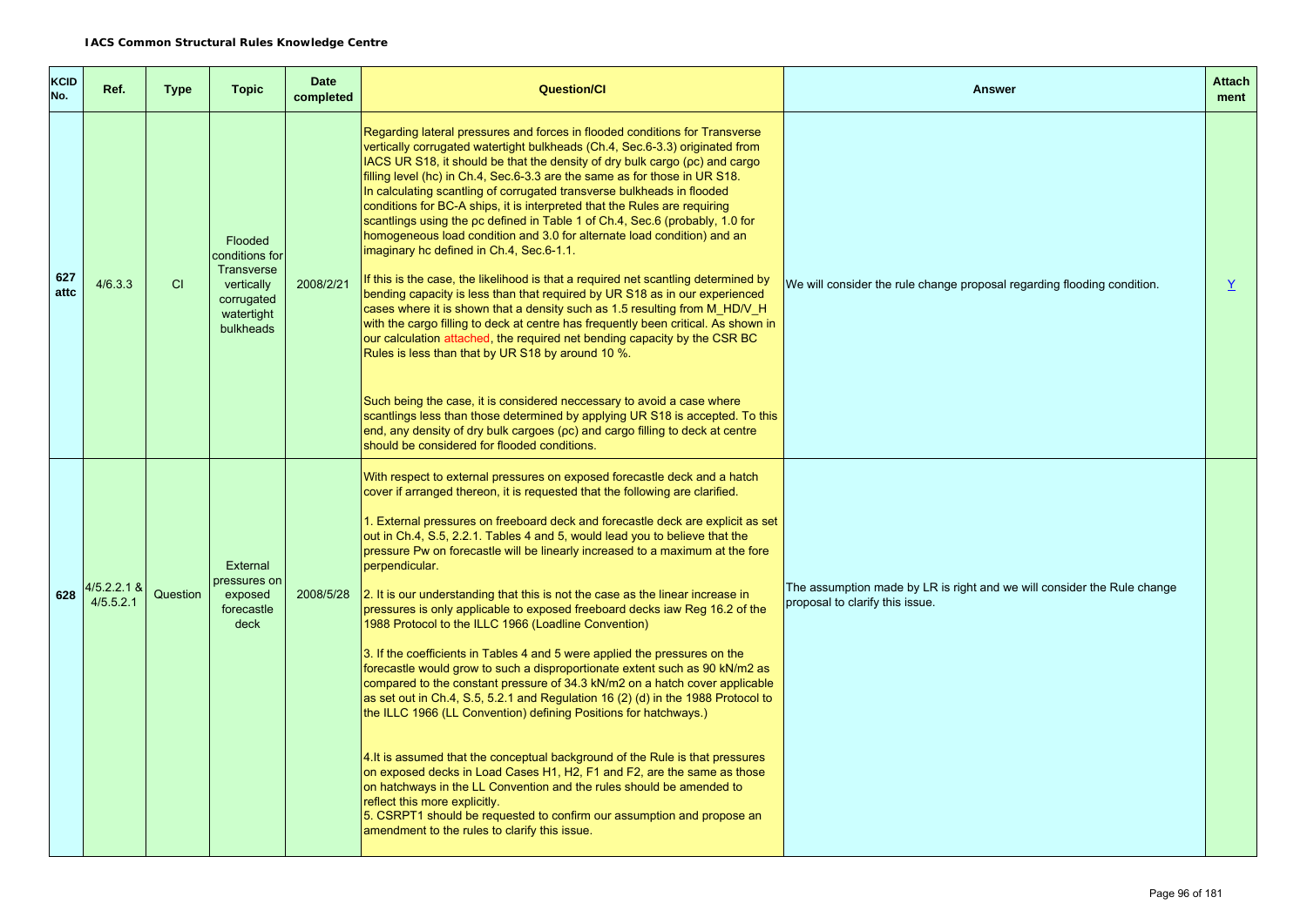| <b>KCID</b><br>No. | Ref.      | <b>Type</b> | <b>Topic</b>                                          | <b>Date</b><br>completed | <b>Question/Cl</b>                                                                                                                                                                                                                                                                                                                                                                                                                                                                                                                                                                                                                                                                                                                                                                                                                                                                                                                                                                                                                                                                                                                                                                                                                                                                                                                                                                                                                                                                                                                                                                                                                                                                            | <b>Answer</b>                                                                                                                                                                                                                                                                                                                                                                                                                                                                                       | <b>Attach</b><br>ment |
|--------------------|-----------|-------------|-------------------------------------------------------|--------------------------|-----------------------------------------------------------------------------------------------------------------------------------------------------------------------------------------------------------------------------------------------------------------------------------------------------------------------------------------------------------------------------------------------------------------------------------------------------------------------------------------------------------------------------------------------------------------------------------------------------------------------------------------------------------------------------------------------------------------------------------------------------------------------------------------------------------------------------------------------------------------------------------------------------------------------------------------------------------------------------------------------------------------------------------------------------------------------------------------------------------------------------------------------------------------------------------------------------------------------------------------------------------------------------------------------------------------------------------------------------------------------------------------------------------------------------------------------------------------------------------------------------------------------------------------------------------------------------------------------------------------------------------------------------------------------------------------------|-----------------------------------------------------------------------------------------------------------------------------------------------------------------------------------------------------------------------------------------------------------------------------------------------------------------------------------------------------------------------------------------------------------------------------------------------------------------------------------------------------|-----------------------|
| 629                | 6/1.2.5.1 | CI          | <b>Net</b><br>thinkness of<br>a welded<br>sheerstrake | 2008/5/9                 | Regarding the requirement of welded sheerstrake (Ch.6, Sec.1-2.5.1, 'The net<br>thickness of a welded sheerstrake is to be not less than the actual net<br>thickness of the adjacent 2 m width side plating, taking into account higher<br>strength steel corrections if needed'), it is noted that there is the relevant Q&A<br>(KC ID No.212). However, the answer does not seem clear hence it would be<br>appreciated if the following proposal be considered.<br>The answer of KC ID No.212 says, 'Generally, when the side shell plating<br>adjacent to sheerstrake includes single side part and is increased due to the<br>buckling and hull girder shear strength, it is also the case for the sheerstrake,<br>which is located above. Consequently, we see no reason to modify this<br>requirement'. This will be the case when the sheerstrake covers part of single<br>side skin (SSS) area. However the fact is that almost all sheerstrakes do not<br>cover the part of single side skin area, i.e. they are located within top side tank<br>$(TST)$ .<br>Generally speaking, hull girder shear strength is occasionally critical to the<br>scantling of single side skin, while it is not to the scantling of sheerstrake<br>within TST area since the relevant shear flow calculation shows that the shear<br>stress in SSS is considerably bigger than that in TST area.<br>Such being the case, the requirement should be interpreted as follows: 'The<br>net thickness of a welded sheerstrake is to be not less than the net required<br>thickness of the adjacent 2 m width side plating, which is calculated according<br>to the relevant requirements in Ch.6, Sec.1'. | We agree to the interpretation that the net thickness of a welded sheerstrake<br>is to be not less than the net required thickness of the adjacent 2 m width side<br>plating, which is calculated according to the relevant requirements in Ch.6,<br>Sec.1                                                                                                                                                                                                                                          |                       |
| 630                | 3/6.9.2.3 | C1          | Cross deck<br>beams                                   | 2008/6/19                | Regarding Ch.3, Sec.6-9.2.3, the following question and suggestion are<br>offered for reply.<br>1. The passage says, ', beams are to be adequately supported by girders<br>and extended up to the second longitudinal from the hatch side girders<br>towards the bulwark'. Clarification of the beams is requested as to whether it<br>means hatch end beam only or ordinary cross deck beams inclusive. A<br>bulwark is not always arranged hence rewording such as 'deck side' is<br>suggested.<br>2. In case that ordinary cross deck beams are inclusive, the paragraph does<br>not seem to reflect practical design. It is therefore proposed that the extension<br>of beams up to the second longitudinalscan be waived provided a direct<br>strength analysis in compliance with the requirements in Ch.7 be found<br>satisfactory.                                                                                                                                                                                                                                                                                                                                                                                                                                                                                                                                                                                                                                                                                                                                                                                                                                                    | A1: The continuity of structures and integration is the purpose of this section.<br>Base on the original intention, it is considered that the beams means not only<br>hatch end beams but also cross deck beams.<br>We agree to editorial correction that bulwark is changed to deck side.<br>A2: As mentioned by the questioner, this requirement does not seem to match<br>the recent practice of design.<br>We will consider the rule change proposal in order to match the practical<br>design. |                       |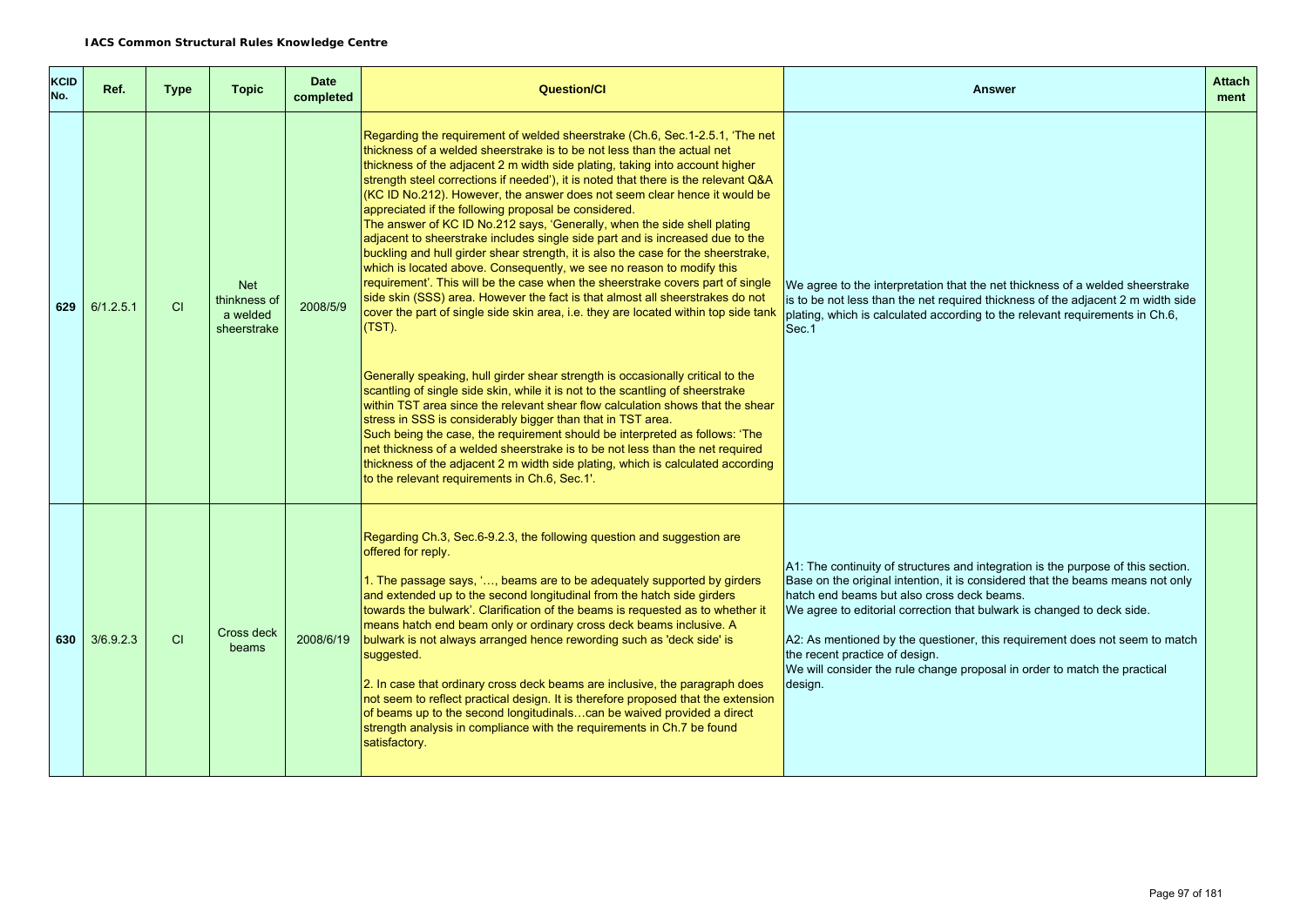| <b>KCID</b><br>No. | Ref.                         | <b>Type</b> | <b>Topic</b>                            | <b>Date</b><br>completed | <b>Question/Cl</b>                                                                                                                                                                                                                                                                                                                                                                                                                                                                                                                                                                                                                                                                                                                                                                                                                                                                                                                                                                                                                                                                                                                                                                                                                          | <b>Answer</b>                                                                                                                                                      | <b>Attach</b><br>ment |
|--------------------|------------------------------|-------------|-----------------------------------------|--------------------------|---------------------------------------------------------------------------------------------------------------------------------------------------------------------------------------------------------------------------------------------------------------------------------------------------------------------------------------------------------------------------------------------------------------------------------------------------------------------------------------------------------------------------------------------------------------------------------------------------------------------------------------------------------------------------------------------------------------------------------------------------------------------------------------------------------------------------------------------------------------------------------------------------------------------------------------------------------------------------------------------------------------------------------------------------------------------------------------------------------------------------------------------------------------------------------------------------------------------------------------------|--------------------------------------------------------------------------------------------------------------------------------------------------------------------|-----------------------|
| 631<br>attc        | $6/1 - 2.7$ .<br>$6/2 - 2.5$ | CI          | Steel coils                             | 2008/4/11                | Regarding Ch.6, Sec.1-2.7 and Sec.2-2.5 about steel coils, it would be<br>appreciated for KC to reply to the following comments.<br>1. The requirement for plates and ordinary stiffeners on hopper sloping and<br>inner hull plating (Ch.6, Sec.1-2.7.3 and Sec.2-2.5.3) seems to require<br>considerably severe scantlings as compared to that in pre-CSR BC. In this<br>connection, it is requested that a background document be supplied to users.<br>2. It is understood that the requirements of Ch.6, Sec.1-2.7.3 and Sec.2-2.5.3<br>are based on the assumption that the steel coils are in uniform contact on the<br>hopper sloping or inner hull plating. In aft and forward cargo holds, however,<br>there are some cases where the steel coils do not uniformly touch on them.<br>Attached is the example. Hence it is necessary that a procedure of how to deal<br>with it in that case be provided.<br>3. Regarding Ch.6, Sec.1-2.7.4, it is noted that an answer of KC ID.331 says<br>that a definition of uniform load will be included in CSR BC Rules. In the<br>meantime, it is requested beforehand to be confirmed that the 'uniform load' is<br>not uniform load over the inner bottom plate but uniform line loads. | A1: A Rule Change Proposal with associated Technical Background is<br>presently under preparation.<br>A2 and A3: Please, refer to the answer of KC ID#546 and 609. | $\underline{Y}$       |
| 633<br>attc        | Ch.4<br>Appendix             | <b>RCP</b>  | <b>Hold Mass</b><br><b>Curves</b>       | 2008/7/2                 | A change of the Rules regarding hold mass curves set out in Ch.4, Appendix 1<br>is proposed as described in the attachment.<br>Hold mass curves are to be based on design loading conditions for local<br>strength as defined and specified in Ch. 4, Sec. 7, Para. 3 of the Rules.<br>However, it has been found that hold mass curves to be drawn up in a<br>practical manner do not completely reflect the design loading conditions<br>defined in Ch.4, Sec.7, Para.3.<br>It is proposed that the Rules are part changed as drafted therein for review<br>and consideration, where the wordings underlined by red and the figures<br>rounded by red line denote the proposed changes.                                                                                                                                                                                                                                                                                                                                                                                                                                                                                                                                                   | The content of the proposal will be studied and - if needed - the impact on<br>scantling will be quantified. This may lead to a Rule Change Proposal.              | $\underline{Y}$       |
| 634<br>attc        | Ch.5,<br>Appendix            | <b>RCP</b>  | Load end<br>shortening<br><b>Curves</b> | 2008/3/26                | A change of the Rules regarding load end shortening curves set out in Ch.5,<br>App.1 is proposed.<br>In case that stiffeners and attached plates are of different materials in some<br>areas of hull girder transverse sections, it is proposed that the stipulations<br>relating to the load-end shortening curves defined in Ch. 5, App.1 are<br>expanded as underlined in red in the attachment to meet such case for user-<br>friendliness purposes.                                                                                                                                                                                                                                                                                                                                                                                                                                                                                                                                                                                                                                                                                                                                                                                    | Please refer to the answer in KC ID 519.<br>We will consider the rule change proposal in order to clarify this.                                                    | $\underline{Y}$       |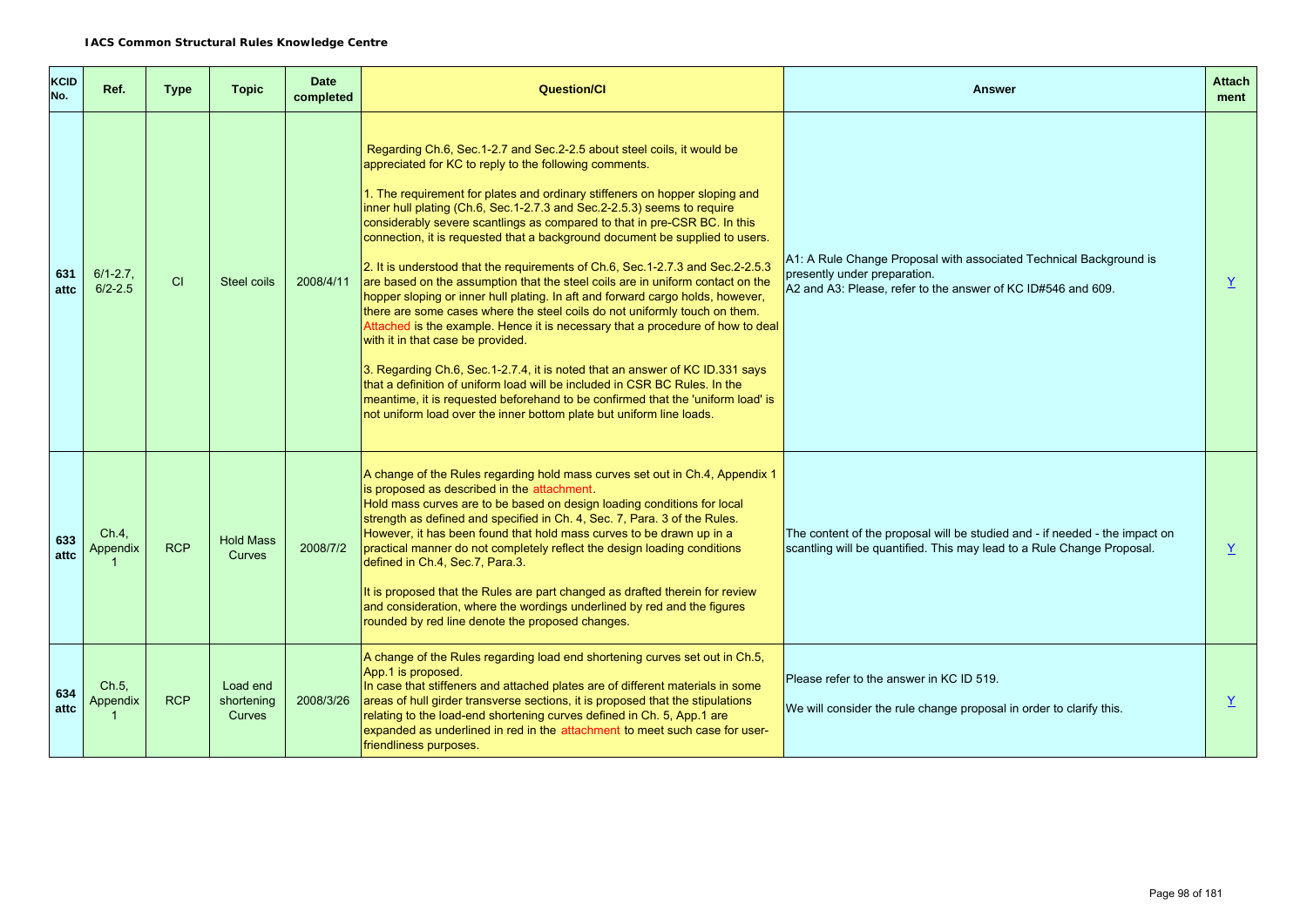| <b>KCID</b><br>No. | Ref.           | <b>Type</b> | <b>Topic</b>                                  | <b>Date</b><br>completed | <b>Question/CI</b>                                                                                                                                                                                                                                                                                                                                                                                                                                                                                                                                                                                                                                                                                                                                                                                                                                                                                                                                                                                                                                                                                                                                                                                                                                                                                                                                                                                                                                                                                                                                                                                                                                                                                                                                                                                                                          | <b>Answer</b>                                                                                                                                                                                                                                                                                                                                               | <b>Attach</b><br>ment |
|--------------------|----------------|-------------|-----------------------------------------------|--------------------------|---------------------------------------------------------------------------------------------------------------------------------------------------------------------------------------------------------------------------------------------------------------------------------------------------------------------------------------------------------------------------------------------------------------------------------------------------------------------------------------------------------------------------------------------------------------------------------------------------------------------------------------------------------------------------------------------------------------------------------------------------------------------------------------------------------------------------------------------------------------------------------------------------------------------------------------------------------------------------------------------------------------------------------------------------------------------------------------------------------------------------------------------------------------------------------------------------------------------------------------------------------------------------------------------------------------------------------------------------------------------------------------------------------------------------------------------------------------------------------------------------------------------------------------------------------------------------------------------------------------------------------------------------------------------------------------------------------------------------------------------------------------------------------------------------------------------------------------------|-------------------------------------------------------------------------------------------------------------------------------------------------------------------------------------------------------------------------------------------------------------------------------------------------------------------------------------------------------------|-----------------------|
| 635<br>attc        | Table<br>8.4.1 | CI          | <b>Stress</b><br>concentratio<br>n factors    | 2008/3/26                | Regarding the stress concentration factors given in the Rules Chapter 8,<br>Section 4, Table 1, it is understood that where values are given only for<br>connections with watertight collar plates fitted, these are also applicable for<br>connections with non-watertight collar plate or no collar plate fitted. NK Bulletin We will consider the rule change proposal in order clarify this.<br>No.276, 2006 refers. (in Japanese)<br>Please confirm.                                                                                                                                                                                                                                                                                                                                                                                                                                                                                                                                                                                                                                                                                                                                                                                                                                                                                                                                                                                                                                                                                                                                                                                                                                                                                                                                                                                   | Your understanding is correct.                                                                                                                                                                                                                                                                                                                              | Y                     |
| 636                | 7/2.2.3.1      | <b>RCP</b>  | <b>High Stress</b><br>of Cross<br><b>Deck</b> | 2008/3/26                | Regarding the draft answer for "PH7101 : High Stress of Cross Deck obtained<br>by DSA (KC ID No.343)", we would like to offer following suggestions to have<br>a feasible conclusion for this issue before the wording of the draft answer is<br>settled.<br>1. It is noted that the problem has happened in the DSA using a FE cargo hold<br>model under the load cases of R1, R2, P1 and P1, where dynamic pressures<br>induced will be unsymmetrical to the ship centre line. As described in Table 2<br>of Ch. 7, Sec. 2, Para. 2.3.1 of the CSR for BC, the cargo hold model is simply<br>supported at both ends through the independent point for vertical bending and<br>horizontal bending whilst relevant bending moments are applied at both ends<br>to achieve the target values, however, the rotation around x axis at the fore<br>end is constrained in addition to the warping, i.e., fully fixed at the fore end for<br>torsion, whilst those are free at the aft end. Under such boundary conditions, if<br>there is any local pressure in it unsymmetrical to the centre line, the cargo hold<br>model is naturally twisted without any control.<br>Relevant boundary conditions may need to be added to the aft end and will<br>probably be well modified the wave-induced torsional moment and warping.<br>2. It is understood that the load cases of R1, R2, P1 and P2 correspond to<br>beam sea since hydrodynamic pressures are independent of x coordinate as<br>shown in Ch. 4, Sec. 5, Paras. 1.4 and 1.5. Wave-induced torsional moments<br>in the load cases may, therefore, be relatively small as compared with those<br>induced in oblique sea which may be given in Ch. 4, Sec. 3, Para. 3.4,<br>however, the torsional moments are not available in any part of the Rules.<br>(Continues to the next page) | 1. We will consider the rule change proposal regarding the boundary condition<br>on rotational restriction about x-axis in order to avoid the unreasonable<br>stresses due to unexpected and unreasonable warping of FE model.<br>2. The examination regarding the stress assessment of hatch corner has been<br>carried out by IACS another PT separately. |                       |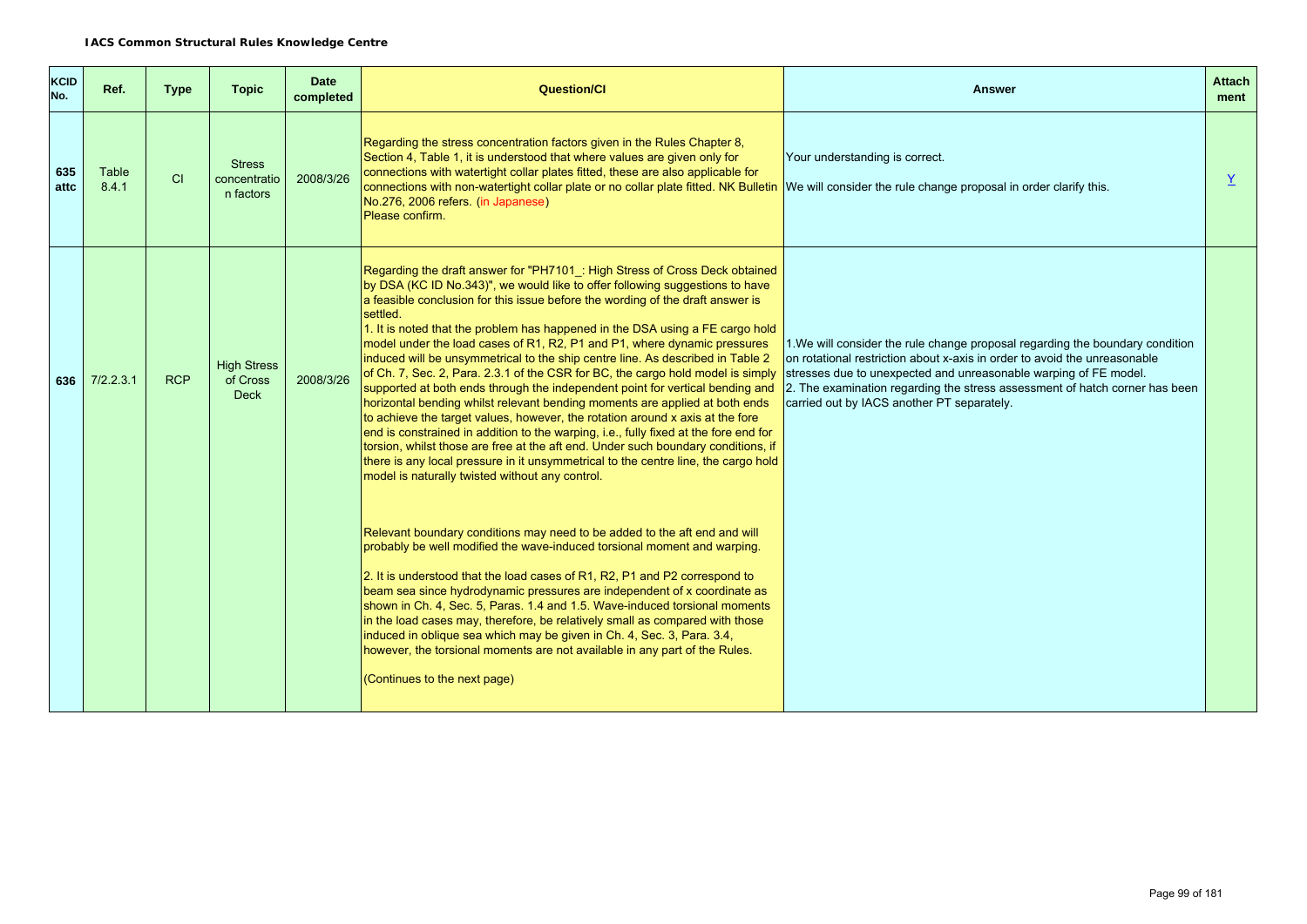| <b>KCID</b><br>No. | Ref.      | <b>Type</b> | <b>Topic</b>                                  | <b>Date</b><br>completed | <b>Question/Cl</b>                                                                                                                                                                                                                                                                                                                                                                                                                                                                                                                                                                                                                                                                                                                                                                                              | <b>Answer</b>              | <b>Attach</b><br>ment |
|--------------------|-----------|-------------|-----------------------------------------------|--------------------------|-----------------------------------------------------------------------------------------------------------------------------------------------------------------------------------------------------------------------------------------------------------------------------------------------------------------------------------------------------------------------------------------------------------------------------------------------------------------------------------------------------------------------------------------------------------------------------------------------------------------------------------------------------------------------------------------------------------------------------------------------------------------------------------------------------------------|----------------------------|-----------------------|
| 636                | 7/2.2.3.1 | <b>RCP</b>  | <b>High Stress</b><br>of Cross<br><b>Deck</b> | 2008/3/26                | (Continuation of the former page)<br>3. Warping may be calculated at any position using the formula in Ch. 8, Sec.<br>5 if relevant wave induced torsional moment is available, whilst the formula is<br>insufficient from the following points of view;<br>3.1. The rate of twisting is calculated by pure torsion, i.e., St. Venant's torsion<br>only. The secondary torque induced as a result of the constraint of warping is<br>ignored. (Note: Warping is proportional to the rate of twisting.) 3.2. The hull<br>section is treated as closed section and hatch openings is taken into account<br>by introduction of deck opening coefficient without any theoretical background.<br>The hull section is to be an open section and the cross deck is to be treated as<br>a spring resisting the torsion. | (Refer to the former page) |                       |
|                    |           |             |                                               |                          | 4. The control of the boundary conditions is quite complicated and difficult for<br>torsion, then, the rotation is to be constrained even at the aft end under the<br>load cases of R1, R2, P1 and P2, i.e., Rx is to be fixed at the aft end. This may<br>give a reasonable solution for the cargo hold model apart from the torsion.<br>5. The cross deck bending due to torsion is to be examined in oblique sea<br>separately, if necessary.                                                                                                                                                                                                                                                                                                                                                                |                            |                       |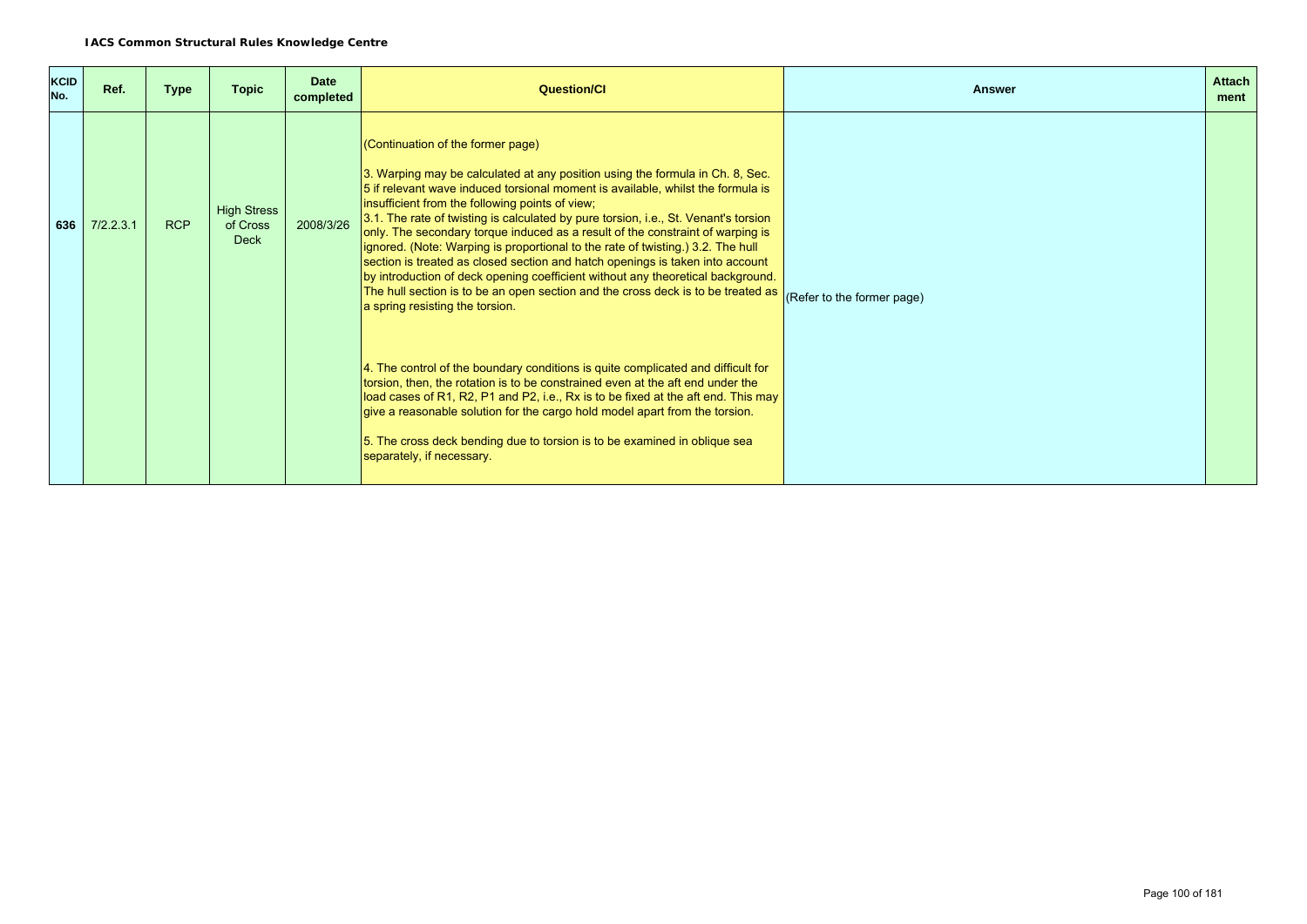| <b>KCID</b><br>No. | Ref.      | Type       | <b>Topic</b>                     | <b>Date</b><br>completed | <b>Question/CI</b>                                                                                                                                                                                                                                                                                                                                                                                                                                                                                                                                                                                                                                                                                                                                                                                                                                                                                                                                                                                                                                                                                                                                                                                                                                                                                                                                                                                               | <b>Answer</b>                                                                                                                                                                                                                                | <b>Attach</b><br>ment |
|--------------------|-----------|------------|----------------------------------|--------------------------|------------------------------------------------------------------------------------------------------------------------------------------------------------------------------------------------------------------------------------------------------------------------------------------------------------------------------------------------------------------------------------------------------------------------------------------------------------------------------------------------------------------------------------------------------------------------------------------------------------------------------------------------------------------------------------------------------------------------------------------------------------------------------------------------------------------------------------------------------------------------------------------------------------------------------------------------------------------------------------------------------------------------------------------------------------------------------------------------------------------------------------------------------------------------------------------------------------------------------------------------------------------------------------------------------------------------------------------------------------------------------------------------------------------|----------------------------------------------------------------------------------------------------------------------------------------------------------------------------------------------------------------------------------------------|-----------------------|
| 637<br>attc        | 7/2.2.1.1 | <b>RCP</b> | The extent of<br><b>FE Model</b> | 2008/5/12                | Whilst an answer has been given in IACS KC248 to the question for<br>assessment of holds of both ends, the procedure is not clarified but left to the<br>responsibility of each Society.<br>Question ID: 248 Approved: 30/11/06<br>Rule Ref.: Text 7/2.2.1.1 (bulker)<br>Question: Extent of model The extent of FE model is required to be three<br>cargo holds and mid one is the target assessment. In handy bulk carriers,<br>loaded holds(Nos.1 and 5 holds) are not included in the mid part model(Nos.2-<br>4 holds). Please clarify the FE model for handy bulk carriers with 5 cargo<br>holds.<br>Answer: The FEA assessment of cargo holds is restricted to the midship area<br>by the CSR. However, assessment of holds of both ends is left to the<br>responsibility of each Society - this may be an extrapolation schema, a<br>specific FE analysis, a FEA provided by the ship designer, Furthermore, it<br>should be noticed that this problem is also relevant in the CSR for Oil Tankers.                                                                                                                                                                                                                                                                                                                                                                                                      | We appreciate the questioner's effort to provide the disccusion material on this<br>matter.<br>We will ask the Hull Panel to resolve this matter and we will submit this<br>proposal tp the Hull Panel as a support material for discussion. | Y.                    |
|                    |           |            |                                  |                          | However, it is considered necessary to provide a common procedure to decide<br>scantlings subject to Common Structural Rules. Furthermore, the local<br>strength and hull shear strength in way of the foremost and aftermost cargo<br>holds should be assessed by the direct strength analysis using the FE cargo<br>hold models to confirm the structural adequacy and suitability in way.<br>1) Local strength aspect<br>Due to the hull form change, the double bottom shape will become slender<br>toward the fore end of the foremost cargo hold and the aft end of the aftermost<br>cargo hold respectively. Consequently bottom girder/floor arrangements in<br>way will differ from those amidships and transmission of loads on the double<br>bottom to the girders and floors will differ from that amidships. Furthermore,<br>the sectional shape of the hopper tank will become crescent toward the fore<br>and aft ends whilst it is triangular amidships. Application of the outcome of the<br>direct strength analysis for the cargo holds amidships is very difficult for such<br>different structural configuration and not relevant. The direct strength analysis<br>should be carried out for the foremost and aftermost cargo holds to assess the<br>load supporting capability of the bottom girders/floors and the transverse webs<br>in the hopper tank.<br>(Continues to the next page) |                                                                                                                                                                                                                                              |                       |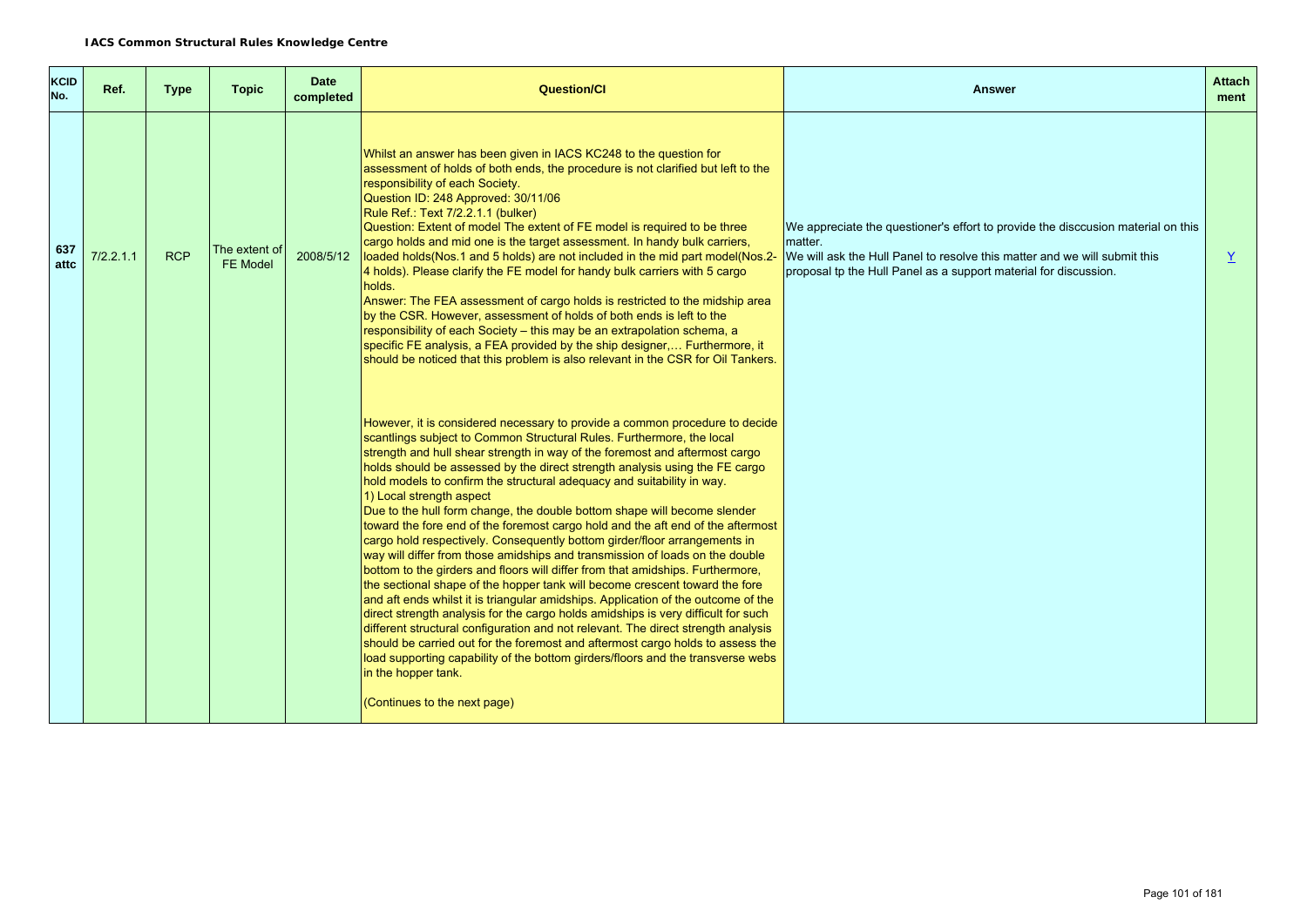| <b>KCID</b><br>No. | Ref.                             | <b>Type</b> | <b>Topic</b>                                        | <b>Date</b><br>completed | <b>Question/Cl</b>                                                                                                                                                                                                                                                                                                                                                                                                                                                                                                                                                                                                                                                                                                                                                                                                                                                                                                                                                                                                                                                                                                                                                                                         | Answer                                                                                                                                                                                                                                                                                                                                                                                                                                                  | <b>Attach</b><br>ment |
|--------------------|----------------------------------|-------------|-----------------------------------------------------|--------------------------|------------------------------------------------------------------------------------------------------------------------------------------------------------------------------------------------------------------------------------------------------------------------------------------------------------------------------------------------------------------------------------------------------------------------------------------------------------------------------------------------------------------------------------------------------------------------------------------------------------------------------------------------------------------------------------------------------------------------------------------------------------------------------------------------------------------------------------------------------------------------------------------------------------------------------------------------------------------------------------------------------------------------------------------------------------------------------------------------------------------------------------------------------------------------------------------------------------|---------------------------------------------------------------------------------------------------------------------------------------------------------------------------------------------------------------------------------------------------------------------------------------------------------------------------------------------------------------------------------------------------------------------------------------------------------|-----------------------|
| 637<br>attc        | 7/2.2.1.1                        | <b>RCP</b>  | The extent of<br>FE Model                           | 2008/5/12                | (Continuation of the former page)<br>2) Hull shear strength aspect<br>Under alternate loading conditions, very high hull girder shear forces will be<br>induced at the aft transverse bulkhead of the foremost cargo hold and at the<br>fore transverse bulkhead of the aftermost cargo hold and those will be<br>corrected by a factor which is derived taking into account load transmission to<br>the transverse bulkhead through the bottom girders on the assumption that<br>the double bottom shape is rectangular whilst it is not rectangular in way. The<br>hull shear strength is critical at both transverse bulkheads, however, it deeply<br>depends upon accuracy of the factor. To avoid uncertainties in derivation of<br>the factor, the hull shear strength should be assessed by the direct strength<br>analysis.                                                                                                                                                                                                                                                                                                                                                                        | (Refer to the former page)                                                                                                                                                                                                                                                                                                                                                                                                                              | Y                     |
|                    |                                  |             |                                                     |                          | The procedure of the direct strength analysis is proposed for the foremost and<br>aftermost cargo holds as shown in the attachment which is basically in line<br>with those for the cargo holds amidships.<br>Please specify the procedure for assessment of holds of both ends on the<br>rules and provide the procedure of the direct strength analysis for the foremost<br>and aftermost cargo holds.                                                                                                                                                                                                                                                                                                                                                                                                                                                                                                                                                                                                                                                                                                                                                                                                   |                                                                                                                                                                                                                                                                                                                                                                                                                                                         |                       |
| 638<br>attc        | $3/3.1.2.1 \&$<br>Table<br>3.3.1 | CI          | Corrosion<br>addition for<br>ballast water<br>tanks | 2008/4/22                | Regarding corrosion addition for ballast water tank within 3 m below the top of<br>tank in Table 1 in Ch.3, Sec.3 of CSR BC Rule, our interpretation is that it<br>should be applicable only to ballast tanks with weather deck as the tank top.<br>This interpretation is in line with Table 3 of Technical Background on<br>Corrosion addition and Note 1. of Table 6.3.1 of CSR for Double Hull Oil<br>Tanker Rule. Please confirm if our interpretation is correct.<br>According to Table 3 of the attached Technical Background, the corrosion<br>value of 1.7 is shown for topside tank in WBT when the tank is subject to high<br>temperature. The high temperature is expected for the members in ballast<br>water tank with weather deck as the tank top.<br>Therefore, a tank top of WBT which is not weather deck, e.g. the tank top of<br>WBT(APT) below steering gear room, should be treated not as 'within 3 m<br>below the top of tank' but as 'elsewhere' in Table 1 in Ch.3, Sec.3 of CSR BC<br>Rule.<br>In addition, if this interpretation is acceptable, an answer of KC ID 206<br>(corrosion addition of hopper side tank not connected to top side WBT) should<br>be re-considered. | We examined the thickness measurement data regarding the position of<br>structural members in bilge hopper within 3m below from the tank top. As the<br>result, the corrosion diminution of structural members within 3m below from<br>the tank top was not different from other than those.<br>Therefore, we will consider the rule change proposal based on the results of<br>the examination.<br>Accordingly, we will modify the answer in KC ID 206 | $\underline{Y}$       |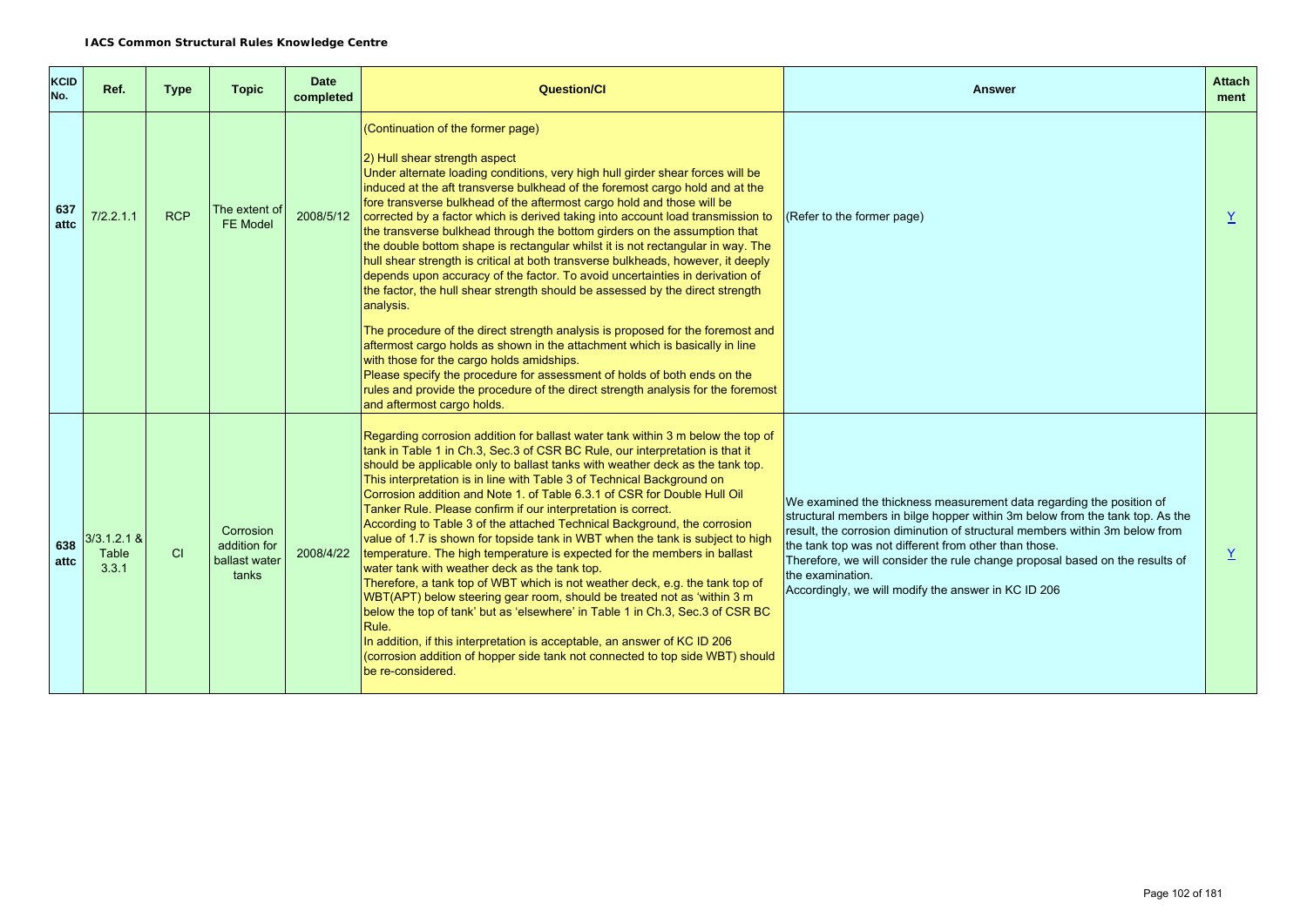| <b>KCID</b><br>No. | Ref.                 | <b>Type</b> | <b>Topic</b>                         | <b>Date</b><br>completed | Question/Cl                                                                                                                                                                                                                                                                                                                                                                                                                                                                                                                                                                                                                                                                                                                                                                                                                                                                                                                                                                                                                                                                                                                                                                                                                                                                                                               | Answer                                                                                                                                                                                                                                                                                                                                                                                                                                                                                                                                                                                                                                                                                                                                                                                                                                                                                                                                                                                                                                                                                                | <b>Attach</b><br>ment |
|--------------------|----------------------|-------------|--------------------------------------|--------------------------|---------------------------------------------------------------------------------------------------------------------------------------------------------------------------------------------------------------------------------------------------------------------------------------------------------------------------------------------------------------------------------------------------------------------------------------------------------------------------------------------------------------------------------------------------------------------------------------------------------------------------------------------------------------------------------------------------------------------------------------------------------------------------------------------------------------------------------------------------------------------------------------------------------------------------------------------------------------------------------------------------------------------------------------------------------------------------------------------------------------------------------------------------------------------------------------------------------------------------------------------------------------------------------------------------------------------------|-------------------------------------------------------------------------------------------------------------------------------------------------------------------------------------------------------------------------------------------------------------------------------------------------------------------------------------------------------------------------------------------------------------------------------------------------------------------------------------------------------------------------------------------------------------------------------------------------------------------------------------------------------------------------------------------------------------------------------------------------------------------------------------------------------------------------------------------------------------------------------------------------------------------------------------------------------------------------------------------------------------------------------------------------------------------------------------------------------|-----------------------|
| 639                | 6/4.2.2<br>and 4.2.4 | Question    | Net Web<br>thickness<br>requirements | 2008/7/16                | With respect to Net Web Thickness requirements for centre girders, side<br>girders, floors, stringer of double side structure and transverse web in double<br>side structure for ships of less than 150m in length, it is requested to confirm<br>whether our interpretation below is correct or not.<br>1. Ch6/4.2.2.1,<br>1.1 pS, IB and pW, IB are Cargo pressures from Cargo Hold or Ballast<br>pressures from Ballast Hold. These still water and wave internal pressures are<br>to be reduced from the corresponding Ballast pressures from Water Ballast<br>Tank.<br>1.2 pS, BM and pW, BM are External sea pressures. These still water and wave<br>internal pressures are to be reduced from the corresponding Ballast pressures<br><b>Ifrom Water Ballast Tank.</b><br>2. Ch6/4.2.4.1<br>2.1 pS, SS and pW, SS are External sea pressures. These still water and wave<br>internal pressures are to be reduced from the corresponding Ballast pressures<br><b>from Water Ballast Tank.</b><br>2.2 pS, LB and pW, LB are Cargo pressures from Cargo Hold or Ballast<br>pressures from Ballast Hold. These still water and wave internal pressures are<br>to be reduced from the corresponding Ballast pressures from Water Ballast<br>Tank. In this requirement, Cargo pressure from Cargo Hold is to be ignored. | 1.1 When the water ballast tank of the double bottom is filled up to the tank<br>top, the static and dynamic pressures due to dry cargoes or heavy ballast are<br>to be reduced from the corresponding ballast pressure of the water ballast<br>Itank.<br>1.2 When the water ballast tank of the double bottom is filled up to the top, the<br>external still water and hydrodynamic pressures are to be reduced from the<br>corresponding ballast pressure of the water ballast tank.<br>2.1 When the water ballast tank of the double side is filled up to the top, the<br>external still water and hydrodynamic pressures are to be reduced from the<br>corresponding ballast pressure from water ballast tank.<br>2.2 When the water ballast tank of the double side is filled up to the top, the<br>static and dynamic pressures due to dry cargoes or heavy ballast are to be<br>reduced from the corresponding ballast pressure from water ballast tank.<br>It should be noticed that the static and dynamic pressure combination of each<br>load is not to be negative (see CH4, Sec5, 1.1.1) |                       |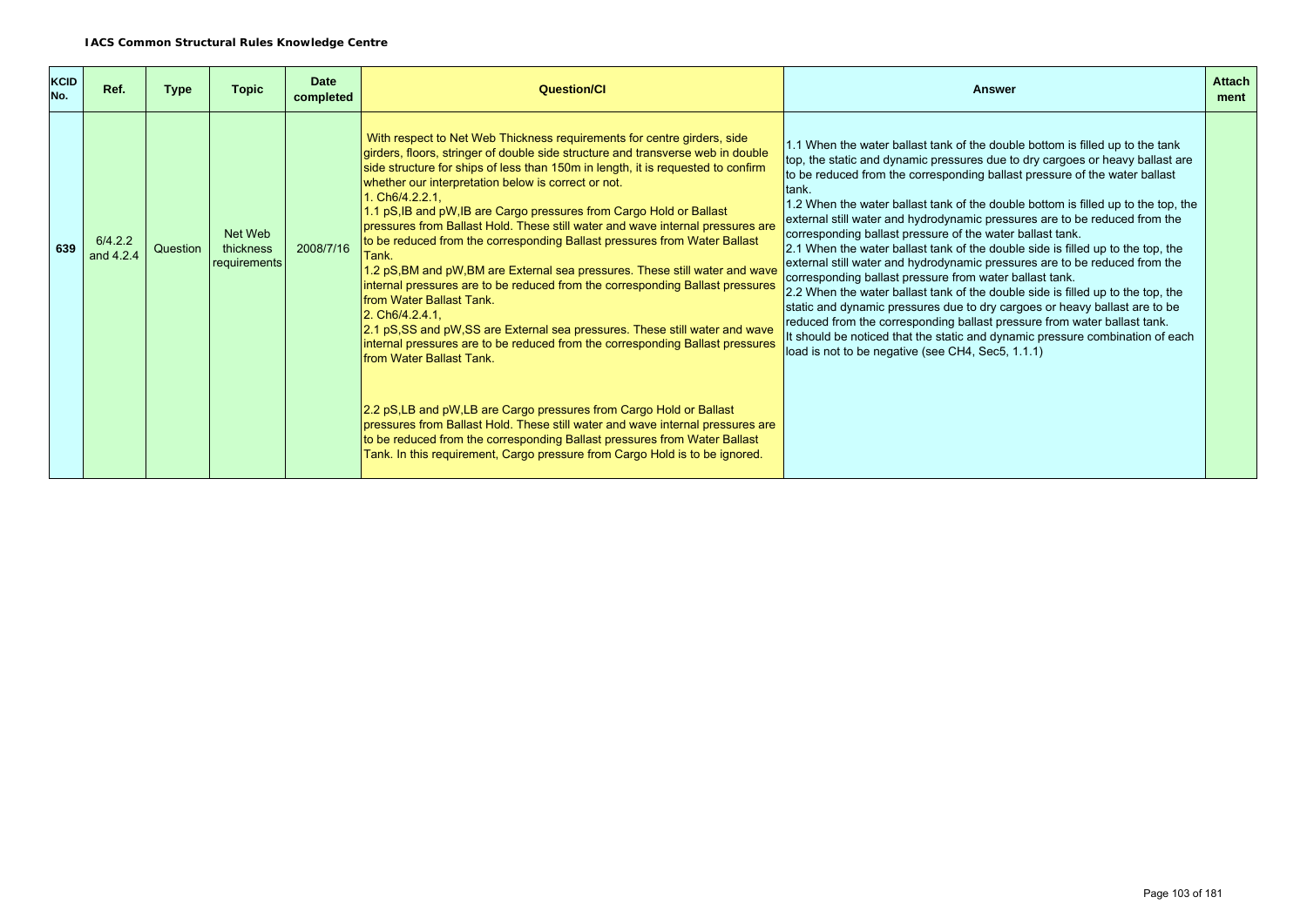| <b>KCID</b><br>No. | Ref.            | <b>Type</b> | <b>Topic</b>                                            | Date<br>completed | <b>Question/CI</b>                                                                                                                                                                                                                                                                                                                                                                                                                                                                                                                                                                                                                                                                                                                                                                                                                                                                                                                                         | <b>Answer</b>                                                                                            | <b>Attach</b><br>ment |
|--------------------|-----------------|-------------|---------------------------------------------------------|-------------------|------------------------------------------------------------------------------------------------------------------------------------------------------------------------------------------------------------------------------------------------------------------------------------------------------------------------------------------------------------------------------------------------------------------------------------------------------------------------------------------------------------------------------------------------------------------------------------------------------------------------------------------------------------------------------------------------------------------------------------------------------------------------------------------------------------------------------------------------------------------------------------------------------------------------------------------------------------|----------------------------------------------------------------------------------------------------------|-----------------------|
| 646                | Figure<br>3.6.2 | <b>RCP</b>  | Span length<br>definition for<br>ordinary<br>stiffeners | 2008/5/28         | Reference is made to Chapter 3 Section 6 Figure 2 "Span length definition for<br>ordinary stiffeners."<br>The span I of ordinary stiffeners is to be measured as shown in Figure 2, Ch.3<br>Sec. 34.2.1. The fourth sketch of Figure 2 indicates that the span length on<br>one side is to be related to the end bracket fitted on that side and on the other<br>side related to the depth of the web stiffener fitted on the other side. There is<br>no indication in the figure that the span reduction should be symmetrical,<br>which implies that an unbalance moment will be set up at the support. There<br>is, however, not found any requirement in the rules that may ascertain that the<br>unbalance moment can be supported by the web stiffener or the girder. There<br>is also not found any requirement formulation that ensures that the rotational<br>stiffness of such a support is such that the unbalance moment will be<br>generated. | We will review your question and proposal in the course of harmonization<br>process with CSR for Tanker. |                       |
|                    |                 |             |                                                         |                   | Proposal:<br>Sketch 4 of Figure 2 in Ch.3 Sec.6 4.2.1 is amended to show that the span<br>reduction on either side is not to be taken larger than the smaller of the span<br>reduction by the bracket and the depth of the web stiffener. Refer also to CSR<br>Tank Figure 4.2.2 b)                                                                                                                                                                                                                                                                                                                                                                                                                                                                                                                                                                                                                                                                        |                                                                                                          |                       |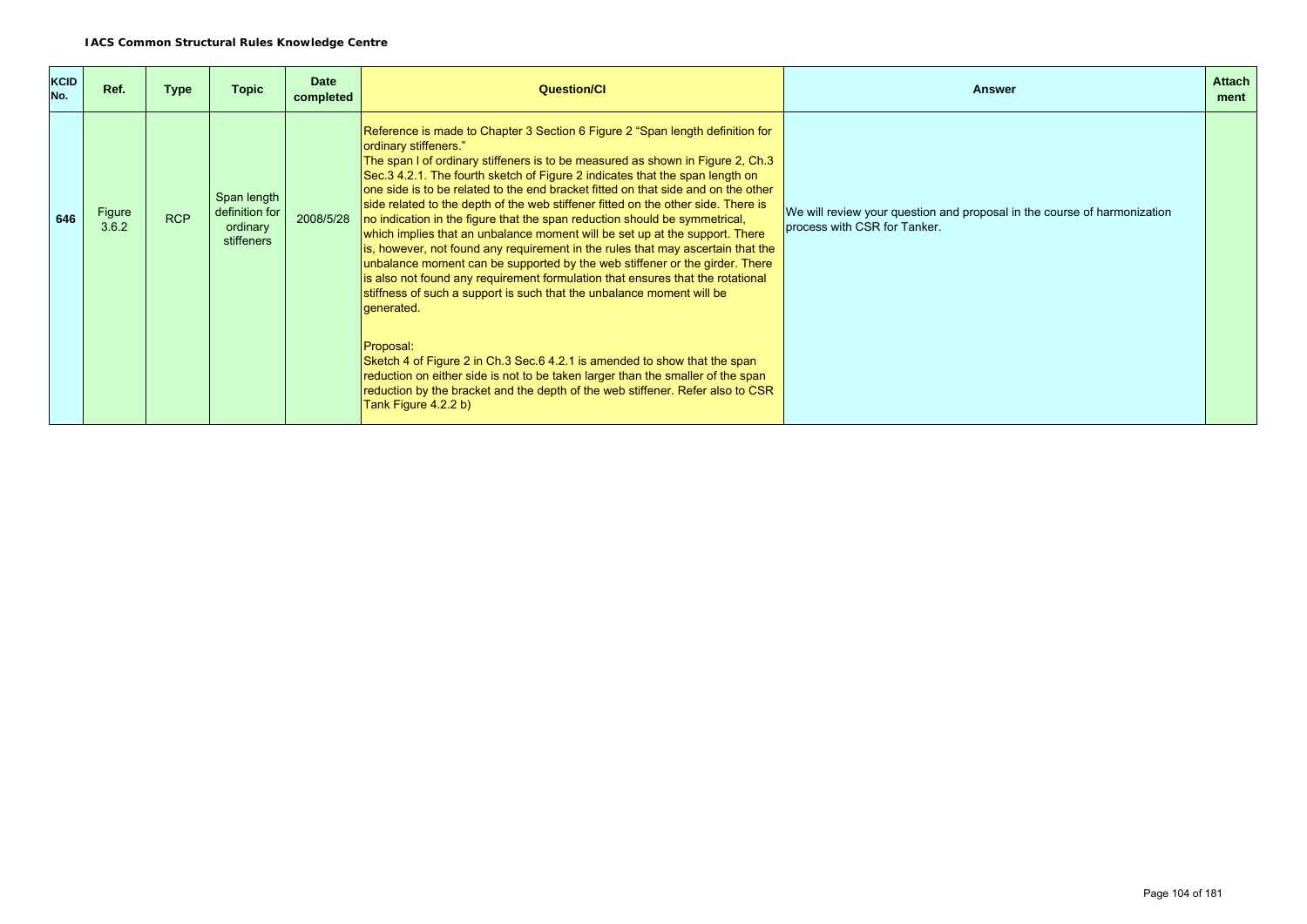| <b>KCID</b><br>No. | Ref.                       | Type       | <b>Topic</b>                                             | <b>Date</b><br>completed | <b>Question/Cl</b>                                                                                                                                                                                                                                                                                                                                                                                                                                                                                                                                                                                                                                                                                                                                                                                                                                                                                                                                                                                                                                                                                                                                                                                                                                                                                                                                                                                                                                           | <b>Answer</b>                                                                                                                                                                                                                                                                                                                                                                                                                                                                                                                                                                                                                                                                                                                                                                                                                                                                                                                                                                                                                                                                                                                                       | <b>Attach</b><br>ment |
|--------------------|----------------------------|------------|----------------------------------------------------------|--------------------------|--------------------------------------------------------------------------------------------------------------------------------------------------------------------------------------------------------------------------------------------------------------------------------------------------------------------------------------------------------------------------------------------------------------------------------------------------------------------------------------------------------------------------------------------------------------------------------------------------------------------------------------------------------------------------------------------------------------------------------------------------------------------------------------------------------------------------------------------------------------------------------------------------------------------------------------------------------------------------------------------------------------------------------------------------------------------------------------------------------------------------------------------------------------------------------------------------------------------------------------------------------------------------------------------------------------------------------------------------------------------------------------------------------------------------------------------------------------|-----------------------------------------------------------------------------------------------------------------------------------------------------------------------------------------------------------------------------------------------------------------------------------------------------------------------------------------------------------------------------------------------------------------------------------------------------------------------------------------------------------------------------------------------------------------------------------------------------------------------------------------------------------------------------------------------------------------------------------------------------------------------------------------------------------------------------------------------------------------------------------------------------------------------------------------------------------------------------------------------------------------------------------------------------------------------------------------------------------------------------------------------------|-----------------------|
| 647<br>attc        | 3/6.5.2.1                  | <b>RCP</b> | Web<br>Stiffeners on<br>primary<br>supporting<br>members | 2008/5/13                | Applicable requirements to Web stiffeners on primary supporting members.<br>Reference is made to KC 204/328/333/416/419 which all considers the<br>requirements to web stiffeners on primary supporting members.<br>We have looked into the above 5 KC items in order to gain a complete<br>overview. To us it seem like the some of the KC is out of date and some are<br>contradictory. Summary of our findings is enclosed in Excel spreadsheet.<br>Based on the summary findings, we would like KC to clarify and update the<br>rules on the following items:<br>1. Update if Ch.3Sec.6 with clear definition of web stiffeners with clear<br>sketches showing the arrangement and table referring to applicable<br>requirements. (KC also refer to buckling stiffeners.)<br>2. Update of Ch.3Sec.6 with clear definition of ordinary stiffeners with sketches<br>and table referring to applicable requirements.<br>3.Ref. KC id416 where PT advice that Ch3Sec.6 5.2.1 is  "to ensure the<br>appropriate scantling and rigidity of web stiffeners for the purpose of avoiding<br>the buckling of web plate()".<br>If the buckling stiffeners are calculated for buckling according to Ch.6 Sec.3<br>and minimum scantlings according to Ch.6 Sec.2, can the requirement of Ch.3<br>Sec. 6 5.2.1 be waived? If so, this should be clearly written in the rules.<br>4. Please delete/consolidate above 5 KC items in order to avoid future<br>confusion. | The answers given to all KC items relevant to this subject (scantlings of web<br>stiffeners - KC 204/328/333/416/419) are considered are being self-<br>explanatory.<br>However, the following is reminded:<br>1 - It is clearly mentioned in Ch 3, Sec 6, [5.2.1] that this requirement applies<br>to stiffening arrangement of primary supporting members. No additional<br>sketch or definition is needed.<br>$2$ - In addition, the answer to KC#419 states clearly that web stiffeners of<br>primary supporting members are not to be considered as "ordinary stiffeners".<br>3 - Then both the answers (b) in KC#204 and (2) in KC#333 states that only<br>the following requirements are applicable to web stiffeners:<br>Ch 3, Sec 6, [5.2.1] for the net thickness of such stiffeners, which refers to<br>the minimum net thickness of the primary members on which they are fitted,<br>i.e. to Ch 6, Sec 4, [1.5.1], and<br>Ch 6, Sec 2, [4] for the net scantlings of web stiffeners of primary supporting<br>members.<br>In conclusion, we agree that all the KC items on this matter should be<br>consolidated in a future corrigenda. | $\underline{Y}$       |
| 648                | $4/5.4.2.1$ &<br>4/5.4.2.2 | CI         | Design<br>bottom<br>slamming<br>pressure                 | 2008/7/2                 | Reference is made to Ch.4Sec.5 [4.2.1]/[4.2.2] Design bottom slamming<br>pressure<br>[4.2.1] TBFP "Smallest design ballast draught, in m, defined at forward<br>perpendicular for normal ballast conditions. Where the sequential method for<br>ballast water exchange is intended to be applied, TBFP is to be considered for<br>the sequence of exchange."<br>$[4.2.2]$ "It is the master's responsibility to observe, among other, the weather<br>conditions and the draught at forward perpendicular during water ballast<br>exchange operations, in particular when the forward draught during these<br>operations is less than TBFP. The above requirement and the draught TBFP<br>is to be clearly indicated in the operating manuals."<br>Technical background for CSR Bulk:<br>$4.2.2.a$ To limit the slamming loads at acceptable level, the smallest design<br>ballast draught at forward perpendicular should only be undercut in cases<br>where bottom slamming is not expected.<br>Please comment our understanding<br>(Continues to the next page)                                                                                                                                                                                                                                                                                                                                                                                            | Answer 1-3: Yes with no need for further clarifications of rule text changes.<br>Answer 4: The minimum draught forward in case of heavy weather is indicated<br>on the shell-expansion and should be mentioned in the loading manual.<br>Draughts that undercut the "minimum draught forward in case of heavy<br>weather" are to be used at the masters descretion as per Ch4, Sec 5, [4.2.2].                                                                                                                                                                                                                                                                                                                                                                                                                                                                                                                                                                                                                                                                                                                                                      |                       |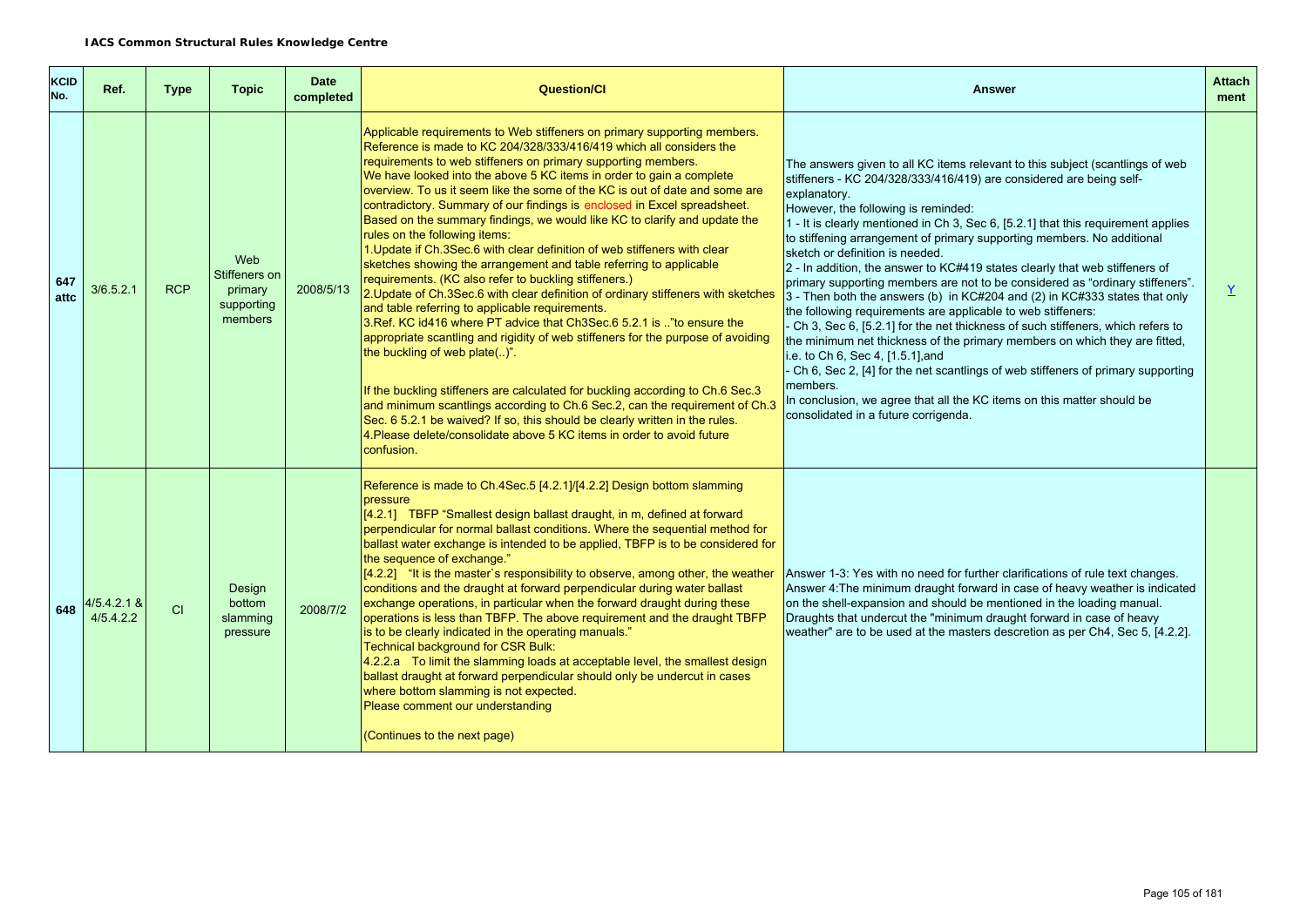| KCID<br>No. | Ref.                       | <b>Type</b> | <b>Topic</b>                             | <b>Date</b><br>completed | Question/Cl                                                                                                                                                                                                                                                                                                                                                                                                                                                                                                                                                                                                                                                                                                                                                                                                                                                                                                                               | <b>Answer</b>              | <b>Attach</b><br>ment |
|-------------|----------------------------|-------------|------------------------------------------|--------------------------|-------------------------------------------------------------------------------------------------------------------------------------------------------------------------------------------------------------------------------------------------------------------------------------------------------------------------------------------------------------------------------------------------------------------------------------------------------------------------------------------------------------------------------------------------------------------------------------------------------------------------------------------------------------------------------------------------------------------------------------------------------------------------------------------------------------------------------------------------------------------------------------------------------------------------------------------|----------------------------|-----------------------|
| 648         | $4/5.4.2.1$ &<br>4/5.4.2.2 | <b>CI</b>   | Design<br>bottom<br>slamming<br>pressure | 2008/7/2                 | (Continuation of the former page)<br>[Q1. We assume the "smallest design ballast draught() for normal ballast<br>conditions" is referring to the ballast condition of Sec. 7 [2.2.2]. Please confirm.<br>If yes, please add the reference in the rules for sake of clarity.<br>Q2. Regarding sequential ballast operation.<br>According to [4.2.1] "Where the sequential method for ballast water exchange<br>$\left  \dots \right $ is applied, TBFP is to be considered for the sequence of exchange". Ch.4<br>Sec. 8 [2.2.2] require that "typical sequences for change at sea, where<br>applicable" are included in the lading manual.<br>In order to evaluate [4.2.1] we understand that the loading sequence for<br>ballast exchange is required in the loaing manual in case of sequential ballast<br>operation.<br>Please confirm. If yes, please clarify rules.                                                                  | (Refer to the former page) |                       |
|             |                            |             |                                          |                          | Q3. Regarding sequential ballast operation.<br>We assume design draft for slamming, TBFP, is minimum among TBFP,<br>according to Sec7 [2.2.2] And TBFP, Ballast exchange in LM Sec8 [2.2.2]<br>Please advice. Please amend rules for clarity.<br>Q4. Masters responsibility.<br>According to [4.2.2] and CSR TB we understand that TBFP may be undercut if<br>weather permits.<br>If the loading manual includes more than one ballast exchange condition e.g:<br>WB Seagoing (Sec. 7 $[2.2.2]$ ) TBFP = 7m<br>WB Exchange cond. 1 TBFP = $6 m$<br>WB Exchange cond. $2$ TBFP = 6.5 m<br>If no explicit request exist from designers, we assume TBFP for bottom<br>forward scantling may be chosen to be TBFP=6.5 m.<br>The limitation to TBFP will be stated in the vessel operating manual.<br>It is then the masters responsibility to utilize WB Exchange cond. 1 only when<br>weather permits according to [4.2.2]<br>Please advise. |                            |                       |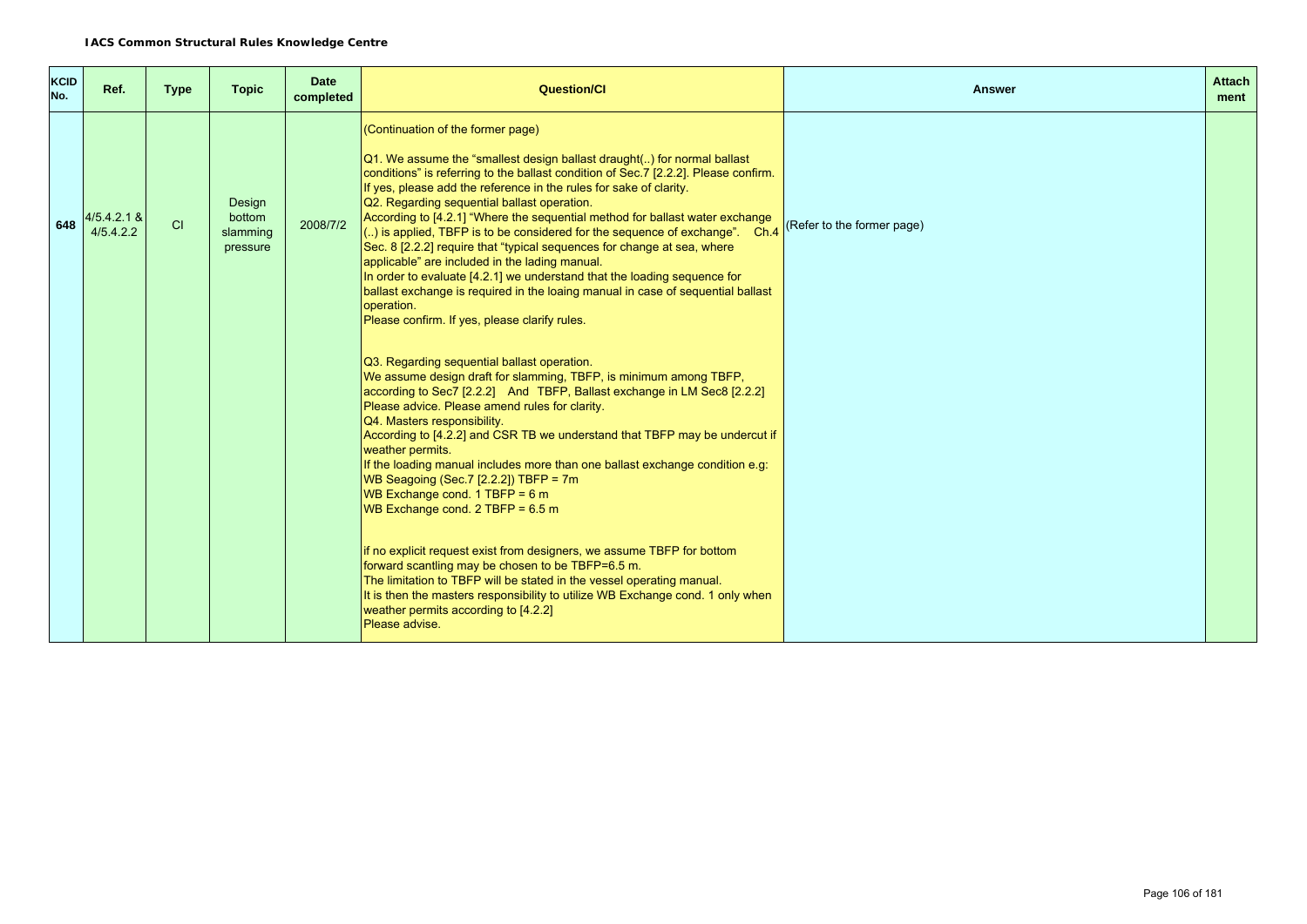| <b>KCID</b><br>No. | Ref.      | <b>Type</b> | <b>Topic</b>                        | <b>Date</b><br>completed | <b>Question/Cl</b>                                                                                                                                                                                                                                                                                                                                                                                                                                                                                                                                                                                                                                                                                                                                                                                                                                                                                                                                                                                                                                                                                                                                                                                                                                                                                                                                                                                                                                                                                                                                                                                                 | <b>Answer</b>                                                                                                                      | <b>Attach</b><br>ment |
|--------------------|-----------|-------------|-------------------------------------|--------------------------|--------------------------------------------------------------------------------------------------------------------------------------------------------------------------------------------------------------------------------------------------------------------------------------------------------------------------------------------------------------------------------------------------------------------------------------------------------------------------------------------------------------------------------------------------------------------------------------------------------------------------------------------------------------------------------------------------------------------------------------------------------------------------------------------------------------------------------------------------------------------------------------------------------------------------------------------------------------------------------------------------------------------------------------------------------------------------------------------------------------------------------------------------------------------------------------------------------------------------------------------------------------------------------------------------------------------------------------------------------------------------------------------------------------------------------------------------------------------------------------------------------------------------------------------------------------------------------------------------------------------|------------------------------------------------------------------------------------------------------------------------------------|-----------------------|
| 649                | 4/7.2.1.1 | Question    | <b>Maximum</b><br><b>Cargo Mass</b> | 2008/10/10               | Reference is made to Ch. 4 Sec. 7 [2.1.1] and KC Id. 491. In KC #491 we<br>asked the basis for MHD/MH according to [2.1.1] Quote Question: Ch. 4 Sec.<br>7 [2.1.1] "For determination of the maximum cargo mass in cargo holds, the<br>condition corresponding to the ship being loaded at maximum draught with<br>50% of consumables is to be considered." [2.1.1] is stating that a typical short<br>voyage condition should be the basis for strength verification. Please advise<br>correct interpretation of this paragraph for a typical BC-A vessel.<br>"Empty holds": Maximum cargo mass from loading manual is normally the<br>mass MH from homogenous condition. This mass is normally smaller than the<br>Mfull mass according to [3.2.1]. Maximum cargo mass in cargo hold is<br>therefore Mfull. It is therefore assumed that [2.1.1] is automatically fulfilled for<br>empty holds. Please confirm. "Ore loaded holds": Maximum cargo mass MHD<br>from the loading manual is normally the maximum cargo mass in cargo holds.<br>MHD + 10% MH is, according to [4.4.1], used for strength assessment.<br>Please advise if the mass MHD according to [2.1.4]/[3.2.1] should be<br>established based on a short voyage condition with 50% consumables with<br>even filling at scantling draft.<br>According to the provision of [2.1.1] maximum cargo mass Mh or Mhd should<br>be obtained from loading conditions at full scantling draft and with 50%<br>consumables. In general the maximum cargo mass (Mh) for an empty hold<br>(Mh) corresponds to the cargo mass in homogeneous full condition at | [2.1.1] is applicable only to [2.1.2] thru [2.1.4]. The latter paragraphs require<br>same filling ratio in all loaded cargo holds. |                       |
|                    |           |             |                                     |                          | scantling draft and with 50% consumables. Hence Mhd corresponds to the<br>cargo mass in alternate loading condition at scantling draft and with 50%<br>consumables. Mfull is an artificial cargo mass and the maximum permissible<br>cargo mass for an empty cargo hold in connection with the determination of<br>hold mass curve. Ungoute We can not see that PT answered whether or not<br>these conditions should be based on "even filling at scantling draft." Please<br>advise.                                                                                                                                                                                                                                                                                                                                                                                                                                                                                                                                                                                                                                                                                                                                                                                                                                                                                                                                                                                                                                                                                                                             |                                                                                                                                    |                       |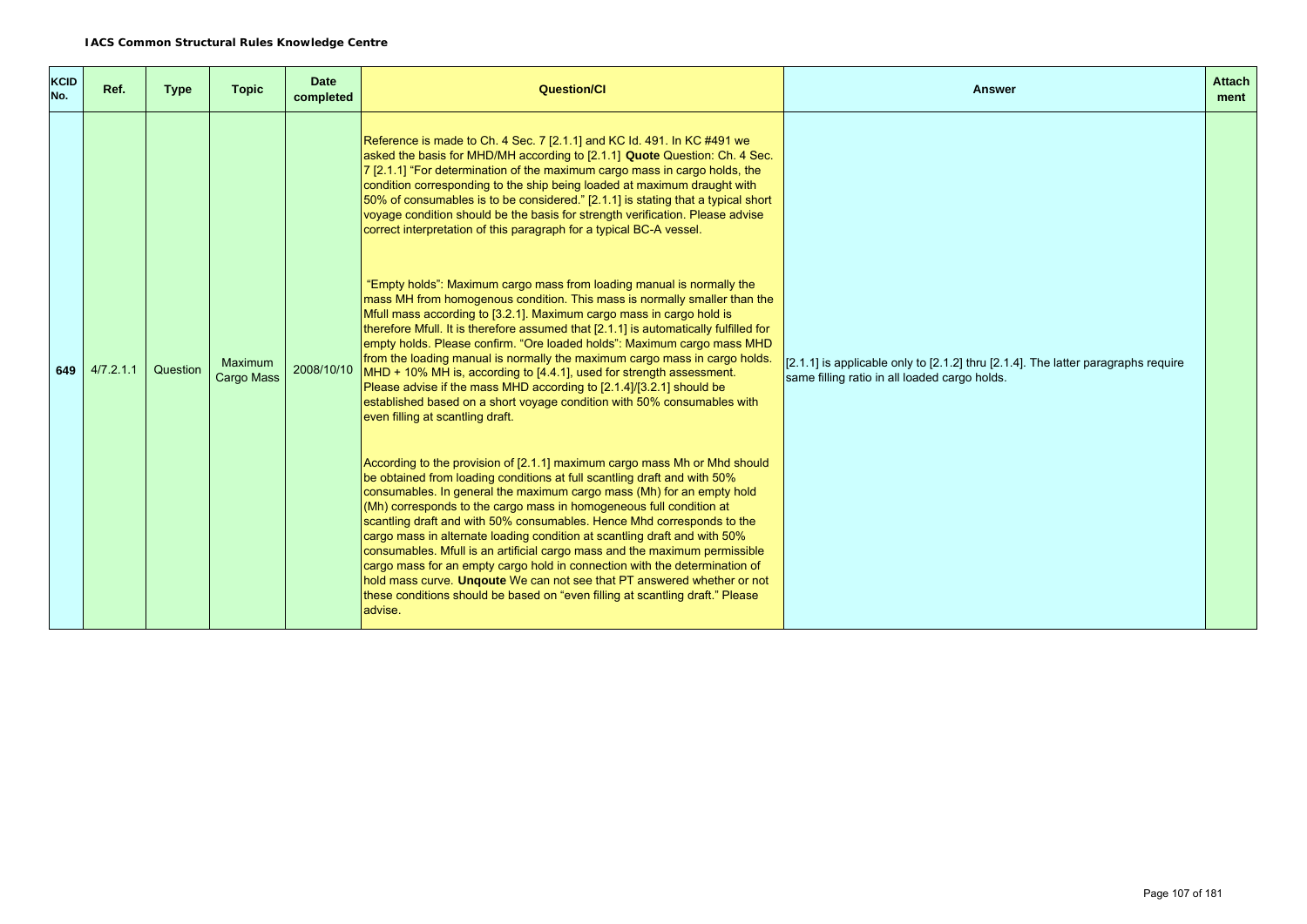| <b>KCID</b><br>No. | Ref.                   | <b>Type</b> | <b>Topic</b>                             | <b>Date</b><br>completed | <b>Question/CI</b>                                                                                                                                                                                                                                                                                                                                                                                                                                                                                                                                                                                                                                                                                                                                                                                                                                                                                                                                                                                                                                                                                                                                                                                                                         | Answer                                                                                                                                                                                                                                                                                                                                                                                                                                                                                                                                                                                                                                                                                                                                                  | <b>Attach</b><br>ment |
|--------------------|------------------------|-------------|------------------------------------------|--------------------------|--------------------------------------------------------------------------------------------------------------------------------------------------------------------------------------------------------------------------------------------------------------------------------------------------------------------------------------------------------------------------------------------------------------------------------------------------------------------------------------------------------------------------------------------------------------------------------------------------------------------------------------------------------------------------------------------------------------------------------------------------------------------------------------------------------------------------------------------------------------------------------------------------------------------------------------------------------------------------------------------------------------------------------------------------------------------------------------------------------------------------------------------------------------------------------------------------------------------------------------------|---------------------------------------------------------------------------------------------------------------------------------------------------------------------------------------------------------------------------------------------------------------------------------------------------------------------------------------------------------------------------------------------------------------------------------------------------------------------------------------------------------------------------------------------------------------------------------------------------------------------------------------------------------------------------------------------------------------------------------------------------------|-----------------------|
| 650<br>attc        | 7/2.3.2.1              | <b>RCP</b>  | <b>FE Model</b>                          | 2008/5/28                | Reference is made to Chapter 7 Section 2 3.2.1<br>Quote<br>Where the effects of openings are not considered in the FE model, the<br>reference stresses in way of the openings are to be properly modified with<br>adjusting shear stresses in proportion to the ration of web height and opening<br>height.<br><b>Ungoute</b><br>There is no clear definition in the rule on how to make this correction. We<br>know this is done differently between different customers. Definitions known to<br>DNV are the "Vertical" and "CSR Tank" procedure as illustrated in attachment.<br>Please conclude on a procedure to be used for CSR Bulk and include in Ch. 7<br>Sec. 2 or in Appendix to Ch. 7 as found appropriate.                                                                                                                                                                                                                                                                                                                                                                                                                                                                                                                    | We will consider the Rule change considering the proposal.                                                                                                                                                                                                                                                                                                                                                                                                                                                                                                                                                                                                                                                                                              | $\underline{Y}$       |
| 651                | <b>Table</b><br>11.2.2 | CI          | Girder/Prima<br>ry supporting<br>members | 2008/5/28                | Reference is made to Ch. 11 Sec. 2 Table 2.<br>Please find enclosed an extract of all girder/primary supporting entries of Table<br>1. General requirements to welding of primary supporting members is given in<br>"Primary supporting members" => "Web plate and girder plate" to "Shell<br>plating, deck plating, inner bottom plating( $\ldots$ ) => F1 for "at end (15% of span)<br>and F2 for "Elsewhere"<br>2. If we refer to "Bottom and double bottom" $\Rightarrow$ "Side girder ()" to "Bottom and<br>inner bottom plating" => F3. This is in contradiction to item 1 above where the<br>same structural elements are specified. There is no special consideration at<br>15% of span at ends. (Towards bulkheads)<br>3. If we refer to "Side and inner side in double side structure" => "Web of<br>primary supporting members" to "Side plating, inner side plating and web of<br>primary supporting members" $\Rightarrow$ F2. Which is in line with item 1, except that<br>no increase is specified towards span ends.<br>Q1: Please comment on above understanding.<br>Q2: We assume that girder web to shell plating to inner bottom/side should be<br>minimum F2 as given in "Primary supporting members". Please advise. | "Primary supporting member" in "Hull area" of Table 2 means the primary<br>supporting member arranged in the structure other than double bottom and<br>double side structure, i.e., the primary supporting member with one plate<br>flange.<br>Therefore, the primary supporting members with two plate flanges such as<br>girders or floors in double bottom, horizontal girder or transverses laying from<br>side to side in double side are not applicable to "Primary supporting<br>members".<br>In order to clarify this matter, the words "and girder plate" in "Of" column for<br>the Hull Area "Primary supporting members" should be deleted.<br>We will issue the editorial corrections as a "Corrigenda" for clarification of this<br>table. |                       |
| 653                | 4/5.4.1.1              | <b>CI</b>   | pS and pW                                | 2009/3/3                 | In Ch 4, Sec 5, $[4.1.1]$ , the definition of pS and pW is not clear, there are two<br>different interpretations:<br>1. the pS & pW is calculated at position TB at side shell, whatever is the value<br>of z<br>2. the pS & pW is calculated at the exact value of z of the loading point where<br>the bow pressure P_FB is to be estimated<br>What is the correct interpretation?                                                                                                                                                                                                                                                                                                                                                                                                                                                                                                                                                                                                                                                                                                                                                                                                                                                        | Interpretation 2 is correct.<br>In order to clarify the requirement together with the clarification of the<br>calculation point, we will consider the rule change proposal.                                                                                                                                                                                                                                                                                                                                                                                                                                                                                                                                                                             |                       |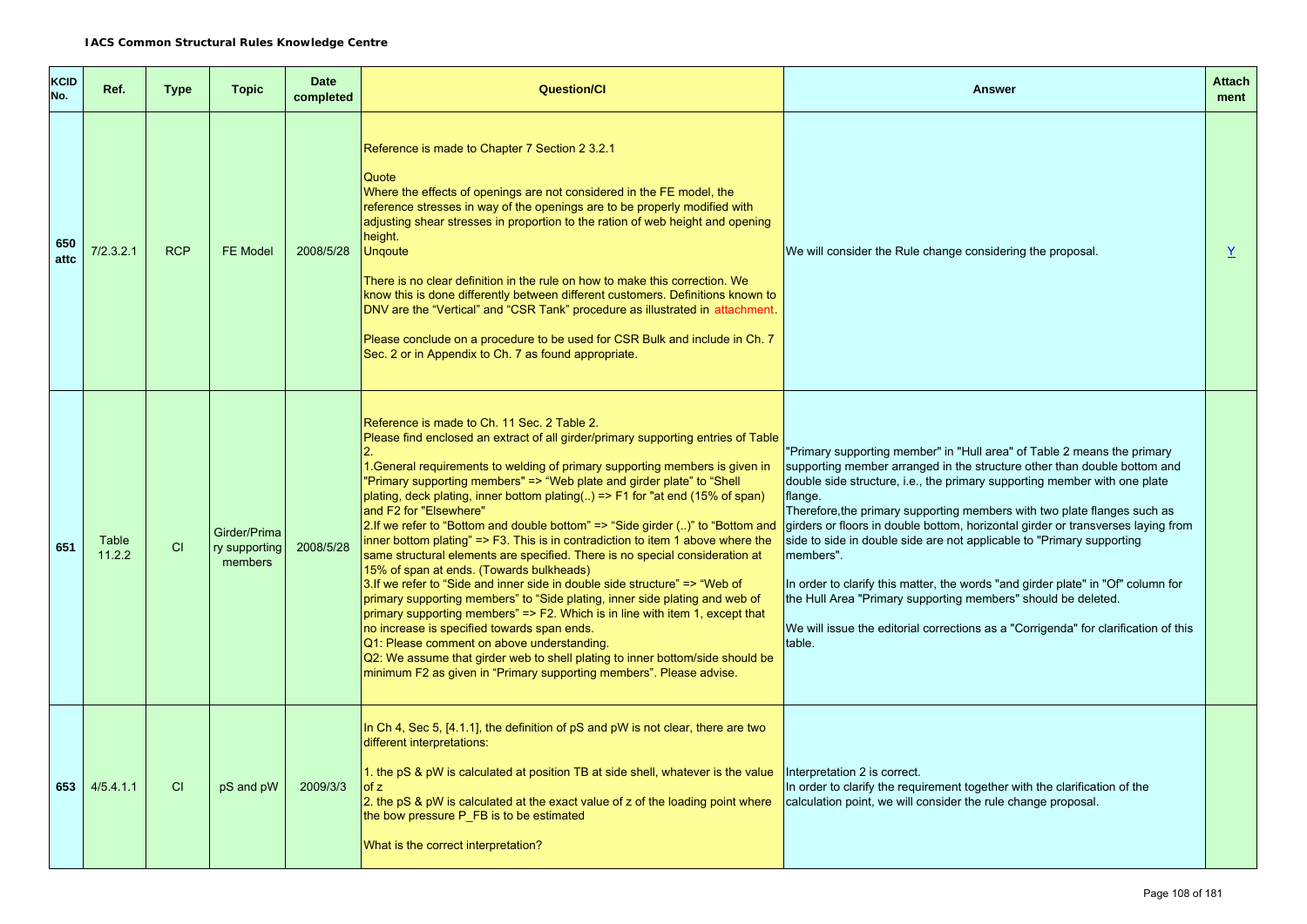| <b>KCID</b><br>No. | Ref.                    | <b>Type</b> | <b>Topic</b>                                              | <b>Date</b><br>completed | <b>Question/Cl</b>                                                                                                                                                                                                                                                                                                                                                                                                                                                                                                                             | Answer                                                                                                                                                                                                                                                                                                                                                                                                                                                        | <b>Attach</b><br>ment |
|--------------------|-------------------------|-------------|-----------------------------------------------------------|--------------------------|------------------------------------------------------------------------------------------------------------------------------------------------------------------------------------------------------------------------------------------------------------------------------------------------------------------------------------------------------------------------------------------------------------------------------------------------------------------------------------------------------------------------------------------------|---------------------------------------------------------------------------------------------------------------------------------------------------------------------------------------------------------------------------------------------------------------------------------------------------------------------------------------------------------------------------------------------------------------------------------------------------------------|-----------------------|
| 654                | 9/1.4                   | Question    | collision<br>bulkhead                                     | 2008/9/10                | How is the additional safety taken into account for the collision bulkhead,<br>when not subjected to lateral loads from tanks, hence fore peak is void space?                                                                                                                                                                                                                                                                                                                                                                                  | The scantling of collision bulkhead is enhanced to the other bulkheads,<br>according to Ch 6 Sec 1, [3.2.2] for bulkhead plating and Ch 6 Sec 2, [3.2.5]<br>for ordinary stiffeners. Where the collision bulkhead is a boundary of void<br>space, the scantling may be derived by considering the void space as flooded,<br>using the requirements mentioned above. We will consider a rule change for<br>primary supporting members under flooded condition. |                       |
| 655                | 10/1.5.3.2              | Question    | Diameter of<br>rudder stock                               | 2008/4/22                | Please amend the diameter of rudder stock in the formula of ws to D1 from d1                                                                                                                                                                                                                                                                                                                                                                                                                                                                   | This is a typo. We will consider an editorial correction                                                                                                                                                                                                                                                                                                                                                                                                      |                       |
|                    | 656 10/1.3.3.3 Question |             | Light ballast<br>Conditions                               | 2008/5/13                | When a vessel is sailing on a light ballast condition, rudder force may not act<br>on the upper part of the rudder above the ballast draft. This gives<br>unfavorable(increased) support force for the neck bearing or upper pintle<br>bearing in case of semi-spade rudder. This should be taken into account as<br>minimum support force like DNV Rules.                                                                                                                                                                                     | We think that a partly submerged semi spade rudder generates less bending<br>moment in the neck bearing than in fully submerged operation. A minimum<br>value for the support force is not to be defined.                                                                                                                                                                                                                                                     |                       |
| 657                | 10/1.5.1.3              | Question    | Unit of shear<br>stress                                   | 2008/4/22                | The unit of shear stress should be N/mm^2.                                                                                                                                                                                                                                                                                                                                                                                                                                                                                                     | This is a typo. We will consider an editorial correction.                                                                                                                                                                                                                                                                                                                                                                                                     |                       |
|                    | 658 10/1.5.1.3          | Question    | Formula for<br>equivalent<br>stress                       | 2008/4/22                | Wrong formula for equivalent stress                                                                                                                                                                                                                                                                                                                                                                                                                                                                                                            | This is a typo. We will consider an editorial correction                                                                                                                                                                                                                                                                                                                                                                                                      |                       |
| 659                | 6/3.3.1.1               | Question    | <b>Bilge strake</b><br>or other<br>curved<br>panels       | 2008/7/2                 | Application of the requirement "t>b/100"<br>The formula does not seem applicable to bilge strake or other curved panels                                                                                                                                                                                                                                                                                                                                                                                                                        | This is right. This requirement is only applicable to planar plate panels. A rule<br>change will be considered.                                                                                                                                                                                                                                                                                                                                               |                       |
| 661                | 3/6.6.5.2               | <b>RCP</b>  | <b>Net</b><br>Thickness of<br>the<br>intermediate<br>flat | 2008/5/9                 | Ch3, Sect6,6.5.2 of the subject rules states "The net thickness of the<br>intermediate flat is to be equal to that of the bilge strake. However, thickness<br>may generally not be greater that 15mm."<br>It is understood that the 15mm maximum should be the 'as-built' thickness, in<br>keeping with previous rule sets.<br>We propose the following corrigenda to clarify this:<br>"The net thickness of the intermediate flat is to be equal to that of the bilge<br>strake. However, the gross thickness need not be greater than 15mm." | Yes, the 15mm maxumum should be the "as-built' thickness.<br>We will consider the editorial correction in order to clarify this.                                                                                                                                                                                                                                                                                                                              |                       |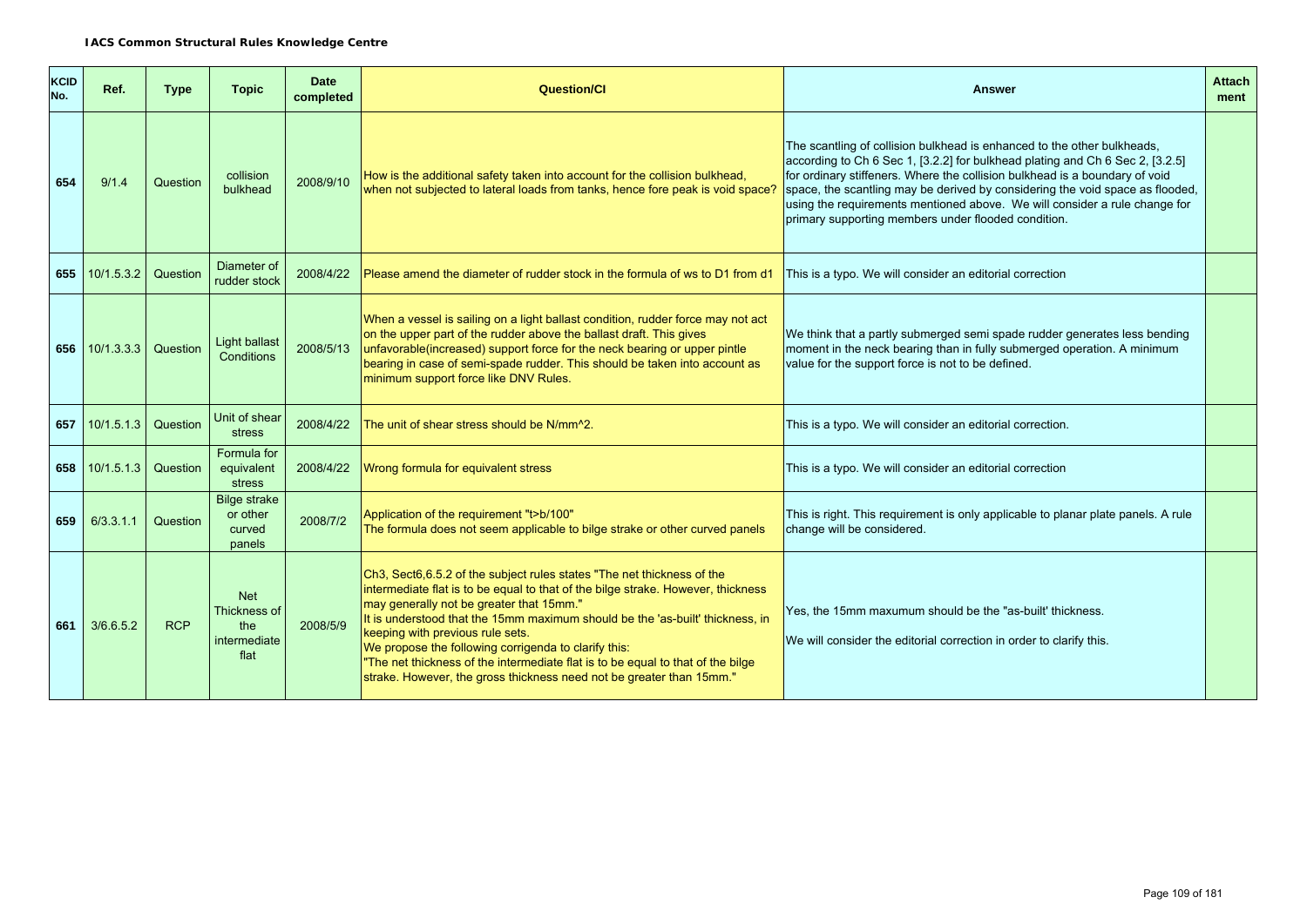| <b>KCID</b><br>No. | Ref.      | Type | <b>Topic</b>                                 | <b>Date</b><br>completed | Question/Cl                                                                                                                                                                                                                                                                                                                                                                                                                                                                                                                                                                                                                                                                                                                                                             | <b>Answer</b>                                        | <b>Attach</b><br>ment |
|--------------------|-----------|------|----------------------------------------------|--------------------------|-------------------------------------------------------------------------------------------------------------------------------------------------------------------------------------------------------------------------------------------------------------------------------------------------------------------------------------------------------------------------------------------------------------------------------------------------------------------------------------------------------------------------------------------------------------------------------------------------------------------------------------------------------------------------------------------------------------------------------------------------------------------------|------------------------------------------------------|-----------------------|
| 662                | 4/6.2.2.1 | СI   | <b>Inertial</b><br>pressure due<br>to liquid | 2008/5/28                | CSR JBP Chapter4 Section6 [2.2.1] Inertial pressure due to liquid<br>[Quote]<br>When checking ballast water exchange operations by means of the flow<br>through method, the inertial pressure due to ballast water is not to be<br>considered for local strength assessments and direct strength analysis.<br>[End quote]<br>Please be kindly requested to clarify that when the ship's ballast water change<br>method is designed as flow through method, only hydrostatic water ballast<br>pressure, regardless of inertial pressure, would be considered for local<br>strength check as per Chapter 6 and to carry out the direct strength analysis<br>as per Chapter 4 Appendix 2 (e.g. analysis of the transverse bulkhead under<br>heavy ballast load condition). | Please consider the answer to question in KC ID 226. |                       |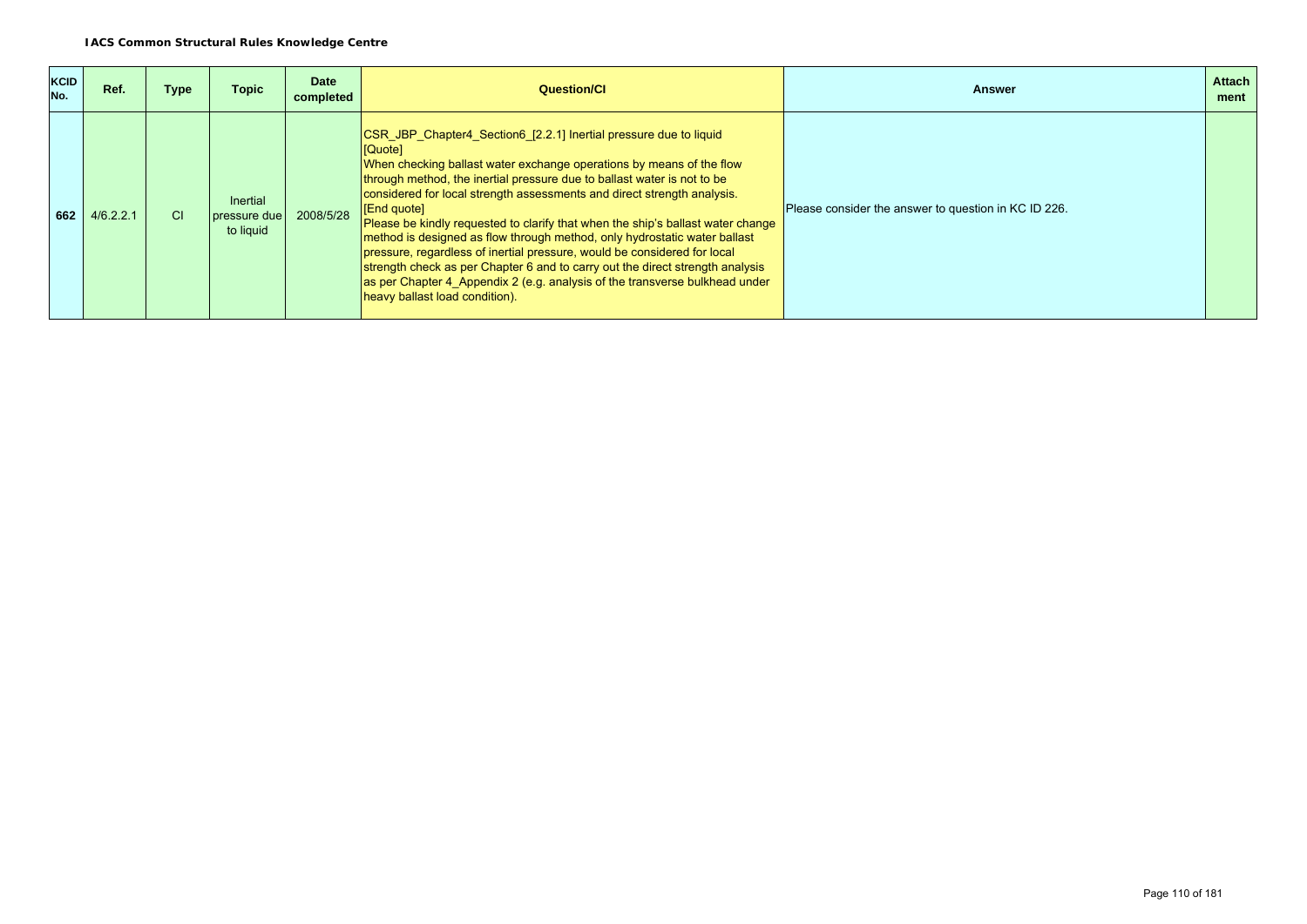| <b>KCID</b><br>No. | Ref.      | <b>Type</b> | <b>Topic</b>                                           | <b>Date</b><br>completed | <b>Question/Cl</b>                                                                                                                                                                                                                                                                                                                                                                                                                                                                                                                                                                                                                                                                                                                                                                                                                                                                                                                                                                                                                                                                                                                                                                                                                                                                                  | <b>Answer</b>                                                                                                                                                                                                                                                                                                                                                                                                                                                                                                                                                                                                                                                                                                                                                                                                                                                                                                                                        | <b>Attach</b><br>ment |
|--------------------|-----------|-------------|--------------------------------------------------------|--------------------------|-----------------------------------------------------------------------------------------------------------------------------------------------------------------------------------------------------------------------------------------------------------------------------------------------------------------------------------------------------------------------------------------------------------------------------------------------------------------------------------------------------------------------------------------------------------------------------------------------------------------------------------------------------------------------------------------------------------------------------------------------------------------------------------------------------------------------------------------------------------------------------------------------------------------------------------------------------------------------------------------------------------------------------------------------------------------------------------------------------------------------------------------------------------------------------------------------------------------------------------------------------------------------------------------------------|------------------------------------------------------------------------------------------------------------------------------------------------------------------------------------------------------------------------------------------------------------------------------------------------------------------------------------------------------------------------------------------------------------------------------------------------------------------------------------------------------------------------------------------------------------------------------------------------------------------------------------------------------------------------------------------------------------------------------------------------------------------------------------------------------------------------------------------------------------------------------------------------------------------------------------------------------|-----------------------|
| 663                | 9/3.7.2.1 | <b>RCP</b>  | minimum<br>Scantlings of<br>the structural<br>elements | 2008/5/13                | 1. In the course of applying CSR for Bulkers, CCS has found some problems<br>existing with the CSR requirements relating to minimum scantlings of the<br>structural elements in way of machinery seatings, as specified in CSR BC,<br>Chapter 9 - Other Structures, Section 3, 7.2 Minimum scantlings, which is<br>quoted below for easy reference:<br>"7.2.1 The net scantlings of the structural elements in way of the internal<br>combustion engine seatings are to be obtained from the formulae in Tab 2."<br>2. This requirement is found to be irrational since the calculation results<br>proved to be unnecessarily large.<br>2.1 CCS is of the opinion that the internal combustion engine manufacturers<br>are the ones who should be responsible for the design of the engine seatings<br>since they have the richest experience of application and the authority, and<br>accordingly the design of the seatings should follow the<br>suggestions/instructions provided by the manufactures.<br>3. Therefore, CCS proposes to substitute the above mentioned paragraph and<br>tab.2 by the new "7.2.1 The net scantlings of the structural elements in way of<br>the internal combustion engine seatings are to be in accordance with the<br>scantlings provided by the manufactures." | As the same question is uploaded on KC ID 413, please refer to the answer in<br>KC ID 413.                                                                                                                                                                                                                                                                                                                                                                                                                                                                                                                                                                                                                                                                                                                                                                                                                                                           |                       |
| 664                | 6/1.3.2.3 | Question    | thickness for<br>corrugated<br>bulkhead<br>plate       | 2008/10/10               | Required thickness for corrugated bulkhead plate Ref. CSR for Bulk Carriers<br>Ch6 Sec.1 2.1.1, 3.2.1 and 3.2.3 When calculating the required thickness for<br>build-up corrugation bulkheads in intact condition by 3.2.1 of Ch.6 Sec.1,<br>should s of the formula be taken greater width of flange or web according to<br>2.1.1? We understand that the requirements of 2.1.1 are come from UR S18<br>and only applicable to the requirement of flooding condition. Please clarify.<br>According to UR S18.4.7, s of the formula for obtaining tN is taken narrower<br>plate width. Can we use narrower width for tN in CSR? Please clarify.                                                                                                                                                                                                                                                                                                                                                                                                                                                                                                                                                                                                                                                     | 1. Ch 6 Sec 1 [3.2.1] and [3.2.4] "s" is to be taken equal to the value defined in<br>[2.1.1]. For built up corrugation, when the different thickness of flange and<br>web are designed, "s" is to be taken equal to the flange and web of<br>corrugation respectively.<br>2. Ch 6 Sec 1 [3.2.3]<br>1) "s" and "p" of the 1st formula should be selected respectively for web and<br>flange in general, (e.g., applied to also for cold forming corrugated bulkhead),<br>2) "s" and "p" of the 2nd formula should be selected for narrower plating,<br>3) "s" and "p" of the 3rd to 5th formulas should be selected for wider plating.<br>In order to clarify these requirements, we will conisder the RCP. Regarding<br>the answer of KC 553 The answer seems to be vague but not to be incorrect<br>because it is obviously that the elementary plate panel for built-up corrugated<br>bulkhead is divided into the flange and web of corrugation. |                       |
| 665                | 9/3.4.1.2 | <b>RCP</b>  | <b>Transverse</b><br>spacing                           | 2008/4/24                | Transverse spacing in machinery space<br>In Ch9, Sec3, 3.1.3, the side transverse spacing is restricted upto 4/5 frame<br>spacings.<br>On the other hand, greater spacing is also permitted at the last sentence<br>stated below:<br>"Side transverse spacing greater than that above may be accepted provided<br>that the scantlings of ordinary frames<br>are increased, according to the Society's requirements to be defined on a case<br>by case basis."<br>In Ch9, Sec3, 4.1.2, the platform transverse spacing is restricted upto 4 frame<br>spacings.<br>Can greater spacing be permitted as similar to the above?                                                                                                                                                                                                                                                                                                                                                                                                                                                                                                                                                                                                                                                                          | The primary support i.w.o. the platform is to be integrated with the primary<br>members in the side. Hence where larger spacings are allowed in the side it<br>will result in an equally larger spacing in the platform.                                                                                                                                                                                                                                                                                                                                                                                                                                                                                                                                                                                                                                                                                                                             |                       |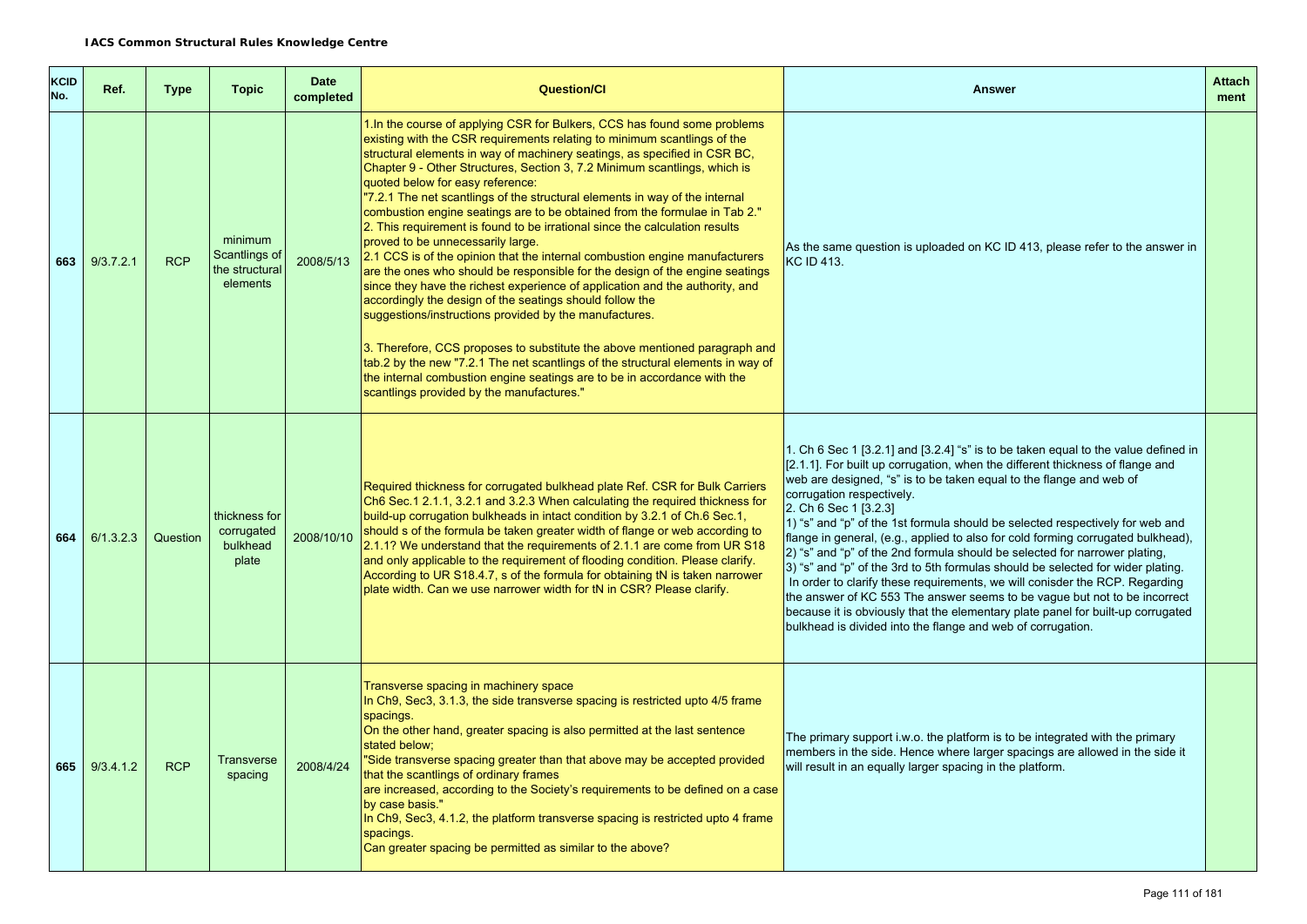| KCID<br>No. | Ref.                            | <b>Type</b> | <b>Topic</b>                                | <b>Date</b><br>completed | <b>Question/Cl</b>                                                                                                                                                                                                                                                                                                                                                                                                                                                                                                                                                                                                                                                                                                                                                                                                                                                                                                                                                                                                                                                                                                                                                                                                                                                                                                                                                                                                                                                                                                      | <b>Answer</b>                                                                                                                                                                                                                                                                                                                                                                                                                                                                                                    | <b>Attach</b><br>ment |
|-------------|---------------------------------|-------------|---------------------------------------------|--------------------------|-------------------------------------------------------------------------------------------------------------------------------------------------------------------------------------------------------------------------------------------------------------------------------------------------------------------------------------------------------------------------------------------------------------------------------------------------------------------------------------------------------------------------------------------------------------------------------------------------------------------------------------------------------------------------------------------------------------------------------------------------------------------------------------------------------------------------------------------------------------------------------------------------------------------------------------------------------------------------------------------------------------------------------------------------------------------------------------------------------------------------------------------------------------------------------------------------------------------------------------------------------------------------------------------------------------------------------------------------------------------------------------------------------------------------------------------------------------------------------------------------------------------------|------------------------------------------------------------------------------------------------------------------------------------------------------------------------------------------------------------------------------------------------------------------------------------------------------------------------------------------------------------------------------------------------------------------------------------------------------------------------------------------------------------------|-----------------------|
| 666         | $9/1.4.4.4 \&$<br>9/2.4.3.4     | Question    | deck primary<br>supporting<br>members       | 2008/9/10                | According to the answer in KC 312, the requirement of Ch6 Sec4, 2.6 is<br>applicable to deck primary supporting members in Fore and Aft. In calculating<br>the scantling of the members in Fore and Aft according to the formula<br>specified in Ch 6 Sec 4, 2.6.3, we understand that the applicable allowable<br>shear stress and lamda_s are R_y/square root (3) and 0.9 instead of 0.4 R_y<br>and 0.8, respectively, because the lamda p is 0.9 in the formula for plating of<br>aft part specified in Ch 9 Sec 2. Please confirm the above.                                                                                                                                                                                                                                                                                                                                                                                                                                                                                                                                                                                                                                                                                                                                                                                                                                                                                                                                                                        | Your interpretation is not right. If the scantling formulae for primary supporting<br>members are used in the fore and aft part, lambda-s and the allowable shear<br>stress, given in CH6, Sec4, are to be used (i.e. lambda-s equal to 0.8 and<br>allowable shear stress tau-a equal to 0.4Ry). However we will consider a<br>rule change in Ch.9 Sec.1 [4.4.4] and Ch.9 Sec.2 [4.3.4] so that the<br>requirements to primary supporting members are coherent within Ch.9 Sec.1<br>and Ch.9 Sec.2 respectively. |                       |
| 669<br>attc | Table<br>11.2.1                 | <b>RCP</b>  | Thickness of<br>abutting<br>plate           | 2008/10/10               | Reference is made to Chapter 11 Section 2 Table 1. Thickness of abutting<br>plate. Ref note (1) "t is as-built thickness of the thinner of two connected<br>members" However, in Chapter 11 Section 2 Figure 1, t refers to "as-built<br>thickness of abutting plate". Assuming that t1>t2 in attached figure. From a<br>strength continuity point of view we assume t1 should be applied when<br>evaluating the criteria. Please confirm Please update Table 1 accordingly.                                                                                                                                                                                                                                                                                                                                                                                                                                                                                                                                                                                                                                                                                                                                                                                                                                                                                                                                                                                                                                            | Your interpretation is right. We will consider the Rule Change proposal.                                                                                                                                                                                                                                                                                                                                                                                                                                         | $\underline{Y}$       |
| 671         | $4/5.2.2.1$ &<br>Table<br>4.5.4 | <b>RCP</b>  | External<br>ressures or<br>exposed<br>decks | 2008/7/16                | A separate definition of x (load point in the reference co-ordinate system<br>defined in Ch.1, Sec.4) appropriate for pressures defined in Ch.4, Sec.5, Table<br>4 is necessary.<br>External pressures on exposed decks (on hatch covers in Ch.9, Sec.5 as well)<br>for load case H1, H2, F1 and F2 are calculated based on x/LLL where LLL is a<br>freeboard length as defined in Ch.1, Sec.4, 3.2, while x is the X co-ordinate of<br>the load calculation point from the aft end of the scantling length L. The aft<br>end (AE) in Ch.1, Sec.4, Figure 4 is relevant to the scantling length L only<br>despite the fact that positions of the aft end and fore end in L are not the same<br>as those in LLL.<br>It is therefore proposed that x in Table 4 is to read 'xLL' measured from the aft<br>end of freeboard length LLL to be aligned with the text in the amended ILLC or<br>IACS UR S21, the origin of the requirement.<br>A background of this proposal is a sample calculation below indicating a<br>considerable difference in pressures between CSR-BC and IACS UR S21.<br>For exposed deck in way of No.1 cargo hold of a capesize bulk carrier where<br>LLL=279.622 m, a=0.356.<br>1) x(from aft end of L)=250.787 m, pw=80.564 kN/m2 according to the current<br>CSR-BC Ch.4, Sec.5, 2.2.1.<br>2) x(from fore end of LLL=24.872 m, pw=85.028 kN/m2 according to IACS UR<br>S21,2. In this case x(from aft end of LLL)=254.750 m.<br>The difference in pressure exceeding 5% should not be ignored. | We will consider the rule change proposal in order to be in line with IACS UR<br>S21.                                                                                                                                                                                                                                                                                                                                                                                                                            |                       |
| 672<br>attc | Table 11.2                      | Question    | fillet weld                                 | 2009/3/3                 | Ch11 Sec2, Table2 regulates the fillet welding as follows;<br>The ends of stiffeners : F0.<br>The brackets at the ends of stiffeners: F1<br>In case of stiffeners which are fitted with brackets at the ends, we think it<br>acceptable to apply F1 welding to the ends of the stiffeners. (Please refer to<br>the attachment.) Please confirm the above.                                                                                                                                                                                                                                                                                                                                                                                                                                                                                                                                                                                                                                                                                                                                                                                                                                                                                                                                                                                                                                                                                                                                                               | Where a bracket is provided at the end of a PSM or an ordinary stiffener,<br>stresses in a PSM or an ordinary stiffener may be reduced at its end.<br>Therefore, the fillet weld size F0 may be reduced to F1 which is the same as<br>intended for brackets.<br>Table 2 will be updated accordingly.                                                                                                                                                                                                             | $\underline{Y}$       |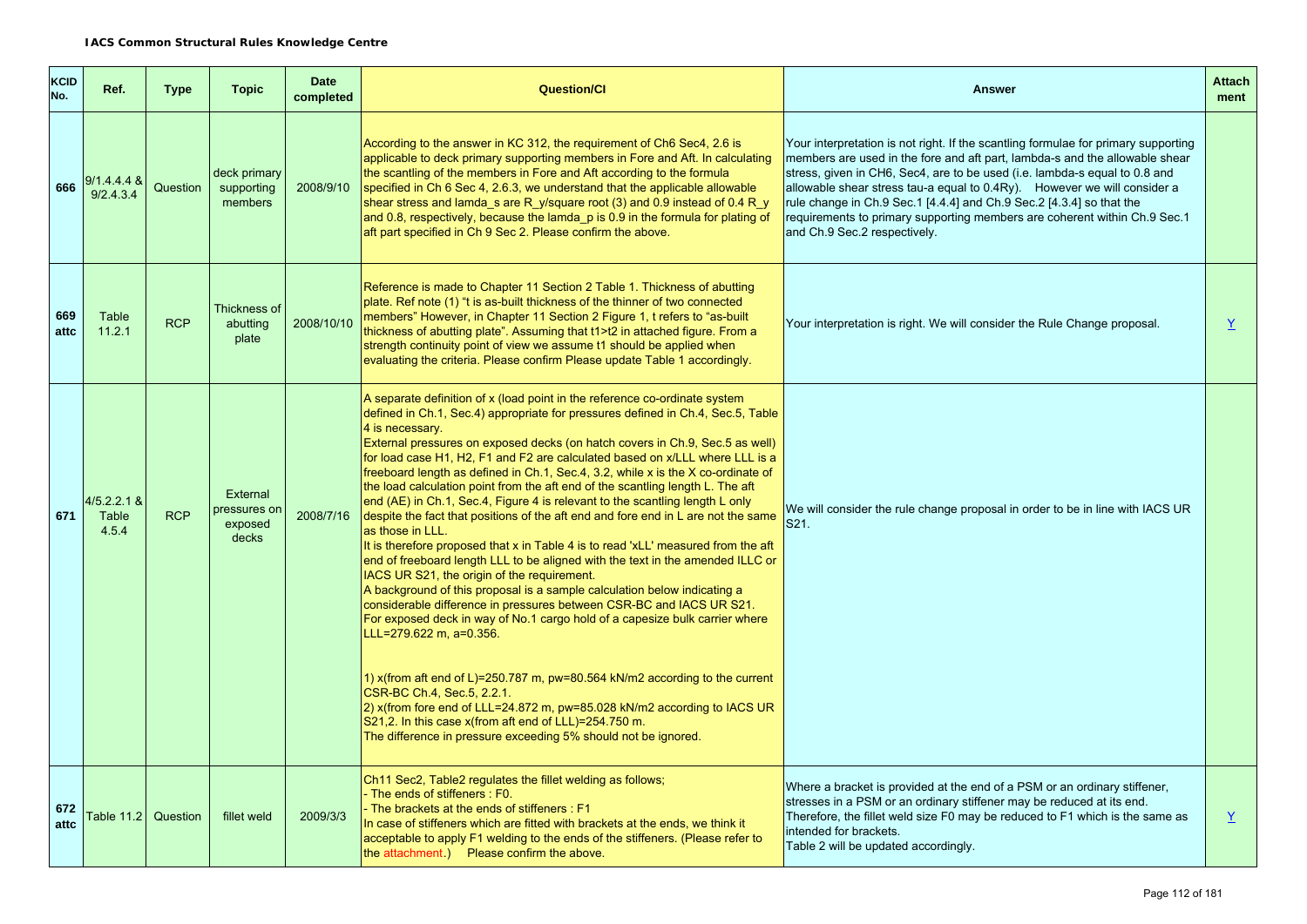| <b>KCID</b><br>No. | Ref.                                          | Type      | Topic                                    | Date<br>completed | Question/Cl                         | <b>Answer</b>                                                                                                                                                                                                                                                                                                                                                                                                                                                                                                                                                                                                                                                                                                                                                                                           | <b>Attach</b><br>ment |
|--------------------|-----------------------------------------------|-----------|------------------------------------------|-------------------|-------------------------------------|---------------------------------------------------------------------------------------------------------------------------------------------------------------------------------------------------------------------------------------------------------------------------------------------------------------------------------------------------------------------------------------------------------------------------------------------------------------------------------------------------------------------------------------------------------------------------------------------------------------------------------------------------------------------------------------------------------------------------------------------------------------------------------------------------------|-----------------------|
|                    | $673$ 4/3.2.2.2.<br>attc $\sqrt{8}$ 4/3.3.1.1 | <b>CI</b> | <b>Still Water</b><br>bending<br>moments | 2008/4/18         | <b>Please see attached Question</b> | The assumed still water bending moments specified in Ch 4 Sec 3, 2.2.2 are<br>used for strength check other than fatigue strength when the design still water<br>bending moments are not defined at the preliminary design stage. In this case,<br>the coefficient fp should be taken as 1.0.<br>The assumed still water bending moments may be used for fatigue check<br>when the design still water bending moments are not defined at the<br>preliminary design stage.<br>In this case, the coefficient fp should be taken as 1.0 too, because the static<br>load components are independent of the probability of occurrence.<br>Therefore, our interpretation is given as follows.<br>In applying the requirement 2.2.2 of Ch 4 Sec 3, MWV, H and MWV, S are<br>calculated by $3.1.1$ with fp=1.0. |                       |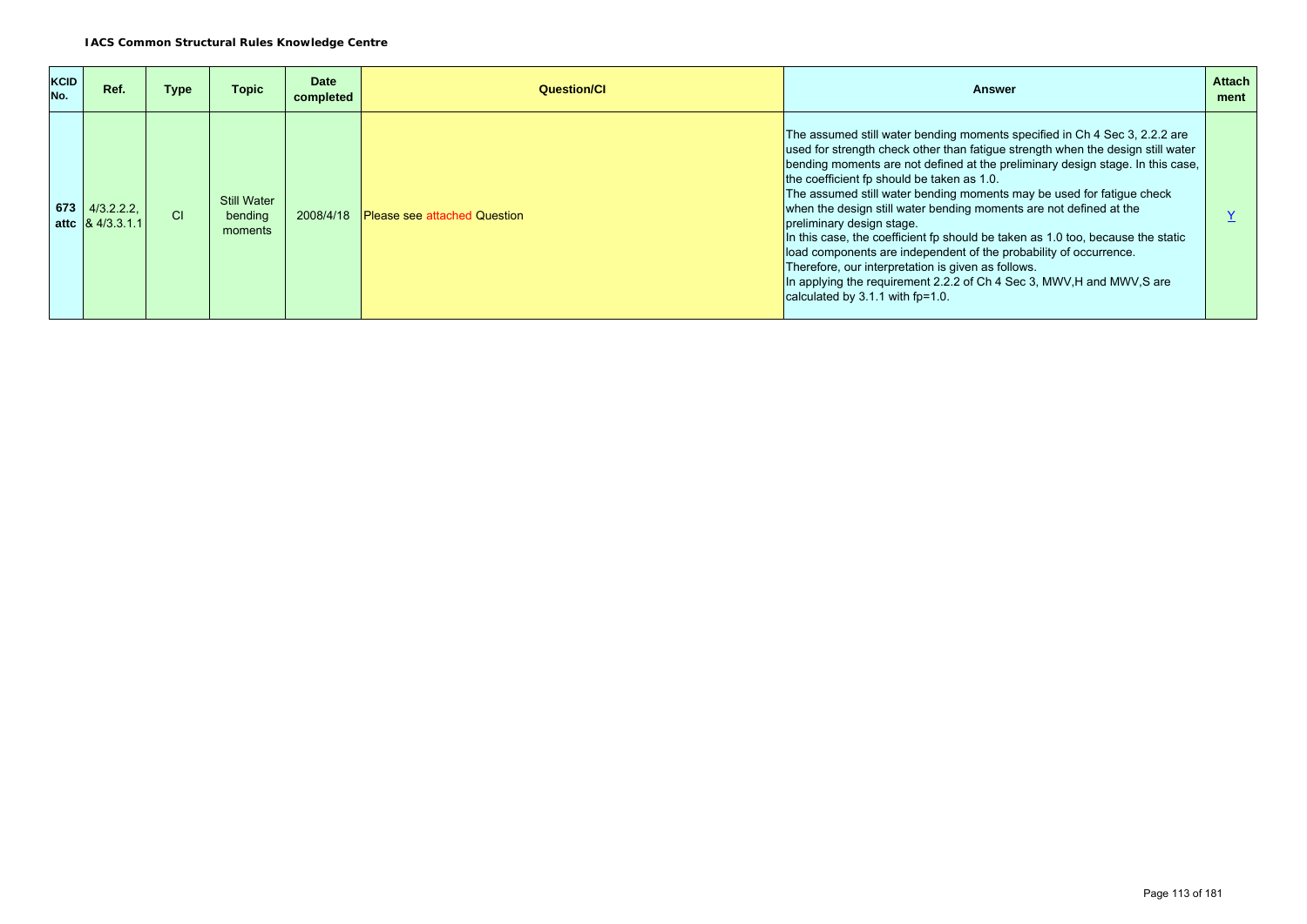| <b>KCID</b><br>No. | Ref.            | Type       | <b>Topic</b>                                   | <b>Date</b><br>completed | <b>Question/Cl</b>                                                                                                                                                                                                                                                                                                                                                                                                                                                                                                                                                                                                                                                                                                                                                                                                                      | <b>Answer</b>                                                                                                                                                                                                                                                                                                                                                                                                                                                                                                                                                                                                          | <b>Attach</b><br>ment |
|--------------------|-----------------|------------|------------------------------------------------|--------------------------|-----------------------------------------------------------------------------------------------------------------------------------------------------------------------------------------------------------------------------------------------------------------------------------------------------------------------------------------------------------------------------------------------------------------------------------------------------------------------------------------------------------------------------------------------------------------------------------------------------------------------------------------------------------------------------------------------------------------------------------------------------------------------------------------------------------------------------------------|------------------------------------------------------------------------------------------------------------------------------------------------------------------------------------------------------------------------------------------------------------------------------------------------------------------------------------------------------------------------------------------------------------------------------------------------------------------------------------------------------------------------------------------------------------------------------------------------------------------------|-----------------------|
| 674                | 3/6.7.2.1       | CI         | <b>DSS BC</b>                                  | 2008/4/24                | In case of a DSS BC which hopper and double side space forming a single<br>sea water ballast tank, whereas the topside tank is a dry compartment, we<br>have the following question:<br>1 - In relation to KC#510, should this topside tank be considered as a water<br>ballast compartment for the purpose of net scantling and fatigue assessment?<br>In case of yes:<br>2 - Should this topside tank be considered as a separated water ballast tank or<br>continuous with the double side tank?<br>3 - Since it is for the purpose of NET scantling, does that mean that corrosion<br>thickness tc should be considered as that of the actual dry compartment<br>instead of the virtual water ballast compartment?                                                                                                                  | Answer or Interpretation:<br>A1- The topside tank in this case (dry compartment from the water ballast tank<br>in double side space) should be considered as a dry compartment since it is<br>physicaly separated from the double side space.<br>A2- Not relevant<br>A3- It is considered as a dry compartment for corrosion addition tc as similar<br>to the design principle specified in Ch 3 Sec 6 7.2.1.                                                                                                                                                                                                          |                       |
| 675                | 7/2.3.2.3       | Question   | double<br>bottom<br>girders                    | 2009/5/27                | 1) Is it suitable to evaluate the equivalent stress of the coarse mesh of a<br>double bottom longitudinal girder (3 elements over the height and loaded with<br>bending), if the element size of the upper and lower element is 1.2 x frame<br>spacing? What is the maximum allowable element size and/or number in<br>relation to the girder height in order to consider the bending stress in the<br>equivalent stress criteria?<br>2) Please confirm that is not necessary to model a dummy truss element at<br>the connection of the double bottom girder to adjacent plating in order to<br>evaluate the bending stress of the girder!<br>3) If a girder is built with a flange instead of connecting two PSM, the axial<br>stress of the flange is to be evaluated and has to be within the design limits<br>(S_axial<=235/R_eH)? | 1. The girders such as the 1/3 of its height are 1.2 time of longitudinal frame<br>spacing should be divided into 4 or more elements height-wise. In general,<br>mesh height of girder is expected less than spacing of longitudinal stiffeners<br>according to Ch.7 Sec.2 2.2.4.<br>2. Such dummy element is not required from CSR requirements.<br>3. The axial stress of the flange should be less than the design limit (235/k).<br>This is the same as the axial stress of flange of trans. rings in bilge hopper<br>tanks and top side tanks should be less than design limit according to Ch.7<br>Sec. 2 3.2.1. |                       |
| 676                | Table<br>11.1.1 | <b>RCP</b> | <b>IACS</b><br>recommenda<br>tion No.47        | 2008/5/6                 | As stated in Ch11 Sec1, 1.3.1, Table1 is based on IACS recommendation<br>No.47.<br>However, it does not match the latest one, Revision 3 of IACS<br>recommendation No.47 issued in November 2006.<br>We request to update Ch11 Sec1, Table1 as the latest one.                                                                                                                                                                                                                                                                                                                                                                                                                                                                                                                                                                          | We will consider the rule change proposal.                                                                                                                                                                                                                                                                                                                                                                                                                                                                                                                                                                             |                       |
| 680                | 1/1.1.1.2       | Question   | <b>Bilge hopper</b><br>tank and<br><b>VOID</b> | 2008/6/19                | This bulk carrier is arranged with bilge hopper tank and VOID or TRUNK<br>space at deck as attached.<br>Please confirm whether CSR should be applied to the bulk carrier or not.                                                                                                                                                                                                                                                                                                                                                                                                                                                                                                                                                                                                                                                        | As stated in Ch1 Sec1, 1.1.2, CSR should be applied to a bulk carrier with<br>topside tanks. The questioned bulk carrier also has the configuration of<br>topside tanks, where VOID or TRUNK space is arranged in your sketch. The<br>usage of the space does not affect the application of CSR.<br>Accordingly, the ship should be applied with CSR.                                                                                                                                                                                                                                                                  |                       |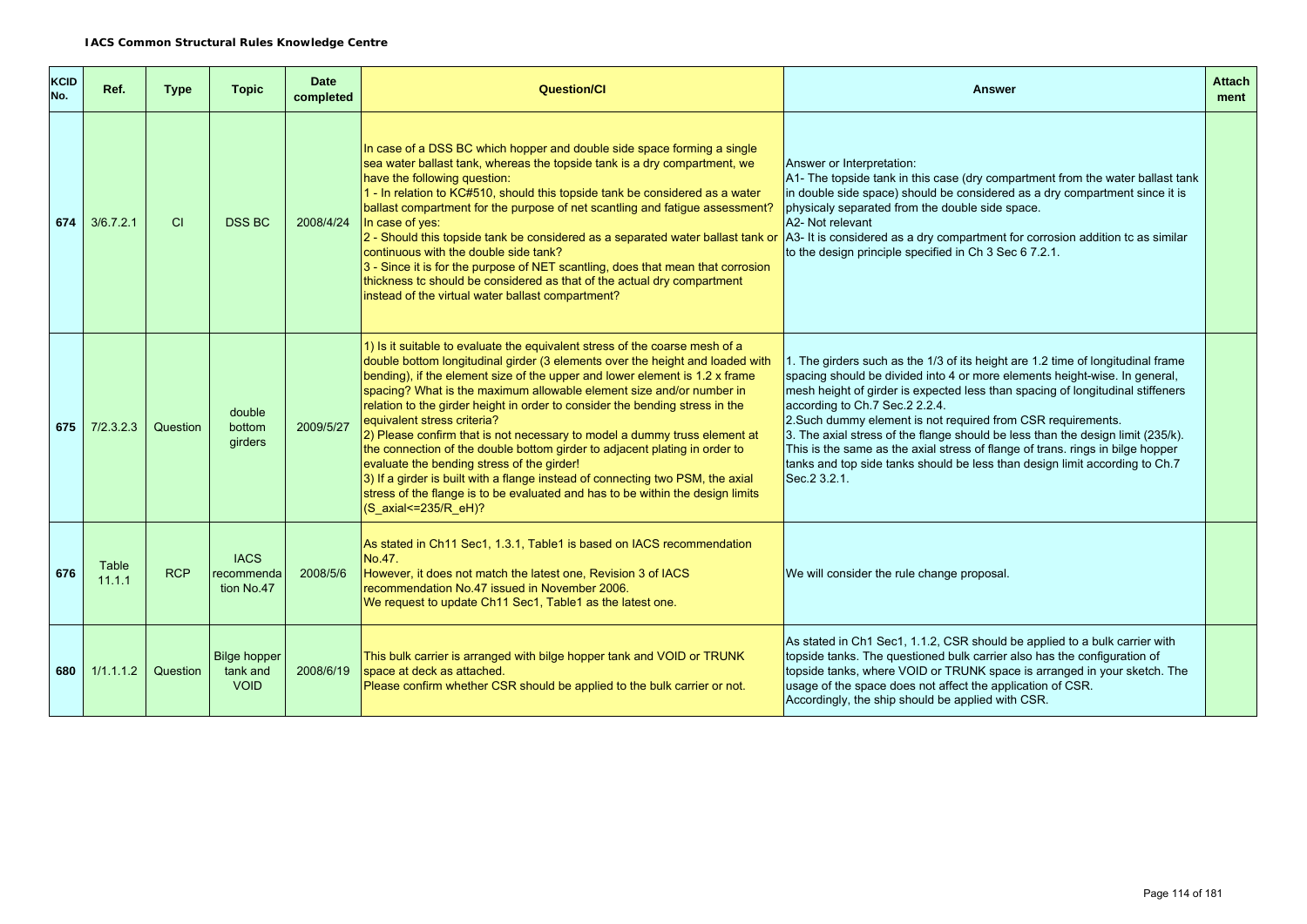| <b>KCID</b><br>No. | Ref.                   | Type       | <b>Topic</b>                                                                 | <b>Date</b><br>completed | <b>Question/Cl</b>                                                                                                                                                      | Answer                                                                                                                                                                                                                                                                                                                                                                                                                                                                                                                                                                                                        | <b>Attach</b><br>ment |
|--------------------|------------------------|------------|------------------------------------------------------------------------------|--------------------------|-------------------------------------------------------------------------------------------------------------------------------------------------------------------------|---------------------------------------------------------------------------------------------------------------------------------------------------------------------------------------------------------------------------------------------------------------------------------------------------------------------------------------------------------------------------------------------------------------------------------------------------------------------------------------------------------------------------------------------------------------------------------------------------------------|-----------------------|
| 681<br>attc        | 6/2.3.3.3              | <b>RCP</b> | <b>Gross</b><br><b>Thickness</b><br>and Net<br><b>Thickness</b><br>Scantling | 2008/4/11                | It is proposed that the paragraph in CSR-BC, Ch.6, Sec.2, 3.3.3 be changed<br>in part to eliminate the equivocality as shown in the separate attachment.                | IACS UR S12 Rev. 4 is based on the gross thickness.<br>CSR is based on the net thickness scantling.<br>According to Ch 3 Sec 3, the total corrosion addition for webs and flanges of<br>lower brackets of side frame is 5.0mm, and the total corrosion addition of side<br>frame other than lowe brackets and upper brackets is 4.5mm.<br>According to the current requirement of 3.3.3, the gross thickness of lower<br>bracket is greater than 2.0mm of the thickenss of web of side frame.<br>Therefore, as the current rule of Ch 6 Sec 2 3.3.3 is in line with IACS UR S12,<br>the text is kept as it is |                       |
| 682                | $6/3.4.2$ &<br>6/3.4.3 | Question   | stiffeners                                                                   | 2009/3/3                 | Are Ch.6, Sec.3, [4.2] and [4.3] applicable to stiffeners on watertight<br>transverse bulkheads in lower/upper wing tanks and double side and on<br>watertight floors ? | Ch.6, Sec.3, [4.2] and [4.3] are applicable to the stiffeners on watertight<br>transverse bulkheads in lower/upper wing tanks and double side and on<br>watertight floors. In case of hull transverse section analysis, the axial stress for<br>stiffener and shear stress in attached plate are not to be considered.                                                                                                                                                                                                                                                                                        |                       |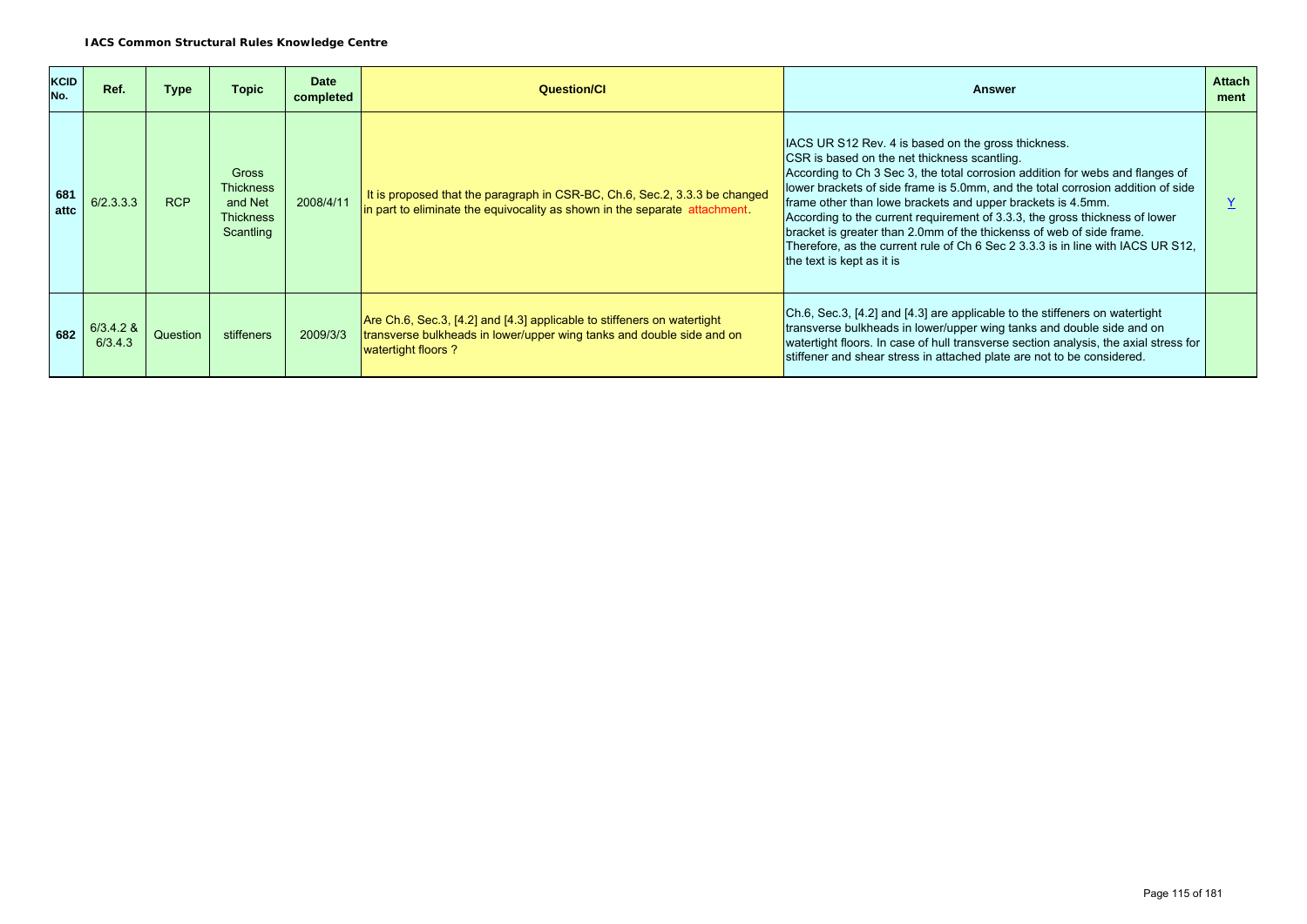| KCID<br>No. | Ref.                                                           | <b>Type</b> | <b>Topic</b>                                                                                               | <b>Date</b><br>completed | Question/Cl                                                                                                                                                                                                                                                                                                                                                                                                                                                                                                                                                                                                                                                                                                                                                                                                                                                                                                                                                                                                                                                                                                                                                                                                                                                                                                                                                                                                                                                                                                                                         | Answer                                                                                                                                                                                                                                                                                                                                                                                                                                                                                                                                                                                                                                                              | <b>Attach</b><br>ment |
|-------------|----------------------------------------------------------------|-------------|------------------------------------------------------------------------------------------------------------|--------------------------|-----------------------------------------------------------------------------------------------------------------------------------------------------------------------------------------------------------------------------------------------------------------------------------------------------------------------------------------------------------------------------------------------------------------------------------------------------------------------------------------------------------------------------------------------------------------------------------------------------------------------------------------------------------------------------------------------------------------------------------------------------------------------------------------------------------------------------------------------------------------------------------------------------------------------------------------------------------------------------------------------------------------------------------------------------------------------------------------------------------------------------------------------------------------------------------------------------------------------------------------------------------------------------------------------------------------------------------------------------------------------------------------------------------------------------------------------------------------------------------------------------------------------------------------------------|---------------------------------------------------------------------------------------------------------------------------------------------------------------------------------------------------------------------------------------------------------------------------------------------------------------------------------------------------------------------------------------------------------------------------------------------------------------------------------------------------------------------------------------------------------------------------------------------------------------------------------------------------------------------|-----------------------|
|             | Symbol<br>9.5.<br>684 9/5.5.3.2.<br>$9/5.5.4.2$ &<br>9/5.5.4.6 | <b>RCP</b>  | minimum net<br>thickness of<br>web plate of<br>ordinary<br>stiffeners<br>and primary<br>support<br>members | 2008/5/13                | According to Ch.9, Sec.5, Symbols:<br>s is defined as length, in m, of the shorter side of the elementary plate panel.<br>My understanding to the minimum net thickness of web plate of ordinary<br>stiffeners and primary supporting members is as follows:<br>According to Ch.9, Sec.5, [5.3.2], The minimum net thickness of web plate of<br>ordinary stiffeners should be (tnet)min=min(10s,6), while in the calculation, the<br>parameter s should be of web plate panel of ordinary stiffeners (normally web<br>height) and should have no relation to the top plate panels of hatch cover.<br>This understanding can also apply to determine the minimum net thickness of<br>web plate of primary supporting members.<br>According to Ch.9 Sec.5, [5.4.2], The minimum net thickness of web plate of<br>primary supporting members should be (tnet)min=min(10s,6) the parameter s<br>should be of web plate panel of primary supporting members (normally web<br>height) and also have no relation to the top plate panels of hatch cover.<br>If the above understanding is correct, then there will be no limit to use the<br>current widely used ordinary stiffenr L125x75x7 in hatch covers of vessels with<br><b>CSR BC notation.</b><br>We propose to revise the text for minimum net thickness of web plate of<br>ordinary stiffeners and primary supporting members in Ch.9 Sec.5 [5.3.2] and<br>[5.4.2], respectively.<br>The formula kt in Ch.9, Sec.5 [5.4.6] should be corrected as<br>kt=5.35+4.0/(a/d)^2 or kt=5.35+4.0(d/a)^2. | Regarding the minimum net thickness of web of ordinary stiffeners and<br>primary supporting members, please refer to the answer in KC ID 535.<br>In addition, the correct formula for kt is kt=5.35+4.0/(a/d)^2 as specified in<br>IACS UR S21.3.6.3.<br>We will consider the Rule Change proposal or edditorial correction on this<br>matter.                                                                                                                                                                                                                                                                                                                      |                       |
| 685         | 6/3.2.1.3 &<br>5/1.2.2.1                                       | Question    | Shear force<br>for buckling<br>assessment                                                                  | 2008/5/30                | Ch.6, Sec.3, [2.1.3] defines the shear force for buckling assessment as follows:<br>$Q=Q$ SW + C QW x Q WV.<br>There seems to be no limitation to the signs of Q_SW and Q_WV for their<br>combinations. On the other hand Ch.5, Sec.1, [2.2.1] reads: "When they are<br>combined, vertical shear forces Q_SW and Q_WV in intact condition are to be<br>taken with the same sign."<br>Which way should be taken when calculating Q in Ch.6, Sec.3, [2.1.3]:<br>a) Q to be calculated only for the combinations where Q_SW and Q_WV are<br>of same sign, or<br>b) Q to be calculated for all combinations where Q_SW and Q_WV are of<br>either same sign or opposite signs?                                                                                                                                                                                                                                                                                                                                                                                                                                                                                                                                                                                                                                                                                                                                                                                                                                                                           | Hull girder shear stress check should be performed at the maximum absolute<br>shear force. Such case occurs at the combination of either<br>$(1)$ Q SW pos +(C QW pos x Q WV), or<br>$(2)$ Q SW neg +(C QW neg x Q WV), where,<br>C_QW_pos, C_QW_neg: positive and negative load combination factors<br>according to load cases as defined in Ch.4, sec.4, Table 3.<br>The sentence in Ch.5, Sec.1, [2.2.1], which is quoted in the question, reflects<br>this interpretation.<br>Therefore we will consolidate the paragraphs referring to shear force<br>combination into CH5, Sec1 [2.2.1] and replace CH6, Sec3, [2.1.3] with a note<br>referring to CH5, Sec1. |                       |
| 686         | 9/5.5.2.1                                                      | <b>CI</b>   | Water<br><b>Ballast</b><br>Pressure                                                                        | 2008/4/10                | FEM's Fs and Fw for water ballast pressure on Ch 9 Sec 5<br>The water ballast pressure will be calculated by using $Fw (=0.9)$ for net<br>thickness (Ch9, Sec 5. 5.2.1) and isolated beam models.<br>We think it can be applied for FEM too, is it correct?                                                                                                                                                                                                                                                                                                                                                                                                                                                                                                                                                                                                                                                                                                                                                                                                                                                                                                                                                                                                                                                                                                                                                                                                                                                                                         | We think that the combination of the static load and dynamic load for hatch<br>cover in way of ballast hold is introduced as a special case.<br>Therefore, the factor FW=0.9 is also applicable for FEA.                                                                                                                                                                                                                                                                                                                                                                                                                                                            |                       |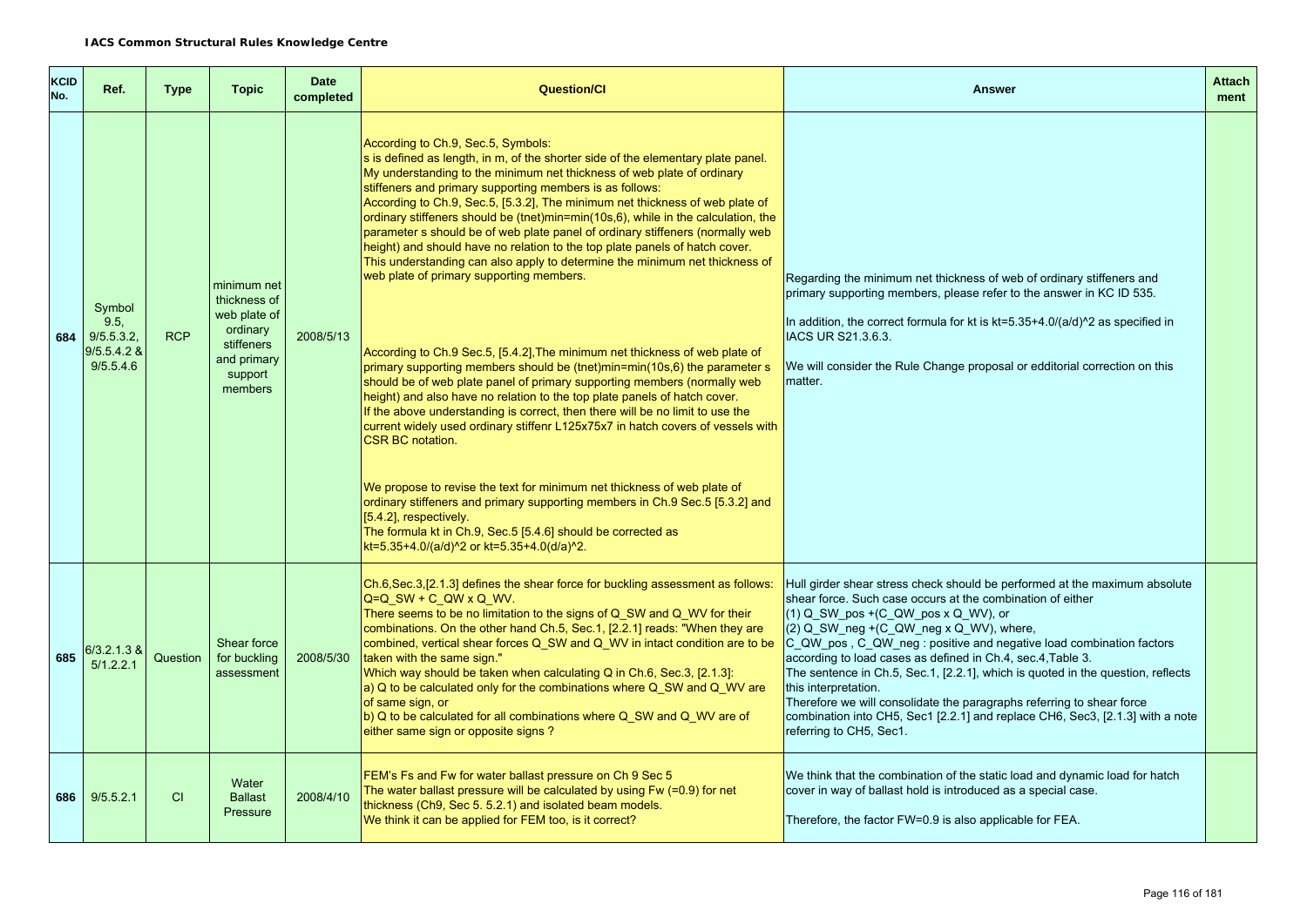| <b>KCID</b><br>No. | Ref.      | <b>Type</b> | <b>Topic</b>                               | <b>Date</b><br>completed | Question/Cl                                                                                                                                                                                                                                                                                                                                                                                                                                                                                                                                                                                                                                                                                                                                                                                                                                                                                                                                                                                                                                                                                                                                                                                                                                                                                                                                                                     | <b>Answer</b>                                                                                                                                                                                                                                                                                                                                                                                                                                                                                                                                                                                                                                                                                                                                                                                      | <b>Attach</b><br>ment |
|--------------------|-----------|-------------|--------------------------------------------|--------------------------|---------------------------------------------------------------------------------------------------------------------------------------------------------------------------------------------------------------------------------------------------------------------------------------------------------------------------------------------------------------------------------------------------------------------------------------------------------------------------------------------------------------------------------------------------------------------------------------------------------------------------------------------------------------------------------------------------------------------------------------------------------------------------------------------------------------------------------------------------------------------------------------------------------------------------------------------------------------------------------------------------------------------------------------------------------------------------------------------------------------------------------------------------------------------------------------------------------------------------------------------------------------------------------------------------------------------------------------------------------------------------------|----------------------------------------------------------------------------------------------------------------------------------------------------------------------------------------------------------------------------------------------------------------------------------------------------------------------------------------------------------------------------------------------------------------------------------------------------------------------------------------------------------------------------------------------------------------------------------------------------------------------------------------------------------------------------------------------------------------------------------------------------------------------------------------------------|-----------------------|
| 688                | 8/4.2.3.3 | Question    | Fatigure of<br>stiffener end<br>connection | 2008/5/28                | Reference is made to Ch.8 Sec.4 [2.3.3] - Fatigue of stiffener end connection<br>- Stress due to wave pressure<br>Design pressure in the formula is CNE x pw.<br>pw should be calculated according to Ch. 4 Sec. 5 [1.3], [1.4], [1.5]<br>Ch. 4 Sec. 5 [1.1.1] is generally valid for Section 5. Quote "The total pressure p<br>at any point of the hull, in kN/m2, to be obtained from the following formula is<br>not to be negative: p=pS+pw." Unquote<br>It is unclear whether or not [1.1.1] is valid for pressure calculation for Ch.8<br>Sec. 4 [2.3.3].<br>Please note that if no correction to the dynamic pressure is made, the total<br>dynamic pressure for side longitudinals right below the water line is larger than<br>the static pressure at the same location, that is $Ps+(CNE \times pw) < 0$ . This is in<br>contraddiction to the general statement in Ch.4 Sec.5 [1.1.1]<br>Q1: Is the statement of Ch.4 Sec. 5 [1.1.1] valid when calculating sea pressure<br>for Ch.8 Sec.4 [2.3.3]?<br>Q2: If yes, it is assumed that Ch.4 Sec.5 [1.6.2] should be used for correcting<br>the dynamic sea pressure. Please advice how to apply [1.6.2]:<br>a. No correction according to [1.6.2] is made for pw when calculating CNE?<br>b. Correction of dynamic pressure according to [1.6.2] for the total dynamic<br>pressure $pw = CNE \times pw(uncorrected)?$ | The statement of Ch 4 Sec 5, [1.1.1] is not valid when calculating sea<br>pressure according to Ch 8 Sec 4, [2.3.3]. Becasue Ch 8 Sec 4, [2.3.3] is<br>concerned only the hydrodynamic pressure, not the static pressure.<br>The statement of Ch4 Sec5[1.1.1] is only applicable to the one wave state.<br>When a wave, which has a certain wave height, is acting on the ship's side,<br>wave pressure has to be corrected so as not to generate negative pressure.<br>Therefore the degree of correction is different by the wave height although the<br>correction procedure is the same.<br>The statement of Ch8 Sec4[2.3.3] is introduced to obtain the expected wave<br>condition considering the stochastic nature of wave height so as to evaluate<br>stress range for fatigue assessment. |                       |
| 689                | 3/6.7.2.1 | <b>CI</b>   | Where the<br>double side<br>space is void  | 2008/5/28                | Chapter 3 Section 6 Par 7.2.1 states as follows:<br>"Where the double side space is void, the structural members bounding this<br>space are to be structurally designed<br>as a water ballast tank according to Ch 6. In such case the corresponding air<br>pipe is considered as extending 0.76<br>m above the freeboard deck at side."<br>Is therefore to be interpreted that in fatigue calculations, performed according<br>to Chapter 8, these spaces are to be considered void? This is reasonable<br>because such spaces are actually void in operating conditions. If confirmed, it<br>could be useful to give explicit mention of this in Ch 3 Sec 6 Par 7.2.1.                                                                                                                                                                                                                                                                                                                                                                                                                                                                                                                                                                                                                                                                                                        | Where the double side space is void, the requirement in Ch 3, Sec 6, [7.2.1] is<br>clear enough as it requires only the application of Ch 6 as water ballast tank<br>and doesn't require anything for fatigue. It is confirmed that these spaces are<br>to be considered as void for the fatigue assessment.                                                                                                                                                                                                                                                                                                                                                                                                                                                                                       |                       |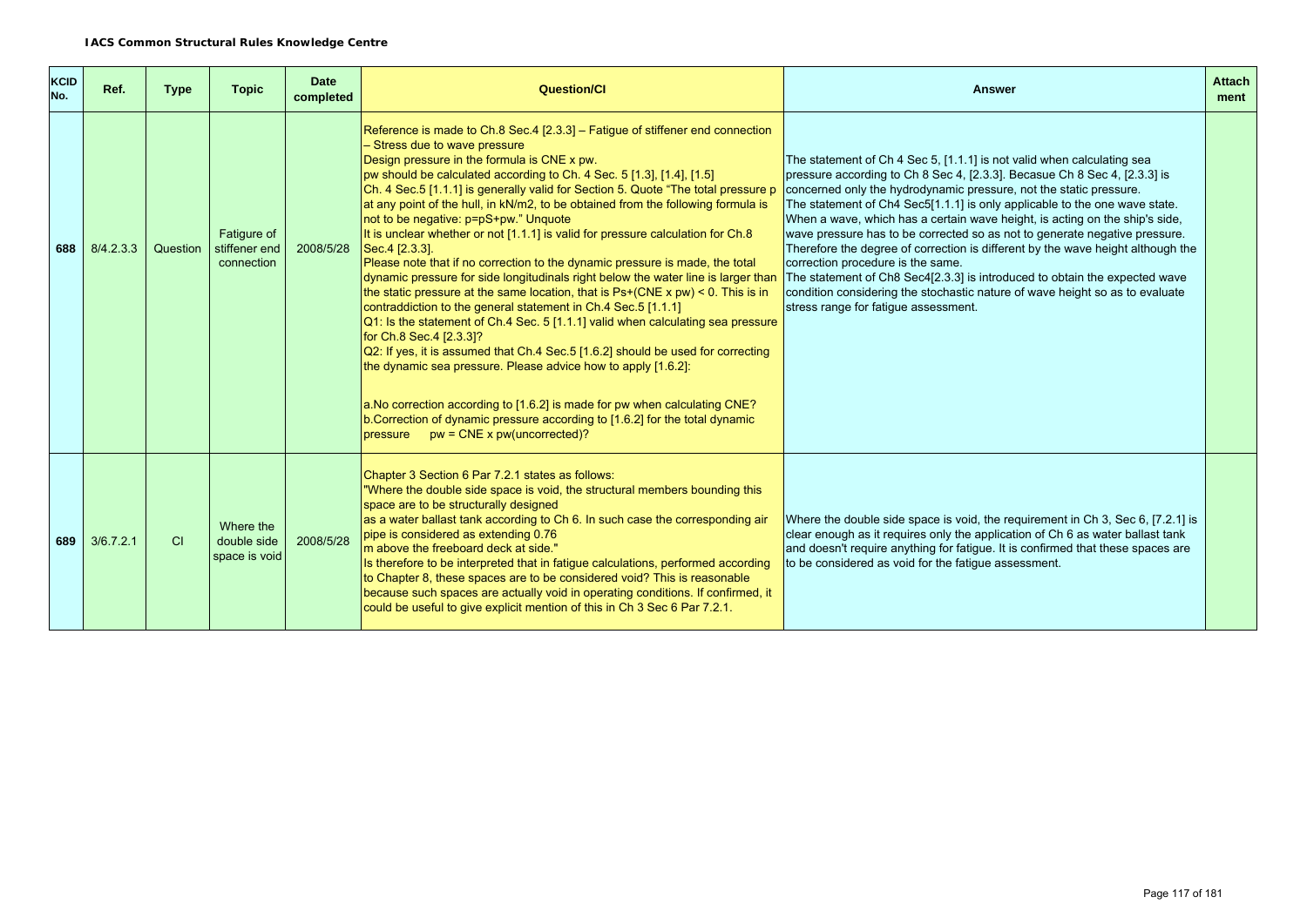| <b>KCID</b><br>No. | Ref.             | <b>Type</b> | <b>Topic</b>                                           | <b>Date</b><br>completed | <b>Question/Cl</b>                                                                                                                                                                                                                                                                                                                                                                                                                                                                                                                                                                                                                                                                                                                                                                                                                                                          | <b>Answer</b>                                                                                                                                                                                                                                                                                                                                                                                                                                                                                                                         | <b>Attach</b><br>ment |
|--------------------|------------------|-------------|--------------------------------------------------------|--------------------------|-----------------------------------------------------------------------------------------------------------------------------------------------------------------------------------------------------------------------------------------------------------------------------------------------------------------------------------------------------------------------------------------------------------------------------------------------------------------------------------------------------------------------------------------------------------------------------------------------------------------------------------------------------------------------------------------------------------------------------------------------------------------------------------------------------------------------------------------------------------------------------|---------------------------------------------------------------------------------------------------------------------------------------------------------------------------------------------------------------------------------------------------------------------------------------------------------------------------------------------------------------------------------------------------------------------------------------------------------------------------------------------------------------------------------------|-----------------------|
|                    | 690 $12/1.2.1.3$ | Question    | Grab<br>requirement<br>(tGR)                           | 2008/3/13                | Is the Grab requirement (tGR) specified in Ch.12 Sec.1 [2.1.3] applicable to<br>plating of Collision and Engine Room Bulkhead within 3.0m from inner<br>bottom? Or is there any other paragraph requiring reinforcement against grab<br>handling to these bulkhead plates?                                                                                                                                                                                                                                                                                                                                                                                                                                                                                                                                                                                                  | Swinging of the grab by the operator may provoke great impacts on the<br>bottom of any side of a hold. The requirements of Ch.12 Sec.1 [2.1.3] are<br>applicable regardless of the design and the function of a cargo hold bulkhead.                                                                                                                                                                                                                                                                                                  |                       |
| 692                | 1/1.1.1.2        | CI          | combination<br>carrier                                 | 2008/9/10                | Reference is made to Ch.1 Sec. 1 [1.1.2]. Vessel in question is a 7 hold<br>Bulk carrier where 3 holds are arranged for carriage of Caustic Soda. Vessel<br>has traditional bulk carrier cross section with top wing and hopper tank in<br>cargo area. According to [1.1.2] CSR is not applicable for combination<br>carriers. However, combination carrier according to SOLAS definition is a<br>vessel that can carry both dry bulk and oil. As Caustic soda is characterized as<br>a chemical and not oil we are of the opinion that above vessel can not be<br>considered a combination carrier. Following this, we consider that this vessel<br>shall comply with CSR in addition to be designed to carry Caustic soda in the<br>specified cargo holds. Design loads from the liquid cargo will be used and<br>based on the principles as given in CSR. Please advice. | As the ship is 7 hold Bulk carrier having cross section with top wing and<br>hopper tank in cargo area, even if some holds are arranged for carriage of<br>Caustic Soda, it should be considered as a CSR bulk carrier, if intended<br>primarily to carry dry cargoes in bulk, which seems to be the case. An<br>additional consideration to necessary equipment and hydrodynamic load due<br>to loading of caustic soda solution, if applicable, should be made, which<br>should be subject to the review and approval of the class. |                       |
| 693                | 9/4.3.2.1        | Question    | Lateral<br>pressure for<br>deck                        | 2008/5/1                 | Ch9 Sec4, 3.2.1 regulates the lateral pressure for deck to be p_D in Ch4<br>Sec5, 2.1.<br>However p_D in Ch4 Sec5, 2 is the external pressure on the exposed deck.<br>No clear indications are found in CSR for the lateral pressure on the<br>unexposed deck, such as the deck inside of accommodation.<br>Please clarify the above.                                                                                                                                                                                                                                                                                                                                                                                                                                                                                                                                       | A lateral load for unexposed decks will be defined. We will initiate a rule<br>change proposal.                                                                                                                                                                                                                                                                                                                                                                                                                                       |                       |
| 694<br>attc        | 4/5.4.1.1        | Question    | Bow flare<br>reinforcemen                              | 2008/4/24                | The bow flare reinforcement should be considered above the normal ballast<br>waterline in the fore part, with reference to the bow flare area pressure<br>requlated in Ch4 Sec5, 4.1.1<br>Just above the normal ballast waterline, the flare angle, alpha, may be inclined<br>inside as the attached sketch.<br>Please show how to treat the flare angle, alpha, in the case as above.                                                                                                                                                                                                                                                                                                                                                                                                                                                                                      | Reinforcements due to large dynamic pressures, caused by bow flare, are<br>only necessary, when the flare angle is positive. Large "flare loads" on the top<br>of the bulbous bow are not physical possible.                                                                                                                                                                                                                                                                                                                          | Y                     |
|                    | 696 10/1.5.2.1   | Question    | Influence of<br>the aspect<br>ratio of plate<br>panels | 2008/5/28                | In Ch.10, Sec.1, [5.2.1] the following sentence is read:"The influence of the<br>aspect ratio of the plate panels may be taken into account according to Ch 3."<br>Q1: Which paragraph in Ch.3 is referred to ?<br>Q2: Isn't it the intention to apply c_a factor as used in the formula in Ch.6<br>Sec.1, [3.2.1] ?                                                                                                                                                                                                                                                                                                                                                                                                                                                                                                                                                        | The wrong reference to chapter 3 is a direct copy of the underlying rules. The<br>formula for the consideration of small aspect ratios for rudder plating is<br>currently not given in the CSR-BC. Without the influence of the aspect ratio<br>the necessary plate thickness is slightly conservative.<br>We will make a rule change proposal to fix this problem.<br>The usage of c_a according to CH6, Sec1 is not applicable for the<br>dimensioning of rudder plating                                                            |                       |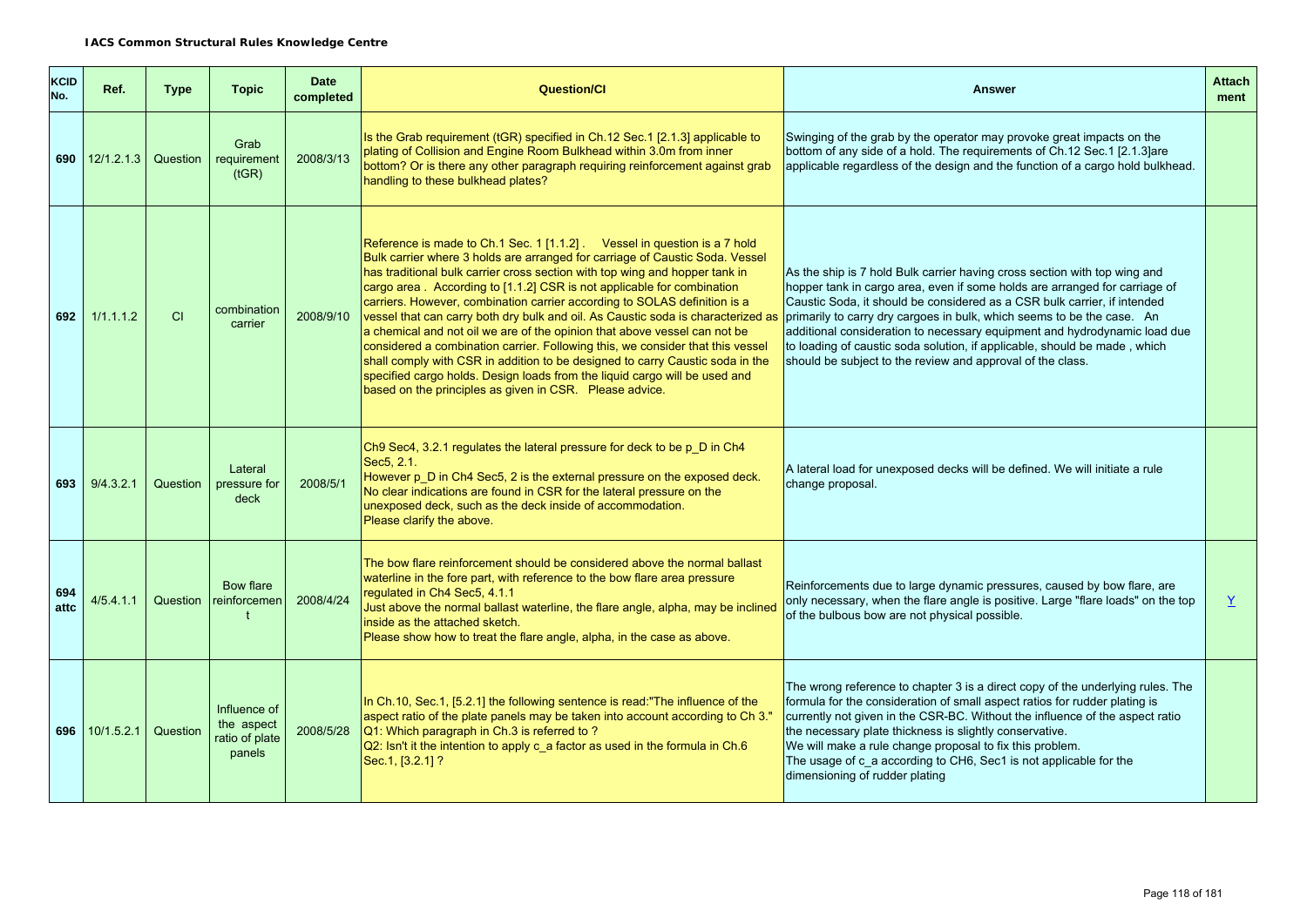| <b>KCID</b><br>No. | Ref.      | <b>Type</b> | <b>Topic</b>      | <b>Date</b><br>completed | Question/Cl                                                                                                                                                                                                                                                                                                                                                                                                                                                                                                               | Answer                                                                                                                                                                                                                                                                                                                                                                                                                                                                                                                                                                                                                                                                                                                                                                                                    | <b>Attach</b><br>ment |
|--------------------|-----------|-------------|-------------------|--------------------------|---------------------------------------------------------------------------------------------------------------------------------------------------------------------------------------------------------------------------------------------------------------------------------------------------------------------------------------------------------------------------------------------------------------------------------------------------------------------------------------------------------------------------|-----------------------------------------------------------------------------------------------------------------------------------------------------------------------------------------------------------------------------------------------------------------------------------------------------------------------------------------------------------------------------------------------------------------------------------------------------------------------------------------------------------------------------------------------------------------------------------------------------------------------------------------------------------------------------------------------------------------------------------------------------------------------------------------------------------|-----------------------|
| 697<br>attc        | 6/2.1.4.2 | Question    | The pressure<br>Þ | 2008/7/16                | The attachment contains four pressure distibutions, where the pressure p can<br>not be derived according to the formulae in Ch.6 Sec.2 1.4.2 How to calculate<br>the pressure p, used in Ch.6 Sec. 2 3.2.3 for examples                                                                                                                                                                                                                                                                                                   | (1) The pressure distributions shown in cases (c) to (f) may effectively occur<br>when differential pressures are to be considered, i.e. only for vertical stiffeners<br>of the outer shell. However, the scantling of such stiffeners is quite always<br>governed by the case "still water and wave external pressures" to be applied<br>independently of the differential pressures (see Ch 6, Sec 2, [1.3.1]).<br>(2) In addition, such distribution of presssure may be approached by one of the<br>two "standard cases" defined in [1.4.2]. This gives wrong results, but<br>regarding the comment in (1), it doesn't affect the scantling.<br>(3) Of course, some definition of "p" for these distributions may be developped,<br>but no effect on scantlings will occur (see comment in (1)above). | Y                     |
|                    |           |             |                   |                          | With regard to a requirement of web stiffener on non-watertight double bottom<br>floor in Engine Room, it is requested to provide the detailed technical<br>background while it is understood to have been based on the protection of<br>web plate buckling, and it is also requested to modify it considering current<br>designs with almost no damage record.                                                                                                                                                           | The formula in Ch 6 Sec 2 [4.1.2] is the based on the following assumption.<br>(See attached file)<br>(a) web stiffener is flat bar type.<br>(b) thickness of web of web stiffener is equal to that of web of PSM.<br>(c) the height of web stiffener is approximately equal to (stiffener length/12) as<br>specified in Ch 3 Sec 6 [5.1.2]<br>(d) the effect of the attached plate is considered as a function of spacing of<br>web stiffener                                                                                                                                                                                                                                                                                                                                                            |                       |
| 699<br>attc        | 9/3.2.1.8 | Question    | wef stiffener     | 2008/9/10                | Re. the technical background, it is noted that the equation in 6/2.4.1.2 is not<br>dimensionally balanced, i.e., left side = $cm3$ , right side = $m5$ . In addition,<br>$9/3.2.1.8$ requires the section modulus as 1.2 times of that required by<br>6/2.4.1.2. The reason of this 1.2 times should be also clarified.                                                                                                                                                                                                   | This requirement is provided to ensure the minimum stiffeness of web<br>stiffener, hence this requirement is applicable to all types of stiffener (flat bar,<br>angle, T-section). The meaning of 1.2 times of that required by Ch 6 Sec 2<br>[4.1.2] seams to the safety margin based on experiences.                                                                                                                                                                                                                                                                                                                                                                                                                                                                                                    | Y                     |
|                    |           |             |                   |                          | Re. the section modulus requirement compared with the current design of<br>non-CSR, it is noted that CSR BC Rule requires much severe web stiffener<br>scantling than that of non-CSR. Our example calculations show:<br>$(A)$ Capesize – 300*90*13/17 (CSR), à 200*90*8/14 (as built)<br>$(B)$ Panamax – 150*16 FB (as 200*20 FB (CSR), abuilt)<br>250*90*9/15à<br>$(C)$ Handymax – 200*90*9/14 (as built) (CSR)<br>Hence the requirement should be modified considering current designs with<br>almost no damage record | When the effect of the attached plate is considered, the mentioned example is<br>probably satisfied with the requirement in Ch 9 Sec 3 [2.1.8]. However, we<br>will consider the RCP in order to elminate the dimentional unbalance between<br>left side and right side in the formula of Ch 6 Sec 2 [4.1.2] together with the<br>carifiction of the application. Furthermore, according to this TB, the answer in<br>KC ID 418 should be modified as follows: The net sction modulus of web<br>stiffener of non-watertight primary supporting member should be calculated<br>with the attached plating, according to Ch 3 Sec 6 [4.3.1].                                                                                                                                                                 |                       |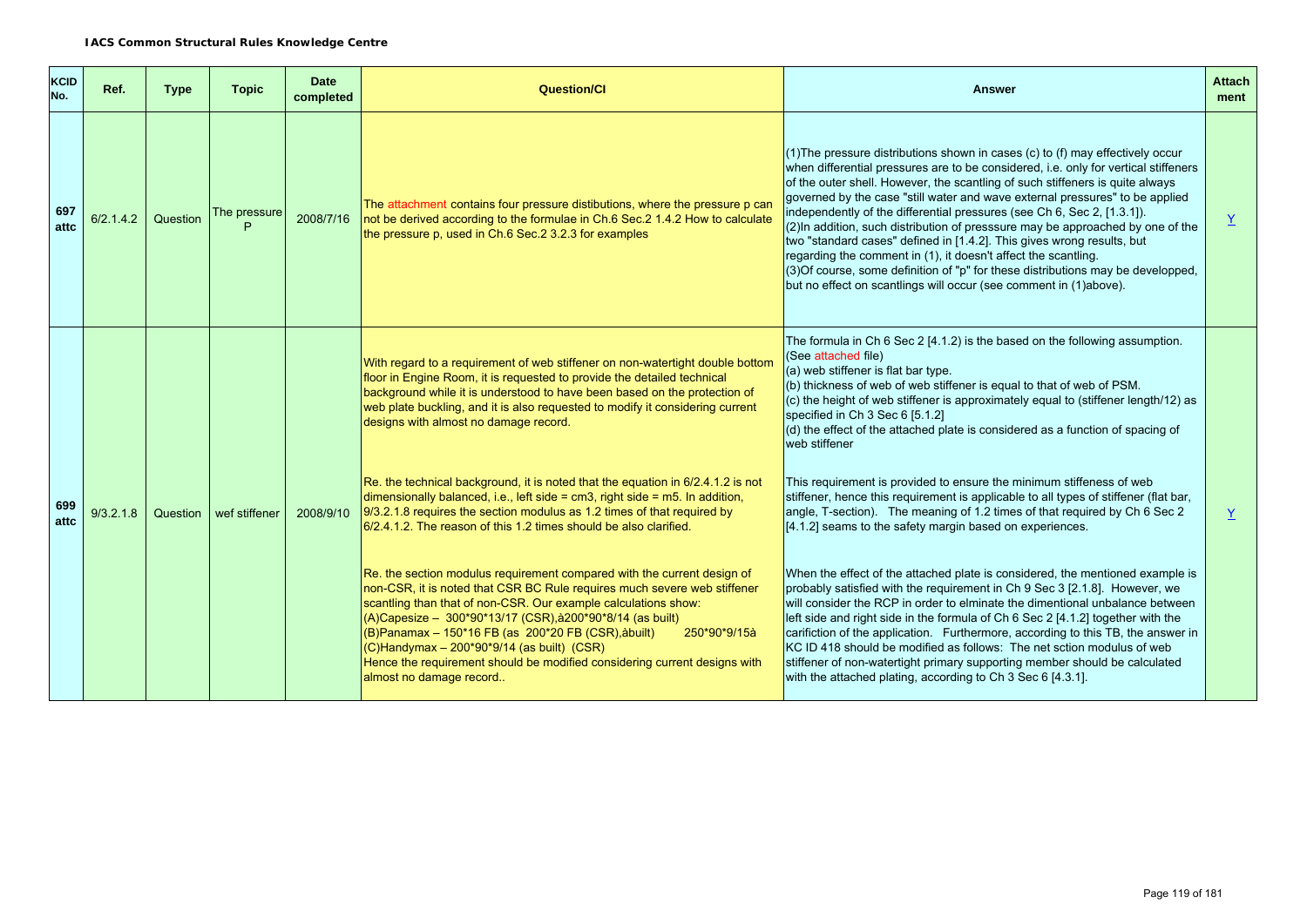| KCID<br>No. | Ref.           | <b>Type</b> | <b>Topic</b>                                                     | <b>Date</b><br>completed | <b>Question/CI</b>                                                                                                                                                                                                                                                                                                                                                                                                                                                                                                                                                                                                                                                                                                                                                                                                                                                                                        | <b>Answer</b>                                                                                                                                                                                                                                                                                                                                                                                                                                                    | <b>Attach</b><br>ment |
|-------------|----------------|-------------|------------------------------------------------------------------|--------------------------|-----------------------------------------------------------------------------------------------------------------------------------------------------------------------------------------------------------------------------------------------------------------------------------------------------------------------------------------------------------------------------------------------------------------------------------------------------------------------------------------------------------------------------------------------------------------------------------------------------------------------------------------------------------------------------------------------------------------------------------------------------------------------------------------------------------------------------------------------------------------------------------------------------------|------------------------------------------------------------------------------------------------------------------------------------------------------------------------------------------------------------------------------------------------------------------------------------------------------------------------------------------------------------------------------------------------------------------------------------------------------------------|-----------------------|
| 700         | 9/3.3.1.2      | Question    | Longitudinal<br><b>Structure</b>                                 | 2008/7/16                | Ch9 Sec3, 3.1.2 regulates that the longitudinal structure should be maintained<br>for at least 0.3 times the length of the machinery space.<br>We have an opinion that the above requirement is not applicable to the<br>following members.<br>-Longitudinal bulkheads<br>-Topside slant plates<br>-Bilge hopper slant plates<br>Because the longitudinal continuity of the above members can be ensured by<br>the appropriate fitting of girders/large brackets on the back side of E/R<br>bulkhead.<br>Please confirm the above.                                                                                                                                                                                                                                                                                                                                                                        | We confirm your interpretation.<br>The extension concerns only the longitudinal structure attached to the side<br>shell and doesn't apply to the plantings and attached ordinary stiffeners of<br>stringers of DSS, topside tank and bilge hopper tank. In addition, the<br>continuity of strength is to be ensured in the machinery space in way of<br>stringers of DSS and strake of topside tank / bilge hopper tank directly<br>attached to the side shell.  |                       |
| 701         | Table<br>3.3.1 | Question    | Corrosion<br>addition on<br>one side of<br>structural<br>members | 2008/5/28                | Ch3 Sec3, Table 1 regulates the corrosion addition on one side of structural<br>members.<br>Please advise which corrosiion addition in Table 1 should be applied to the<br>inner side of hollow pillar.                                                                                                                                                                                                                                                                                                                                                                                                                                                                                                                                                                                                                                                                                                   | A hollow pillar or the space behind a shedder or gusset plate is airtight closed.<br>This means that oxygen will be dissipated in the first corrosion process and<br>will be not replaced by new one. This is different from void spaces, where<br>irregular inspections are carried out through man holes.<br>Therefore, the corrosion addition for the inside of a hollow pillar and gusset or<br>shedder plate is to be taken equal to 0.5mm as a void space. |                       |
| 702<br>attc | 3/6.4.5.2      | Question    | Ordinary<br>stiffeners                                           | 2008/5/30                | Ch3 Sec6, 4.5.2 regulates as follows;<br>Where ordinary stiffeners are cut at primary supporting members, brackets are<br>to be fitted to ensure structural continuity. In this case, the net section modulus<br>and net sectional area of the brackets are to be not less than those of the<br>ordinary stiffener.<br>Please confirm the definition of "the net section modulus and net sectional<br>area of the brackets" as follows.<br>1. The section of the bracket and the stiffener;<br>1-a. at the end of the stiffener.<br>1-b. at the mid-point of the free edge of the bracket.<br>In case 1, is the snipped flange of the stiffener included in the calculations?<br>2. The section of the bracket:<br>2-a. normal to the free edge of the bracket.<br>2-b. at the end of the stiffener.<br>2-c. attached to the stiffener.<br>2-d. smaller of 2-b and 2-c.<br>(Refer to the attached sketch) | When web and/or flange of stiffener is welded to primary supporting member<br>(1-a) may be taken. For other cases (2-b) should be taken.                                                                                                                                                                                                                                                                                                                         | $\overline{Y}$        |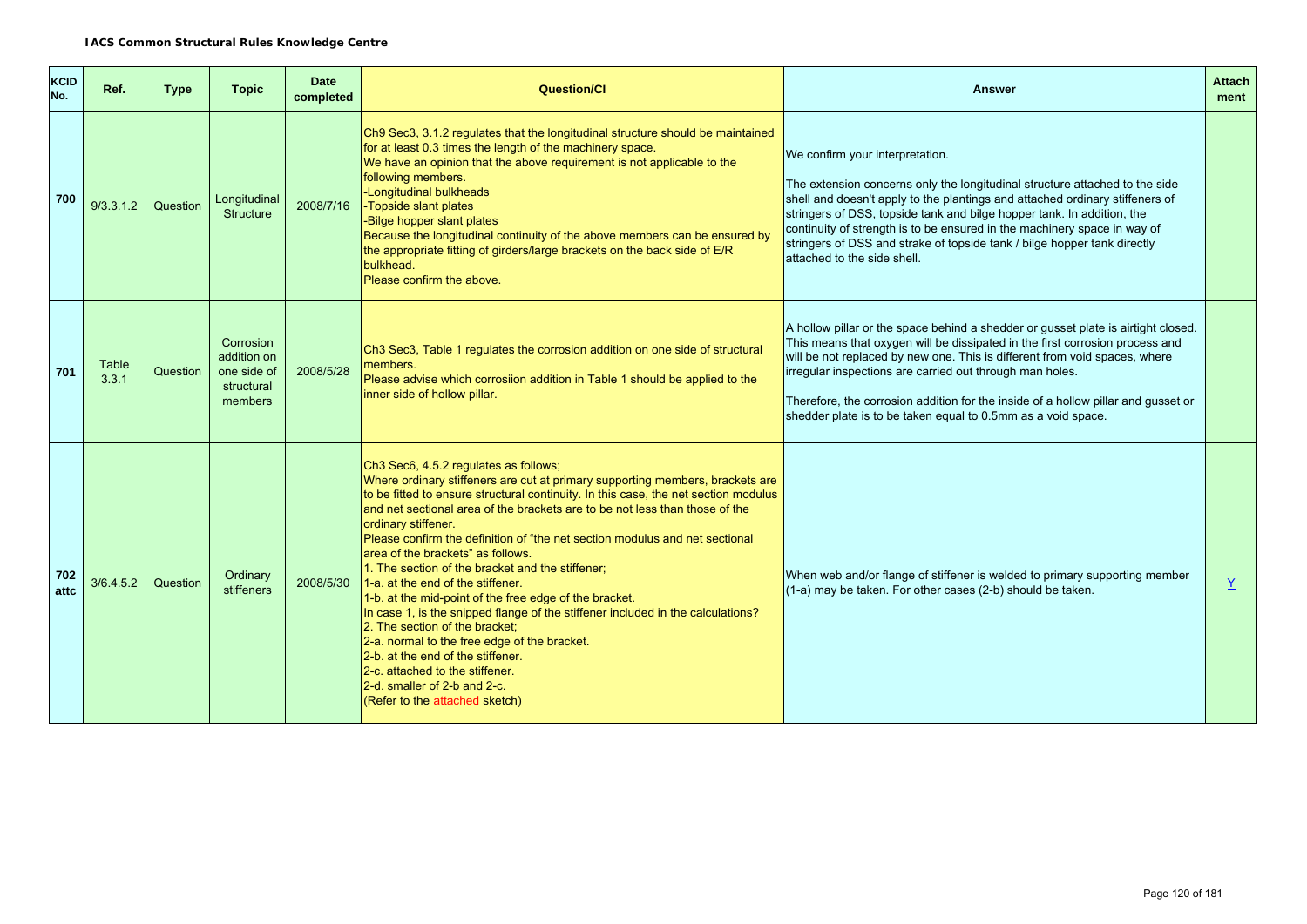| <b>KCID</b><br>No. | Ref.                             | <b>Type</b> | <b>Topic</b>                                                          | <b>Date</b><br>completed | <b>Question/Cl</b>                                                                                                                                                                                                                                                                                                                                                                                                                                                                                                                                                                                                                                                                                                                                                                                                                                                                            | <b>Answer</b>                                                                                                                                                                                                                                                                                                                                                                                                                                                                                                                                                                                                                                                                                                                                                                                                                                                                                                                                                                                                                                                                         | <b>Attach</b><br>ment    |
|--------------------|----------------------------------|-------------|-----------------------------------------------------------------------|--------------------------|-----------------------------------------------------------------------------------------------------------------------------------------------------------------------------------------------------------------------------------------------------------------------------------------------------------------------------------------------------------------------------------------------------------------------------------------------------------------------------------------------------------------------------------------------------------------------------------------------------------------------------------------------------------------------------------------------------------------------------------------------------------------------------------------------------------------------------------------------------------------------------------------------|---------------------------------------------------------------------------------------------------------------------------------------------------------------------------------------------------------------------------------------------------------------------------------------------------------------------------------------------------------------------------------------------------------------------------------------------------------------------------------------------------------------------------------------------------------------------------------------------------------------------------------------------------------------------------------------------------------------------------------------------------------------------------------------------------------------------------------------------------------------------------------------------------------------------------------------------------------------------------------------------------------------------------------------------------------------------------------------|--------------------------|
| 708<br>attc        | $6/2.4.1.3$ &<br>Figure<br>6.2.9 | CI          | Web<br>stiffeners of<br>primary<br>supporting<br>members              | 2008/5/28                | Ch.6, Sec.2, [4.1.3] says that this requirement is applicable to the web<br>stiffeners of primary supporting members in water ballast tanks when no<br>bracket is fitted.<br>On the other hand Fig.9 shows, at its left end, the stiffener with integrated<br>bracket at toe to which the subject requirement is applicable.<br>What is meant by "when no bracket is fitted". Please advise if the<br>interpretation on applicability of the requirement is as per the attached cases<br>of stiffener.                                                                                                                                                                                                                                                                                                                                                                                        | It is obviously that Case 1 and Case 3 is applicable to this requirement<br>because the bracket is not fitted as shown in the attached file.<br>For Case 4 to Case 6, as the bracket is fitted to the web stiffener and the<br>value "h'" becomes large, the stress range delta-sigma is small, then such<br>cases are always complied with this requirement.<br>Therefore, although Case 4 to Case 6 shown in the attached file is applicable<br>to the requirement, it is not considered that the check according to this<br>requirement is necessary for such cases.<br>For Case 2 shown in the attached file, although the bracket is fitted, the<br>smallest breadth of such case depends on the bracket size and shape and is<br>similar to that of Case 3. Therefore, this case should be applied to the<br>requirement of Ch 6 Sec 2 [4.1.3] as mentioned in the attached file.<br>As a conclusion, the interpretation specified in the attached file is correct.<br>In order to clarify this interpretation, the editorial correction will be considered<br>as "Corrigenda". | $\underline{\mathsf{Y}}$ |
| 709                | 9/6.3.3.4                        | Question    | Required<br>thickness of<br>thoughened<br>glasses in<br>side scuttles | 2008/5/28                | Ch.9, Sec.6, [3.3.4] specifies the required thickness of toughened glasses in<br>side scuttles.<br>Is the calculated thickness to be rounded up or round off or others?<br>For instance, in case the calculated values are 12.24mm, 12.27mm,<br>12.40mm, 12.52mm, 12.85mm, what are the required actual thicknesses<br>respectively?                                                                                                                                                                                                                                                                                                                                                                                                                                                                                                                                                          | The glass thickness to be fitted is the thickness available from the glasses<br>manufacturers and above the calculated value.                                                                                                                                                                                                                                                                                                                                                                                                                                                                                                                                                                                                                                                                                                                                                                                                                                                                                                                                                         |                          |
| 711                | 3/1.2.3.3                        | CI          | Steel grade<br>of bedplates                                           | 2008/5/28                | Technical Background document says that Ch.3, Sec.1-2.3.3 is derived from<br>BV Rule Part B, Ch.4, Sec.1, Note 2 of Table 3. The requirement of Ch.3,<br>Sec. 1-2.3.3 is, however, different from the latest BV Rule, saying:<br>The steel grade of bedplates of seats for propulsion and auxiliary engines<br>inserted in the inner bottom is not to be less than A/AH for plate thickness<br>lower than 40 mm. For plate thickness greater than 40 mm, different grades<br>may be required by the Society on a case by case basis'.<br>Hence the requirement of CSR BC Rule should be interpreted as same as the<br>latest BV Rule. Please confirm                                                                                                                                                                                                                                          | The requirement in CSR is correct. Referring to Class I (Tab3), it means that<br>A/AH is required for thicknesses up to 30 mm, then B/AH up to 40 mm and<br>D/DH up to 50 mm.<br>In BV Rules it was required A/AH up to 40 mm and requirement "on a case by<br>case basis" above 40 mm.<br>We think that the requirement in CSR-BC is more clear and more easily<br>applicable.                                                                                                                                                                                                                                                                                                                                                                                                                                                                                                                                                                                                                                                                                                       |                          |
| 716                | Table<br>4/A.2.1                 | CI          | <b>DSA</b>                                                            | 2008/10/3                | CSR JBP Chapter4 Appendix 2 Standard loading condition(e.g table1 No.5<br>load pattern) for DSA.<br>With respect to the ballast water load pattern of<br>the deepest ballast condition, current rule gives one standard loading<br>pattern(e.g. load pattern No.5 in table 1), in which the upper wing tanker in<br>way of the middle cargo hold is fully filled but hopper tank and double bottom<br>tank in way of the middle cargo hold are empty. However, in many actual<br>design practice, the wing ballast tank is normally connected to the hopper<br>ballast tank. In addition, the ballast tank is sometimes designed to cover two<br>cargo hold region. Therefore, there would be three loading pattern options for<br>DSA, as illustrated in attached document. Please kindly clarify or provide<br>common interpretation that, Which load pattern exactly is to be used for DSA | The loading pattern 5 in Table 1 of Ch 4 Appendix 1 corresponds to the<br>requirement of Ch 4 Sec 7 [3.2.3]. Where the topside water ballast tank is<br>connected to bilge hopper or double bottom water ballast tank or where the<br>ballast tanks are designed to cover two cargo hold region, the topside water<br>ballast tank or the ballast tanks extended over two cargo hold region should<br>be empty in order to be empty with all double bottom tanks in way of cargo<br>hold being empty. In this case, the deepest ballast tank specified in the<br>loading manual should be used.                                                                                                                                                                                                                                                                                                                                                                                                                                                                                       |                          |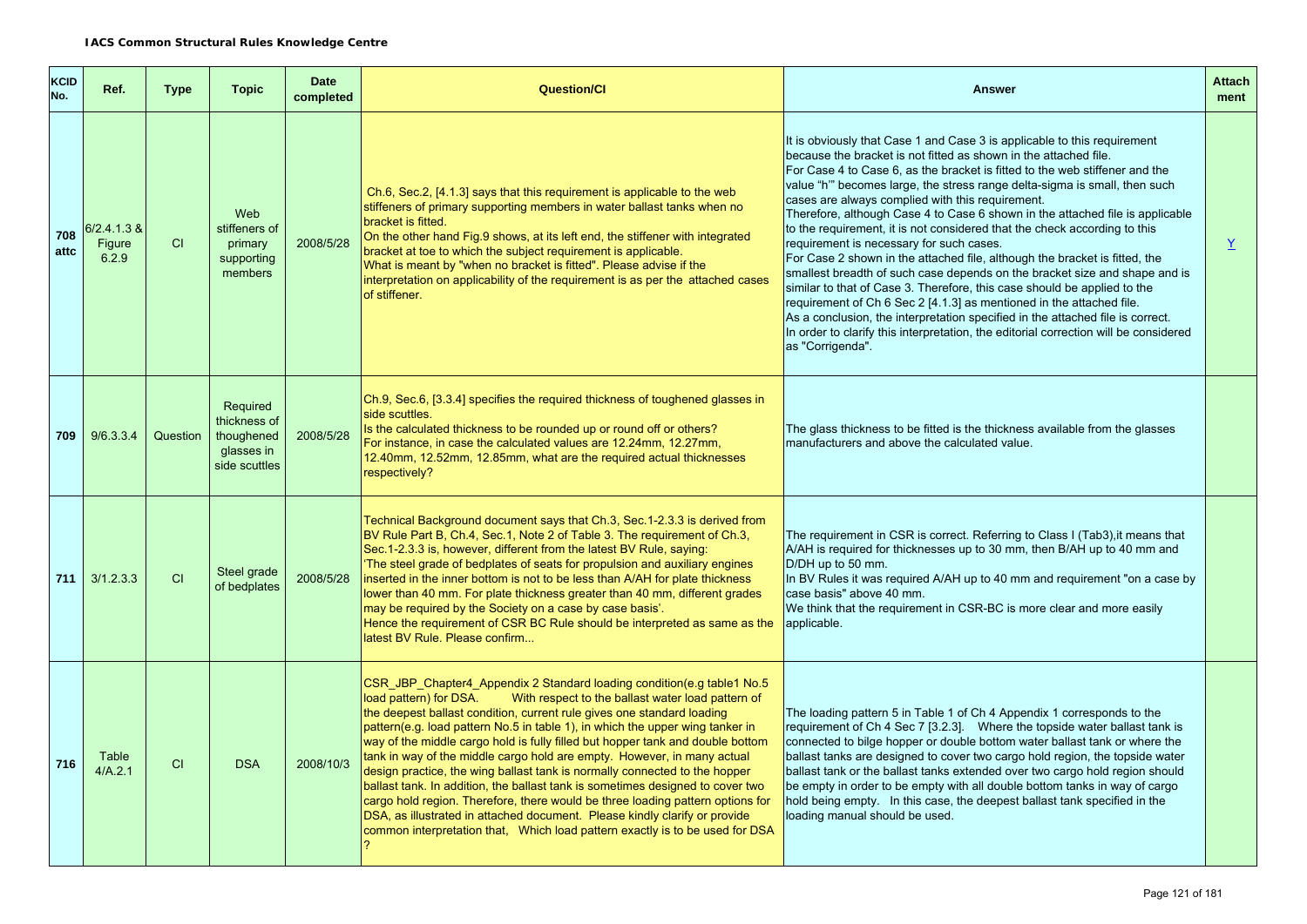| <b>KCID</b><br>No. | Ref.      | <b>Type</b> | <b>Topic</b>                                                                | <b>Date</b><br>completed | <b>Question/Cl</b>                                                                                                                                                                                                                                                                                                                                                                                                                                                                                                                                                                                                                                                                                                                                                                                                                                                                                                                                                                                                                                                                                                                                                                                                                                                                     | <b>Answer</b>                                                                                                                                                                                                                                                                                                                                                                                | <b>Attach</b><br>ment |  |
|--------------------|-----------|-------------|-----------------------------------------------------------------------------|--------------------------|----------------------------------------------------------------------------------------------------------------------------------------------------------------------------------------------------------------------------------------------------------------------------------------------------------------------------------------------------------------------------------------------------------------------------------------------------------------------------------------------------------------------------------------------------------------------------------------------------------------------------------------------------------------------------------------------------------------------------------------------------------------------------------------------------------------------------------------------------------------------------------------------------------------------------------------------------------------------------------------------------------------------------------------------------------------------------------------------------------------------------------------------------------------------------------------------------------------------------------------------------------------------------------------|----------------------------------------------------------------------------------------------------------------------------------------------------------------------------------------------------------------------------------------------------------------------------------------------------------------------------------------------------------------------------------------------|-----------------------|--|
| 717<br>atto        | 6/3.3.2.4 | CI          | buckling<br>check                                                           | 2008/9/10                | Chapter6 Sec3 [3.2.4] Does tensile stress need to be considered for buckling<br>check? Regarding the tensile stress, there is still different view point on<br>whether it need to be considered for buckling check or not. There would be a<br>solution that, 1) For check the resultant buckling utilization factor, combined<br>by sigma_x, sigma_y and tao, the tensile stress need to be considered as the<br>actual values but with negative sign. 2) For check the individual buckling<br>utilization facor, the factor would be taken as 0.  Please be kindly request to<br>provide clarification or confirmation.                                                                                                                                                                                                                                                                                                                                                                                                                                                                                                                                                                                                                                                              | 1) Even if the estimated stress is negative (tensile stress), the buckling check<br>should be carried out according to the first formula specified in Ch 6 Sec 3<br>[3.2.4] using the actual values. 2) No individual buckling checks have to be<br>performed for tensile stresses. It is clearly stated, "In addition, each<br>COMPRESSIVE STRESS  are comply with the following formulae." | $\underline{Y}$       |  |
| 718                | 7/2.3.3   | CI          | Change of<br>element<br>thickness &<br>material in<br>EPP buckling<br>check | 2008/7/31                | Chapter7_Sec2_[3.3] Change of element thickness & material in EPP buckling<br>check<br>Regarding the EPP, which consist of elements with different thickness and/or<br>material yielding strength, it would better provide a practicable approach for<br>buckling check based on DSA reults. Currently, there would be three options,<br>1) The weighted average thickness, along with the minimum material yield<br>strength will be used<br>2) The weighted average thickness, along with the weighted average material<br>yield strength will be used<br>3.1) When the plate thickness changes within the field breadth b, buckling<br>strength may be checked for an equivalent plate field axb' by using the smaller<br>thickness t1, where<br>$b' = b1 + b2$ * (t1 / t2) ** 1.5.<br>In this case b1 is the breadth with the smaller thickness t1 and b2 is the<br>breadth with the larger thickness t2 within the total breadth b<br>3.2) When the plate thickness of an elementary panel varies over the length<br>""a"", the minimum plate thickness will be used.<br>3.3) Anyway, for elements with different material yield strengths, the minimum<br>material yield strength is generally to be used.<br>Please be kindly request to provide clarification or confirmation. | This issue is still under investigation. An interpretation will be prepared.                                                                                                                                                                                                                                                                                                                 |                       |  |
| 719                | 7/A2      | CI          | <b>Displacemen</b><br>t buckling<br>check based<br>on DSA                   | 2008/7/31                | Chapter7 Appendix2 Displacement buckling check based on DSA<br>JBP rule provides a displacement method to obtain the reference stress for<br>buckling check of EPP. However, following issues would still need to be<br>clarified,<br>1) The conditions, under which the displacements method is to be used<br>compulsively.<br>2) Does the displacement method is just optional? Therefore, we could use<br>stress method only for any EPP buckling check.                                                                                                                                                                                                                                                                                                                                                                                                                                                                                                                                                                                                                                                                                                                                                                                                                            | A1 The displacement method for evaluating the stresses of panel is not<br>compulsively.<br>A2 Yes, the displacement method is optional.                                                                                                                                                                                                                                                      |                       |  |
| 720                | 3/1.2.3.9 | Question    | Grades of<br>steel                                                          | 2009/6/2                 | What kind of plate member shall be considered here ? Is it also applied to<br>small plate members such as oil spill coaming at mooring winches?                                                                                                                                                                                                                                                                                                                                                                                                                                                                                                                                                                                                                                                                                                                                                                                                                                                                                                                                                                                                                                                                                                                                        | This requirement applies to the longitudinal members attached to the outside<br>plating of the hull and which have lengths greater than 0.15L such as gutter<br>bars. For example, an isolated oil spill coaming at mooring winches is not in<br>the range of the application.                                                                                                               |                       |  |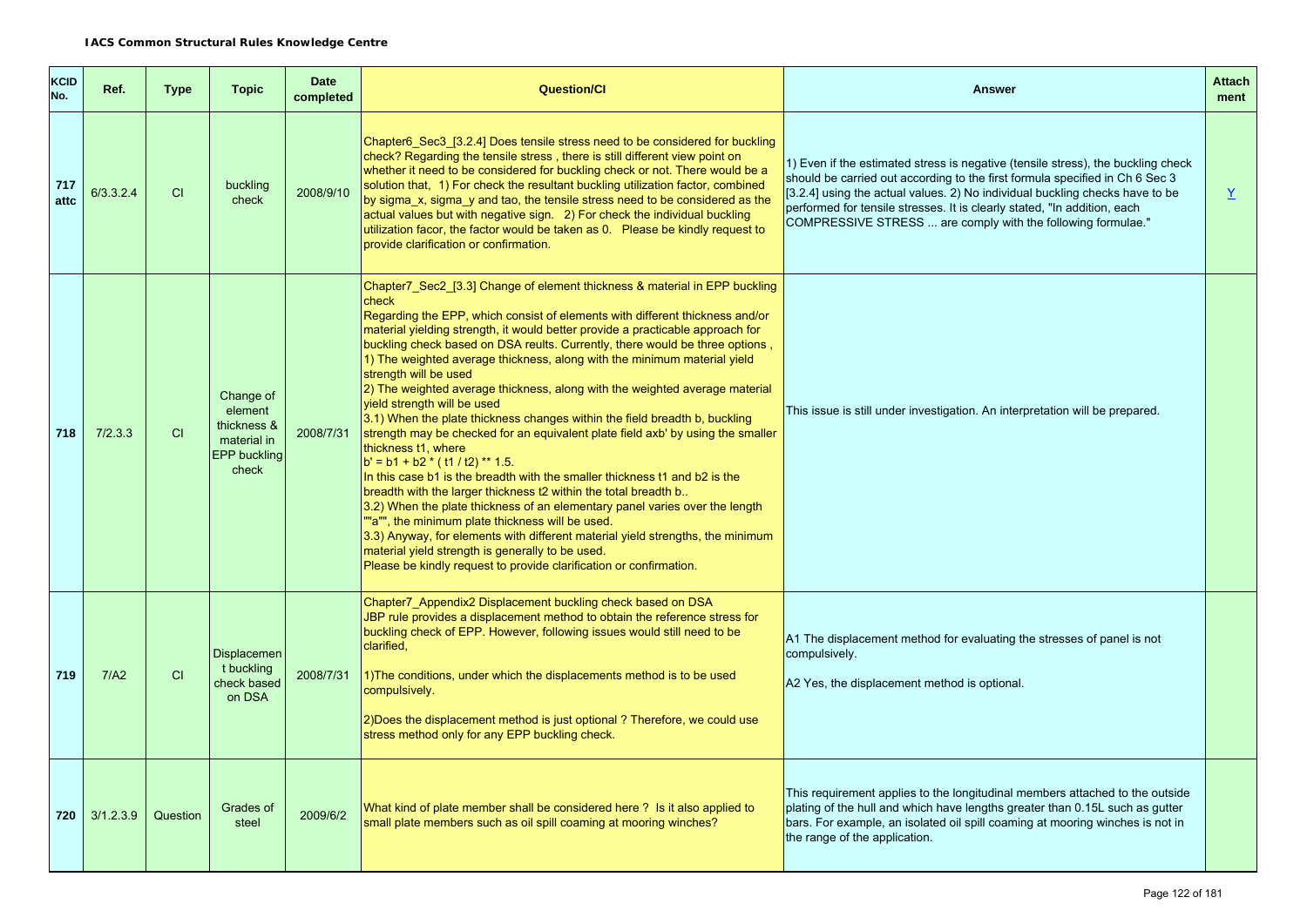| <b>KCID</b><br>No. | Ref.                   | <b>Type</b> | <b>Topic</b>                           | <b>Date</b><br>completed | <b>Question/Cl</b>                                                                                                                                                                    | <b>Answer</b>                                                                                                                                                                                                                                                                                                                                                                                                                                                                                                    | <b>Attach</b><br>ment |
|--------------------|------------------------|-------------|----------------------------------------|--------------------------|---------------------------------------------------------------------------------------------------------------------------------------------------------------------------------------|------------------------------------------------------------------------------------------------------------------------------------------------------------------------------------------------------------------------------------------------------------------------------------------------------------------------------------------------------------------------------------------------------------------------------------------------------------------------------------------------------------------|-----------------------|
|                    | 721 Chapter $4$        | Question    | design loads                           | 2009/6/2                 | Rules for protected/non-watertight decks cannot be found. Please clarify the<br>design load for protected decks; platform decks in engine room or upper deck<br>under superstructure. | Presently, design loads for protected/non-watertight decks, including platform<br>decks in engine room and upper deck under superstructure, are based on<br>individual society Rules.                                                                                                                                                                                                                                                                                                                            |                       |
|                    | 722 6/4.4.1.1          | Question    | <b>Pillars</b>                         | 2009/6/2                 | Please clarify the design load for pillar scantling calculation.                                                                                                                      | The design loads acting on the pillar are the static and dynamic loads that are<br>acting onto the decks above the pillar under consideration. These loads are to<br>be determined according to Chapter 4 considering the relevant loads on the<br>decks above.                                                                                                                                                                                                                                                  |                       |
| 723                | 9/2.4.1.1 &<br>Table 1 | Question    | Net minimum<br>thickness of<br>plating | 2009/6/2                 | To which dose the tank top plate of steering gear flat correspond in Table 1<br>[Inner bottom] or [Platform and wash bulkhead]?                                                       | Platform and wash bulkheads in Table 1 Ch 9 Sec 2 are non-watertight plating<br>members. As the tank top plate of steering gear flat is a watertight plating<br>member and not inner bottom, the net minimum thickness for the tank top<br>plate of steering gear flat is not specified in Table 1. As an interpretation, the<br>net minimum thickness for the tank top plate of steering gear flat is the same<br>as that for watertight bulkhead specified in Ch 6 Sec 1, Table 2, i.e.<br>$0.6xL^{(0.5)}$ mm. |                       |
| 724                | 9/2.5.2.1              | Question    | side<br>transverse                     | 2009/6/2                 | Is there any exceptional easing steps concerning spacing of a ship's side<br>transverse spacing?                                                                                      | The required side transverse spacing is based on design experience and<br>service history. It has proven to be satisfactory and cannot be relaxed.                                                                                                                                                                                                                                                                                                                                                               |                       |
| 725                | 9/3.1.2.3              | Question    | Primary<br>Support<br><b>Members</b>   | 2009/6/2                 | Please explain a specific procedure of the direct strength calculation in engine<br>room construction.                                                                                | Refer to KC ID 543 which states: PSM in the fore and aft part of the vessel<br>may be designed according Ch6, Sec4, 2.6. We will consider the further rule<br>development about the determination of the scantling of primary supporting<br>members outside midship cargo regions for ships of 150m in length and<br>above. For the time being, the direct strength calculation should be submitted<br>to the Society for examination on a case by case basis, as specified in Ch 9<br>Sec 3, [1.2.3].           |                       |
| 726                | 9/3.2.1.1              | Question    | double<br>bottom<br>general            | 2009/6/2                 | Please explain the reason that the double bottom is to be transversely framed.                                                                                                        | The width of aft peak tank is generally narrow at the double bottom level of<br>engine room when the engine room is located immediately forward of aft peak<br>tank. Considering the aspect ratio (I/b) of double bottom in such an engine<br>room becomes very large, where I is the length of engine room and b is the<br>mean breadth of engine room, it would be natural to provide main supporting<br>members transversely. This requirement stands on this background.                                     |                       |
| 727<br>attc        | 9/3.2.1.2              | Question    | double<br>bottom<br>height             | 2009/6/2                 | We would like to have your confirmation whether the arrangement of<br>overlapping tank top is acceptable as continuous structure.<br>Please see attachment below.                     | CSR-BC allows only a sloped transition, when the inner bottom of the cargo<br>area is on another level than that of the machinery space.                                                                                                                                                                                                                                                                                                                                                                         | $\underline{Y}$       |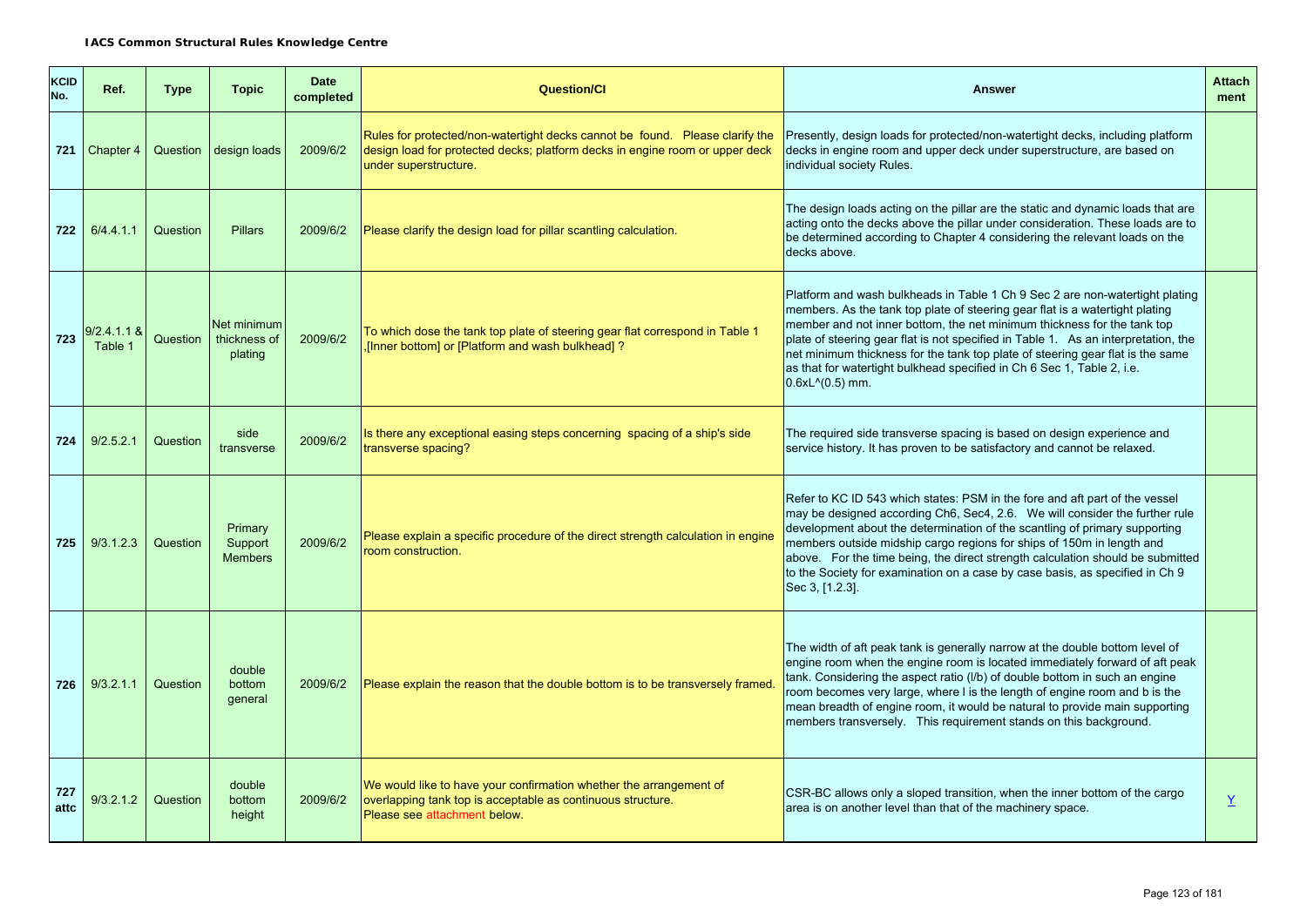| KCID<br>No. | Ref.      | <b>Type</b> | <b>Topic</b>                                                         | <b>Date</b><br>completed | Question/Cl                                                                                                                                                                                                                                                                                                                                                                                                                                                                                                                                                                                                                                                                                                                                                                                                                                                                                                                                                                                                                                | <b>Answer</b>                                                                                                                                                                                                                                                                                                                                                                                                                         | <b>Attach</b><br>ment |
|-------------|-----------|-------------|----------------------------------------------------------------------|--------------------------|--------------------------------------------------------------------------------------------------------------------------------------------------------------------------------------------------------------------------------------------------------------------------------------------------------------------------------------------------------------------------------------------------------------------------------------------------------------------------------------------------------------------------------------------------------------------------------------------------------------------------------------------------------------------------------------------------------------------------------------------------------------------------------------------------------------------------------------------------------------------------------------------------------------------------------------------------------------------------------------------------------------------------------------------|---------------------------------------------------------------------------------------------------------------------------------------------------------------------------------------------------------------------------------------------------------------------------------------------------------------------------------------------------------------------------------------------------------------------------------------|-----------------------|
| 728         | 9/3.3.1.2 | Question    | longitudinal<br>structure<br>within the<br>machinery<br>space        | 2009/6/2                 | Is the extension of longitudinal structure applied to the platings of topside tank<br>and bilge hopper tank?                                                                                                                                                                                                                                                                                                                                                                                                                                                                                                                                                                                                                                                                                                                                                                                                                                                                                                                               | The extension described in [3.1.2] concerns only the longitudinal structure<br>attached to the side shell and doesn't apply to the platings and attached<br>ordinary stiffeners of side stringers, topside tank and bilge hopper tank.<br>However, in the light of Ch 9, Sec 3, [1.3.2], the continuity of strength is to be<br>ensured in the machinery space in way of side stringers and strake of topside<br>tank / bilge hopper. |                       |
| 729         | 9/3.4.1.2 | Question    | platform<br>transverse                                               | 2009/6/2                 | Is it possible to arrange platform transverses 5 frame spacings as well as<br>3.1.3 Side transverses? Usually, the platform transverses are connecting to<br>side ransverses continuously.                                                                                                                                                                                                                                                                                                                                                                                                                                                                                                                                                                                                                                                                                                                                                                                                                                                 | According to the last sentence of [3.1.3], wider spaces may be accepted<br>based on the discretion of the Society.                                                                                                                                                                                                                                                                                                                    |                       |
| 730         | 9/3.6.1.1 | Question    | Ordinary<br>stiffener<br>spacing                                     | 2009/6/2                 | Is there any exceptional easing steps to the regulation about 750 mm<br>spacing? Usually, the vertical stiffeners are connecting to the deck<br>longitudinals continuously.                                                                                                                                                                                                                                                                                                                                                                                                                                                                                                                                                                                                                                                                                                                                                                                                                                                                | No, there is not. The required value of about 750mm for spacing, which was<br>developed based on many years of experience, is applied and considered to<br>be satisfactory. However, the vertical stiffeners are to be connected to the<br>deck longitudinals continuously.                                                                                                                                                           |                       |
| 736         | 4/2.2.1.1 | <b>CI</b>   | load<br>conditions                                                   | 2008/9/10                | Chapter4 Sec2 [2.1.1] - GM & Kr value for others load conditions. The value<br>of GM and Kr will affect the roll motion and consequently affect the inertia<br>loads. Current CSR Bulk carrier rule only specify GM & Kr for three standard<br>load conditions (i.e. full load condition, normal ballast and heavy ballast).<br>However, regarding some load condition used for DSA (e.g.multiport load<br>condition), there is no any specification in the rules on how to decide GM and<br>Kr for such conditions. It is found that CSR Tanker rules provide the<br>instruction for those non-standard load conditions as follows, "For optional<br>loading conditions with a mean draught other than the values defined, GM is<br>to be obtained by linear interpolation based on values for 0.6Tsc and<br>0.9Tsc."[JTP section 7/3.1.3.2] Please kindly advise how to calculate the kr &<br>GM for those load conditions, which is not specified in the table 1 of<br>CH4_SEC2_[2.1.1], particularly for the multiport load condition. | The GM and k_R values as given in Table 1 are only preliminary values. The<br>scantlings and the approval have to be based on the actual values. For the<br>purpose to make an initial design, the designer has to choose preliminary<br>values from his/her experience or from the mentioned table. In case of a multi<br>port loading condition you may use the GM and k_R values for full load<br>condition.                       |                       |
| 738         | 7/1.1.2.1 | Question    | Strength<br>Assessment<br>of the<br>primary<br>supporting<br>members | 2008/7/2                 | In Ch <sub>7</sub> , Sec 1, relevant to direct strength assessment of the primary<br>supporting members, the requirement [1.2.1] states that: "Computer programs<br>for FE analysis are to be suitable for the intended analysis. Reliability of<br>unrecognized programs is to be demonstrated to the satisfaction of the Society<br>prior to the commencement of the analysis."<br>The meaning of "unrecognized" programs needs to be clarified.                                                                                                                                                                                                                                                                                                                                                                                                                                                                                                                                                                                         | In this context, a "recognized" program is a FEA program well known and<br>widely used in the shipbuilding industry, which has been proven its reliability.<br>"Recognized " program in this context doesn't mean that such program shoud<br>be recognized by a specific procedure from Class Society or IACS.                                                                                                                        |                       |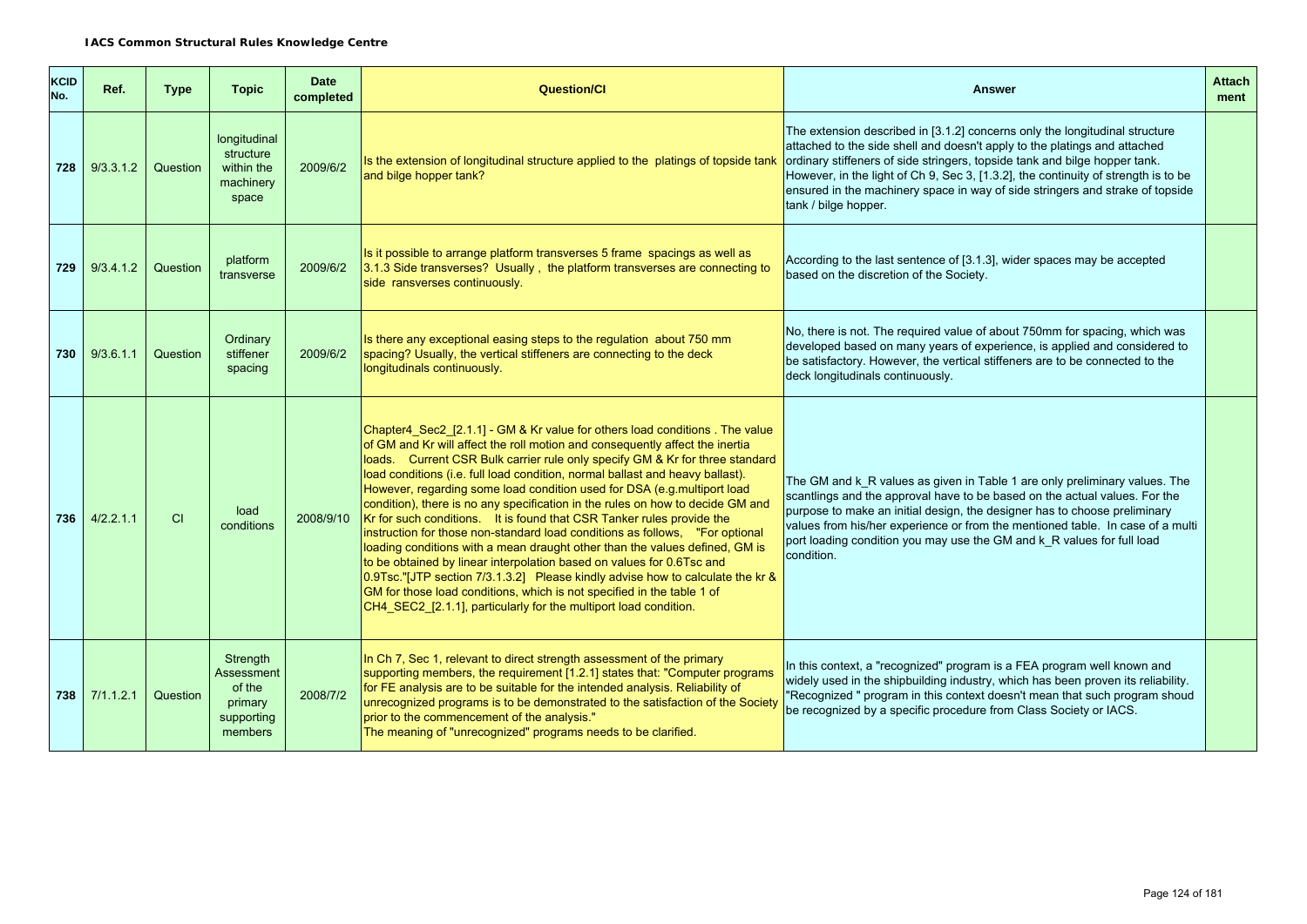| KCID<br>No. | Ref.            | <b>Type</b> | <b>Topic</b>        | <b>Date</b><br>completed | <b>Question/Cl</b>                                                                                                                                                                                                                                                                                                                                                                                                                                                          | <b>Answer</b>                                                                                                                                                                                                                                                                                                                                                                                                                                                                                                                                                                                                                                                                                                                                                                                                                                                                                                                                                                           | <b>Attach</b><br>ment |
|-------------|-----------------|-------------|---------------------|--------------------------|-----------------------------------------------------------------------------------------------------------------------------------------------------------------------------------------------------------------------------------------------------------------------------------------------------------------------------------------------------------------------------------------------------------------------------------------------------------------------------|-----------------------------------------------------------------------------------------------------------------------------------------------------------------------------------------------------------------------------------------------------------------------------------------------------------------------------------------------------------------------------------------------------------------------------------------------------------------------------------------------------------------------------------------------------------------------------------------------------------------------------------------------------------------------------------------------------------------------------------------------------------------------------------------------------------------------------------------------------------------------------------------------------------------------------------------------------------------------------------------|-----------------------|
| 739         | 9/2.3.1.2       | <b>RCP</b>  | frame<br>spacing    | 2008/9/10                | The requirement in Ch 9, Sec 2, [3.1.2] requiring that "Solid floors are to be<br>fitted at every frame spacing" seems very severe and is not in line with some<br>actual design of ships. We would like to ask IACS to review this requirement<br>and to introduce a Rule Change Proposal.                                                                                                                                                                                 | It is not required to built solid floors at every frame spacing in the whole aft<br>peak area. Solid frames up to the tank top are only required in way and near<br>of rudder post, propeller post and rudder horn. The transverse extension<br>depends on the arrangements proposed. It might be neccessary to built solid<br>floors below tank top over the whole breadth, e.g. if no longitudinal walls are<br>arranged. In case, where floors are not extended over the full breadth,<br>paragraph [3.1.3] covers the design of the transverse primary supporting<br>members. We will consider a rule change to clarify this requirement                                                                                                                                                                                                                                                                                                                                            |                       |
| 741         | 4/6.1.1.2       | CI          | cargo<br>parameters | 2009/5/25                | The last sentence in Ch.4, Sec.6, [1.1.2] reads: "For holds of non-cylindrical<br>shape, and in case of prescriptive rule requirements, the upper surface of the<br>bulk cargo may be taken at the upper deck level with a density of dry bulk<br>cargo equal to M/V H.". Please clarify how to determine the parameters,<br>h HPU, B H, h 0 when the cargo is loaded to the top of hatch coaming,<br>since those parameters are variable within the non-cylindrical holds. | For holds of non-cylindrical shape, only the last sentence in Ch.4 Sec.6 [1.1.2]<br>is applicable. In this case, cargo height (hc) is measured from the inner bottom<br>to upper deck level at the centerline of the mid hold and the density of the dry<br>bulk cargo is taken equal to max (1.0, M/VH), where M and VH are defined in<br>"Symbol" in Ch 4 Sec 6. There is no need to define the parameters h HPU,<br>B H and h 0 since [1.1.1] is not applicable such holds.                                                                                                                                                                                                                                                                                                                                                                                                                                                                                                          |                       |
| 742<br>attc | Table<br>8.1.1  | Question    | <b>FEA</b>          | 2008/10/10               | See the attached Question. It has multiple questions, however, for the sake of<br>easy reference, they are grouped as one Question.                                                                                                                                                                                                                                                                                                                                         | A-1 Structural members can be evaluated by the simplified method according<br>to the specification in Ch 7 Sec 4 [3.3] if applicable, except for the following<br>members: hold frames of single side bulk carriers, connections between<br>corrugations and stools and ordinary stiffeners in double side space at the<br>connection of transverse stiffeners with stringer or similar. Where the fatigue<br>assessment is carried out by the very fine mesh FEA, all cargo holds should<br>be evaluated. If the structural details in cargo holds other than heavy ballast<br>hold are the same as those in heavy ballast hold and the evaluated results of<br>those in heavy ballast hold are satisfactory, the very fine FEA for cargo holds<br>other than heavy ballast hold can be omitted.<br>A-2 The transverse BHD connection with vertical lower stool and upper stool<br>as well as sloping ones should be checked.<br>A-3. Only representative locations should be checked. | $\underline{Y}$       |
| 743         | Figure<br>8.5.2 | Question    | Co-ordinate<br>"Y"  | 2008/7/2                 | Ch 8 Sec 5 Figure 2 indicates coordinates. Is the co-ordinate "Y" typo? Should<br>it be " $X$ " ? .                                                                                                                                                                                                                                                                                                                                                                         | Yes, it is typo. We will consider a rule change.                                                                                                                                                                                                                                                                                                                                                                                                                                                                                                                                                                                                                                                                                                                                                                                                                                                                                                                                        |                       |
| 747         | 4/5.2           | Question    | <b>DSA</b>          | 2008/9/10                | Regarding Direct Strength Assessment (DSA) for cross deck, while loads on<br>cross deck and hatch cover are stipulated in Ch.4, Sec.5-2, it is not clear how<br>to consider the load on cross deck from hatch cover through hatch end<br>coaming or stay. Hence it would be appreciated to clarify how to assess the<br>cross deck by DSA, considering load from hatch cover.                                                                                               | Normally, the strength of hatch cover and hatch coaming is evaluated by the<br>prescriptive requirement and FEA using the loads thereon separately from the<br>hold structures. Hence, the cargo hold FEA is carried out using the cargo<br>hold FE model excluding the hatch cover. This seems a practical way.<br>Therefore, in principle the wave loads on hatch cover need not be considered<br>for the cargo hold FEA. In addition, the cross deck structure is normally<br>assessed by the cargo hold FEA under the loading conditions specified in Ch<br>4 Appendix 2. However in case special cargoes are loaded on hatch cover<br>such as timber, etc., the strength of supporting deck structures in such a<br>loading condition should be assessed appropriately                                                                                                                                                                                                             |                       |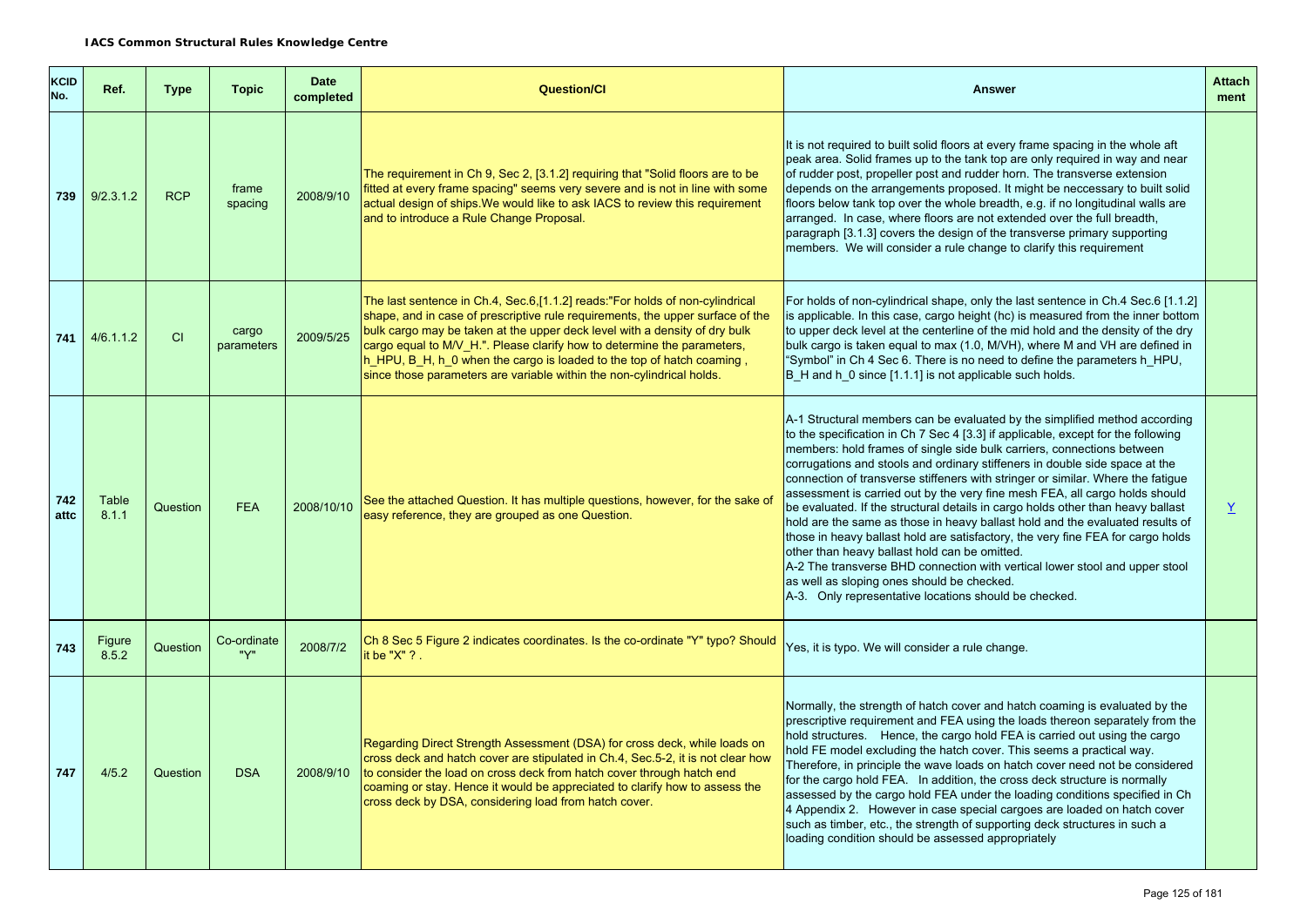| <b>KCID</b><br>No. | Ref.                          | <b>Type</b> | <b>Topic</b>                                                    | <b>Date</b><br>completed | <b>Question/Cl</b>                                                                                                                                                                                                                                                                                                                                                                                                                                                                                                                                                                                                                                                                                                                                                                                                                                          | <b>Answer</b>                                                                                                                                                                                                                                                                                                                                                                                                                                                                                                                                                                                                                                                                                                                                                                                                                                | <b>Attach</b><br>ment |
|--------------------|-------------------------------|-------------|-----------------------------------------------------------------|--------------------------|-------------------------------------------------------------------------------------------------------------------------------------------------------------------------------------------------------------------------------------------------------------------------------------------------------------------------------------------------------------------------------------------------------------------------------------------------------------------------------------------------------------------------------------------------------------------------------------------------------------------------------------------------------------------------------------------------------------------------------------------------------------------------------------------------------------------------------------------------------------|----------------------------------------------------------------------------------------------------------------------------------------------------------------------------------------------------------------------------------------------------------------------------------------------------------------------------------------------------------------------------------------------------------------------------------------------------------------------------------------------------------------------------------------------------------------------------------------------------------------------------------------------------------------------------------------------------------------------------------------------------------------------------------------------------------------------------------------------|-----------------------|
|                    | <b>748</b> 6/A.1.1.2.2        | CI          | elementary<br>plate panels                                      | 2008/9/10                | It seems that the 2nd & 3rd sentences in Ch 6, appendix 1, [1.2.2] such as<br>"The effective width  in accordance with Ch6, Sec 3 [5]. A constant stress<br>adjacent elementary plate panels." could be interpreted as follows:<br>1) When a width of the attached plate is calculated a constant compressive<br>stress to be assumed, accordingly always psi=1.0 both for longitudinal and<br>transverse stiffeners.<br>2) Sigma a in Ch 6, Sec 3 [4.2.1]<br>and sigma x in [4.3.1] for longitudinal stiffener are to be taken as the greater<br>of the following hull girder bending stresses:<br>(a) stress at<br>half length of the stiffener, and<br>(b) 0.5 of the maximum compressive stress of the adjacent elementary plate<br>panels. Please advise if the above interpretation is correct.                                                       | 1) Your interpretation is right. Regardless of the actual stress distribution of the<br>adjecent plates, psi equal to 1 is assumed for the calculation of the effective<br>width according to CH6, Sec.3, 5.<br>2) sigma $a$ is the<br>axial stress of the stiffener. In the transverse section analysis this stress is a<br>constant value, which is equal to sigma_n for a stiffener in ship length<br>direction. sigma_x, sigma_y (in EPP co-ordinate system) and tau are stresses<br>in the adjacent plates, acting at the position of the stiffener, which causes<br>additonal vertical forces on the stiffener. In case of the transverse section<br>analysis normal stresses in other directions than in ships longitudinal direction<br>We will<br>may be set to zero.<br>consider the RCP in order to clarify these interpretation. |                       |
| 749                | 10/1.5.5.1                    | Question    | Diameter of<br><b>Pintles</b>                                   | 2008/5/30                | In CSR for BC, the diameter of pintles is equal to: $da = 0.35$ (B1 kr) $(1/2)$ , with<br>kr equal to (235/ReH)^e.<br>However, in the UR S10, it is written that the diameter of pintles is equal to: dp<br>$= 0.35$ (B kp) $\frac{\text{N}}{12}$ , with kp equal to (SigmaF/235) <sup><math>\text{A}</math></sup> e.<br>This two text give two different values: which one is correct?                                                                                                                                                                                                                                                                                                                                                                                                                                                                     | The formula in CSR BC is correct.                                                                                                                                                                                                                                                                                                                                                                                                                                                                                                                                                                                                                                                                                                                                                                                                            |                       |
|                    | 750 10/1.3.1.1                | Question    | Diameter of<br>the rudder<br>stock                              | 2008/6/6                 | The diameter of the rudder stock is supposed to be calculated in m. However,<br>this seems incorrect: the unit should be changed to mm.                                                                                                                                                                                                                                                                                                                                                                                                                                                                                                                                                                                                                                                                                                                     | Your comment is correct. This correction has been made by "Corrigenda 5"<br>approved by the Council on 15 May.                                                                                                                                                                                                                                                                                                                                                                                                                                                                                                                                                                                                                                                                                                                               |                       |
| 751                | 10/1.3.2.1                    | Question    | <b>The</b><br>equivalent<br>stress of<br>bending and<br>torsion | 2008/6/6                 | In CSR for BC, the equivalent stress of bending and torsion for the increased<br>rudder stock diameter is not to exceed 118/kr, with kr equal to (235/ReH)^e.<br>However, in the UR S10, it is written that the equivalent stress of bending and<br>torsion for the increased rudder stock diameter is not to exceed 118/K, with K<br>equal to (SigmaF/235)^e.<br>This two text give two opposite values: which one is correct?                                                                                                                                                                                                                                                                                                                                                                                                                             | The formula in CSR BC is correct.                                                                                                                                                                                                                                                                                                                                                                                                                                                                                                                                                                                                                                                                                                                                                                                                            |                       |
| 752                | 10/1.4.2.1<br>&<br>10/1.4.2.2 | Question    | <b>The</b><br>Diameter of<br>coupling<br>bolts                  | 2008/6/6                 | 1/ In CSR for BC, the diameter of coupling bolts is equal to: $db = 0.62$ ( $D^23$ )<br>kb) / (kr n e) $\frac{1}{2}$ (1/2), with kb and kr equal to (235/ReH) <sup>^</sup> e.<br>However, in the UR S10, it is written that the diameter of coupling bolts is<br>equal to: db = $0.62$ [ (d^3 Kb) / (Kr n em) ]^(1/2), with Kb and Kr equal to<br>(SigmaF/235)^e.<br>This two text give two different values: which one is correct?<br>2/ In CSR for BC, the thickness of coupling bolts is equal to: $tf = 0.62$ [(D <sup>A</sup> 3 kf)<br>/ (kr n e) ]^(1/2), with kf and kr equal to (235/ReH)^e.<br>However, in the UR S10, it is written that the thickness of coupling bolts is<br>equal to: tf = $0.62$ [ (d^3 Kf) / (Kr n em) ]^(1/2), with Kf and Kr equal to<br>(SigmaF/235)^e.<br>This two text give two different values: which one is correct? | The formula in CSR BC is correct.                                                                                                                                                                                                                                                                                                                                                                                                                                                                                                                                                                                                                                                                                                                                                                                                            |                       |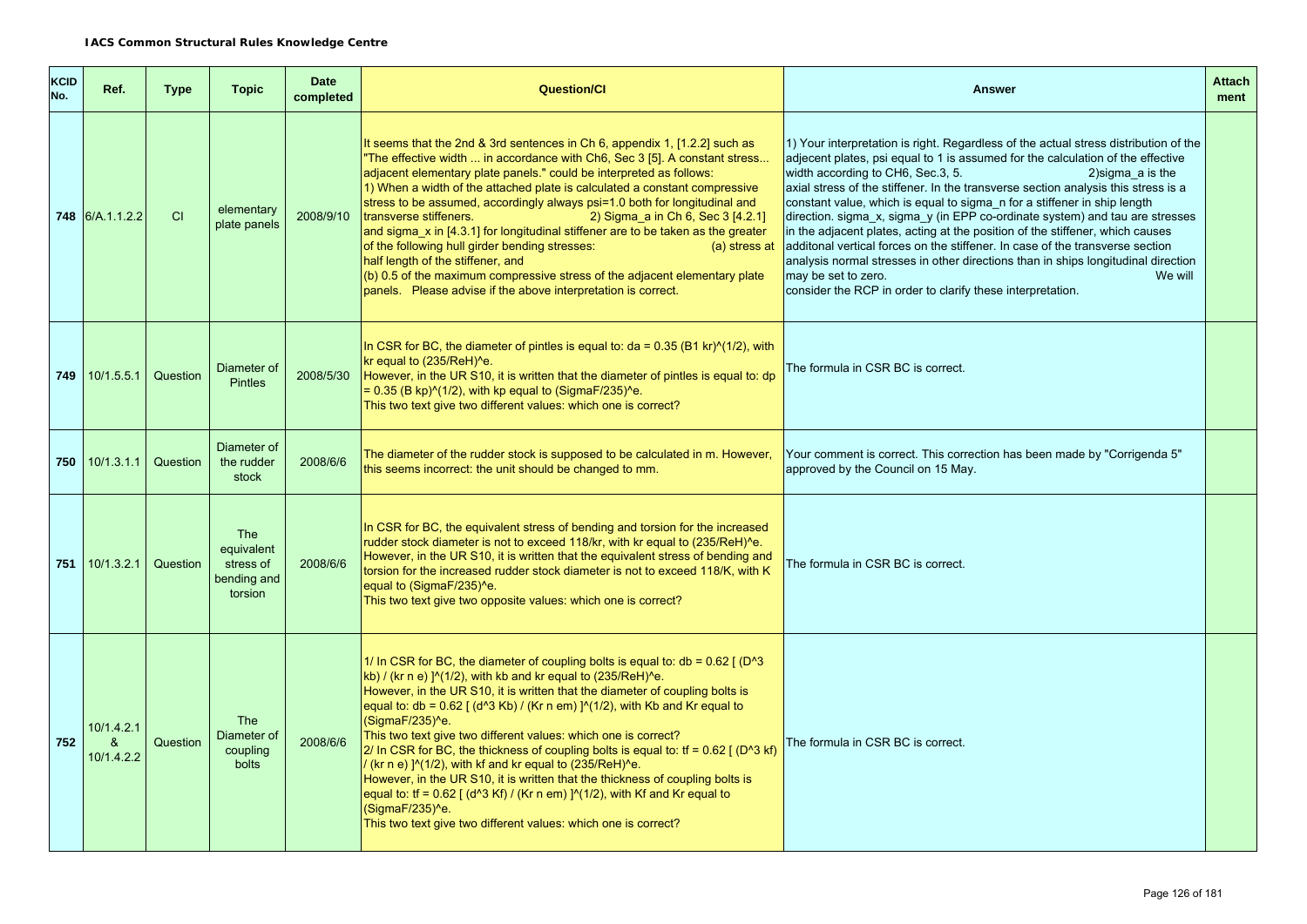| <b>KCID</b><br>No. | Ref.           | <b>Type</b> | <b>Topic</b>                                   | <b>Date</b><br>completed | <b>Question/Cl</b>                                                                                                                                                                                                                                                                                                                                                                                                                                                                                                                                                                                                                                                                                                                                                                                       | <b>Answer</b>                                                                                                                                                                                                                           | <b>Attach</b><br>ment |
|--------------------|----------------|-------------|------------------------------------------------|--------------------------|----------------------------------------------------------------------------------------------------------------------------------------------------------------------------------------------------------------------------------------------------------------------------------------------------------------------------------------------------------------------------------------------------------------------------------------------------------------------------------------------------------------------------------------------------------------------------------------------------------------------------------------------------------------------------------------------------------------------------------------------------------------------------------------------------------|-----------------------------------------------------------------------------------------------------------------------------------------------------------------------------------------------------------------------------------------|-----------------------|
| 753                | 10/1.4.3.1     | Question    | <b>The</b><br>Diameter of<br>coupling<br>bolts | 2008/6/6                 | In CSR for BC, the diameter of coupling bolts is equal to: $db = 0.81 D/n^{(1/2)}$<br>$(kb/kr)^(1/2)$ , with kb and kr equal to $(235/ReH)^{6}$ .<br>However, in the UR S10, it is written that the diameter of coupling bolts is<br>equal to: db = 0.81 d/n^(1/2) (Kb/Kr)^(1/2), with Kb and Kr equal to<br>(SigmaF/235)^e.<br>This two text give two different values: which one is correct?                                                                                                                                                                                                                                                                                                                                                                                                           | The formula in CSR BC is correct.                                                                                                                                                                                                       |                       |
| 756                | 3/6.5.2.4      | <b>RCP</b>  | Symbol<br>missing in<br>the 2nd<br>Formula     | 2008/5/30                | A symbol, b, is missing in the 2nd formula in Ch3 Sec6, 5.2.4.<br>Ch3 Sec6, 5.2.4. requires the arm length of tripping brackets, where originates<br>in 4.7.6, Section 3, Chapter, 4, Part B of the BV Rules.<br>Please correct it.                                                                                                                                                                                                                                                                                                                                                                                                                                                                                                                                                                      | This is a typo, we will consider the editorial correction.                                                                                                                                                                              |                       |
|                    | 757 11/1.1.2.1 | <b>RCP</b>  | <b>Bending</b><br><b>Radius</b>                | 2008/9/10                | The minimum bending radius for cold forming is required to be at least 3 times<br>the plate thickness in Ch11 Sec1, 1.2.1 of CSR for Bulkers. With reference to<br>the relevant Technical Background (TB), this requirement originated from the<br>standard radius when bending corrugated bulkhead in IACS Rec. No. 47. On<br>the other hand, CSR for Tankers regulates the minimum bending radius for<br>cold forming is required to be at least twice the plate thickness in Sec6,<br>$4.2.3.1$ . We are of the opinion that the minimum bending radius, 3 times the<br>plate thickness, should be kept only when bending corrugated bulkhead. It is<br>requested that the minimum bending radius for cold forming in Ch11 Sec1,<br>1.2.1 of CSR for Bulkers be changed to twice the plate thickness. | We will condier the rule change proposal in order to be in line with IACS Rec.<br>No. 47.                                                                                                                                               |                       |
| 758<br>attc        | 3/6.6.1.3      | CI          | Minimum<br>height of<br>double<br>bottom       | 2008/7/16                | 1st sentence of Ch 3 Sec 6 [6.1.3] requires the minimum height of double<br>bottom.<br>There are attached designs where the double bottom height varies according<br>to the transverse locations. This is due to that bottom shell is not kept flat over<br>the extent of inner bottom width.<br>Please advise whether the foregoing requirement means:<br>a) only double bottom height at centerline (h_CL) is to be kept to be not less<br>than B/20 or 2m whichever is lesser, or<br>b) B/20 or 2m whichever is the lesser is to be kept over the extent of inner<br>bottom width including h s.                                                                                                                                                                                                      | The double bottom height h, measured vertically from the plane parallel with<br>keel line to inner bottom, is not to be less than B/20 or 2 m whichever is the<br>lesser. However, in no case is the value of h to be less than 760 mm. | $\underline{Y}$       |
| 759                | 9/1.2.3.2      | <b>RCP</b>  | Spacing of<br>solid floors                     | 2008/10/27               | The requirement in Ch 9, Sec 1, [2.3.2] says that the spacing of solid floors<br>should be Min.[3.5m, 4 frame spaces] in case of the longitudinal stiffened<br>system. We understand the philosophy that the spacing must not be too big,<br>however, for example, when the design in fore part has a spacing of 3.75m (5<br>frame spaces), the actual difference of spacing is just 0.25m from the<br>requirement. Is it possible to allow a greater value of spacing after<br>confirmination that the strength or scantlings are enough, on the basis of FE<br>analysis, for exemple? We would like to ask IACS to review this requirement<br>and to introduce a Rule Change Proposal.                                                                                                                 | Such larger distances may be used, when the structure is verified by means of<br>FEA deemed appropriately by the Society, using direct, calculated, slamming<br>loads                                                                   |                       |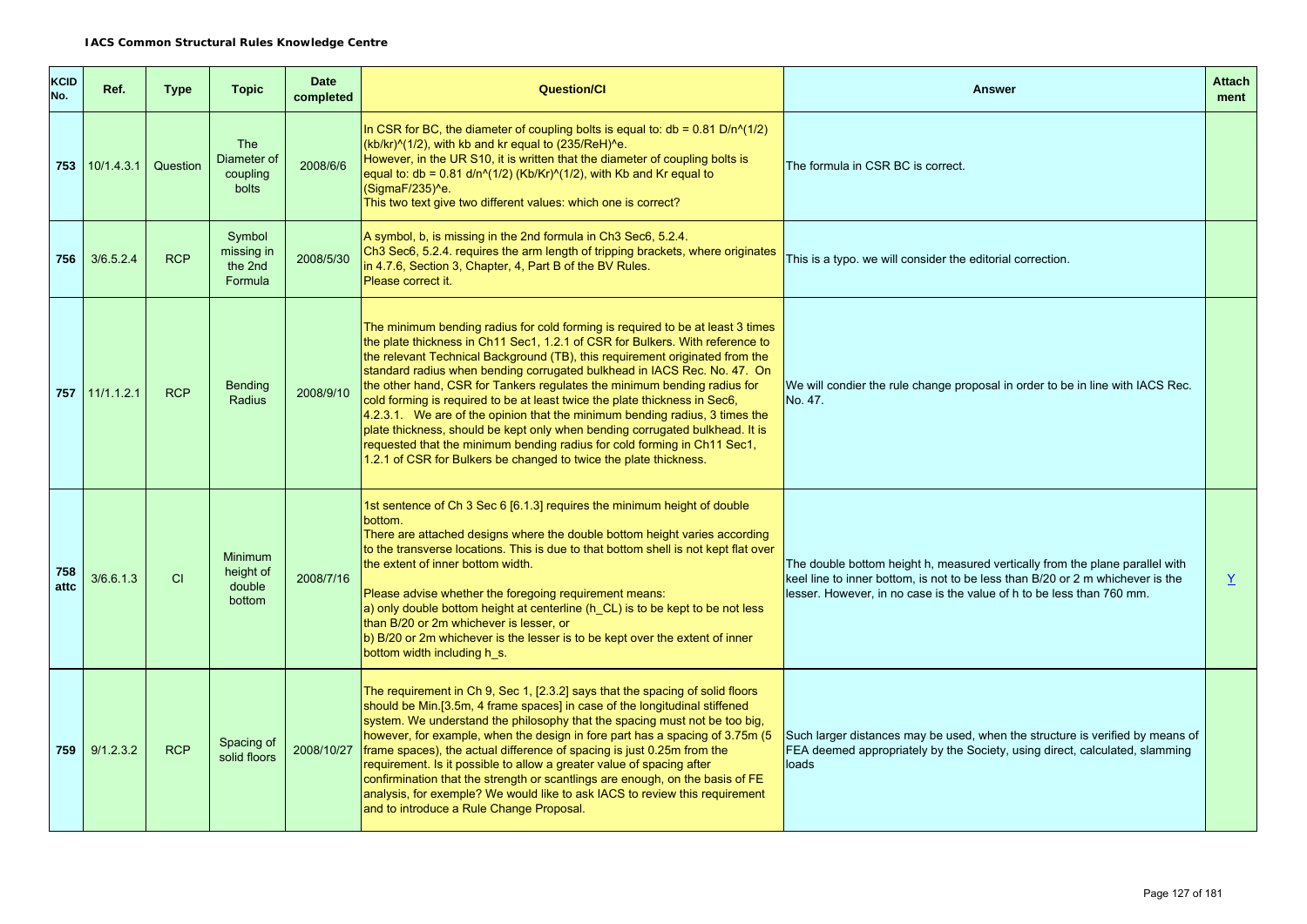| <b>KCID</b><br>No. | Ref.      | <b>Type</b> | <b>Topic</b>                                             | <b>Date</b><br>completed | <b>Question/CI</b>                                                                                                                                                                                                                                                                                                                                                                                                                                                                                                                                                                                                                                                                                                                                                                                                                                                                                                                                                               | <b>Answer</b>                                                                                                                                                                                                                                                                                                                                                                                                                                                                                 | <b>Attach</b><br>ment |
|--------------------|-----------|-------------|----------------------------------------------------------|--------------------------|----------------------------------------------------------------------------------------------------------------------------------------------------------------------------------------------------------------------------------------------------------------------------------------------------------------------------------------------------------------------------------------------------------------------------------------------------------------------------------------------------------------------------------------------------------------------------------------------------------------------------------------------------------------------------------------------------------------------------------------------------------------------------------------------------------------------------------------------------------------------------------------------------------------------------------------------------------------------------------|-----------------------------------------------------------------------------------------------------------------------------------------------------------------------------------------------------------------------------------------------------------------------------------------------------------------------------------------------------------------------------------------------------------------------------------------------------------------------------------------------|-----------------------|
| 760                | 3/6.5.2.1 | <b>CI</b>   | web stiffners                                            | 2009/3/3                 | Applicability of minimum thickness requirement to web stiffeners: Regarding<br>applicability of minimum thickness requirement to web stiffeners, the type of<br>web stiffeners is referred at the end in the question in KC328, however, the<br>answers in KC328 and KC647, relevant to KC328, are not clear to web<br>stiffener type.<br>The requirements of minimum thickness of web stiffener are as follows;<br>-Ch3 Sec6, 5.2.1 : minimum net thickness of primary support members,<br>referred to Ch6 Sec4, 1.5.1.<br>-Ch6 Sec2, 2.2.1: minimum net thickness of web of ordinary stiffeners<br>The types of web stiffeners are as follows;<br>Flat bar type<br>Angle or T type<br>Please clarify the applicability of the above two requirements to the two types<br>of web stiffeners.                                                                                                                                                                                    | Ch 3 Sec 6 [5.2.1] is only applicable to web stiffener with flat bar type.<br>The minimum net web thickness for web stiffener with angle or T type is to be<br>not less that that for ordinary stiffener specified in Ch 6 Sec 2 [2.2.1].                                                                                                                                                                                                                                                     |                       |
| 761                | 3/6.5.6.2 | CI          | end bracket<br>hight of<br>primary<br>support<br>members | 2009/6/26                | Ch3 Sec6,5.6.2 requires that the end bracket height of primary support<br>members should be not less than that of the primary supporting member. With<br>reference to the interpretation of KC414, the requirements in Ch3 Sec6 are<br>applicable not only cargo hold area but a lso other areas, where the application<br>is appropriate. Please confirm whether the above requirement in Ch3<br>Sec6,5.6.2 is applicable to side transverse web in steering gear room. If<br>applicable, providing large bracket according to the above requirement<br>interrupts the arrangement of fittings in steering gear room.<br>The above requirement originates in BV Rule, Part B, Ch4 Sec3,4.4 as<br>indicated in the technical background. BV Rules also require the end bracket<br>height of primary support members on ship side in Part B, Ch4, Sec3. 3.2 as<br>follows: The height of end brackets is to be not less than half the height of the<br>primary supporting member. | The mandatory requirements for the scantlings of the end connection is given<br>with the sentence "The scantlings of end brackets are to be such that the<br>section modulus of the PSM with end brackets is not less than that of the PSM<br>at mid-span". An editorial change will be made by introducing the word<br>"generally" in the sentence in Ch3 Sec6,5.6.2, stating that "the height of end<br>bracket is generally to be not less than that of the primary supporting<br>member". |                       |
|                    |           |             |                                                          |                          | We are of the opinion that the above criterion of end bracket height in BV<br>Rules is applicable to primary support members on ship side. Please confirm<br>this interpretation.                                                                                                                                                                                                                                                                                                                                                                                                                                                                                                                                                                                                                                                                                                                                                                                                |                                                                                                                                                                                                                                                                                                                                                                                                                                                                                               |                       |
| 762                | 3/6.6.3.1 | CI          | centre girder                                            | 2009/3/3                 | Ch3 Sec6, 6.3.1 requires tightness of center girders as follows: Where double<br>bottom compartments are used for the carriage of fuel oil, fresh water or<br>ballast water, the centre girder is to be watertight, except for the case such as<br>narrow tanks at the end parts or when other watertight girders are provided<br>within 0.25B from the centreline, etc.<br>With reference to "etc" at the end, it seems that the CSR permit non-tight<br>center girders under specific conditions. Please indicate the conditions in<br>which non-tight center girders are permitted.                                                                                                                                                                                                                                                                                                                                                                                           | The word "etc." means the case of small watertight compartments that free<br>surface effects thereof are considered very small, compared with the<br>arrangement specified in this requirement.                                                                                                                                                                                                                                                                                               |                       |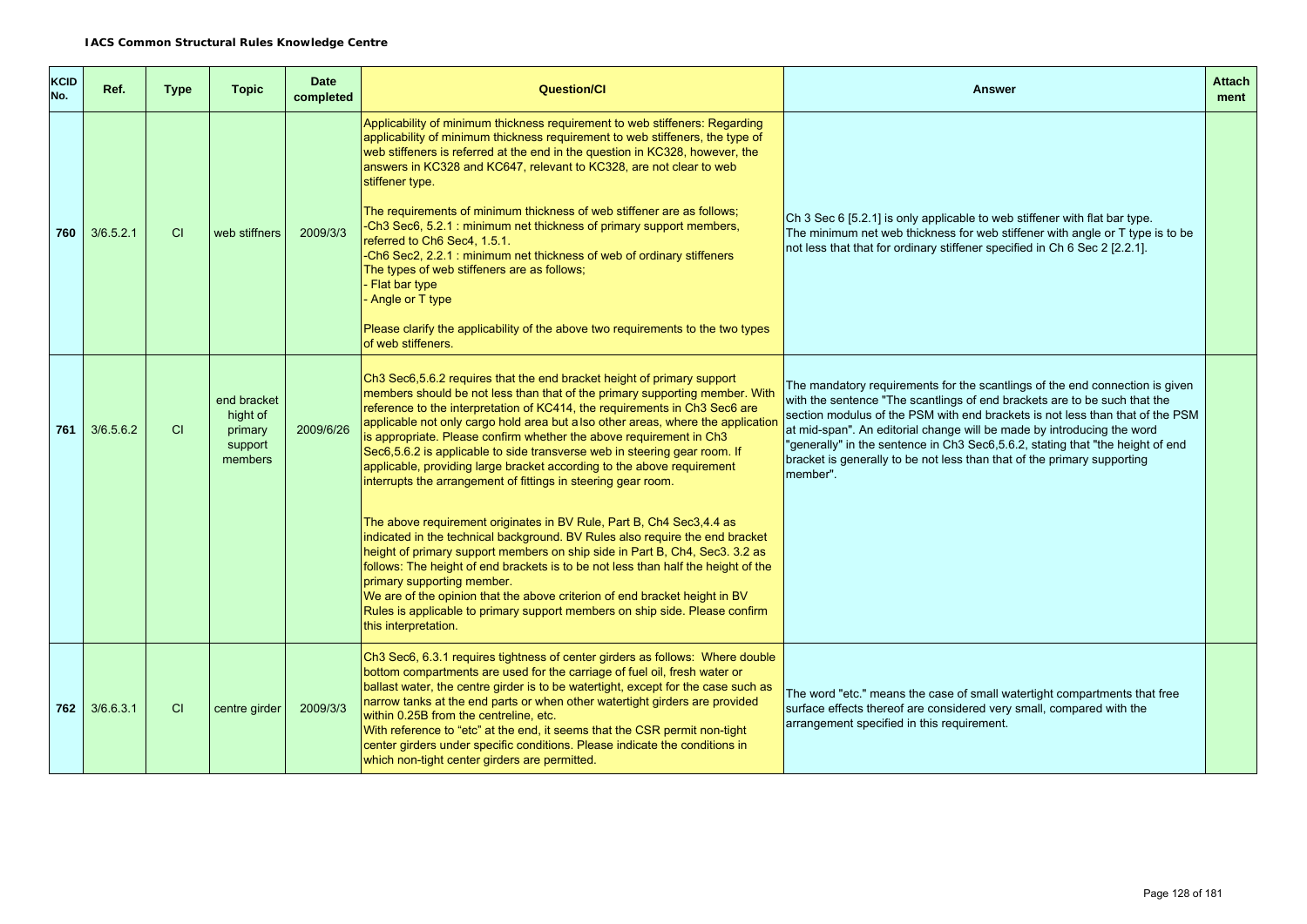| <b>KCID</b><br>No. | Ref.            | <b>Type</b> | <b>Topic</b>                        | <b>Date</b><br>completed | Question/Cl                                                                                                                                                                                                                                                                                                                                                                                                                                                                                                                                                                                                                                                                                                                                                                                                                                        | Answer                                                                                                                                                                                                                                                                                                                                                                                             | <b>Attach</b><br>ment |
|--------------------|-----------------|-------------|-------------------------------------|--------------------------|----------------------------------------------------------------------------------------------------------------------------------------------------------------------------------------------------------------------------------------------------------------------------------------------------------------------------------------------------------------------------------------------------------------------------------------------------------------------------------------------------------------------------------------------------------------------------------------------------------------------------------------------------------------------------------------------------------------------------------------------------------------------------------------------------------------------------------------------------|----------------------------------------------------------------------------------------------------------------------------------------------------------------------------------------------------------------------------------------------------------------------------------------------------------------------------------------------------------------------------------------------------|-----------------------|
| 763                | Table<br>9.3.2  | Question    | net cross<br>sectional<br>area rule | 2009/3/3                 | We have noted your answer concerning our complaints on requirements for<br>Net Cross Sectional Area on tank top bedplates (KC ID #611). Your answer<br>does not lead to a better understanding of the problem since we have already<br>been informed about the answer on the approved question KC ID#413. We do<br>not understand the reason for the requirement and would like you to explain<br>the meaning of this formulae. As an example the width of each tank top<br>bedplate for our engine S70MC-C is 1365 mm. When fulfilling the IACS rules<br>the thickness is required to be 69 mm and the cross sectional area will be<br>1826 cm <sup>2</sup> . Accordingly a width of 2640 mm of each tank top bedplate is<br>required. This will in some cases mean that the tank top plate penetrates the<br>hull at the aft part of the engine. | Your comment has been reflected to the Rule Change Proposal 4 which has<br>been reviewed according to PR 32.                                                                                                                                                                                                                                                                                       |                       |
|                    |                 |             |                                     |                          | Alternatively the thickness of the bedplate must be twice the normal size, 134<br>mm which is obviously a meaningless size. So we are of the opinion that the<br>IACS rule on net cross sectional area should refer to "bedplates in total" and<br>not to "each bedplate" as we proposed in our letter to IACS. Several shipyards<br>are asking us for calculations on this matter, referring to the question KC<br>ID#413, but it is not possible for us to make such calculations.                                                                                                                                                                                                                                                                                                                                                               |                                                                                                                                                                                                                                                                                                                                                                                                    |                       |
| 764 l              | 6/2.4.1.3       | <b>RCP</b>  | Corrosion<br>Formula                | 2008/10/27               | With reference to the Technical Background, Ch6 Sec2, 4.1.3 is based on NK<br>Rules. The coefficient, 1.1, of the stress formula in Ch6 Sec2, 4.1.3 is also<br>shown in NK Rules as "correction coefficient for corrosion". However, CSR<br>adopts a net scantling approach and the scantling considered in the<br>calculation formula is the net scantling, excluding corrosion additions.<br>Accordingly, the formula in Ch6 Sec2, 4.1.3 incorrectly counts corrosion twice.<br>Please reconsider the way to consider corrosion in this formula.                                                                                                                                                                                                                                                                                                 | Considering the original rules and the background, it is not considered that the<br>constant value 1.1 used in the formula of CSR based on the net scantling<br>approach is necessary. We will consider the RCP because the correction of<br>the formula will give the scantling impact.                                                                                                           |                       |
| 765                | <b>Text 3/6</b> | Question    | continuity of<br>strength           | 2009/3/3                 | Please confirm that the requirements in Ch3 Sec6 are not required to be<br>applied to areas other than cargo hold area, provided there is no cross<br>reference to Ch3 Sec6 in the requirements to those areas specified in the<br>relevant chapters, such as Ch9, etc                                                                                                                                                                                                                                                                                                                                                                                                                                                                                                                                                                             | According to Ch 3 Sec 6 [1], the requirements of this section apply to the<br>cargo hold area. For other areas, the requirements of Ch 9 Sec 1 to Ch 9 Sec<br>4 are to be applied.<br>In fact some requirements are applicable in the whole ship, e.g. CH3, Sec6,<br>5.1.1 "Continuity of strength". We will make a rule change proposal in order to<br>clarify the applicability of this chapter. |                       |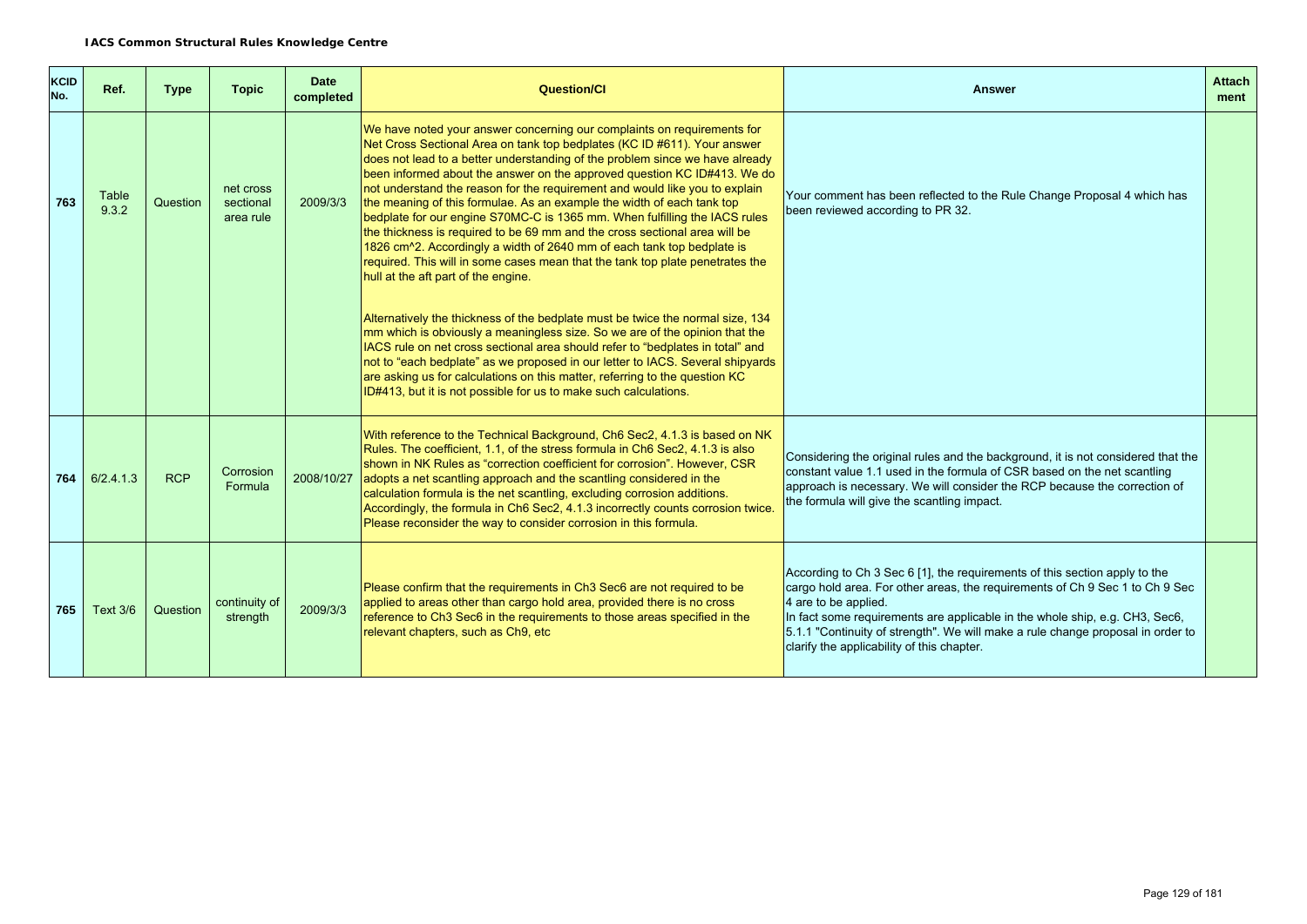| <b>KCID</b><br>No. | Ref.      | <b>Type</b> | <b>Topic</b>                         | <b>Date</b><br>completed | <b>Question/Cl</b>                                                                                                                                                                                                                                                                                                                                                                                                                                                                                                                                                                                                                                                                                                                                                                                                                                                                                                                                                         | <b>Answer</b>                                                                                                                                                                                                                                                                                                                                                                                                                                                                                                                                                                                                                        | <b>Attach</b><br>ment |
|--------------------|-----------|-------------|--------------------------------------|--------------------------|----------------------------------------------------------------------------------------------------------------------------------------------------------------------------------------------------------------------------------------------------------------------------------------------------------------------------------------------------------------------------------------------------------------------------------------------------------------------------------------------------------------------------------------------------------------------------------------------------------------------------------------------------------------------------------------------------------------------------------------------------------------------------------------------------------------------------------------------------------------------------------------------------------------------------------------------------------------------------|--------------------------------------------------------------------------------------------------------------------------------------------------------------------------------------------------------------------------------------------------------------------------------------------------------------------------------------------------------------------------------------------------------------------------------------------------------------------------------------------------------------------------------------------------------------------------------------------------------------------------------------|-----------------------|
| 766                | 9/3.2.1.8 | Question    | web<br>stiffeners                    | 2009/3/3                 | Please confirm that the following our interpretation, on the web stiffeners on<br>the double bottom floors and side transverse web frames in machinery space,<br>is correct.<br>$\vert$ 1) In Ch 9 Sec 3 [2.1.8], Ch 3 Sec 6 is referred to in the first sentence, as "in<br>addition to the requirements in Ch 3 Sec 6". It means the stiffeners provided to<br>the double bottom floors in Machinery space shall comply with Ch.3 Sec 6 and<br>Ch 9 Sec 3 [2.1.8].<br>The depth of the stiffeners provided to the floors in Machinery space is to be<br>more than 1/12 stiffener length and the section modulus is to be not less than<br>1.2 times that required in Ch 6 Sec 2 [4.1.2].<br>2) There is no cross reference to Ch.3 Sec 6 in the side transverse<br>requirements in [3.1.3] of Ch 9 Sec 3 "Machinery space". Accordingly it is not<br>required to apply the requirements of C3 Sec 6 to the web stiffeners on the<br>side transverses in machinery space. | It is agreed that some requirements of Ch 3 Sec 6 are applicable to the<br>structural arrangement of the entire hull structure. In this regard, modifications<br>in CSR will be prepared for clarification.                                                                                                                                                                                                                                                                                                                                                                                                                          |                       |
| 767                | 6/3.1.1.2 | Question    | <b>Buckling</b><br><b>Assessment</b> | 2009/3/3                 | 1. It has come to our notice that there is an inconsistency between the CSR<br>BC and IACS UR S17 about assessment of the buckling capability of the hull<br>structure in flooded condition.<br>2. S17.5 requires buckling assessment for elementary plate panels and<br>ordinary stiffeners in a hull transverse section stating that "Permissible stress<br>and axial stress buckling strength are to be in accordance with UR S11".<br>3. However, Paragraph 1.1.2 of Chapter 6, Section 3 of the CSR BC requires<br>buckling assessment only for transverse vertically corrugated watertight<br>bulkheads in flooded condition.<br>4. Both are IACS documents and are to be consistent for buckling assessment<br>for the elementary plate panels and ordinary stiffeners.                                                                                                                                                                                             | With the additional ultimate strength check according to CH5, Sec2 for flooded<br>condition, the requirements of UR S17 and UR S11 for the buckling<br>assessment in flooded conditions are fulfilled.                                                                                                                                                                                                                                                                                                                                                                                                                               |                       |
| 768<br>attc        | 6/3.4.2.2 | <b>RCP</b>  | stiffeners                           | 2009/11/3                | Please see the Rule Change Proposal in the attached file.                                                                                                                                                                                                                                                                                                                                                                                                                                                                                                                                                                                                                                                                                                                                                                                                                                                                                                                  | For continuous stiffeners, the bending moment due to the deformation of<br>stiffener (M0) always takes the same sign as the bending moment due to the<br>lateral load (M1), i.e. since Mo can act in any direction. However, for a sniped<br>stiffener, the eccentricity of the compressive load and the neutral axis of the<br>plate-stiffener combination means that M0 can only act in one direction (i.e.<br>plate in compression). Accordingly, Mo and M1 should have the same sign<br>when the lateral pressure is acting on the plate side, but different signs when<br>the lateral pressure is acting on the stiffener side. | $\underline{Y}$       |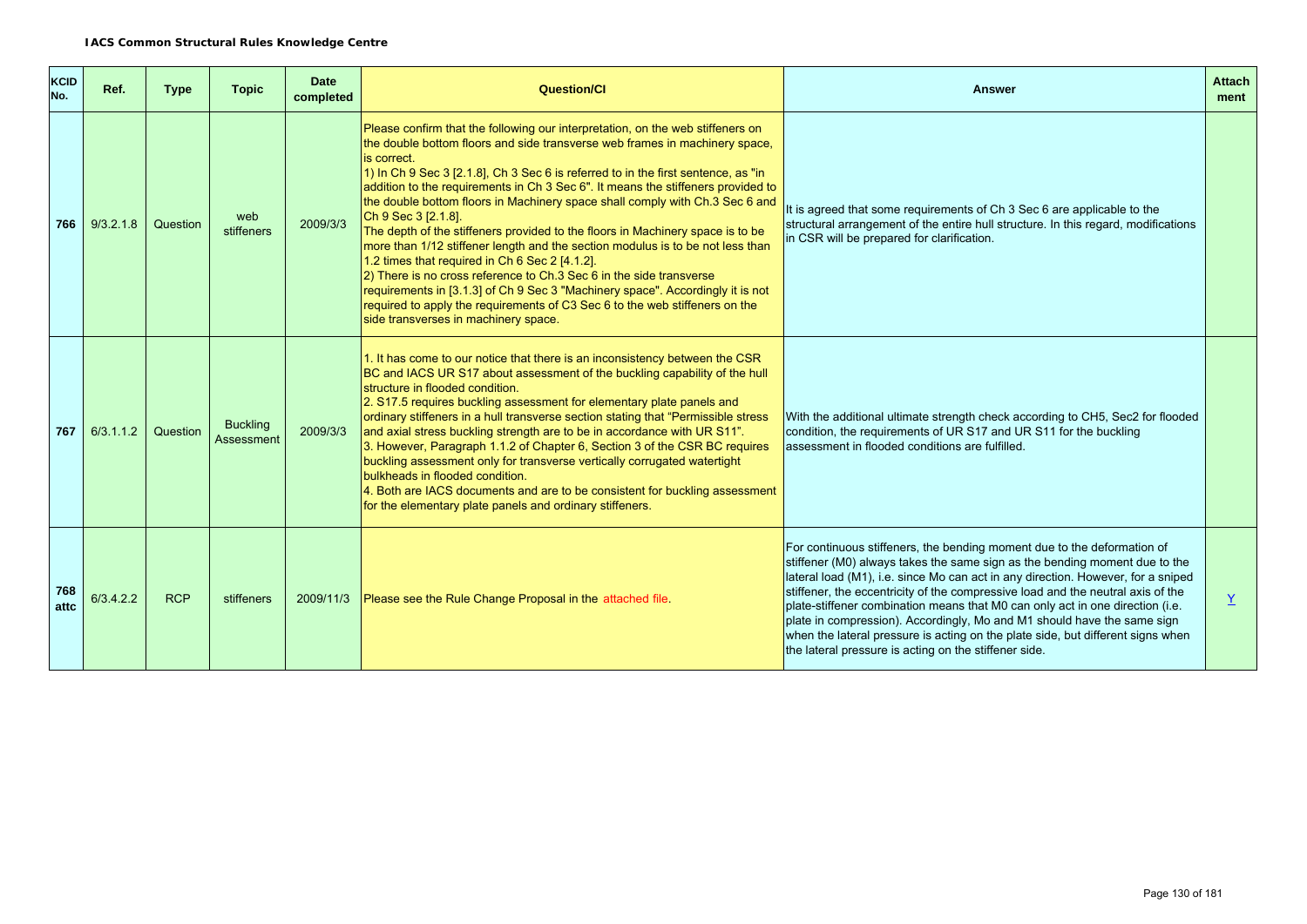| <b>KCID</b><br>No. | Ref.             | <b>Type</b> | <b>Topic</b>                                           | <b>Date</b><br>completed | <b>Question/Cl</b>                                                                                                                                                                                                                                                                                                                                                                                                                                                                                                                                                                                                                                                                                                                                                                                                                                                                                                                                                                                                                                                                                                                                                                                                                         | <b>Answer</b>                                                                                                                                                                                                                                                                                                                                                                                                                                                                                                                                                                                                            | <b>Attach</b><br>ment |
|--------------------|------------------|-------------|--------------------------------------------------------|--------------------------|--------------------------------------------------------------------------------------------------------------------------------------------------------------------------------------------------------------------------------------------------------------------------------------------------------------------------------------------------------------------------------------------------------------------------------------------------------------------------------------------------------------------------------------------------------------------------------------------------------------------------------------------------------------------------------------------------------------------------------------------------------------------------------------------------------------------------------------------------------------------------------------------------------------------------------------------------------------------------------------------------------------------------------------------------------------------------------------------------------------------------------------------------------------------------------------------------------------------------------------------|--------------------------------------------------------------------------------------------------------------------------------------------------------------------------------------------------------------------------------------------------------------------------------------------------------------------------------------------------------------------------------------------------------------------------------------------------------------------------------------------------------------------------------------------------------------------------------------------------------------------------|-----------------------|
| 769                | Table<br>3.1.4   | <b>RCP</b>  | Application<br>of material<br>classes and<br>grades    | 2008/10/15               | With respect to CSR-BC, Ch.3, Sec.1, Table 4: Application of material classes<br>and grades, it is proposed that the following parts in Special structural member<br>category be editorially corrected.<br>1. The terms, 'ore carriers' and 'combination carriers' are inapproriate in view<br>of the application set out in Ch.1, Sec.1, 1.1.2 where these ships are cleary<br>ruled out. The text being a transcription from C5 in Table 1 as available in<br>IACS URS6, Rev.5, this column should be more appropriated to CSR bulk<br>carriers hence can only be changed to 'Strength deck plating at corners of<br>cargo hatch openings (2)'<br>2. The bottom of the category specifying 'End brackets and deck house<br>transition of longitudinal cargo hatch coamings (5) is most likely to be proper<br>to container ships and not to bulk carriers. Should this be the case, please<br>delete this column. If this should not be the case and applicable to CSR bulk<br>carriers, clarification is requested as to whether the column refers to end<br>brackets of discontinuous hatch side coamings having the length less than<br>0.15L. Otherwise, grade D/DH would be irrationally mandatory even for small<br>bulk carriers. | 1. We agree to your proposal.<br>2. Our understanding is that the bottom column of table 4 is applicable to bulk<br>carrier having the longitudinal hatch coamings of length greater than 0.15L.<br>This is in line with the third column from the bottom of the table. In order to<br>clarify these items and to cover the revision of IACS UR S6 Rev. 5, we will<br>consider the RCP.                                                                                                                                                                                                                                  |                       |
| 770                | 9/6.6.3.1        | <b>RCP</b>  | coaming<br>height of<br>energency<br>generator<br>room | 2008/9/10                | Coaming height of emergency generator room. Ch9 Sec6, 6.3.1 states the<br>coaming height of emergency generator room with reference to 8.1.3.<br>However 8.1.3. requires closing appliance and it seems that the reference is to<br>be corrected to 8.1.2. Please confirm it.                                                                                                                                                                                                                                                                                                                                                                                                                                                                                                                                                                                                                                                                                                                                                                                                                                                                                                                                                              | This is typo. We will conisider an editorial correction.                                                                                                                                                                                                                                                                                                                                                                                                                                                                                                                                                                 |                       |
| 771                | Ch. 6.<br>Sec. 1 | CI          | carlings                                               | 2009/5/27                | It seems that the answer in KC551 is applicable when fitted with carling<br>effective enough to prevent buckling. Please show the conditions such as<br>minimum scantlings of the carling which are effective enough to prevent<br>buckling.                                                                                                                                                                                                                                                                                                                                                                                                                                                                                                                                                                                                                                                                                                                                                                                                                                                                                                                                                                                               | We will make a rule change proposal to establish minimum scantling<br>requirements for such carlings.                                                                                                                                                                                                                                                                                                                                                                                                                                                                                                                    |                       |
| 772                | 3/6.8.6.1        | Question    | brackets<br>supporting<br>longitudinal<br>stiffeners   | 2008/10/15               | According to Ch3 Sec6, 8.6.1 of Bulker CSR, brackets above the side frames<br>in every frame space are fitted to ensure structural continuity. Consequently at<br>least one side of the lowest longitudinal stiffeners on topside slant plates are<br>normally supported by the brackets in every frame space. Please clarify how<br>to take into account the effect of such brackets supporting longitudinal<br>stiffeners with a view to determining the longiudinal stiffener span.                                                                                                                                                                                                                                                                                                                                                                                                                                                                                                                                                                                                                                                                                                                                                     | Span,"I", is the spacing of bracket or the distance between the transverse web<br>in bilge hopper tank or topside tank, as applicable, and the adjacent bracket,<br>when applying the formulas in Ch.6, Sec.2, [3.2.3], [3.2.5] or [3.2.7]. Please<br>note that spacing, s, is to be a half longitudinal spacing between the adjacent<br>longitudinal plus the half distance between the longitudinal and the connection<br>of topside tank/bilge hopper tank sloping plate and side shell.                                                                                                                              |                       |
| 773                | Table<br>3.3.1   | <b>RCP</b>  | Corrosion<br>addition in<br>way of a<br><b>WBT</b>     | 2008/10/10               | This issue relates to the application of Table.1 in Ch3 Sec3 with respect to the<br>corrosion addition in way of a WBT (particulary, Top Side Tank) within 3m of<br>the tank top. If only the part of face plate of an ordinary stiffener is located<br>within 3m of the tank top while the web plate of the ordinary stiffener is located<br>outside 3m from the tank top, which corrosion addition applies to such a<br>stiffener?<br>(1) Corrosion addition in way of a WBT within 3m of the tank top, or<br>(2) Corrosion addition in way of a WBT oustside 3m from the tank top. Please<br>clarify it.                                                                                                                                                                                                                                                                                                                                                                                                                                                                                                                                                                                                                                | According to the 2nd sentence from the bottom of Ch 3 Sec 3 [1.2.1], where a<br>streuctural member are affected by more than one value of the corrosion<br>addition, the scantling criteria are generally to be applied considering the<br>severest value of corrosion addition applicable to the member. This is a<br>general principle. Normally, the location of stiffener is judged from the<br>coordinate at the conection of the attached plate. Therefore, for the case in<br>question, corrosion addition in way of a WBT oustside 3m below the tank top.<br>In order to clarify this, we will consider the RCP. |                       |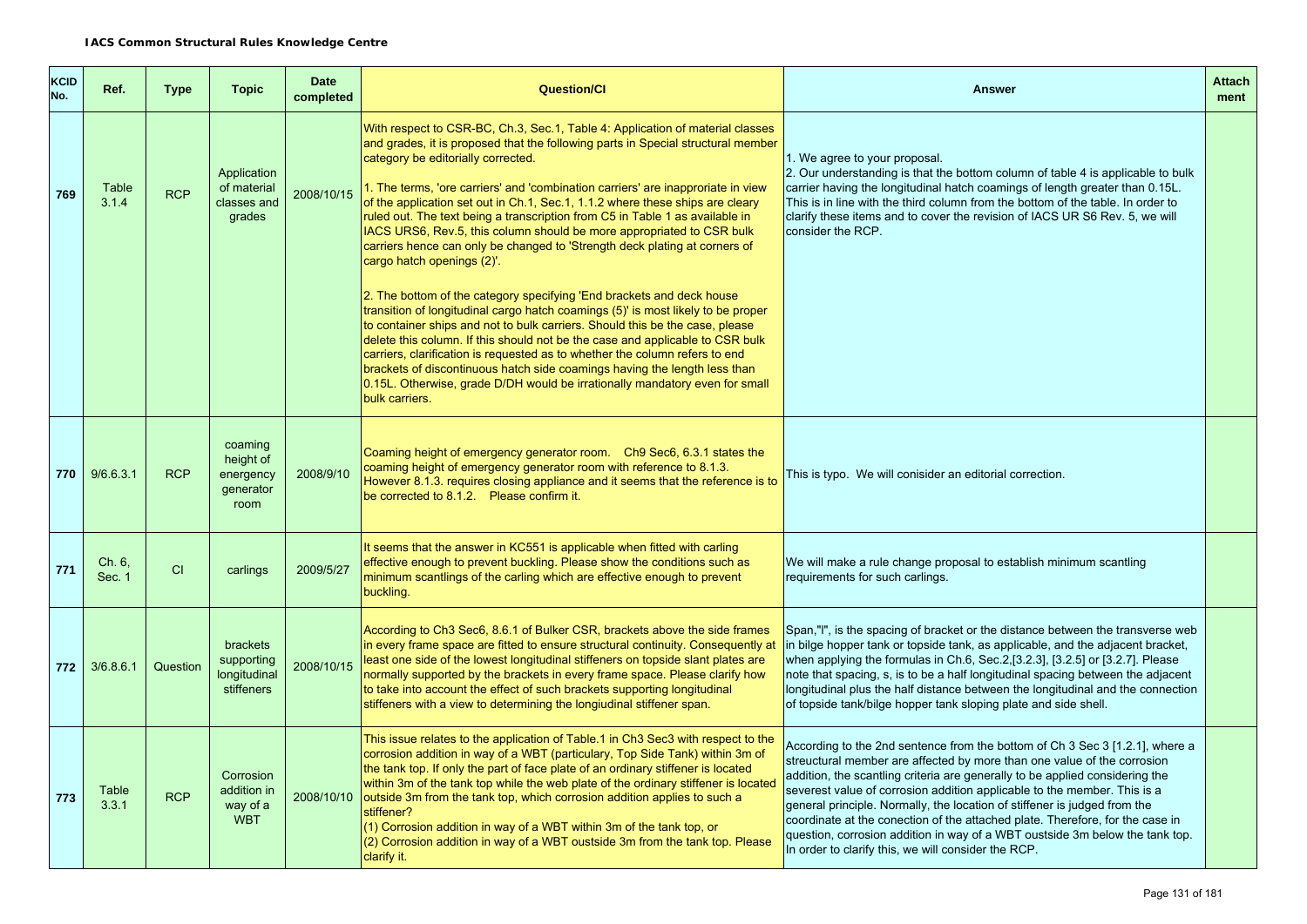| <b>KCID</b><br>No. | Ref.                                                    | <b>Type</b> | <b>Topic</b>                    | <b>Date</b><br>completed | <b>Question/CI</b>                                                                                                                                                                                                                                                                                                                                                                                                                | <b>Answer</b>                                                                                                                                                                                                                                                                                                                                                                                                                                                                                                                                                                                                                                                                                                                                                                                                                    | <b>Attach</b><br>ment    |
|--------------------|---------------------------------------------------------|-------------|---------------------------------|--------------------------|-----------------------------------------------------------------------------------------------------------------------------------------------------------------------------------------------------------------------------------------------------------------------------------------------------------------------------------------------------------------------------------------------------------------------------------|----------------------------------------------------------------------------------------------------------------------------------------------------------------------------------------------------------------------------------------------------------------------------------------------------------------------------------------------------------------------------------------------------------------------------------------------------------------------------------------------------------------------------------------------------------------------------------------------------------------------------------------------------------------------------------------------------------------------------------------------------------------------------------------------------------------------------------|--------------------------|
| 776<br>attc        | 10/1.5.1.4                                              | <b>RCP</b>  | semi-blade<br>rudder            | 2008/9/10                | Reference is made to an equation in Para, 5.1.4 of Ch. 10, Sec. 1 of the CSR<br>BC about a bending moment MR working on a semi-blade rudder at the cut-<br>out. 2. It has come to our notice that unfortunately the force B1 came into<br>equation by a typographical error and it should be replaced by the force Q1.<br>Please see a supporting document as attached.                                                           | Reference is made to the file attachment. This is not an error and need not to<br>be modified.                                                                                                                                                                                                                                                                                                                                                                                                                                                                                                                                                                                                                                                                                                                                   | $\underline{\mathsf{Y}}$ |
| 777                | <b>Tanker</b><br>12/1.1.3 &<br><b>Bulker</b><br>3/2.3.3 | CI          | as-built<br>thickness           | 2009/5/19                | The plans to be supplied onboard the ship are to include both the as-built and<br>the renewal thickness. Does this mean all thicknesses on all drawings shall<br>include as-built and renewal thickess ? Is it sufficient that renewal thickness<br>are shown on main drawing or in a separate document?                                                                                                                          | The submitted structural drawings (Section 3, 2.2.2.1, (a) & (c) in CSR-<br>Tankers and Ch 3 Sec 2, 3.3 in CSR-BC) is to show renewal thickness and<br>as-built thickness. Any owner's extra thickness is also to be clearly indicated.<br>For the plans to be supplied on board the ship, see Section 3/2.2.3 in CSR-<br>Tankers. Alternatively, it is acceptable to present renewal thickness in a<br>separate plan ("Renewal thickness plan") in which the as-built thickness may<br>not be presented, and any owner's extra thickness is also to be clearly<br>indicated. This plan is to be approved and supplied on board the ship.                                                                                                                                                                                        |                          |
| 780                | 3/6.8.2.1                                               | Question    | air pipes                       | 2009/3/3                 | The 2nd sentence in Ch.3 Sec.6 [8.2.1] reads: "If air pipes are passing<br>through the cargo hold, they are to be protected by appropriate measures to<br>avoid a mechanical damage." Please advise what the appropriate<br>measures are.                                                                                                                                                                                         | Appropriate measures to avoid mechanical damages to air pipes passing<br>through the cargo hold should be subjected to the Class Society.                                                                                                                                                                                                                                                                                                                                                                                                                                                                                                                                                                                                                                                                                        |                          |
| 781                | Table<br>11.2.2                                         | Question    | Continuous<br>fillet welds      | 2009/3/3                 | KC ID# 596 allows one side continuous fillet welding for stiffeners in deck<br>house of CSR/Tanker except areas otherwise specified or those where such<br>welding is not suitable. Is one side continuous fillet welding also allowed to<br>apply to deck house of CSR/Bulker?                                                                                                                                                   | One side continuous fillet welding could be applied to stiffeners in a deck<br>house subject to the following;<br>1. This welding method is not allowed for the area where is affected by the<br>concentrated loads and excessive vibration such as under winches, cranes,<br>davits and machineries and exposed to weather, and for wet spaces and<br>tanks.<br>2. Welding size is to be of the fillet required by Ch.11, Sec.2, Table 1 for<br>intermittent weld.<br>3. Welding at ends of the stiffeners is to be F0 according to the row "General,<br>unless otherwise specified in the table" in Ch.11, Sec.2, Table 2.<br>4. The fabrication process has to assure that the deviation from the given<br>angle of the profile to the plate is within the permissible values of the<br>fabrication standard e.g. IACS REC47. |                          |
| 785                | 9/4.3.2.1                                               | <b>CI</b>   | Lateral<br>pressure for<br>deck | 2009/3/3                 | The lateral pressure for decks of superstructures and deckhouses is defined in<br>Ch9, Sec4, [3.2.1].<br>This requirement refers to the external pressure pD defined in Ch4, Sec5,<br>[2.1], which is a pressure for EXPOSED deck.<br>In case of non-exposed decks of superstructure and deckhouses, as no<br>internal pressure is defined for such decks in Ch4, Sec6, we would like to<br>know what is the pressure to be used? | Effectively, no internal pressure is defined in CSR-BC for non-exposed decks<br>of superstructures and deckhouses. Such internal pressure will be added in<br>CSR-BC, and we suggest to use a value of 5 kN/m2 including dynamic load<br>effect.                                                                                                                                                                                                                                                                                                                                                                                                                                                                                                                                                                                 |                          |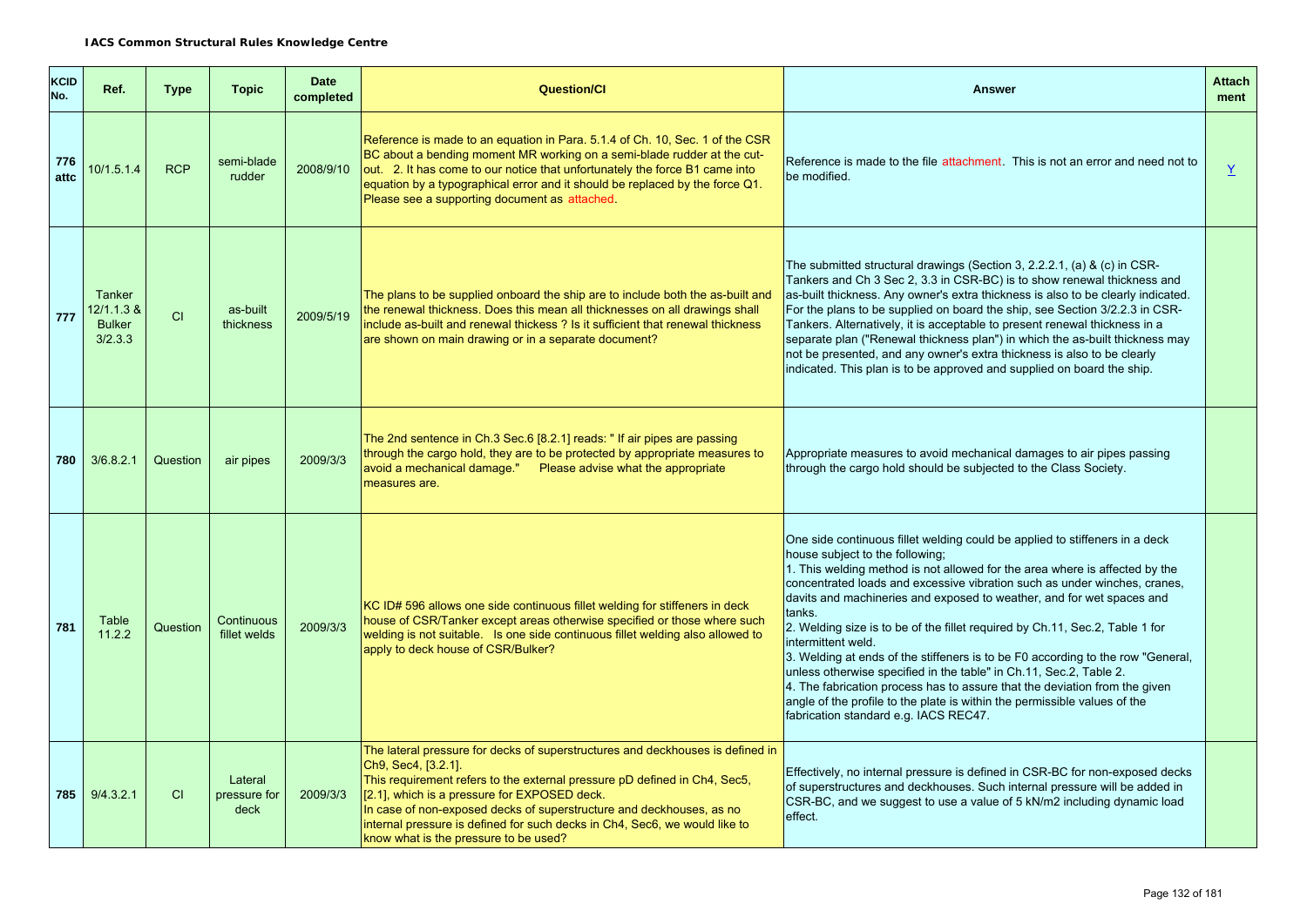| KCID<br>No. | Ref.      | <b>Type</b> | <b>Topic</b>                              | <b>Date</b><br>completed | <b>Question/CI</b>                                                                                                                                                                                                                                                                                                                                                                                                                                                                                                                                                                                                                                                                                                                          | <b>Answer</b>                                                                                                                                                                                                                                                                                                                                                                                                                                                                                                                                                | <b>Attach</b><br>ment |
|-------------|-----------|-------------|-------------------------------------------|--------------------------|---------------------------------------------------------------------------------------------------------------------------------------------------------------------------------------------------------------------------------------------------------------------------------------------------------------------------------------------------------------------------------------------------------------------------------------------------------------------------------------------------------------------------------------------------------------------------------------------------------------------------------------------------------------------------------------------------------------------------------------------|--------------------------------------------------------------------------------------------------------------------------------------------------------------------------------------------------------------------------------------------------------------------------------------------------------------------------------------------------------------------------------------------------------------------------------------------------------------------------------------------------------------------------------------------------------------|-----------------------|
| 786         | 3/6.4.1.1 | Question    | bulb profile                              | 2008/9/10                | In CSR-BC, Ch 3 Sec 6, [4.1.1], the thickness tw of the web of the built-up<br>section equivalent to a bulb profile is not defined. We assume that the<br>thickness of the web is taken equal to the thickness t'w of the web of the bulb<br>profile. Please confirm our interpretion.                                                                                                                                                                                                                                                                                                                                                                                                                                                      | Your interpretation is correct: in CSR-BC, Ch 3, Sec 6, [4.1.1] the thickness tw<br>of the web of the built-up section equivalent to a bulb profile is to be taken<br>equal to the original thickness t'w of the web of the bulb profile.                                                                                                                                                                                                                                                                                                                    |                       |
| 787         | 3/1.2.3   | Question    | UR <sub>S6</sub>                          | 2008/9/10                | Considering Rev.5 (Sept 2007) of IACS UR S6, it seems necessary to update<br>CSR-BC Ch 3, Sec 1, [2.3] to be in accordance with this revision.                                                                                                                                                                                                                                                                                                                                                                                                                                                                                                                                                                                              | We agree with your comment. The requirements in CSR-BC Ch 3, Sec 1, [2.3]<br>will be updated to be in line with Rev.5 (sept2007) of IACS UR S6.                                                                                                                                                                                                                                                                                                                                                                                                              |                       |
| 788<br>attc | 5/1.5.2.2 | <b>RCP</b>  | Permissible<br>still water<br>shear force | 2008/10/27               | Ch4 Sec8 requires that the permissible value of still water shear forces be<br>described in loading manuals. "Permissible still water shear force" is defined in<br>Ch5 Sec1 [5] based on the calculated shear stresses of hull girder strength<br>members. Further, other strength assessments, such as global strength<br>analysis in Ch7 Sec2 and buckling strength assessment in Ch6 Sec3, also<br>refer to hull girder shear force. However, the relationship of shear force values<br>is not clear in CSR. (See attached) Please consider a rule change to clarify the<br>above.                                                                                                                                                      | 1) The designer should define the design still water shear force QSW in line<br>with Ch.4, Sec.3 [2.3] in the first place.<br>2) Then using QSW the following strength is assessed<br>(a) hull girder shear strength according to Ch.5 Sec.1 [5].<br>(b) buckling strength according to Ch.6 Sec.3<br>(c) global strength according to Ch.7 Sec.2.<br>3) As a conclusion, the design still water shear forces can be taken as the<br>allowable ones and described in the loading manual. We will consider the<br>RCP in order to clarify this understanding. | $\overline{X}$        |
| 789         | 9/5.5.4.5 | <b>CI</b>   | deflection<br>limit                       | 2008/9/10                | We would like to confirm the interpretation of "Common Structural Rules for<br>Bulk Carriers" Part CSR-B Ch.9 Sec.5 5.4.5 : Deflection Limit of Primary<br>supporting members for Hatch Covers.<br>We interpret this Ch.9 Sec.5 5.4.5 as follows:<br>As clearly described as "when loaded by sea pressure" in Ch.9 Sec.5 5.4.5,<br>necessary considering load to keep deflection within the limit $($ = ulmax $)$ is<br>only the "Sea pressures" defined in Ch.9 Sec.5 4.1.2 and does not include the<br>"Internal pressures due to ballast water" defined in Ch, 9 Sec. 5 4.1.3, even in<br>case of Ballast hold Hatch Covers.<br>We are looking<br>forward to receiving your reply with your confirmation to above our<br>interpretation. | The "Sea pressure" means the pressure defined in [4.1.2] of Ch 9 Sec 5.<br>Even when the requirement of [5.4.5] applies to the hatch cover of ballast<br>hold, sea pressure defined in [4.1.2] of Ch 9 Sec 5 is only considered.                                                                                                                                                                                                                                                                                                                             |                       |
| 793         | 2/2.2.1.3 | Question    | fire<br>protection                        | 2009/1/29                | In SOLAS II-I/Reg. 10.6.3, paint locker is considered as a spacing containing<br>flammable liquids. If this is the case also in CSR BC Rule, the paint locker<br>inside a deckhouse is required to have a cofferdam, which seems to be<br>beyond SOLAS requirement and require current ordinal design of ships to be<br>changed. In addition, it is considered that the current SOLAS requirement is<br>sufficient, considering the past experiences. Hence, it would be appreciated to<br>inform us of a definition and an example of 'spaces intended for the carriage of<br>flammable liquids.' If the definition is same as that of SOLAS, then it would be<br>requested to modify the requirement to be line with SOLAS requirement.   | Firstly, this requirement is not a SOLAS requirement. Secondly, the current<br>SOLAS requirements regarding the fire protection are considered sufficient as<br>you mentioned. Therefore, we will delete the requirement Ch 2 Sec2 [2.1.3]<br>with a rule change proposal.                                                                                                                                                                                                                                                                                   |                       |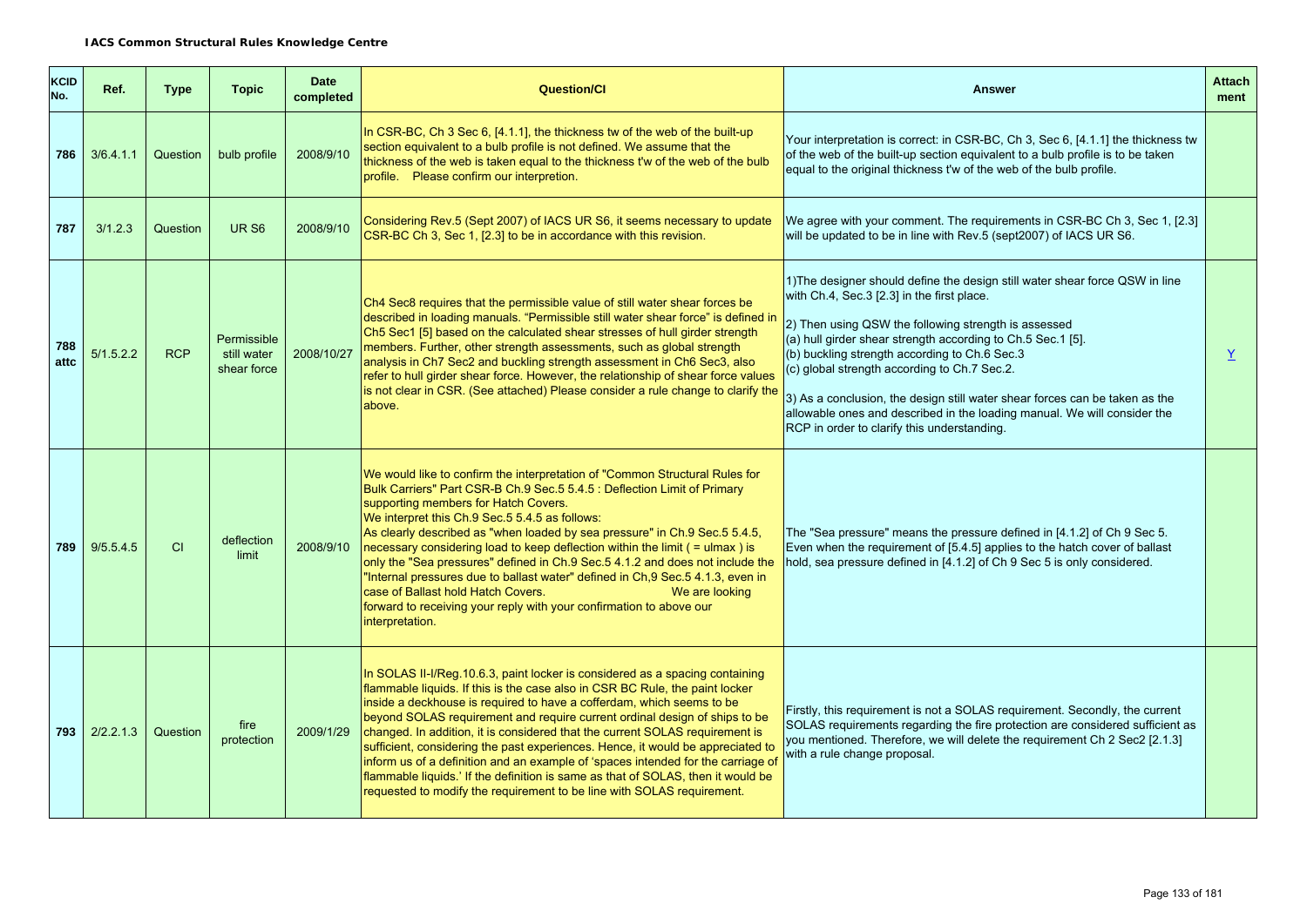| <b>KCID</b><br>No. | Ref.           | <b>Type</b> | <b>Topic</b>                                        | <b>Date</b><br>completed | <b>Question/Cl</b>                                                                                                                                                                                                                                                                                                                                                                                                                                                                                                                                                                                                                                                                                                                                                                                                                                                                                                                                                                                                                              | <b>Answer</b>                                                                                                              | <b>Attach</b><br>ment |
|--------------------|----------------|-------------|-----------------------------------------------------|--------------------------|-------------------------------------------------------------------------------------------------------------------------------------------------------------------------------------------------------------------------------------------------------------------------------------------------------------------------------------------------------------------------------------------------------------------------------------------------------------------------------------------------------------------------------------------------------------------------------------------------------------------------------------------------------------------------------------------------------------------------------------------------------------------------------------------------------------------------------------------------------------------------------------------------------------------------------------------------------------------------------------------------------------------------------------------------|----------------------------------------------------------------------------------------------------------------------------|-----------------------|
| 794                | 3/1.2.3.3      | <b>CI</b>   | top plate of<br>engine seats<br>- material<br>grade | 2009/4/1                 | 1. Reference is made to IACS KC ID: 711 regarding the material grade of the<br>top plate of main engine seats inserted into inner bottom.<br>2. It is understood that a thicker top plate of main engine seats is required to<br>suit securing the engine bolts on installation of a main engine, then, it is<br>considered to be a very local strength item.<br>3. Consequently it is also understood that Grade A/AH is acceptable for the top<br>plate of the engine seats located outside 0.6L amidships of any plate<br>thickness and the requirement of Ch. 3, Sec. 1, Para. 2.3.3 of the CSR BC is<br>applicable to the top plate of the engine seats located inside 0.6L amidships.<br>4. For information, LR Rules accept A/AH for the top plate of the engine seats<br>outside 0.6L amidships and few damage has been reported for it so far. Most<br>of the classification societies' Rules are understood to be in line with this<br>requirement.<br>5.A prompt confirmation on Para. 3 as above would be very much<br>appreciated. | This question will be addressed within the harmonisation process of both CSR<br>BC and CSR OT.                             |                       |
| 798                | 2/1.3.1.1      | Question    | <b>Bulkhead</b>                                     | 2009/3/3                 | SOLAS Ch II-1, Part B, Reg. 11, Para 8 states "Bulkheads shall be fitted<br>separating the machinery space from cargo and passenger spaces forward<br>and aft and made watertight up to the freeboard deck". LR's Rules allow the<br>after peak bulkhead to terminate at the first watertight deck above the load<br>waterline in the aft peak, recognizing that the after peak bulkhead isn't<br>separating the machinery space from a cargo or passenger space aft.<br>However, CSR BC Rules, Ch 2, Sect 1, 3.1.1, whilst referring to SOLAS Ch II-<br>1, Pt B, Reg 11, states that the after peak bulkhead is to be watertight to the<br>freeboard deck.<br>Can we have clarified the reason for this higher standard of subdivision than<br>required by SOLAS and LR's Rules, or does this require a corrigendum?<br>It is also noted that the CSR OT Rules are in line with SOLAS and LR's Rules                                                                                                                                           | This paragraph will be modified in order to comply with applicable SOLAS<br>Requlations.<br>The corrigenda will be issued. |                       |
| 799                | Table<br>9.2.5 | Question    | cast<br>propeller<br>post                           | 2009/3/3                 | In Chapter 9, Section 2, Table 5 the following change is proposed:<br>Column: "Cast propeller post", Row "R" the formula should be changed from:<br>50 L <sup>^1</sup> /2 to: 50 mm.<br>Reason: typo found in the formula coming from RINA Rules and corrected in<br>RINA Rules 2008.                                                                                                                                                                                                                                                                                                                                                                                                                                                                                                                                                                                                                                                                                                                                                           | Your comment is noted and we will consider a rule change proposal changing<br>to 50 mm from 50L^1/2.                       |                       |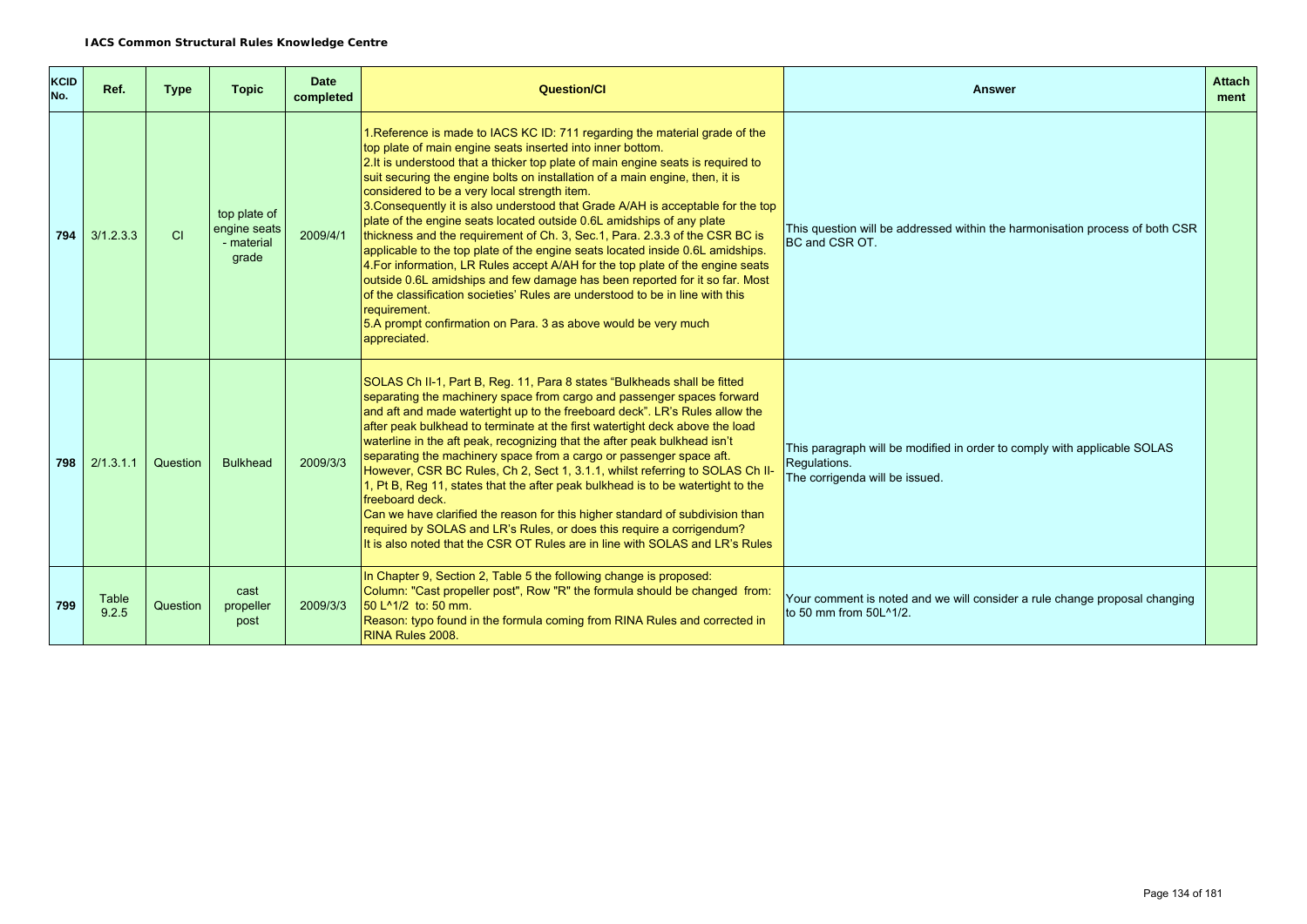| <b>KCID</b><br>No. | Ref.              | <b>Type</b> | <b>Topic</b>                                         | <b>Date</b><br>completed | <b>Question/Cl</b>                                                                                                                                                                                                                                                                                                                                                                                                                                                                                                                                                                                                                                                                                                                                                                                                                                                                                                                                                                                                                                          | <b>Answer</b>                                                                                                                                                                                                                                                                                                                                                                                                                                                                                                              | <b>Attach</b><br>ment |
|--------------------|-------------------|-------------|------------------------------------------------------|--------------------------|-------------------------------------------------------------------------------------------------------------------------------------------------------------------------------------------------------------------------------------------------------------------------------------------------------------------------------------------------------------------------------------------------------------------------------------------------------------------------------------------------------------------------------------------------------------------------------------------------------------------------------------------------------------------------------------------------------------------------------------------------------------------------------------------------------------------------------------------------------------------------------------------------------------------------------------------------------------------------------------------------------------------------------------------------------------|----------------------------------------------------------------------------------------------------------------------------------------------------------------------------------------------------------------------------------------------------------------------------------------------------------------------------------------------------------------------------------------------------------------------------------------------------------------------------------------------------------------------------|-----------------------|
| 800                | 6.3.4.2           | <b>RCP</b>  | lateral<br>buckling of<br>longitudinal<br>stiffeners | 2009/3/3                 | We have checked both criteria given in Ch 6, Sec 3 for lateral buckling of<br>longitudinal stiffeners not subjected to lateral pressure: criteria in [4.2.1] and<br>[4.2.2] on one side and criteria in [4.2.3] on the other side.<br>These criteria were checked in case of longitudinal stiffeners (flat bars) of non<br>watertight girders.<br>The conclusions are:<br>(1) - When considering ends of stiffener not sniped: both criteria are<br>equivalent.<br>(2) - When considering ends of stiffener sniped: both criteria seems<br>equivalent, but it is noticed that there is no convergence when increasing the<br>scantling of the flat bar. The same problem occurs if bulb or T-bar are<br>considered. instead of a flat bar. Consequently, there are some doubts on the<br>application of the formulae for sniped stiffeners and in particular on the default<br>value taken for the assumed imperfection w0.<br>Requirement should be re-considered in case of sniped stiffeners and a<br>technical background should be provided.           | In case of longitudinal stiffeners sniped at ends and located on non watertight<br>girders, when applying the criteria for lateral buckling given in Ch 6, Sec 3<br>$[4.2.1]$ and $[4.2.2]$ on one side and $[4.2.3]$ on the other side, it is right that<br>there is no convergence when increasing the scantling of the stiffener.<br>The requirement Ch 6, Sec 3, [4.2.3] is only applicable for non-sniped<br>ordinary stiffeners.<br>We will make a rule change proposal to clarify this matter.                      |                       |
| 801                | Text<br>4/6.2.2.1 | Question    | inertial<br>pressure                                 | 2009/6/19                | Ch4 Sec6, 2.2.1 requires that the inertial pressure due to ballast water is not to<br>be considered, when checking ballast water exchange operations by means of<br>the flow through method. With regard to the treatment of hydrodynamic<br>external pressure under such conditions, KC226 has interpreted that<br>hydrodynamic external pressure should be considered. On assuming ballast<br>exchange operations are normally carried out under calm sea condition, the<br>inertial pressure due to ballast water is considered negligible, and then the<br>requirement in Ch 4 Sec 6 [2.2.1] seems to be reasonable and practicable.<br>However, the interpretation, which requires to consider hydrodynamic external<br>pressure corresponding to the probability level of 10 <sup>1</sup> -8, seems to be<br>excessive and inconsistent with the treatment of hydrodynamic internal<br>pressure. Please reconsider the treatment of hydrodynamic external pressure<br>under ballast water exchange operations by means of the flow through<br>method. | The approach described in KC 226 is still valid. Dynamic internal pressure is<br>not explicitly defined but the internal static pressure pBS defined in Ch.4 Sec.6<br>[2.1.2] contains an overhead of 25 kN/m2 which covers the dynamic internal<br>pressure of BWE operations by means of the flow through method. However,<br>this matter is relevant to harmonisation with CSR OT and will be submitted to<br>the harmonisation team.                                                                                   |                       |
| 802                | 9/5.7.3.5         | Question    | securing<br>arrangement<br>s                         | 2009/3/3                 | In the first part of [7.3.5], the general formula for determining the gross cross<br>area A of each securing device is given.<br>Then, in the second part of [7.3.5], some special cases (packing line<br>pressures exceeding 5 N/mm or securing arrangements which are particularly<br>stressed due to the unusual width of the hatchway) are specified and the<br>corresponding net cross area A.<br>Why the general formula is given for the gross cross area A when the cross<br>area for particular cases is the net one?                                                                                                                                                                                                                                                                                                                                                                                                                                                                                                                              | [7.3.5] is the copy of a part of UR S21.5.1 which specifies A as net sectional<br>area. In the light of S21.5.1 "gross cross area" is a typo which should be<br>corrected. However the "gross cross area" of the current CSR is intended to<br>mean the area measured at the root of threads of securing device which is<br>same as the "net sectional area" of S21.5.1. Accordingly the foregoing<br>correction of the current rule text from "gross cross area" to "net cross area"<br>will be considered as Corrigenda. |                       |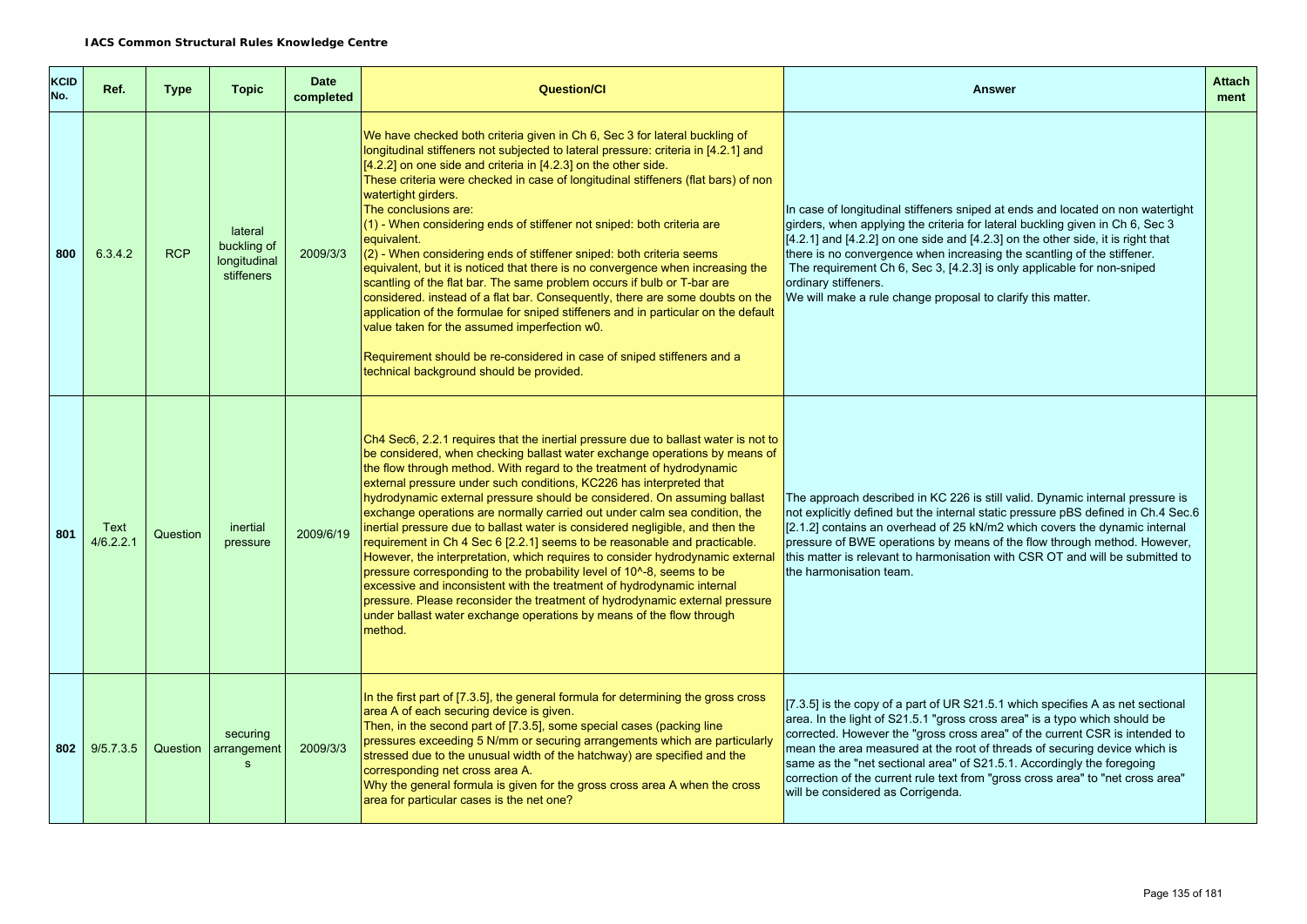| <b>KCID</b><br>No. | Ref.            | <b>Type</b> | <b>Topic</b>                              | <b>Date</b><br>completed | <b>Question/Cl</b>                                                                                                                                                                                                                                                                                                                                                                                                                                                                                                                                                                                                                                                                                                                                                                                                                                                                              | <b>Answer</b>                                                                                                                                                                                                                                                                                                                                                                                                                                                                                                                                                                                                                                                                                                                                                                                                                                                                                                                                                                                                        | <b>Attach</b><br>ment |
|--------------------|-----------------|-------------|-------------------------------------------|--------------------------|-------------------------------------------------------------------------------------------------------------------------------------------------------------------------------------------------------------------------------------------------------------------------------------------------------------------------------------------------------------------------------------------------------------------------------------------------------------------------------------------------------------------------------------------------------------------------------------------------------------------------------------------------------------------------------------------------------------------------------------------------------------------------------------------------------------------------------------------------------------------------------------------------|----------------------------------------------------------------------------------------------------------------------------------------------------------------------------------------------------------------------------------------------------------------------------------------------------------------------------------------------------------------------------------------------------------------------------------------------------------------------------------------------------------------------------------------------------------------------------------------------------------------------------------------------------------------------------------------------------------------------------------------------------------------------------------------------------------------------------------------------------------------------------------------------------------------------------------------------------------------------------------------------------------------------|-----------------------|
| 803                | Table<br>11.2.2 | Question    | Welding<br>Sizes of<br><b>Hatch Cover</b> | 2009/3/3                 | 1] Please advise whether Table 2 in Ch.11, Sec.2 should be applied to<br>welding of hatch cover.<br>2] In case Table 2 in Ch.11, Sec.2 is not applicable to hatch cover please<br>confirm that welding sizes should be subject to the Rules of the class.<br>3] In case Table 2 in Ch.11, Sec.2 should be applied to hatch cover,<br>a) Please advise the rows and categories of welding in the table which to be<br>applied to the following connections:<br>(1) Stiffener web to top plate/bottom plate<br>(2) End of stiffener web to web of primary supporting member (PSM)<br>(3) End of stiffener face to PSM web<br>(4) PSM web to top plate/bottom plate<br>(5) PSM web to PSM web at outermost end connections<br>(6) PSM web to PSM web at intermediate connections<br>(7) Web to face plate of PSM<br>(8) PSM web to web of horizontal/vertical stiffener which is fitted on the PSM | (1) and (2) Table 2 in Ch 11, Sec 2 is not applied to welding of hatch cover<br>directly but the basic concept of Table 2 is applicable.<br>(3) When the basic concept of Table 2 applies to welding of hatch cover, the<br>category of the fillet weld of the following connection are as follows.<br>$\vert$ [3]<br>a) (1) Stiffener web to top plate/bottom plate: F3 or F4*<br>(2) End of stiffener web to web of primary supporting member (PSM):<br>i) For bracket connection: F2<br>ii) For no bracket connection: F1<br>(3) End of stiffener face to PSM web:<br>i) For bracket connection: F2<br>ii) For no bracket connection: F1<br>(4) PSM web to top plate/bottom plate: F2 at end (15% of span) and F3 or F4*<br>for the rest<br>(5) PSM web to PSM web at outermost end connections:<br>i) For bracket connection: F2<br>ii) For no bracket connection: F1<br>(6) PSM web to PSM web at intermediate connections: F2<br>(7) Web to face plate of PSM: F2 at ends (15% of span) and Fe3 or F4* for the |                       |
|                    |                 |             |                                           |                          | b) Please advise for which extent of categories (F0, F1, F2 or F3) the<br>intermittent welding category "F4" can be used alternatively.<br>4] Please advise if the footnote (2) in Table 1 in Ch.11, Sec.2 is to be applied<br>to welding of hatch cover as it is.<br>5] Please advise whether or not the intermittent welds, which have different<br>Length-Pitch other than "75-300" indicated in Table1 in Ch.11, Sec.2, can be<br>accepted. If accepted, please advise how to calculate the required Leg length.                                                                                                                                                                                                                                                                                                                                                                            | rest<br>(8) PSM web to web of horizontal/vertical stiffener which is fitted on the PSM:<br>F <sub>4</sub><br>Please note that F4 weld is not used for welding in way of intersection with<br>PSM.<br>b) F3 weld instead of F4 can be used.<br>[4] The footnote 2 of Table 1 is applicable<br>[5] If the length of filet welds is greater than 75mm and pitch is less than<br>300mm, such intermittent welds are acceptable.<br>In order to this interpretation, we will consider a RCP.                                                                                                                                                                                                                                                                                                                                                                                                                                                                                                                              |                       |
| 804                | Text<br>4/6.2.2 | Question    | inertial<br>pressure                      | 2009/6/23                | In Ch 4, Sec 6, $[2.2]$ , the parameter $(x-xB)$ in the definition of the inertial<br>pressure pBW for load case H is taken equal to a default value for "local<br>strength by Ch 6" and for "fatigue check for longitudinal stiffeners by Ch 8".<br>Could you specify what is the meaning of "local strength by Ch 6" and "fatique"<br>check for longitudinal stiffeners by Ch 8"?<br>Could you also specify what value of the parameter should be used for "direct<br>calculation (i.e. FEM)"?                                                                                                                                                                                                                                                                                                                                                                                                | A1: Local strength by Ch 6: checking of plating and ordinary stiffeners,<br>including buckling check, by using the prescriptive formulae defined in Ch 6,<br>all sections included.<br>fatigue check for longitudinal stiffeners by Ch 8: checking of fatigue at ends of<br>longitudinal stiffeners by using the simplified procedure defined in Ch 8, Sec 4.<br>A2: For direct calculations, including buckling and fatigue, xB should be used<br>as defined in Ch 4, Sec 6, [2.2] (i.e. X co-ordinate of the aft end , or of the<br>fore end) where the reference point B is defined in the same requirement by<br>the angle "phi" for load cases H1 and H2.                                                                                                                                                                                                                                                                                                                                                       |                       |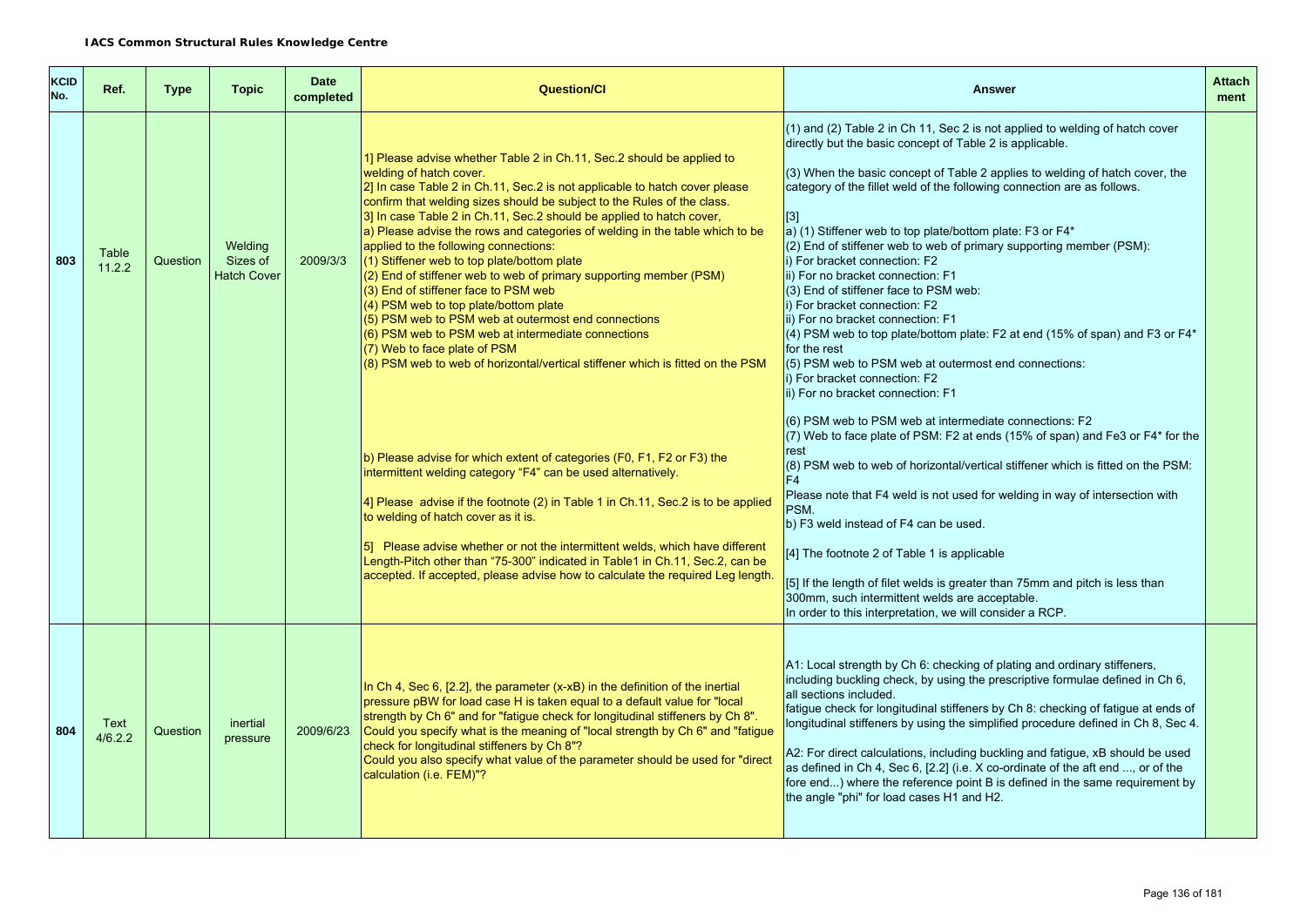| <b>KCID</b><br>No. | Ref.               | <b>Type</b> | <b>Topic</b>                               | <b>Date</b><br>completed | <b>Question/Cl</b>                                                                                                                                                                                                                                                                                                                                                                                                                                                                                                                                                                                                                                                                                                                                                                                                                                                                                                                                                                                                                                                                                                           | <b>Answer</b>                                                                                                                                                                                                                                                                                                                                                                                                                                                                                                                                                                                                                                                                                                                                                                                                                                                                                         | <b>Attach</b><br>ment |
|--------------------|--------------------|-------------|--------------------------------------------|--------------------------|------------------------------------------------------------------------------------------------------------------------------------------------------------------------------------------------------------------------------------------------------------------------------------------------------------------------------------------------------------------------------------------------------------------------------------------------------------------------------------------------------------------------------------------------------------------------------------------------------------------------------------------------------------------------------------------------------------------------------------------------------------------------------------------------------------------------------------------------------------------------------------------------------------------------------------------------------------------------------------------------------------------------------------------------------------------------------------------------------------------------------|-------------------------------------------------------------------------------------------------------------------------------------------------------------------------------------------------------------------------------------------------------------------------------------------------------------------------------------------------------------------------------------------------------------------------------------------------------------------------------------------------------------------------------------------------------------------------------------------------------------------------------------------------------------------------------------------------------------------------------------------------------------------------------------------------------------------------------------------------------------------------------------------------------|-----------------------|
| 805                | 4/6.3.3 &<br>7.3.4 | Question    | high density<br>cargo                      | 2009/1/24                | Regarding the mass of high density cargo used for strength check of<br>transversely corrugated watertight bulkheads in flooded condition, please<br>advise on the following questions:<br>1) Ch.4 Sec.6 [3.3.4] & [3.3.5] refer hc. We understand hc should be<br>calculated according to either Ch.4 Sec.6 [1.1.1] or [1.1.2]. In case of non-<br>homogeneous loading conditions which should be the mass MHD or<br>MHD+0.1MH for BC-A ships?<br>2) In case of homogeneous loading conditions (e,g, homogeneous ore loading<br>conditions, etc.) which should be the mass MHD or MHD+0.1MH for BC-A<br>ships?<br>3) We understand for BC-B ships the mass should be MHD, of which please<br>confirm.                                                                                                                                                                                                                                                                                                                                                                                                                        | The cargo mass to consider for flooding assessment of a BC-A in alternate is<br>MHD. The value of hc is then to be calculated with respect to the used cargo<br>density.<br>A2 : The cargo mass to consider for flooding assessment of a BC-A in<br>homogeneous is MH. The value of hc is then to be calculated with respect to<br>the used cargo density.<br>A3 : The cargo mass to consider for flooding assessment of a BC-B in<br>homogeneous is MH. The value of hc is then to be calculated with respect to<br>the used cargo density. As a "background", it is stated in S18 and now in CSR<br>BC Ch.4 Sec.6 [3.3.2] that the loading conditions to consider for flooding<br>assessment are those of the loading manual, i.e. "real conditions". The use of<br>MHD + 0.1 MH for a BC-A in alternate comes from UR S25 - now CSR BC<br>Ch.4 Sec.7 [3.4] and is only intended for design checks. |                       |
| 808                | 3/6.6.4.2          | <b>RCP</b>  | alignment                                  | 2009/3/3                 | Ch3 Sec6, 6.4.2 requires that the net thickness and material of floors in way of<br>lower stools should not be less than those of lower stool side plating. The<br>requirement originates from the requirement of UR S18.4.1 (c)-"Alignment",<br>which requires the net thickness and material of floors in way of corrugate<br>bulkheads not to be less than those of corrugation flanges, in cases without<br>lower stools. In cases without lower stools, the floor supports bulkhead<br>corrugation and the necessities of equal net thickness and material of the floor<br>are understandable from a structural viewpoint.<br>In cases with lower stools, however, bulkhead corrugation is supported by<br>such lower stools and the floor supports the stool side plating. Accordingly,<br>any connections between lower stool side plating and floors are considered to<br>be continuous enough by assuring equal thickness. Therefore, we would like<br>to request a rule change stating that the material of floors will not be required<br>in Ch <sub>3</sub> Sec <sub>6</sub> , 6.4.2 in cases with lower stools. | This issues are included in RCP4 (Rule Change Notice 1, 2009) which has<br>been reviewed according to PR32.                                                                                                                                                                                                                                                                                                                                                                                                                                                                                                                                                                                                                                                                                                                                                                                           |                       |
| 812                | 8/4.2.3.2          | Question    | <b>Stress</b><br>concentratio<br>n factors | 2009/3/3                 | Geometrical stress concentration factor for stress due to lateral pressure, K gl,<br>is permitted to be evaluated directly by FEM according to Ch8 Sec4, 2.3.3.<br>However, no indications of direct evaluation by FEM are found in the definition<br>of geometrical stress concentration factor for stress due to hull girder<br>moments, K gh, in Ch8 Sec4, 2.3.2.<br>Please confirm whether geometrical stress concentration factor for stress due<br>to hull girder moments, K gh, can be evaluated directly by FEM.                                                                                                                                                                                                                                                                                                                                                                                                                                                                                                                                                                                                     | The geometrical stress concentration factor for stress due to hull girder<br>moments, K gh is also be able to evaluated directly by FEM. This is included<br>in RCP 4 which has been reviewed according to PR 32.                                                                                                                                                                                                                                                                                                                                                                                                                                                                                                                                                                                                                                                                                     |                       |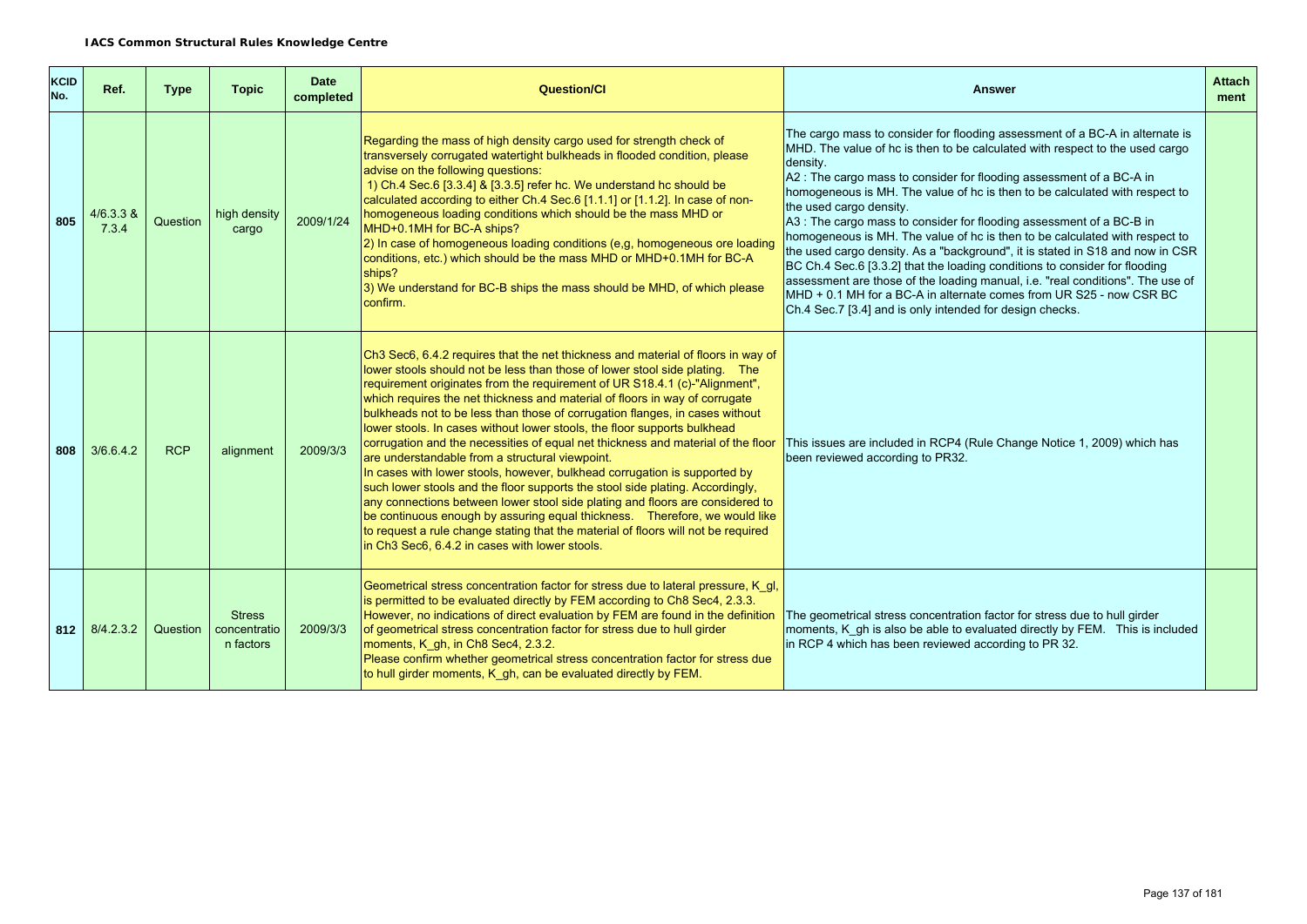| <b>KCID</b><br>No. | Ref.                       | <b>Type</b> | <b>Topic</b>                                                                 | <b>Date</b><br>completed | <b>Question/Cl</b>                                                                                                                                                                                                                                                                                                                                                                                                                                                                                                                                                                                                                                                                                                                                                                          | <b>Answer</b>                                                                                                                                                                                                                                                           | <b>Attach</b><br>ment |
|--------------------|----------------------------|-------------|------------------------------------------------------------------------------|--------------------------|---------------------------------------------------------------------------------------------------------------------------------------------------------------------------------------------------------------------------------------------------------------------------------------------------------------------------------------------------------------------------------------------------------------------------------------------------------------------------------------------------------------------------------------------------------------------------------------------------------------------------------------------------------------------------------------------------------------------------------------------------------------------------------------------|-------------------------------------------------------------------------------------------------------------------------------------------------------------------------------------------------------------------------------------------------------------------------|-----------------------|
| 816                | $9/5.5.2.1$ &<br>9/5.5.3.3 | Question    | hatch cover<br>top plating                                                   | 2009/3/3                 | CSR for bulker specifies the prescriptive rule requirements to the thickness of<br>hatch cover top plating in Ch.9 Sec. 5 [5.2.1] and the section modulus and<br>shear area of ordinary stiffener in Ch.9 Sec. 5 [5.3.3].<br>1) Is it acceptable to apply FEA for the to evaluation of those scantlings in lieu<br>of the prescriptive rule requirements in Ch.9 Sec. 5 [5.2.1] and [5.3.3]<br>provided:<br>(i) all other relevant rules (e.g. minimum thickness, buckling etc.) are to be fully a direct calculation.<br>complied with, and<br>(ii) the allowable stresses, specified in Table 2 of Ch.9 Sec.5 [1.5] are to be<br>used in FEA for the scantling evaluation of top plating and ordinary stiffeners?<br>2) If FEA is acceptable please advise the criteria on the modeling.? | The formula for t net, given in CH9, Sec5, 5.2.1, is equivalent to S21.3.3.<br>This requirement is a minimum requirement, which can not be superseded by                                                                                                                |                       |
| 817                | 3/6.5.2.2                  | Question    | tripping<br>brackets                                                         | 2009/3/10                | Ch3 Sec6, 5.2.2 generally requires tripping brackets welded to the face plates.<br>In addition, the last sentence in Ch3 Sec6, 5.2.2 also requires that the face<br>plates of the primary supporting members, which exceed 180 mm on either<br>side, should be supported by tripping brackets. We are of the opinion that the<br>tripping brackets shoud only support the face plate of PSM in case where such<br>face plates exceed either side of the web. Please confirm the above.                                                                                                                                                                                                                                                                                                      | Ch.3 Sec.6 [5.2.2] means that the side of the flange should be supported<br>when the size of the side exceeds 180mm.                                                                                                                                                    |                       |
| 818                | Text<br>4/6.1.1.1          | Question    | non-<br>cylindrical<br>hold                                                  | 2009/6/23                | In Ch 4, Sec 6, [1.1.1], the distance hc is defined for cylindrical hold. The<br>determination of hc is not provided for hold completely filled when the cargo<br>hold is of non-cylindrical shape as it is provided for the requirement [1.1.2] at<br>the last paragraph.                                                                                                                                                                                                                                                                                                                                                                                                                                                                                                                  | For the determination of hc in Ch 4, Sec 6, [1.1.1] for holds of non-cylindrical<br>shape and in case of prescriptive rule requirements, the upper surface of the<br>bulk cargo may be taken at the upper deck level. We will consider a<br>corrigenda to clarify this. |                       |
| 819                | 4/7.3.4.2                  | CI          | Loading<br>conditions -<br>high density<br>cargo                             | 2009/9/8                 | The requirements 4/7.3.4.2 has the purpose to cover the most severe case<br>with high density cargo. In a case we faced the max cargo density was 3. The<br>compliance for this requirement was checked with density equal to 3. However<br>a worst case appeared for the upper part of the transverse Bhd with a smaller<br>density (1.3) filling the cargo hold for the considered MHD+0.1 MH. In<br>conclusion the proposed interpretation should be considered for being sure<br>that all the most severest cases are covered by consideration of 2 extreme<br>cases: one with the highest density and the 2nd with the smallest density<br>corresponding to the filling of the cargo hold.                                                                                             | This question and the draft answer you submitted will be considered in KC<br>872 which has a larger scope.                                                                                                                                                              |                       |
| 820                | 6/2.2.3.2                  | Question    | <b>Gross</b><br><b>Thickness</b><br>and Net<br><b>Thickness</b><br>Scantling | 2009/3/3                 | Regarding the application of Ch6 Sec2 2.3, should hw and bf of the formulae<br>be measured as gross scantling or net scantling?<br>In Tanker CSR Table 10.2.1, it is clearly defined that the breadth and depth of<br>stiffeners are based on gross scantling.<br>But, in Bulker CSR, there is no clear definition for the calculation of the net<br>dimensions of ordinary stiffeners given in Ch6 Sec2 2.3. Please clarify.                                                                                                                                                                                                                                                                                                                                                               | It is clearly mentioned in the text of [2.3] that all scantling is the net<br>dimensions.                                                                                                                                                                               |                       |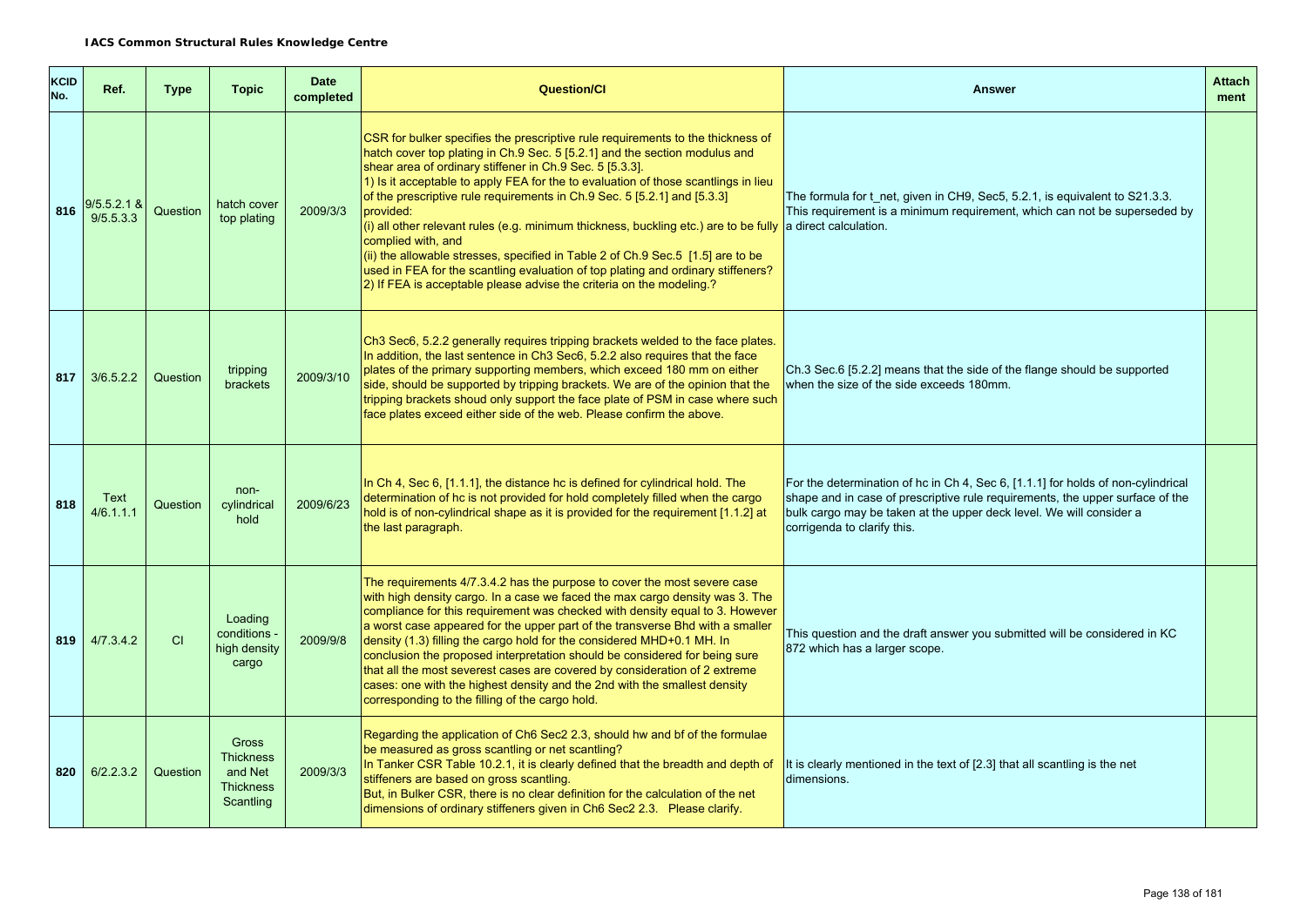| KCID<br>No. | Ref.                     | <b>Type</b> | <b>Topic</b>          | <b>Date</b><br>completed | <b>Question/Cl</b>                                                                                                                                                                                                                                                                                                                                                                                                                                                                                                                                                                                                                                                                                                                                                                                                                                                                                                     | <b>Answer</b>                                                                                                                                                                                                  | <b>Attach</b><br>ment |
|-------------|--------------------------|-------------|-----------------------|--------------------------|------------------------------------------------------------------------------------------------------------------------------------------------------------------------------------------------------------------------------------------------------------------------------------------------------------------------------------------------------------------------------------------------------------------------------------------------------------------------------------------------------------------------------------------------------------------------------------------------------------------------------------------------------------------------------------------------------------------------------------------------------------------------------------------------------------------------------------------------------------------------------------------------------------------------|----------------------------------------------------------------------------------------------------------------------------------------------------------------------------------------------------------------|-----------------------|
| 822         | 7/3.2.1.1                | Question    | ares to be<br>refined | 2009/3/3                 | Ch. 7 Sec. 3 2.1 Areas to be refined: For the end brackets of hatch side<br>coaming and hatch end beam, they are not listed in the Table 1. Thus, could<br>we understand these areas are not required to be refined even if the<br>calculated stresses exceed 95% of the allowable stress as specified in Sec<br>2,[3.2.3]? We suspect that there should be some technical background for<br>such brackets since the deck plating in way of the most stressed hatch corners<br>is listed in the Table 1. In general, the high stressed elements may be found at<br>the end bracket of hatch side coaming.                                                                                                                                                                                                                                                                                                              | Yes, the structural members not listed in Table 1 of Ch 7 Sec 3 are not<br>required to be refined even if the stresses calculated by coarse mesh analysis<br>exceed 95% of the allowable stress.               |                       |
| 823         | 9/5.1.4.2 &<br>Table 3/3 | Question    | corrosion<br>addition | 2009/3/3                 | The 2nd sentence in Ch.9, Sec.5, [1.4.1] reads: "The corrosion addition for<br>hatch coamings and coaming stays is defined according to Ch 3, Sec 3."<br>The 1st sentence in UR S21.6.2 reads: "For the structures of hatch coamings<br>and coaming stays, the corrosion addition t s is to be 1.5mm."<br>We<br>believe that the following corrosion additions for L>=150m are to be applied<br>referring to Ch.3 Sec.3 Table 1;<br>(a) Hatch coaming web: Roundup0.5 $[(1.8+1.0)]+0.5=3.5$ mm<br>(b) Web of horizontal stiffener on coamings: Roundup0.5[(2x1.7)]+0.5=4.0mm<br>(c) Flange of horizontal stiffener on coamings:<br>Rounduo0.5[(2x1.0)]+0.5=2.5mm<br>(d) Coaming stays: Roundup0.5[(2x1.0)]+0.5=2.5mm.<br>Please confirm the above corrosion additions.                                                                                                                                                 | Your understanding is correct.                                                                                                                                                                                 |                       |
| 825         | 9/1.2.3                  | Question    | collision<br>bulkhead | 2009/3/10                | Ch.9 Sec.1 is applicable to the structure in the area located forward of the<br>collision bulkhead, the bow flare area and the flat bottom forward area,<br>according to Ch9 Sec1, 1.1.1. Each requirement has individual applicable<br>areas, such as the bow flare area in 4.1.1 and the bottom forward area in<br>5.1.1. We are of the opinion that the requirements in 2.3 are applicable to the<br>area located forward of the collision bulkhead only. In other words, the<br>requirements in 2.3 are not applicable to the area located aft of the collision<br>bulkhead. Please confirm the above.                                                                                                                                                                                                                                                                                                             | Your understanding is right.                                                                                                                                                                                   |                       |
| 826         | 9/5.6.2.4                | Question    | hatch<br>coaming      | 2009/3/10                | Hatch coaming stiffeners are required to be estimated with considering the<br>wave lateral pressure as stated in Ch9 Sec5, 6.2.1. In addition, hatch coaming<br>stiffeners in way of ballast hold are also required to be estimated with<br>considering the ballast pressure in Ch4 Sec6 as stated in 6.2.4. In this context,<br>to consider the ballast pressure in Ch4 Sec6, the hatch coaming stiffeners<br>need to be applied with the applicable requirements in Ch6 Sec2. More<br>specifically, we are of the opinion that following applications of the<br>requirements in Ch6 Sec2 should be considered;<br>1) Hatch coaming stiffeners in way of ballast holds;<br>Applicable: Section modulus and shear area in 3.2<br>Applicable: Dimensions in 2.3<br>2) The other hatch coaming stiffeners<br>NA: Section modulus and shear area in 3.2<br>NA: Dimensions in 2.3<br>Please confirm the above applications | The hatch coaming is a part of the central part as defined in Ch1 Sec1 [2.1.3],<br>hence all the relevant requirements in Ch6 shall be complied with, in addition<br>to the relevant requirements in Ch9 Sec5. |                       |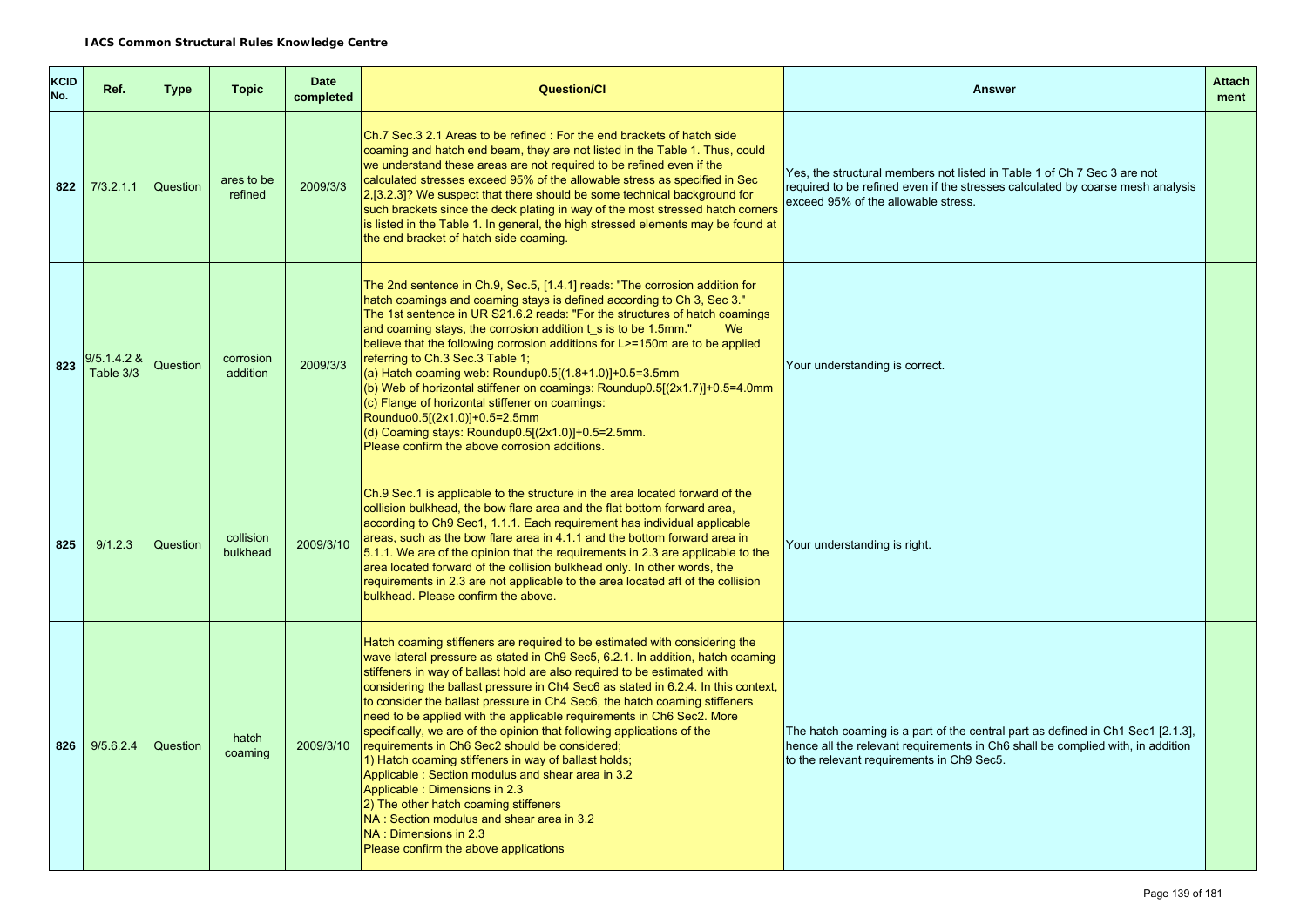| <b>KCID</b><br>No. | Ref.      | <b>Type</b> | <b>Topic</b>                 | <b>Date</b><br>completed | <b>Question/Cl</b>                                                                                                                                                                                                                                                                                                                                                                                                                                                                                                                                                                                                                                                                                                                                                                                                                                                                                                                                                              | <b>Answer</b>                                                                                                                                                                                                                                                                                | <b>Attach</b><br>ment |
|--------------------|-----------|-------------|------------------------------|--------------------------|---------------------------------------------------------------------------------------------------------------------------------------------------------------------------------------------------------------------------------------------------------------------------------------------------------------------------------------------------------------------------------------------------------------------------------------------------------------------------------------------------------------------------------------------------------------------------------------------------------------------------------------------------------------------------------------------------------------------------------------------------------------------------------------------------------------------------------------------------------------------------------------------------------------------------------------------------------------------------------|----------------------------------------------------------------------------------------------------------------------------------------------------------------------------------------------------------------------------------------------------------------------------------------------|-----------------------|
| 827<br>attc        | 3/6.7.2.1 | CI          | void space                   | 2009/3/3                 | Please refer to the attached sketch of a bulk carrier with double side skin<br>construction. This bulk carrier has FOT and pipe trunk in the topside area. The<br>pipe trunk is considered as void space.<br>Ch3 Sec6, 7.2.1 requires as follows; Where the double side space is void,<br>the structural members bounding this space are to be structurally designed as<br>a water ballast tank according to Ch 6.<br>In the bulk carrier, FOTs are arranged with cargo hold length and the pipe<br>trunk is running through whole the cargo area length. According to our<br>calculation based on the above, the dynamic pressure in the long pipe trunk is<br>estimated about twice the large pressure in FOTs and excessive scantlings<br>are required by the calculation based on the pipe trunk pressure. However,<br>taking into account the technical background of Ch3 Sec6, 7.2.1 as quoted<br>below, requiring the above-mentioned excessive scantling is irrational; | It was not the intention of the CSR to derive irrational dimensions for void<br>bounding structures. We suggest to use the corresponding cargo hold length<br>for I H in the formula for inertial water ballast pressure.<br>We will make a rule change proposal to eliminate this drawback. | $\underline{Y}$       |
|                    |           |             |                              |                          | If the double side skin part is to be used as a void space, and cargo of high<br>density is to be carried in the cargo holds, then local loads are not presumed<br>to act on the side structure of the cargo hold on the double skin side. Even in<br>such cases, appropriate thickness exceeding the minimum thickness is<br>considered necessary. As a conclusion, even if the double skin side part is a<br>void space, it is treated as a ballast tank and assessment of local strength is<br>specified.<br>In this bulk carrier, the longitudinal bulkhead can be considered appropriately<br>by the estimation of the pressure in FOT.<br>Therefore, we are of the opinion that the longitudinal bulkhead between the<br>pipe trunk and the FOT has an appropriate construction by calculating FOT<br>internal pressure, therefore, the bulk carrier is in compliance with Ch3 Sec6,<br>7.2.1, without calculation of the pipe trunk internal pressure.                   |                                                                                                                                                                                                                                                                                              |                       |
| 830                | 4/5.3.4.1 | Question    | vertical<br>stiffeners       | 2009/3/10                | Load calculation point for plating.<br>In case of vertical stiffeners, what is the load calculation point for plating? Is it<br>a) the middle of the plate field, or b) the lower edge of the EPP or strake, as<br>described in Ch.6 Sec.1 [1.5.1]?                                                                                                                                                                                                                                                                                                                                                                                                                                                                                                                                                                                                                                                                                                                             | Load calculation point for plating in case of vertical stiffener is the lower edge<br>of the EPP or strake, as described in Ch 6 Sec 1 [1.5.1]. We will consider a<br>Rule Change Proposal.                                                                                                  |                       |
| 831                | 6/1.2.4.1 | CI          | FE and local<br>requirements | 2009/3/3                 | Please explain the technical background of this requirement.<br>Does this requirement refer to<br>a) only the thickness required by local requirements?<br>b) both the thickness required by FE and local requirements?<br>Typically, we have pipe duct in way of the keel plating, and the length of the<br>elementary plate panels are smaller than outside the pipe duct. The required<br>thickness obtained from the bi-axial FE buckling in way of the pipe duct may<br>then be smaller than outside the pipe duct. Can we accept this smaller<br>thickness?                                                                                                                                                                                                                                                                                                                                                                                                               | This requirement refers to both the thickness required by FE and local<br>requirements, as it refers to "actual" thickness, for a matter of continuity of<br>strength, and enough strength for docking.                                                                                      |                       |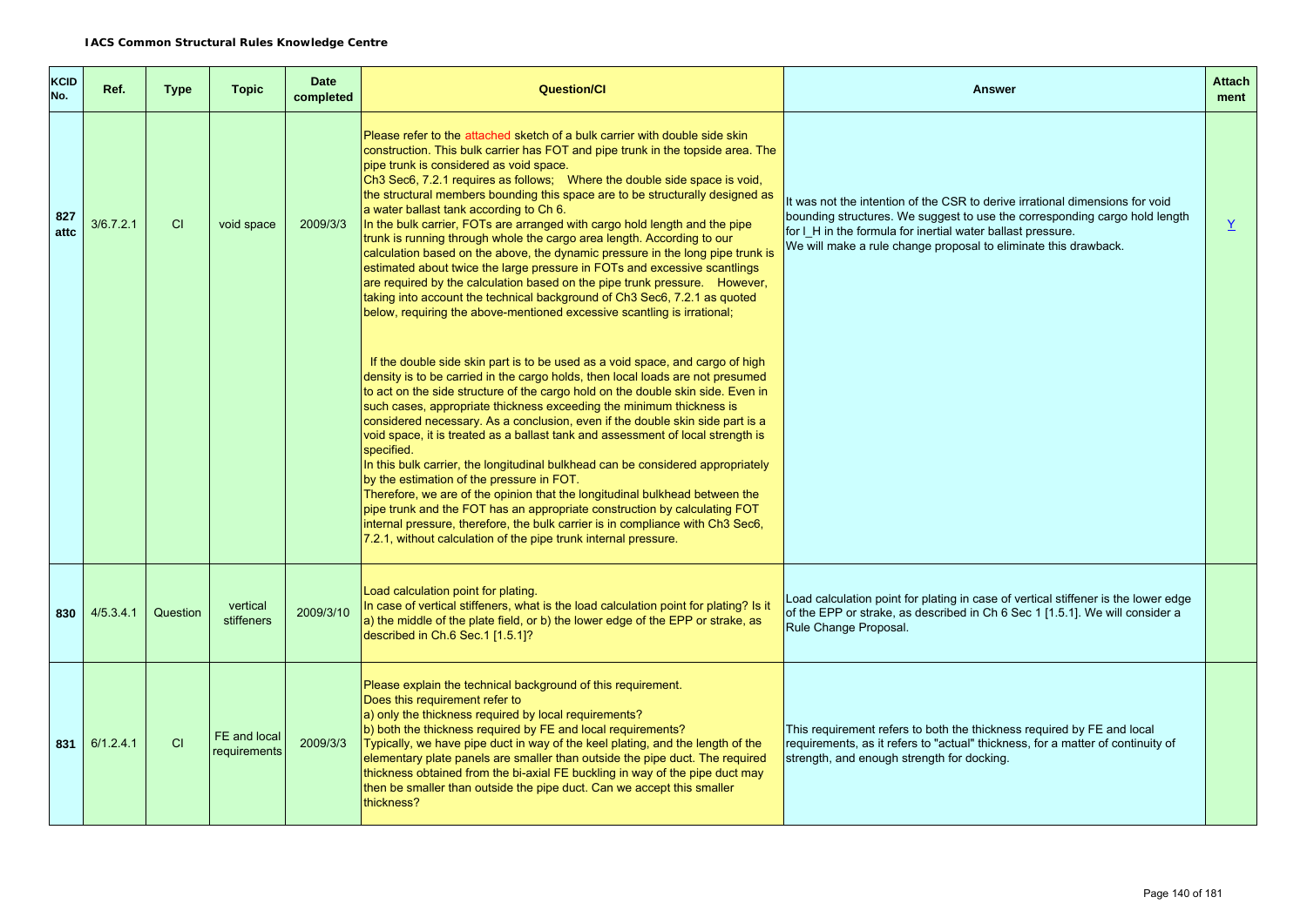| KCID<br>No. | Ref.          | <b>Type</b> | <b>Topic</b>                                                                          | <b>Date</b><br>completed | <b>Question/Cl</b>                                                                                                                                                                                                                                                                                                                                                                                                                                                                                                                                                                                                                                                                                                                                                                                                                                                                                                                                                                                                                                                                                                                                                 | <b>Answer</b>                                                                                                                                                                                                                                                                                                                                                                              | <b>Attach</b><br>ment |
|-------------|---------------|-------------|---------------------------------------------------------------------------------------|--------------------------|--------------------------------------------------------------------------------------------------------------------------------------------------------------------------------------------------------------------------------------------------------------------------------------------------------------------------------------------------------------------------------------------------------------------------------------------------------------------------------------------------------------------------------------------------------------------------------------------------------------------------------------------------------------------------------------------------------------------------------------------------------------------------------------------------------------------------------------------------------------------------------------------------------------------------------------------------------------------------------------------------------------------------------------------------------------------------------------------------------------------------------------------------------------------|--------------------------------------------------------------------------------------------------------------------------------------------------------------------------------------------------------------------------------------------------------------------------------------------------------------------------------------------------------------------------------------------|-----------------------|
|             | 832 6/2.4.1.3 | Question    | Connection<br>ends of web<br>stiffeners -<br>differences<br>between NK<br>rules & CSR | 2010/8/6                 | According to TB, the requirement originates from NK Rules. However, the<br>requirement in CSR seems conservative on the following items:<br>1. The factor Cship in NK is depending on ship length. In CSR this dependence<br>is deleted. This means that we obtain stricter results for L<200m.<br>2.In NK, Klongi is 1.0 for bulbs. In CSR Klongi is 1.3. This seems conservative,<br>because skew bending moment for bulbs is much less than for angle bars.<br>3.In NK, the pressure is clearly only considering vertical acceleration. This<br>means that the stress induced by the dynamic load is under the assumption<br>that the vessel is under maximum vertical hull girder bending moment. In<br>CSR, there is no specification about which wave the dynamic pressure is<br>based on. R and P waves will give high dynamic pressure in top wing tank.<br>However, R and P wave will not give highest vertical hull girder bending<br>moment. CSR should clearly state the dynamic pressure is under H or F wave.<br>Are the above differences between NK and CSR Rules intended? If they are<br>not intended, please advise how they should be handled. | 1. Design philosopy underlying CSR is based on the "North Atlantic<br>Navigation" and service life of 25 years. This is different from NK rules.<br>The factor "Cship" is intentionally deleted.<br>2. We agree with you. This is not intended. We will consider a corrigenda to<br>clarify this.<br>3. We have noted your comment and we will send it to the Harmonization<br>Team.       |                       |
| 833         | 6/4.3         | Question    | Primary<br>Support<br><b>Members</b>                                                  | 2009/3/10                | Reference is made to Ch. 6 Sec. 4 [3] "Additional requirements for primary<br>supporting members of BC-A and BC-B ships."<br>The section is referring to net dimensions. Please advice how to obtain the net<br>dimensions: a) deduct 0.5tc from gross scantling (In line PSM scantling<br>applied in FEM) b) deduct tc from gross scantling. (In line with scantling<br>applied in local checks) Please consider specifying this in Ch.3 Sec.2                                                                                                                                                                                                                                                                                                                                                                                                                                                                                                                                                                                                                                                                                                                    | The full corrosion addition is to be considered when applying Ch.6 Sec.4 [3].<br>Ch.3 Sec.2 [2.1.1] and [3.2] define the cases where other corrosion values are<br>to be used for determining the net dimensions.                                                                                                                                                                          |                       |
| 834         | 9/1.2.2.1     | Question    | tripping<br><b>brackets</b>                                                           | 2009/1/26                | Ch.9 Sec.1 [2.2.1] Tripping brackets in fore part According to the technical<br>background this requirement is based on URS 12. URS 12 deals with<br>asymmetrical sections, while no distinction is made between symmetrical and<br>asymmetrical sections in Ch.9 Sec.1 [2.2.1]. Please clarify if this requirement<br>applies to symmetrical sections.                                                                                                                                                                                                                                                                                                                                                                                                                                                                                                                                                                                                                                                                                                                                                                                                            | The reference, given in the technical background, is wrong. This paragraph is<br>based on GL-Rules I-Part 1, Section 9A 5.5. The requirements are valid for<br>symmetrical and asymmetrical side frames, because the loads (sea and tank<br>pressures) act not parallel to the webs of the frames and cause oblique<br>bending. We will adjust the technical background on this paragraph. |                       |
|             | 835 9/2.5.2.1 | Question    | side<br>transverse<br>spacing                                                         | 2009/2/11                | Please explain why the required side transverse spacing is reduced to 2 frame<br>spacing in way of the rudder horn. This is not in line with common industry<br>practice. According to Chapter 9, Section 2 [3.1.2] solid floors are to be fitted<br>at every frame spacing in way of the rudder horn and are to be extended up to<br>the peak tank top. In our opinion, this requirement should give proper support<br>for the rudder horn, and the requirement in Chapter 9, Section 2 [5.2.1] can<br>therefore be disregarded.                                                                                                                                                                                                                                                                                                                                                                                                                                                                                                                                                                                                                                  | Referring to answer to question ID739 on 9/2.3.1.2, a rule change will be<br>issued covering both requirements 9/2.3.1.2 and 9/2.5.2.1.                                                                                                                                                                                                                                                    |                       |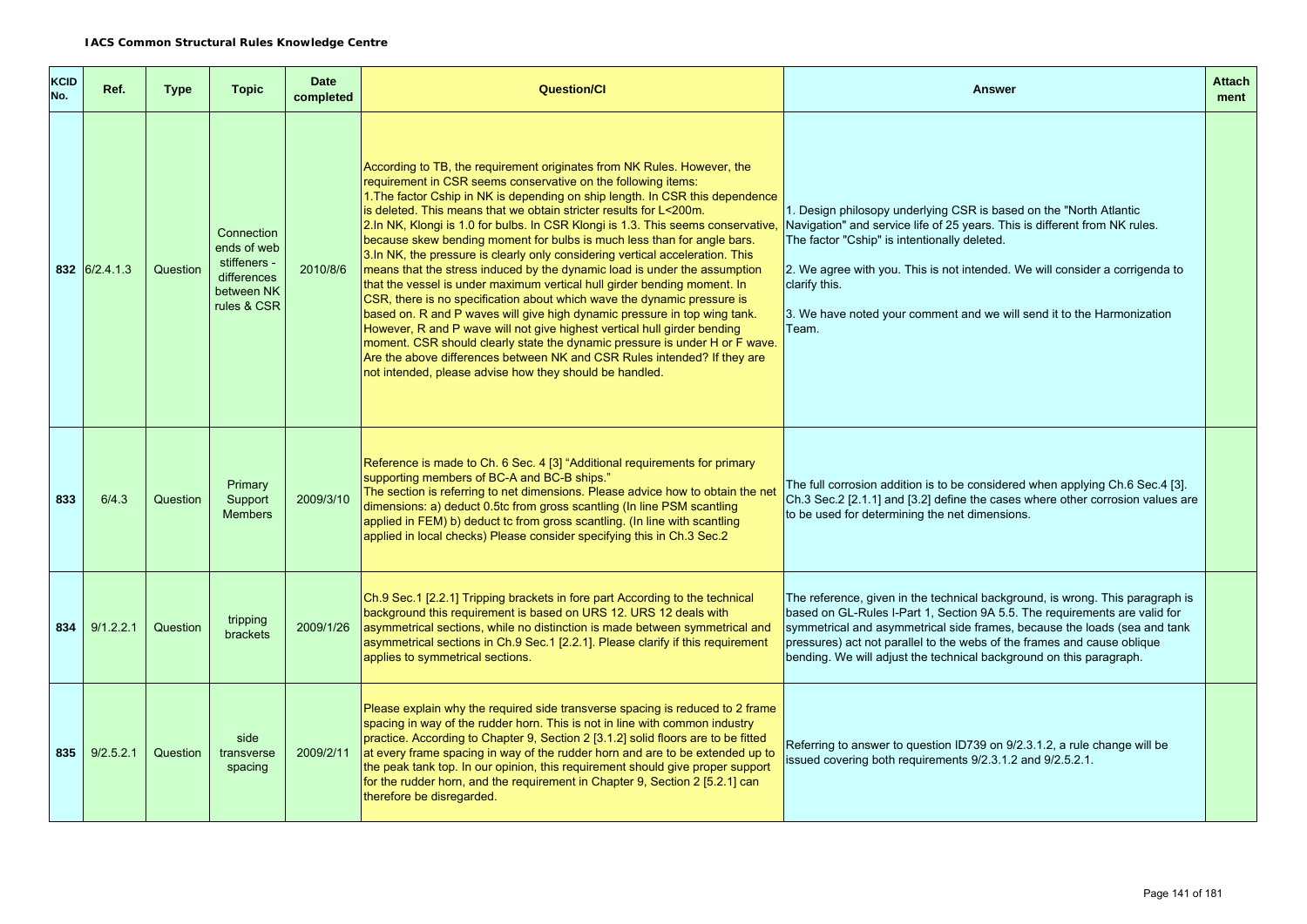| <b>KCID</b><br>No. | Ref.              | <b>Type</b> | <b>Topic</b>                               | <b>Date</b><br>completed | <b>Question/Cl</b>                                                                                                                                                                                                                                                                                                                                                                                                                                                                                                                                       | <b>Answer</b>                                                                                                                                                                                                                                                                                                                                                                                                                                                                                                                                                                                                          | <b>Attach</b><br>ment |
|--------------------|-------------------|-------------|--------------------------------------------|--------------------------|----------------------------------------------------------------------------------------------------------------------------------------------------------------------------------------------------------------------------------------------------------------------------------------------------------------------------------------------------------------------------------------------------------------------------------------------------------------------------------------------------------------------------------------------------------|------------------------------------------------------------------------------------------------------------------------------------------------------------------------------------------------------------------------------------------------------------------------------------------------------------------------------------------------------------------------------------------------------------------------------------------------------------------------------------------------------------------------------------------------------------------------------------------------------------------------|-----------------------|
| 836                | 9/3.2.1.5         | Question    | machinery<br>space                         | 2009/3/10                | "Forward of the machinery space forward bulkhead, the bottom girder are to<br>be tapered for at least three frame spaces and are to be effectively connected<br>to the hull structure." This implies that the additional bottom girder in way of<br>the machinery seating has to be extended into the pipe duct in the aftmost<br>cargo hold. In our opinion, there is no room to extend this additional girder<br>inside the pipe duct. The requirement is not in accordance with common<br>industry practice and should be disregarded.                | As the framing system and girder system changes at the engine room<br>bulkhead there is a change in hull girder stiffness and in local stiffness. The<br>extend of the foundation girders into the adjacent space (e.g. pipe duct or<br>tank) reduces this abrupt change of stiffness. Structural continuity is to be<br>ensured in double bottom by bottom girders tapered and effectively connected<br>to hull structure forward of engine room. Specific designs are to be allowed on<br>a case by case basis by each Society, provided the above provisions are<br>respected. A Rule Change proposal will be made. |                       |
| 837                | 10/3.3.9.3        | Question    | chain cable                                | 2009/1/26                | The last sentence in Ch10 Sec3, 3.9.3 requires about chain cable attachment<br>as follows; In an emergency, the attachments are to be easily released from<br>outside the chain locker. Our customers, who are planning to adopt a fixed<br>type attachment without releaser, inquire the technical background of the<br>requirement. Please indicate the technical background of the requirement.                                                                                                                                                       | In case of an emergency (Vessel is pressed onto the lee shore by offshore<br>winds) and the capstan is inoperative, the release of the whole chain is the<br>last possibility for a ship to leave the anchorage.                                                                                                                                                                                                                                                                                                                                                                                                       |                       |
| 839<br>attc        | 10/1.20 &<br>1.10 | Question    | horizontal<br>rudder<br>coupling<br>flange | 2009/1/26                | Figure 20 of Chapter 10, "Horizontal rudder coupling flange". The right side of<br>the figure (representing the rudder transversal section in way of the coupling)<br>is unclear (perhaps due to rendering of the original image) Moreover, putting<br>formulas for requirements inside a figure is not consistent with what usually<br>done in the CSR for bulk carriers, and prohibits finding such formulas by<br>means of full text searching inside the Rules. Please improve the figure and<br>move the formulas to the textual part of the Rules. | The right side of figure 20 is illegible due to a wrong image format. We will<br>exchange this figure and we will move the definitions in the text. This editorial<br>changes will be incorporated in the next corrigenda. Please find the original<br>figure 20 in the attachment.                                                                                                                                                                                                                                                                                                                                    | $\underline{Y}$       |
| 842                | 3/6.5             | Question    | curved face<br>plates                      | 2009/7/6                 | Ch.3 Sec.6 [5]<br>In CSR Tanker rules 4/2.3.4 there is a correction formula for the effective<br>flange area of curved primary supporting members. In CSR Bulk there is no<br>such formula. Does this mean that curved flanges, e.g. in the top wing webs<br>and bilge webs, are to be considered 100% effective?                                                                                                                                                                                                                                        | There is no formula to evaluate the effectiveness of the curved part in the<br>curved flange in CSR -BC. The formula to evaluate the effective breadth or<br>effective area of curved flange is necessary in order to take into account the<br>effect due to cross bending phenomenon.<br>Therefore, this matter should be submitted to the Hull Panel to make a<br>harmonized interpretation.<br>Furthermore, the RCP will be considered in accordance with the harmonized<br>interpretation.                                                                                                                         |                       |
| 843                | Text<br>3/6.2.2.5 | Question    | tapering                                   | 2009/6/25                | Ch.3 Sec.6 [2.2.5] Change in plating thickness<br>Main machinery seatings are typically more than double the thickness of the<br>inner bottom. In case the seating is included in the double bottom strucure, is<br>the requirement Ch.3 Sec.6 [2.2.5] to be complied with? If this is the case,<br>insert plates will often be required in the inner bottom plating.<br>In our opinion it is sufficient to use tapering in accordance with Ch.11 Sec.2<br>[2.2.2]. Please advise.                                                                       | The meaning of "load" in "load carrying direction" in Ch. 3 Sec. 6 [2.2.5] is<br>considered to be of a global type, such as hull girder loads. Where global<br>loads are considered small or can be ignored, e.g. machinery seatings or<br>reinforced openings in bulkhead, tapering according to Ch.11 Sec. 2 [2.2.2] is<br>considered sufficient.                                                                                                                                                                                                                                                                    |                       |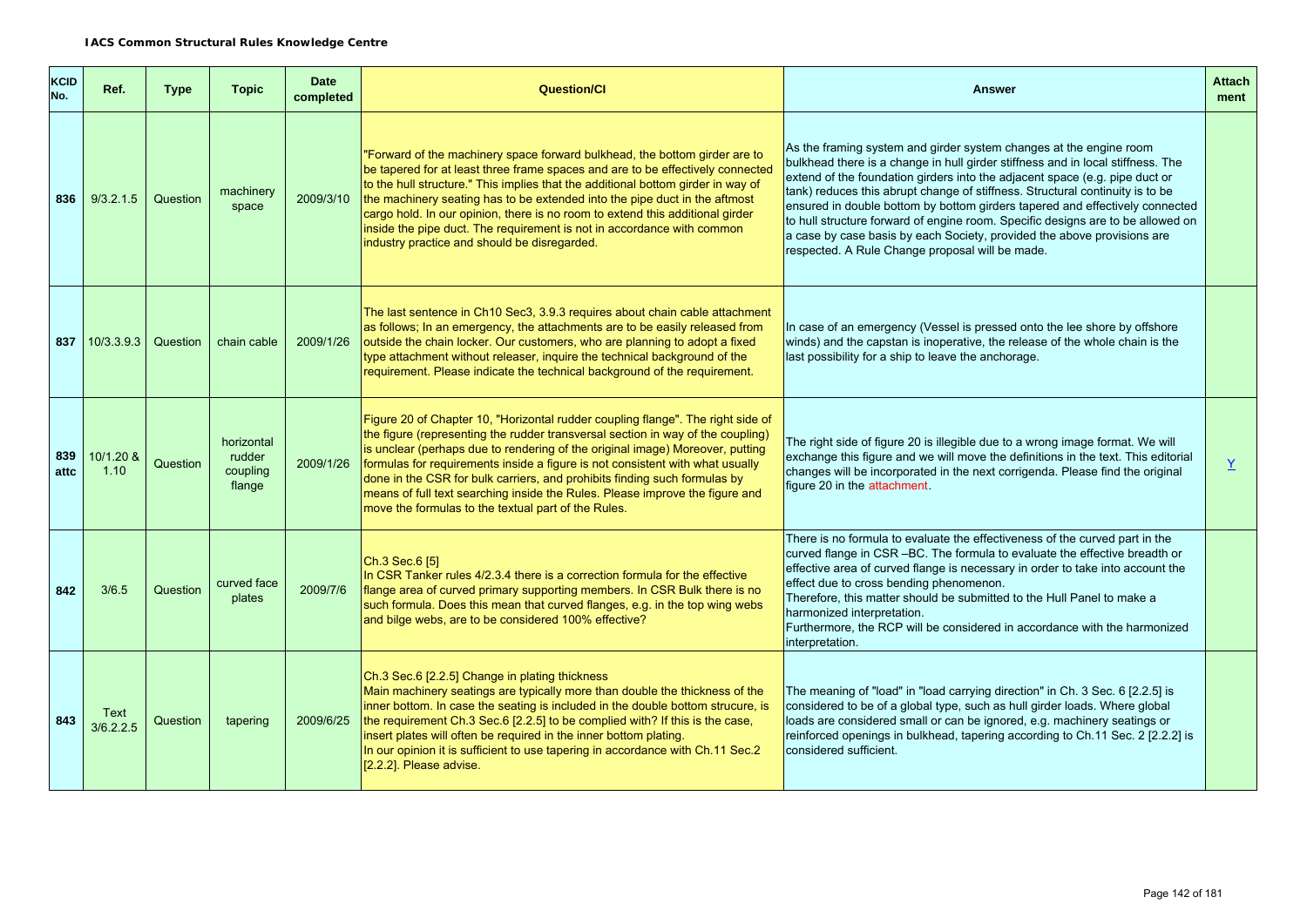| <b>KCID</b><br>No. | Ref.               | <b>Type</b> | <b>Topic</b>                                                                | <b>Date</b><br>completed | <b>Question/Cl</b>                                                                                                                                                                                                                                                                                                                                                                                                                                                                                                                                                                                        | <b>Answer</b>                                                                                                                                                                                                                                                                                                                                                                                                                                                                                                                                     | <b>Attach</b><br>ment |
|--------------------|--------------------|-------------|-----------------------------------------------------------------------------|--------------------------|-----------------------------------------------------------------------------------------------------------------------------------------------------------------------------------------------------------------------------------------------------------------------------------------------------------------------------------------------------------------------------------------------------------------------------------------------------------------------------------------------------------------------------------------------------------------------------------------------------------|---------------------------------------------------------------------------------------------------------------------------------------------------------------------------------------------------------------------------------------------------------------------------------------------------------------------------------------------------------------------------------------------------------------------------------------------------------------------------------------------------------------------------------------------------|-----------------------|
|                    | 844 3/6.10.3.4     | Question    | <b>Stiffener</b><br>brackets on<br>plane<br>bulkheads                       | 2010/1/18                | Ch.3 Sec.6 [10.3.4]<br>The requirement for arm length a for stiffener brackets is very large for long<br>stiffeners not subject to pressure.<br>Example: Bulkhead in engine room between platform deck and upper deck.<br>Length is 5.5 m. 9 mm plating is stiffened with HP140x8 stiffeners. The<br>requirement to the arm length a then becomes 550 mm for the lower brackets<br>and 440 mm for the upper brackets. The actual arm length a is 250 mm.<br>In our opinion the bracket size should be decided based on the required<br>section modulus for the stiffener, not the length. Please comment. | You are right. The bracket size should be decided based on the required<br>section modulus for the stiffener, not the length. We will consider a rule<br>change proposal in order to harmonize CSR for BC with CSR for OT.                                                                                                                                                                                                                                                                                                                        |                       |
|                    | 845 6/3.3.1.1      | <b>on</b>   | <b>Minimum</b><br>Interpretati   thickness of<br>elementary<br>plate panels | 2010/9/7                 | Please specify where the requirement Ch.6 Sec.3 [3.1.1] applies. Does it only<br>apply to the cargo area, or also to other areas, such as the aft and fore parts<br>and machinery spaces? If it applies also to the latter areas, we will get<br>significant increases in plating thickness for some structures, such as wash<br>bulkheads, platform decks, etc                                                                                                                                                                                                                                           | Ch6, Sec3 applies to the central part as defined in Ch1, Sec1, [2.1.3]. It also<br>apply to machinery space as stated in Ch9, Sec3, [1.2.2] with respect to<br>requirements of Ch9, Sec3.<br>However, the minimum thickness requirement based on space in the first<br>sentence of Ch6, Sec3, [3.1.1] was made as the first approach at the initial<br>design stage so that initial scantling has certain stiffness. Less scantling may<br>be accepted on members under little load.<br>We will consider a rule change to delete this requirement |                       |
| 846                | 7/2.2              | Question    | openings in<br><b>PSM</b>                                                   | 2009/9/28                | Ch.7 Sec.2 [2]<br>Please provide guidelines on how to represent openings in PSM webs in the<br>FE cargo hold model, similar to CSR Tanker rules App. B 2.2.1.15                                                                                                                                                                                                                                                                                                                                                                                                                                           | The representation of openings in PSM for finite element hold models will be<br>addressed by the harmonisation process.                                                                                                                                                                                                                                                                                                                                                                                                                           |                       |
| 847                | Table<br>9.1.1     | Question    | fore peak                                                                   | 2009/2/11                | Reference is made to Ch.9 Sec.1 Table 1 and to KC ID 494 What is the<br>correct application of Table 1 for a non-tight floor top in the fore peak? Should<br>this structure be regarded as platform or inner bottom?                                                                                                                                                                                                                                                                                                                                                                                      | A non tight floor in the fore peak is considered as a platform with regard to<br>Ch.9 Sec. 1 Tab.1                                                                                                                                                                                                                                                                                                                                                                                                                                                |                       |
| 848                | Text<br>11/2.2.4.1 | Question    | abutting<br>plates                                                          | 2009/6/3                 | Ch.11 Sec.2 [2.4.1] Abutting plate panels forming boundaries to sea below<br>summer load waterline<br>In CSR Tanker partial penetration welding is acceptable for welding of abutting<br>plates forming boundaries to sea below summer load waterline when<br>thickness is greater than 12 mm.<br>In our opinion this should also be acceptable for CSR Bulk. Please advise.                                                                                                                                                                                                                              | We agree that partial penetration welding is acceptable for welding of abutting<br>plates forming boundaries to sea below summer load waterline when<br>thickness is greater than 12 mm as per CSR OT. We will consider a Rule<br><b>Change Proposal</b>                                                                                                                                                                                                                                                                                          |                       |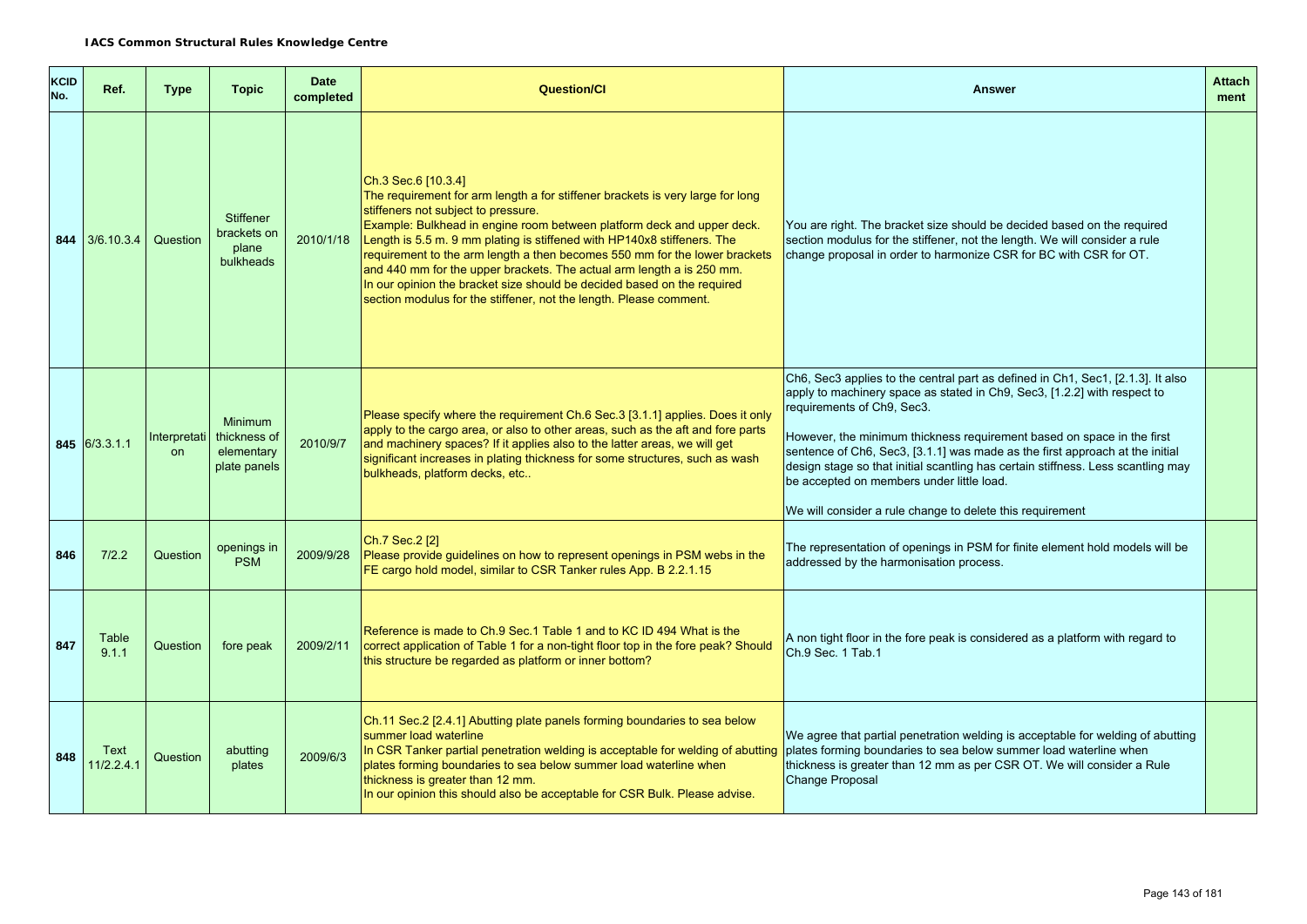| <b>KCID</b><br>No. | Ref.                             | <b>Type</b> | <b>Topic</b>                                         | <b>Date</b><br>completed | <b>Question/CI</b>                                                                                                                                                                                                                                                                                                                                                                                                                                                                                                                                                                                                    | <b>Answer</b>                                                                                                                                                                                                                                                                                                                                                                                                                                                                                                                                                                                                                                                                                                                                                                                                                                                                                                     | <b>Attach</b><br>ment |
|--------------------|----------------------------------|-------------|------------------------------------------------------|--------------------------|-----------------------------------------------------------------------------------------------------------------------------------------------------------------------------------------------------------------------------------------------------------------------------------------------------------------------------------------------------------------------------------------------------------------------------------------------------------------------------------------------------------------------------------------------------------------------------------------------------------------------|-------------------------------------------------------------------------------------------------------------------------------------------------------------------------------------------------------------------------------------------------------------------------------------------------------------------------------------------------------------------------------------------------------------------------------------------------------------------------------------------------------------------------------------------------------------------------------------------------------------------------------------------------------------------------------------------------------------------------------------------------------------------------------------------------------------------------------------------------------------------------------------------------------------------|-----------------------|
| 849                | Text<br>6/A1.1.3.4               | Question    | corrugated<br><b>BHD</b>                             | 2009/6/16                | Regarding the buckling assessment of corrugated bulkhead plates, the edge<br>stress ratio for their web plates is defined as 1.0 according to Ch.6 App.1<br>$[1.3.4(b)]$ . This means that the stress distribution of such web plates is<br>assumed to be uniform. However, due to bending, the actual stress<br>distributions of these web plates are not uniform. Therefore, the edge stress<br>ratio,ψ, should be -1.0 in case where applying buckling case1. Please confirm<br>that $\psi$ =1.0 is correct or not.                                                                                                | The correct value of psi is -1.0. We will consider a Rule Change Proposal.                                                                                                                                                                                                                                                                                                                                                                                                                                                                                                                                                                                                                                                                                                                                                                                                                                        |                       |
| 850                | Text<br>10/1.3.3.2               | Question    | rudder horn                                          | 2009/6/16                | In addition to the simplified formula for the "Unit displacement of rudder horn"<br>(f b) a second formula has been introduced, taking the Young Modulus<br>explicitly into consideration. A comparison of the units in this formula shows<br>that the factor 10^8 has to be changed to 10^11. This error leads to an<br>overestimation of the spring constant "Z", which causes an un derestimation of<br>the moment, acting on the lower bearing of the rudder stock Please confirm.<br>We propose to handle this issue as a corrigenda, because the difference in<br>the dimensions of "f_b" is an apparent error. | The only definition of E (Youngs modulus) is found in Ch 1 Sec 4 2.2.1. Here<br>the unit is given as [N/mm^2]. However, in Ch 10 Sec 1 [kN/m^2] is the unit<br>used for E, as can be shown for the definition of G (Modulus of rigidity). The<br>units for G and E have to be the same. When using the unit [kN/m^2] for E,<br>the factor 10^8 is correct. A corrigenda to clarify the definition of E in Ch 10<br>Sec 1 will be considered.                                                                                                                                                                                                                                                                                                                                                                                                                                                                      |                       |
| 851<br>attc        | $4/6.1.1.2$ &<br>Figure<br>4.6.2 | Question    | Ore cargo<br>surface<br>(small<br>amount of<br>mass) | 2010/1/27                | Ch.4 Sec.6 [1.1.2] defines the cargo surface when the cargo hold is not loaded<br>up to the upper deck.<br>There are cases of cargo loading as attached which is differenet from Ch.4<br>Sec.6 Figure 2. It seems that the formulas of h_c, h_HPL, h_1 and h_2 are not<br>applicable.<br>Please advise the formulas to define the cargo surface and cargo height h_c<br>as well as V_TS in such cases                                                                                                                                                                                                                 | For the case of cargo loading as attached, the height of loaded cargo from<br>the inner bottom to upper surface of cargo is calculated by as follows.<br>The section profile is to be as per the shaded area in the attached file,<br>assuming the plane surface of width the parameter BH/2 in the centerline and<br>the inclined parts with an angle equal to psi/2. The profile is assumed to<br>maintain throughout the length of the cargo hold.<br>The virtual cargo section profile is to be determined so that the consequent<br>cargo volume is equal to M/rho_c.<br>In calculating the cargo volume,<br>1) the upper stool is to be disregarded,<br>2) the volume of lower stool is to be deducted which is cut by the virtual<br>section profile.<br>Anyway, as the formula in [1.1.2] of Ch 4 Sec 6 is not used for the questioned<br>cases, we will consider a RCP in order to deal with such cases. | Y                     |
| 852<br>attc        | 6/2.4.1.1<br>& 6/2.2.5           | Question    | <b>Steel Coil</b><br>Loading                         | 2009/9/4                 | Ch.6 Sec.2 [4.1.1] defines the required net sectional area of web stiffeners.<br>1) Please confirm the requirement is not applicable in case of steel coil loading<br>as specified in Ch.6 Sec.2 [2.5].<br>2) If 1) is not the case please advise how to calculate the pressure "p" in case<br>of steel coil loading.                                                                                                                                                                                                                                                                                                 | 1. The requirement of Ch 6 Sec 2 [4.1.1] is applicable in case of steel coil<br>loading becasue the load due to steel coil is acting on the ordinary stiffener.<br>2. Please find the attached document. We will conisder the RCP.                                                                                                                                                                                                                                                                                                                                                                                                                                                                                                                                                                                                                                                                                | Y                     |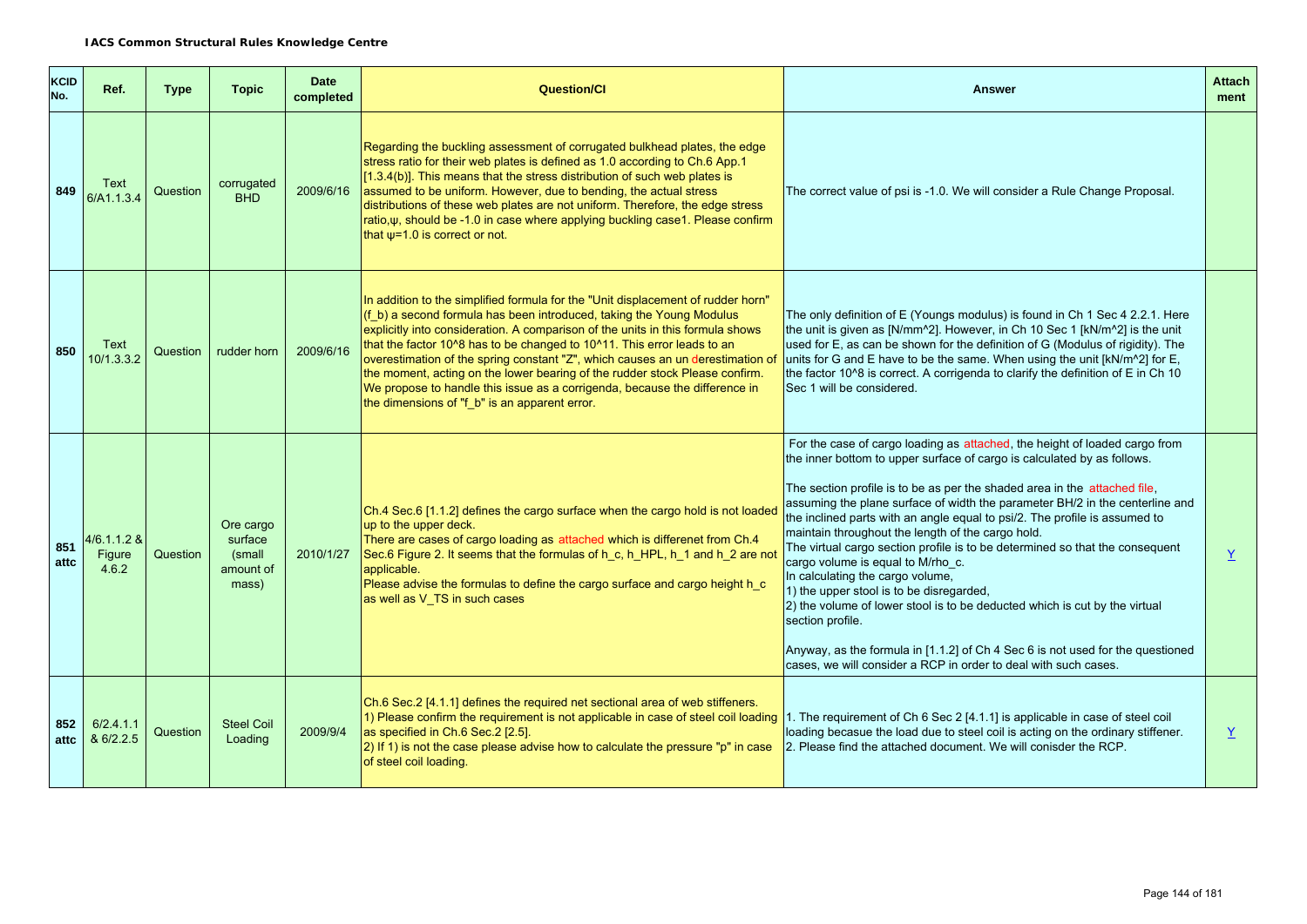| KCID<br>No. | Ref.  | Type     | Topic              | <b>Date</b><br>completed | Question/Cl                                                                                                                                                                                                                                                                                                                                                                                                                                                                                                                          | Answer                                                                                                                                                                                                                                                                              | <b>Attach</b><br>ment |
|-------------|-------|----------|--------------------|--------------------------|--------------------------------------------------------------------------------------------------------------------------------------------------------------------------------------------------------------------------------------------------------------------------------------------------------------------------------------------------------------------------------------------------------------------------------------------------------------------------------------------------------------------------------------|-------------------------------------------------------------------------------------------------------------------------------------------------------------------------------------------------------------------------------------------------------------------------------------|-----------------------|
| 853         | 2/3.1 | Question | means of<br>access |                          | According to Resolution 151(78), the SOLAS Reg. II-1/3.6 apply to "Access to<br>and within spaces in, and forward of, the cargo area of oil tankers and bulk<br>carriers". In CSR BC Ch 2, Sec 3 the item 1.1 refers to Resolution 151(78), but<br>2009/1/24 lits title states "Means of access to cargo and other spaces", which is not<br>exactly the same scope of application as in SOLAS Reg.II-1/3.6. Is it<br>intentional in CSR-BC or is the scope of application to be considered as being<br>exactly the same as in SOLAS? | The scope of application should be considered as being exactly the same as<br>in SOLAS Reg. II-1/3.6, i.e. applicable to "Access to and within spaces in, and<br>forward of, the cargo area of oil tankers and bulk carriers". The CSR-BC will<br>be modified accordingly by a RCP. |                       |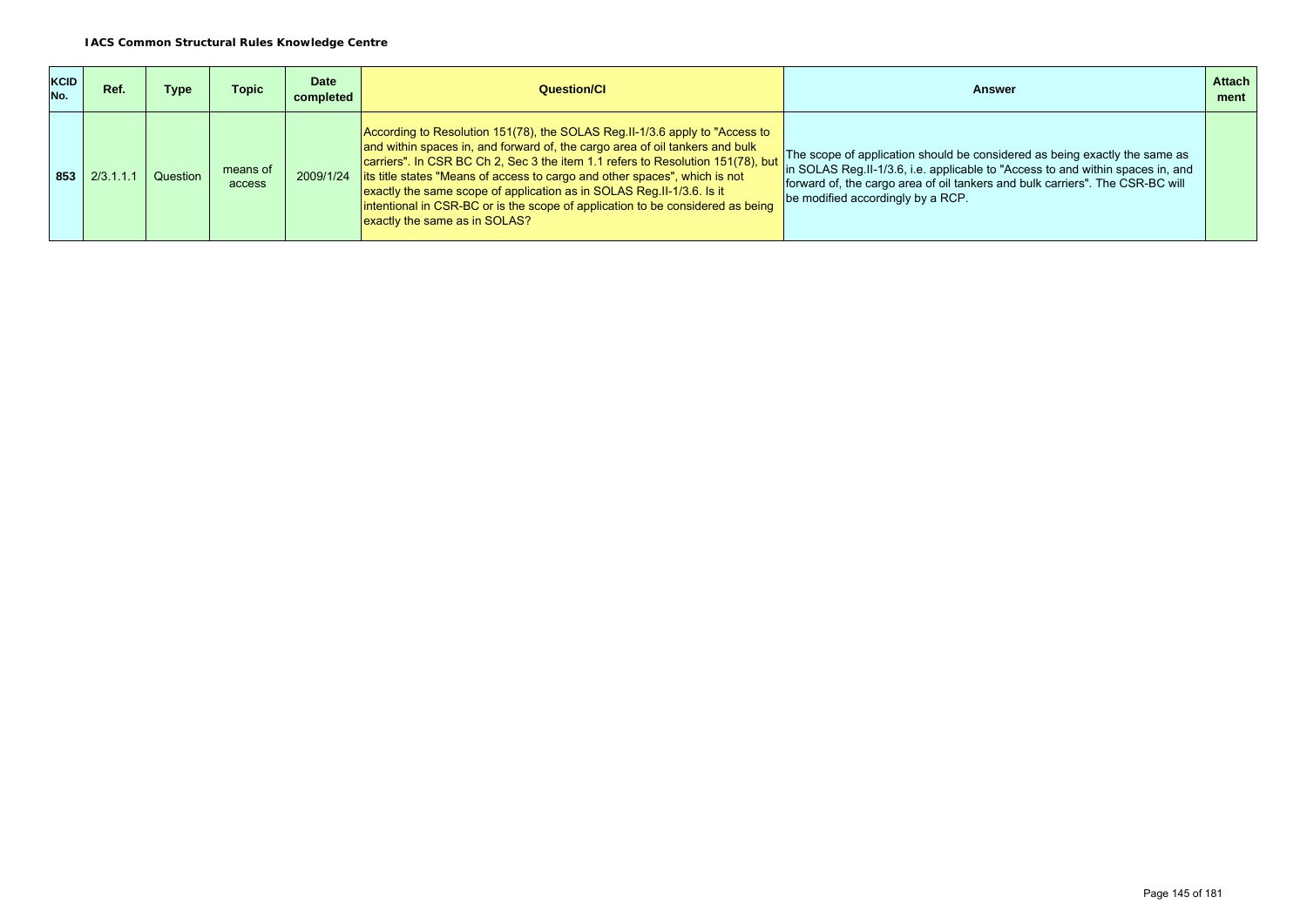| KCID<br>No. | Ref.                                      | <b>Type</b> | <b>Topic</b>                         | <b>Date</b><br>completed | <b>Question/CI</b>                                                                                                                                                                                                                                                                                                                                                                                                                                                                                                                                                                                                                                                                                                                                                                                                                                                                                                                                                                                                                                                                                                                       | <b>Answer</b>                                                                                                                                                                                                                                                                                                                                                                                                                                                                                                                                                                                                                                                                                                                                                                                                                                                                                                                                                                                                                                                                        | <b>Attach</b><br>ment |  |
|-------------|-------------------------------------------|-------------|--------------------------------------|--------------------------|------------------------------------------------------------------------------------------------------------------------------------------------------------------------------------------------------------------------------------------------------------------------------------------------------------------------------------------------------------------------------------------------------------------------------------------------------------------------------------------------------------------------------------------------------------------------------------------------------------------------------------------------------------------------------------------------------------------------------------------------------------------------------------------------------------------------------------------------------------------------------------------------------------------------------------------------------------------------------------------------------------------------------------------------------------------------------------------------------------------------------------------|--------------------------------------------------------------------------------------------------------------------------------------------------------------------------------------------------------------------------------------------------------------------------------------------------------------------------------------------------------------------------------------------------------------------------------------------------------------------------------------------------------------------------------------------------------------------------------------------------------------------------------------------------------------------------------------------------------------------------------------------------------------------------------------------------------------------------------------------------------------------------------------------------------------------------------------------------------------------------------------------------------------------------------------------------------------------------------------|-----------------------|--|
| 854         | $8/1.1.3.1$ &<br>Table<br>8.1.1           | Question    | Primary<br>Support<br><b>Members</b> | 2009/3/10                | Table 1 of Ch8, Sec1 defines the members and locations to be analysed in<br>fatigue assessments. Each mentioned connection of primary supporting<br>members is analysed in only one direction. We see the necessity to evaluate a<br>connection from both sides. This question focus' on the connection of inner<br>bottom and lower stool Summary of experience with fatigue assessment of<br>heavy ballast cargo holds: + The connection of the inner bottom to the<br>vertical/sloping plate of the lower stool is the most critical loaction + The<br>deformation of the double bottom and the transverse bulkhead expand this<br>welding connection due the large internal dynamic pressures . + The global<br>bending stress plays not a dominant role. Stress ranges of the inner bottom<br>and the stool plating are of a comparable size + Typically the initial calculated<br>damages of the inner bottom AND the stool plate are considerably larger than<br>1. + Counter measures in one member, e.g inserted plates in inner bootom,<br>decrease the damage of this member, but increase the damage of the other<br>member. | This is already under discussion at the Hull Panel. The conclusions will be<br>endorsed by PT1. UPDATED ANSWER AGREED 11 SEPT 2009: "Regarding<br>Tab 1 in Ch 8, Sec 1 of CSR-BC, the intent at the time of development of the<br>CSR-BC was not to check the inner bottom only, but the whole connection of<br>inner bottom with sloping and/or vertical plate of lower stool, which includes all<br>the plates. The whole connection means the connection of plating members of<br>inner bottom, side of lower stool, girders and floors in DB and diaphragms in<br>lower stool. In addition, it is to be noted that, when making fatigue assessment<br>of such connection, if fatigue problems are found in any of the above plating<br>members, then reinforcements are to be considered for all the concerned<br>plating members. It means that Table 1 should be understood as considering<br>all the plating members involved in the inner bottom/lower stool connection<br>and not only the inner bottom plating. Table 1 will be modified accordingly at a<br>future date." |                       |  |
|             |                                           |             |                                      |                          | As an example, the reduction of the damage of the inner bottom from 4 to 1<br>may increase the damage of the sloping plate up to 6 or more. The<br>deformation and stresses of the considered structure and the damage results<br>indicate clearly that this fatigue problem is a 3D-problem, where measures in<br>one member directly affects the other member. If we follow the definition of<br>members, to be assessed (Table 1), only the inner bottom need to comply with<br>the fatigue requirements, whatever the calculated damage of the stool plating<br>is. It seems, there are two options: 1) Assess the inner bottom - lower stool<br>connection from both sides. 2) Assess only the inner bottom In case of option<br>1, we need a modification of the table and we need an instruction, how to deal<br>with approved vessels (MOU, TOCA), where no fatigue assessment have<br>been performed for the stool plating. In case of option 2, it has to be<br>demonstrated, why the damage results of the lower stool plating can be<br>neglected.                                                                           |                                                                                                                                                                                                                                                                                                                                                                                                                                                                                                                                                                                                                                                                                                                                                                                                                                                                                                                                                                                                                                                                                      |                       |  |
| 855         | Table<br>$11/2.1$ &<br>Text<br>11/2.2.6.1 | Question    | fillet welds                         | 2009/6/25                | Leg length of fillet welds is adjusted corresponding to the corrosion addition as<br>required in Ch11 Sec2, Table 1, Note (2). On the other hand, weld throats in<br>zones "a" and "b" of side frames are required in 2.6.1 without reference to<br>Table 1. Because this requirement originates from UR S12, adjustments of<br>those of side frames are considered unnecessary. Please confirm the above.                                                                                                                                                                                                                                                                                                                                                                                                                                                                                                                                                                                                                                                                                                                               | Considering the fillet weld category of side frame of single side structure<br>(connection of side frame and end bracket to side shell plate) in Tab 2 Ch11<br>Sec2 is not referred to one specified in Tab1 Ch11 Sec2, the note (2) of Tab1<br>is not applicable to fillet weld of side frame of single side structure (connection<br>of side frame and end bracket to side shell plate)                                                                                                                                                                                                                                                                                                                                                                                                                                                                                                                                                                                                                                                                                            |                       |  |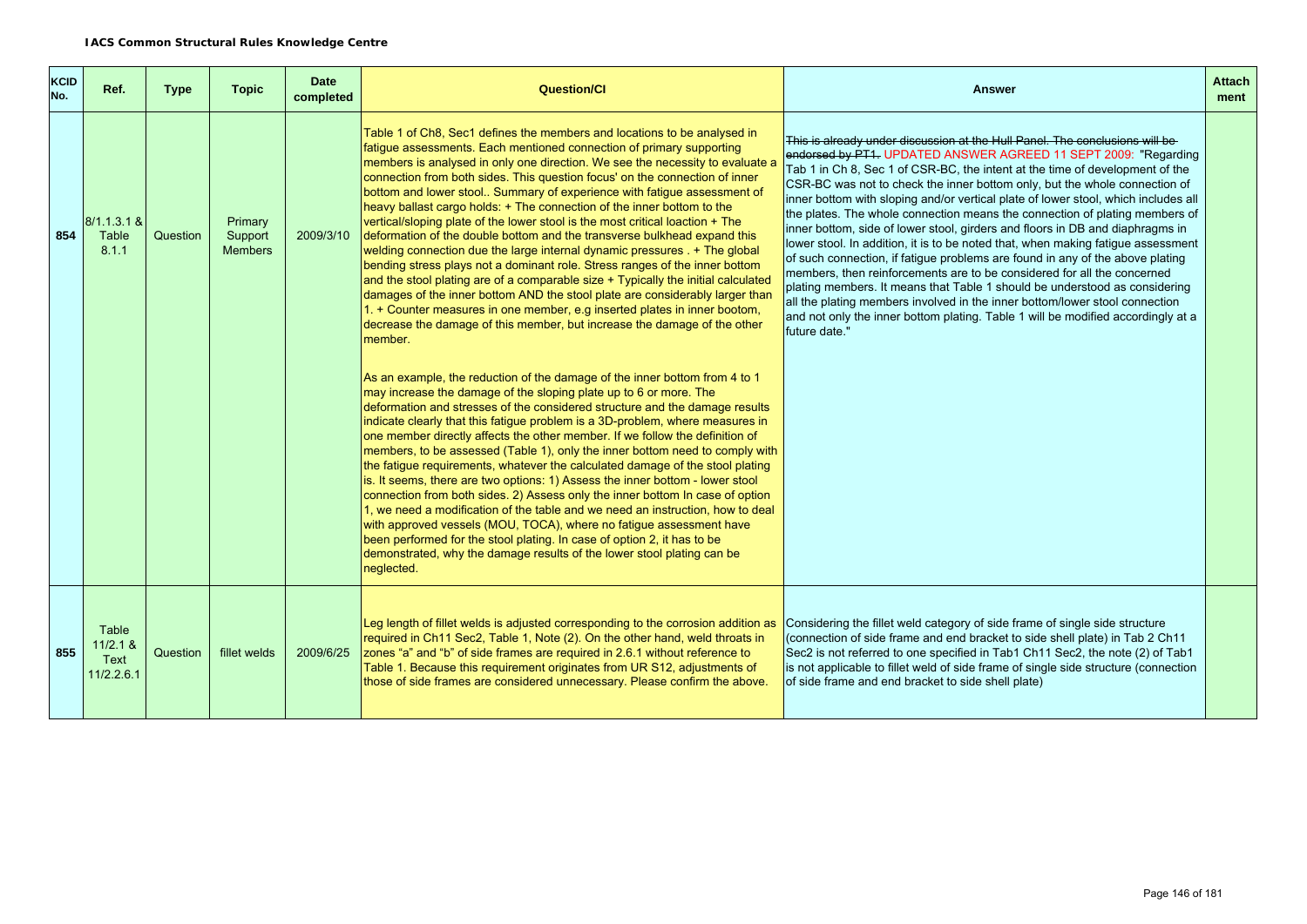| <b>KCID</b><br>No. | Ref.            | Type                      | <b>Topic</b>                                                           | <b>Date</b><br>completed | <b>Question/CI</b>                                                                                                                                                                                                                                                                                                                                                                                                                                                                                                                                                                                                                                                                                                                                                                                                                                                                                                                                                                                                                                                                   | <b>Answer</b>                                                                                                                                                                                                                                                                                                                                                                                                                                                                                                                                | <b>Attach</b><br>ment |
|--------------------|-----------------|---------------------------|------------------------------------------------------------------------|--------------------------|--------------------------------------------------------------------------------------------------------------------------------------------------------------------------------------------------------------------------------------------------------------------------------------------------------------------------------------------------------------------------------------------------------------------------------------------------------------------------------------------------------------------------------------------------------------------------------------------------------------------------------------------------------------------------------------------------------------------------------------------------------------------------------------------------------------------------------------------------------------------------------------------------------------------------------------------------------------------------------------------------------------------------------------------------------------------------------------|----------------------------------------------------------------------------------------------------------------------------------------------------------------------------------------------------------------------------------------------------------------------------------------------------------------------------------------------------------------------------------------------------------------------------------------------------------------------------------------------------------------------------------------------|-----------------------|
| 856                | Text<br>6/1.2.3 |                           | Question   bilge plating                                               | 2009/6/16                | Clarification of the criteria of the application of any increased thickness<br>required for the bilge plating to the adjacent bottom and side shell plating.<br>In case the straight plate of bottom or side shell shares a transversely framed<br>and curved EPP with the bilge plating, should the required thickness of the<br>bilge plating be applied to the adjacent bottom or side shell plating?<br>Regarding this, in Tanker CSR Corrigenda 3 Section 8/ 2.2.3.2, the criteria<br>have been defined clearly for the application of the required thickness of the<br>bilge plating. However, in Bulker CSR Ch 6, Section 1 [2.3], there is no clear<br>guideline.<br>Please clarify.                                                                                                                                                                                                                                                                                                                                                                                         | The text of Ch 6 Sec 1 [2.3.3] says: The net thickness of the bilge plating is to<br>be not less than the actual net thicknesses of the adjacent 2 m width bottom<br>or side plating, whichever is the greater. Therefore, the required thickness of<br>the bilge plating should not be applied to the adjacent bottom or side shell<br>plating                                                                                                                                                                                              |                       |
| 858                | 8/2.3.2.1       | Question                  | shape<br>parameter                                                     | 2009/2/11                | In CSR BC Ch.8 Sec.2 [3.2.1], the Weibull shape parameter is taken to 1.0. In<br>CSR OT App. C/2.4.1.2, this parameter is a linear function of the rule length L.<br>Using in CSR BC the same definition of Weibull shape parameter as in CSR<br>OT leads to longer fatigue life duration. As the approach used in CSR OT is<br>also used in BV rules and in other societies, it is therefore requested to<br>reconsider the value of in 1.0 for this parameter in CSR BC.                                                                                                                                                                                                                                                                                                                                                                                                                                                                                                                                                                                                           | Originally, the Weibull shape parameter, which is the function of L, was<br>defined for the wave bending moment in the IACS Recommendation No.56 in<br>1999. Strictly, it depends on the RAO of the object member and considered<br>load environments. In the CSR-B, the Weibull shape parameter was set as 1.0<br>for the simplification and the effect of such treatment is confirmed being small.<br>The point you mentioned should be the harmonization issue and will be<br>discussed in the forthcoming harmonization team on fatigue. |                       |
| 859                | 4/6.3.3.2       | Interpretati<br><b>on</b> | Load<br>combinations<br>used for<br>checking<br>bulkhead<br>scantlings | 2010/2/15                | Reference is made to KC#402<br>Questions related to interpretation of the following sentence in Ch.4 Sec.6<br>3.3.2<br>Please advise the interpretation of following sentence.<br>"The most severe combinations of cargo induced loads and flooding loads are<br>to be used for the check of scantlings of each bulkhead, depending on the<br>loading conditions included in the loading manual."<br>In ship with BC-A notation, most of ships may be intended to carry, in non-<br>homogeneous condition, the dry cargo in bulk with density between 0.9 and<br>3.0. We have examined the strength of corrugate BHD according to URS18<br>and Ch.4. Sec.6 3.3.3. The most severe case is the flooded non-<br>homogeneous condition with the cargo density of 1.78 t/m3. If the loading<br>manual does not include the condition with the density 1.78t/m3, the case of<br>1.78ton/m3 is considered or not? And if the corrugated bulkhead with density<br>1.78 t/m3 is not considered, the ship have the limitation about the cargo with<br>density 1.78 t/m3?<br>Please clarify!!! | This question will be considered together with KC 872. A Common<br>Interpretation will be made to clarify applicable loads, density and angle of<br>repose for intact, flooded and fatigue condition.                                                                                                                                                                                                                                                                                                                                        |                       |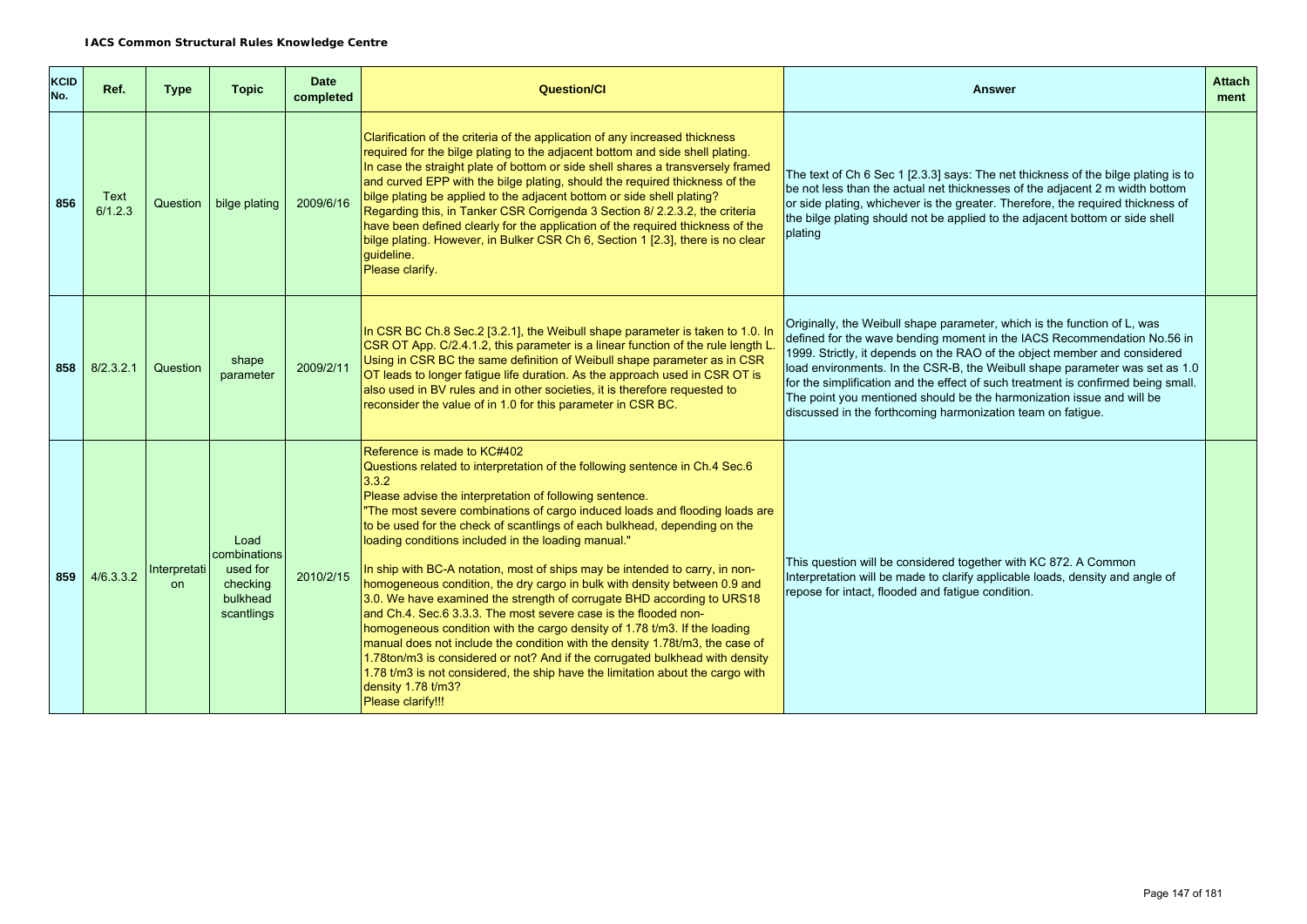| <b>KCID</b><br>No. | Ref.      | Type     | <b>Topic</b>       | <b>Date</b><br>completed | Question/Cl                                                                                                                                                                                                                                                                                                                                                                                                                                                                                                                                                                                                                                                                                                                                                                                                     | <b>Answer</b>                                                                                                                                                                                             | <b>Attach</b><br>ment |
|--------------------|-----------|----------|--------------------|--------------------------|-----------------------------------------------------------------------------------------------------------------------------------------------------------------------------------------------------------------------------------------------------------------------------------------------------------------------------------------------------------------------------------------------------------------------------------------------------------------------------------------------------------------------------------------------------------------------------------------------------------------------------------------------------------------------------------------------------------------------------------------------------------------------------------------------------------------|-----------------------------------------------------------------------------------------------------------------------------------------------------------------------------------------------------------|-----------------------|
| 860                | 4/6.2.2.1 | Question | reference<br>point | 2009/1/24                | In CSR-BC Ch 4, Sec 6, [2.2.1], there are two possible methods for the<br>determination of the reference point B for load cases R and P: - the first one is<br>defined through the definition of $yB$ and $zB$ and the figure 3, $-$ the second one<br>is defined as being the upper most point after rotation by the angle "phi". For<br>some geometries of the ship section considered, in particular depending on<br>the angle of the sloping top side tank plate or when the deck is not horizontal,<br>the point B obtained through the two methods are different. Our interpretation<br>is that only the second method (B being the upper most point after rotation by<br>the angle "phi") should be applied as it is the most physical and it is a general<br>method. Please confirm our interpretation? | The interpretation is correct: only the second method (B being the upper most<br>point after rotation by the angle "phi"). It should be applied for local strength,<br>direct strength and fatique check. |                       |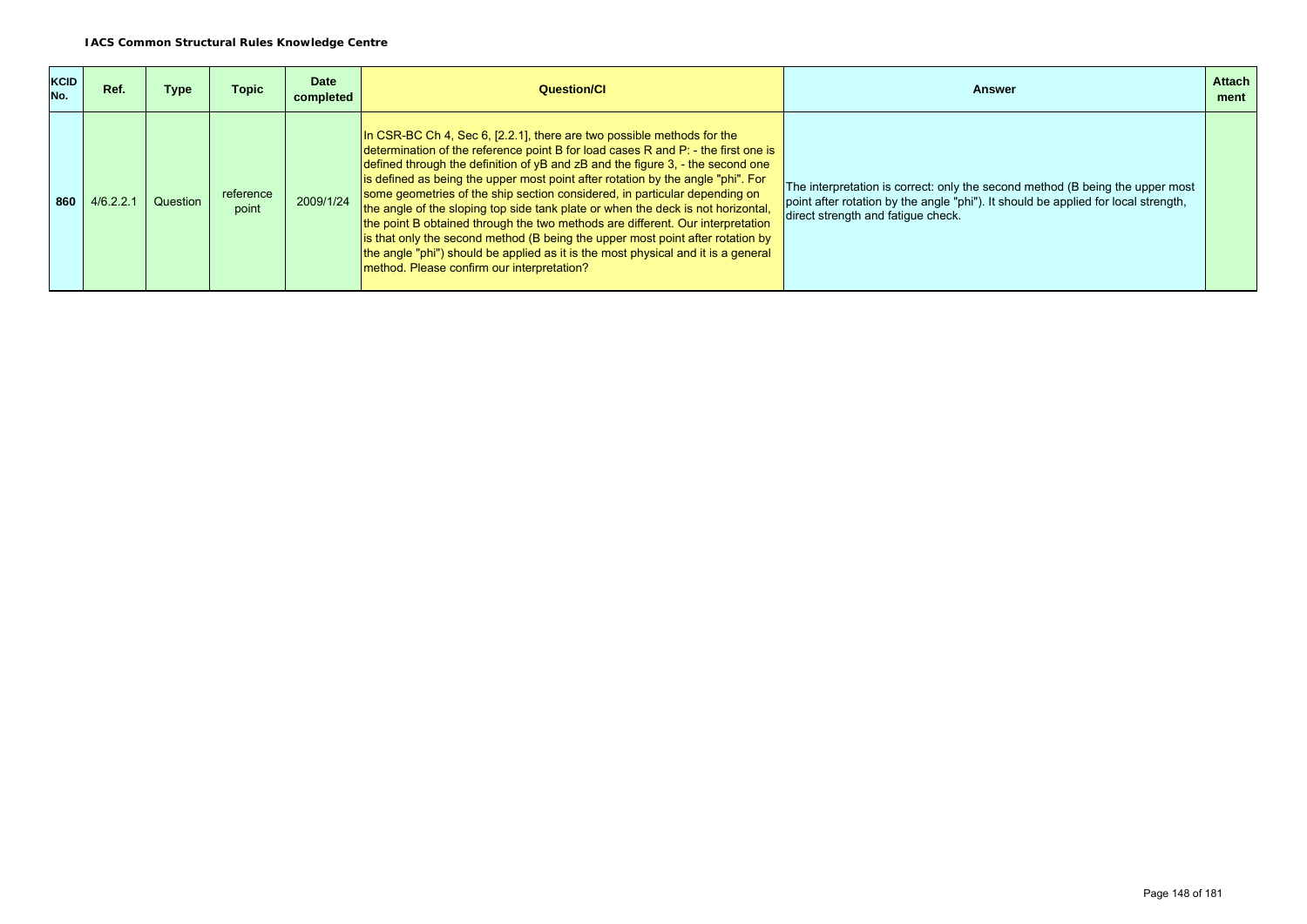| KCID<br>No. | Ref.             | <b>Type</b>        | <b>Topic</b>                                                       | <b>Date</b><br>completed | <b>Question/Cl</b>                                                                                                                                                                                                                                                                                                                                                                                                                                                                                       | <b>Answer</b>                                                                                                                                                                                                                                                                                                                                                                                                                                                                                                                                                                                                                                                                                                                 | <b>Attach</b><br>ment    |
|-------------|------------------|--------------------|--------------------------------------------------------------------|--------------------------|----------------------------------------------------------------------------------------------------------------------------------------------------------------------------------------------------------------------------------------------------------------------------------------------------------------------------------------------------------------------------------------------------------------------------------------------------------------------------------------------------------|-------------------------------------------------------------------------------------------------------------------------------------------------------------------------------------------------------------------------------------------------------------------------------------------------------------------------------------------------------------------------------------------------------------------------------------------------------------------------------------------------------------------------------------------------------------------------------------------------------------------------------------------------------------------------------------------------------------------------------|--------------------------|
| 863         | Table<br>/9.2.5  | Question           | single screw<br>ship                                               | 2009/6/23                | Ch9 Sec2, Table5 requires thicknesses t1 and t2 of cast propeller posts of<br>single screw ship. The applicable area of required thicknesses t1 and t2 is not<br>so clear as to distinguish required thickness at any point of post. Please<br>confirm it.                                                                                                                                                                                                                                               | t1 is the post minimum thickness, to be measured at the connection with the<br>shell plating (excluding a possible tapered transition to the shell plating<br>thickness) t2 is the post maximum thickness, to be measured at the edge of<br>the circular area with radius R. In addition, the word "to be taken not less than<br>19mm" and Note 1 in Table 5 should be deleted because it is impossible for<br>CSR ships >=90m. In order to clarify these, figure in the table and the wording<br>will be corrected in the next corrigenda.                                                                                                                                                                                   |                          |
| 866<br>attc | Figure<br>6.2.10 | <b>RCP</b>         | web stiffener<br>end<br>connections                                | 2009/8/3                 | In the estimation of web stiffener connection ends, the definition of the<br>parameters is to be clarified.<br>When fitting with large collar plate supporting stiffener flange as attached<br>figure, the parameters, I_1 and I_2 as defined in the left figure of Fig. 10, are<br>not clear.<br>Please clarify the above.                                                                                                                                                                              | In case that Ch.6 Sec.2 [4.1.3] is applied to the design in question, "scallop<br>width" and "slot width" in the attached figure may be treated as the<br>parameters 11 and I2.                                                                                                                                                                                                                                                                                                                                                                                                                                                                                                                                               | $\underline{\mathsf{Y}}$ |
| 871<br>attc | 3/6.10.4.7       | Question           | S 18                                                               | 2009/5/13                | See the attached comment/question forwarded by ABS re BC CSR<br>Ch.3/6.10.4.7.                                                                                                                                                                                                                                                                                                                                                                                                                           | The requirement of Ch3/Sec6/[10.4.7] comes from S18, and is in line with<br>SOLAS Ch. XII - SOLAS/CONF.4-Resolution of the Conference of Contracting<br>Governments to the International Convention for Safety of Life at Sea, 1974-<br>(November 1997) - Resolution3 - Recommendation on Compliance with<br>SOLAS Regulation XII/5 - (Adopted on 27 November 1997). We should keep<br>it as is.                                                                                                                                                                                                                                                                                                                              | $\underline{Y}$          |
| 873         | 4/5.2.4.2        | Interpretati<br>on | Concentrate<br>d forces due<br>to unit load<br>on exposed<br>decks | 2010/8/6                 | Ch4 Sec5, 2.4.2 requires concentrated force due to unit load. However, the<br>scantling determination procedure of the structure, which is loaded with this<br>concentrated force, is not clearly indicated in CSR.<br>Please confirm the procedure to determine the scantling of following members<br>in cases where a unit load is carried on an exposed deck;<br>1. Plating<br>2. Stiffeners<br>3. Primary supporting members, including the cases that direct strength<br>assessment in Ch7 applies. | The structural member under heavy concentrated load should be adequately<br>stiffened by local support in general, and its scantling, which is to be based on<br>the net scantling approach according to Ch3, Sec2, is at the discretion of the<br>Societv.<br>This issue will be considered in the Harmonization of the two Common<br>Structural Rules.                                                                                                                                                                                                                                                                                                                                                                      |                          |
| 875<br>attc | Table<br>8.2.2   | Question           | fatigue<br>strength                                                | 2009/9/3                 | In practice, there are some bulk carriers without heavy ballast condition. How<br>is fatigue strength checked? Especially, how is the coefficient aj determined<br>which is defined in Ch8, /Sec 2, /Table 2? Is it practical to incorporate αj in<br>heavy ballast condition into that in normal ballast condition as the following<br>table (as attached)?                                                                                                                                             | Normal ballast condition and heavy ballast condition are required for all<br>vessels with CSR Bulk Carrier notation for providing sufficient draught and trim<br>to prevent damages during navigation in Ch.4 Sec.7 [2.2.1]. In case that a<br>bulk carrier does not have a ballast hold and has only one loading condition<br>carrying ballast water and that the loading condition complies with the both<br>requirements of normal ballast condition and heavy ballast condition in Ch.4<br>Sec.7 [2.2.1], the loading condition may be treated as normal ballast condition<br>and heavy ballast condition stipulated in Ch.8 Sec.2, Table 2. Coefficient<br>alpha j in Ch.8 Sec.2, Table 2 should be applied accordingly. | $\underline{Y}$          |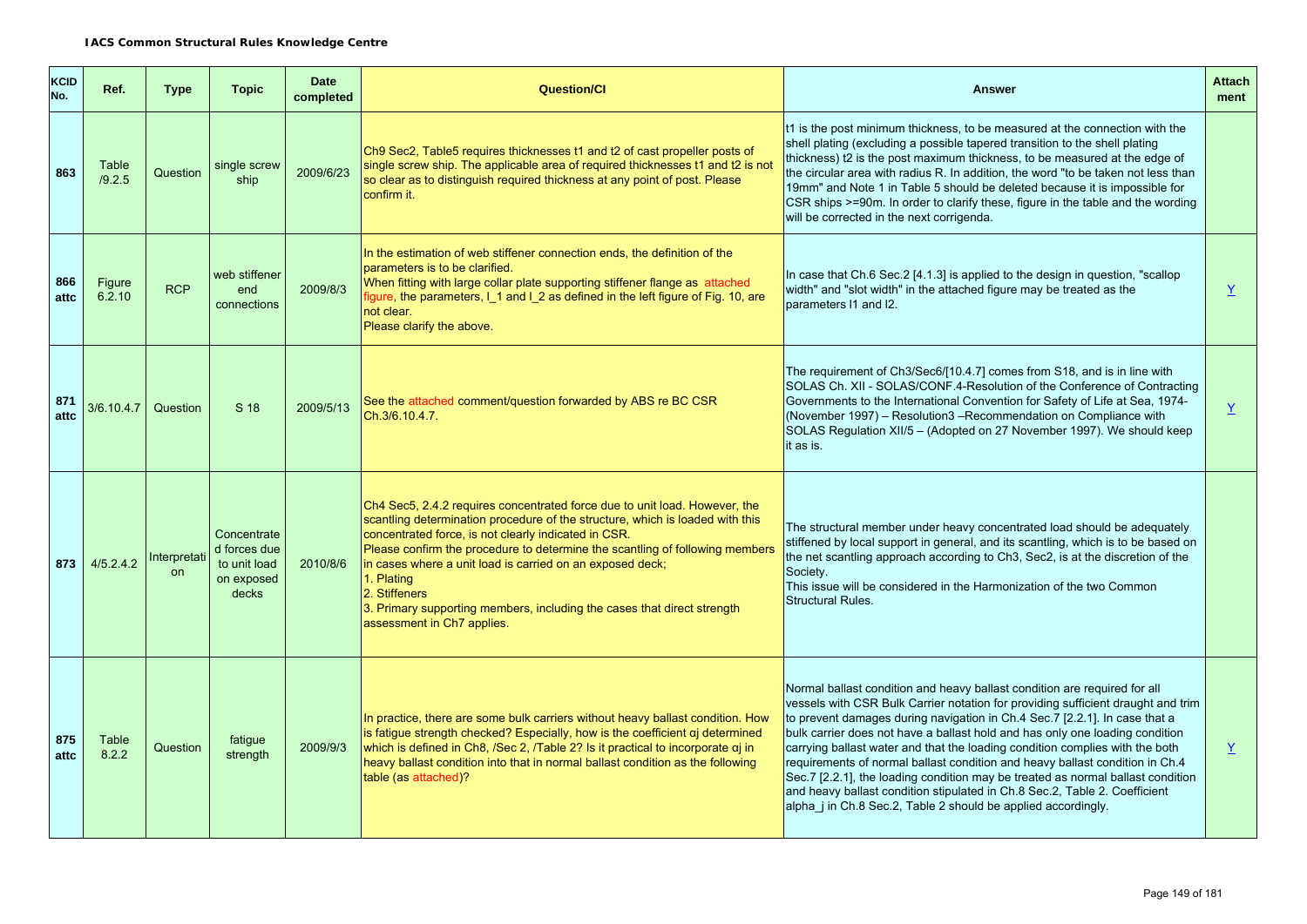| <b>KCID</b><br>No. | Ref.                                                       | <b>Type</b> | <b>Topic</b>                                                                                                      | <b>Date</b><br>completed | <b>Question/Cl</b>                                                                                                                                                                                                                                                                                                                                                                                                                                                                                                                                                                                                                                                                                                                                                                                                                                                                                                                                  | <b>Answer</b>                                                                                                                                                                                                                                                                                                                                                                                                                                                                                                                                                       | <b>Attach</b><br>ment |
|--------------------|------------------------------------------------------------|-------------|-------------------------------------------------------------------------------------------------------------------|--------------------------|-----------------------------------------------------------------------------------------------------------------------------------------------------------------------------------------------------------------------------------------------------------------------------------------------------------------------------------------------------------------------------------------------------------------------------------------------------------------------------------------------------------------------------------------------------------------------------------------------------------------------------------------------------------------------------------------------------------------------------------------------------------------------------------------------------------------------------------------------------------------------------------------------------------------------------------------------------|---------------------------------------------------------------------------------------------------------------------------------------------------------------------------------------------------------------------------------------------------------------------------------------------------------------------------------------------------------------------------------------------------------------------------------------------------------------------------------------------------------------------------------------------------------------------|-----------------------|
| 878                | 6/1.2.6.3 &<br>6/1.2.6.2                                   | Question    | effective<br>structure                                                                                            | 2009/3/10                | In corrigenda 5, the "long superstructure" and "short superstructure" are<br>modified into "effective structure" and "non-effective structure" in Ch 6, Sec 1,<br>[2.5.3] and [2.5.4]. We think Ch 6, Sec 1, [2.6.2] and [2.6.3] should also be<br>modified.                                                                                                                                                                                                                                                                                                                                                                                                                                                                                                                                                                                                                                                                                        | To be in accordance with Ch.6 Sec.1 [2.5], terms "long superstructure" has to<br>be change to "effective superstructure" in Ch.6 Sec.1 [2.6.2], and "short<br>superstructure" to "non-effective superstructure" in Ch.6 Sec.1 [2.6.3]                                                                                                                                                                                                                                                                                                                               |                       |
| 879                | Text<br>6/2.2.5.3                                          | question    | hopper<br>sloping tanks                                                                                           | 2009/6/16                | Ch 6, Sec 2, [2.5.3] ordinary stiffeners located on hopper sloping plate or inner<br>hull plating<br>[quote]<br>I': Distance, in m, between load points per elementary plate panel of inner<br>bottom plate in ship length, sloping plate or inner hull plating, as defined in<br>Ch6, Sec 1, [2.7.2].<br>[unquote]<br>The title of Subsection [2.5.3] concerns hopper sloping panel and inner hull<br>plate, excluding inner bottom plate, so the definition of I' should be modified.                                                                                                                                                                                                                                                                                                                                                                                                                                                             | Your observation is correct. The definition of I' is related to the factor K3 and<br>hence valid for both [2.5.2] and [2.5.3]. We will consider to move the definition<br>to Symbols or Table 1 for K3 in a corrigenda.                                                                                                                                                                                                                                                                                                                                             |                       |
| 880                | $6/4.2.2.1$ ,<br>$6/4.2.3.1$ ,<br>6/4.2.4.1 &<br>6/4.2.5.1 | Question    | Scantlings of<br>primary<br>supporting<br>members for<br>ships of less<br>than 150m in<br>length -<br>definitions | 2010/3/30                | With respect to Ch 6, Sec 4, we have the following questions:<br>1. Subsection [2.2.1] and [2.3.1] define BDB as distance between the toes of<br>hopper tanks at the midship part, and define Ps, IB, Pw, IB, Ps, BM, Pw, BM<br>as pressures at the center of the double bottom structure. We think the<br>position to calculate BDB should also be the center of the double bottom<br>structure as that of Ps, IB, Pw, IB, Ps, BM, Pw, BM. Please consider.<br>2. Subsection [2.4.1] and [2.5.1] define hDS as height of the double side<br>structure between upper end of hopper tank and lower end of topside tank,<br>and define Ps, SS, Pw, SS, Ps, LB, Pw, LB as pressures at the center of IDS<br>which is length of the double side structure between the transverse bulkheads<br>under consideration. We think that the position of hDS should also be at the<br>center of IDS as that of Ps, SS, Pw, SS, Ps, LB, Pw, LB. Please consider. | We agree to your opinion that B DB and h DS should be calculated at the<br>center of double bottom and double side of the considered hold respectively.<br>On the other hand, it is necessary to note that B'_DB is separately defined as<br>the breadth at the position of the floor in Ch6 Sec4, 2.3.1.<br>In addition, it is necessary to define h'_DS separately as the height at the<br>position of the side transverse web in 2.5.1.<br>Accordingly, the second h_DS in the formula of t1 is changed to h'_DS in<br>2.5.1.<br>We will consider a Corrigendum. |                       |
| 883<br>attc        | Text<br>6/A1.1.3.3                                         | question    | buckling<br>assessment                                                                                            | 2009/6/16                | Ch6 App1, 1.3.3 requires treatments on buckling assessment of side shell<br>plates which are stiffened vertically in the following two cases;<br>Case 1: with approximately constant stresses<br>Case 2: with distributed stresses<br>According to the Rules, Case 2 is applicable to side shell panel under<br>distributed stress over the panel height. In general, the panels in way of side<br>frames are such stress and Case 2, therefore, is applied to them. On the<br>contrary, regarding side shell panels in way of brackets above/below side<br>frames as shown in the attached sketch, it is considered that the stress<br>distribution in the panels is approximately constant. So the treatment of above<br>Case 1 is applied to the buckling assessment of the panels.<br>Please confirm the above.                                                                                                                                 | Your understanding is correct.                                                                                                                                                                                                                                                                                                                                                                                                                                                                                                                                      | Y                     |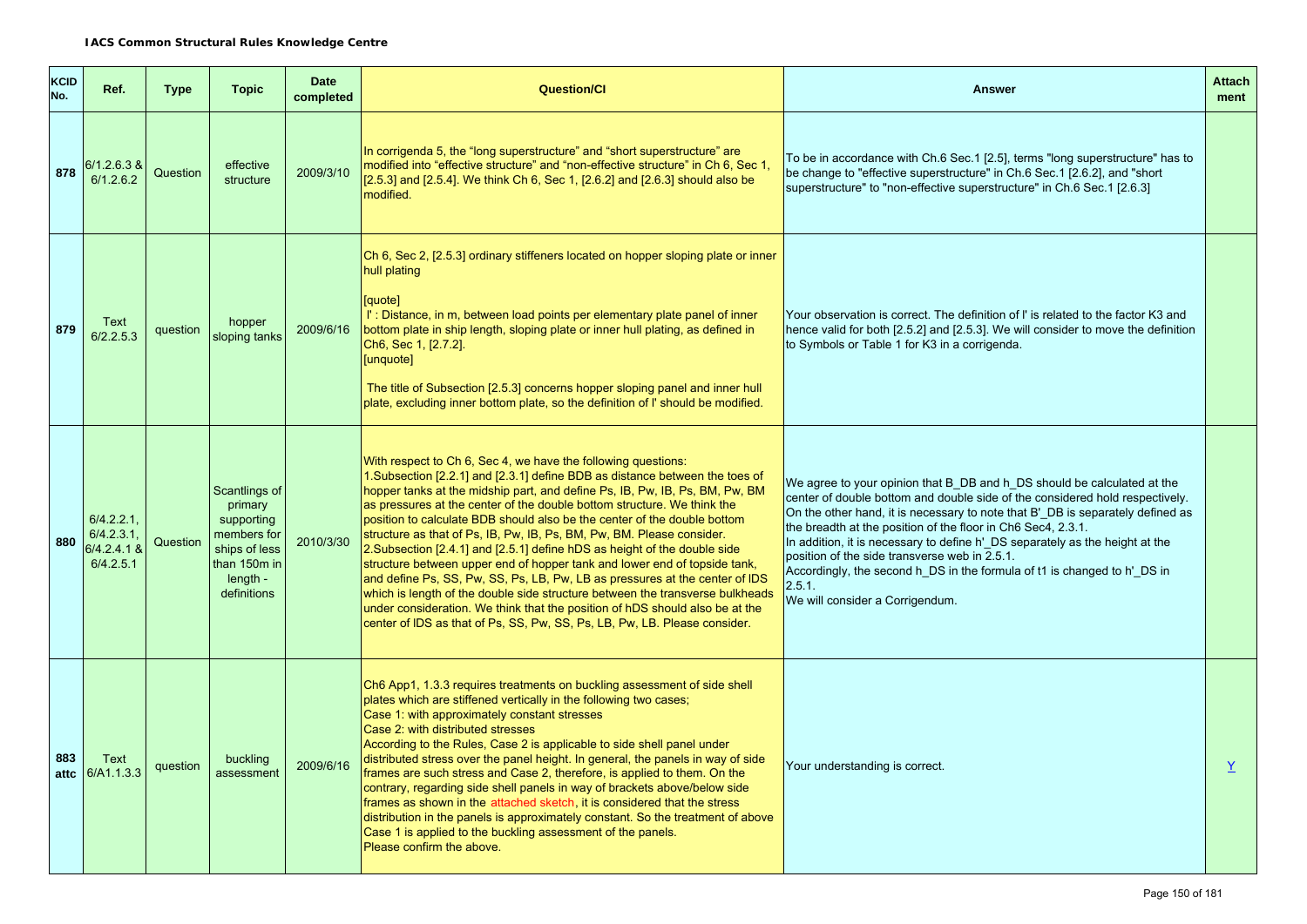| <b>KCID</b><br>No. | Ref.              | Type     | <b>Topic</b>                                                    | <b>Date</b><br>completed | <b>Question/Cl</b>                                                                                                                                                                                                                                                                                                                                                                                                                                                                                                                                                                                                                                                                                                                                                                                                    | <b>Answer</b>                                                                                                                                                                                                                                                                                  | <b>Attach</b><br>ment |
|--------------------|-------------------|----------|-----------------------------------------------------------------|--------------------------|-----------------------------------------------------------------------------------------------------------------------------------------------------------------------------------------------------------------------------------------------------------------------------------------------------------------------------------------------------------------------------------------------------------------------------------------------------------------------------------------------------------------------------------------------------------------------------------------------------------------------------------------------------------------------------------------------------------------------------------------------------------------------------------------------------------------------|------------------------------------------------------------------------------------------------------------------------------------------------------------------------------------------------------------------------------------------------------------------------------------------------|-----------------------|
| 884                | Text<br>3/2.3.3.1 | question | net scantling<br>approach                                       | 2009/6/24                | From a viewpoint of net scantling approach, Ch3 Sec2, 3.3.1 requires that<br>renewal thicknesses of structural members be indicated on the structural<br>drawing. A renewal thickness is defined in Ch13 Sec2 as follows;<br>$t$ _renewal = $t$ _as_built - $t$ _C - $t$ _voluntary_addition<br>On the other hand, superstructures and deck houses required in Ch9 Sec4 are<br>based on gross scantling as indicated in Ch3 Sec2, 2.1.1. Accordingly, it is<br>considered that renewal thicknesses of superstructures and deck houses are<br>not in line with the above definition and consequently follow that specified in<br>each Class Rules. Therefore, we consider it unnecessary to indicate renewal<br>thicknesses of superstructures and deck houses on the structural drawing.<br>Please confirm the above. | Renewal of structures of superstructures and deck houses is to be left to<br>discretion of each classification society. The same goes to all structures listed<br>in Ch.3 Sec.2 [2.1.1].                                                                                                       |                       |
| 885                | Table<br>3.3.1    | Question | collision<br>bulkhead &<br>machinery<br>space front<br>bulkhead | 2009/8/27                | The question is on collision bulkhead and machinery space front bulkhead<br>without upper stool and lower stool.<br>Please confirm that only "Transverse bulkhead"-"Other parts" & "Upper parts"<br>of "Structural member" category, in Ch.3 Sec.3 Table 1, are to be applied to<br>the corrosion addition on cargo hold side of these bulkheads but that "Lower<br>stool sloping plate, vertical plate and top plate" category needs not be applied.                                                                                                                                                                                                                                                                                                                                                                 | The corrosion addition for lower stool plates intend to deal with the high level<br>of corrosion that takes place within the lower stool space. As there is no lower<br>stool, the corrosion addition to be considered here is the "Transverse"<br>bulkhead / other parts".                    |                       |
| 887                | 9/2.6.5.1         | Question | stern tube<br>thickness                                         | 2009/9/18                | 1st paragraph in Ch.9 Sec. 2 [6.5.1] reads: "The sterntube thickness is<br>considered by the Society on a case by case basis. In no case, however, may<br>it be less than the thickness of the side plating adjacent to the stern-frame."<br>Please confirm that the thickness of the side plating to be used is the required<br>net thickness?                                                                                                                                                                                                                                                                                                                                                                                                                                                                       | Answer: Your understanding is correct. The thickness of the side plating to be<br>used is the required net thickness. This requirement has also to be considered<br>within the harmonisation.                                                                                                  |                       |
| 888                | Table<br>4A.2.5   | question | <b>FEA</b>                                                      | 2009/6/23                | Ch4 App2, Table5 defines load cases to be analyzed in FEA. The cases<br>Nos.12 to 15 are in harbour conditions and their still water bending moment<br>are indicated as M_S,P(+) and M_S,P(-). On the other hand, Note b) of Table5<br>specifies M_SW,P,H and M_SW,P,S as allowable still water bending moment<br>for harbour condition. It seems that M_S,P(+) and M_S,P(-) are identical to<br>M_SW,P,H and M_SW,P,S respectively. Please confirm the above and<br>correct these discrepancies.                                                                                                                                                                                                                                                                                                                     | We confirm your comment and will make an editorial correction in the Rules to<br>replace M_S,P(+) and M_S,P(-) by M_SW,P,H and M_SW,P,S so as to in line<br>with the other tables and the Note b).                                                                                             |                       |
| 891                | 9/2.3.1.2         | ci       | Aft peak                                                        | 2009/9/8                 | Ch9 Sec2, 3.1.2 requires "Floors are to be provided with stiffeners located at<br>intervals not exceeding 800 mm." in its last sentence. We are of following<br>opinions; - This requirement is applicable only in way of and near the rudder<br>post, propeller post and rudder horn. - Intervals of stiffeners depend on the<br>thickness of floor as required in Ch3 Sec6, 5.2.1 Please confirm the above.                                                                                                                                                                                                                                                                                                                                                                                                         | The last sentence of Ch9 Sec2, 3.1.2 "Floors are to be provided with stiffeners<br>located at intervals not exceeding 800 mm." is applicable only in way of and<br>near the rudder post, propeller post and rudder horn. This requirement should<br>be applied in addition to Ch3 Sec6, 5.2.1. |                       |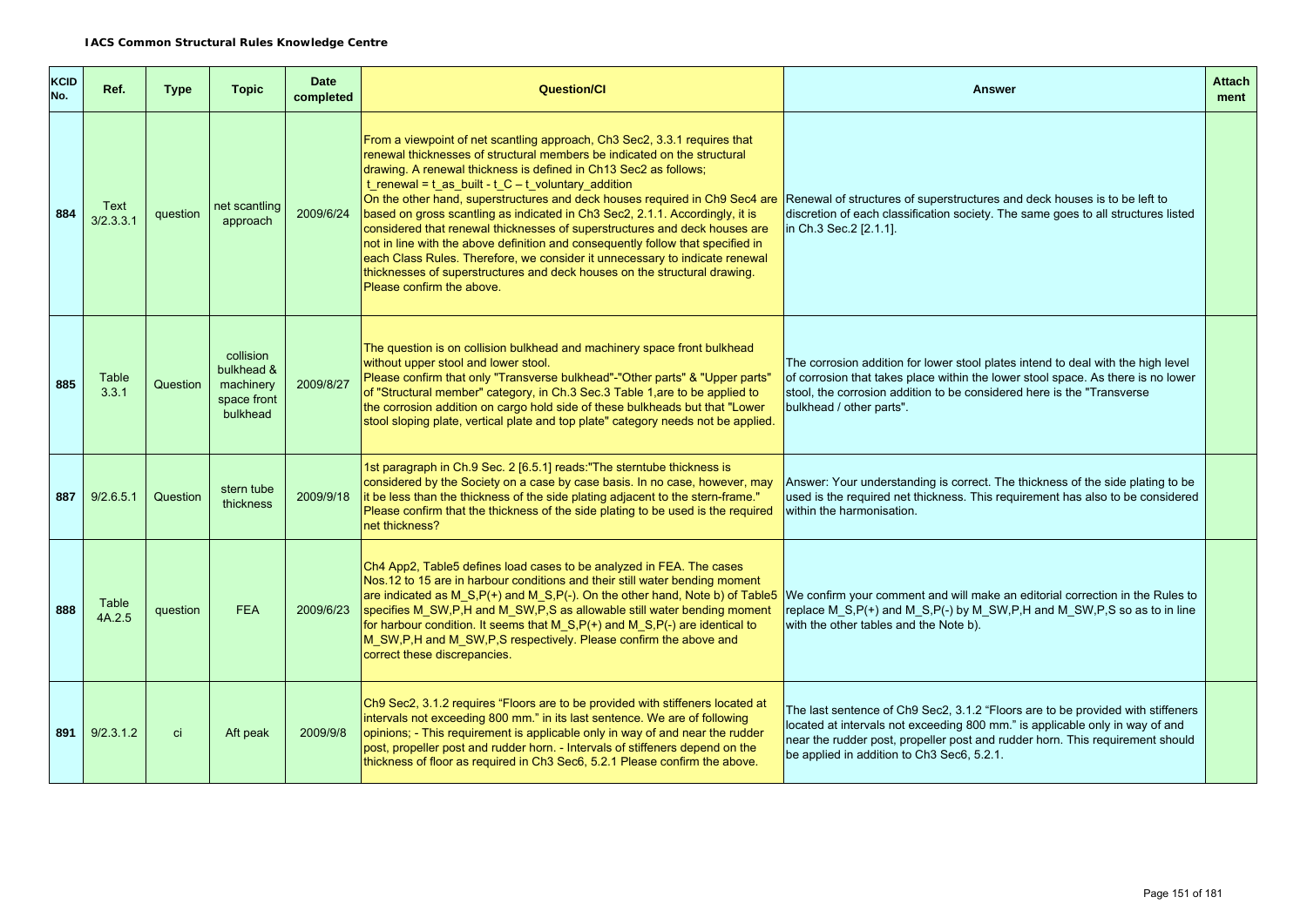| <b>KCID</b><br>No. | Ref.                            | <b>Type</b> | <b>Topic</b>                     | <b>Date</b><br>completed | <b>Question/CI</b>                                                                                                                                                                                                                                                                                                                                                                                                                                                                                                                                                                                                                                                                                                                                                                                                    | <b>Answer</b>                                                                                                                                                                                                                                                                                                                                                                                                             | <b>Attach</b><br>ment |
|--------------------|---------------------------------|-------------|----------------------------------|--------------------------|-----------------------------------------------------------------------------------------------------------------------------------------------------------------------------------------------------------------------------------------------------------------------------------------------------------------------------------------------------------------------------------------------------------------------------------------------------------------------------------------------------------------------------------------------------------------------------------------------------------------------------------------------------------------------------------------------------------------------------------------------------------------------------------------------------------------------|---------------------------------------------------------------------------------------------------------------------------------------------------------------------------------------------------------------------------------------------------------------------------------------------------------------------------------------------------------------------------------------------------------------------------|-----------------------|
| 892                | $7/3.2.1.1$ &<br>Table<br>7.3.1 | question    | corosion<br>deduction            | 2009/7/28                | For the current CSR/BC rules and current practice of the class societies, with<br>regard to the fine mesh FEM model of the transverse set of Primary Support<br>Members mentioned in the second figure in 7/3 Tab 1, is the portion of the<br>model representing the single side skin frame to be modeled by deducting<br>1.0Tc or 0.5Tc?                                                                                                                                                                                                                                                                                                                                                                                                                                                                             | Regarding the fine mesh FEM model of the transverse set of Primary Support<br>Members mentioned in the second figure in 7/3 Tab 1, the portion of the<br>model representing the single side skin frame to be modeled by deducting<br>0.5tc.                                                                                                                                                                               |                       |
| 893                | Text<br>10/1.8.3.1              | question    | corrosion<br>allowance           | 2009/6/26                | There appears to be an editorial error in the equation for t(k), the corrosion<br>allowance for nozzle plate thickness t(0) with t(0) greater than 10mm: The<br>present formula is: $t(k)$ = min [0.1 ((t(0) / (sqrt k)) + 0.5), 3.0] The formula<br>should be revised to: $t(k) = min [0.1 ((t(0) / (sqrt k)) + 5.0)$ , 3.0]                                                                                                                                                                                                                                                                                                                                                                                                                                                                                         | There is an editorial error in the equation of $t(k)$ , corrosion allowance for<br>nozzle plate when t(0) is greater than 10mm. The formula should be changed<br>to: $t(k)$ = min [0.1 ( $(t(0) / (sqrt k)) + 5.0$ ), 3.0] This modification will be included<br>in the next corrigenda.                                                                                                                                  |                       |
| 896                | <b>Text</b><br>6/4.1.5.1        | question    | primary<br>supporting<br>members | 2009/6/26                | Ch.9 Sec.2 [4.3] specifies scantling requirements of primary supporting<br>members in aft part. The minimum thickness of floors is defined in [4.3.1].<br>However for other PSMs such requirement is not so clear. Please advise on<br>the following questions:<br>[A] [4.3.4] refers to Ch.6 Sec.4 requirements for deck PSMs. Do these<br>requirements include Ch.6 Sec.4 [1.5.1]?<br>[B] Please confirm that:<br>(1) there is no requirement to minimum thickness for PSMs other than for<br>floors, i.e., there is no minimum thickness requirment for deck PSMs, side<br>transverses, side girders, etc.; or<br>$(2)$ there is no requirement to minimum thickness for PSMs other than for<br>floors and deck PSMs, i.e., there is no minimum thickness requirements for<br>side transverses, side girders, etc. | A1) Yes, deck PSM have to fulfill the requirements of Ch.6 Sec.4 considering<br>the loads defined in Ch.9 sec.2 [2.2], and in particular the minimum web<br>thickness defined in Ch.6 Sec.4 [1.5.1].<br>A2) No, the requirement for a minimum web thickness defined in Ch.9 Sec.2<br>[4.3.1] applies to all the PSM except those of the deck (see answer A1 herein).<br>A rule change will be issued for clarifying this. |                       |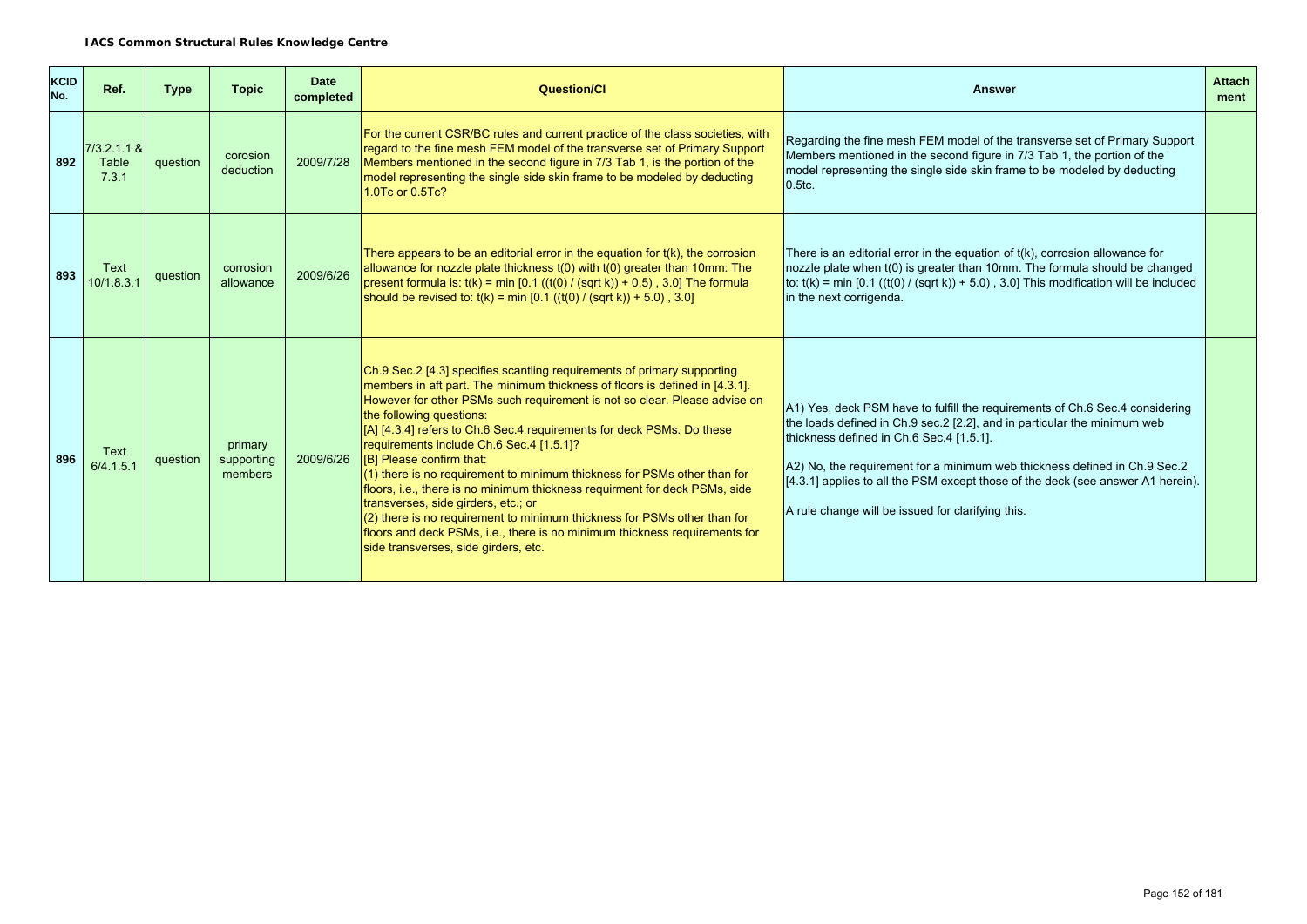| <b>KCID</b><br>No. | Ref.                               | <b>Type</b> | <b>Topic</b>                        | <b>Date</b><br>completed | Question/Cl                                                                                                                                                                                                                                                                                                                                                                                                                                                                                                                                                                                                                                                                                                                                                                                                                                                                                                                                                                                                                                                                                                                                                                                                                                                                                                                                                                                                                                                                                                                                                                                                                                                                                                                                           | <b>Answer</b>                                                                                                                                                                                                                                                                                      | <b>Attach</b><br>ment |
|--------------------|------------------------------------|-------------|-------------------------------------|--------------------------|-------------------------------------------------------------------------------------------------------------------------------------------------------------------------------------------------------------------------------------------------------------------------------------------------------------------------------------------------------------------------------------------------------------------------------------------------------------------------------------------------------------------------------------------------------------------------------------------------------------------------------------------------------------------------------------------------------------------------------------------------------------------------------------------------------------------------------------------------------------------------------------------------------------------------------------------------------------------------------------------------------------------------------------------------------------------------------------------------------------------------------------------------------------------------------------------------------------------------------------------------------------------------------------------------------------------------------------------------------------------------------------------------------------------------------------------------------------------------------------------------------------------------------------------------------------------------------------------------------------------------------------------------------------------------------------------------------------------------------------------------------|----------------------------------------------------------------------------------------------------------------------------------------------------------------------------------------------------------------------------------------------------------------------------------------------------|-----------------------|
| 902                | 4/3.2.2.<br>$4/3.2.3$ &<br>4/3.2.4 | <b>RCP</b>  | margins of<br>SWBM &<br><b>SWSF</b> | 2009/7/16                | Since scantling approval is based on the hull girder bending moment and<br>shear force values contained in the preliminary loading manual, which may be<br>subject to change (and possibly be higher) in the final loading manual. It is<br>believed that the CSR Tanker guidance notes recommending that during initial<br>design a margin be placed on the Still Water Bending Moment and Still Water<br>Shear Force is a very good provision in the rules and that similar guidance<br>notes be contained in the CSR Bulk Carrier Rules. Reference is made to CSR<br>Tanker Sec.7, 2.1.1.6 and Sec.7, 2.1.3.6, which are as follows:<br>Guidance note: It is recommended that, for initial design, the permissible hull<br>girder hogging and sagging still water bending moment envelopes are at least<br>5% above the hull girder still water bending moment envelope from the<br>loading conditions in the loading manual, to account for growth and design<br>margins during the design and construction phase of the ship.<br>Guidance note: It is recommended that, for initial design, the permissible hull<br>girder still water shear force envelopes are at least 10% above the hull girder<br>shear force envelope from the loading conditions in the loading manual, to<br>account for growth and design margins during the design and construction<br>phase of the ship.<br>It is believed that like guidance notes for margin on bending moment and<br>shear force values should be included in CSR Bulk Carriers for application<br>during initial design both for values in intact and flooded condition. It is<br>believed that the values of margins that are applied to Tankers would also be<br>appropriate for Bulk Carriers. | The definition of the margins to be applied on the hull girder bending moment,<br>shear force is the responsibility of the designer at each step of its project.<br>Rules are to be applied on the values given by the designer.<br>This subject will also be submitted to the harmonisation team. |                       |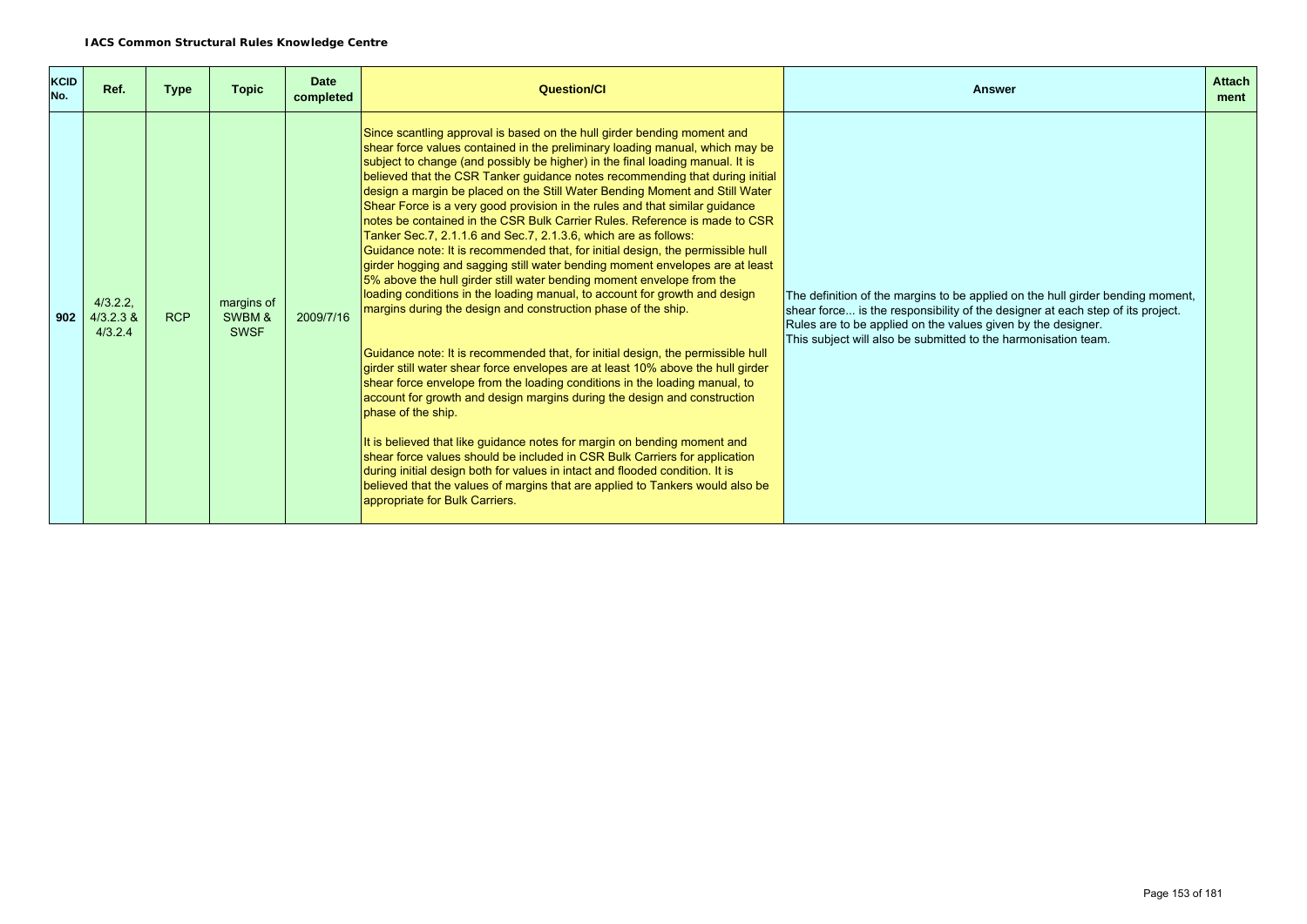| <b>KCID</b><br>No. | Ref.                           | <b>Type</b> | <b>Topic</b>                                                           | <b>Date</b><br>completed | <b>Question/CI</b>                                                                                                                                                                                                                                                                                                                                                                                                                                                                                                                                                                                                                                                                                                              | <b>Answer</b>                                                                                                                                                                                                                                                                                                                                                                                                                                                                                                                                                                                                                                                                                                                                                                                                                     | <b>Attach</b><br>ment |
|--------------------|--------------------------------|-------------|------------------------------------------------------------------------|--------------------------|---------------------------------------------------------------------------------------------------------------------------------------------------------------------------------------------------------------------------------------------------------------------------------------------------------------------------------------------------------------------------------------------------------------------------------------------------------------------------------------------------------------------------------------------------------------------------------------------------------------------------------------------------------------------------------------------------------------------------------|-----------------------------------------------------------------------------------------------------------------------------------------------------------------------------------------------------------------------------------------------------------------------------------------------------------------------------------------------------------------------------------------------------------------------------------------------------------------------------------------------------------------------------------------------------------------------------------------------------------------------------------------------------------------------------------------------------------------------------------------------------------------------------------------------------------------------------------|-----------------------|
| 903                | Text<br>2/1.2.1.1              | question    | collision<br>bulkhead                                                  | 2009/6/26                | Regarding the arrangement of collision bulkhead in Ch 2, Sec 1, [2.1.1], the<br>text of the requirement is coming from SOLAS Ch. II-1, Part B, Reg. 11 and<br>states that "A collision bulkhead is to be fitted which is to be watertight up to<br>the freeboard deck. This bulkhead is to be located at a distance from the<br>forward perpendicular FPLL of not less than 5 per cent of the length LLL of the<br>ship or 10 m, whichever is the less, and not more than 8 per cent of LLL ".                                                                                                                                                                                                                                  | We agree with your comment and will update the rules accordingly.                                                                                                                                                                                                                                                                                                                                                                                                                                                                                                                                                                                                                                                                                                                                                                 |                       |
|                    |                                |             |                                                                        |                          | However, this text is modified by Annex 2 of MSC 216(82), which is entered<br>into force since 1st january 2009, and wich states in SOLAS Ch. II-1, Part B-2,<br>Reg 12.1 that "A collision bulkhead shall be fitted which shall be watertight up<br>to the bulkhead deck. This bulkhead shall be located at a distance from the<br>forward perpendicular of not less than 0.05L or 10 m, whichever is the less,<br>and, except as may be permitted by the Administration, not more than 0.08L<br>or $0.05L + 3$ m, whichever is the greater." The text in CSR-BC should be<br>modified accordingly. More generally, the requirements in CSR-BC coming<br>from SOLAS and modified by MSC 216(82) should be updated accordingly. |                                                                                                                                                                                                                                                                                                                                                                                                                                                                                                                                                                                                                                                                                                                                                                                                                                   |                       |
| 906                | Text<br>10/1.9.2               | question    | material<br>factor                                                     | 2009/6/24                | The material factor in the scantling equations for rudder horns, in particular<br>those for materials with minimum yield strength less than 235 N/mm <sup>2</sup> , are not<br>clearly defined in Ch.10, Sec.1 [9.2] and should be clarified.                                                                                                                                                                                                                                                                                                                                                                                                                                                                                   | The material factor "k" in Ch.10, Sec.1 [9.2.2], [9.2.3] and [9.2.4] and the<br>material factor "K" in Ch.10, Sec.1 [9.2.5] should be replaced with "k(r)" as<br>defined in Ch.10, Sec.1 [1.4.2]. This correction will be made in the next<br>corrigenda.                                                                                                                                                                                                                                                                                                                                                                                                                                                                                                                                                                         |                       |
| attc               | 907 $4/6.1.1.2$ &<br>4/6.1.1.1 | O&A         | Internal<br>pressures &<br>forces<br>applied<br>during FEM<br>analysis | 2010/4/14                | Please see the attached PDF file containing 2 questions about CSR for bulk<br>carrier in Chapter 4 section 6 Internal Pressures and Forces when applying<br>them in the FEM analysis.                                                                                                                                                                                                                                                                                                                                                                                                                                                                                                                                           | O1<br>a)Static cargo pressure at Pos 1 and Pos 2 are not the same, since the shape<br>of cargo gives a reduced hc outside Bh/4 from centerline. In your example the<br>static pressure will be $pCS = pC \times g \times KC$ (ha + hDB - z).<br>b) At your position 4 the cargo pressure will be zero<br>c)ln your example pCS = $pC \times g \times KC$ (hb + hDB - z) should be used.<br>d) In your example hd should be used.<br>Q2<br>a)For calculation of hc, psi does not need to be considered because an<br>equivalent horizontal surface is assumed.<br>Static pressure at top side plate is to be zero since Kc is defined to be zero for<br>top side plate, upper deck and sloped upper stool.<br>b) In your example the static cargo pressure is the same in region 1 and 2.<br>c) In your example hc should be used. | $\underline{Y}$       |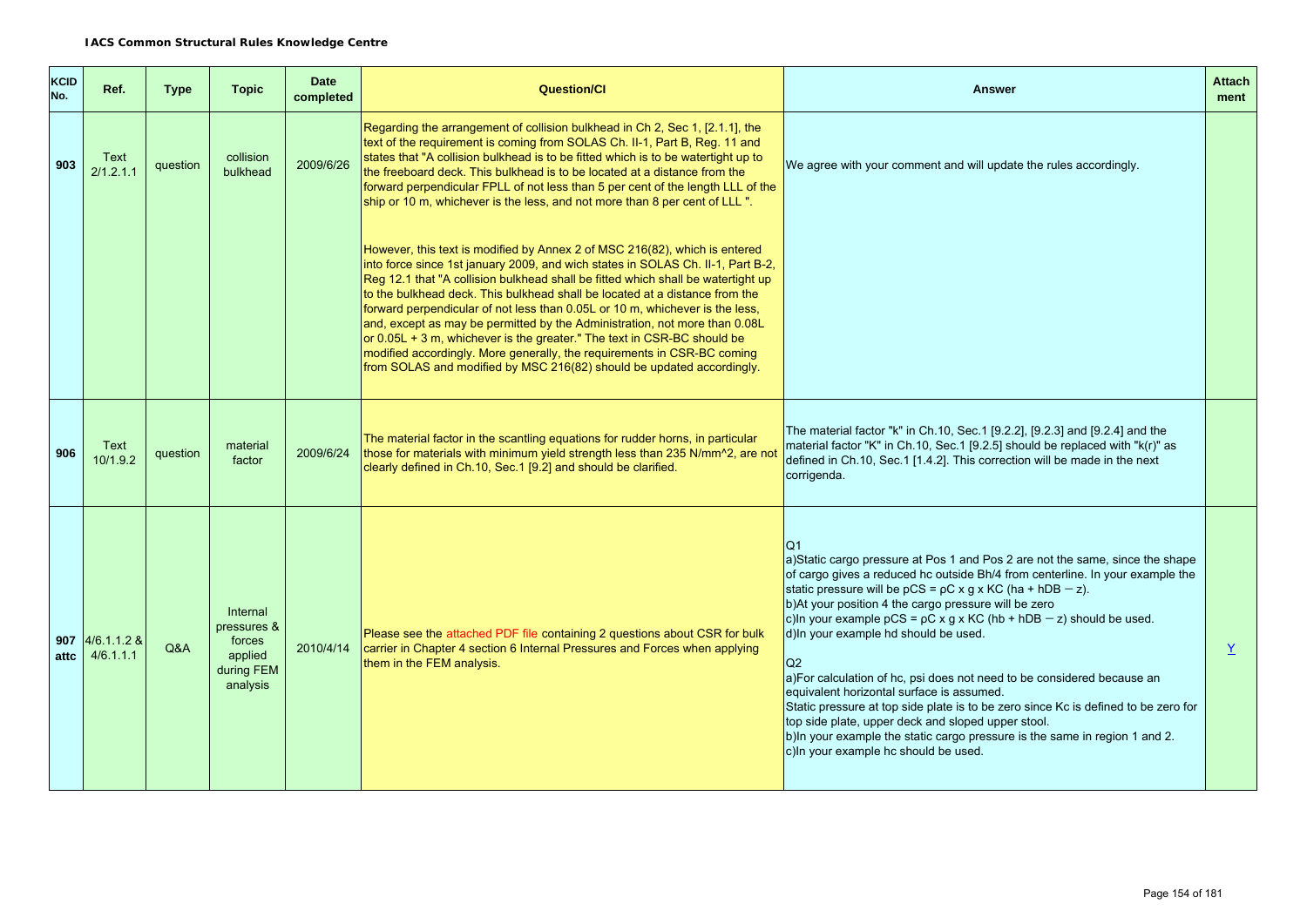| <b>KCID</b><br>No. | Ref.                                | <b>Type</b> | <b>Topic</b>                                            | <b>Date</b><br>completed | <b>Question/Cl</b>                                                                                                                                                                                                                                                                                                                                                                                                                                                                                                                                                                               | <b>Answer</b>                                                                                                                                                                                                                                                                                                                                                                                                                                    | <b>Attach</b><br>ment |
|--------------------|-------------------------------------|-------------|---------------------------------------------------------|--------------------------|--------------------------------------------------------------------------------------------------------------------------------------------------------------------------------------------------------------------------------------------------------------------------------------------------------------------------------------------------------------------------------------------------------------------------------------------------------------------------------------------------------------------------------------------------------------------------------------------------|--------------------------------------------------------------------------------------------------------------------------------------------------------------------------------------------------------------------------------------------------------------------------------------------------------------------------------------------------------------------------------------------------------------------------------------------------|-----------------------|
| 910                | <b>Tables</b><br>4.A2.1 &<br>4.A2.3 | Question    | Loading<br>condition<br><b>accelerations</b>            | 2009/9/4                 | Loading condition No 1 considers homogeneous loaded cargo. According to<br>Note 2 a density of 3t/m has to be used. Please confirm that GM and k R of<br>the real homogeneous loading condition (density $<< 3t/m$ ) has to be used in<br>this context and not a higher GM value, which considers the lower COG of this<br>theoretical cargo. From our point of view the aim of this loading condition is to<br>create maximum sea pressure at side shell without counterpressure due to<br>cargo. Higher accelerations, based on the theoretical density of 3t/m, need not<br>to be considered. | LC1 is a homogeneous loading condition with a density of 3.0 t/m3 which has<br>to be included into the loading manual. The corresponding calculated values<br>of GM and kr have to be used in FEM analysis and not those of a loading<br>condition with a lower density. If these values are not available, default values<br>have to be used as per Ch.4 Sec.2 tab.1.                                                                           |                       |
| 911                | 6/1.2.3.2                           | <b>RCP</b>  | bilge plating<br>thickness                              | 2009/8/3                 | Ch6 Sec1 [2.3.2]<br>Our understanding is that the for formula net thickness of bilge plating is<br>based on buckling of thin cylindrical shells subjected to external pressure.<br>Hence, please specify that only the external pressures are to be considered in<br>the formula.                                                                                                                                                                                                                                                                                                                | Your understanding is correct, and we will make an editorial correction to<br>clarify this.                                                                                                                                                                                                                                                                                                                                                      |                       |
| 912                | 4/6.                                | <b>RCP</b>  | sloshing<br>pressure                                    | 2009/9/4                 | Minimum pressures for ballast tanks Please consider including minimum<br>sloshing pressures for ballast tanks, similar to CSR Tanker 7/4.2.4.                                                                                                                                                                                                                                                                                                                                                                                                                                                    | Bulker CSR does not have the structural scantling formula according to<br>sloshing pressure for ballast tanks. To include design pressure and scantling<br>formula for sloshing, sufficient ramification study should be carried out. It will<br>be discussed during harmonization process with considering the necessity of<br>sloshing estimation in ballast tanks of bulkers.                                                                 |                       |
| 913                | 4/6.                                | <b>RCP</b>  | min pressure<br>for decks in<br>ER.                     | 2009/7/16                | Minimum pressure for platform decks in engine room.<br>Please consider including minimum pressure for platform decks in engine<br>rooms, similar to CSR Tanker 7/2.2.4.                                                                                                                                                                                                                                                                                                                                                                                                                          | A minimum thickness is currently required for platform plating in the engine<br>room.<br>As this differs from the CSR OT approach, this will be submitted to the<br>harmonisation team.                                                                                                                                                                                                                                                          |                       |
| 914<br>attc        | Text<br>6/2.3.3.1                   | <b>RCP</b>  | Requirement<br>s for side<br>frames in<br>ballast holds | 2010/10/20               | Ch6 Sec2 [3.3.1] Side frames in ballast holds<br>Please consider the attached Rule Change Proposal regarding requirements<br>to side frames in ballast holds.                                                                                                                                                                                                                                                                                                                                                                                                                                    | As notified in the Technical Background, the requirement Ch.6 Sec.2 [3.3.1] is<br>based on requirement S12.4.1 of the draft text of IACS UR S12 Rev.4 agreed<br>at the WP/S meeting of 8-10 April 2003.<br>In order to agree with URS12, the m-factors must be adjusted.<br>The new m-factors will be presented to the Hull Panel and to the<br>Harmonization Team in a CI.<br>Once the new m-factors approved, they will be modified in CSR BC. |                       |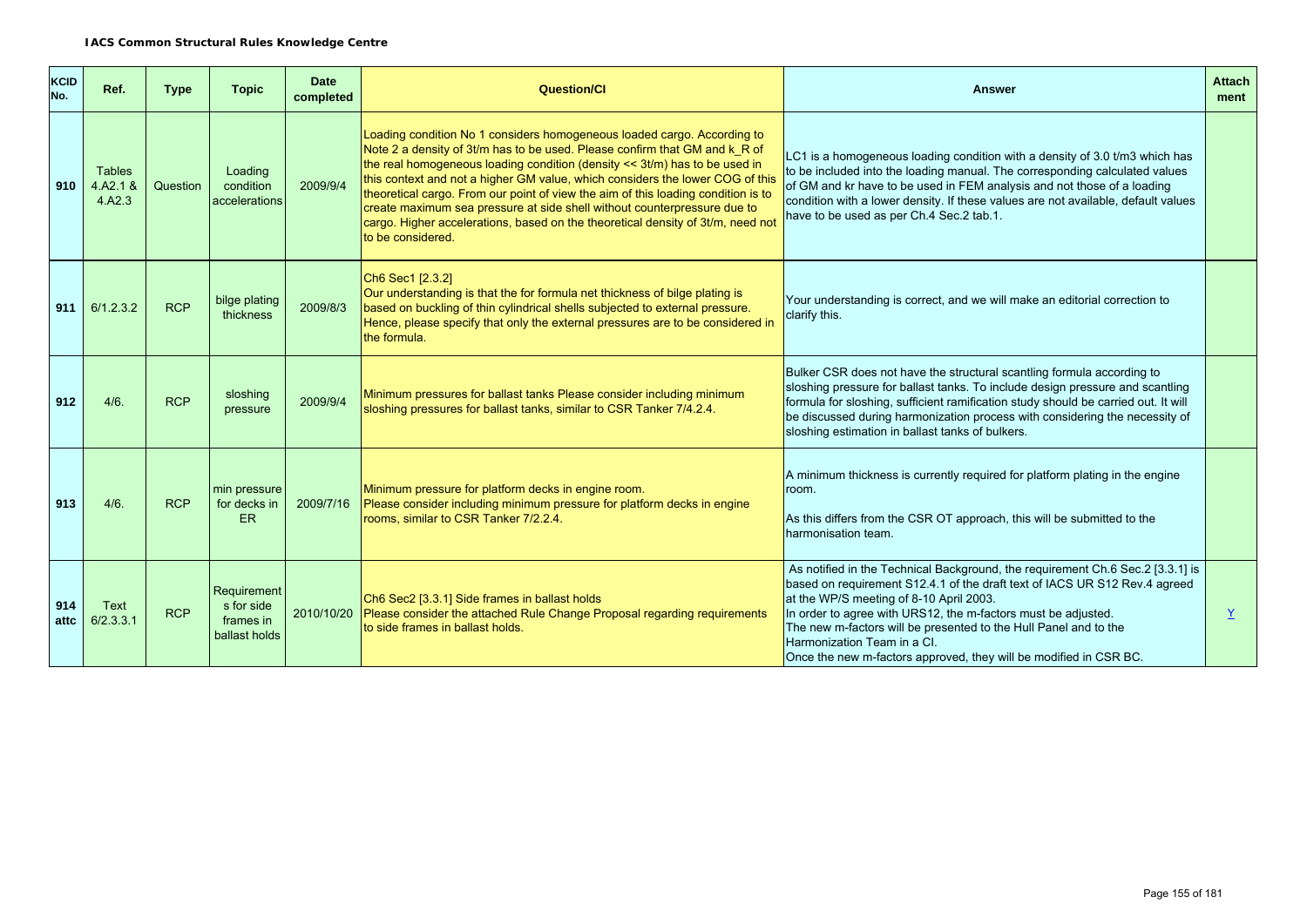| <b>KCID</b><br>No. | Ref.               | <b>Type</b> | <b>Topic</b>                                                                                       | <b>Date</b><br>completed | Question/Cl                                                                                                                                                                                                                                                                                                                                                                                                                                                                                                                                                                                                                                                                                                                                                                                                                                                                                                                                                                                                                                                                                                                                                                                                   | <b>Answer</b>                                                                                                                                                                                                                                                                                                                                                                                                                                                                                                                                                                                                                                   | <b>Attach</b><br>ment |
|--------------------|--------------------|-------------|----------------------------------------------------------------------------------------------------|--------------------------|---------------------------------------------------------------------------------------------------------------------------------------------------------------------------------------------------------------------------------------------------------------------------------------------------------------------------------------------------------------------------------------------------------------------------------------------------------------------------------------------------------------------------------------------------------------------------------------------------------------------------------------------------------------------------------------------------------------------------------------------------------------------------------------------------------------------------------------------------------------------------------------------------------------------------------------------------------------------------------------------------------------------------------------------------------------------------------------------------------------------------------------------------------------------------------------------------------------|-------------------------------------------------------------------------------------------------------------------------------------------------------------------------------------------------------------------------------------------------------------------------------------------------------------------------------------------------------------------------------------------------------------------------------------------------------------------------------------------------------------------------------------------------------------------------------------------------------------------------------------------------|-----------------------|
| 918                | 6/1.3.2.3bi<br>s2  | <b>CI</b>   | Thickness of<br>supporting<br>floor of<br>corrugated<br>bulkhead                                   | 2010/5/12                | With regard to required net thickness of supporting floor of corrugated<br>bulkhead (Corr.BHD.) with lower stool, please reply to the following questions.<br>1.In 6/1.3.2.3 bis2 of RCN No.1-8, the wording of "by the first sentence" in the<br>second sentence should be deleted because there is no relevant sentence in<br>6/1.3.2.2.<br>2. It is noted that the requirement of 6/1.3.2.2 (required plate thickness in<br>flooding) is not applicable to lower stool side plating in ballast hold because it<br>is only applicable to the plating which constitutes the boundary of<br>compartments not intended to carry liquids. According to 6/1.3.2.3 bis2 of RCN<br>No.1-8, on the other hand, required thickness of supporting floor in way of<br>ballast hold is to be based on the required thickness of 6/1.3.2.2. Our<br>understanding is that imaginary required thickness of lower stool side plating<br>in ballast hold needs to be calculated in accordance with 6/1.3.2.2 in order to<br>obtain required thickness of the supporting floor in way of ballast hold because<br>the concept of 6/1.3.2.3 bis2 comes from UR S18 (Flooding requirement of<br>Corr.T.BHD). But please confirm. | Your observation is right: The wording of "by the first sentence" in the second<br>sentence should be deleted because there is no relevant sentence in<br>6/1.3.2.2.<br>Yes, you are correct. Required thickness of supporting floor in way of ballast<br>hold is to be based on the required thickness of 6/1.3.2.2. Imaginary required<br>thickness of lower stool side plating in ballast hold needs to be calculated in<br>accordance with 6/1.3.2.2 in order to obtain required thickness of the<br>supporting floor in way of ballast hold.                                                                                               |                       |
| 919                | 7/4.3.2.2 &<br>3.3 | Question    | Fatigue<br>assessment<br>for welded<br>intersection<br>between<br>bent plate<br>and plane<br>plate | 2010/1/27                | With regard to fatigue assessment for welded intersection between bent plate<br>and plane plate, KC292 said that " the parts indicated in the question are not<br>required to carry out the fatique assessment".<br>Howerver, CSR in Bulk Carrier says that the correction factor $\lambda$ at 7.4.3.2.2<br>and (K2, K3) correction coefficient at 7.4.3.3.3 is considered for bent type. (i.e<br>bilge hopper to floor)<br>Please clarify the applied spots among structure. relative sentences are to be<br>deleted if intersection for bent type is not required to carry out the fatigue<br>assessment.                                                                                                                                                                                                                                                                                                                                                                                                                                                                                                                                                                                                   | Fatigue cracks are found on bilge hopper knuckle part of bend type,<br>accordingly, fatigue strength assessment on bilge hopper knuckle part of bend<br>type should be carried out.<br>At the bilge hopper knuckle part of bend type, fatigue crack mainly occurs<br>from weld toe of transverse web welding, and penetrates the knuckled<br>connection between hopper plate and inner bottom plate. Therefore the most<br>important stress in fatigue strength assessment is the longitudinal stress on<br>the knuckled connection between hopper plate and inner bottom plate. It is<br>necessary to assess the stress in fatigue assessment. |                       |
|                    | $920$ 3/6.10.4.5   | Question    | corrugated<br><b>BHD</b>                                                                           | 2009/7/16                | In Ch.3 Sec.6 [10.4.5], it is stated that "In general, the first vertical corrugation<br>connected to the boundary structures is to have a width not smaller than<br>typical width of corrugation flange".<br>Q1. We assume that "boundary structures" is side shell plate.<br>Please advise correct interpretation of "boundary structure".<br>Q2. We understand that the width of first vertical corrugation connected to side<br>shell plate is more than typical width of corrugation flange.<br>Please clarify the meaning of above paragraph whether our understading is<br>correct or not.                                                                                                                                                                                                                                                                                                                                                                                                                                                                                                                                                                                                             | A1: Boundary structure is the ship side structure.<br>A2: The first corrugation is to be at least as width as a "typical" corrugation of<br>the bulkhead. A larger width is not mandatory.                                                                                                                                                                                                                                                                                                                                                                                                                                                      |                       |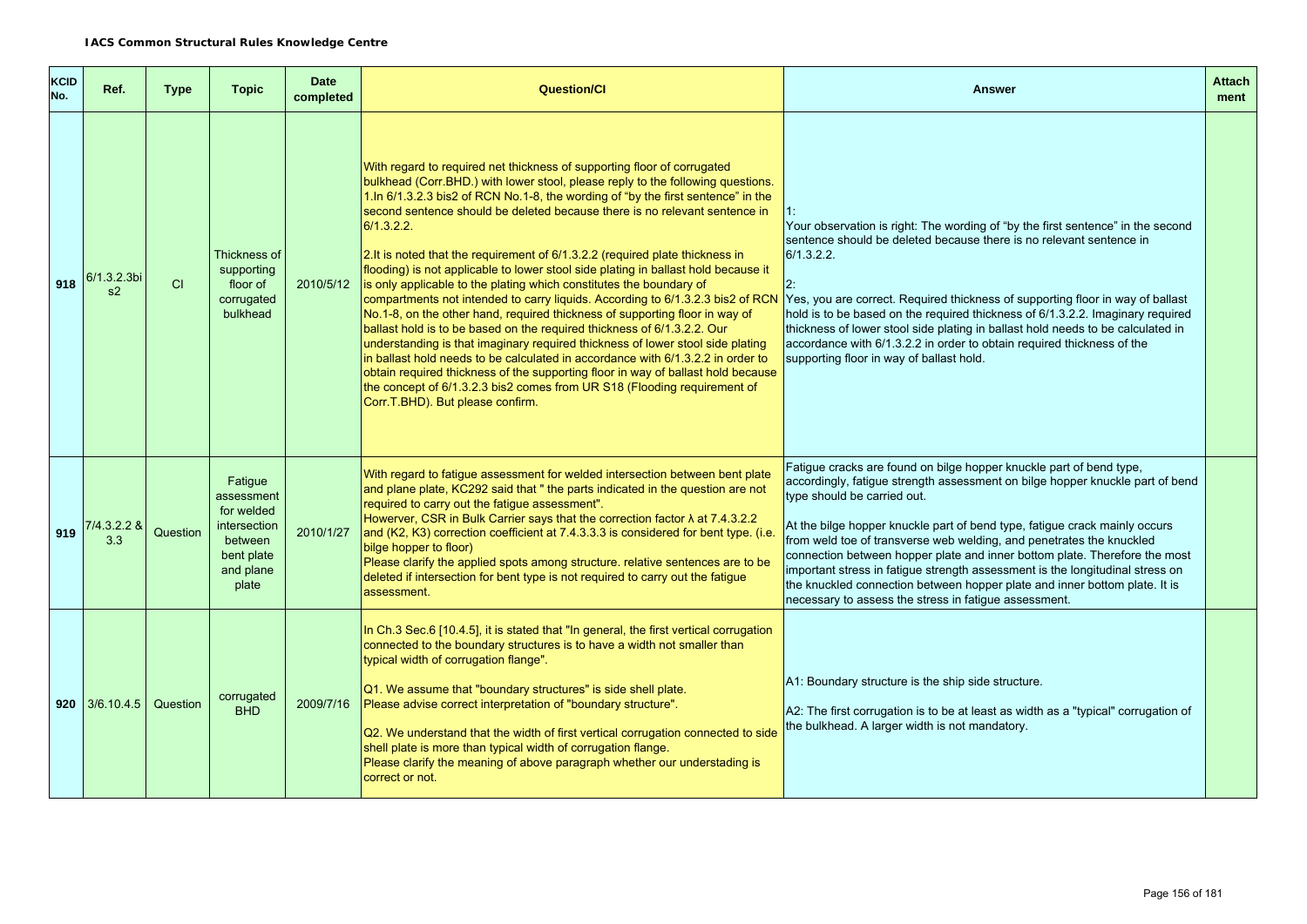| <b>KCID</b><br>No. | Ref.                                                              | <b>Type</b> | <b>Topic</b>          | <b>Date</b><br>completed | <b>Question/Cl</b>                                                                                                                                                                                                                                                                                                                                                                                                                                                                                                                                                                                                                                                                                                                                                                                                                                                      | <b>Answer</b>                                                                                                                                                                                                                                                                                             | <b>Attach</b><br>ment |
|--------------------|-------------------------------------------------------------------|-------------|-----------------------|--------------------------|-------------------------------------------------------------------------------------------------------------------------------------------------------------------------------------------------------------------------------------------------------------------------------------------------------------------------------------------------------------------------------------------------------------------------------------------------------------------------------------------------------------------------------------------------------------------------------------------------------------------------------------------------------------------------------------------------------------------------------------------------------------------------------------------------------------------------------------------------------------------------|-----------------------------------------------------------------------------------------------------------------------------------------------------------------------------------------------------------------------------------------------------------------------------------------------------------|-----------------------|
| 922                | 10                                                                | Question    | rudder stock<br>regs  | 2009/7/16                | Please inform us which one is the exact CSR requirement for rudder stock<br>between A and B as below.<br>A: Forged steel for rudder stock shall be weldable type in any case.<br>B: No. Forged steel for rudder stock whether weldable or not can be decided<br>by Builder.                                                                                                                                                                                                                                                                                                                                                                                                                                                                                                                                                                                             | As specified in UR W7, forged steel for rudder stock shall be weldable type in<br>any case.                                                                                                                                                                                                               |                       |
| 926                | Text<br>3/6.4.1.1                                                 | question    | built-up<br>stiffener | 2009/6/24                | Ch.3 Sec.6 [4.1.1] Bulb section, equivalent built-up stiffener.<br>It is not clear if the text and Fig.1 are referring to net or gross dimensions of<br>the bulb profile and the equivalent built-up profile. Please clarify if t'w, tw, h'w,<br>bf and tf are net or gross dimensions                                                                                                                                                                                                                                                                                                                                                                                                                                                                                                                                                                                  | t'w, tw, h'w, bf and tf used in Ch.3 Sec.6 [4.1.1] are net dimensions. A<br>corrigenda will be prepared to clarify it.                                                                                                                                                                                    |                       |
| 928                | Text<br>7/1.1.5.1                                                 | question    | <b>FEA</b>            | 2009/6/26                | According to CH7, Sec1, 1.5.1 the most severe loading regime shall be used<br>in FEA. We noticed during the work in PT3 that several Societies use deck<br>loads according to CH4, Sec5, 2. in FEA. From our point of view the<br>negotiation of deckloads causes a more severe situation, because the<br>upwards directed deformation of the TWT in full load condition is reduced by<br>deck loads. This can be judged comparing the buckling strength of the sloped<br>plate of the TWT with and without deck loads. Another aspect of the definition<br>of deck loads makes the usage in FEA disputable. In hogging and sagging<br>condition and for all drafts are the "dynamic" deck loads the same. We request<br>a clear advise of the application of deck loads in FEA (Yield, buckling and<br>Fatigue check) for different loading conditions and load cases. | This question is now relevant to the harmonisation between CSR BC and CSR<br>OT and will be submitted to the relevant project team. In the meantime, the<br>loads to consider on the deck for FEA calculations are defined in Ch.4 Sec.5<br>$[2].$                                                        |                       |
| 930                | Text<br>9/2.4.2.3<br>(tanker) &<br>Text<br>9/1.4.3.3(b)<br>ulker) | question    | max net<br>thickness  | 2009/6/23                | Incorrect reference number in 2008RCN1-4<br>The last sentences of Ch9 Sec1, 4.3.3 and Ch9 Sec2, 4.2.3 indicate the<br>reference to the requirement of maximum net thickness of web of ordinary<br>stiffener in Ch6 Sec2.<br>However the reference number is incorrect, because the maximum web<br>thickness requirement has been moved from 2.2.2 to 2.2.3 in Ch6 Sec2 during<br>finalization of the RCP.<br>Please correct the reference number of the last sentences of Ch9 Sec1, 4.3.3<br>and Ch9 Sec2, 4.2.3 as follows; "The net dimensions of ordinary stiffeners are<br>to comply with the requirement in Ch 6 Sec 2, [2.2.3] and [2.3]."                                                                                                                                                                                                                        | Your comment is correct. The reference number of the last sentences of Ch9<br>Sec1, 4.3.3 and Ch9 Sec2, 4.2.3 should be as follows: "The net dimensions of<br>ordinary stiffeners are to comply with the requirement in Ch 6 Sec 2, [2.2.3]<br>and [2.3]." This will be corrected in the next corrigenda. |                       |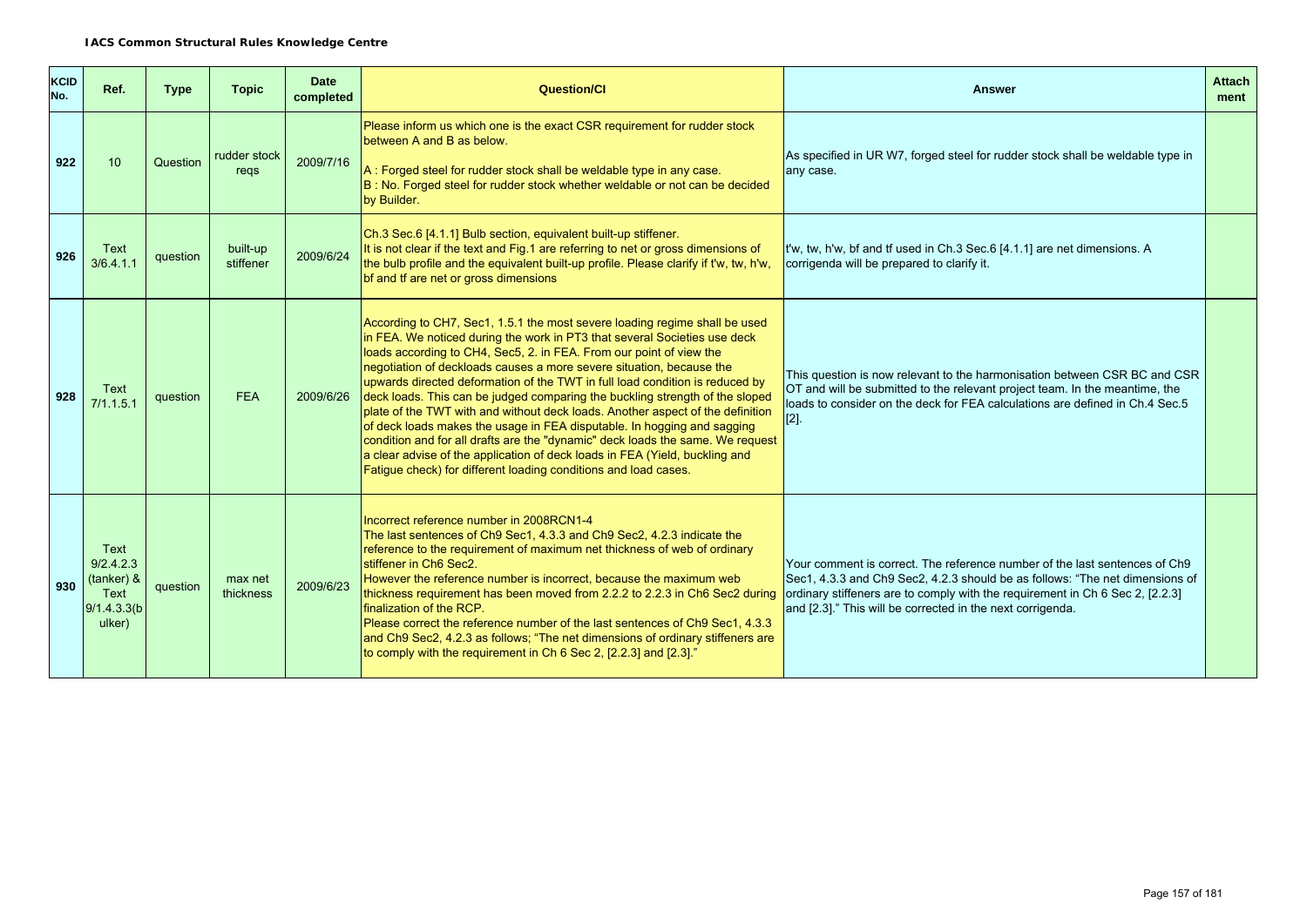| <b>KCID</b><br>No. | Ref.           | <b>Type</b> | <b>Topic</b>                | <b>Date</b><br>completed | <b>Question/CI</b>                                                                                                                                                                                                                                                                                                                                                                                                                                                                                                                                                                                                                                                                                                                                                                                                                                                                                                                                                                                                                                                                                    | <b>Answer</b>                                                                                                                                                                                                                                                                                                                                                                                                                                                                                                                                                                                                                                                                                                                                                                                                                                                                                           | <b>Attach</b><br>ment |
|--------------------|----------------|-------------|-----------------------------|--------------------------|-------------------------------------------------------------------------------------------------------------------------------------------------------------------------------------------------------------------------------------------------------------------------------------------------------------------------------------------------------------------------------------------------------------------------------------------------------------------------------------------------------------------------------------------------------------------------------------------------------------------------------------------------------------------------------------------------------------------------------------------------------------------------------------------------------------------------------------------------------------------------------------------------------------------------------------------------------------------------------------------------------------------------------------------------------------------------------------------------------|---------------------------------------------------------------------------------------------------------------------------------------------------------------------------------------------------------------------------------------------------------------------------------------------------------------------------------------------------------------------------------------------------------------------------------------------------------------------------------------------------------------------------------------------------------------------------------------------------------------------------------------------------------------------------------------------------------------------------------------------------------------------------------------------------------------------------------------------------------------------------------------------------------|-----------------------|
| 931                | Table<br>3.3.1 | Question    | corrosion<br>addition       | 2009/7/24                | Please clarify the corrosion addition for bilge tank/drainage store tank.                                                                                                                                                                                                                                                                                                                                                                                                                                                                                                                                                                                                                                                                                                                                                                                                                                                                                                                                                                                                                             | This question has to be considered within the scope of the harmonisation. The<br>position expressed by ABS hereafter will be submitted to the relevant<br>harmonisation team.<br>ABS proposal:<br>Bilge and drainage store tanks would generally contain a combination of oil<br>and water.<br>However, in the extreme case they may contain salt water only. Considering<br>stiffeners of FOT the two sided corrosion addition (without t-reserve) is 1.4mm<br>-> 1.5mm and in the case of a Ballast Tank the two sided corrosion addition<br>would be 2.4mm -> 2.5mm.<br>It is believed that a two sided corrosion addition of 2.0mm to 2.5mm would be<br>appropriate.<br>Considering the amount of the structure to which this would be applied, and<br>"fitting" of this category of tank into the existing categories of compartments it<br>is recommended that these be treated as Ballast Tanks. |                       |
| 932                | 9/1.2.3.3      | Question    | bottom girder<br>spacing    | 2009/7/16                | Chapter 9 Section 1 [2.3.3] requires in the fore part that "In case of transverse<br>framing, the spacing of bottom girders is not to exceed 2.5m". Is a spacing of<br>bottom girders of 2.7m acceptable considering the similar Q & A in KC759?                                                                                                                                                                                                                                                                                                                                                                                                                                                                                                                                                                                                                                                                                                                                                                                                                                                      | The spacing of bottom girders of 2.7m may be used when the structure is<br>verified by means of FEA deemed appropriately by the Society, using directly<br>calculated slamming loads.                                                                                                                                                                                                                                                                                                                                                                                                                                                                                                                                                                                                                                                                                                                   |                       |
| 933<br>attc        | 3/5.1.3.4      | CI          | cargo hold<br>painting spec | 2009/7/16                | We, from HHIC-Phil had a discussion regarding the Painting Specification of<br>our Bulk Carrier which will be constructed in our yard by next year. The<br>Painting Specification was prepared in accordance with the CSR and PSPC<br>Rules together with the paint maker's recommendation and building<br>specification. Regarding this matter we encountered a problem on the<br>interpretation of the CSR for Bulk Carriers on the Transverse bulkhead Areas<br>to be coated. If we apply the CSR strictly, the painting demarcation line of the<br>transverse bulkhead will vary according to the position of the frame end<br>brackets.<br>We would like to request an interpretation of the Common Structural Rules<br>(CSR) regarding the cargo hold painting demarcation line for Single Side Bulk<br>Carrier. Please see the attachment to give us some clarification on the painted<br>areas and no-painting areas of the cargo hold corrugated transverse bulkhead<br>and the likes.<br>Thank You very much in advance. Your kind attention and prompt reply would<br>be much appreciated. | your interpretation is correct.                                                                                                                                                                                                                                                                                                                                                                                                                                                                                                                                                                                                                                                                                                                                                                                                                                                                         | Y                     |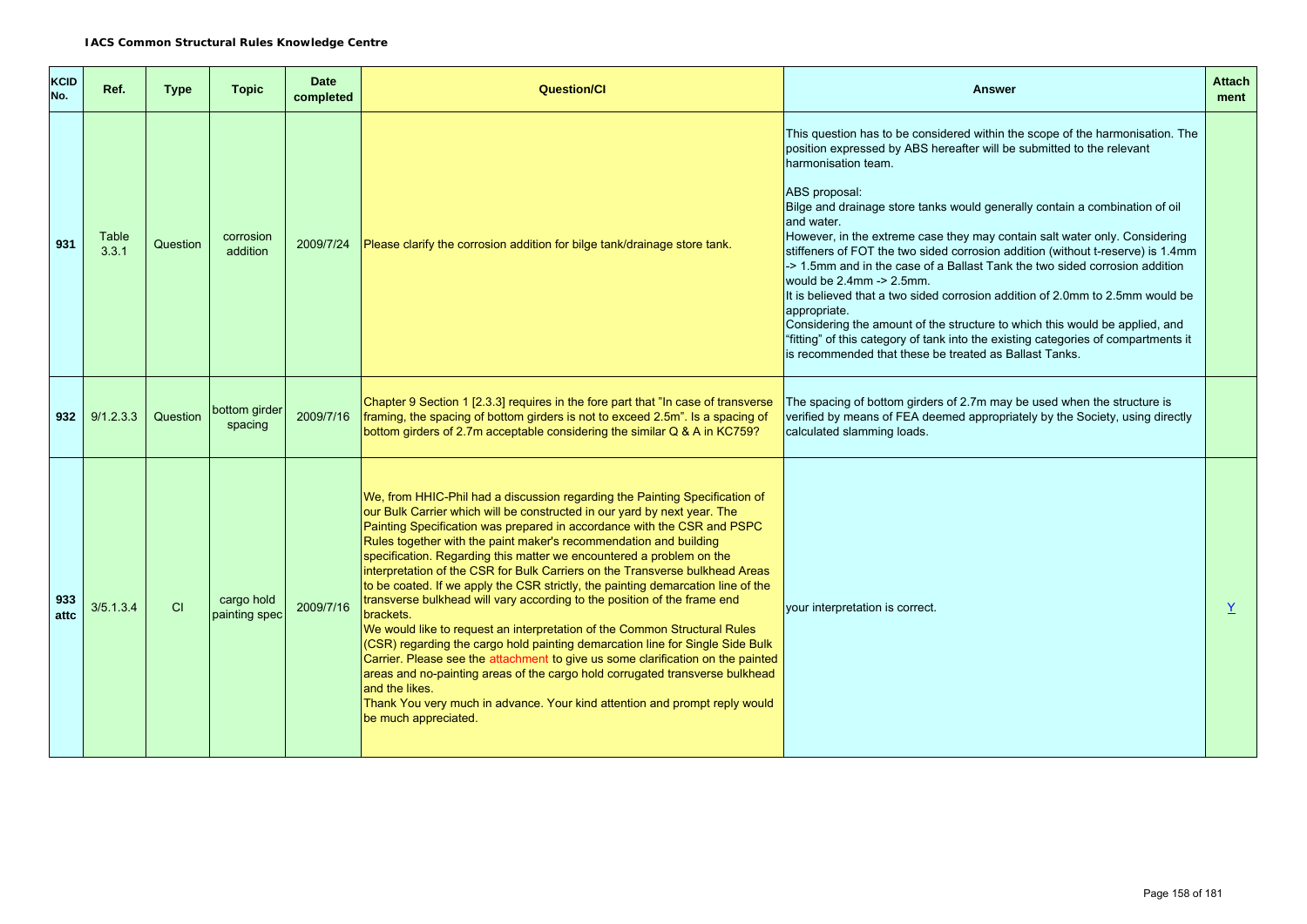| <b>KCID</b><br>No. | Ref.                     | <b>Type</b> | <b>Topic</b>                                                                            | <b>Date</b><br>completed | <b>Question/Cl</b>                                                                                                                                                                                                                                                                                                                                                                                                                                                                                                                                                                                                                 | <b>Answer</b>                                                                                                                                                                                                                                                                                                                                                                                                                                                                                                                                                                                                                                  | <b>Attach</b><br>ment |
|--------------------|--------------------------|-------------|-----------------------------------------------------------------------------------------|--------------------------|------------------------------------------------------------------------------------------------------------------------------------------------------------------------------------------------------------------------------------------------------------------------------------------------------------------------------------------------------------------------------------------------------------------------------------------------------------------------------------------------------------------------------------------------------------------------------------------------------------------------------------|------------------------------------------------------------------------------------------------------------------------------------------------------------------------------------------------------------------------------------------------------------------------------------------------------------------------------------------------------------------------------------------------------------------------------------------------------------------------------------------------------------------------------------------------------------------------------------------------------------------------------------------------|-----------------------|
| 937                | 4/8.2.2.2 &<br>4/8.5.1.3 | CI          | Short voyage<br>loading<br>conditions                                                   | 2010/4/9                 | Reference is made to Chapter 4, Section 8, 2.2.2 and 5.1.3.<br>1) Does short voyage condition have to be considered on a mandatory basis?<br>2) If the submitted Loading Manual does not include short voyage condition is<br>it to be included in the Loading Manual?<br>In KC ID 492, the reply is:-<br>where a short voyage alternate loading condition with more severe filling than<br>the minimum loading condition in [2.1.1] and [2.1.4] is specified in the loading<br>manual, strength check for such more severe loading condition should be<br>carried out in accordance with the CSR requirements.<br>Please clarify? | A1<br>Short voyage condition is not a mandatory basis. If the ship is not intended to<br>make such voyage, it is not relevant to add it to the loading manual.<br>As a consequence, the ship will not be able later on to practice short voyages<br>with more severe loading conditions than those described in the loading<br>manual.<br>A2)<br>Ch.4 Sec.8 [2.2.2] gives an extensive list of loading conditions to be<br>considered when they are pertinent.<br>Thus if short voyages are not envisaged for the ship, they need not be<br>included in the loading manual.<br>A corrigendum will be issued on Ch.4 Sec.8 [2.2.2] and [5.1.3]. |                       |
|                    | $938$   11/2.2.2.2       | <b>RCP</b>  | Welding of<br>plates of<br>different<br>thicknesses                                     | 2010/3/30                | Ch.11, Sec.2 /2.2.2 of CSR-B specifies as following;<br>"In the case of welding of plates with a difference in as-built thickness equal to<br>or greater than 4mm, the thicker plate is normally tapered."<br>However, the requirement in Sec.6/5.2.2.2 of CSR-T does not require plates<br>with a difference in thickness equal to 4mm. Moreover, based on experience,<br>we consider that this requirement of CSR-B need not include 4mm.<br>Please revise this requirement of CSR-B so that the wording "equal to or" is<br>removed and that it reads "as-built thickness greater than 4mm."                                    | The tapering requirement will be harmonized to be in line with CSR OT. We<br>will consider a rule change according to your comment.                                                                                                                                                                                                                                                                                                                                                                                                                                                                                                            |                       |
| 943                | 11/2.1.4.1<br>82         | <b>RCP</b>  | <b>Documentati</b><br>on to be<br>submitted<br>relating to<br>welding and<br><b>NDE</b> | 2010/5/12                | Ch.11 Sec.2 [1.4.1] and [1.4.2] need to be rewritten in order to follow UR Z23<br>5.1.5.                                                                                                                                                                                                                                                                                                                                                                                                                                                                                                                                           | Ch.11 Sec.2 [1.4.1] is rewritten as follows:<br><b>QUOTE</b><br>the welding plan to be submitted for approval has to contain the necessary<br>data relevant to the fabrication by welding of the structures.<br><b>UNQUOTE</b><br>Ch.11 Sec.2 [1.4.2] is rewritten as follows:<br><b>QUOTE</b><br>the NDE plan to be submitted for aproval has to contain the necessary data<br>relevant to the locations and number of examinations, and the method of NDE<br>applied.<br><b>UNQUOTE</b><br>This will be done within a corrigenda.                                                                                                            |                       |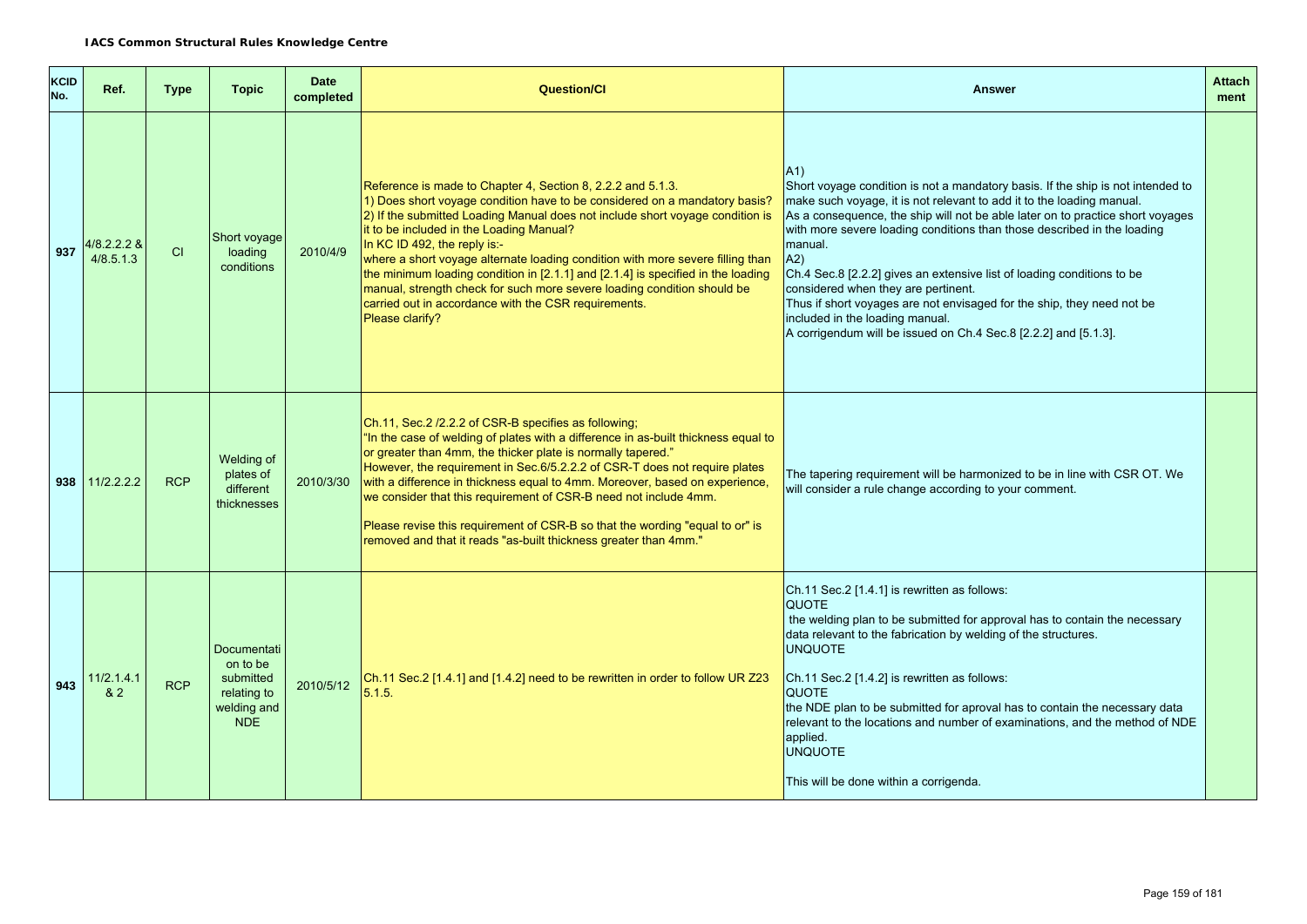| <b>KCID</b><br>No. | Ref.             | <b>Type</b> | <b>Topic</b>                           | <b>Date</b><br>completed | <b>Question/Cl</b>                                                                                                                                                                                                                                                                                                                                                                                                                                                                                                                                                                                                                                                                                                                                                                                                     | <b>Answer</b>                                                                                                                                                                                                                                                                                                                                                                                                                                                                                                                                                                                                                                                                                                                                                                 | <b>Attach</b><br>ment |
|--------------------|------------------|-------------|----------------------------------------|--------------------------|------------------------------------------------------------------------------------------------------------------------------------------------------------------------------------------------------------------------------------------------------------------------------------------------------------------------------------------------------------------------------------------------------------------------------------------------------------------------------------------------------------------------------------------------------------------------------------------------------------------------------------------------------------------------------------------------------------------------------------------------------------------------------------------------------------------------|-------------------------------------------------------------------------------------------------------------------------------------------------------------------------------------------------------------------------------------------------------------------------------------------------------------------------------------------------------------------------------------------------------------------------------------------------------------------------------------------------------------------------------------------------------------------------------------------------------------------------------------------------------------------------------------------------------------------------------------------------------------------------------|-----------------------|
| 944<br>attc        | Table<br>3.1.4   | Question    | categories of<br>structural<br>members | 2009/9/1                 | Ch.3 Sec.1 Table 4 defines the category of structural member, regarding<br>which, Q1: Is the deck plate strake (Deck Plate 2 in the attachment) in way of<br>hatch side girder to be regarded as of "PRIMARY" category?<br>Q2: The design is provided with longitudinal watertight bulkhead separating<br>the topside space into two compartments. Is the deck plate strake (Deck Plate<br>1 in the attachment) above longitudinal bulkhead to be regarded as of<br>"PRIMARY" category? Please advise.                                                                                                                                                                                                                                                                                                                 | Q1: Yes, your understanding is correct and "Deck Plate 2" is regarded as<br>"PRIMARY" category, except that "Deck Plate 2" is to be regarded as of<br>"SPECIAL" category when the strake contains the strength deck plating at the<br>corners of cargo hatch openings.<br>Q2: In the Table 4 "Deck plate at longitudinal bulkhead" is categorized as<br>"SPECIAL". However UR S6 (Rev.4), which is the basis of Table 4, adds the<br>Note [2] to "Deck plate at longitudinal bulkhead" as follows: "Excluding deck<br>plating in way of inner-skin bulkhead of double hull ships". This exception may<br>be applied similarly to the longitudinal bulkhead in the topside space in the<br>attachment. Accordingly "Deck Plate 1" may be regarded as of "PRIMARY"<br>category. | Y                     |
| 945                | 3/6.9.5.4        | <b>RCP</b>  | protection of<br>hatches               | 2009/7/30                | We noticed that paragraph 9.5.4 of Ch3, Sec6 is not in line with IACS UI<br><b>SC208.</b><br>The requirement stated in the CSR-BC<br><b>QUOTE</b><br>9.5.4<br>Wire rope grooving in way of cargo holds openings is to be prevented by fitting<br>suitable protection such as halfround bar on the hatch side girders (i.e. upper<br>portion of top side tank plates)/hatch end beams in cargo hold or upper portion<br>of hatch coamings.<br><b>UNQUOTE</b><br>leads to the wrong assumption that exclusive protection of hatch girder OR<br>hatch coaming is sufficient.                                                                                                                                                                                                                                              | The correction of this paragraph to be in line with IACS UI SC208 is already<br>included in the RCP2-6". It will be changed as follows:<br>For ships with holds designed for loading / discharging by grabs and having<br>the additional class notation GRAB[X], wire rope grooving in way of cargo<br>holds openings is to be prevented by fitting suitable protection such as half-<br>round bar on the hatch side girders (i.e. upper portion of top side tank<br>plates)/hatch end beams in cargo hold and upper portion of hatch coamings."                                                                                                                                                                                                                              |                       |
| 948                | No ref.<br>given | Question    | Structural<br>drawings                 | 2010/8/4                 | The CSR Rules require that the structural drawings are to indicate for each<br>structural element the gross scantling and the renewal thickness.<br>In case of CSR Tanker, the drawings indicating the new-building and renewal<br>thickness are specified in the concrete (CSR Tanker Sec 3 2.2.3.1), but it is<br>not specified in detail for Bulk carriers. So it is not clear which drawings should<br>include new-building and renewal thickness.<br>For the survey of existing ships, etc., the new-building and renewal thickness<br>should be indicated in all structural drawings and these drawings should be<br>specified in the Rules. Please clarify.<br>(for example name of drawings)<br><b>Midship section</b><br>Construction profile & Deck plans<br>Shell expansion<br><b>Bulkhead construction</b> | Renewal thickness shall be indicated for the structure covered by the<br>structural drawings held in the Ship Construction File specified in UR Z23, 10.<br>For example, the drawings are shown as follows, but not limited to:<br>Midship section<br>Transverse sections<br>Shell expansion<br>Decks and profiles<br>Double bottom<br>Double side (for DSS)<br>Cargo hold bulkheads<br>Fore part strucure<br>Aft part structure<br>Machinery space structure<br>Cargo hatch covers<br>Cargo hatch coamings                                                                                                                                                                                                                                                                   |                       |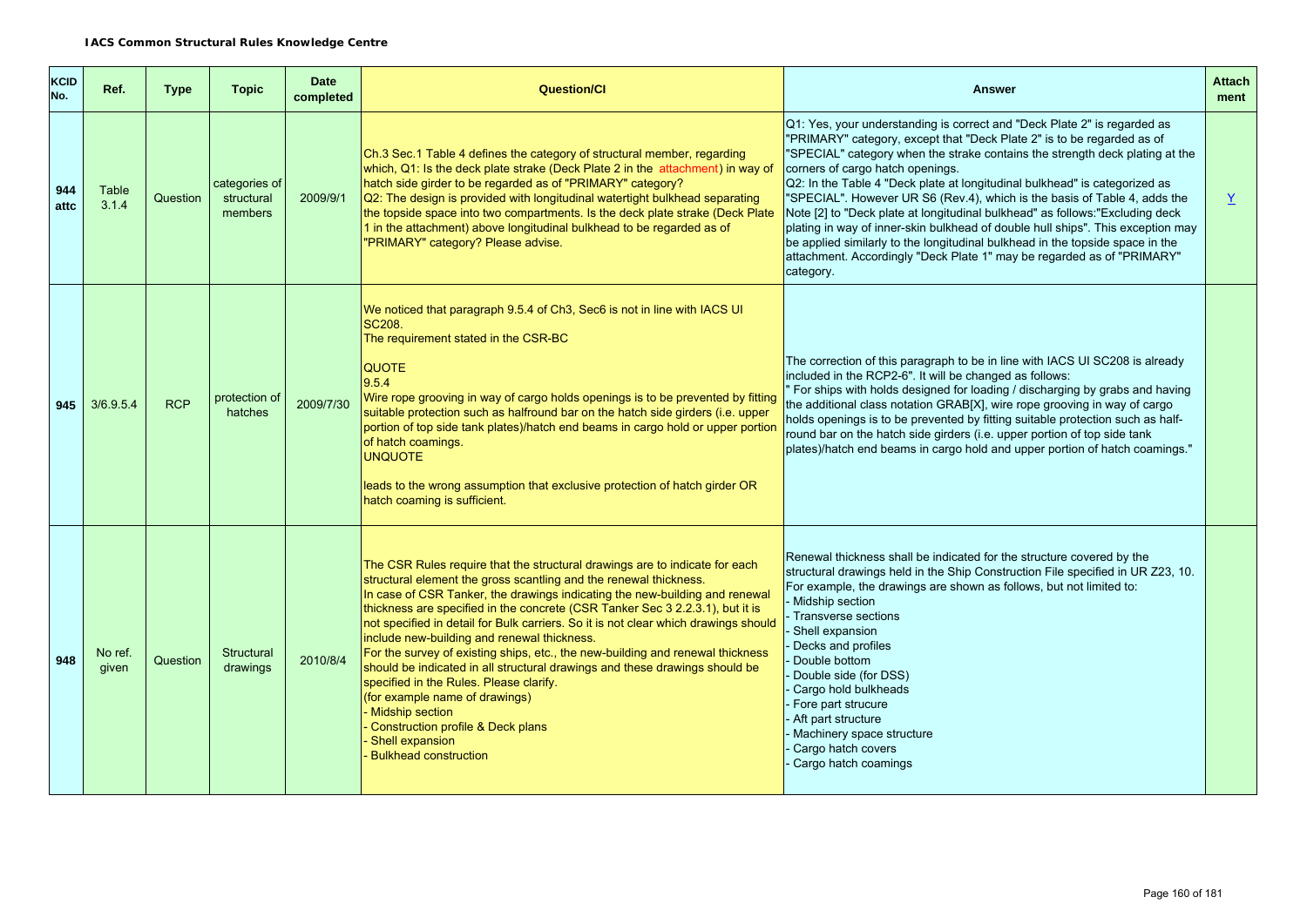| <b>KCID</b><br>No. | Ref.      | <b>Type</b> | <b>Topic</b>                                  | <b>Date</b><br>completed | <b>Question/CI</b>                                                                                                                                                                                                                                                                                                                                                                                                                                                                                                                                                                                                                                                                                                                                                                                                                                                                                                                                                                                                                                                                                                                    | <b>Answer</b>                                                                                                                                                                | <b>Attach</b><br>ment |
|--------------------|-----------|-------------|-----------------------------------------------|--------------------------|---------------------------------------------------------------------------------------------------------------------------------------------------------------------------------------------------------------------------------------------------------------------------------------------------------------------------------------------------------------------------------------------------------------------------------------------------------------------------------------------------------------------------------------------------------------------------------------------------------------------------------------------------------------------------------------------------------------------------------------------------------------------------------------------------------------------------------------------------------------------------------------------------------------------------------------------------------------------------------------------------------------------------------------------------------------------------------------------------------------------------------------|------------------------------------------------------------------------------------------------------------------------------------------------------------------------------|-----------------------|
| 949                | 3/5.1.3.4 | <b>CI</b>   | coating of<br>transverse<br>bulkhead<br>areas | 2009/9/3                 | It is specified in CSR Background Document that the requirements of 1.3.3<br>and 1.3.4 are in accordance with UR Z 9. According to 1.3.4, some area of<br>transverse bulkhead (below horizontal level located at distance of 300 mm<br>below the frame end bracket for single side bulk carriers or below the hopper<br>tank upper end for double side bulk carriers) may not be coated. But according<br>to UR Z 9, all area of tranverse bulkhead including stool are to be coated.<br>Please clarify the coating area.<br>Quote: UR $Z$ 9 ~ and all internal surfaces of the cargo holds, excluding the flat<br>tank top areas and the hopper tanks sloping plating approximately 300 mm<br>below the side shell frame and brackets, are to have an efficient protective<br>$\alpha$ coating ~ Unquote<br>Quote: CSR Bulk Carriers Ch3 Sec 5 1.3.4 The areas of transverse bulkheads<br>to be coated are all the areas located above an horizontal level located at a<br>distance of 300 mm below the frame end bracket for single side bulk carriers<br>or below the hopper tank upper end for double side bulk carriers. Unquote | The coating of transverse bulkhead is to be considered as per Ch.3 Sec.5<br>[1.3.4] as the requirement of UR Z9 should be applicable to the stool plating,<br>sloped or not. |                       |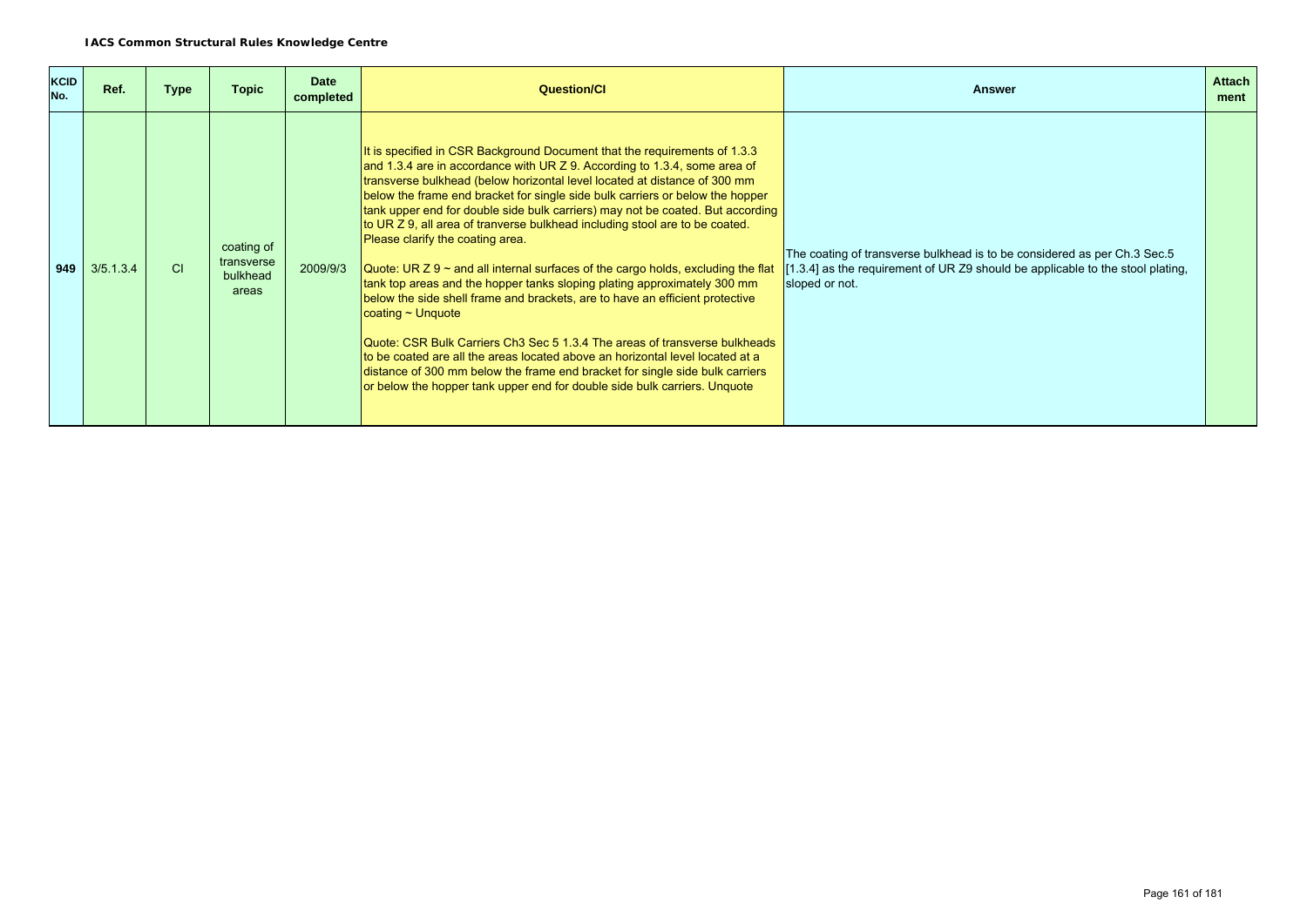| <b>KCID</b><br>No. | Ref.           | <b>Type</b> | <b>Topic</b>                                 | <b>Date</b><br>completed | <b>Question/Cl</b>                                                                                                                                                                                                                                                                                                                                                                                                                                                                                                                                                                                                                                                                                                                                                                                     | <b>Answer</b>                                                                                                                                                                                                                                                                                                                                                                                                                                                                                                                                                                 | <b>Attach</b><br>ment |
|--------------------|----------------|-------------|----------------------------------------------|--------------------------|--------------------------------------------------------------------------------------------------------------------------------------------------------------------------------------------------------------------------------------------------------------------------------------------------------------------------------------------------------------------------------------------------------------------------------------------------------------------------------------------------------------------------------------------------------------------------------------------------------------------------------------------------------------------------------------------------------------------------------------------------------------------------------------------------------|-------------------------------------------------------------------------------------------------------------------------------------------------------------------------------------------------------------------------------------------------------------------------------------------------------------------------------------------------------------------------------------------------------------------------------------------------------------------------------------------------------------------------------------------------------------------------------|-----------------------|
|                    | 950 3/6.10.4.9 | CI          | welding<br>requirements                      | 2009/9/4                 | This requirement comes from of UR S 18 like as 10.4.7 and 10.4.8. But I think<br>that the requirement specified below quotations is different from UR S 18.<br>According to UR S 18, full or deep penetration welding can be used for<br>connection between plating of supporting floor and inner bottom. But in Ch 3<br>Sec.6 10.4.9, only full penetration welding can be used for it. On the other<br>hand, not only full penetration but deep penetration is accepted in the<br>requirement of Ch 11, Sec 2, 2.4.4. Please clarify which type of welding is<br>right.                                                                                                                                                                                                                              | You are right: both full and deep penetration welding can be used for<br>connection between plating of supporting floor and inner bottom. The<br>sentence, "The weld of corrugations and floors or girders to the inner bottom<br>plating are to be full penetration ones", in Ch3 Sec6 10.4.9 will be revised as:<br>Corrugated bulkhead plating is to be connected to the inner bottom plating by<br>full penetration welds. The plating of supporting floors or girders is to be<br>connected to the inner bottom by either full penetration or deep penetration<br>welds. |                       |
|                    |                |             |                                              |                          | Quote: UR S 18, 4, 1 (c) Alignment At bottom, if no stool is fitted, the<br>corrugation flanges are to be in line with the supporting floors. Corrugated<br>bulkhead plating is to be connected to the inner bottom plating by full<br>penetration welds. The plating of supporting floors is to be connected to the<br>inner bottom by either full penetration or deep penetration welds. Unquote<br>Quote: CSR Bulk Carriers Ch3 Sec 6 10.4.9 At bottom, if no lower stool is<br>fitted, the corrugation flanges are to be in line with the supporting floors or<br>girders. The weld of corrugations and floors or girders to the inner bottom<br>plating are to be full penetration ones. Unquote                                                                                                  |                                                                                                                                                                                                                                                                                                                                                                                                                                                                                                                                                                               |                       |
| 951                | 10/1.9.2       | CI          | <b>Material</b><br>factor for<br>rudder horn | 2010/3/8                 | Regarding material factor for rudder horn, there is a discrepancy between KC's<br>906 and 797. KC 906 says that material factor k (or K) in 10/1.9.2.2, 9.2.3,<br>9.2.4 and 9.2.5 should be the factor defined in 10/1.1.4.2. KC 797, however,<br>says that the material factor K in 10/1.9.2.5 should be the factor in 3/1.2.2.1<br>except for cast steel where the factor should be that in 10/1.1.4.2. We are of<br>opinion that for cast steel the material factor should be in 10/1.9.2.2, 9.2.3,<br>9.2.4 and 9.2.5 should be the material factor in 10/1.1.4.2 and for others the<br>material factor should be that in 3/1.2.2.1, which are in line with UR S10 and<br>LR Rules. Please clarify.                                                                                                | Your understanding is correct and is applicable to Ch.10 Sec.1 [9.2].<br>A corrigenda will be issued for this correction.                                                                                                                                                                                                                                                                                                                                                                                                                                                     |                       |
| 952                | 3/1.2.3.1      | <b>RCP</b>  | Grades of<br>steel                           | 2009/7/21                | Correction of wrong reference number.<br>The last sentence of Ch.3 Sec.1 [2.3.1] states;<br>"For strength members not mentioned in Tab 3, grade A/AH may be used."<br>Please correct the reference "Tab 3" into "Tab 4".                                                                                                                                                                                                                                                                                                                                                                                                                                                                                                                                                                               | You are right. The strength members are considered in Table 4, not in Table<br>3. We will prepare corrigenda to correct it as following:<br>For strength members not mentioned in Tab 4, grade A/AH may be used.                                                                                                                                                                                                                                                                                                                                                              |                       |
| 954                | 3/6.4.4        | <b>CI</b>   | Ordinary<br>stiffeners -<br>shear section    | 2009/9/10                | For the yielding check of shear sectional area Ash of ordinary stiffeners as<br>required in Ch 6, Sec 2, [3] of CSR-BC, the actual shear sectional area of the<br>ordinary stiffener needs to be calculated. However, it is not stated in CSR-BC<br>(Ch 3, Sec 6, [4.4]) how to calculate the actual shear sectional area of such<br>stiffener, and in particular if the net thicknesses of attached plate and flange, if<br>any, are to be included in this calculation. In CSR-OT (Ref Section 4, 2.4.2.2),<br>thicknesses of attached plate and flange, if any, are included in the<br>determination of the "effective shear depth dshr" used for the yielding check of<br>the shear sectional area. Our interpretation is that both CSRs should have the<br>same approach, i.e. the one of CSR-OT. | It is agreed that the way to calculate the actual shear sectional area of<br>ordinary stiffener should be defined in CSR-BC Ch 3, Sec 6, [4.4]. It is also<br>agreed that both CSRs should have the same approach, i.e. the one of CSR-<br>OT. It means that the thicknesses of attached plate and flange, if any, are to<br>be considered for the calculation of the actual shear sectional area of an<br>ordinary stiffener.                                                                                                                                                |                       |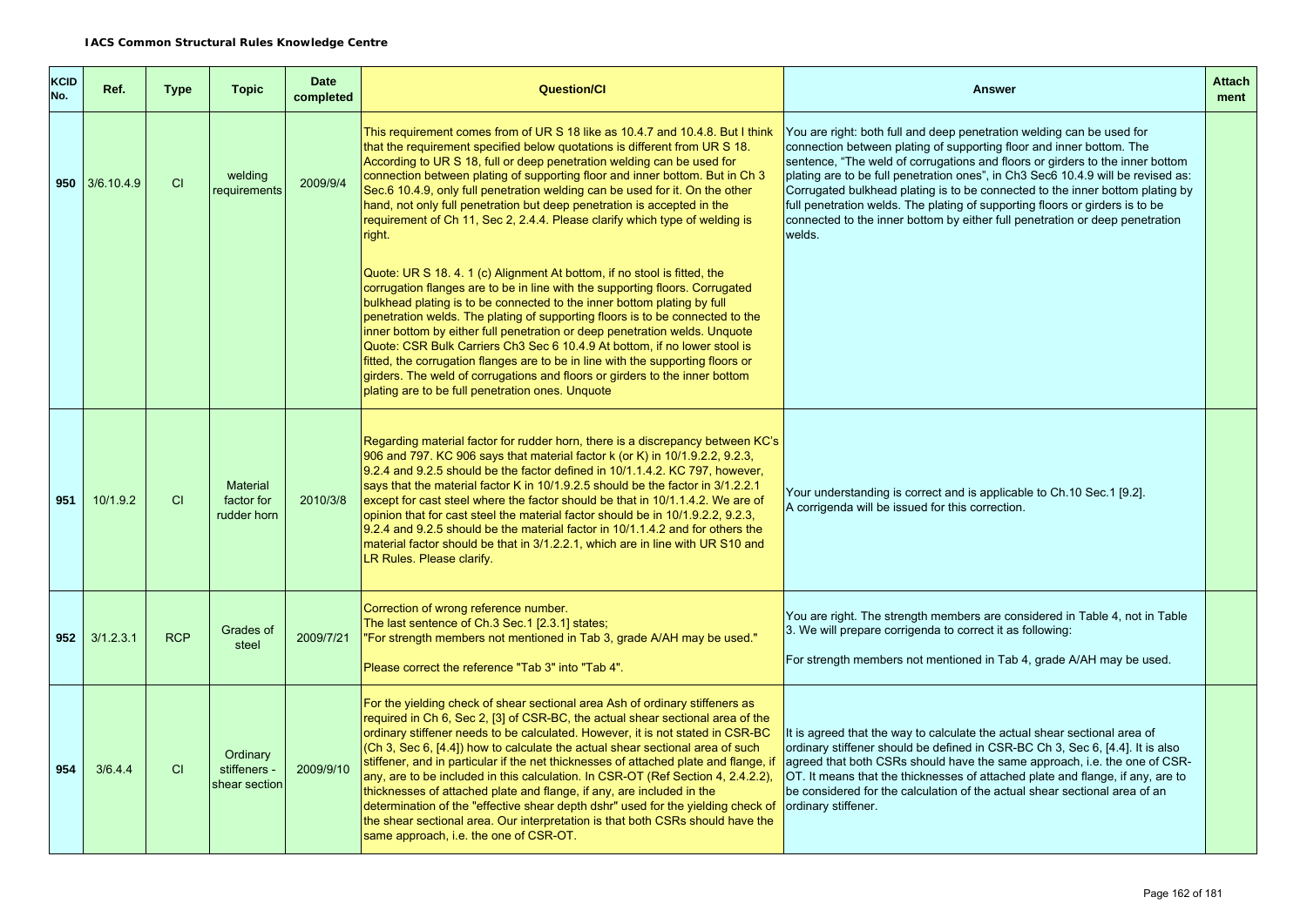| <b>KCID</b><br>No. | Ref.                                                                                      | <b>Type</b> | <b>Topic</b>                                                           | <b>Date</b><br>completed | <b>Question/Cl</b>                                                                                                                                                                                                                                                                                                                                                                                                                                                                                                                                                         | <b>Answer</b>                                                                                                                                                                                                                                                                                                                                                                                                                                                                                                                                                                                                                                                                                                                             | <b>Attach</b><br>ment |
|--------------------|-------------------------------------------------------------------------------------------|-------------|------------------------------------------------------------------------|--------------------------|----------------------------------------------------------------------------------------------------------------------------------------------------------------------------------------------------------------------------------------------------------------------------------------------------------------------------------------------------------------------------------------------------------------------------------------------------------------------------------------------------------------------------------------------------------------------------|-------------------------------------------------------------------------------------------------------------------------------------------------------------------------------------------------------------------------------------------------------------------------------------------------------------------------------------------------------------------------------------------------------------------------------------------------------------------------------------------------------------------------------------------------------------------------------------------------------------------------------------------------------------------------------------------------------------------------------------------|-----------------------|
| 961                | Table<br>3.3.1                                                                            | Question    | Normal<br>ballast<br>draught                                           | 2009/9/3                 | Definition of "normal ballast draught" According to Ch.3, Sec.3, Table1 Note<br>(7), "Outer side shell between normal ballast draught and scantling draught is<br>to be increased by 0.5mm".<br>We understand that the definition of "normal ballast draught" is same as that in<br>Ch.6, Sec.1 [2.2.1], which has been interpreted as the minimum design lowest<br>ballast waterline amidships in KC ID409. Please confirm the above.                                                                                                                                     | Your interpretation is correct.                                                                                                                                                                                                                                                                                                                                                                                                                                                                                                                                                                                                                                                                                                           |                       |
| 962                | 6/3.6.1.1                                                                                 | Question    | <b>Buckling</b><br>check of<br>corrugated<br><b>bulkheads</b>          | 2009/9/4                 | Shear buckling check of bulkhead corrugation webs<br>When Ch.6, Sec.2, [3.2.6] was moved to Ch.6, Sec.2, [3.6.1] by RCN1 (1 July<br>2008 Consolidated edition), shear force Q which was used for the shear<br>buckling check of bulkhead corrugation webs was clarified as "Shear force at<br>the lower end of a corrugation" as defined in original requirement, UR S18,<br>[3.2]. We understand that shear buckling check of bulkhead corrugation webs<br>in Ch 6, Sec.3, [6.1.1] is also applicable only to the lower ends of corrugation.<br>Please confirm the above. | Your interpretation is correct. We will consider a Corrigendum to clarify it.                                                                                                                                                                                                                                                                                                                                                                                                                                                                                                                                                                                                                                                             |                       |
| 963                | Table<br>4.6.1, Text<br>4/6.3.3.2<br>6/1.3.2.1<br>6/1.3.2.3<br>$6/2.3.2.3$ &<br>6/2.3.2.6 |             | Design with<br>non-<br>Question   homogeneou<br>s loading<br>condition | 2009/12/16               | Please advise the answer to the question on the design with the following non-<br>homogeneous loading conditions in the loading manual:<br>- cargo density is 3.0 and cargo hold is not loaded up to upper deck,<br>cargo density is lighter than 1.78 (for instance 1.7) and cargo hold is loaded<br>up to upper deck.<br>For this design is local strength check required for intact condition and flooded<br>condition for the above loading conditions according to Ch.6 Sec.1 [3.2.1] &<br>[3.2.3] and Ch.6 Sec.2 [3.2.3] & [3.2.6] (or [3.6] by RCN1-8)?             | This question is considered together with KC 851, 859 and 972                                                                                                                                                                                                                                                                                                                                                                                                                                                                                                                                                                                                                                                                             |                       |
| 964                | $4/6, 4/7$ &<br>4/8                                                                       | CI          | Cargo<br>density limits<br>for BC-A and<br><b>BC-B ships</b>           | 2010/6/29                | For BC-A and BC-B ships, there is a design loading condition in Ch 4, Sec 7,<br>[2.1] requiring maximum draught with cargo density 3 t/m3. On the other hand<br>there are cargoes which have density higher than 3t/m3. We would like to<br>have interpretations on the two following questions:<br>a) Is a limit in cargo density of 3t/m3 clearly stated in CSR-BC?<br>b) In case of loading conditions within the loading manual having density<br>higher than 3t/m3, are they specific checks to carry out in addition of those<br>corresponding to 3t/m3?             | a)The cargo density of 3.0 t/m3 is required as design basis for BC-B and BC-A<br>vessels as stated in Ch.4 Sec.7 [1.2] and [2.1]. Based on the design loading<br>conditions according to Sec.7, hold mass curves will be created according to<br>Sec.8 which will control the loading and unloading of the vessel in operation.<br>There is no limitation on cargo density in operation unless additional feature<br>notation {maximum cargo density x.y t/m3} specifies the maximum cargo<br>density less then 3.0 t/.m3.<br>b)If specific cases (with high density or no) are requested by the Owner, those<br>cases can be included in the Loading Manual and those cases should be<br>specifiquely studied (on a case by case basis). |                       |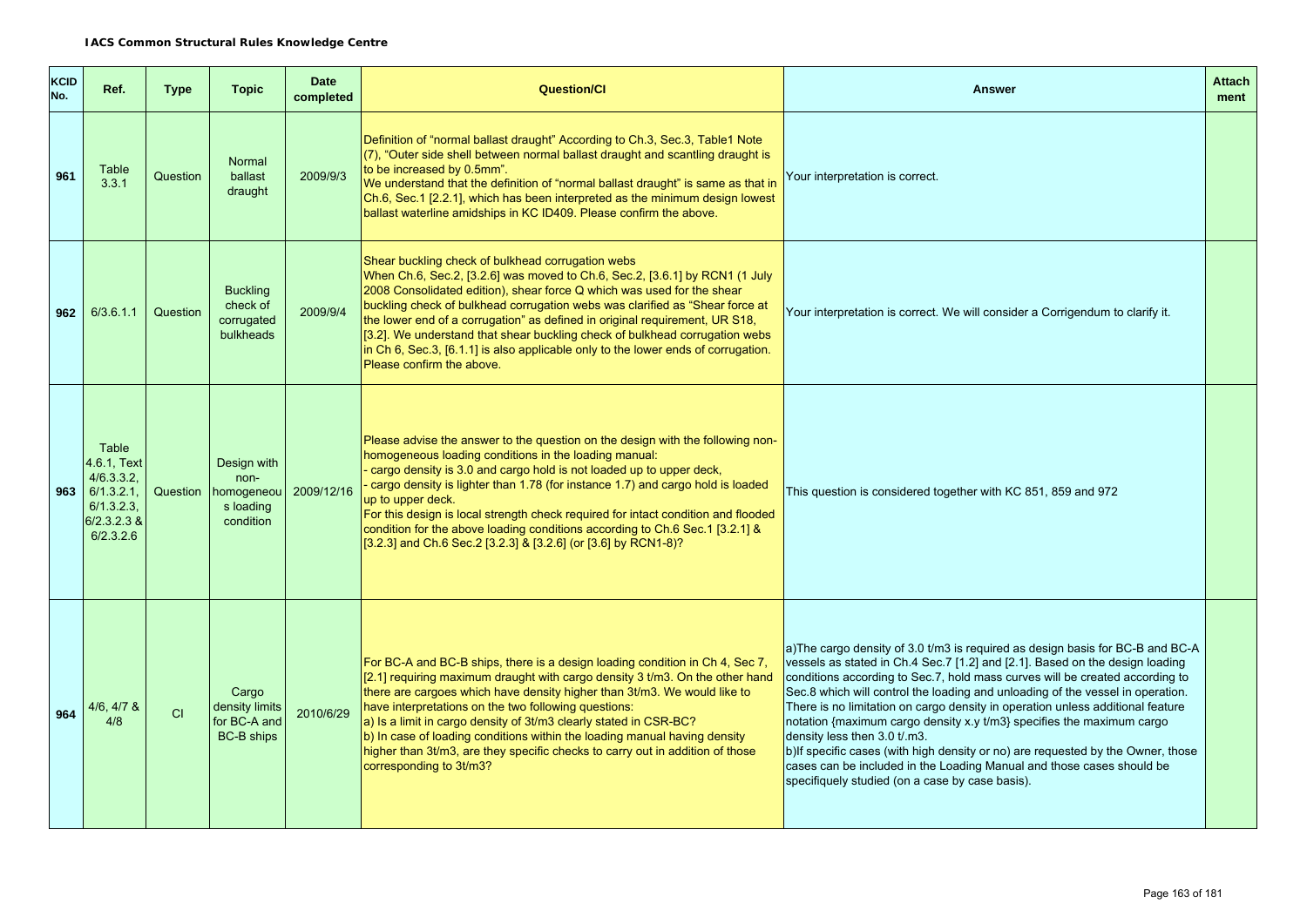| <b>KCID</b><br>No. | Ref.            | <b>Type</b> | <b>Topic</b>                                 | <b>Date</b><br>completed | <b>Question/Cl</b>                                                                                                                                                                                                                                                                                                                                                                                                                                                                                                                                                                                                                                                                                                                                                                                                                                                | <b>Answer</b>                                                                                                                                                                                                  | <b>Attach</b><br>ment |
|--------------------|-----------------|-------------|----------------------------------------------|--------------------------|-------------------------------------------------------------------------------------------------------------------------------------------------------------------------------------------------------------------------------------------------------------------------------------------------------------------------------------------------------------------------------------------------------------------------------------------------------------------------------------------------------------------------------------------------------------------------------------------------------------------------------------------------------------------------------------------------------------------------------------------------------------------------------------------------------------------------------------------------------------------|----------------------------------------------------------------------------------------------------------------------------------------------------------------------------------------------------------------|-----------------------|
| 966<br>attc        | Table<br>11.3.1 | <b>RCP</b>  | Structural<br>testing of<br>ballast holds    | 2009/9/11                | Structural Testing Requirements of CSR Rules for Bulk Carriers as applied to<br><b>Ballast Holds</b><br>LR Ship Rules; Part 3; Chapter 1; Section 8; Table 1.8.1 requires structural<br>testing of the water ballast holds in bulk carriers with the head, not less than,<br>up to the top of the hatch coaming.<br>CSR Rules for BC; Ch. 11; Section 3.1; Table 1 requires structural testing to<br>the greater of the head of water up to the top of overflow or 0.90 m head of<br>water above top of hatch. Excluding bulk carriers under 90 m in length, all new<br>bulk carriers will now be designed against these CSR Rules. Weather tight<br>hatch cover seals for floodable cargo holds, are not suitable to retain a head of<br>water, without leakage, so the application of the CSR Rule requirement can<br>cause confusion for owners and shipyards. | Table 11.3.1, which comes from UR S14, is kept as it is until UR S14 is<br>lamended.                                                                                                                           | Y                     |
|                    |                 |             |                                              |                          | We believe this testing should be carried out to the top of the hatch coaming<br>with the hatch covers in place. Therefore we recommend that the text of the<br>CSR Rules for structural testing of the Ballast Hold in Bulk Carriers is<br>amended in accordance with IACS Guidelines for Procedures of Testing<br>Tanks and Tight Boundaries:<br>CSR Rules for BC, Chapter 11, Section 3.1, Table 1 should be amended to :-<br>"The greater of - top of the overflow, or - top of cargo hatch coaming"<br>Note 2 to this table should also be amended in the final sentence to "in holds"<br>for liquid cargo or ballast with large hatch covers, the highest point of tanks is<br>to be taken at the top of the hatch coaming."                                                                                                                                |                                                                                                                                                                                                                |                       |
| 968                | 6/3.1.1.2       | Question    | Flooding<br>requirements<br>of CSR<br>bulker | 2010/9/2                 | Buckling check is required for longitudinal members in intact condition only.<br>Please explain how the buckling requirement of URS17 (axial buckling<br>according to URS11) is satisfied for at lease BC-A and BC-B ships.                                                                                                                                                                                                                                                                                                                                                                                                                                                                                                                                                                                                                                       | According to KC 460, the buckling check is covered by HULS.<br>Further consideration including the necessity of additional buckling check in<br>flooded condition will be requested to the Harmonization Team. |                       |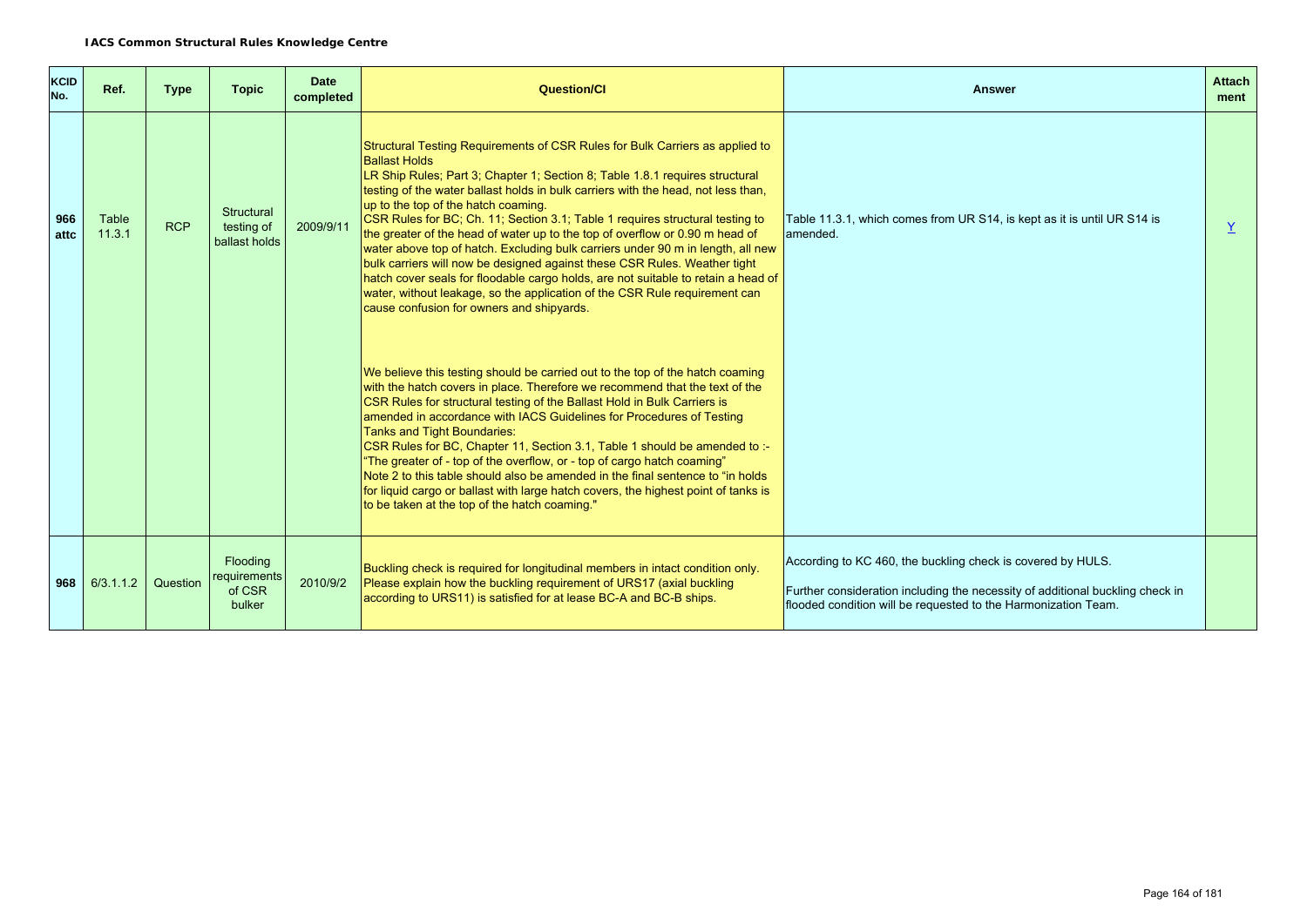| <b>KCID</b><br>No. | Ref.      | <b>Type</b> | <b>Topic</b>                                                   | <b>Date</b><br>completed | <b>Question/CI</b>                                                                                                                                                                                                                                                                                                                                                                                                                                                                                                                                                                                                                                                                                                                                     | <b>Answer</b>                                                                                                                                               | <b>Attach</b><br>ment |
|--------------------|-----------|-------------|----------------------------------------------------------------|--------------------------|--------------------------------------------------------------------------------------------------------------------------------------------------------------------------------------------------------------------------------------------------------------------------------------------------------------------------------------------------------------------------------------------------------------------------------------------------------------------------------------------------------------------------------------------------------------------------------------------------------------------------------------------------------------------------------------------------------------------------------------------------------|-------------------------------------------------------------------------------------------------------------------------------------------------------------|-----------------------|
| 970                | 9/2.4.2.3 | Question    | <b>Net</b><br>thickness of<br>web of<br>ordinary<br>stiffeners | 2010/3/30                | CSR BC Ch.9 Sec.2 [4.2.3]<br><b>IQUOTE1</b><br>The net thickness of the web of ordinary stiffeners, in mm, is to be not less<br>than the greater of:<br>$\cdot$ t = 3.0 + 0.015L2<br>• 40% of the net required thickness of the attached plating, to be determined<br>according to [4.1].<br><b>IUNQUOTE1</b><br>The requirements of the net thickness of plating according to [4.1] only include<br>the requirements of net minimum thickness, net thickness under intact<br>conditions and net thickness under testing conditions. We think the net<br>thickness requirement under flooded conditions, to be determined according to<br>[1.1.2], should be considered for the net required thickness of the attached<br>plating.<br>Please consider. | Your understanding is correct.<br>40% of the net required thickness of the attached plating, to be determined<br>$\sqrt{a}$ according to [1.1.2] and [4.1]. |                       |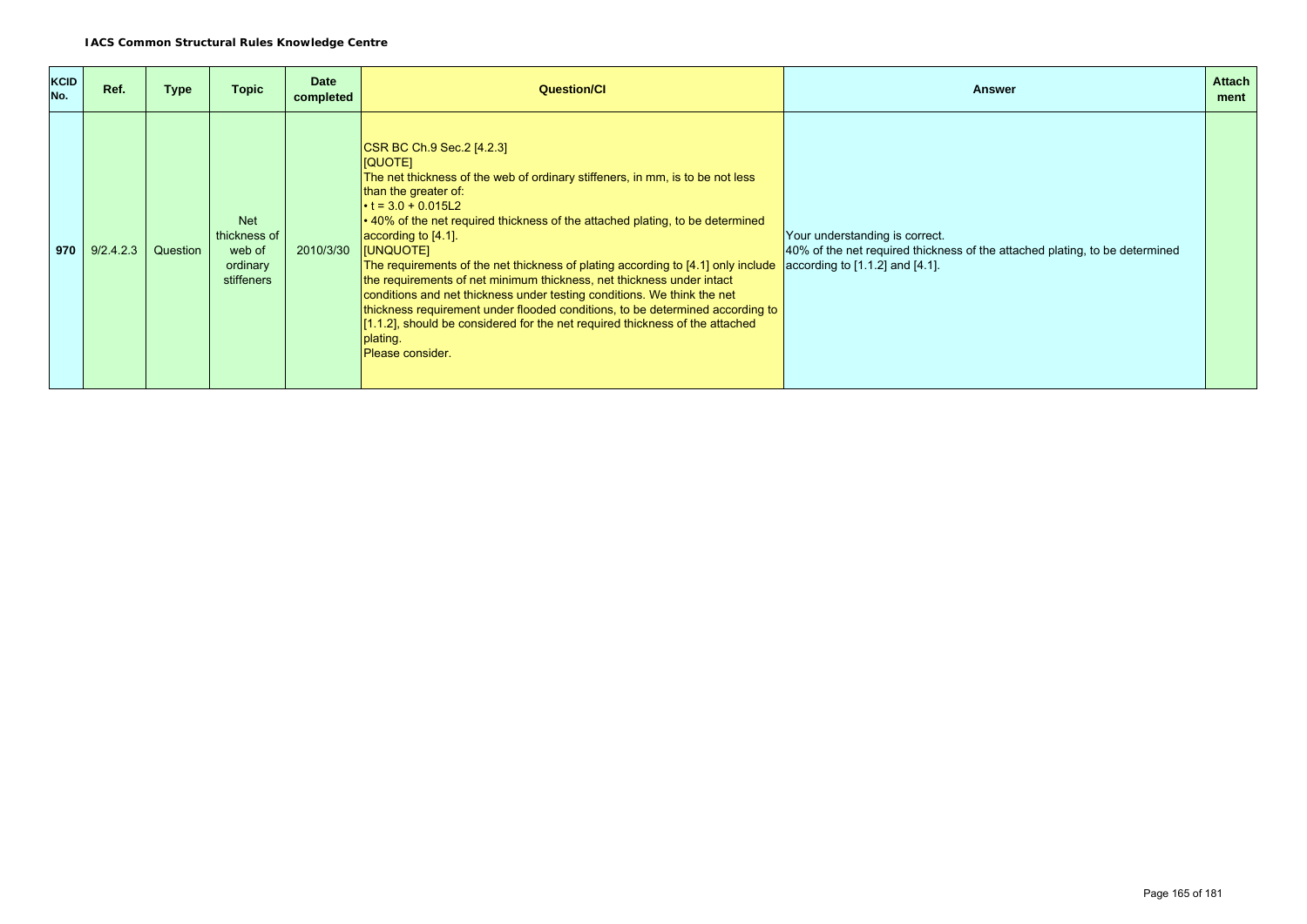| <b>KCID</b><br>No. | Ref.                                            | <b>Type</b> | <b>Topic</b>                                        | <b>Date</b><br>completed | <b>Question/Cl</b>                                                                                                                                                                                                                                                                                                                                                                                                                                                                                                                                       | <b>Answer</b>                                                                                                                                                                                                                                                                    | <b>Attach</b><br>ment |
|--------------------|-------------------------------------------------|-------------|-----------------------------------------------------|--------------------------|----------------------------------------------------------------------------------------------------------------------------------------------------------------------------------------------------------------------------------------------------------------------------------------------------------------------------------------------------------------------------------------------------------------------------------------------------------------------------------------------------------------------------------------------------------|----------------------------------------------------------------------------------------------------------------------------------------------------------------------------------------------------------------------------------------------------------------------------------|-----------------------|
| 971                | $9/1.4.3.3 \&$<br>9/2.4.2.3                     | Question    | stiffeners                                          | 2009/10/27               | CSR BC Ch.9 Sec.1 [4.3.3] and Sec.2 [4.2.3].<br><b>IQUOTE1</b><br>The net dimensions of ordinary stiffeners are to comply with the requirement in<br>Ch 6, Sec 2, [2.2.2] and [2.3].<br>[UNQUOTE]<br>We think the reference to [2.2.2] should be corrected to [2.2.3]. Please<br>consider.                                                                                                                                                                                                                                                               | The reference number of the last sentences of Ch9 Sec1, 4.3.3 and Ch9<br>Sec2, 4.2.3 should be as follows: "The net dimensions of ordinary stiffeners<br>are to comply with the requirement in Ch 6 Sec 2, [2.2.3] and [2.3]." This will<br>be corrected in the next corrigenda. |                       |
| 972                | 6/4.4.1.1                                       | Question    | Loads on<br>pillars                                 | 2010/3/8                 | There is only the formula about critical column buckling stress of pillars but no<br>clear interpretation on how to calculate the loads on pillars in CSR BC 6/4.4.1.<br>According to our experiences, the loads on pillars are similar between BC and<br>OT, so we think a similar design load for pillar scantling calculation as 8/3.9.5<br>in CSR OT should be provided.                                                                                                                                                                             | We will consider a Rule Change to include a design load for pillar scantling<br>calculation similar to CSR OT                                                                                                                                                                    |                       |
| 973                | <b>Bulker</b><br>5/App.1<br>Tanker<br>9/1.1.1.2 | Question    | Hull girder<br>ultimate<br>strength                 | 2010/10/12               | With respect to hull girder ultimate strength<br>1. The scantling requirements by hull girder ultimate strength are to be applied<br>within 0.4L amidships in 9/1.1.1.2 of CSR OT. For CSR BC, It is noted that the<br>normal stresses are to be checked within L, please clarify whether the<br>scantling requirements by hull girder ultimate strength are to be applied within<br>L in CSR BC or not.<br>2. Our understanding is that the modifications to CH5/Appendix 1 in bulker<br>rcn1 to July 08 are also applicable to CSR OT, please confirm. | 1. This issue will be submitted to the Harmonisation teams.<br>2. We confirm the modifications to CH5/Appendix 1 in CSR/Bulk Carrier RCN1<br>to July 08 are also applicable to CSR OT. The Rules will be amended to<br>incorporate those modifications.                          |                       |
| 974                | 6/1.3.2.3<br>bis1                               | Question    | <b>Net</b><br>thickness of<br>stool side<br>plating | 2010/3/8                 | Our understanding is that the following sentence in 6/1.3.2.3 bis1 of CSR BC<br>is only applicable to upper stool, please confirm.<br>[QUOTE]<br>The net thickness of the lower portion of stool side plating is to not be less<br>than 80% of the upper part of the bulkhead plating required by [3.2.3], as<br>applicable, whichever is the greater, where the same material is<br>used.[UNQUOTE]                                                                                                                                                      | Yes, your understanding is correct. We will consider a corrigenda to clarify<br>this.                                                                                                                                                                                            |                       |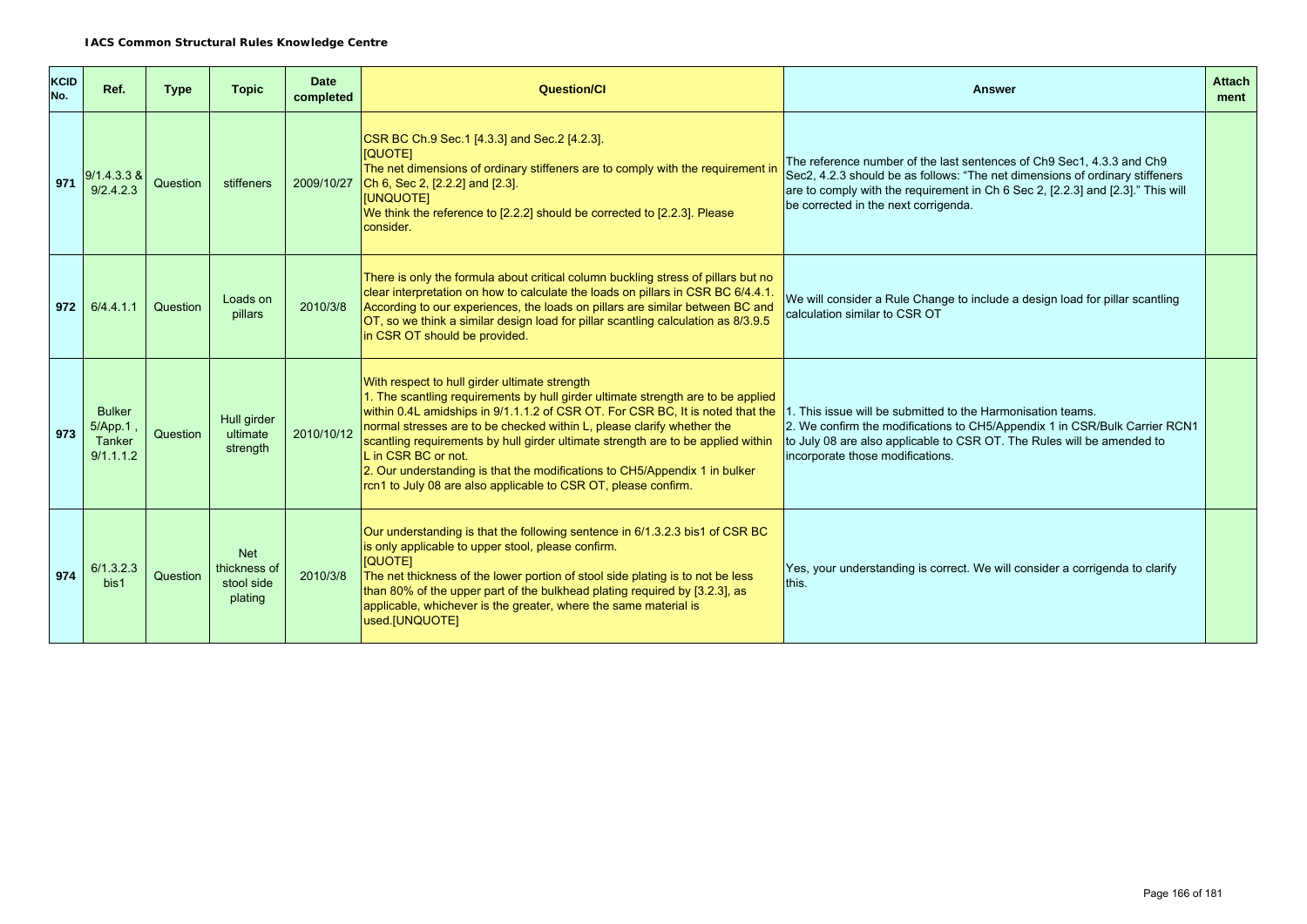| <b>KCID</b><br>No. | Ref.              | <b>Type</b>               | <b>Topic</b>                                                              | <b>Date</b><br>completed | <b>Question/Cl</b>                                                                                                                                                                                                                                                                                                                                                                                                                                                                                                                                                                                                                                                                                                                                                                                                                                                                                                                                                | <b>Answer</b>                                                                                                                                                                                                                                                                                                                                                                                                                 | <b>Attach</b><br>ment |
|--------------------|-------------------|---------------------------|---------------------------------------------------------------------------|--------------------------|-------------------------------------------------------------------------------------------------------------------------------------------------------------------------------------------------------------------------------------------------------------------------------------------------------------------------------------------------------------------------------------------------------------------------------------------------------------------------------------------------------------------------------------------------------------------------------------------------------------------------------------------------------------------------------------------------------------------------------------------------------------------------------------------------------------------------------------------------------------------------------------------------------------------------------------------------------------------|-------------------------------------------------------------------------------------------------------------------------------------------------------------------------------------------------------------------------------------------------------------------------------------------------------------------------------------------------------------------------------------------------------------------------------|-----------------------|
| 975                | 6/1.3.2.3<br>bis2 | Question                  | Thickness &<br>material<br>requirements<br>for<br>corrugated<br>bulkheads | 2010/3/8                 | Rule Ref.: CSR BC 6/1.3.2.3 bis2<br>[QUOTE]<br>The net thickness and material of the supporting floors and pipe tunnel beams<br>of corrugated bulkhead, when no stool is fitted, are to be not less than those of<br>the corrugation flanges required by [3.2.3].<br>When a lower stool is fitted, the net thickness of supporting floors are to be not<br>less than that of the stool side plating required by the first sentence of [3.2.2].<br><b>[UNQUOTE]</b><br>[3.2.2] and [3.2.3] are requirements of flooding condition, which are<br>inconsistent with KC ID210 as followers:<br><b>QUOTE: KC ID210</b><br>In applying this requirement 6.4.2, the net thickness and, material properties<br>required for the bulkhead plating, or when a stool is fitted, of the stool side<br>plating mean that they are required by the scantling requirement except for the<br>grab loading and under flooded condition.<br><b>UNQUOTE</b><br>Please clarify above. | We agree that the reply to KC 210 is inconsistent to the original requirements<br>of IACS UR S18 which reads; "the thickness and material properties of the<br>supporting floors are to be at least equal to those provided for the corrugation<br>flanges." Only requirement for GRAB notation should be excluded. It was also<br>the original intention of KC210.<br>Reference is made to KC 918 for additional information |                       |
| 977                | 5/1.3             | Question                  | Application<br>of shear<br>stress check                                   | 2010/3/12                | From Ch.5 Sec.1 [3], we know that the check of normal stress apply along the<br>scantling length of the hull girder. How about the application of shear stress<br>check and permissible still water shear force? Do they also apply along the<br>scantling length? Please clarify.                                                                                                                                                                                                                                                                                                                                                                                                                                                                                                                                                                                                                                                                                | The check of shear stress and permissible still water shear force apply along<br>the scantling length of the hull girder.<br>A corrigenda will be considered to clarify this.                                                                                                                                                                                                                                                 |                       |
| 978                | Table<br>3.3.1    | Interpretati<br><b>on</b> | Corrosion<br>addition for<br>lower stool                                  | 2010/3/30                | Ch3 Sec3 Table 1, Corrosion addition for lower stool<br>Reference is made to KC 243. The corrosion addition for hopper plating is<br>smaller than for the lower stool plating. Our understanding is that the reason<br>for this difference is that the hopper plating is cooled down by the ballast water<br>inside in ballast conditions. The lower stool is normally void, so the lower stool<br>plating will not experience the same cooling effect.<br>Based on the above, it seems reasonable to apply tc=3.7 mm instead of<br>tc=5.2 mm to the lower stool plating if the stool is arranged as ballast water<br>tank. Please confirm our interpretation.                                                                                                                                                                                                                                                                                                    | We agree with your interpretation.                                                                                                                                                                                                                                                                                                                                                                                            |                       |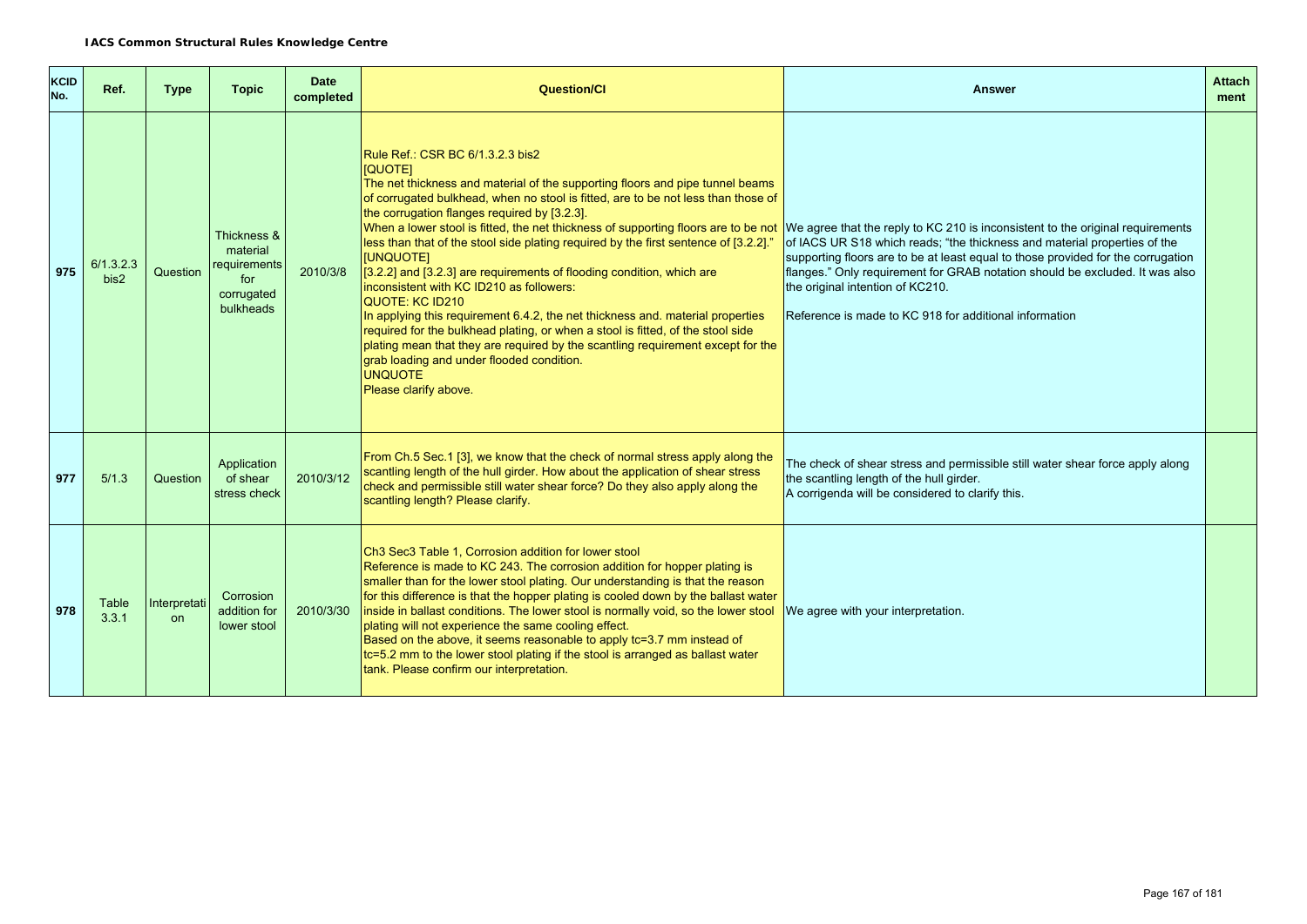| <b>KCID</b><br>No. | Ref.             | <b>Type</b>               | <b>Topic</b>                                                 | <b>Date</b><br>completed | <b>Question/Cl</b>                                                                                                                                                                                                                                                                                                                                                                                                                                                                                                                                                                                                                                                                                                                                         | Answer                                                                                                                                                                                                                                                                                                                     | <b>Attach</b><br>ment |
|--------------------|------------------|---------------------------|--------------------------------------------------------------|--------------------------|------------------------------------------------------------------------------------------------------------------------------------------------------------------------------------------------------------------------------------------------------------------------------------------------------------------------------------------------------------------------------------------------------------------------------------------------------------------------------------------------------------------------------------------------------------------------------------------------------------------------------------------------------------------------------------------------------------------------------------------------------------|----------------------------------------------------------------------------------------------------------------------------------------------------------------------------------------------------------------------------------------------------------------------------------------------------------------------------|-----------------------|
|                    | 980 $12/1.2.1.3$ | Interpretati<br><b>on</b> | Applicability<br>of GRAB<br>requirement                      |                          | In a bulk carrier having a ship length of around 160m, lower stools may not be<br>fitted below transverse bulkheads and corrugation may be fitted directly on the<br>linner bottom.<br>In such cases, the GRAB requirement in Ch.12 Sec.1, [2.1.3] is applicable to<br>the lower part of the corrugated bulkhead up to 3m above the inner bottom.<br>2010/8/20 However, grab configurations do not come into contact with such corrugation<br>webs because the width and depth of corrugations are always smaller than<br>those of grab appliances (i.e. less than 1m).<br>We are of the opinion that the GRAB requirement is only applicable to the<br>faces of such corrugations.<br>Please confirm.                                                     | We agree that the grab requirement is only applicable to the faces of<br>corrugations. We will consider a corrigenda to clarify this.                                                                                                                                                                                      |                       |
| 982                | 1/1.1.1.6        | <b>CI</b>                 | Definition of<br>"assigned<br>freeboard"                     | 2010/6/29                | Ch 4 Sec. 7, 1.2.3 specifies that "the maximum loading condition draught is to<br>be taken as the moulded summer load line draught."<br>In the above context, Ch1 Sec1, 1.1.6 defines that "the scantling draught<br>considered when applying the present Rules is to be not less than that<br>corresponding to the assigned freeboard." We understand that the term<br>"assigned freeboard" means the moulded summer load line draught.<br>On the other hand, we understand that the draught of ships to which timber<br>freeboards are assigned corresponds to the loading condition of timber, and<br>that the requirements of the individual Classification Society may apply to this<br>draught.<br>Please confirm that our understanding is correct. | Your understanding is correct.<br>The term "assigned freeboard" means the moulded summer load line draught.<br>The draught of ships to which timber freeboards are assigned corresponds to<br>the loading condition of timber, and the requirements of the individual<br>Classification Society may apply to this draught. |                       |
| 983                | 4/3.             | Question                  | Longitudinal<br>strength<br>check at<br>flooded<br>condition | 2010/3/16                | The query is regarding Chapter 4- Section 3 of CSR for Bulk Carriers, i.e.<br>Longitudinal Strength Check at Flooded condition.<br>1. Do we have to assume structural damage to the Hull in this case?<br>2. Or, is it the water ingress from the deck through the Hatch?<br>3. Please explain if we have to consider the damage from side or the water<br>ingress from top, which results only in hold flooding.                                                                                                                                                                                                                                                                                                                                          | For Ch.4 Sec3, Longitudinal Strength Check at Flooded condition, water<br>ingress of the cargo hold is assumed without any structural damage or filling of<br>adjacent compartments.                                                                                                                                       |                       |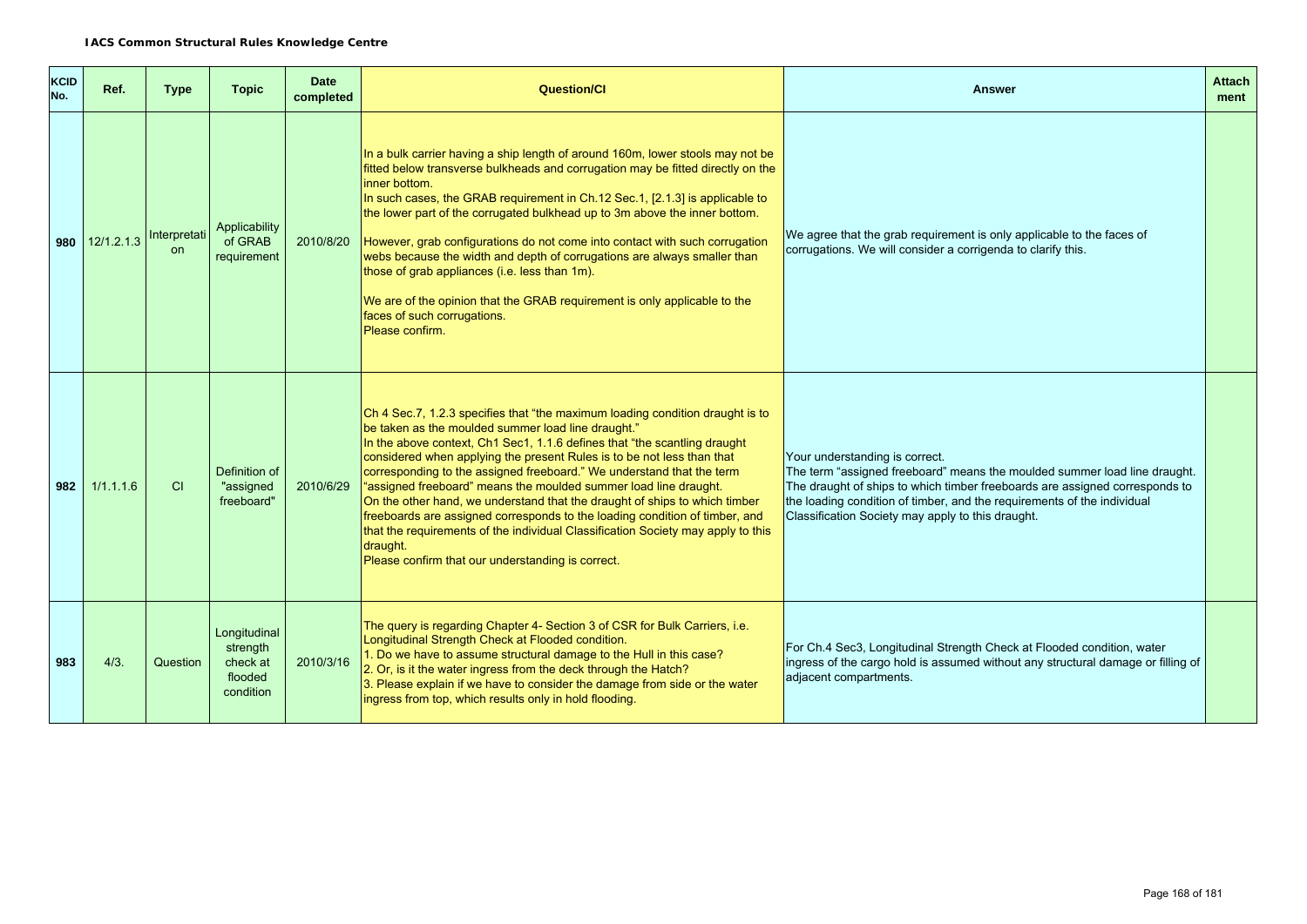| <b>KCID</b><br>No. | Ref.                              | <b>Type</b> | <b>Topic</b>                                       | <b>Date</b><br>completed | <b>Question/Cl</b>                                                                                                                                                                                                                                                                                                                                                                                                                                                                                                                                                                                                                                                                                                                                                                                                                                                                                                                                                                                                                      | <b>Answer</b>                                                                                                                                                                                                                                                                                                                                                                                                          | <b>Attach</b><br>ment |
|--------------------|-----------------------------------|-------------|----------------------------------------------------|--------------------------|-----------------------------------------------------------------------------------------------------------------------------------------------------------------------------------------------------------------------------------------------------------------------------------------------------------------------------------------------------------------------------------------------------------------------------------------------------------------------------------------------------------------------------------------------------------------------------------------------------------------------------------------------------------------------------------------------------------------------------------------------------------------------------------------------------------------------------------------------------------------------------------------------------------------------------------------------------------------------------------------------------------------------------------------|------------------------------------------------------------------------------------------------------------------------------------------------------------------------------------------------------------------------------------------------------------------------------------------------------------------------------------------------------------------------------------------------------------------------|-----------------------|
| 987<br>attc        | 4/7.3.6.1&<br>$3.$ Fig.<br>4.A1.1 | <b>RCP</b>  | Harbour<br>mass curves<br>for BC-A<br>loaded holds | 2010/3/16                | We have found that the CSR-BC is unclear about how to construct the mass<br>curve for the harbour condition for loaded holds.<br>Please refer to the attached sketch<br>Ch 4, Sect 7, 3.6.1 results in line 1 (red).<br>Ch 4, Sect 7, 3.6.3 results in line 2 (blue).<br>Depending on the geometry of the vessel, Ch 4, Sect 7, 3.6.3 may result in<br>line 3 (green).<br>Ch 4, Appendix 1, Figure 1 (a) results in line 4 (black).<br>Various arguments can be made to support the construction of each line.<br>Line 1 comes from a load condition that has been analysed for the design and<br>is therefore well supported.<br>Lines 2 and 3 are based on a simple empirical formula within the Rules. We<br>are not aware of cases of double bottom failure within harbour for UR S25<br>ships, hence the empirical formula appears valid. However, where the vessel<br>geometry produces line 3, rather than line 2, their would be a good case for<br>increasing the harbour maximum to line 1, which is verified by calculation. | Ch.4 Sec.7 [3.6.1] and [3.6.3] are both valid and acceptable hence the final<br>curve (upper limit) should be larger of the two curves. We agree that Fig.1 (a)<br>should be corrected as suggested (Line 2) based on [3.6.3].                                                                                                                                                                                         | $\overline{X}$        |
|                    |                                   |             |                                                    |                          | Line 4 is not backed by text in Ch 4, Sect 7 and I suggest that the labelling of<br>Appendix 1, Figure 1 (a) is incorrect and that the brackets should be removed<br>so that "1.15(MHD+0.1MH)" becomes "1.15MHD+0.1MH".<br>Could this please be investigated with a view to IACS placing an interpretation<br>on the Knowledge Centre and/or issuing a Rule Corrigenda item.<br>Please also note this should be considered in conjunction with KC item 633<br>which is under study by IACS.                                                                                                                                                                                                                                                                                                                                                                                                                                                                                                                                             |                                                                                                                                                                                                                                                                                                                                                                                                                        |                       |
| 995                | 4/5.2.1.1                         | CI          | FE cargo<br>hold model -<br>weather<br>loads       | 2010/5/7                 | Ch. 4, Sec. 5, Para. 2.1.1 states: "The external pressures on exposed decks<br>are to be applied for the LOCAL SCANTLING CHECK of the structures on<br>exposed deck but -----" This is under Para. 2.1 "General" and, therefore, Para.<br>2.2 Load cases H1, H2, F1 and F2" and Para. 2.3 "Load cases R1, R2, P1 and<br>P2" are controlled by Para. 2.1. In addition, the weather loads require to be<br>applied to the structures on exposed deck only. Please clarify if the weather<br>loads need to be applied to the FE cargo hold model or not?                                                                                                                                                                                                                                                                                                                                                                                                                                                                                   | Yes, the weather loads shall be applied to FE cargo hold model. In order to<br>clarify the Rules, the relevant paragraph is suggested to be modified as "The<br>external pressures on exposed decks are to be applied for the scantling check<br>of the structures on exposed deck but not applied for fatigue strength<br>assessment." (local removed from the sentence)<br>This will be done in the next Corrigenda. |                       |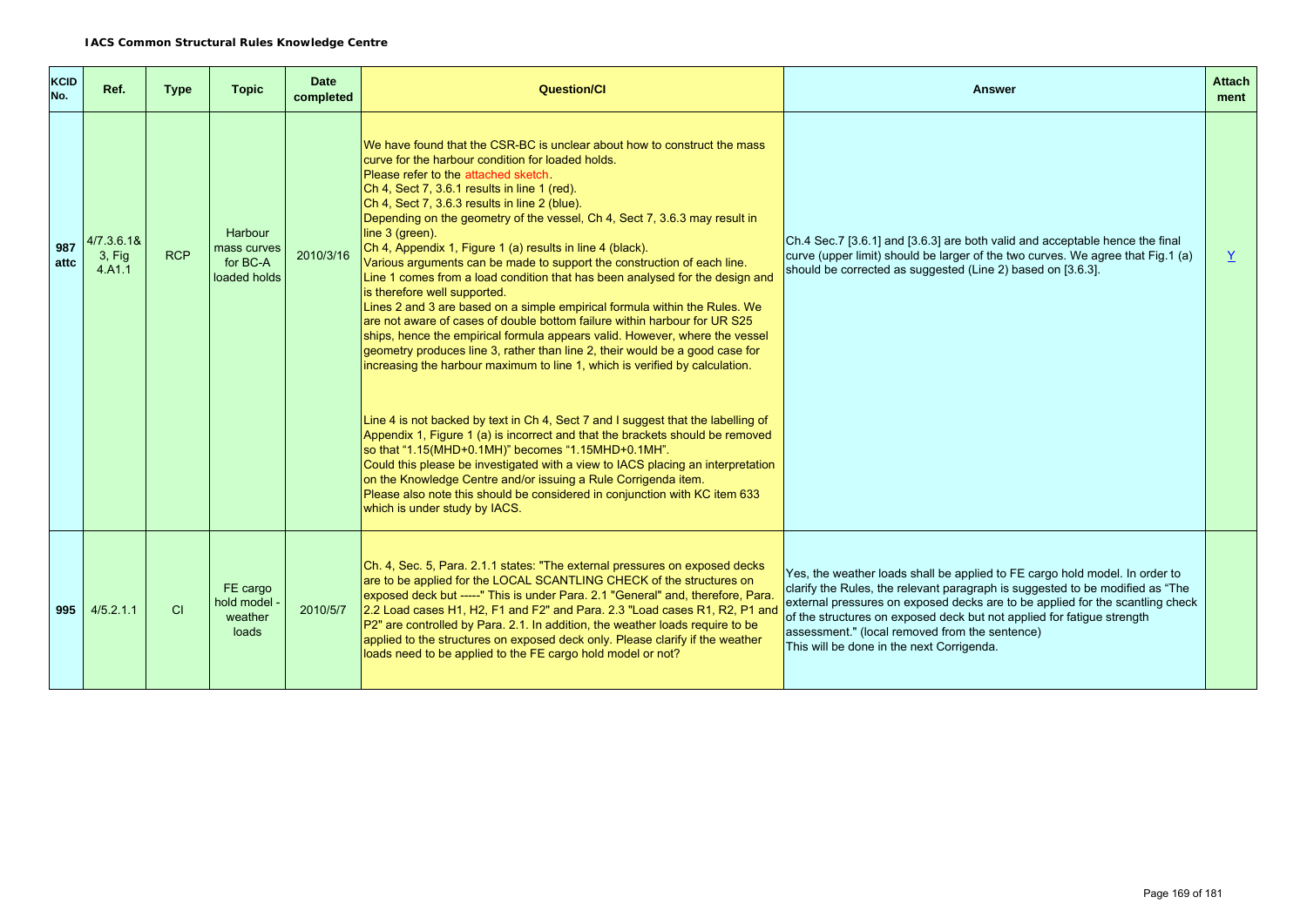| <b>KCID</b><br>No. | Ref.           | <b>Type</b>               | <b>Topic</b>                                          | <b>Date</b><br>completed | <b>Question/Cl</b>                                                                                                                                                                                                                                                                                                                                                                                                                                                                                                                                                                                                                                                                                                                                                                                                                      | <b>Answer</b>                                                                                                                                                                                                                                                                                                                                                                                                                                                                                  | <b>Attach</b><br>ment |
|--------------------|----------------|---------------------------|-------------------------------------------------------|--------------------------|-----------------------------------------------------------------------------------------------------------------------------------------------------------------------------------------------------------------------------------------------------------------------------------------------------------------------------------------------------------------------------------------------------------------------------------------------------------------------------------------------------------------------------------------------------------------------------------------------------------------------------------------------------------------------------------------------------------------------------------------------------------------------------------------------------------------------------------------|------------------------------------------------------------------------------------------------------------------------------------------------------------------------------------------------------------------------------------------------------------------------------------------------------------------------------------------------------------------------------------------------------------------------------------------------------------------------------------------------|-----------------------|
| 998<br>attc        | 12/1.2.1.3     | Interpretati<br><b>on</b> | Applicability<br>of GRAB<br>requirement               | 2010/8/4                 | In a bulk carrier having ship length of 160m around, lower stools may not be<br>fitted below transverse bulkheads and corrugation may be fitted on inner<br>bottom directly.<br>In such cases, GRAB requirement in Ch.12 Sec.1, [2.1.3] is applicable to the<br>lower part of corrugated bulkhead up to 3m above inner bottom.<br>However, GRAB will not contact such corrugation webs due to their<br>configuration as follows;<br>- corrugation width and depth are less than 1m, and;<br>- corrugation flanges and webs are perpendicular to each other.<br>Please refer to an arrangement of such a bulk carrier as attached.<br>We are of the opinion that GRAB requirement is not applicable to corrugation<br>webs.<br>Please confirm it.                                                                                        | Grab requirements are not applicable to web of corrugations.                                                                                                                                                                                                                                                                                                                                                                                                                                   | $\overline{X}$        |
| 999<br>attc        | 8/4.2.3.4      | Question                  | Calculation<br>of stress due<br>to liquid<br>pressure |                          | With respect to Ch.8 Sec.4 [2.3.4]<br>1. Please specify the definition of the tank top longitudinals in the sentence "<br>no inertial pressure is considered for the tank top longitudinals".<br>$2.$ When calculate the inertial liquid pressure pBW, ij(k), SF for full-filled tank or<br>half-filled tanker, the coordinates of the calculation point taken at the liquid<br>surface should be clarified.                                                                                                                                                                                                                                                                                                                                                                                                                            | A1 "the tank top longitudinals" in Ch.8/Sec.4/[2.3.4] mean the longitudinals on<br>the top structure of the tank.<br>A2 For the half-filled tanker, when calculating the inertial liquid pressure<br>pBW,ij(k), z=z_SF, y=y coordinate of the calculation point of the longitudinal<br>stiffener.<br>xB, yB and zB are considered in A4 of KC #359                                                                                                                                             | Y                     |
| 1001               | 9/1.7          | Q&A                       | Forecastle<br>requirements                            | 2010/5/12                | CSR BC Ch.1 Sec.4 [3.13.1]<br>[QUOTE]<br>Ref. ILLC, as amended (Resolution MSC.143(77) Reg. 3(10,g))<br>A forecastle is a superstructure which extends from the forward perpendicular<br>aft to a point which is forward of the after perpendicular. The forecastle may<br>originate from a point forward of the forward perpendicular.<br>[UNQUOTE]<br>From the above definition, a forecastle is defined as a superstructure, but the<br>requirements of forecastle are given in Ch.9 Sec.1 Fore Part.<br>We propose that<br>1. The requirements of forecastle given in Ch.9 Sec. 1 Fore Part should be<br>transferred to Ch.9 Sec.4 Superstructures and Deckhouses.<br>2. The requirements of forecastle structure, such as forecastle deck, supporting<br>member, ordinary stiffener and etc., should be added.<br>Please consider. | 1. The requirements of forecastle given in Ch.9 Sec. 1 Fore Part should be<br>transferred to Ch.9 Sec.4 Superstructures and Deckhouses.<br>This will be considered in the next Corrigenda.<br>2. The requirements of forecastle structure, such as forecastle deck,<br>supporting member, ordinary stiffener and etc., should not be included. A<br>reference of the forecastle to bow flare reinforcement in Ch.9 Sec.1 should be<br>made.<br>This will be considered in the next Corrigenda. |                       |
|                    | 1003 9/1.5.2.1 | Question                  | intermediate<br>longitudinal                          | 2009/12/16               | For clarity, please give the definition of intermediate longitudinal, referred in<br>Ch.9 Sec.1 [5.2.1].                                                                                                                                                                                                                                                                                                                                                                                                                                                                                                                                                                                                                                                                                                                                | Intermediate longitudinals (additional stiffeners) are stiffeners installed in the<br>spacing between ordinary stiffeners (so the stiffener spacing is halved).                                                                                                                                                                                                                                                                                                                                |                       |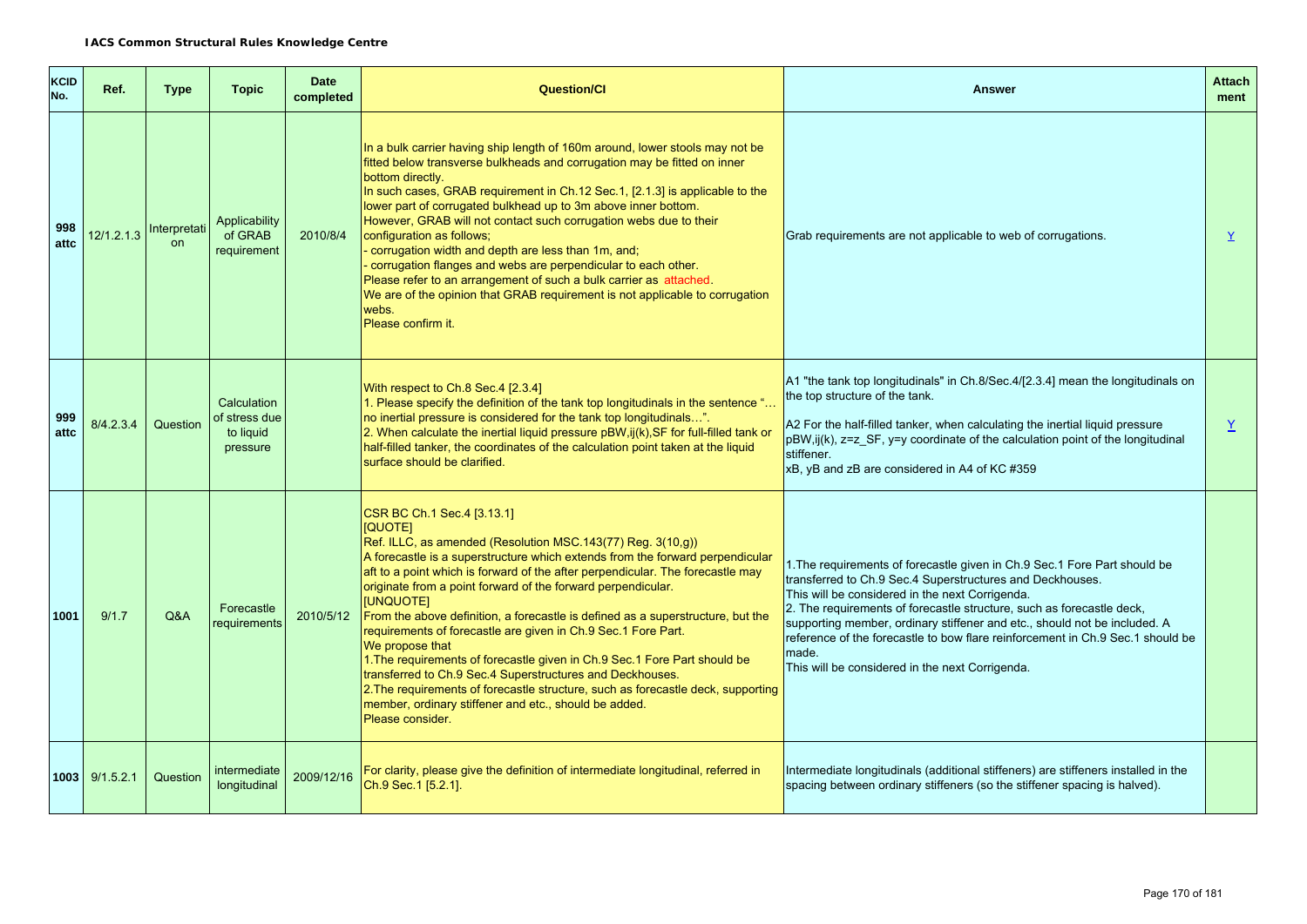| <b>KCID</b><br>No. | Ref.             | <b>Type</b>               | <b>Topic</b>                                              | <b>Date</b><br>completed | <b>Question/CI</b>                                                                                                                                                                                                                                                                                                                                                                                                                                                                                                                                                                                                                                                                                                                                                                                                                                                                    | <b>Answer</b>                                                                                                                                                                                                                                   | <b>Attach</b><br>ment    |
|--------------------|------------------|---------------------------|-----------------------------------------------------------|--------------------------|---------------------------------------------------------------------------------------------------------------------------------------------------------------------------------------------------------------------------------------------------------------------------------------------------------------------------------------------------------------------------------------------------------------------------------------------------------------------------------------------------------------------------------------------------------------------------------------------------------------------------------------------------------------------------------------------------------------------------------------------------------------------------------------------------------------------------------------------------------------------------------------|-------------------------------------------------------------------------------------------------------------------------------------------------------------------------------------------------------------------------------------------------|--------------------------|
|                    | $1004$ 3/6.4.1.1 |                           | Question   bulb sections                                  | 2009/12/16               | In CSR BC, a bulb section may be taken as equivalent to an angle section,<br>which is defined in Ch.3 Sec.6 [4.1.1]. From our experience, for some kinds of<br>bulb sections, the section properties of bulb sections are comparable to those<br>of equivalent angle sections; for others, they are not.<br>For example: the inertial moment about the horizontal neutral axis of a bulb<br>200x10<br>1. Equivalent to an angle section, I=1019cm4.<br>2. Direct method. For Holland Profile, I=1017cm4.<br>For Russian Profile, I=1083cm4.<br>In CSR OT RCN2, the descriptive method, calculating the section properties of<br>a bulb section, is deleted, and a direct method should be adopted.<br>The two set of rules should be harmonized.                                                                                                                                      | Your comment is noted. Ch.3, Sec.6, [4.1.1] will be modified. The following<br>paragraph will be included in [4.1.1]: The sections properties of bulb profiles<br>should be determined by direct calculations. Otherwise [4.1.1 as it is now].  |                          |
| 1005               | 6/1              | Question                  | Yield<br>strength of<br>non-<br>rectangular<br><b>EPP</b> | 2010/10/20               | When assess the yield strength of non-rectangle EPP, such as EPP of<br>watertight transverse webs of wing tanks, how to measure the longer or<br>shorter side of EPP?                                                                                                                                                                                                                                                                                                                                                                                                                                                                                                                                                                                                                                                                                                                 | Since this issue involves both CSR BC and OT, it will be submitted to the<br>harmonization team.                                                                                                                                                |                          |
| 1006<br>attc       | 7/4.3.2          | Question                  | Hot spot<br>stress by<br>linear<br>interpolation          | 2010/1/18                | Rule Ref.: Text 7/4.3.2 (bulker)<br>How to obtain the hot spot stress by a linear extrapolation method is not<br>specified in the CSR BC. We find that there are several methods, as shown in<br>the attachment. Please confirm which one should be adopted.                                                                                                                                                                                                                                                                                                                                                                                                                                                                                                                                                                                                                          | The method to obtain hot spot stress by linear interpolation will be considered<br>during the Harmonization process between CSR OT and CSR BC. In the<br>mean time it may be left to the discretion of the individual class society             | $\mathbf{\underline{Y}}$ |
|                    | 1007 2/3.1.2.1   | Interpretati<br><b>on</b> | Safe access<br>to cargo<br>holds                          | 2010/2/1                 | Requirement in Ch 2, Sec 3, [1.2.1] mentions that "Safe access to cargo<br>holds, cofferdams, ballast tanks and other spaces in the cargo area are to be<br>direct from the open deck and " . In addition requirement in [1.2.3] states<br>that "Each cargo hold is to be provided with at least two means of access as<br>far apart as practicable. In general, these accesses are to be arranged<br>diagonally".<br>In case of a bulk carrier having a forecastle extending afterward the forward<br>bulkhead of forward cargo hold, the forward access may be arranged from the<br>main deck but inside forecastle spaces, which cannot be considered as being<br>from the "open deck"<br>Our interpretation is that such forward access is allowed provided that the<br>forecastle spaces are considered safe, i.e. not intended for the carriage of oil<br>or hazardous cargoes. | It is agreed that the forward access to the forward cargo hold may be<br>arranged from main deck inside forecastle spaces provided that those spaces<br>are considered safe, i.e. not intended for the carriage of oil or hazardous<br>cargoes. |                          |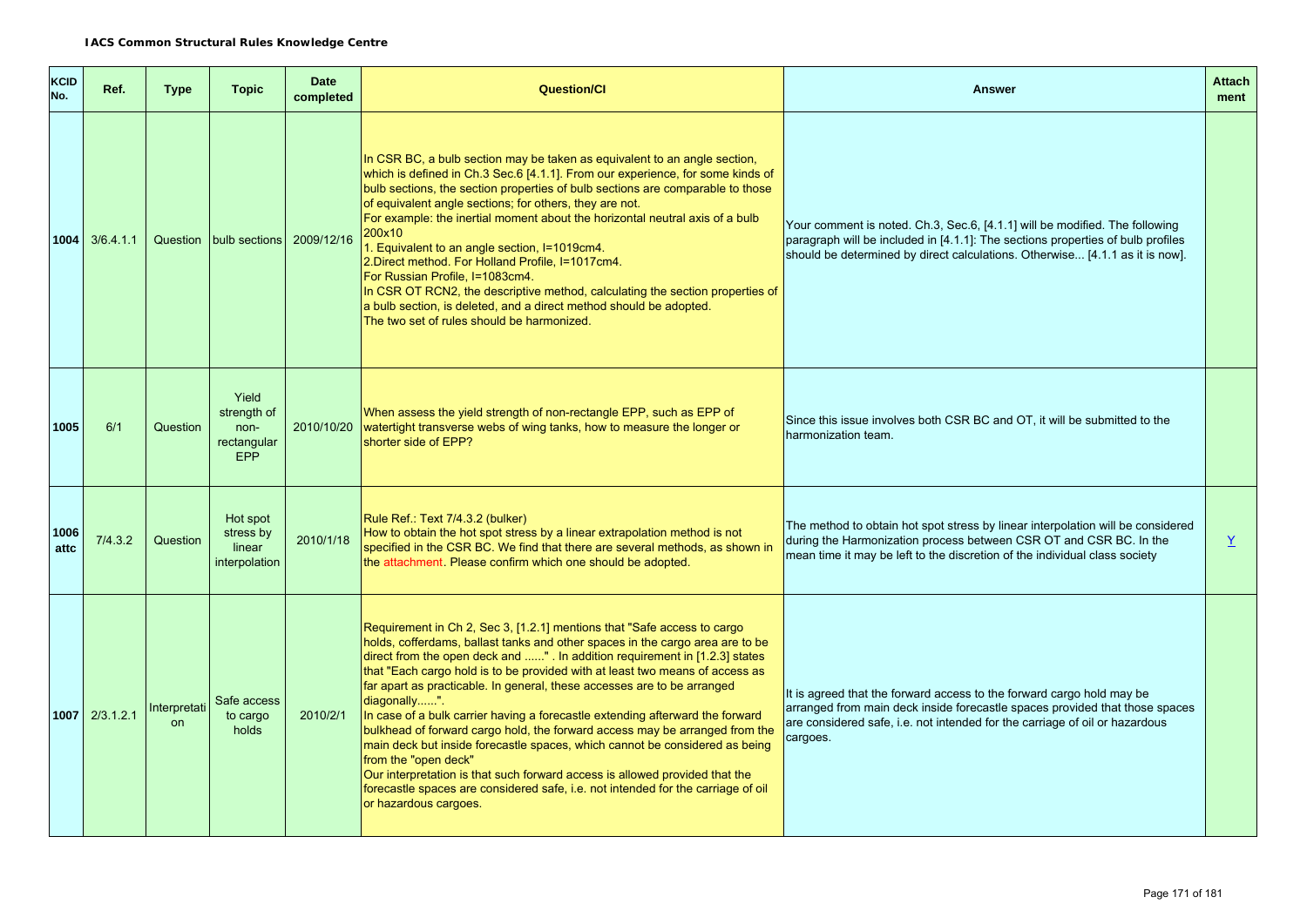| KCID<br>No. | Ref.                              | <b>Type</b> | <b>Topic</b>                                                        | <b>Date</b><br>completed | <b>Question/Cl</b>                                                                                                                                                                                                                                                                                                                                                                                                                                                                                                                                                                                                                                                                                                                                                                                                                                                                                                                                                                                                                                                                                                                                                                                                                                                    | <b>Answer</b>                                                                                                                                                               | <b>Attach</b><br>ment |
|-------------|-----------------------------------|-------------|---------------------------------------------------------------------|--------------------------|-----------------------------------------------------------------------------------------------------------------------------------------------------------------------------------------------------------------------------------------------------------------------------------------------------------------------------------------------------------------------------------------------------------------------------------------------------------------------------------------------------------------------------------------------------------------------------------------------------------------------------------------------------------------------------------------------------------------------------------------------------------------------------------------------------------------------------------------------------------------------------------------------------------------------------------------------------------------------------------------------------------------------------------------------------------------------------------------------------------------------------------------------------------------------------------------------------------------------------------------------------------------------|-----------------------------------------------------------------------------------------------------------------------------------------------------------------------------|-----------------------|
| 1009        | 2/3.2                             | <b>CI</b>   | Definition of<br>single side<br>and double<br>side bulk<br>carriers | 2010/1/18                | In Ch 2, Sec 3, [2], some requirements are applicable specifically to single<br>side bulk carriers (as in [2.9] and [2.11]) and some others are applicable to<br>double side bulk carriers (as in [2.8] and [2.10]).<br>There is no definition in CSR-BC on what is a single side bulk carrier and what<br>is a double side bulk carrier.<br>As these requirements are originally IMO requirements for means of access, it<br>is assumed that single side and double side bulk carriers are defined<br>according to SOLAS Ch XII/1. Please confirm this interpretation.<br>If this interpretation is correct, it should be convenient to add such definitions<br>In CSR-BC.                                                                                                                                                                                                                                                                                                                                                                                                                                                                                                                                                                                           | The proposed interpretation is correct. Definitions of single side and double<br>side bulk carriers will be added to CSR-BC, in accordance with those of<br>SOLAS Ch XII/1. |                       |
| 1012        | $9/2.4.3.1$ &<br><b>KC ID 896</b> | Q&A         | <b>Net</b><br>thickness of<br><b>PSMs</b>                           | 2010/5/12                | With reference to KC ID 896:<br>The answer to KC ID 896 is quoted below:<br>[Quote]<br>A1) Yes, deck PSM have to fulfill the requirements of Ch.6 Sec.4 considering<br>the loads defined in Ch.9 sec.2 [2.2], and in particular the minimum web<br>thickness defined in Ch.6 Sec.4 [1.5.1].<br>A2) No, the requirement for a minimum web thickness defined in Ch.9 Sec.2<br>[4.3.1] applies to all the PSM except those of the deck (see answer A1 herein).<br>A rule change will be issued for clarifying this.<br>[Unquote]<br>Ch.9 Sec.2 [4.3.1] only specifically mentions floors. No mention is made of any  implementation date will be decided by Hull Panel.<br>other PSM. However, Answer 2 (A2) goes beyond the scope of Ch.9 Sec.2<br>[4.3.1]. A2 implies that all PSM, except those decks, are required to apply the<br>formula given in 4.3.1. If A2 is applied, there will be a large impact on<br>scantlings.<br>In addition, we consider that a technical background clearly explaining the<br>difference between the minimum net thickness of deck PSMs and other PSMs<br>in the same space should be provided.<br>Therefore, please confirm the effective application date of KC ID 896 and if<br>necessary, please revise the answer to KC ID 896. | KC 896 is categorised as a Rule Change as defined in PR32, hence                                                                                                            |                       |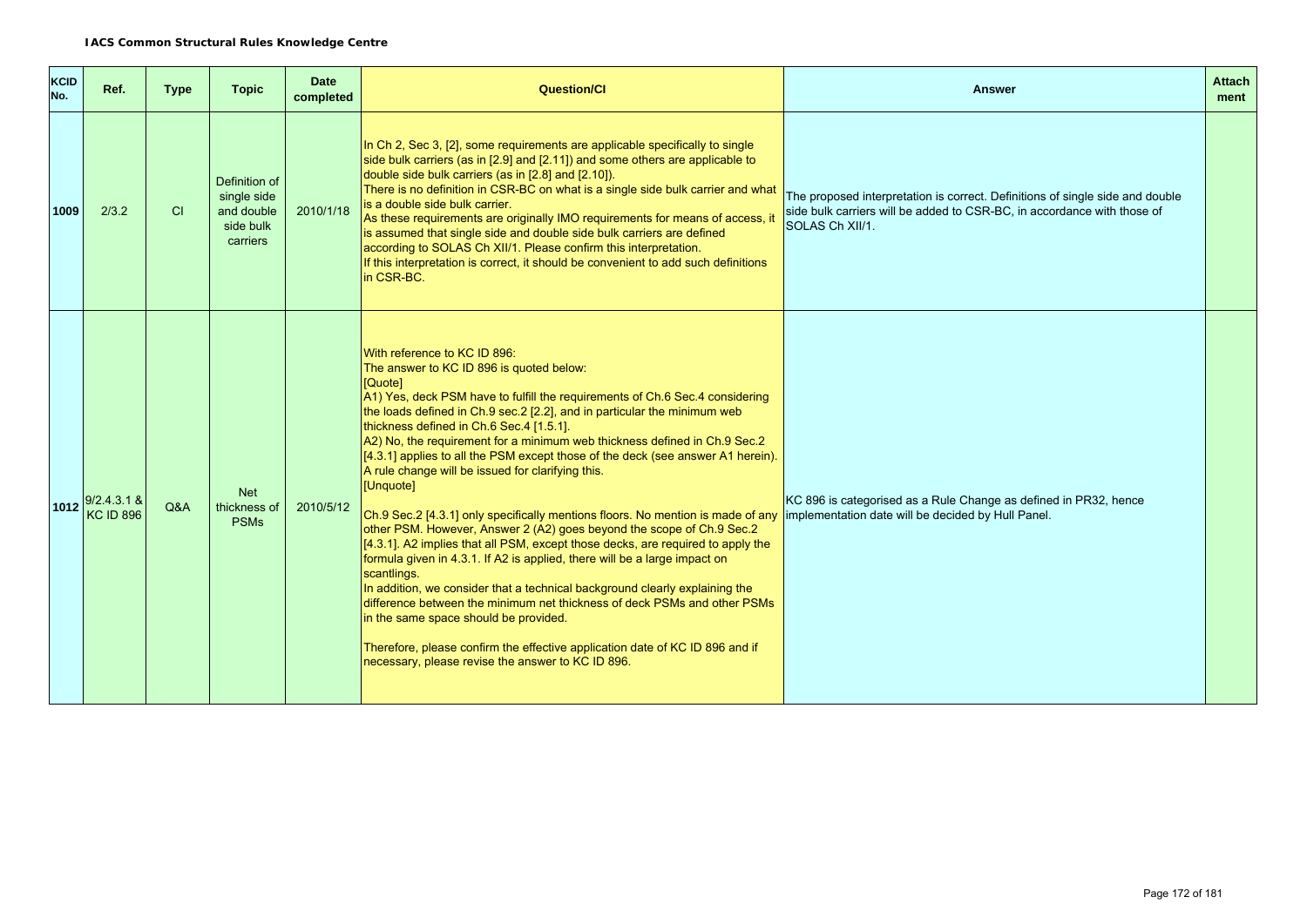| <b>KCID</b><br>No. | Ref.                                       | <b>Type</b> | <b>Topic</b>                                                                           | <b>Date</b><br>completed | <b>Question/CI</b>                                                                                                                                                                                                                                                                                                                                                                                                                                                                                                                                                                                                                                                                                                                                                                                                                                                                                                                                                                                                                          | <b>Answer</b>                                                                                                                                                                                                                                                                                                                                                                                                                                                                                                                                                                                                                                                                                                                                                                                                                                                                                                                                                                                                                                                                                                                                                                                                                                      | <b>Attach</b><br>ment |
|--------------------|--------------------------------------------|-------------|----------------------------------------------------------------------------------------|--------------------------|---------------------------------------------------------------------------------------------------------------------------------------------------------------------------------------------------------------------------------------------------------------------------------------------------------------------------------------------------------------------------------------------------------------------------------------------------------------------------------------------------------------------------------------------------------------------------------------------------------------------------------------------------------------------------------------------------------------------------------------------------------------------------------------------------------------------------------------------------------------------------------------------------------------------------------------------------------------------------------------------------------------------------------------------|----------------------------------------------------------------------------------------------------------------------------------------------------------------------------------------------------------------------------------------------------------------------------------------------------------------------------------------------------------------------------------------------------------------------------------------------------------------------------------------------------------------------------------------------------------------------------------------------------------------------------------------------------------------------------------------------------------------------------------------------------------------------------------------------------------------------------------------------------------------------------------------------------------------------------------------------------------------------------------------------------------------------------------------------------------------------------------------------------------------------------------------------------------------------------------------------------------------------------------------------------|-----------------------|
| 1017<br>attc       | Table<br>10.3.3                            | <b>RCP</b>  | <b>Minimum</b><br>breaking<br>strength of<br>nooring lines                             | 2010/2/16                | Editorial correction of values in the equipment number table:<br>Minimum breaking strength of mooring lines corresponds to equipment<br>number as defined in Ch.10 Sec.3, Tab.3, and Tab.3 originates from IACS<br>Recommendations, No.10, Tab.5.<br>Therefore, the minimum breaking strength of mooring lines in the both tables<br>are coincident, however, some of the values are different as attached.<br>Accordingly, please correct the wrong values in CSR as defined in<br>Recommendations, No.10.                                                                                                                                                                                                                                                                                                                                                                                                                                                                                                                                 | You are right.<br>Tab. 3 will be modified accordingly in the next Corrigenda.                                                                                                                                                                                                                                                                                                                                                                                                                                                                                                                                                                                                                                                                                                                                                                                                                                                                                                                                                                                                                                                                                                                                                                      | Y                     |
|                    | 1018 9/3.3.1.2 & Interpretati<br>9/3.1.3.2 | on.         | Extension of<br>longitudinal<br>structure<br>within the<br>machinery<br>space          | 2010/3/30                | We understand from KC Question ID 700 and 728 that the extension of<br>longitudinal structure for at least 0.3 times the length of the machinery space is<br>only required for the upper portions of the side shell. Due to generally finer hull<br>form in way of the engine room, particularly for the lower part of the aft cross<br>section, it is not always practical to extend longitudinal side shell structure aft<br>of the engine room forward bulkhead for the stipulated 0.3 times of the length<br>of the machinery space. Such extension, especially in the lower part of the hull<br>cross-section below the level of the topside tank, may require deeper side<br>shell web frame structure resulting in a reduction in usable volume and floor<br>area in the engine room space. In every case the hull girder strength, ultimate<br>strength of the cross-section aft of the engine room forward bulkhead are<br>checked and prescriptive buckling check of side shell panels in the machinery<br>space are carried out. | It would appear reasonable to limit extension of side shell longitudinal<br>structure for 0.3 times the length of the machinery space to side shell<br>structure above the lowest level of the top side tank, subject to the condition<br>that abrupt structural discontinuities between longitudinal and transversely<br>framed structure are to be avoided and that hull girder strength, ultimate<br>strength and prescriptive buckling checks of the cross-sections and side shell<br>panels in the machinery space are performed and satisfied. The extension of<br>longitudinal stiffeners of the upper part of the side shell is to be maintained in<br>view of the generally higher stresses in this area, the relative ease of providing<br>such extension and to improve strength margin in this region of higher stress.<br>Due consideration is to be given to proper tapering of major longitudinal<br>members as required by Ch. 9/3.1.3.2. Notwithstanding the above, bottom<br>shell and bilge longitudinal stiffeners in the aftermost cargo hold of larger and<br>full form vessels are to be extended into the engine room to the extent<br>practicable.<br>We agree with your proposal and a CI will be issued to this effect. |                       |
|                    |                                            |             |                                                                                        |                          | Side shell plate panels in the lower hull cross-section are not planar but have a<br>curvature that provides added buckling resistance. Furthermore the<br>satisfactory service experience of numerous bulk carriers of all sizes that have<br>been built without such a specific extension of side shell longitudinal structure<br>could be considered. We request the urgent confirmation of the above<br>interpretation and/or issuance of a CI to this effect.                                                                                                                                                                                                                                                                                                                                                                                                                                                                                                                                                                          |                                                                                                                                                                                                                                                                                                                                                                                                                                                                                                                                                                                                                                                                                                                                                                                                                                                                                                                                                                                                                                                                                                                                                                                                                                                    |                       |
|                    | 1022 11/3.2.3.1                            | CI          | <b>Minimum</b><br>pressure for<br>hose testing<br>in rules & UR<br>S <sub>14</sub> 2.3 | 2010/3/8                 | Ch.11 Sec.3 [2.3.1] hose testing.<br>The Rule requires a minimum pressure of 0.2X10^5 Pa. However, in IACS UR<br>S14 2.3, the minmum pressure for host testing is 2X10^5 Pa. Please clarify<br>whether there is a typo in CSR Bulk Rules or not. If not, please provide<br>relevant background for CSR.                                                                                                                                                                                                                                                                                                                                                                                                                                                                                                                                                                                                                                                                                                                                     | There is a typo in CSR BC.<br>Ch.11 Sec.3 [2.3.1] will be corrected as follows:<br>The minimum pressure in the hose, at least equal to 2.10^5 Pa, is to be<br>applied at a maximum distance of 1,5 m                                                                                                                                                                                                                                                                                                                                                                                                                                                                                                                                                                                                                                                                                                                                                                                                                                                                                                                                                                                                                                               |                       |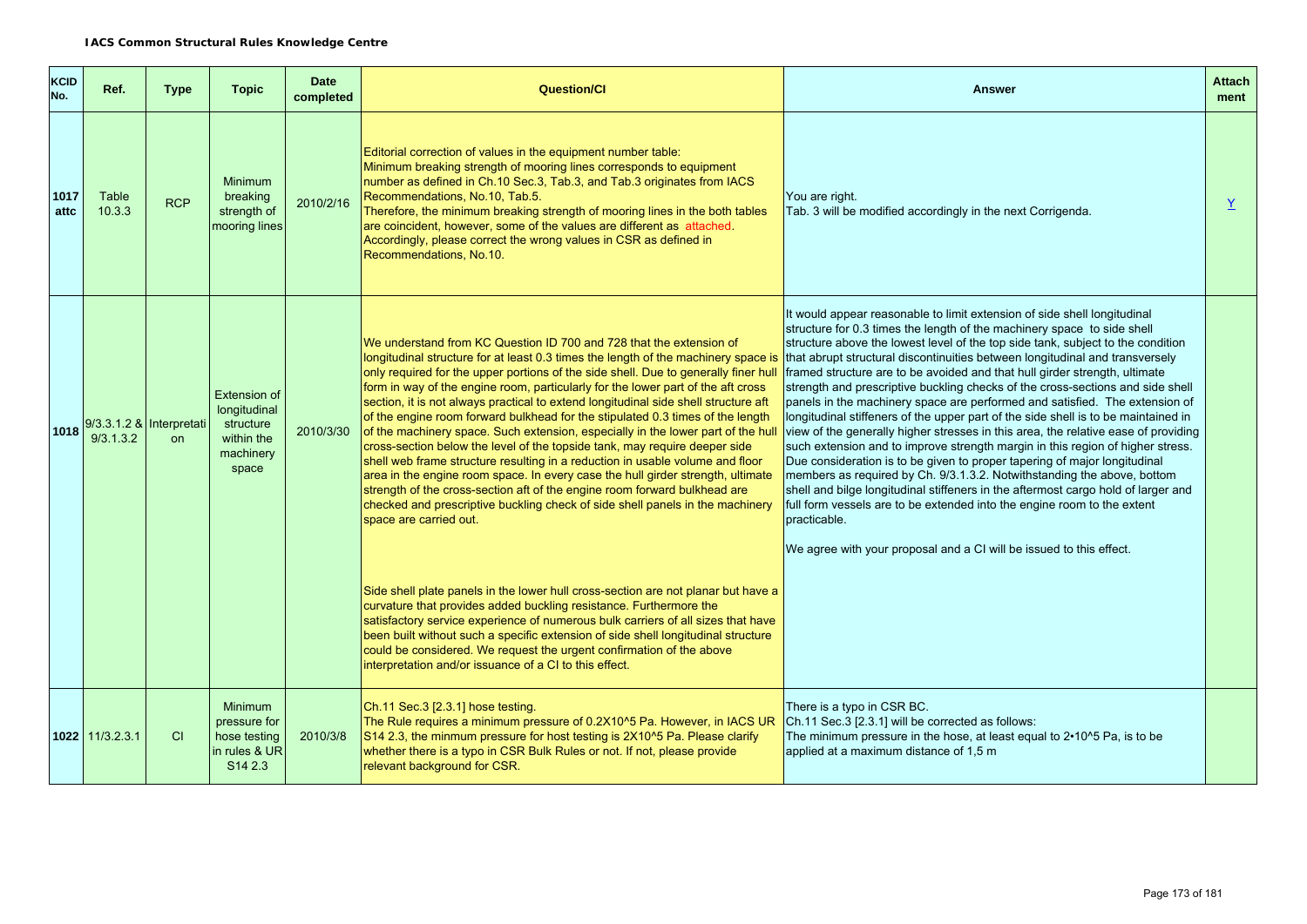| <b>KCID</b><br>No. | Ref.      | <b>Type</b> | <b>Topic</b>                                                     | <b>Date</b><br>completed | <b>Question/CI</b>                                                                                                                                                                                                                                                                                                                                                                                                                                                                                                                                                                                                                                                                                                                                                                                                                                                                                                                                                                                                                                                                                                                                                                                                                                                                                                                                                                                                                                                                                                                                                                                                                                                                                                                                                                                                                                                                                                        | <b>Answer</b>                                                                                                                                                                                                                                                                                                                                                                                                                                                                                                                                                                                                                                                                                                                           | <b>Attach</b><br>ment    |
|--------------------|-----------|-------------|------------------------------------------------------------------|--------------------------|---------------------------------------------------------------------------------------------------------------------------------------------------------------------------------------------------------------------------------------------------------------------------------------------------------------------------------------------------------------------------------------------------------------------------------------------------------------------------------------------------------------------------------------------------------------------------------------------------------------------------------------------------------------------------------------------------------------------------------------------------------------------------------------------------------------------------------------------------------------------------------------------------------------------------------------------------------------------------------------------------------------------------------------------------------------------------------------------------------------------------------------------------------------------------------------------------------------------------------------------------------------------------------------------------------------------------------------------------------------------------------------------------------------------------------------------------------------------------------------------------------------------------------------------------------------------------------------------------------------------------------------------------------------------------------------------------------------------------------------------------------------------------------------------------------------------------------------------------------------------------------------------------------------------------|-----------------------------------------------------------------------------------------------------------------------------------------------------------------------------------------------------------------------------------------------------------------------------------------------------------------------------------------------------------------------------------------------------------------------------------------------------------------------------------------------------------------------------------------------------------------------------------------------------------------------------------------------------------------------------------------------------------------------------------------|--------------------------|
| 1023<br>attc       | 4/6.1.1.1 | <b>RCP</b>  | Definition of<br>the dry cargo<br>upper<br>surface               | 2010/6/29                | Chapter4_CSR-BC_Sec6_[1.1.1] The definition of the dry bulk cargo upper<br>surface.<br>It is specified in Ch4/6/1.1.1 of CSR Bulk Carrier that "When the dry bulk<br>cargo density is such that the cargo hold is loaded to the top of hatch<br>coaming, the upper surface of the dry bulk cargo is an equivalent horizontal<br>surface to be determined in considering the same loaded cargo volume in the<br>considered hold bounded by the side shell or inner hull, as the case may be."<br>Regarding the above definition of "the hold bounded by the side shell or inner<br>hull", it seems not very precise and might cause some misunderstandings.<br>Take a typical dry bulk cargo hold for example, three different possible<br>boundary definitions marked in red as shown in the attached graphic<br>illustration might be some possible understandings.<br>Two optional proposals for the revision are as below.<br>1) "When the dry bulk cargo density is such that the cargo hold is loaded to<br>the top of hatch coaming, the upper surface of the dry bulk cargo is an<br>equivalent horizontal surface to be determined in considering the same loaded<br>cargo volume above the lower intersection of topside tank and side shell or<br>inner side in the considered hold bounded by the side shell or inner hull."<br>2) "When the dry bulk cargo density is such that the cargo hold is loaded to<br>the top of hatch coaming, the upper surface of the dry bulk cargo is to be<br>taken as an equivalent horizontal surface determined by considering the same<br>cargo volume loaded in to a cargo hold with vertical boundaries formed by the<br>transverse bulkheads and side shell or inner side. The spaces occupied by the<br>topside tanks and the upper bulkhead stool should be considered as part of<br>the cargo hold space in the determination of this equivalent horizontal surface. | The Figure 2 in your attachment is correct.<br>In order to describe the equivalent horizontal surface more clearly, a<br>corrigenda is to be carried out.<br>The first paragraph is to be modified as following:<br>When the dry bulk cargo density is such that the cargo hold is loaded to the<br>top of hatch coaming, the upper surface of the dry bulk cargo is to be taken as<br>an equivalent horizontal surface determined by considering the same cargo<br>volume loaded in to a cargo hold with boundaries formed by inner bottom,<br>hopper if any, and side shell for single side skin or inner side for double side<br>skin.<br>Figure 1 in Ch4/Sec6 will be modified accordingly to illustrate the boundary<br>definition | $\underline{Y}$          |
| 1025<br>attc       | 4/6.1.1.1 | CI          | Hc value of<br>dry bulk<br>cargo in full-<br>filled<br>condition | 2010/5/17                | Chapter4 CSR-BC Sec6 [1.1.1] Hc value of the dry bulk cargo in full-filled<br>condition Regarding the hc value for cargo hold being loaded up to the top of<br>hatch coaming: Ch4/Sec6/1.1.1 specifies the procedure of calculating the<br>height of dry cargo upper surface. Meanwhile a formula for calculating the hc<br>value is given specifically for holds of cylindrical shape.<br>Question: For a typical bulk carrier, upper stools are generally arranged in the<br>cargo hold. Obviously, the hc value should be different by using the above two<br>procedures. Which procedure should be used? In other words, should the<br>cargo hold with upper stools be considered as one of cylindrical shape or not?                                                                                                                                                                                                                                                                                                                                                                                                                                                                                                                                                                                                                                                                                                                                                                                                                                                                                                                                                                                                                                                                                                                                                                                                 | For holds of cylindrical shape, the volume of upper stool is ignored when hC is<br>calculated by the formula in Ch.4 Sec.6 [1.1.1].                                                                                                                                                                                                                                                                                                                                                                                                                                                                                                                                                                                                     | $\underline{\mathsf{Y}}$ |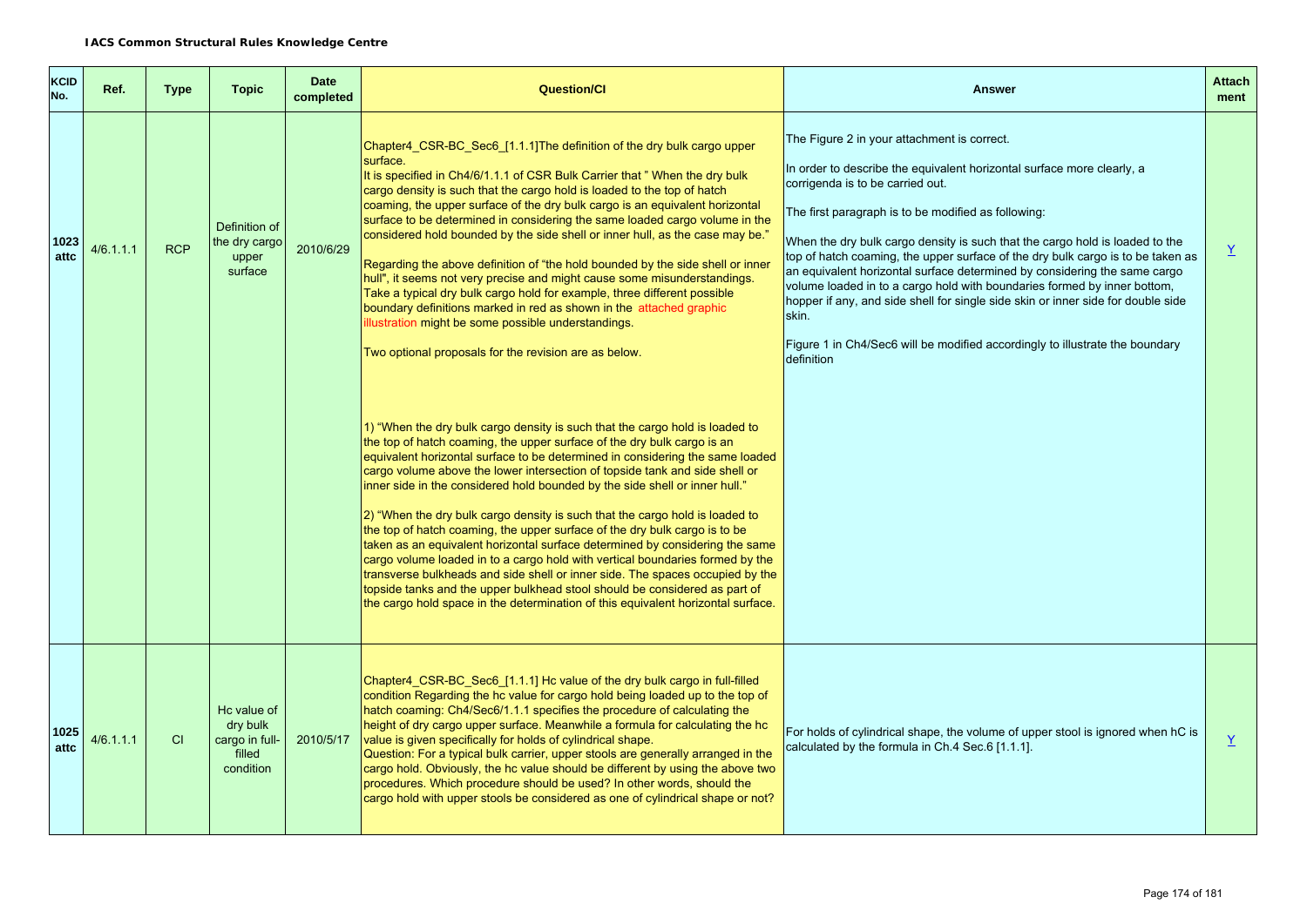| <b>KCID</b><br>No. | Ref.               | <b>Type</b> | <b>Topic</b>                                                                                         | <b>Date</b><br>completed | <b>Question/Cl</b>                                                                                                                                                                                                                                                                                                                                                                                                                                                                                                                                                                                                                                                                                                                                                                                                 | <b>Answer</b>                                                                                                                                                                                                                                                                                                                                                                                          | <b>Attach</b><br>ment |
|--------------------|--------------------|-------------|------------------------------------------------------------------------------------------------------|--------------------------|--------------------------------------------------------------------------------------------------------------------------------------------------------------------------------------------------------------------------------------------------------------------------------------------------------------------------------------------------------------------------------------------------------------------------------------------------------------------------------------------------------------------------------------------------------------------------------------------------------------------------------------------------------------------------------------------------------------------------------------------------------------------------------------------------------------------|--------------------------------------------------------------------------------------------------------------------------------------------------------------------------------------------------------------------------------------------------------------------------------------------------------------------------------------------------------------------------------------------------------|-----------------------|
|                    | $1026$ $4/3.3.1.3$ | CI          | Wave<br><i>induced</i><br>bending<br>moment<br>$(0.4Mw)$ for<br>target BM in<br>harbour<br>condition | 2010/5/12                | Chapter4_CSR-BC_Sec3_[3.1.3] Wave-induced bending moment(0.4Mw) for<br>target BM in harbor condition<br>It is specified in Ch4/3/3.1.3 of CSR Bulk Carrier that the vertical wave<br>bending moment Mwv,p in harbour condition equals to 0.4Mwv. It is not clearly<br>specified whether 0.4Mwv should be included in the target bending moment in<br>harbour condition for direct strength analysis.<br>Please be kindly requested to provide clarification                                                                                                                                                                                                                                                                                                                                                        | The wave-induced bending moment 0.4Mwv should be included in the target<br>bending moment in harbour condition for direct strength analysis.<br>This will be specified in the next corrigenda.                                                                                                                                                                                                         |                       |
|                    | $1027$ 1/1.3.2.1   | <b>RCP</b>  | Additional<br><b>GRAB</b><br>notation for<br>ships using<br>grab                                     | 2010/3/30                | According to CSR BC Chap1/1.3.2.1 additional class notation GRAB[X], GRAB<br>is mandatory for ships having notation "BC-A" or "BC-B". I understand that this<br>requirement is result from UI SC208 and SOLAS XII/6.5.1 and there are no<br>restrictions for GRAB in UI SC208 if any ships want to have notation GRAB.<br>Chap1/1.3.2.1 for ships with notation BC-C causes confusion. For example,<br>the notation GRAB is not mandatory for ships with BC-C to carry coal of cargo<br>density less than 1.0 t/m3. All of us know that grab may be used to discharge<br>coal.<br>Therefore, Please correct a few sentences of Chap1/1.3.2.1 as follows:<br>Mandatory for ships having one of the additional service features BC-A or BC-<br>B, according to [3.1.2].<br>$\approx$ Mandatory for ships using GRAB. | As said in the CSR BC, Ch.1 Sec.1 [3.2.1], the assignation of the GRAB<br>notation to a BC-C ship is voluntary and is intended to scope heavy grabs<br>(over 20t of unladen weight).<br>Making this notation mandatory for all ships loaded or unloaded by grabs may<br>induce increases in scantlings even for lighter grabs; this is not the intent of<br>these rules.<br>The text is kept as it is. |                       |
|                    | 1028 10/1.3.3.2    | Question    | TB of unit<br>displacement<br>formulae f b<br>and f t                                                | 2010/3/12                | Coefficients of rudder horn formulae in Ch.10, Sec.1, 3.3.2<br>Please clarify the technical background of the unit displacement formulae f b<br>and f t.<br>f b: This formula has been delivered by multiplying the maximum<br>displacement of cantilever beam by coefficient 1.3. Please show the technical<br>background of the coefficient 1.3.<br>f_t for steel: This formula has been delivered by substituting torsional stiffness<br>factor J_th into the general formula of f_t. The coefficient obtained by the<br>substitution 3.168(=7.92 * 4 / 10) does not match the coefficient 3.14 used in<br>this formula. Please show the technical background of the coefficient 3.14.                                                                                                                          | f_b and f_t in Ch.10 Sec.1 [3.3.2] are in line with UR S10.                                                                                                                                                                                                                                                                                                                                            |                       |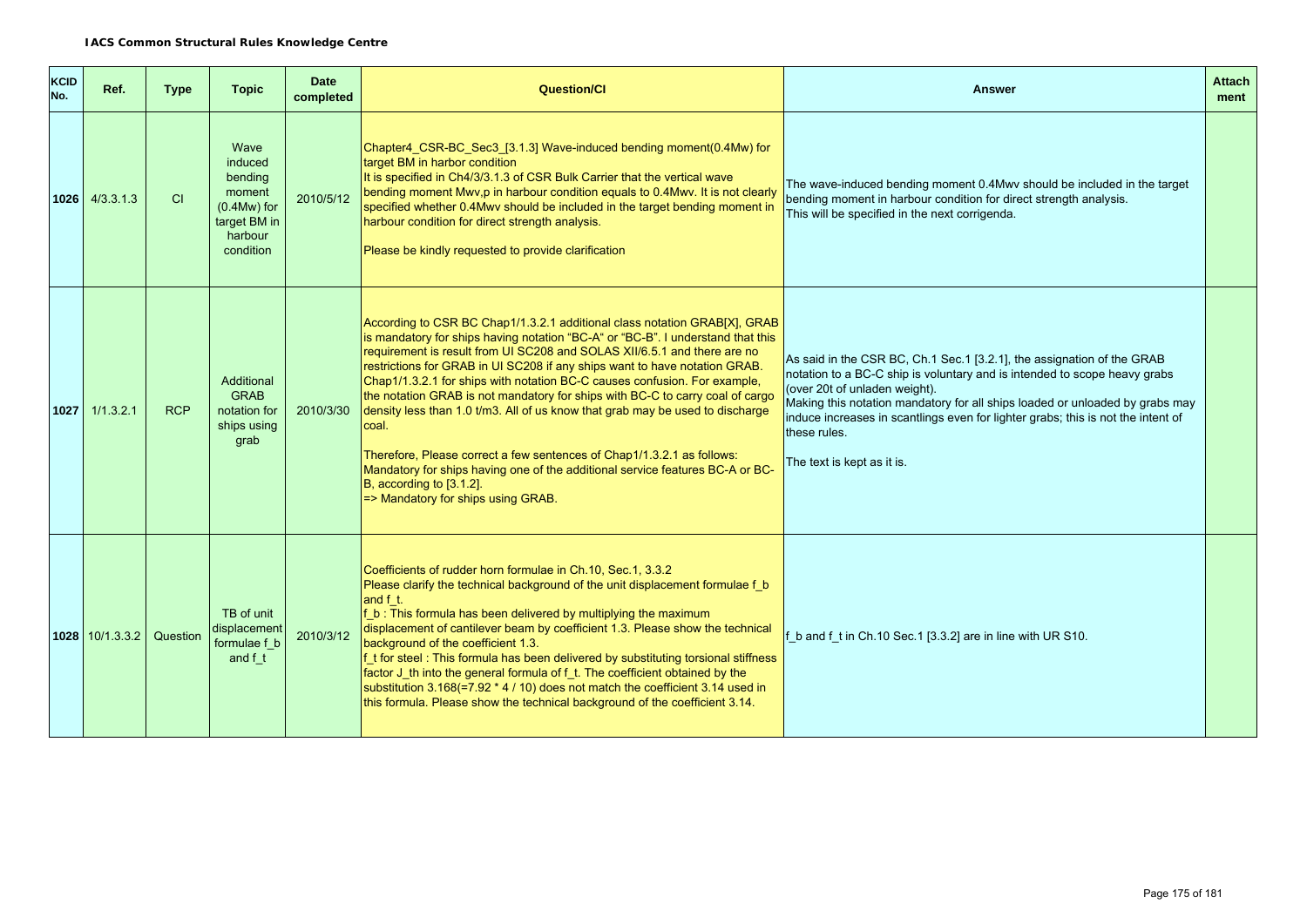| <b>KCID</b><br>No. | Ref.               | <b>Type</b> | <b>Topic</b>                                                                                               | <b>Date</b><br>completed | <b>Question/CI</b>                                                                                                                                                                                                                                                                                                                                                                                                                                                                                                                                                                                                                                                                                                                                                                                                                                                                                                                                                          | <b>Answer</b>                                                                                                                                                                                                                                                                                                                                                                                                                                                                           | <b>Attach</b><br>ment |
|--------------------|--------------------|-------------|------------------------------------------------------------------------------------------------------------|--------------------------|-----------------------------------------------------------------------------------------------------------------------------------------------------------------------------------------------------------------------------------------------------------------------------------------------------------------------------------------------------------------------------------------------------------------------------------------------------------------------------------------------------------------------------------------------------------------------------------------------------------------------------------------------------------------------------------------------------------------------------------------------------------------------------------------------------------------------------------------------------------------------------------------------------------------------------------------------------------------------------|-----------------------------------------------------------------------------------------------------------------------------------------------------------------------------------------------------------------------------------------------------------------------------------------------------------------------------------------------------------------------------------------------------------------------------------------------------------------------------------------|-----------------------|
|                    | $1029$ 12/1.2.1.3  | <b>RCP</b>  | <b>Transverse</b><br>corrugated<br>bulkheads at<br>lower stools<br>as<br>transverse<br>bulkhead<br>plating | 2010/3/30                | With regard to the paragraph of Ch.12, Sec.1 [2.1.3], we would request that<br>transverse corrugated bulkheads situated on lower stools are ruled out from<br>application of the 'transverse bulkhead plating'.<br>The paragraph in Ch.12, Sec.1 [2.1.3] contains 'transverse bulkhead plating'<br>as a result of Rule Change Notice No.1 (effective from 1 July 2009) which may<br>cause a confusion as to whether this newly added word implies a transverse<br>corrugated bulkhead on lower stool or not, all the more for small bulk carriers<br>provided with lower stools of which the height is less than 3.0m.<br>It is noted that TB for RCP 4-4 explains that 'this change is made to clarify the<br>requirement by specifying the areas concerned by this calculation (refer to KC<br>ID 313 and 544)'. Besides, TB for RCN No.1-4 explains that 'inner hull up to a<br>height of 3.0m from the lowest point of inner bottom is applied to this<br>requirement'. | The requirements in Ch.12 apply to the following structural elements when<br>they exist in the hold:<br>plating of inner bottom<br>hopper tank sloping plate<br>plating of transverse lower stool (if it exists)<br>flange plating of transverse corrugated bulkhead<br>plating of transverse plane bulkhead<br>plating of inner hull<br>up to a height of 3m above the lowest point of the inner bottom.<br>This includes transverse corrugated bulkheads with or without lower stool. |                       |
|                    |                    |             |                                                                                                            |                          | Notwithstanding these explanations, neither of the two TBs has implemented<br>clarification on application of transverse corrugated bulkheads on lower stools.<br>It is apparent that the Ch.12, Sec.1 [2.1.3] will result into unreasonable and<br>impractical arrangements and scantlings for corrugated bulkheads with lower<br>stools, especially for those of small bulk carriers. The current passage<br>containing 'transverse bulkhead plating' should be interpreted to limit to<br>transverse bulkhead plating where lower stools are not fitted. KC is therefore<br>requested to update the passage in future Rule Change Notice.                                                                                                                                                                                                                                                                                                                                |                                                                                                                                                                                                                                                                                                                                                                                                                                                                                         |                       |
|                    | $1030$ $3/5.1.4.1$ | <b>RCP</b>  | Protective<br>coating in<br>ballast holds                                                                  | 2010/4/14                | Regarding the protective coating in ballast holds, the paragraph of 3/5.1.4<br>should be deleted in order to be in line with IACS UR Z9.<br>CSR for Bulk Carriers January 2006 Background Document Chapter 3 says<br>that "This regulation (3/5.1.4.1 Protection of ballast hold spaces) is in<br>accordance with IACS UR Z9." And Z9 stipulates the same requirement of<br>protective coating in both ballast holds and other cargo holds, which is<br>equivalent to 3/5.1.3 of CSR BC Rules.<br>However, 3/5.1.4 requires that all internal surfaces of ballast holds are to have<br>an effective protective coating (It is noted that IACS KC 400 exempts inner<br>bottoms in ballast holds.), and are beyond the requirement of Z9.<br>Therefore, 3/5.1.4 should be deleted so that 3/5.1.3 can cover both ballast<br>holds and other cargo holds                                                                                                                       | This KC is same as KC400, that is, Ch.3 Sec.5 [1.3] should have be modified<br>to include dry cargo holds which may carry water ballast and [1.4] should be<br>deleted. A corrigenda will be considered.                                                                                                                                                                                                                                                                                |                       |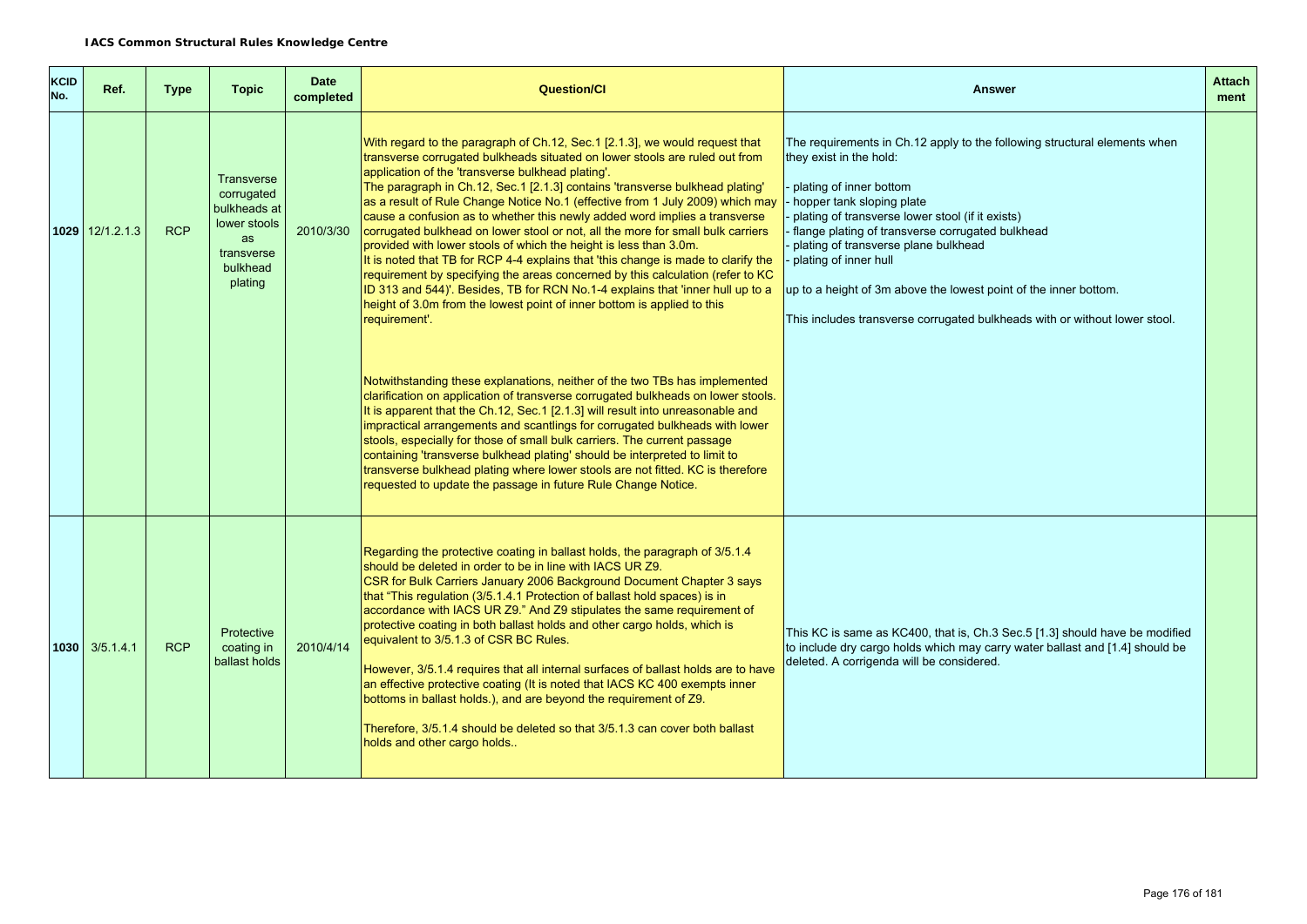| <b>KCID</b><br>No. | Ref.                               | <b>Type</b> | <b>Topic</b>                                                                                     | <b>Date</b><br>completed | <b>Question/Cl</b>                                                                                                                                                                                                                                                                                                                                                                                                                                                                                                                                                                                                                                                                                                                                                                                                                                                                                                                                          | <b>Answer</b>                                                                                                                                                                                                                                                                                                                                                                 | <b>Attach</b><br>ment |
|--------------------|------------------------------------|-------------|--------------------------------------------------------------------------------------------------|--------------------------|-------------------------------------------------------------------------------------------------------------------------------------------------------------------------------------------------------------------------------------------------------------------------------------------------------------------------------------------------------------------------------------------------------------------------------------------------------------------------------------------------------------------------------------------------------------------------------------------------------------------------------------------------------------------------------------------------------------------------------------------------------------------------------------------------------------------------------------------------------------------------------------------------------------------------------------------------------------|-------------------------------------------------------------------------------------------------------------------------------------------------------------------------------------------------------------------------------------------------------------------------------------------------------------------------------------------------------------------------------|-----------------------|
|                    | 1034 10/3.3.2.4                    | <b>RCP</b>  | Installation of<br>spare anchor<br>onboard                                                       | 2010/2/24                | In order to follow the relevant requirement of UR A1.4.2, please add a<br>following sentence to Ch.10, Sec.3, 3.2.4 of CSR Bulk Carriers.<br>"Installation of the spare anchor on board is not compulsorily required."<br>Otherwise please revise Table 1 in Ch.10, Sec.3 of CSR Bulk Carriers in the<br>same way as Table 11.4.1 in Sec.11 of CSR Oil Tankers.                                                                                                                                                                                                                                                                                                                                                                                                                                                                                                                                                                                             | The installation of the spare anchor is not compulsory required. The text is in<br>line with UR A1 and kept as is.                                                                                                                                                                                                                                                            |                       |
|                    | $1039$ $9/5.2.2.1$                 | CI          | Requirement<br>of ballast<br>hold and<br>hatch cover<br>of the ballast<br>hold                   | 2010/5/17                | Regarding the requirement of Ch.9, Sec.5, 2.2.1, we would like to confirm that<br>a ballast hold is not included in ballast tanks and other tanks, and a hatch<br>cover of the ballast hold is required to be weathertight.                                                                                                                                                                                                                                                                                                                                                                                                                                                                                                                                                                                                                                                                                                                                 | Your interpretation is correct. A hatch cover of the ballast hold is required to<br>be weathertight.                                                                                                                                                                                                                                                                          |                       |
|                    | $1040$ 6/4.3.1.2                   | <b>RCP</b>  | Allowable<br>stress factors<br>for floors<br>adjacent to<br>stools or<br>transverse<br>bulkheads | 2010/5/5                 | According to UR S20.3.1, allowable shear stress for floors adjacent to the<br>stools or transverse bulkheads may be taken sigma_F/3^0.5. On the other<br>hand, in CSR-B of Ch.6, Sec.4, [3.1.2], there is no description about this<br>treatment. It seems that to apply this treatment to CSR-B is rational because<br>this requirement has come from UR20.<br>Please consider a RCP to add this treatment into CSR-B.                                                                                                                                                                                                                                                                                                                                                                                                                                                                                                                                     | In CSR-B of Ch.6, Sec.4, [3.1.2], the following treatement will be added:<br>allowable shear stress for floors adjacent to the stools or transverse bulkheads<br>may be taken sigma_F/3^0.5 as notified in UR S20.3.1.<br>A corrigenda will be issued.                                                                                                                        |                       |
|                    | Table<br>1042 4/A2.1,2,3,<br>4,5,6 | <b>RCP</b>  | Loading<br>conditions to<br>be included<br>in Trim &<br>Stability<br>booklet                     | 2010/6/29                | We do not consider the "standard loading condition for direct strength<br>analysis" listed under Appendix 2 of CH4 is required to be included in the Trim<br>& Stability booklet.<br>For example, for LC No.6 "Multi Port-3" in Table 1 in Ch.4 Appendix 2, the<br>design value of the sagging bending moment will become quite large if an<br>imaginary loading condition is prepared on purpose to realize the condition<br>corresponding to LC6. Thus, we would say it is not so reasonable in practice<br>to include such an imaginary loading condition in the Trim & Stability booklet.<br>In order to avoid unnecessary argument between Class & Builder, we suggest<br>that the additional statement should be provided which specifies that it is not<br>required to prepare the loading conditions to realize the LCs indicated in the<br>Appendix 2 and that such loading conditions need not to be included in the<br>Trim & Stability booklet. | We agree to your comment that loading conditions indicated in Appendix 2 in<br>Ch.4 are not required to be included in the Trim & Stability booklet.<br>The loading conditions applicable for loading manual is specified in Chapter 4<br>Section 7 and 8.<br>Would you have any further question, please don't hesitate to contact the<br><b>IACS Permanent Secretariat.</b> |                       |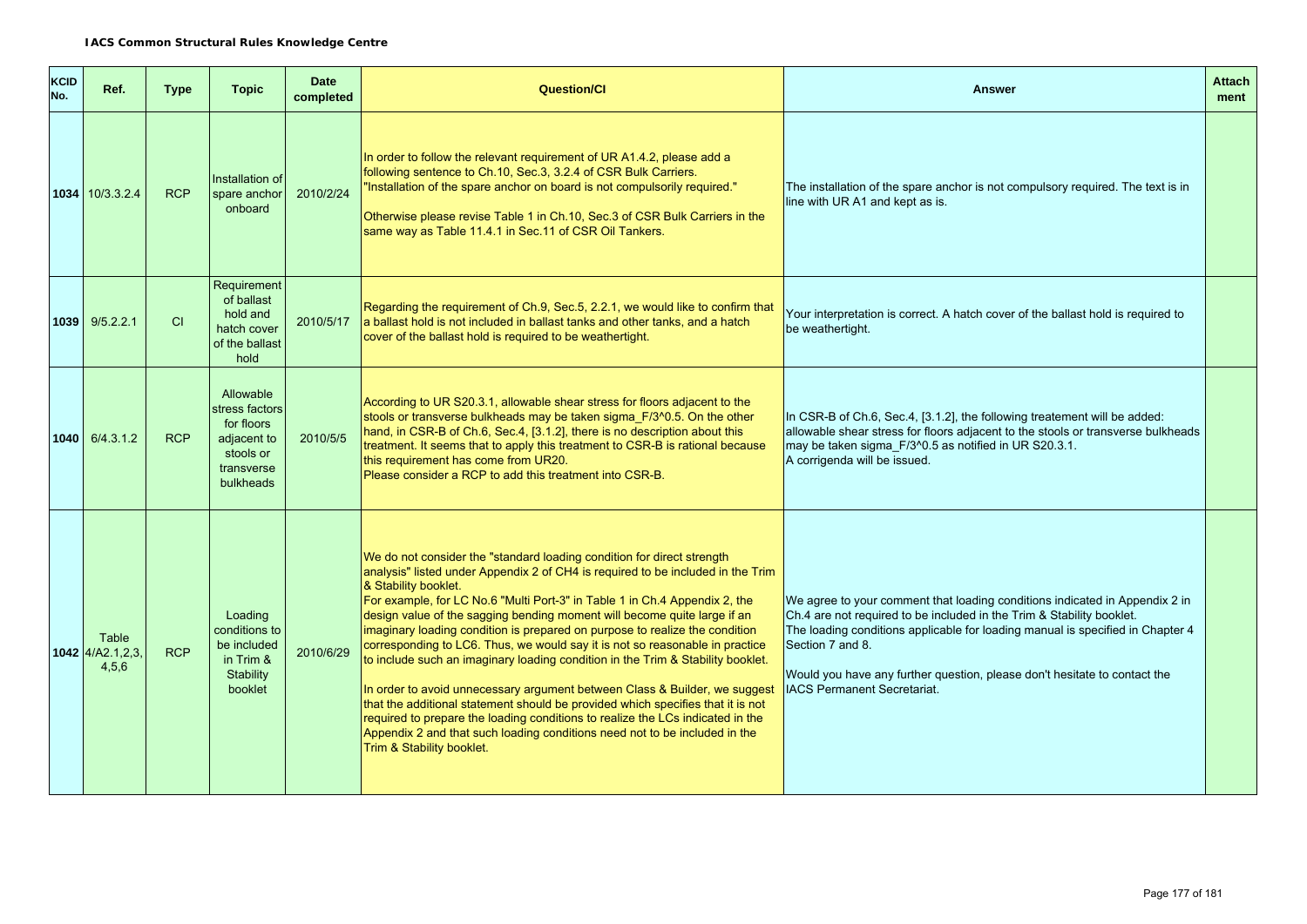| <b>KCID</b><br>No. | Ref.              | <b>Type</b>        | <b>Topic</b>                                                                                        | <b>Date</b><br>completed | <b>Question/Cl</b>                                                                                                                                                                                                                                                                                                                                                                                                                                                                                                                                                                                                                                                                               | <b>Answer</b>                                                                                                                                                                                                                                                                                                                                                                                                                                                                                                                                                                                                                                                                                                     | <b>Attach</b><br>ment |
|--------------------|-------------------|--------------------|-----------------------------------------------------------------------------------------------------|--------------------------|--------------------------------------------------------------------------------------------------------------------------------------------------------------------------------------------------------------------------------------------------------------------------------------------------------------------------------------------------------------------------------------------------------------------------------------------------------------------------------------------------------------------------------------------------------------------------------------------------------------------------------------------------------------------------------------------------|-------------------------------------------------------------------------------------------------------------------------------------------------------------------------------------------------------------------------------------------------------------------------------------------------------------------------------------------------------------------------------------------------------------------------------------------------------------------------------------------------------------------------------------------------------------------------------------------------------------------------------------------------------------------------------------------------------------------|-----------------------|
|                    | 1046 3/6.6.52     | Question           | Steel grade<br>requirement<br>of Bilge Keel                                                         | 2010/8/4                 | CSR-B Ch.3, Sec.6, 6.5.2 Bilge keel<br>The following requirement is to prevent cracks propagated to bilge strakes<br>from these occurred in bilge keels due to longitudinal bending moments.<br>"The bilge keel and intermediate flat are to be made of steel with the same<br>yield stress as the one of the bilge strake."<br>For bilge strakes, even when the use of HT steel is not required by Ch.5,<br>Sec.1, 4.5 for longitudinal strength consideration, HT steel may be used for<br>convenience of design.<br>However, in light of the above, we consider that this requirement may be<br>dispensed with if bilge keels are not located in the HT zones specified Ch.5,<br>Sec. 1, 4.5. | Since a large number of comments from shipowners have been received<br>about bilge keel and prevention of damage to its ends, it was decided that the<br>material of the bilge keel should have the same strength as the bilge strake.<br>Similar to long hatch side coamings of 0.15L specified in the IACS UR S6, if<br>the length of the bilge keel is greater than 0.15L, the material of the bilge keel<br>is required to be the same as that of the bilge strake.<br>The material requirement for the bilge keel is also found in Ch3/Sec6/[2.3.1].<br>The intermediate flat is to be made of steel with the same yield stress as the<br>one of the bilge strake in order to ensure continuity of material. |                       |
|                    | $1047$ 4/7.2.1.1  | <b>CI</b>          | Max cargo<br>mass in<br>cargo holds<br>at max<br>draught<br>condition<br>with 50% of<br>consumables | 2010/5/12                | In Ch.4 Sec.7 [2.1.1] is written: "For the determination of the maximum cargo<br>mass in cargo holds, the condition corresponding to the ship being loaded at<br>maximum draught with 50% of consumables is to be considered."<br>Is this defined for the short voyage conditions?                                                                                                                                                                                                                                                                                                                                                                                                               | Ch.4 Sec.7 [2.1.1] defines the upper limit for the cargo mass in holds, i.e. the<br>pay load, by considering only 50% of consumables at full draught. This has<br>not to be considered as a mandatory design loading condition.<br>This definition of the upper limit is not to be confused with definitions of short<br>voyage conditions.                                                                                                                                                                                                                                                                                                                                                                       |                       |
| 1051               | Text<br>5/1.2.2.2 | Interpretati<br>on | Defenition of<br>Homogenous<br>loading<br>condition to<br>make shear<br>reduction                   | 2010/10/20               | In CSR BC, there is no clear definition of a "homogeneous loading" condition.<br>This definition is important to know whether or not it is possible to make a<br>shear reduction according to Ch5, Sec1, 2.2<br>We think it's possible to use the definition of homogeneous loading condition<br>aiven in URS 18:<br>"homogeneous loading condition means a loading condition in which the<br>ratio between the highest and the lowest filling ratio, evaluated for each hold,<br>does not exceed 1,20, to be corrected for different cargo densities."<br>Please let us if you confirm this proposition                                                                                         | We agree with your proposal to use the definition of homogeneous loading<br>condition given in URS 18 in CSR for Bulk Carriers:<br>"homogeneous loading condition means a loading condition in which the<br>ratio between the highest and the lowest filling ratio, evaluated for each hold,<br>does not exceed 1,20, to be corrected for different cargo densities."<br>The definition will be included in the Rules.                                                                                                                                                                                                                                                                                            |                       |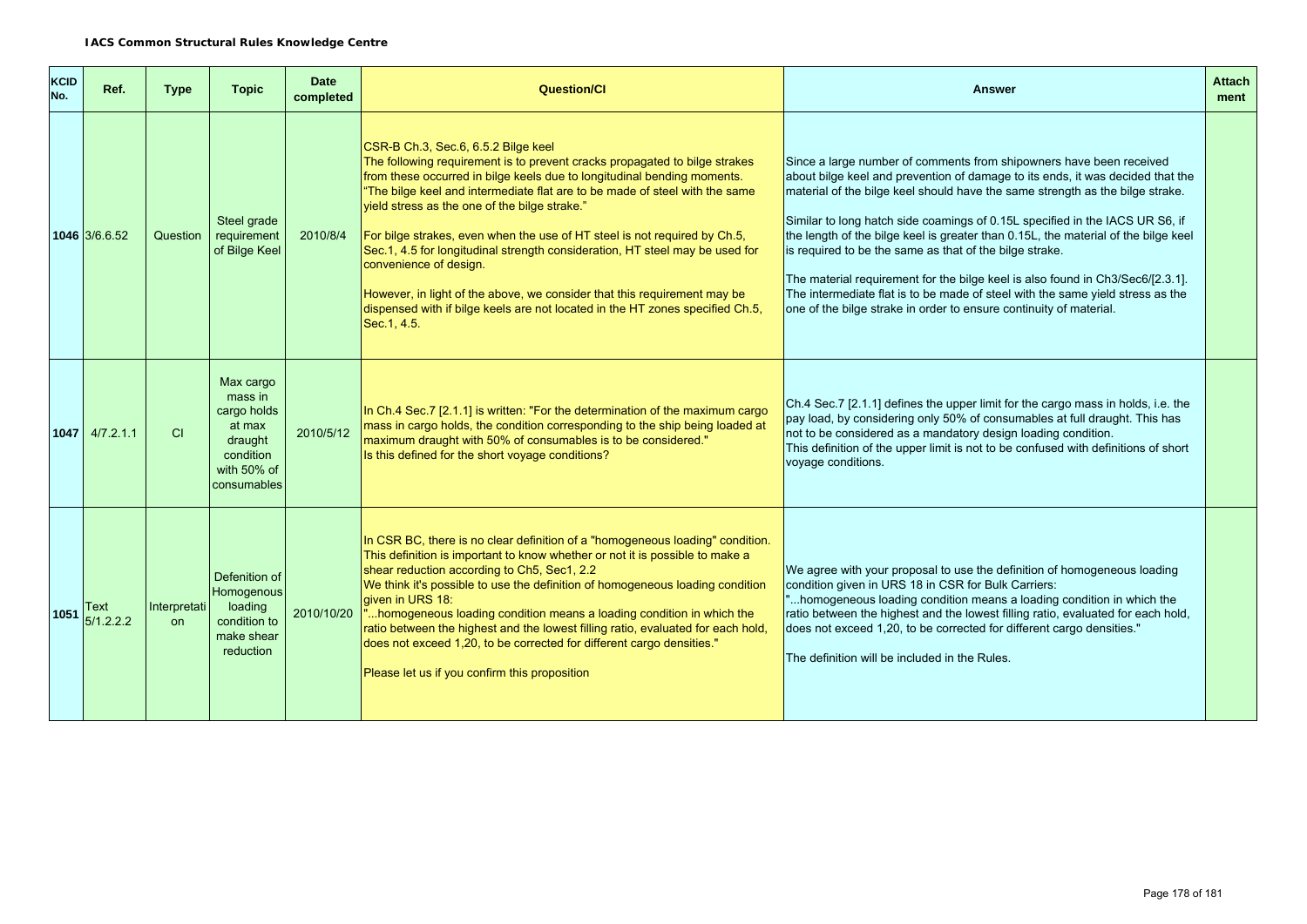| <b>KCID</b><br>No. | Ref.             | <b>Type</b>        | <b>Topic</b>                                                                               | <b>Date</b><br>completed | <b>Question/Cl</b>                                                                                                                                                                                                                                                                                                                                                                                                                                                                                                                                                                                                                                                                                                                                                                                                                                                                                                                                                                                                                                                                   | <b>Answer</b>                                                                                                                                                                                                                                                                                                                                                                                                                                                     | <b>Attach</b><br>ment |
|--------------------|------------------|--------------------|--------------------------------------------------------------------------------------------|--------------------------|--------------------------------------------------------------------------------------------------------------------------------------------------------------------------------------------------------------------------------------------------------------------------------------------------------------------------------------------------------------------------------------------------------------------------------------------------------------------------------------------------------------------------------------------------------------------------------------------------------------------------------------------------------------------------------------------------------------------------------------------------------------------------------------------------------------------------------------------------------------------------------------------------------------------------------------------------------------------------------------------------------------------------------------------------------------------------------------|-------------------------------------------------------------------------------------------------------------------------------------------------------------------------------------------------------------------------------------------------------------------------------------------------------------------------------------------------------------------------------------------------------------------------------------------------------------------|-----------------------|
| 1054<br>attc       | 4/6.1.1.1        | Interpretati<br>on | Hc value of<br>dry bulk<br>cargo in full-<br>filled<br>condition<br>(Ref to KC ID<br>1025) | 2010/8/11                | With reference to KC ID 1025, it seems that the answer do not fully cover our<br>questions. It is true that the formula should be used to calculate hc for holds of<br>cylindrical shape. However, our question is "Should we consider the cargo<br>hold with upper stools as one of cylindrical shape or not?".<br>Most of CSR PT3 members assume that cylindrical shape means that a cargo<br>is longitudinally cylindrical along its entire length and no upper stools should<br>be arranged. For a typical bulk carrier with upper stools, our calculation shows<br>that the two methods in Ch4/Sec6/1.1.1 of CSR-BC will result in different hc<br>values.<br>Therefore, we are expecting an answer of Yes or No with explanations to the<br>question "should the cargo hold with upper stools be considered as one of<br>cylindrical shape?". If Yes, the explanations are expected. If No, clear<br>statements of the rule may be needed. Detailed calculation procedure is<br>attached.                                                                                      | Yes, we consider a cargo hold as having a cylindrical shape if it maintains a<br>cross sectional shape over the hold length with or without upper stools.                                                                                                                                                                                                                                                                                                         | Y                     |
| $1055$ Text        | attc $6/1.2.4.1$ | Interpretati<br>on | Measuremen<br>t of adjacent<br>plate width                                                 | 2010/10/20               | <b>Keel Plating</b><br>The following requirements for keel plating can be found:<br>Ch3, Sec6, 6.2.1. Minimum breadth of the keel "b".<br>Ch6, Sec1, Table 2 Minimum thickness of keel<br>Ch6, Sec1, 2.4.1 The net thickness of the keel plating is to be not less than<br>the actual net thickness of the adjacent 2 m width bottom plating.<br>It is not mentioned, if the adjacent 2 m width bottom plating has to be<br>measured from the edge of the actual keel strake or from b/2. Some current<br>ship designs have an actual keel plating width of more than 3 times the size of<br>b (see attachment). If Ch6, Sec1, 2.4.1 is interpeted in a way that the adjacent<br>plate width has to be measured from the edge of the actual keel strake, the<br>width of affected bottom plating and the potential increase of the thickness<br>depends on this arbitrary strake width. We propose to initiate a Common<br>Interpretation (CI) or to include the outcome of this question in next RCP to<br>clarify that the adjacent plate width has to be measured from b/2 of CL. | Firstly, we do not agree with your interpretation: as for bilge plating, the<br>adjacent 2m are to be considered from the edge of the keel strake, this is in<br>order to avoid large discrepancies in thicknesses for welding.<br>In addition, considering the adjacent 2m starting from b/2 will in most case<br>include the keel strake which may lead to misinterpretations.<br>Consequently the rules are kept as they are and no interpretation is emitted. | $\underline{Y}$       |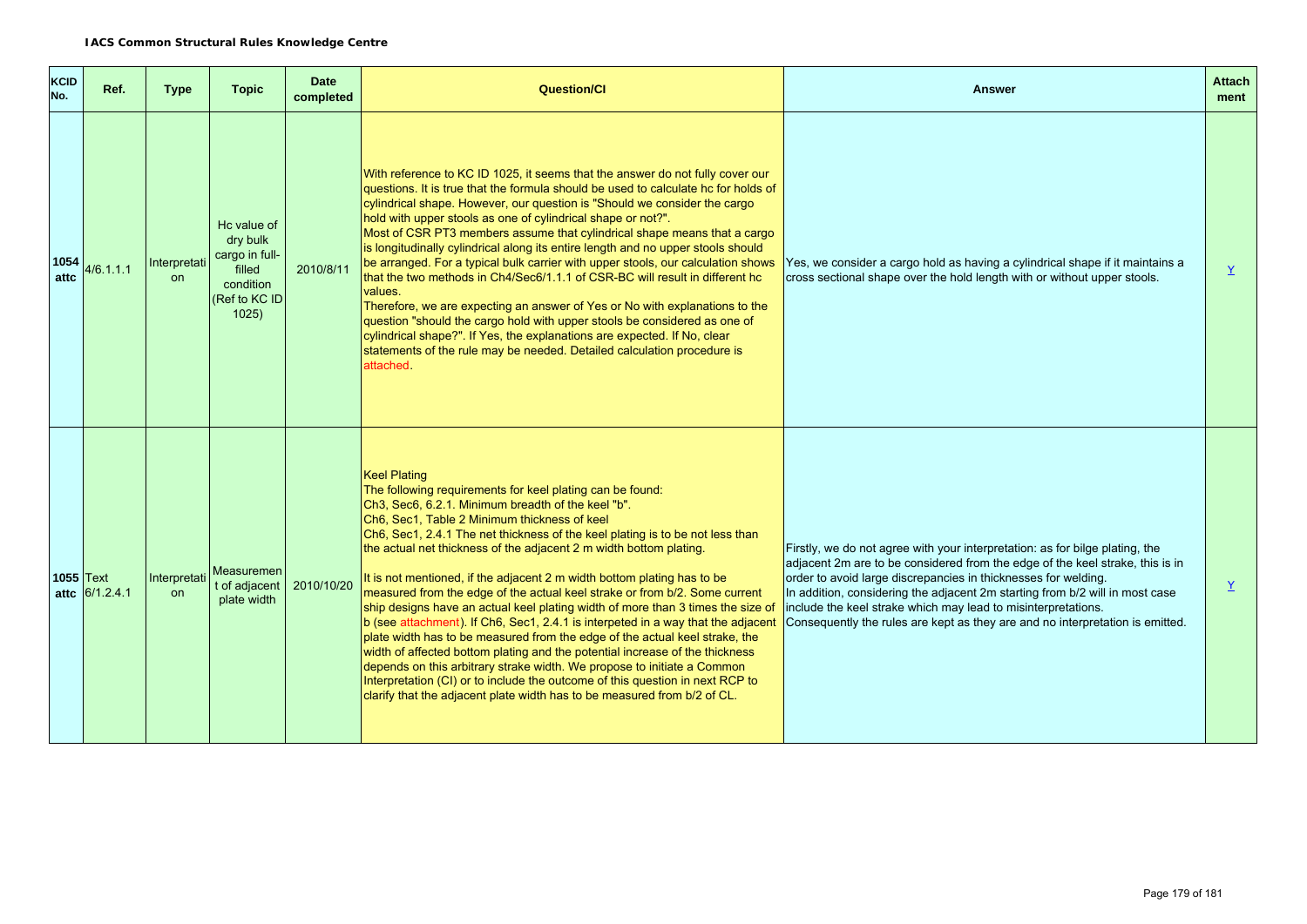| <b>KCID</b><br>No. | Ref.                     | <b>Type</b>               | <b>Topic</b>                                                                                                                 | <b>Date</b><br>completed | <b>Question/Cl</b>                                                                                                                                                                                                                                                                                                                                                                                                                                                                                                                                                                                                      | <b>Answer</b>                                                                                                                                                                                                                                                                                                                | <b>Attach</b><br>ment    |
|--------------------|--------------------------|---------------------------|------------------------------------------------------------------------------------------------------------------------------|--------------------------|-------------------------------------------------------------------------------------------------------------------------------------------------------------------------------------------------------------------------------------------------------------------------------------------------------------------------------------------------------------------------------------------------------------------------------------------------------------------------------------------------------------------------------------------------------------------------------------------------------------------------|------------------------------------------------------------------------------------------------------------------------------------------------------------------------------------------------------------------------------------------------------------------------------------------------------------------------------|--------------------------|
|                    | $1065$ $3/2.3.3.1$       | Interpretati<br><b>on</b> | Indication of<br>gross and<br>renewal<br>thickness in<br>the structural<br>drawings                                          | 2010/11/15               | Refer to Chapter 3/ Section 2.<br>Quoted<br>3.3 Available information on structural drawings<br>3.3.1 The structural drawings are to indicate for each structural element<br>the gross scantling and the renewal thickness as specified in Ch 13, Sec 2.2".<br><b>Unquoted</b><br>Our understanding of this paragraph could only be interpreted that all<br>structural drawings submitted to the IACS class are to indicate for each<br>structural member the Gross and RENEWAL THICKNESS.<br>We would appreciate if our understanding is correct.                                                                      | As you mention, Chapter 3 Section 2 3.3.1 states that for each structural<br>member, gross scantling and renewal thickness should be indicated.<br>However, for clarification of extension and alternative methods we refer to<br>KC777, KC948 and KC1058.<br>A common position will be issued by the harmonization project. |                          |
| 1074<br>attc       | 9/3.2.2                  | on                        | Interpretati Definition of<br><b>Margin Plate</b>                                                                            | 2010/11/15               | There is no definition of "Margin Plate" in CSR Bulk Carrier.<br>1. Rule Application of CSR Bulk Carrier: Chapter 9, Section 3/2.2. Table 1:<br>Minimum Thickness Application of Margin Plate.<br>2. Since there is no definition about "Margin Plate" in CSR Bulk Carrier Rule,<br>we are using the "Margin Plate" definition in CSR Tanker (Ref. Sec.4/ Table<br>4.1.1<br>3. According to the definition of terms in CSR Tanker, we may think of the<br>following two cases;<br>Case 1 & Case 2 (see attachments)<br>4. Does you consider both cases are Margin Plate? or One of two cases is<br><b>Margin Plate?</b> | The definition of Margin Plate in Ch9/Sec3/Table 1 should be given and in line<br>with CSR OT in which the definition comes from IACS Recommendation<br>82,"Surveyor's Glossary, Hull terms and hull survey terms".<br>Both Case 1 and Case 2 are Margin Plate.<br>A corrigenda will be considered.                          | Y                        |
| 1077<br>attc       | <b>Bulker</b><br>3/6.5.7 | Question                  | Depth of cut-<br>outs                                                                                                        | 2010/11/10               | Harmonisation request for depth of cut-outs and naming of cut-outs/slots?<br>(Original request: Please refer to attachment)                                                                                                                                                                                                                                                                                                                                                                                                                                                                                             | Your comment is noted. We will retain your comment for consideration during<br>the harmonisation of the two CSR Rules.                                                                                                                                                                                                       | Y                        |
| 1082<br>attc       | 2/2.5.1.1                | <b>RCP</b>                | <b>Definition</b><br>"T1"<br>specified in<br>Ch.2/Sec.2/5<br>$.1.1$ of CSR<br>for Bulk<br>Carriers<br>based on<br>Reg. 39(1) | 2010/11/15               | We consider that a rule change for CSR Bulk Carriers should be immediately<br>implemented as follows:<br>The definition "T1" specified in Ch.2/Sec.2/5.1.1 of CSR for Bulk Carriers<br>based on Reg.39(1) of ILLC should be amended according to<br>Res.MSC.223(82) as attached.<br>In addition, other requirements referred to in International Conventions may<br>need to be amended accordingly.<br>Please consider.                                                                                                                                                                                                 | The text will be amended accordingly.<br>As other international texts are included in CSR BC, a complete review will be<br>made and its results will be included in a future rule change.                                                                                                                                    | $\mathbf{\underline{Y}}$ |